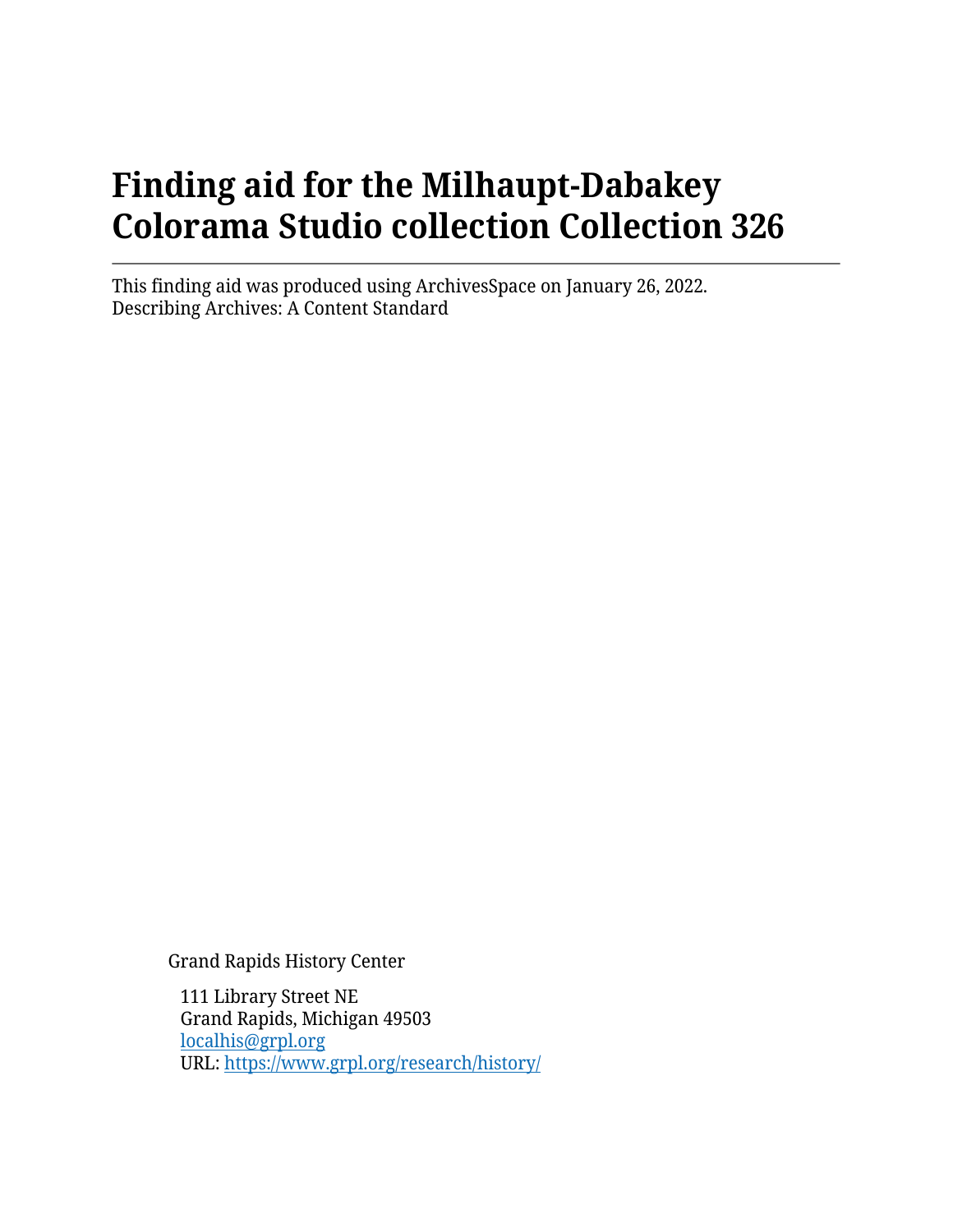## <span id="page-1-0"></span>**Table of Contents**

| Subseries D. New Prints made from the negatives. Gerald Ford Images. Unprocessed.  13 |     |
|---------------------------------------------------------------------------------------|-----|
|                                                                                       |     |
|                                                                                       |     |
|                                                                                       |     |
|                                                                                       |     |
|                                                                                       |     |
| 1957                                                                                  |     |
|                                                                                       |     |
| 1960                                                                                  |     |
| 1961                                                                                  | 37  |
| 1962                                                                                  | 51  |
| 1963                                                                                  |     |
| 1964                                                                                  |     |
| 1965                                                                                  |     |
| 1966                                                                                  | 118 |
| 1967                                                                                  | 134 |
| 1968                                                                                  | 141 |
| 1969                                                                                  | 145 |
| 1970                                                                                  | 150 |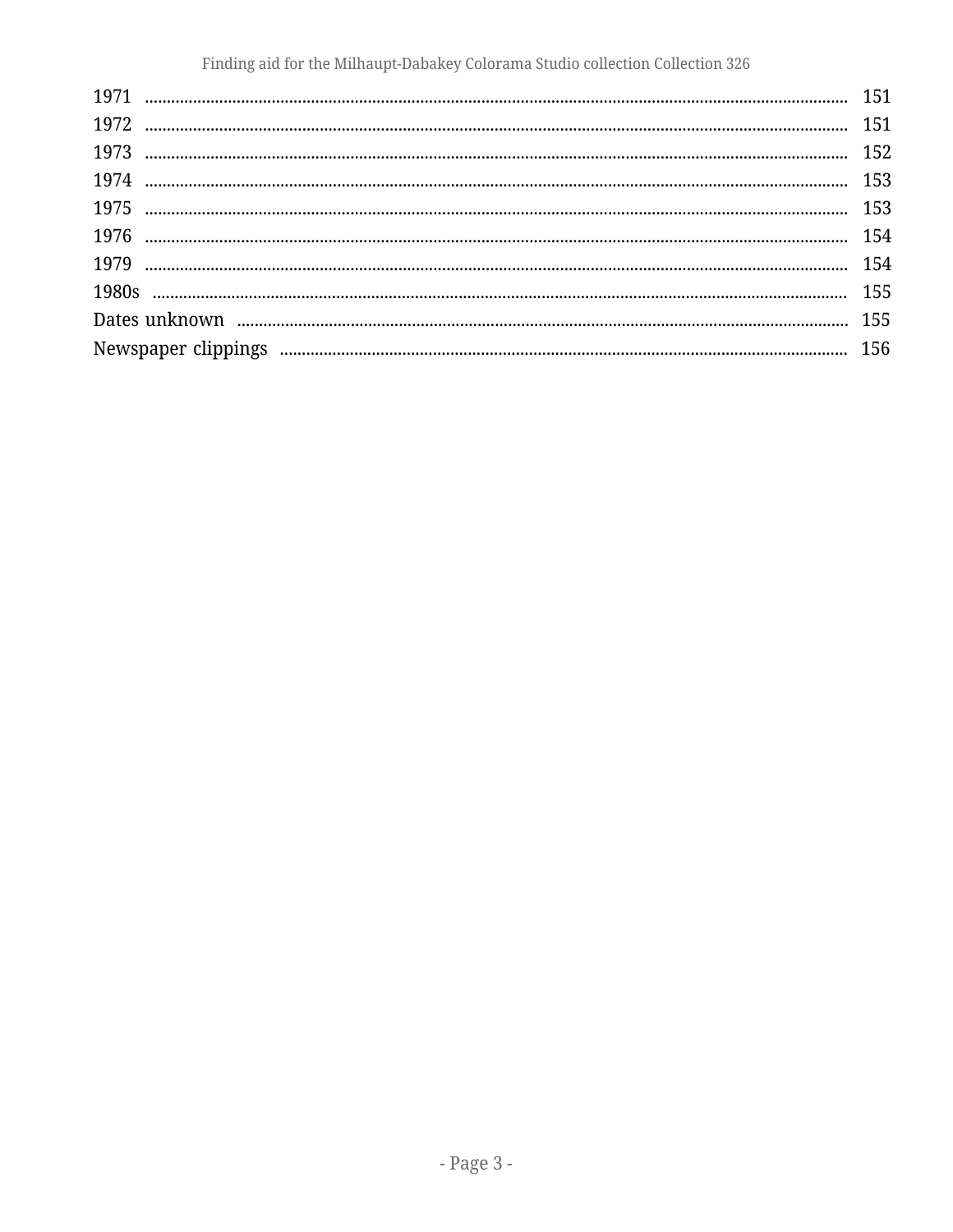# <span id="page-3-0"></span>**Summary Information**

................................

| <b>Repository:</b>                                              | <b>Grand Rapids History Center</b>                                                                                                                                                                                                                                                                                                                                                                                                                                                                                                                                                                                                                                                                                                                                                                                                                                                                                                                                                                                                                                                                                                                                                                                                                                                                                                                                                                                               |
|-----------------------------------------------------------------|----------------------------------------------------------------------------------------------------------------------------------------------------------------------------------------------------------------------------------------------------------------------------------------------------------------------------------------------------------------------------------------------------------------------------------------------------------------------------------------------------------------------------------------------------------------------------------------------------------------------------------------------------------------------------------------------------------------------------------------------------------------------------------------------------------------------------------------------------------------------------------------------------------------------------------------------------------------------------------------------------------------------------------------------------------------------------------------------------------------------------------------------------------------------------------------------------------------------------------------------------------------------------------------------------------------------------------------------------------------------------------------------------------------------------------|
| Title:                                                          | Milhaupt-Dabakey Colorama Studio collection                                                                                                                                                                                                                                                                                                                                                                                                                                                                                                                                                                                                                                                                                                                                                                                                                                                                                                                                                                                                                                                                                                                                                                                                                                                                                                                                                                                      |
| ID:                                                             | Collection 326                                                                                                                                                                                                                                                                                                                                                                                                                                                                                                                                                                                                                                                                                                                                                                                                                                                                                                                                                                                                                                                                                                                                                                                                                                                                                                                                                                                                                   |
| <b>ID</b> [Archivists<br><b>Toolkit</b><br>Database::RESOURCE]: | 332                                                                                                                                                                                                                                                                                                                                                                                                                                                                                                                                                                                                                                                                                                                                                                                                                                                                                                                                                                                                                                                                                                                                                                                                                                                                                                                                                                                                                              |
| Date:                                                           | no date                                                                                                                                                                                                                                                                                                                                                                                                                                                                                                                                                                                                                                                                                                                                                                                                                                                                                                                                                                                                                                                                                                                                                                                                                                                                                                                                                                                                                          |
| <b>Physical</b><br>Description:                                 | 11.7 Linear Feet                                                                                                                                                                                                                                                                                                                                                                                                                                                                                                                                                                                                                                                                                                                                                                                                                                                                                                                                                                                                                                                                                                                                                                                                                                                                                                                                                                                                                 |
| Language of the<br><b>Material:</b>                             | English.                                                                                                                                                                                                                                                                                                                                                                                                                                                                                                                                                                                                                                                                                                                                                                                                                                                                                                                                                                                                                                                                                                                                                                                                                                                                                                                                                                                                                         |
| Abstract:                                                       | The Milhaupt-Dabakey Colorama Studio Collection contains<br>images, mostly in the form of 4x5 negatives, of primarily<br>Grand Rapids, Michigan events, places & people. The images<br>were created by the photographers John Milhaupt or Michael<br>Dabakey, for four different news organizations 1) Grand<br>Rapids Press 2) Detroit Free Press 3) United Press Service<br>(UPI) 4), from the 1940s to the 1980s. As such, these images<br>may sometimes, but not always, be found used as part of<br>news stories associated with those news organizations. Also<br>included in the collection are black & white photographic prints,<br>primarily of fellow photographers. A few negatives are found<br>in the collection that are actually Robinson Studio negatives,<br>a remainder of John Milhaupt's days as a photographer with<br>that separate Grand Rapids studio. Also now being attached<br>to this collection are random small or unknown accessions of<br>Colorama Studio Photos, culled from the generic Grand Rapids<br>Public Library Photo Collection (Coll. 054). Other Colorama<br>Studio photographic prints may exist in other distinct collections<br>within the GRHSC archives, to be cross-referenced to this<br>collection as identified. News story clippings which show the use<br>of the images & provide additional information are being added<br>to the collection, as they become available. |

**^** [Return to Table of Contents](#page-1-0)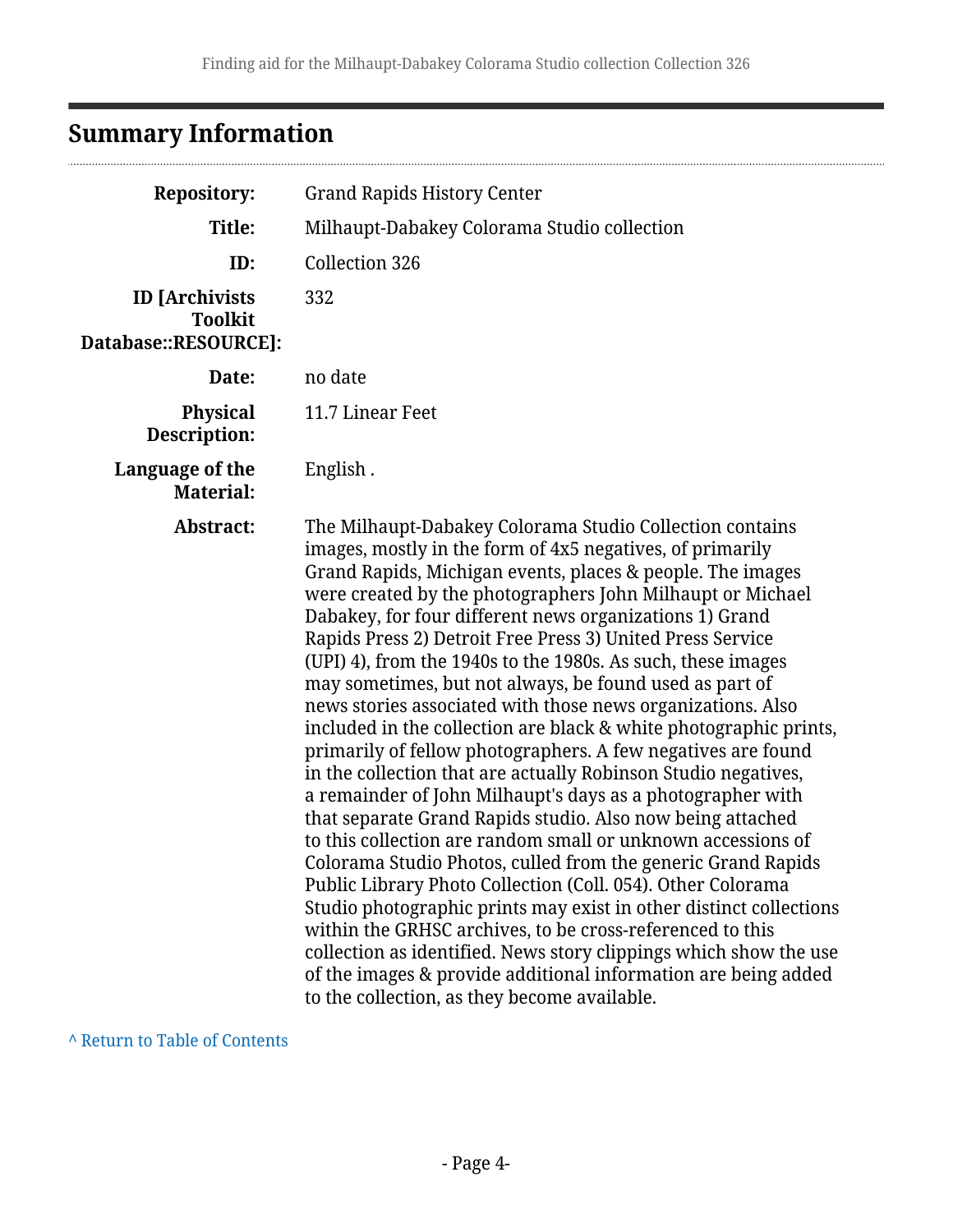## <span id="page-4-0"></span>**Biographical / Historical**

John Milhaupt's family moved from Ohio to the Grand Rapids area ca. 1937, for a job provided from their family friendships with the Fisher's of Norwalk, as in "Body by Fisher" of General Motors. Norwalk Trucking found a home there, perhaps because it was on the historically significant coast to coast motor route U.S. 20. Also, like Grand Rapids, Norwalk was a furniture manufacturing City.

**^** [Return to Table of Contents](#page-1-0)

### <span id="page-4-1"></span>**Scope and Contents**

The Milhaupt Dabakey Colorama Studio Collection represents only a small portion of the photography of the studio, the largest share being personal and family photography not collected by the GRHSC department.

Other images of the type collected here exist, but have been distributed by Milhaupt to other institutions or clients. Such images may be found occasionally represented in the Colorama photographic prints, now being attached to this collection, or found within other archival collections in the GRHSC Archives.

John Milhaupt reports that the negatives with a corner cut off are those which were actually chosen for use and sent to a source for a story. Others were unused or duplicate images from the shoot. This does not necessarily rule out the reuse of the image another time, and the dates the image is given in the finding aid, though the most accurate available in most cases, probably does not match the actual use date.

#### **^** [Return to Table of Contents](#page-1-0)

#### <span id="page-4-2"></span>**Arrangement**

The images are arranged by date, with a section at the end for items where no date is known. This order represents the manner in which the work was done, and how the negatives were originally kept, in a packet by the date taken. This arrangement consequently provides the researcher with a chronological view of Grand Rapids and Michigan history, through the images in the collection. Those images which could be identified as being related to a particular site or story, are subarranged together, under the date. Generally, there are four or more sets of images for a particular date. In some cases there are images left over for that packet date,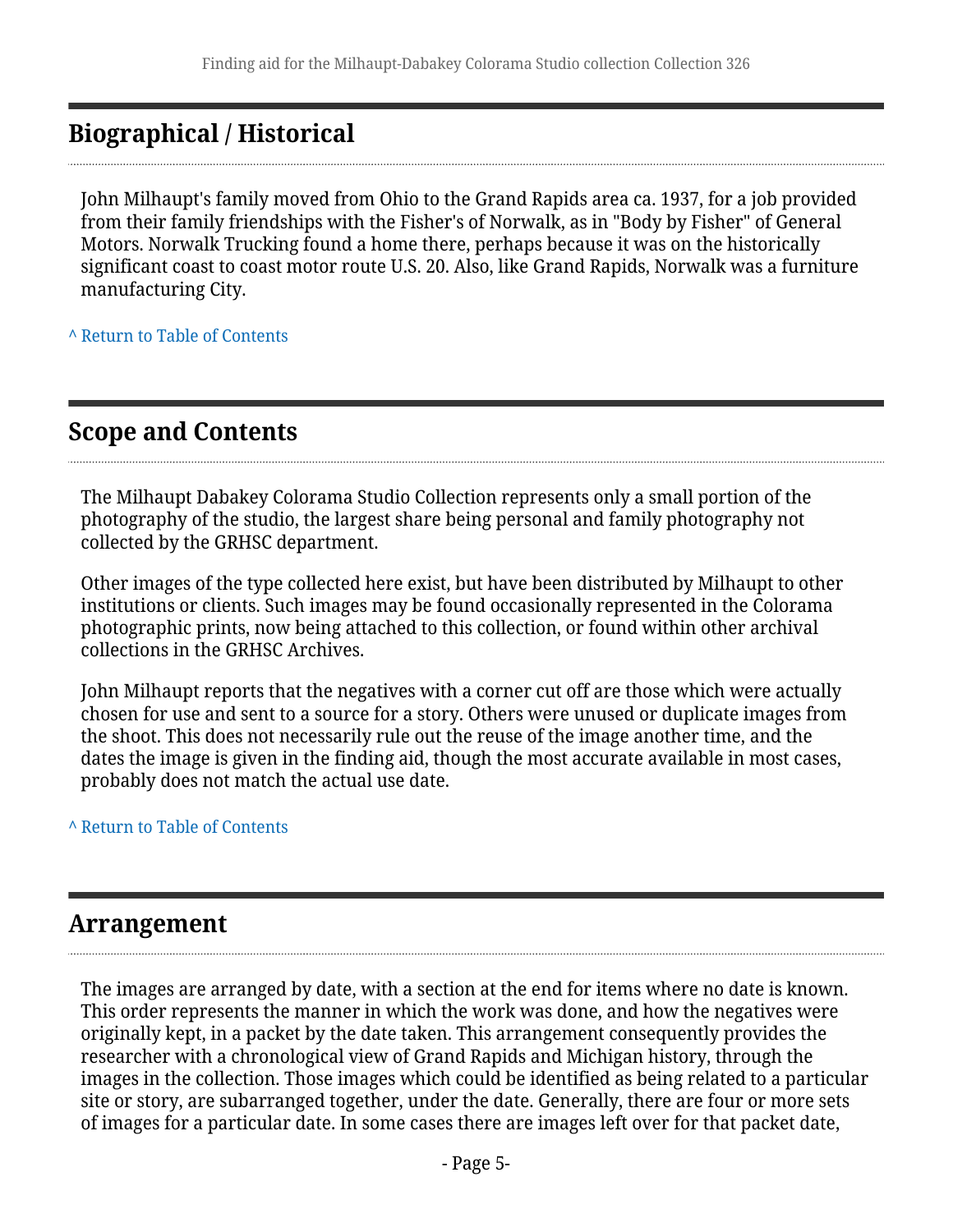which could not be matched to the other images. Additional research may place these with the correct set of negatives on the correct date, or they may continue to stand alone in the collection.

Negatives were originally received in non-acid free envelopes with the date and a brief note of the different photo jobs for that day. The challenge to the processor was to identify which of the negatives in the packet went with which distinct photo job or story. Some items could be matched visually. Others were identified with the additional assistance of the collection donor and photographer, John Milhaupt. In other cases, news story clippings provided the necessary information for the correct sorting of the negatives. To a large extent, the sorting is the result of the care and knowledge of volunteer processor Barbara Timmerman, long-time Grand Rapids resident and experienced negative processor. During one processing session Barbara found an image of her father playing with the orchestra, and was able to identify several of the other players. Patrons using these images may also provide us with additional identifications, which will be added to the descriptive information in the finding aid.

**^** [Return to Table of Contents](#page-1-0)

## <span id="page-5-0"></span>**Administrative Information**

#### **Publication Statement**

Grand Rapids History Center

111 Library Street NE Grand Rapids, Michigan 49503 [localhis@grpl.org](mailto:localhis@grpl.org) URL:<https://www.grpl.org/research/history/>

#### **Immediate Source of Acquisition**

John Milhaupt, accession numbers 2003.006, 2003.006B.

#### **^** [Return to Table of Contents](#page-1-0)

### <span id="page-5-1"></span>**Related Materials**

#### **Related Materials**

Coll. 125, Robinson Photographic Studio Collection. The Colorama Collection documented in this finding aid includes a few Robinson Studio images, taken by or showing images of the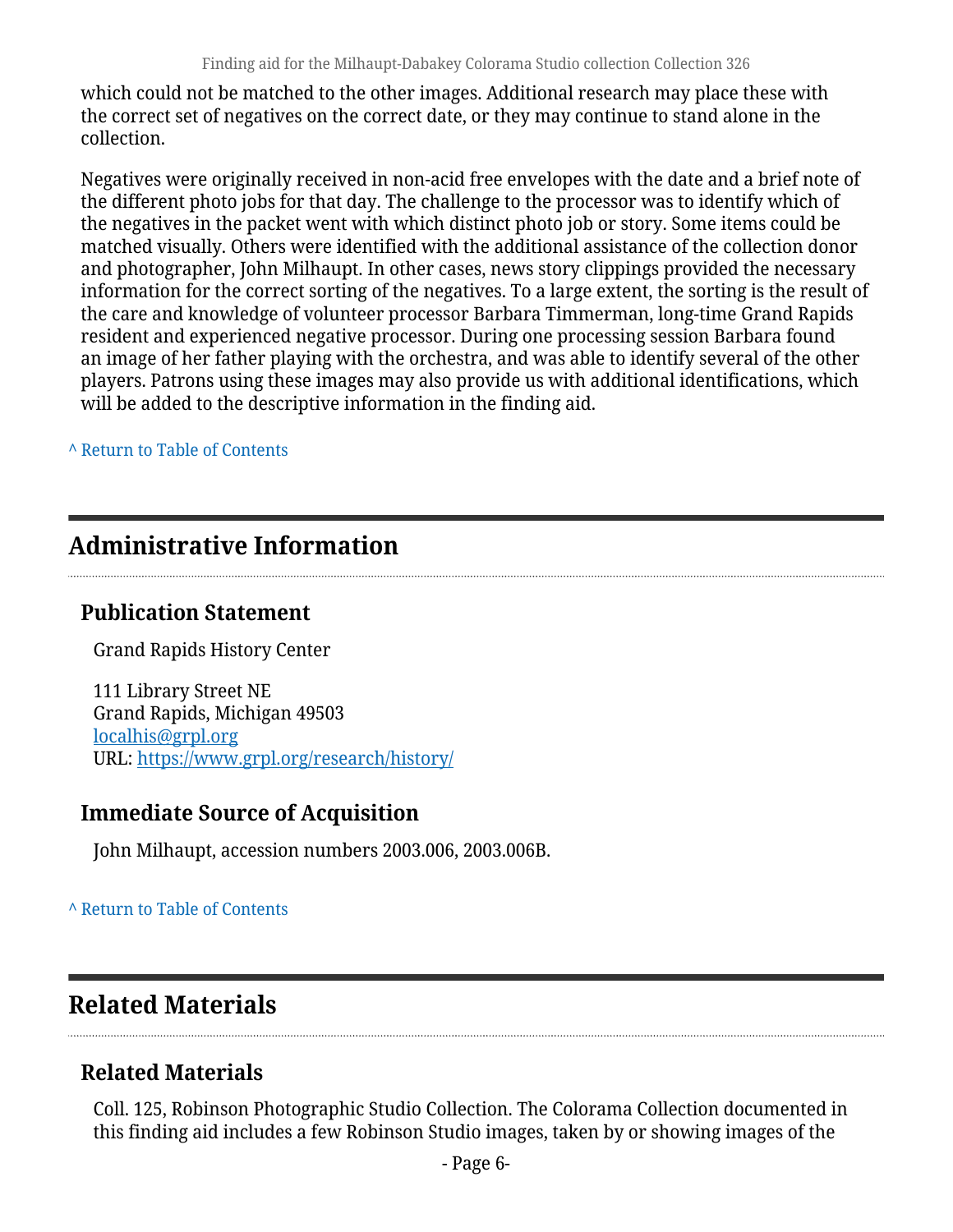photographers Milhaupt or Dabakey. These same photographers are likely to have taken other images which are part of Coll. 125.

**^** [Return to Table of Contents](#page-1-0)

## <span id="page-6-0"></span>**Collection Inventory**

#### <span id="page-6-1"></span>**Series I. Biographical/Historical**

#### <span id="page-6-2"></span>**Dabakey**

| <b>Title/Description</b>                                                                                                                                                                                                   | <b>Instances</b> |          |
|----------------------------------------------------------------------------------------------------------------------------------------------------------------------------------------------------------------------------|------------------|----------|
| A Photographer on Wheels. From On the Town, a<br>publication of the Grand Rapids Newspaper Guild. No. 25,<br>[1953]                                                                                                        | Box B1           | Folder 1 |
| Typed instructions, addressed to Mike, to take<br>photographs of Lowell George and Jeralyn Rhett at the<br>Pinsky home (1442 Seminole SE), who were cast members<br>of "Two for the Seesaw", playing at the Civic Theater. | Box B1           | Folder 3 |

#### <span id="page-6-3"></span>**Milhaupt**

| <b>Title/Description</b>                                                                                                                                                                                        | <b>Instances</b> |          |
|-----------------------------------------------------------------------------------------------------------------------------------------------------------------------------------------------------------------|------------------|----------|
| Photo of the Month winner, Associated Press John<br>Milhaupt. Images showing firemen on a ladder at a<br>Lowell, MI. furniture store fire. Copy photos at 326-                                                  | Box B1           | Folder 2 |
| Letter to Vern Cole, State Editor of the Grand Rapids<br>Herald, from U.S. Coast Guard Commander, J. Etienne,<br>complimenting Milhaupt and the Herald on the Carl D.<br>Bradley disaster coverage., 1959-01-09 | Box B1           | Folder 4 |
| Wirephoto Notes highlighting Milhaupt's photo coverage<br>of the Carl D. Bradley disaster, which ran in the Grand<br>Rapids Herald November 20-21, 1958.                                                        | Box B1           | Folder 4 |

**^** [Return to Table of Contents](#page-1-0)

#### <span id="page-6-4"></span>**Series II. Photographic Prints**

#### <span id="page-6-5"></span>**Subseries A. Original prints from the donor.**

#### **Images containing Gerald R. Ford.**

Processing Information: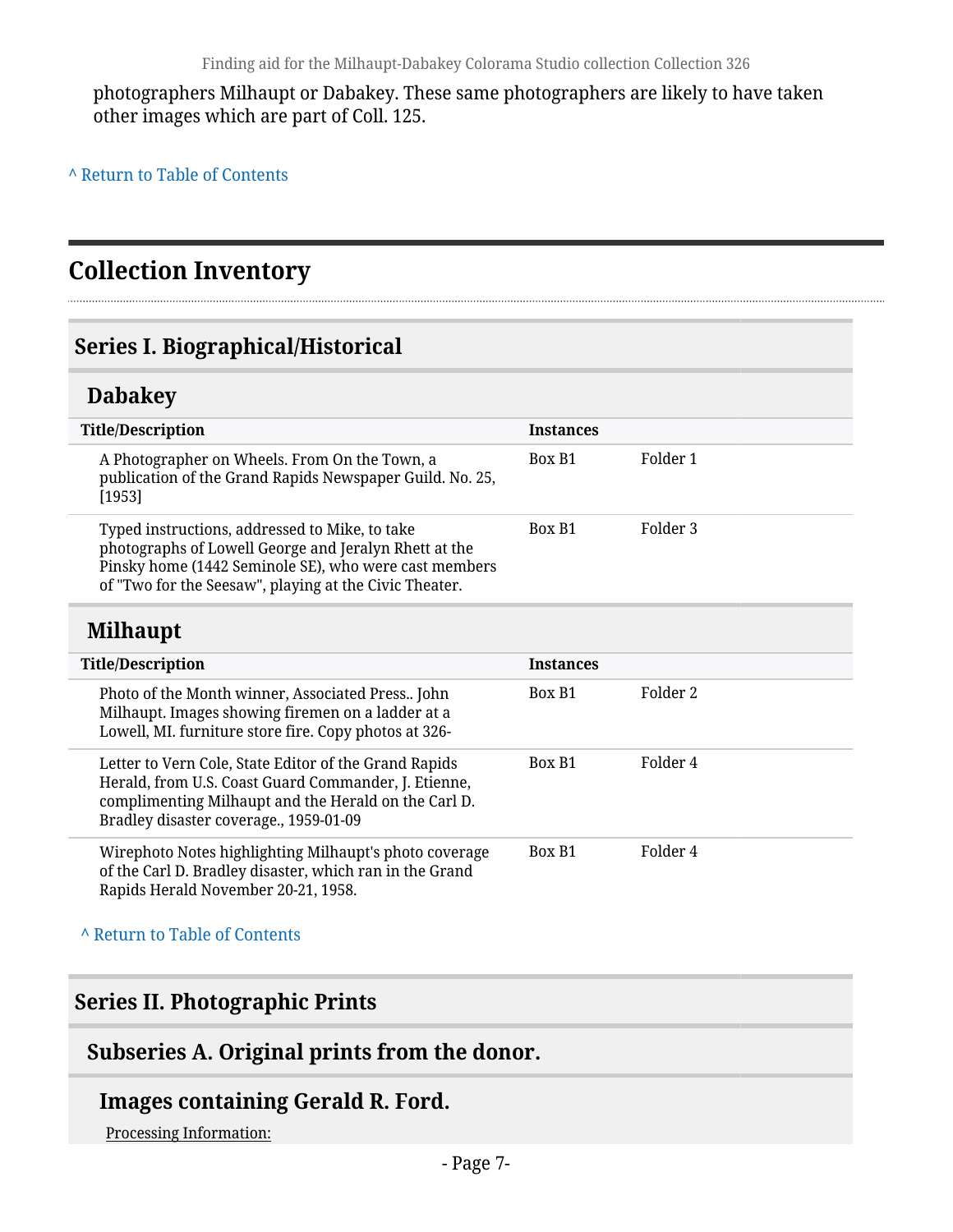#### **Processing Information**

There may also be duplicate Fuji prints for some of these items.

| <b>Title/Description</b>                                                                                                                                                                                   | <b>Instances</b> |          |
|------------------------------------------------------------------------------------------------------------------------------------------------------------------------------------------------------------|------------------|----------|
| 1. From Art Brown, came from the White House, per<br>John Milhaupt.                                                                                                                                        | Box P1           | Folder 1 |
| 2. Ford standing near a podium, unidentified man left<br>clapping, unidentified man at right at the microphone at<br>the podium.                                                                           | Box P1           | Folder 1 |
| 3. Three man standing, looking at the sign painted in a<br>door which reads "Ford for Vice President Committee."<br>Ford is the right of the three men, the two at his left are<br>currently unidentified. | Box P1           | Folder 1 |
| 4. Unidentified group photo. Ford is at the far left. Two<br>women in the center are looking at Ford, the others in<br>the photos are looking at the camera or elsewhere.                                  | Box P1           | Folder 1 |
| 5. Portrait photo, photographer unknown. Ford's right<br>hand is visible with his second finger pointing down. His<br>striped tie is eschew.                                                               | Box P1           | Folder 1 |

### **Grand Rapids Herald Newsboys (21)**

| <b>Title/Description</b>                                                                                                                                                                   | <b>Instances</b> |                     |
|--------------------------------------------------------------------------------------------------------------------------------------------------------------------------------------------|------------------|---------------------|
| Picnic, July 1, 1950.                                                                                                                                                                      | Box P1           | Folder <sub>2</sub> |
| No. 1. Interior of boat, man at large steering wheel, with<br>three newsboys in their Grand Rapids Herald paper<br>caps. Others in background (2)                                          | Box P1           | Folder 2            |
| No. 5. 5 boys in amusement park boat, in manmade<br>stream lined with tires on either side.                                                                                                | Box P1           | Folder 2            |
| No. 7. Amusement park youth or graduate newsboys<br>serving sodas to newsboys.                                                                                                             | Box P1           | Folder 2            |
| No. 8. Man in Grand Rapids Herald T shirt giving boy a<br>hot dog in bun. Boy has on plaid jacket and has a soft<br>drink bottle in his left hand. Another boy and autos in<br>background. | Box P1           | Folder <sub>2</sub> |
| No. 13. Man in shirt & tie holding soda in right hand<br>seated with boy eating in jeans eating a hot dog.                                                                                 | Box P1           | Folder 2            |
| May 31, 1941                                                                                                                                                                               |                  |                     |
| <b>Title/Description</b>                                                                                                                                                                   | <b>Instances</b> |                     |
| No. 4. Roller Coaster ride. Interior, under coaster<br>construction, with boys and yourth disembarking. Sign"<br>Repeat Ride \$.10. above their heads.                                     | Box P1           | Folder 3            |

### **Lakeshore. (2)**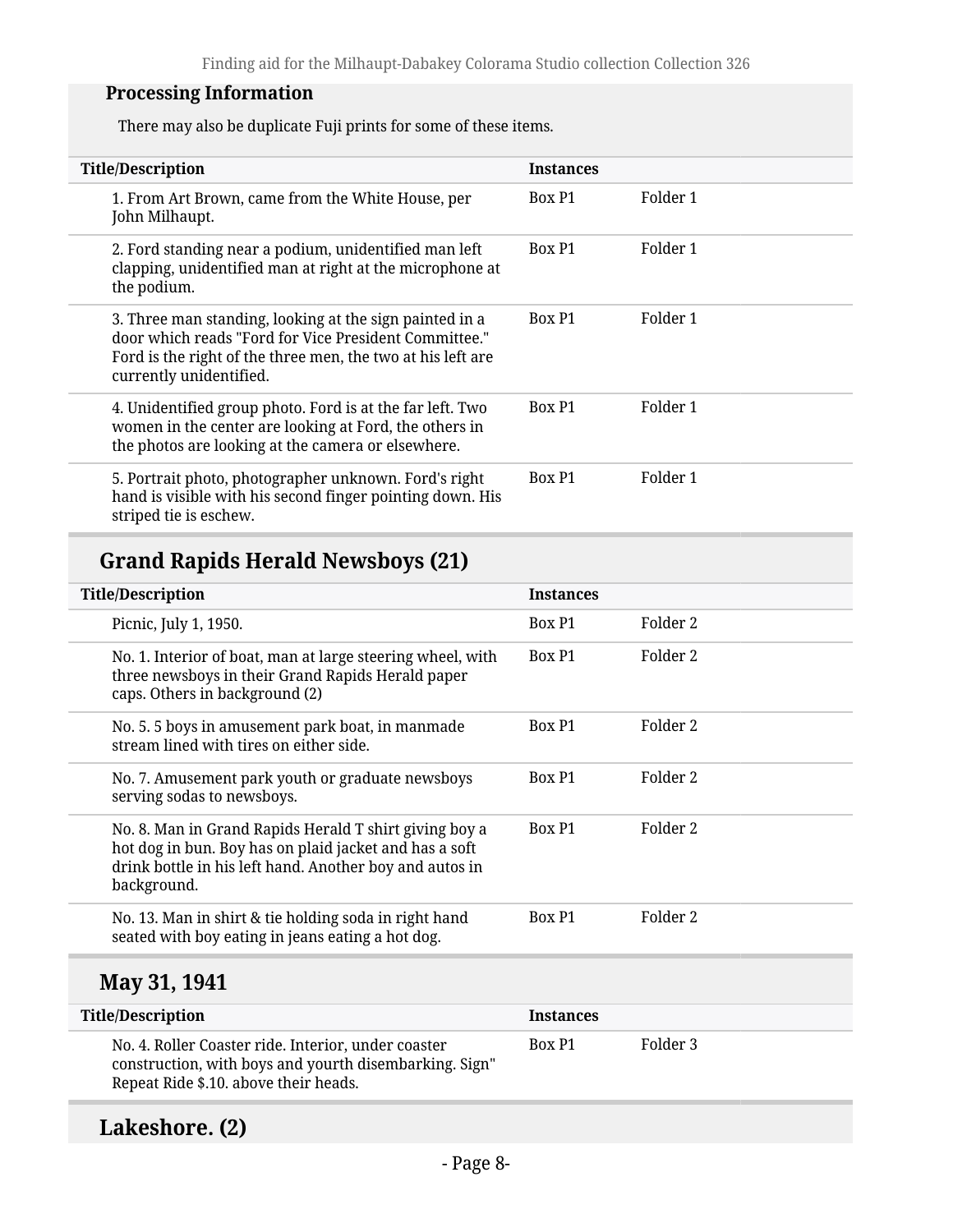| <b>Title/Description</b>                                                                                                                      | <b>Instances</b> |
|-----------------------------------------------------------------------------------------------------------------------------------------------|------------------|
| Beach with lake(?) in background. Boys in swim trunks<br>near picknic table with three men. One man in straw?<br>hat drinks from soda bottle. | Box P1           |
| Men baking clams?, hot dogs?, boys behind.                                                                                                    | Box P1           |
| <b>Baseball.</b> (2)                                                                                                                          |                  |
| <b>Title/Description</b>                                                                                                                      | <b>Instances</b> |
| Unidentified man in checkered jacket seated holding bat.<br>Two boys in Grand Rapids Herald shirts stand on either<br>side of the man.        | Box P1           |
| Group image with four boys and two men crouched or<br>kneeling at catchers position.                                                          | Box P1           |
| <b>Grand Rapids Herald carriers (3)</b>                                                                                                       |                  |
| <b>Title/Description</b>                                                                                                                      | <b>Instances</b> |
| Older carrier with labeled bag at the steps of a brick<br>house with columns on the porch.                                                    | Box P1           |

| Boy in plaid jacket, two tone shoes and cap on the steps<br>of "20" unknown street, with labeled bag and folded<br>paper in hand.       | Box P1 |
|-----------------------------------------------------------------------------------------------------------------------------------------|--------|
| Boy in stripped T shirt with labeled bag and folded<br>paper in hand, standing on the side walk with autos and<br>people in background. | Box P1 |
| Parade (2)                                                                                                                              |        |

| <b>Title/Description</b>                                                                                                                                                                                                                                                                                                                                                                               | <b>Instances</b> |
|--------------------------------------------------------------------------------------------------------------------------------------------------------------------------------------------------------------------------------------------------------------------------------------------------------------------------------------------------------------------------------------------------------|------------------|
| Street with Richman Brother, Kamber Clothes (stripped<br>awning), Vicki Frocks, etc. Cars appear to be triple<br>parked on the visible store side, and parked at the<br>meters on the near side. Auto with youth carrying a sign<br>"The Grand Rapids Herald, now more than 50,000". Boys<br>walking behind with signs wearing their delivery bags,<br>for various groups. Onlookers on the sidewalks. | Box P1           |
| Near view between the autos, showing the brick street.<br>Two youth carry sign "We're the boys whos are first with<br>today's news". Boys behind have sign "Jimmi Fidler in<br>the Herald". License plate reads "Michigan '41".                                                                                                                                                                        | Box P1           |
| Misc.                                                                                                                                                                                                                                                                                                                                                                                                  |                  |
| <b>Title/Description</b>                                                                                                                                                                                                                                                                                                                                                                               | <b>Instances</b> |

| Interior. Group of boys with man in striped shirt and tie,<br>looking a newspaper(?) on large table with carved legs. | Box P1 |  |
|-----------------------------------------------------------------------------------------------------------------------|--------|--|
|                                                                                                                       |        |  |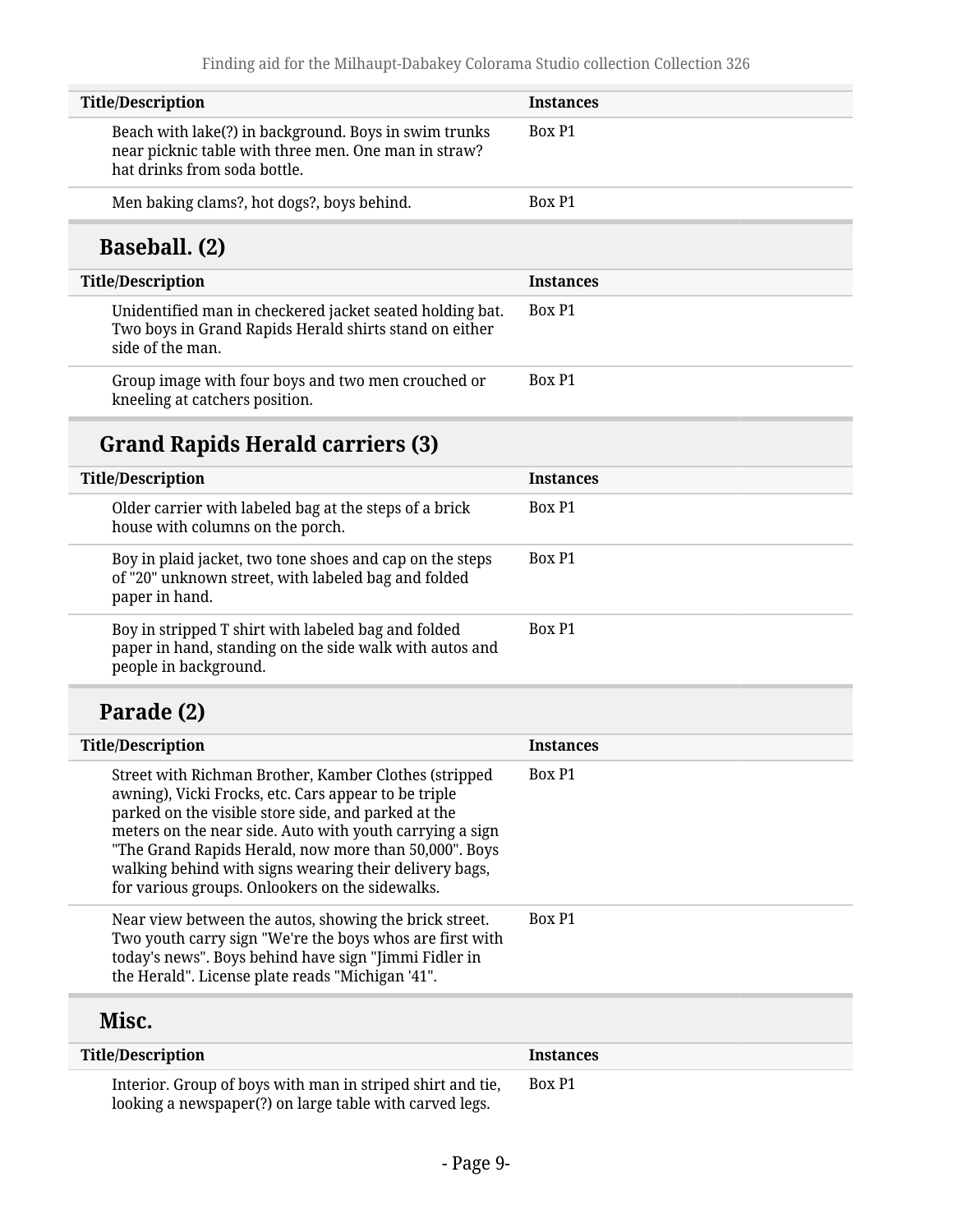| Interior. Group of boys, youth in coats & hats, standing<br>in front of man at desk.                                                                           | Box P1           |
|----------------------------------------------------------------------------------------------------------------------------------------------------------------|------------------|
| Exterior. Group of boys, youth, most with bicycles, and<br>a man in a suit on the end in the shade, in front of ah<br>wood sided building.                     | Box P1           |
| "Clipper" ship, with various people looking from the<br>railings.                                                                                              | Box P1           |
| Group of boys and men standing on the sidewalk under<br>the marquee of the Regent Theatre. "Burl Ives in Wind<br>Across the Everglades" on the marquee.        | Box P1           |
| John F. Kennedy with Fred Barr & Governor Williams,<br>June 7, 1960. Interior, with Kennedy for President poster<br>in background. #27. Later digital print.   | Box P1           |
| Shrine Circus. Lions in cage. Later digital print.                                                                                                             | Box P1           |
| Grand Rapids Symphony. 1957, Neg. #1-2. On stage in<br>street clothe. Later digital print.                                                                     | Box P1           |
| Catholic Choirs. April. 20, 1962. Neg. #4. [print<br>mislabeled Aug. 20, 1961] View toward the audience<br>from behind the string basses. Later digital print. | Box P1           |
| Interior. Unidentified class group or club visiting the<br>newspaper.                                                                                          | Box P1           |
|                                                                                                                                                                |                  |
| <b>Photographers (3)</b>                                                                                                                                       |                  |
| <b>Title/Description</b>                                                                                                                                       | <b>Instances</b> |
| John Milhaupt. Near view with camera and canned<br>lights.                                                                                                     | Box P1           |
| John Milhaupt left with Ernic Czetli for Free Press, with<br>their cameras and flashes.                                                                        | Box P1           |
| Mike Dabakey and John Suchowolect at the Grand<br>Rapids Herald. Wearing soiled lab jackets in office, with<br>box of Sylvania Superflash flashbulbs on desk.  | Box P1           |
| Policeman with Black Maria. Auto is decorated and has<br>sign "Dick Norden unfair to other Kops". (2)                                                          | Box P1           |
| Grand Rapids Police patrolman John Stoutjesdyk(?)<br>talking to Jim Mudge on the street. Mudge is wearing an<br>eye mask or patch.                             | Box P1           |
| George Welsh seated at his desk.                                                                                                                               | Box P1           |

## **Grand Rapids Herald**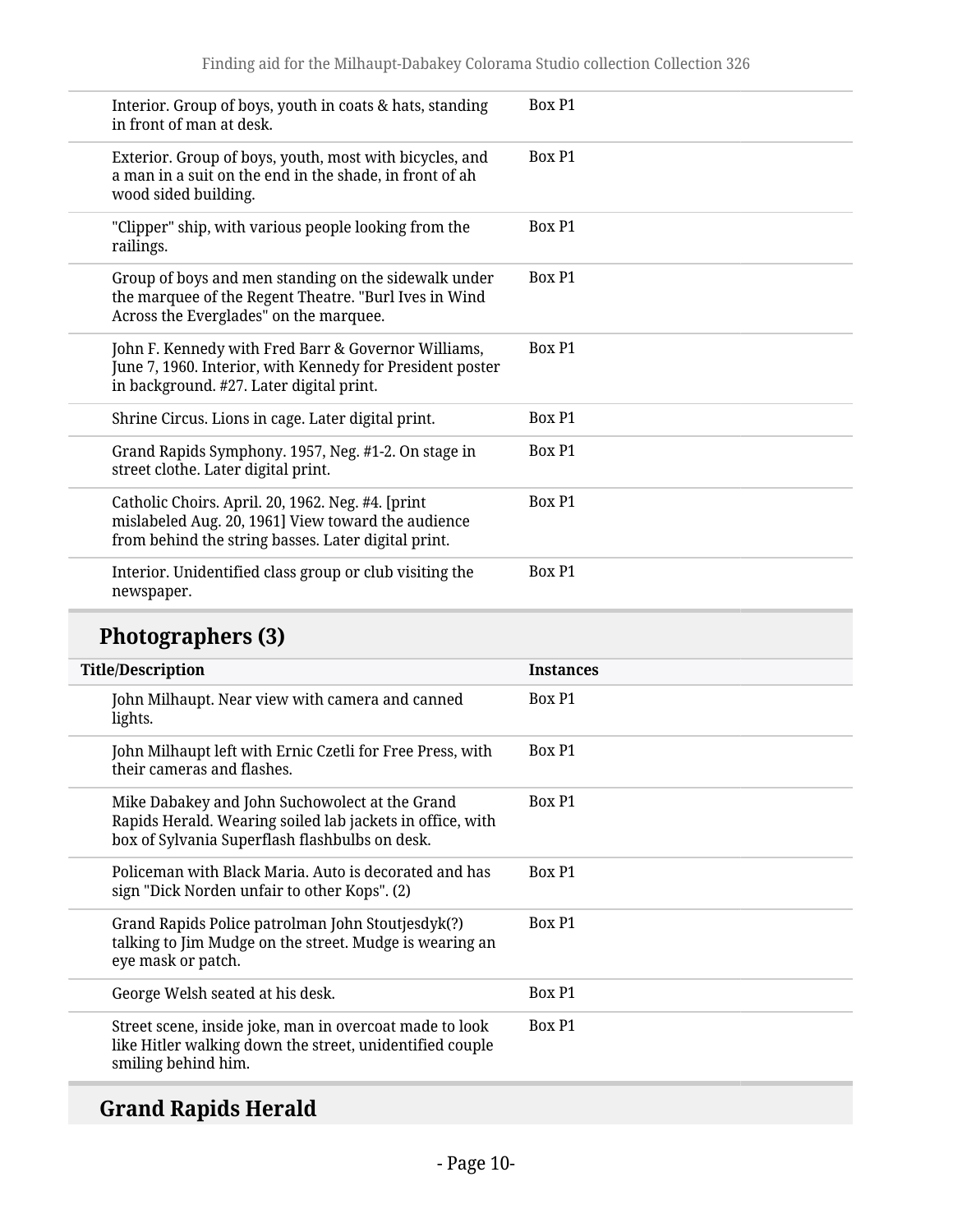| <b>Title/Description</b>                                                                          | <b>Instances</b> |
|---------------------------------------------------------------------------------------------------|------------------|
| Tour group of men, women and children, near operator<br>and large machine. (2)                    | Box P1           |
| Same male operator showing his face, loading print<br>master into machine.                        | Box P1           |
| Folded papers coming off the press, with man in paper<br>hat leaning to pick one up.              | Box P1           |
| Group watching paper go through the press assembly.                                               | Box P1           |
| Group watching men work on the press, with sheets of<br>the paper prefolded and folded displayed. | Box P1           |
| Man with newspaper templates loaded on drum rollers.                                              | Box P1           |
| Man seated at linotype machine, with youth and others<br>standing behind.                         | Box P1           |
| Another view of operator at linotype with on lookers.<br>Operator wears a visor in this image.    | Box P1           |
| A different may typing at lynotype, view from his rear<br>with good view of the machine. (2)      | Box P1           |
| Group of newsboys? With man pointing at press.                                                    | Box P1           |
| Two boys in plaid shirts watching the folded papers on<br>the press assembly.                     | Box P1           |
| Two boys in plaid shirts with a man pointing at the<br>paper going thru the press.                | Box P1           |
| Man loading template onto drum.                                                                   | Box P1           |
| Man pulling a level on equipment with boys watching.                                              | Box P1           |
| Man in visor setting type.                                                                        | Box P1           |
| Two men in aprons setting type with boys looking on.                                              | Box P1           |
| Man with mallet hammering type into place.                                                        | Box P1           |
| Two men in aprons, no idea what they are doing.                                                   | Box P1           |
| Man seated at desk with old telephone, sleeves rolled up,<br>editing copy.                        | Box P1           |

## **Ann Landers in Grand Rapids (3)**

| <b>Title/Description</b>                                                                                                                            | <b>Instances</b> |
|-----------------------------------------------------------------------------------------------------------------------------------------------------|------------------|
| K.C. Clapp, Ann Landers, Elaine Clapp seated. (2)                                                                                                   | Box P1           |
| Two men and two women unknown with Ann Landers,<br>with Christmas presents.                                                                         | Box P1           |
| Photo of the Month winner, Associated Press John<br>Milhaupt. Images showing firemen on a ladder at a<br>Lowell, Mi. furniture store fire. 2009.xxx | Box P1           |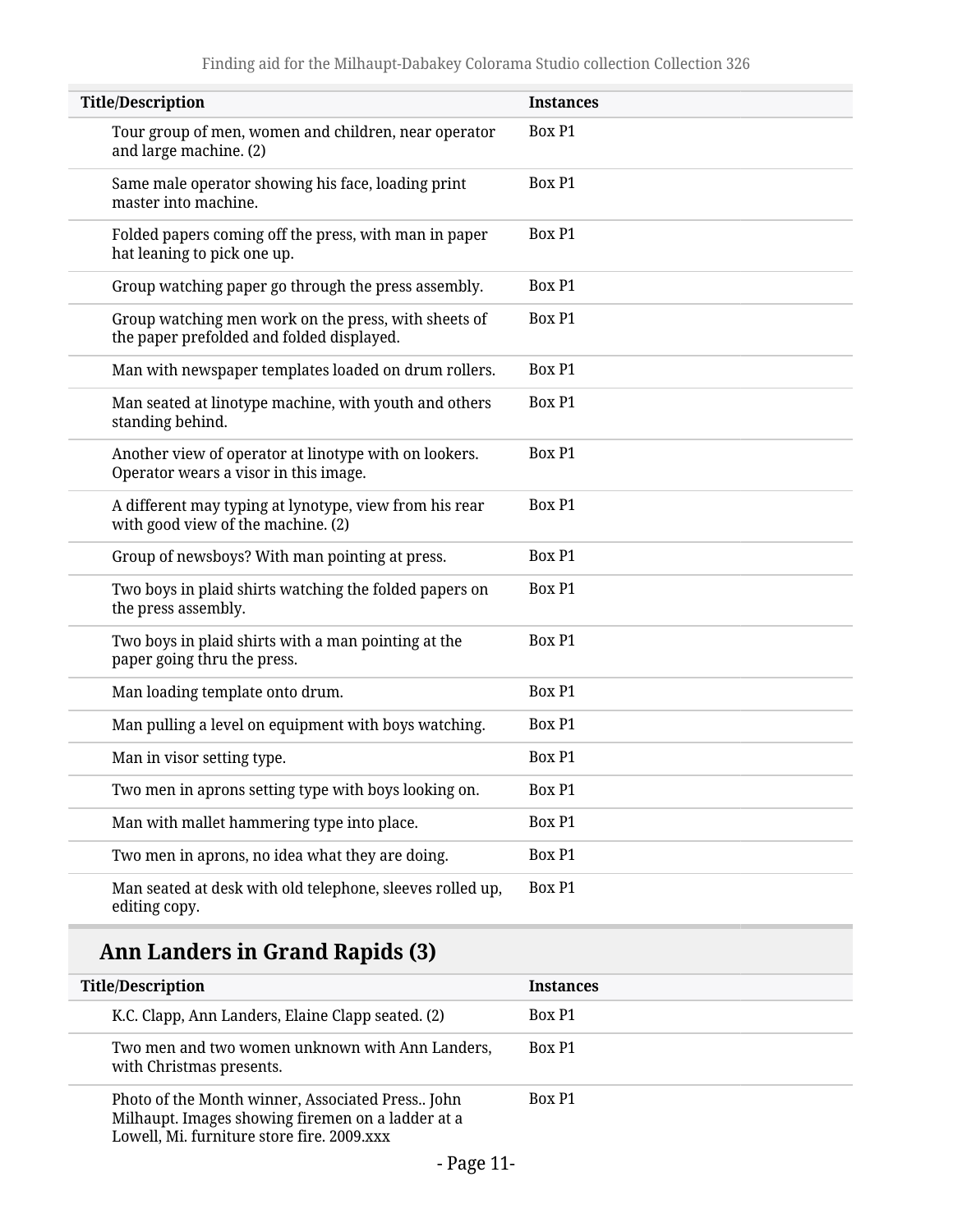| <b>Grand Rapids Herald Unidentified</b><br>Groups (4)                                                                                                                                                  | Box P1           |
|--------------------------------------------------------------------------------------------------------------------------------------------------------------------------------------------------------|------------------|
| <b>Title/Description</b>                                                                                                                                                                               | <b>Instances</b> |
| Young men and one young women, standing or seated<br>at table. Woman has Grand Rapids Herald. "U.S. Lists 28<br>Axis Subs" heading.                                                                    | Box P1           |
| Group of 7 men standing facing one man at photo right.                                                                                                                                                 | Box P1           |
| Group of 4 men standing facing one man at photo right.                                                                                                                                                 | Box P1           |
| Group of 10 men standing in front of glass doored cases,<br>facing one man photo left.                                                                                                                 | Box P1           |
| <b>Free Press Offices (3)</b>                                                                                                                                                                          | <b>Box P1</b>    |
| <b>Title/Description</b>                                                                                                                                                                               | <b>Instances</b> |
| Three women standing and two men seated. Unknown,<br>Unknown, Cal Goebel, Jim Mudge, Vito Stellino.                                                                                                    | Box P1           |
| Herald Darkroom: Bill Tibbs in lab coat standing in<br>doorway near large equipment, with Printing Arts<br>calendar on wall. Boy, Ron, seated at desk doing<br>crossword puzzle.                       | Box P1           |
| Party. Interior at apartment(?) 844. Group of 5, with one<br>man in foreground seated, and two couples standing<br>behind near doorway. Unknown seated, Tony Zoovas,<br>Helen, Dwight & Doris Jarrell. | Box P1           |
| Ida Baumler, waitress at Cottage Bar, with Jack Andrews.                                                                                                                                               | Box P1           |
| Ida wears a sash with "May Queen", and Jack pin a<br>corsage of radishes(?) to her uniform. Supplies on<br>shelves in the background.                                                                  | Box P1           |
| March night rainy snow scene. Streetscape, with melting<br>snow mounds at curb, and rain on street and sidewalks.                                                                                      | Box P1           |

#### <span id="page-11-0"></span>**Subseries B. Colorama Prints previously in Coll. 054**

| Title/Description | <b>Instances</b>   |
|-------------------|--------------------|
| Unprocessed       | Box P <sub>2</sub> |

### <span id="page-11-1"></span>**Subseries C. Small photoprints found housed with the 4x5 negatives.**

Processing Information: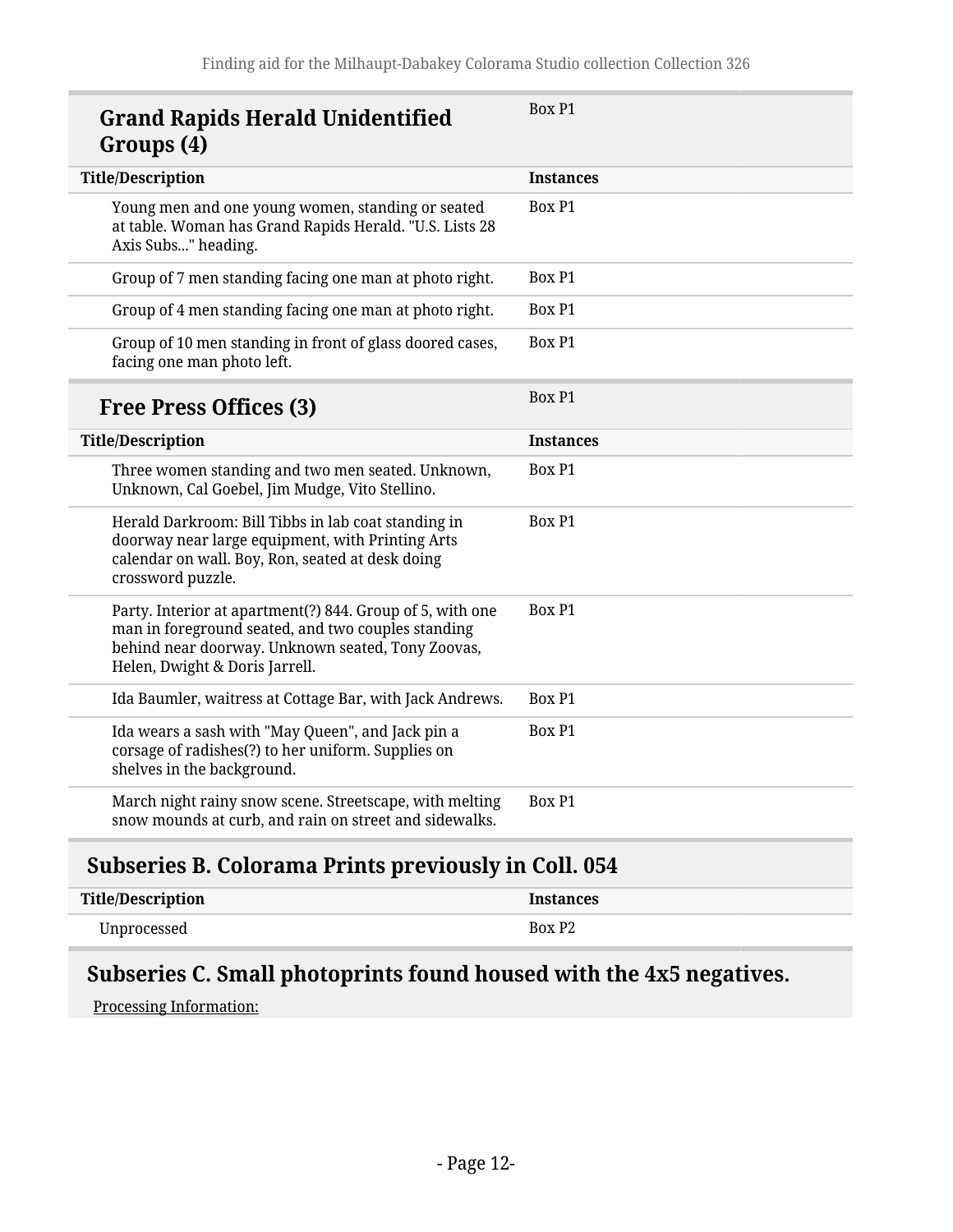#### **Processing Information**

It is believed that there are still more of these small prints to be removed from the negative folders and physical processed in this photo series. This is preferred, so that these two physical types of material are housed separately.

#### **Sept. 1, 1967. Eastbrook Theater. (3)**

| <b>Title/Description</b>                                                | <b>Instances</b>   |
|-------------------------------------------------------------------------|--------------------|
| September 1, 1967.6 Interior, lobby                                     | Box P <sub>2</sub> |
| September 1, 1967.10 Interior, theater, seating looking to<br>the front | Box P <sub>2</sub> |
| September 1, 1967.16 Interior, theater, seating looking to<br>the back. | Box P <sub>2</sub> |

#### <span id="page-12-0"></span>**Subseries D. New Prints made from the negatives. Gerald Ford Images. Unprocessed.**

| <b>Title/Description</b>                                                                                                                           | <b>Instances</b>   |
|----------------------------------------------------------------------------------------------------------------------------------------------------|--------------------|
| n.d. Gerald Ford, portrait photo. Drapes behind him, a<br>chair in the right background.                                                           | Box P <sub>3</sub> |
| Ca. 1960. Ford for Vice President Committee, Grand<br>Rapids.                                                                                      |                    |
| 1. John Milanowski, John B. Martin and Gerald Ford<br>standing in a doorway, looking at the name of the<br>organization printed on the door glass. | Box P <sub>3</sub> |
| n.d. Romney for Governor. Perhaps 1963 campaign or<br>earlier per Ford's youth. Shows Romney left and Ford<br>right shaking hand.                  | Box P <sub>3</sub> |
|                                                                                                                                                    |                    |

#### **Nov. 14, 1972. No. 1-3**

| <b>Title/Description</b>                                                                                                                | <b>Instances</b>   |
|-----------------------------------------------------------------------------------------------------------------------------------------|--------------------|
| 1. Unidentified man speaking. Jerry Ford in the<br>background. [Grainy quality to digital print with no<br>clear image of the speaker]. | Box P <sub>3</sub> |
| John F. Kennedy Fuji prints, Oct. 15, 1960 trip to Grand<br>Rapids (29 images).                                                         | Box P4             |

#### **Nov. 1972. Dinner with couples from the Greek Community.**

| <b>Title/Description</b>                                                                                        | <b>Instances</b>   |
|-----------------------------------------------------------------------------------------------------------------|--------------------|
| 1. Ford third from left in group of six men and women.                                                          | Box P <sub>3</sub> |
| 2. Ford standing at head table, Alex DeMar to his right.<br>Others seated appear to be listening to Ford speak. | Box P3             |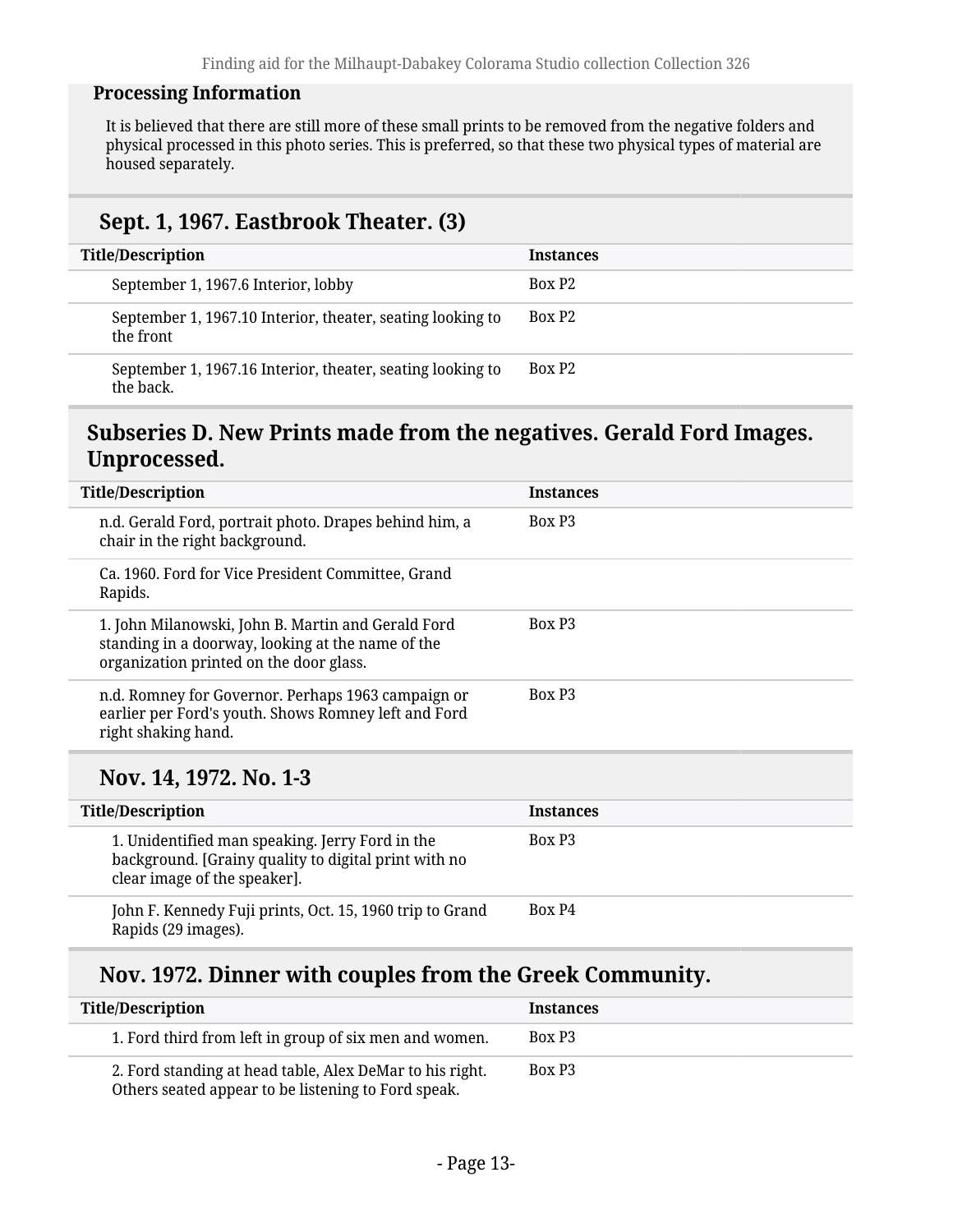| 3. Ford standing at the back with others. Alex DeMar is<br>shorter man at his right. Others seated at tables after<br>banquet.                                       | Box P <sub>3</sub> |
|----------------------------------------------------------------------------------------------------------------------------------------------------------------------|--------------------|
| 4. Ford right with unidentified couple                                                                                                                               | Box P <sub>3</sub> |
| Ford with Group                                                                                                                                                      |                    |
| .[3] Ford standing to the right of a man in a dark suit,<br>with a striped shirt and tie. The art work of the woman<br>is missing from the background in this image. | Box P <sub>3</sub> |
| [4] Ford standing with an old man who is holding Fords<br>right hand in his left hand.                                                                               | Box P <sub>3</sub> |
| [5] Ford standing arm in arm with a large man in a dark<br>suit and glasses.                                                                                         | Box P <sub>3</sub> |
| .[6] Ford shaking hands and looking at a man in glasses,<br>smiling                                                                                                  | Box P <sub>3</sub> |
| .[7] Ford standing with man in textured suit, striped tie,<br>another man in a mustache stands with his hands in his<br>pockets at right.                            | Box P <sub>3</sub> |
| [8] Ford shaking has with man in dark suit. A chair is<br>visible left behind Ford; an arm is visible at right.                                                      | Box P <sub>3</sub> |
| .[9] Ford shaking has with man with clergy's collar.                                                                                                                 | Box P <sub>3</sub> |
| [10] Ford left, shaking hands with a man in mustache<br>who is a large a Ford. A cleric standing at right.                                                           | Box P <sub>3</sub> |
| .[11] Ford standing left, shaking hands with man in<br>striped suit, striped tie. This man also seen in .4 above.                                                    | Box P <sub>3</sub> |
| .[12] Ford left with hands behind back, standing next to<br>man in striped tie, with wide dark rimmed glasses, and<br>smooth dark hair.                              | Box P <sub>3</sub> |
| .[13] Ford left, shaking hands with man in dark suit.                                                                                                                | Box P3             |
| .[14] Ford left of man wearing glasses, with striped tie.<br>Another man stands to the right, with unknown person<br>touching his shoulder.                          | <b>Box P3</b>      |
| .[15] Ford left, arm in arm with man in dark suit.                                                                                                                   | Box P3             |
| .[16] Ford standing between two men. All three have<br>receding hair lines.                                                                                          | Box P3             |
| .[17] Ford, standing left, looking at DeMar who is<br>standing next to him with something in his hands. Men<br>seated left look on.                                  | Box P3             |
| [18] Ford receiving something from DeMar. [or giving].                                                                                                               | Box P3             |
| [19] Ford left with man with left hand in pocket. Both<br>men have their right hands in a loose fist.                                                                | Box P3             |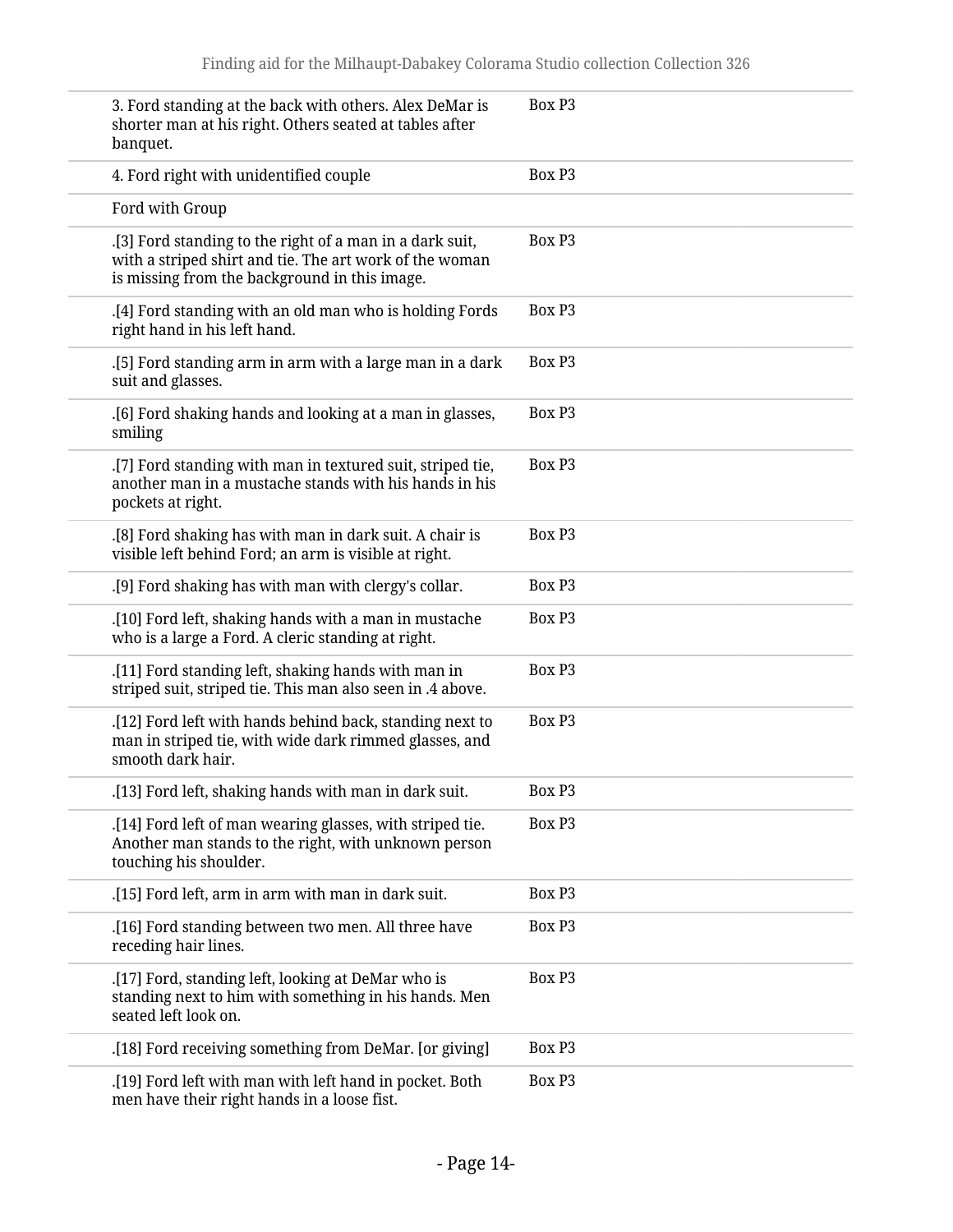.[20] Ford center with old man left, man with striped tie right. Box P3

#### **December 12, 1967**

| Title/Description                                                                                                 | <b>Instances</b>   |
|-------------------------------------------------------------------------------------------------------------------|--------------------|
| 1. Ford seated in an office, with unknown man left, Alex<br>DeMar right. Picture on wall behind has two cabooses. | Box P <sub>3</sub> |

#### **Nov. 26, 1965. Nos. 1-2 Jerry Ford at the South High School 1930 Football Team Reunion.**

| <b>Title/Description</b>                                                                              | <b>Instances</b>   |
|-------------------------------------------------------------------------------------------------------|--------------------|
| 1. Team Photo with Ford seated fourth from left.                                                      | Box P <sub>3</sub> |
| 2. Ford at speakers table presenting a trophy to a young<br>African American (check newspaper for ID) | Box P <sub>3</sub> |

#### **July 26, 1965. Nos. 1-3 Lowell Showboat. (3)**

| <b>Title/Description</b>                                                                                                             | <b>Instances</b>   |
|--------------------------------------------------------------------------------------------------------------------------------------|--------------------|
| 1. Ford right with unidentified couple. Interior setting<br>with poster partially visible on wall at left.                           | Box P <sub>3</sub> |
| 2. Ford standing at the wheel of the boat with the<br>Captain? and a large man (performer) wearing black<br>face and a striped suit. | Box P <sub>3</sub> |
| 3. Another view with the three near the boat wheel, with<br>the Captain and the performer waving their hats in this<br>view.         | Box P <sub>3</sub> |

#### **Oct. 27, 1970. Greek Republicans. Dinner with Gerald Ford.**

| <b>Title/Description</b>                                                                                                                                  | <b>Instances</b>   |
|-----------------------------------------------------------------------------------------------------------------------------------------------------------|--------------------|
| 1. Image of Ford center front, seated with Grand Rapids<br>area Greeks at dinner in a private room. Alex DeMar left<br>of Ford. Others currently unknown. | Box P <sub>3</sub> |
| <b>Other Miscellaneous Images.</b>                                                                                                                        |                    |
| <b>Title/Description</b>                                                                                                                                  | <b>Instances</b>   |
| Jan. 6, 1964. Republicans. Governor George Romney,<br>unknown man standing, Barry Goldwater.                                                              | Box P <sub>5</sub> |
| Oct. 25, 1965. Marie Cady, Journalist. Cady shown at a                                                                                                    | Box P <sub>5</sub> |

**^** [Return to Table of Contents](#page-1-0)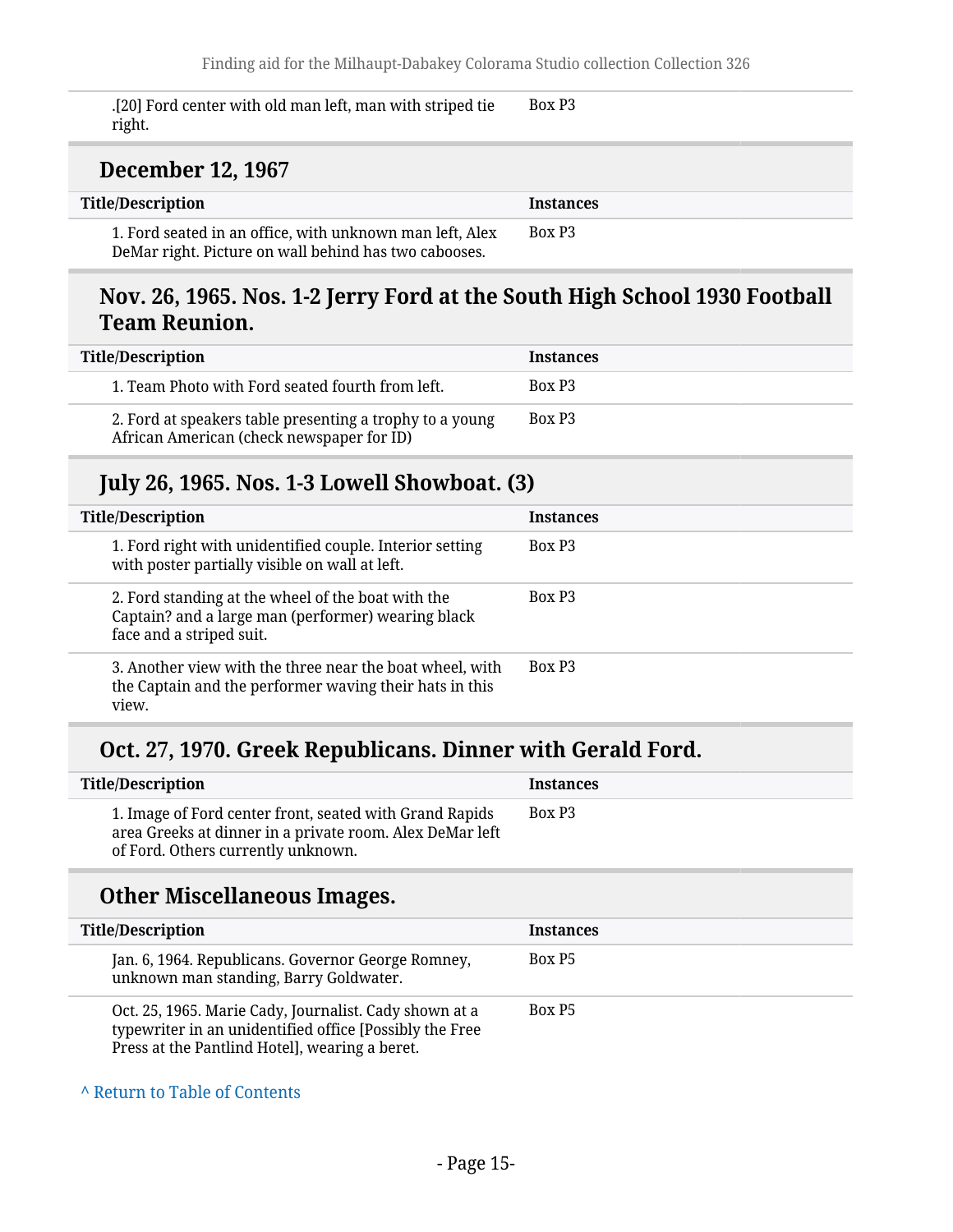#### <span id="page-15-0"></span>**Series III. Negatives.**

#### <span id="page-15-1"></span>**1941-1953**

### **May 31, 1941 (4) Herald Newsboys Picnic**

| <b>Title/Description</b> |                                        | <b>Instances</b>     |           |
|--------------------------|----------------------------------------|----------------------|-----------|
|                          | 1.0n the boat. Print available.        | Box N <sub>001</sub> | Folder F1 |
|                          | 2.Carousel                             | Box N <sub>001</sub> | Folder F1 |
|                          | 3. Bumper car ride                     | Box N <sub>001</sub> | Folder F1 |
|                          | 4. Ride. Derby racer. Print available. | Box N <sub>001</sub> | Folder F1 |

### **July 1, 1950 (13)**

| <b>Title/Description</b> |                                                                | <b>Instances</b>     |                       |
|--------------------------|----------------------------------------------------------------|----------------------|-----------------------|
|                          | 1-2 Herald Carriers' Picnic at Ramona Park; Group<br>negative  | Box N <sub>001</sub> | Folder F <sub>2</sub> |
|                          | 3-4 Herald Carriers' Picnic at Ramona Park; 3 & 4 On a<br>ride | Box N <sub>001</sub> | Folder F <sub>2</sub> |
|                          | 5 & 6 In a small boat. Print available.                        | Box N <sub>001</sub> | Folder F <sub>2</sub> |
|                          | 7. Opening Nehi bottles. Print available.                      | Box N <sub>001</sub> | Folder F <sub>2</sub> |
|                          | 8. Ready to eat hotdogs. Print available.                      | Box N <sub>001</sub> | Folder F <sub>2</sub> |
|                          | 9-13 Eating. Print available for Neg. 13.                      | Box N <sub>001</sub> | Folder F <sub>2</sub> |

#### <span id="page-15-2"></span>**1954**

### **February 12, 1954 (2)**

| <b>Title/Description</b>        | <b>Instances</b> |           |
|---------------------------------|------------------|-----------|
| 1 & 2 Old County Jail Building. | Box N001         | Folder F3 |

#### **March 25, 1954 (17) Weather. Tornado. Wind and floods.**

| <b>Title/Description</b><br><b>Instances</b> |                      |           |  |
|----------------------------------------------|----------------------|-----------|--|
| 1-3 Observing damage.                        | Box N <sub>001</sub> | Folder F4 |  |
| 4-6 Cleaning up debris                       | Box N <sub>001</sub> | Folder F4 |  |
| 7 & 8 Window, Coney Island Hotdogs           | Box N <sub>001</sub> | Folder F4 |  |
| 9. Window damage                             | <b>Box N001</b>      | Folder F4 |  |
| 10. Repairing window                         | Box N <sub>001</sub> | Folder F4 |  |
| 11-13 Downed tree and damaged building       | Box N <sub>001</sub> | Folder F4 |  |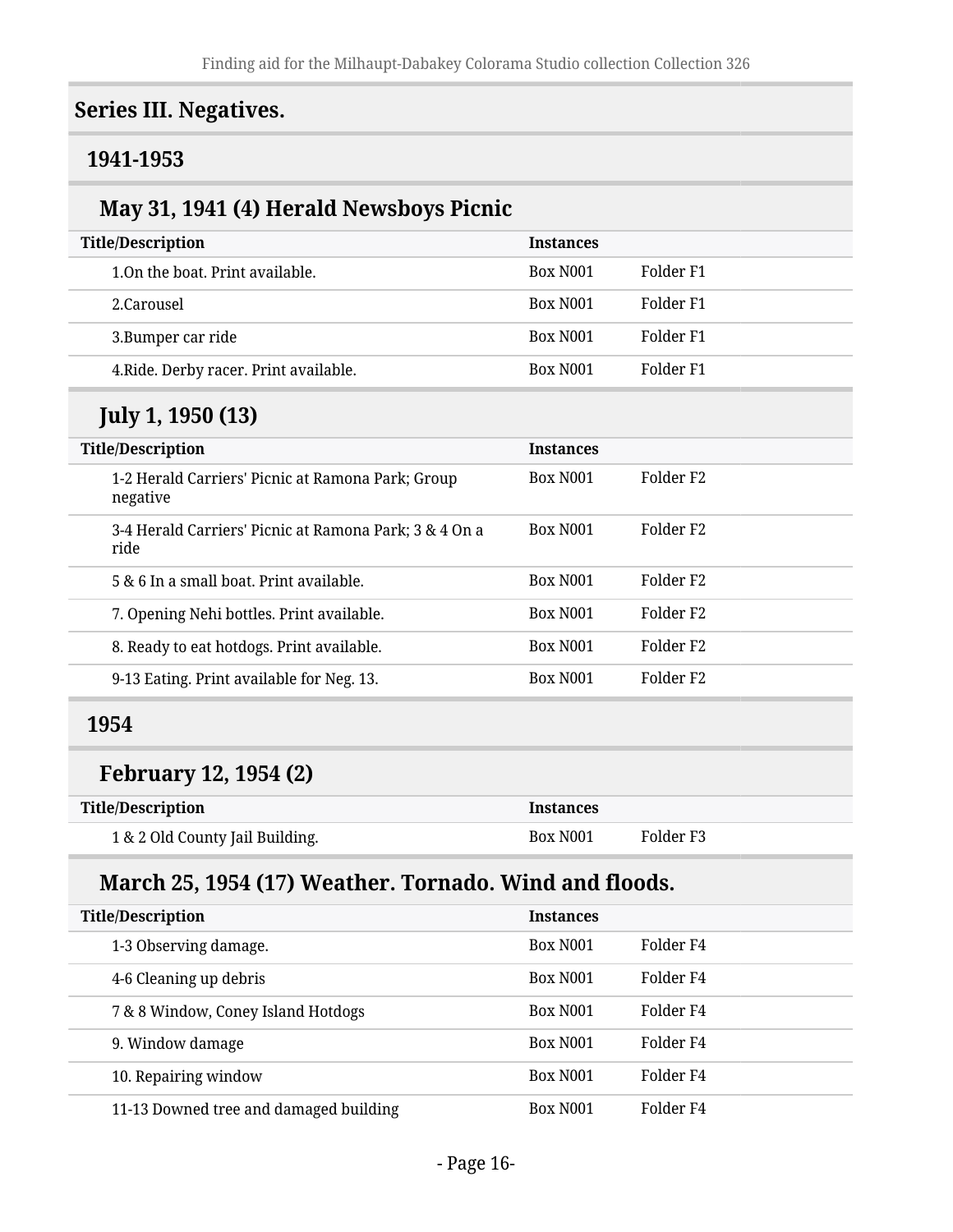| 14-17 Uprooted tree; tree in power line           | Box N <sub>001</sub> | Folder F4 |
|---------------------------------------------------|----------------------|-----------|
| 18-21 Tree in power lines, telephone poles        | Box N <sub>001</sub> | Folder F5 |
| 22-25 St. Andrew's Cathedral cross bent backwards | Box N <sub>001</sub> | Folder F5 |
| 26 Flooded street                                 | Box N <sub>001</sub> | Folder F5 |
| 27-29 House                                       | Box N <sub>001</sub> | Folder F5 |
| 30-32 Water and cars                              | Box N <sub>001</sub> | Folder F5 |
| 33. Hippopotumas in circus truck, stuck in sand   | Box N <sub>001</sub> | Folder F5 |

### **April 2, 1954 (5)**

| <b>Title/Description</b>                                       | <b>Instances</b>     |           |
|----------------------------------------------------------------|----------------------|-----------|
| 1-5 Ramona Park, including the boat "Ramona" on Reeds<br>Lake. | Box N <sub>001</sub> | Folder F6 |
| 4 Entrance to Derby Racer ride and Mr. Louis<br>Delamarter.    | Box N <sub>001</sub> | Folder F6 |

#### **June 4, 1954 (11)**

| <b>Title/Description</b>                                                                                                                                                   | <b>Instances</b>     |           |  |
|----------------------------------------------------------------------------------------------------------------------------------------------------------------------------|----------------------|-----------|--|
| City views from high places. [Note: These are Robinson<br>Studio Coll. #12832]                                                                                             | Box N <sub>001</sub> | Folder F7 |  |
| 2. View southwest, Grand River bridges.                                                                                                                                    | Box N <sub>001</sub> | Folder F7 |  |
| 4. Monroe Avenue.                                                                                                                                                          | Box N <sub>001</sub> | Folder F7 |  |
| 6. Looking northwest, intersection of Monroe Ave. &<br>Pearl St. with kiosk in street. From the Grand Rapids<br>National Bank Building .Campau Square from McKay<br>Tower. | Box N <sub>001</sub> | Folder F7 |  |
| 7. Same as Neg. 6, plus kiosk.                                                                                                                                             | Box N <sub>001</sub> | Folder F7 |  |
| 10. View of city from McKay Tower.                                                                                                                                         | Box N <sub>001</sub> | Folder F7 |  |
| 11. Person sitting on a stone wall.                                                                                                                                        | Box N <sub>001</sub> | Folder F7 |  |
|                                                                                                                                                                            |                      |           |  |

## **June 22, 1954 (4) City Views from high places.**

| <b>Title/Description</b>                                                         | <b>Instances</b>     |           |
|----------------------------------------------------------------------------------|----------------------|-----------|
| 1-3 Looking south up lower Monroe Ave.                                           | Box N <sub>001</sub> | Folder F8 |
| 4 Looking south from Bridge Street up Grand River (west<br>of lower Monroe Ave.) | Box N <sub>001</sub> | Folder F8 |

### **August 5, 1954 (1-15 of 30)**

| <b>Title/Description</b> | <b>Instances</b>     |           |
|--------------------------|----------------------|-----------|
| Aerial views, highways   | Box N <sub>001</sub> | Folder F9 |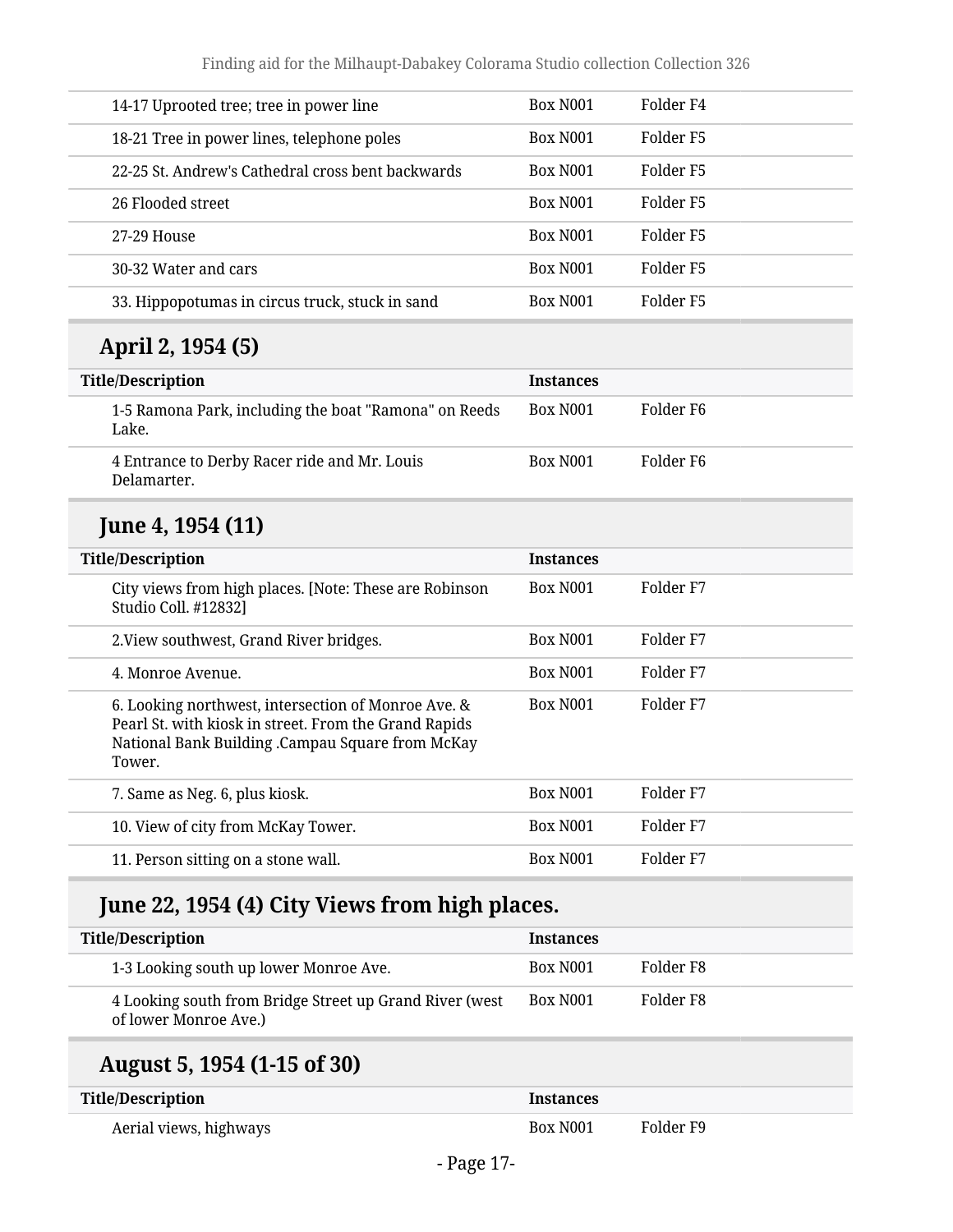| August 5, 1954 (16-30 of 30)                                                                                    |                                                                                            |                      |
|-----------------------------------------------------------------------------------------------------------------|--------------------------------------------------------------------------------------------|----------------------|
| <b>Title/Description</b>                                                                                        | <b>Instances</b>                                                                           |                      |
| Aerial views, highways                                                                                          | <b>Box N001</b>                                                                            | Folder F10           |
| September 8, 1954 (3)                                                                                           |                                                                                            |                      |
| <b>Title/Description</b>                                                                                        | <b>Instances</b>                                                                           |                      |
| City Views from high places; street views.                                                                      | <b>Box N001</b>                                                                            | Folder F11           |
| 1 Looking south on Ottawa Ave. to Monroe Ave.<br>Michigan Trust Building on left. Ledyard building on<br>right. | <b>Box N001</b>                                                                            | Folder F11           |
| 2 Ottawa Ave. & Monroe Ave.                                                                                     | <b>Box N001</b>                                                                            | Folder F11           |
| 3 Looking northwest down Monroe Ave. from corner of<br>Monroe and Ottawa Aves.                                  | <b>Box N001</b>                                                                            | Folder F11           |
| 1955                                                                                                            |                                                                                            |                      |
| <b>January 10, 1955 (5)</b>                                                                                     |                                                                                            |                      |
| <b>Title/Description</b>                                                                                        | <b>Instances</b>                                                                           |                      |
| Reeds Lake. Old Naval Building being torn down.                                                                 | <b>Box N001</b>                                                                            | Folder F12           |
| April 29, 1955 (2)                                                                                              |                                                                                            |                      |
| <b>Title/Description</b>                                                                                        | <b>Instances</b>                                                                           |                      |
| Ramona (boat). Painting boat.                                                                                   | <b>Box N001</b>                                                                            | Folder F13           |
| 1956                                                                                                            |                                                                                            |                      |
| January 24, 1956 (5) Monroe Street views from Rowe Hotel                                                        |                                                                                            |                      |
| <b>Title/Description</b>                                                                                        | <b>Instances</b>                                                                           |                      |
| 1 Looking un louter Monroe Arte                                                                                 | $\mathbf{D}_{\mathbf{O}}$ $\mathbf{V}$ $\mathbf{M}$ $\mathbf{O}$ $\mathbf{O}$ $\mathbf{D}$ | $E \sim 1$ dor $E11$ |

<span id="page-17-1"></span><span id="page-17-0"></span>

| March 7 1956 (8)                                                                         |                      |            |
|------------------------------------------------------------------------------------------|----------------------|------------|
| 5 Same factories as negative 2                                                           | Box N <sub>001</sub> | Folder F14 |
| 4. Factories west of Monroe Ave. (east side of Grand<br>River), Bissell's and Leitelt's. | Box N <sub>001</sub> | Folder F14 |
| 3 Looking up Monroe Ave., factories on west                                              | Box N001             | Folder F14 |
| 2 Looking up Monroe Ave., factories on west                                              | Box N <sub>001</sub> | Folder F14 |
| 1 Looking up lower Monroe Ave.                                                           | Box N001             | Folder F14 |
|                                                                                          |                      |            |

#### **March 7, 1956. (8)**

| <b>Title/Description</b> | <b>Instances</b> |           |
|--------------------------|------------------|-----------|
| 1-8 Canal                | Box N001.5       | Folder F1 |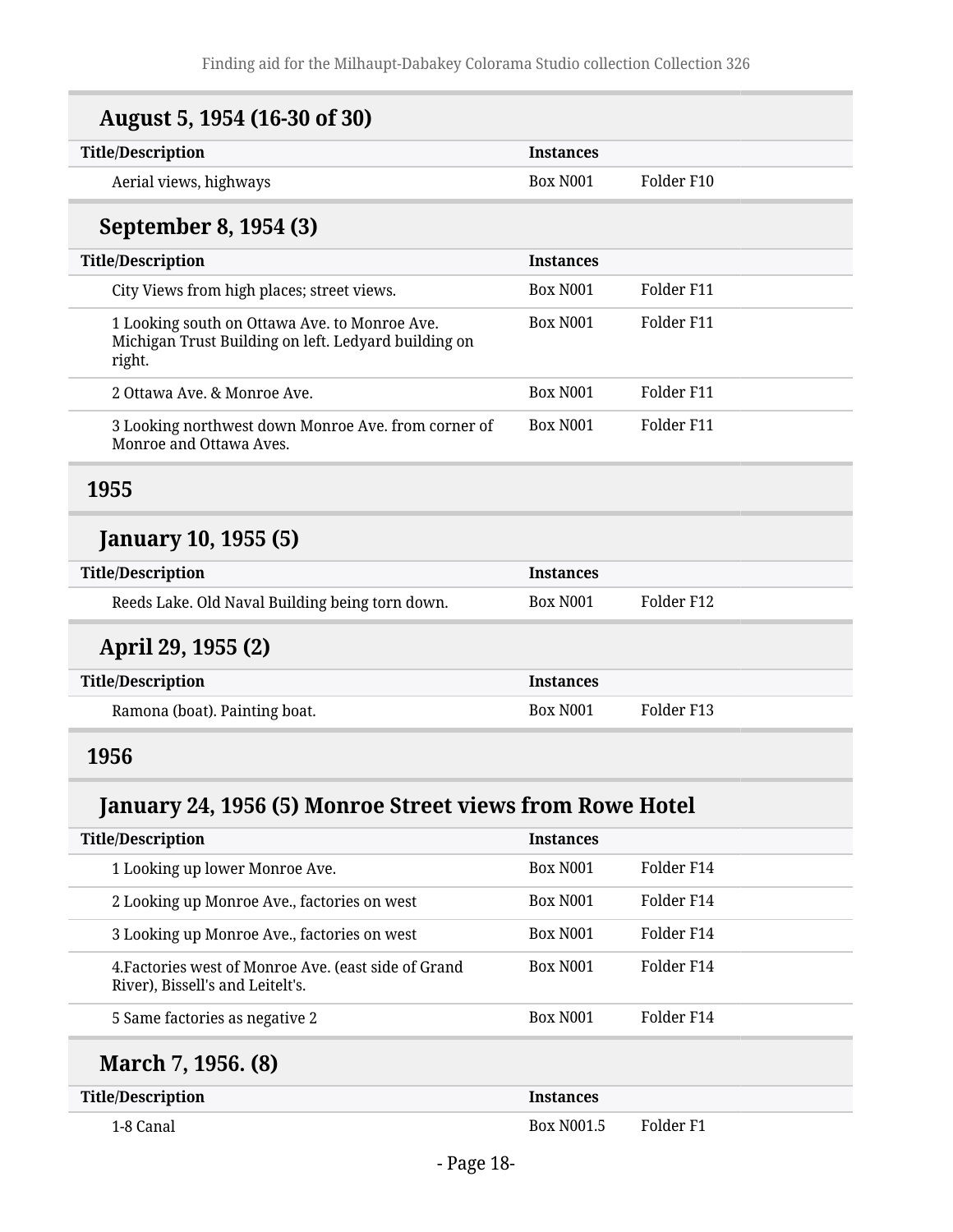### **March 13, 1956 (10) Canal Series for the city**

| <b>Title/Description</b>                    | <b>Instances</b>  |           |
|---------------------------------------------|-------------------|-----------|
| 1. Looking north (from Interurban Bridge)   | <b>Box N001.5</b> | Folder F1 |
| 5. Looking north (from Pearl Street Bridge) | <b>Box N001.5</b> | Folder F1 |

#### **April 1956-Oct. 1959**

### **Standale Tornado(?), April 3, 1956 or later (11)**

| <b>Title/Description</b>               | <b>Instances</b>     |           |
|----------------------------------------|----------------------|-----------|
| 1 Debris in field                      | Box N <sub>002</sub> | Folder F1 |
| 2 House, woman, and dog.               | Box N <sub>002</sub> | Folder F1 |
| 3 House, woman, child, and dog.        | <b>Box N002</b>      | Folder F1 |
| 4-5 Same street, same house and woman. | <b>Box N002</b>      | Folder F1 |
| 6-7 Cars                               | <b>Box N002</b>      | Folder F1 |
| 8-11 Building and street               | <b>Box N002</b>      | Folder F1 |

#### <span id="page-18-0"></span>**1957**

#### **1957 (17)**

| <b>Title/Description</b>                                                                                                                                                        | <b>Instances</b>     |                       |
|---------------------------------------------------------------------------------------------------------------------------------------------------------------------------------|----------------------|-----------------------|
| 1-2 Grand Rapids Symphony Orchestra. Print available<br>of Neg. 1.                                                                                                              | <b>Box N002</b>      | Folder F2             |
| 3 Grand Rapids Art Gallery                                                                                                                                                      | Box N <sub>002</sub> | Folder F <sub>2</sub> |
| 4 Bird's-eye view including St. Mary's Hospital, Lafayette<br>Ave., Grace Episcopal Church (Old) on N.E. Corner of<br>Lafayette & Cherry St., Little Sisters of the Poor (roof) | <b>Box N002</b>      | Folder F2             |
| 5 Post Office                                                                                                                                                                   | <b>Box N002</b>      | Folder F2             |
| 6 Looking northwest down North Monroe Ave.                                                                                                                                      | Box N <sub>002</sub> | Folder F <sub>2</sub> |
| 7 Looking southeast from North Monroe Ave.                                                                                                                                      | <b>Box N002</b>      | Folder F2             |
| 8 Marywood Academy                                                                                                                                                              | <b>Box N002</b>      | Folder F2             |
| 9 Group of people at a lecture                                                                                                                                                  | <b>Box N002</b>      | Folder F2             |
| 11 Employee of Engineering Dept.(?)                                                                                                                                             | <b>Box N002</b>      | Folder F2             |
| 12. Unidentified man in foreground with view from<br>Lookout Park, including Leonard St. Bridge and Old<br>Coldbrook Christian Reformed Church                                  | <b>Box N002</b>      | Folder F2             |

### **April 5-6, 1957 (3) Weather, rising river**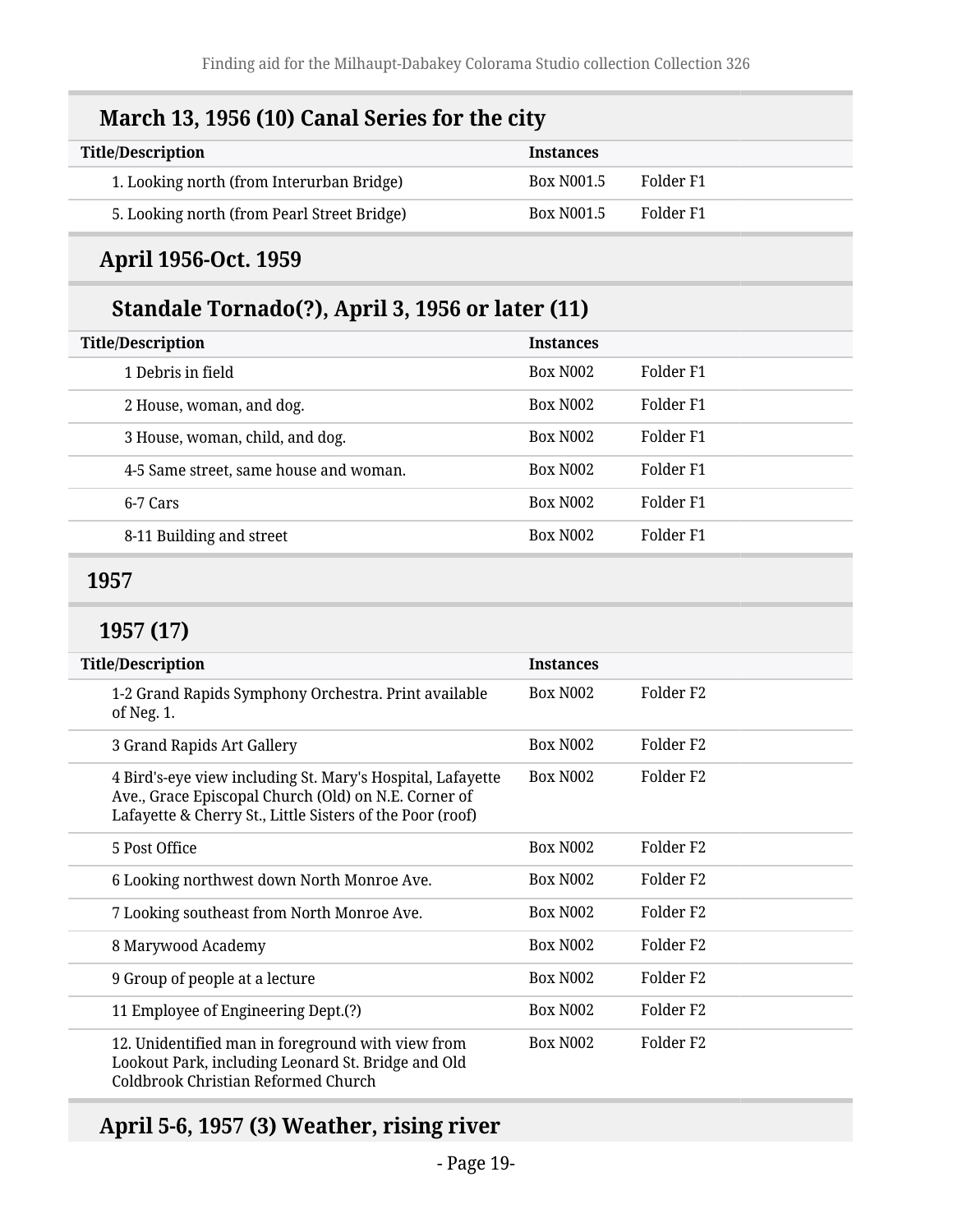| <b>Title/Description</b> | <b>Instances</b>     |           |
|--------------------------|----------------------|-----------|
| 1-2 Sixth Street Bridge  | Box N <sub>002</sub> | Folder F3 |
| 3 Leonard Street Bridge  | Box N <sub>002</sub> | Folder F3 |

### **October 17, 1957 (5) Monroe Ave. shoppers**

| <b>Title/Description</b>                                                | <b>Instances</b>     |           |
|-------------------------------------------------------------------------|----------------------|-----------|
| 3 Corner of Monroe & Ottawa, looking north and<br>northwest down Monroe | Box N <sub>002</sub> | Folder F4 |
| 4 Corner of Monroe & Ottawa, looking southeast up<br>Monroe             | Box N <sub>002</sub> | Folder F4 |
| 5 Monroe Ave., looking northwest down street                            | Box N <sub>002</sub> | Folder F4 |

#### <span id="page-19-0"></span>**1959**

#### **1959 (3)**

| <b>Title/Description</b>                   | <b>Instances</b> |           |
|--------------------------------------------|------------------|-----------|
| 1 Sheriff Hugh Blacklock.                  | Box N002         | Folder F5 |
| 2-3 Building near Old Kent County Building | Box N002         | Folder F5 |

### **June 1959 Bissell Home (8)**

| <b>Title/Description</b>                                              | <b>Instances</b>     |           |
|-----------------------------------------------------------------------|----------------------|-----------|
| 1-6 House interior                                                    | Box N <sub>002</sub> | Folder F6 |
| 7-8 Exterior, pool                                                    | Box N <sub>002</sub> | Folder F6 |
| October 13, 1959 Bissell Carpet Sweeper Building in<br>Demolition (4) | Box N <sub>002</sub> | Folder F7 |

#### <span id="page-19-1"></span>**1960**

#### **January-April 1960**

| <b>Title/Description</b>                                              | Instances |           |
|-----------------------------------------------------------------------|-----------|-----------|
| January 1960 Free Press John Vanderband (3) [Wyoming<br>police chief] | Box N002  | Folder F9 |

### **February 1960 Free Press Saugatuck, MI (20)**

| <b>Title/Description</b>   | <b>Instances</b>     |            |
|----------------------------|----------------------|------------|
| $1-4(?)$                   | Box N <sub>002</sub> | Folder F10 |
| 5-6 Bath house in distance | Box N <sub>002</sub> | Folder F10 |
| 7-9 Bath house             | Box N <sub>002</sub> | Folder F10 |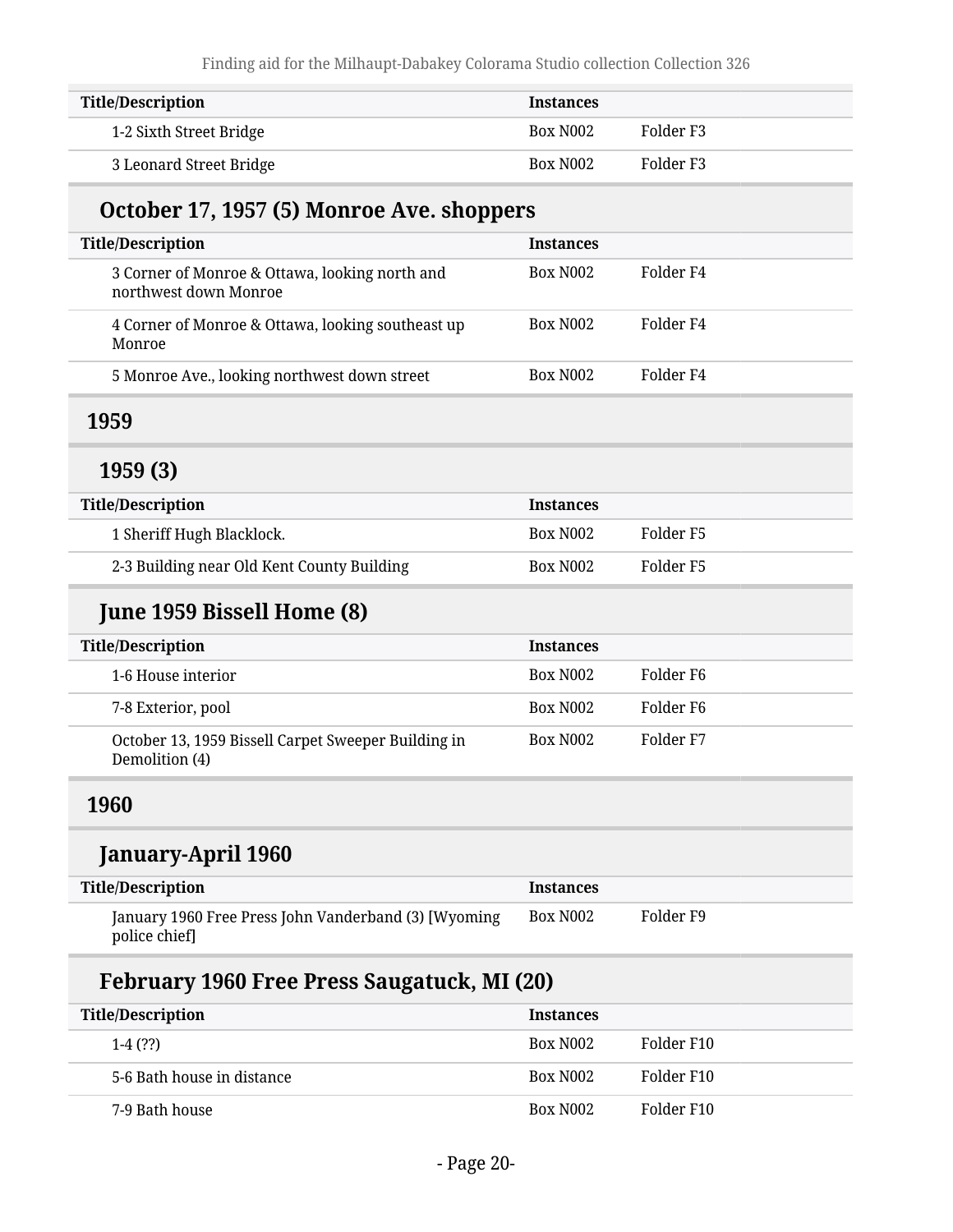| 15 Three ships: North American, South American, &<br>Alabama                                            | <b>Box N002</b>  | Folder F10           |
|---------------------------------------------------------------------------------------------------------|------------------|----------------------|
| 16 Ship: South American?                                                                                | <b>Box N002</b>  | Folder F10           |
| 17-19 Aboard the South American?                                                                        | <b>Box N002</b>  | Folder F10           |
| <b>February 26, 1960 Free Press</b>                                                                     |                  |                      |
| <b>Title/Description</b>                                                                                | <b>Instances</b> |                      |
| 1-4 Jurors Room                                                                                         | <b>Box N002</b>  | Folder F11           |
| 5-9 Kent County Building                                                                                | <b>Box N002</b>  | Folder F11           |
| 10-11 Seversma                                                                                          | <b>Box N002</b>  | Folder F11           |
| 12-14 Harold Lehman, Clerk of Superior Court                                                            | <b>Box N002</b>  | Folder F11           |
| 15-16 B. Barto(?)                                                                                       | <b>Box N002</b>  | Folder F11           |
| <b>March 1, 1960</b>                                                                                    |                  |                      |
| <b>Title/Description</b>                                                                                | <b>Instances</b> |                      |
| Fire at Warehouse on Century Ave., south of Wealthy<br>Street (8)                                       | Box N002         | Folder F12           |
| March 2, 1960 Free Press                                                                                |                  |                      |
| <b>Title/Description</b>                                                                                | <b>Instances</b> |                      |
| 1-14 Skiers                                                                                             | <b>Box N002</b>  | Folder F13           |
| 15-16 World's Champ. Pool. Harold Worst [billiards<br>champion]                                         | Box N002         | Folder F14           |
| 17-19 World's worst players                                                                             | <b>Box N002</b>  | Folder F14           |
| 20-21 Sign shop                                                                                         | Box N002         | Folder F14           |
| 22-23 St. John's Home building                                                                          | Box N002         | Folder F14           |
| 24-25 Expressway construction near railroad crossing                                                    | <b>Box N002</b>  | Folder F14           |
| 26-27 Woman & child in fabric or decorator shop                                                         | Box N002         | Folder F14           |
| <b>April 1960 Tourist &amp; Resort Association (2)</b>                                                  |                  |                      |
| <b>Title/Description</b>                                                                                | <b>Instances</b> |                      |
| 1-2 Aurey Strohpaul [West Michigan Tourist and Resort<br>Association; former reporter and photographer] | <b>Box N003</b>  | Folder <sub>F1</sub> |
| <b>April 1, 1960</b>                                                                                    |                  |                      |
| <b>Title/Description</b>                                                                                | <b>Instances</b> |                      |
| 1-3 [John] Swainson                                                                                     | Box N003         | Folder <sub>F2</sub> |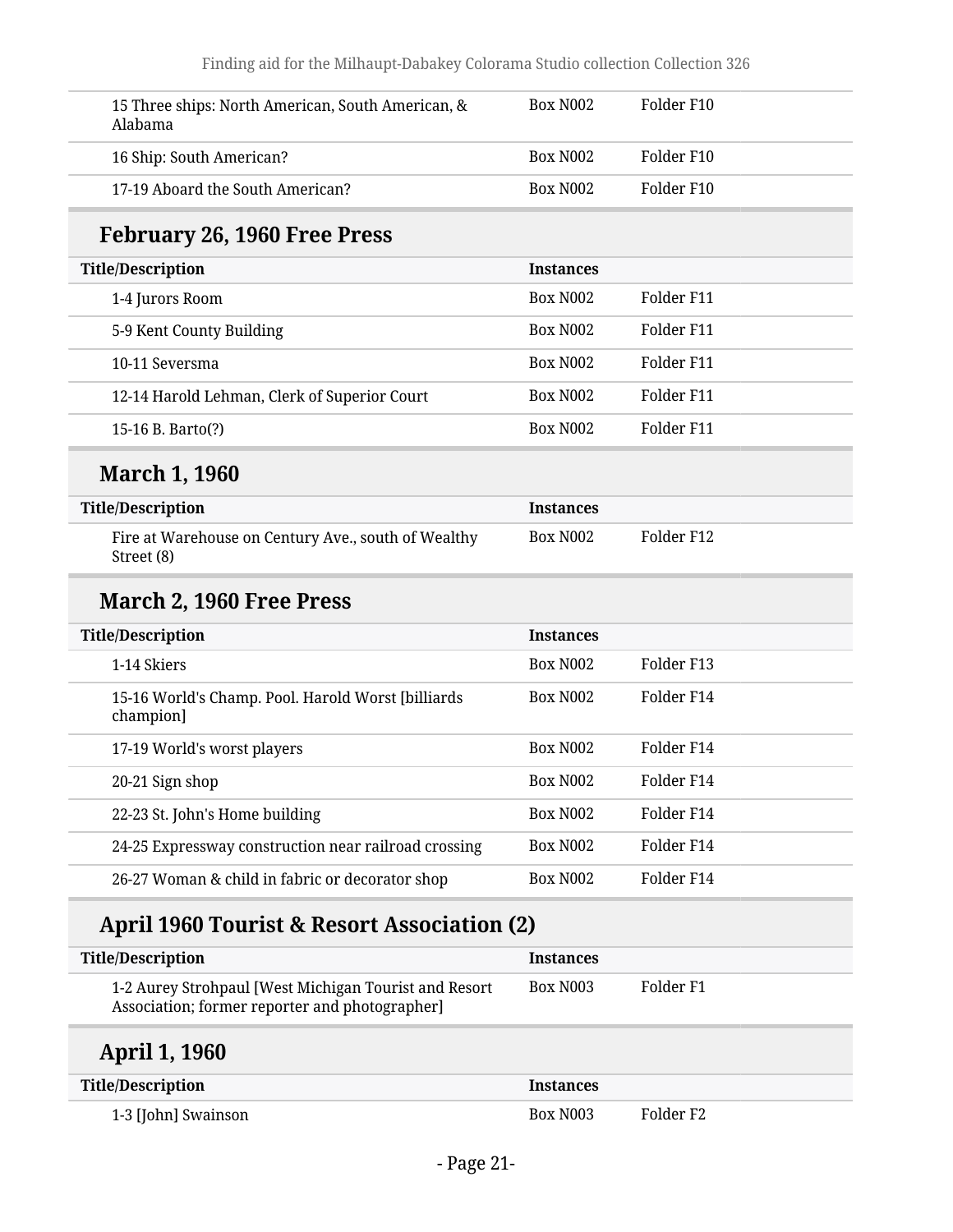| 4-14 Family                                                                                                                                                  | <b>Box N003</b>  | Folder <sub>F2</sub> |  |
|--------------------------------------------------------------------------------------------------------------------------------------------------------------|------------------|----------------------|--|
| 15-27 [John] Swainson                                                                                                                                        | <b>Box N003</b>  | Folder <sub>F3</sub> |  |
| 28-41 [John] Swainson                                                                                                                                        | <b>Box N003</b>  | Folder <sub>F4</sub> |  |
| April 1960 Extra negatives (19)                                                                                                                              |                  |                      |  |
| <b>Title/Description</b>                                                                                                                                     | <b>Instances</b> |                      |  |
| 1-19 John Swainson at Capitol Building in Lansing                                                                                                            | <b>Box N003</b>  | Folder <sub>F5</sub> |  |
| April 2, 1960 (11)                                                                                                                                           |                  |                      |  |
| <b>Title/Description</b>                                                                                                                                     | <b>Instances</b> |                      |  |
| 1-6 Street painting [likely Grand Rapids Press, April 19,<br>1960 P25 - city employees painting lane markings with<br>machine designed by William Krajewski] | <b>Box N003</b>  | Folder <sub>F6</sub> |  |
| <b>7-8 PTA</b>                                                                                                                                               | <b>Box N003</b>  | Folder F6            |  |
| 9-11 House fire in Grandville                                                                                                                                | <b>Box N003</b>  | Folder <sub>F6</sub> |  |
| <b>April 5, 1960 Free Press (16)</b>                                                                                                                         |                  |                      |  |
| <b>Title/Description</b>                                                                                                                                     | <b>Instances</b> |                      |  |
| 1-16 Flood (nos. 15 & 16 damaged -- stuck together)                                                                                                          | <b>Box N003</b>  | Folder F7            |  |
| April 8, 1960 (4)                                                                                                                                            |                  |                      |  |
| <b>Title/Description</b>                                                                                                                                     | <b>Instances</b> |                      |  |
| 1-4 Mrs. Raymond Starr                                                                                                                                       | <b>Box N003</b>  | Folder <sub>F8</sub> |  |
| April 10, 1960 (4)                                                                                                                                           |                  |                      |  |
| <b>Title/Description</b>                                                                                                                                     | <b>Instances</b> |                      |  |
| 1-4 VanderVeen for Tom Farrell                                                                                                                               | <b>Box N003</b>  | Folder <sub>F9</sub> |  |
| April 23, 1960 Free Press                                                                                                                                    |                  |                      |  |
| <b>Title/Description</b>                                                                                                                                     | <b>Instances</b> |                      |  |
| 1-15 Holland Tulips                                                                                                                                          | <b>Box N003</b>  | Folder F10           |  |
| 16-27 New Library                                                                                                                                            | <b>Box N003</b>  | Folder F11           |  |
| 28-31 Campers at Holland State Park(?)                                                                                                                       | Box N003         | Folder F11           |  |
| April 25, 1960 (6)                                                                                                                                           |                  |                      |  |
| <b>Title/Description</b>                                                                                                                                     | <b>Instances</b> |                      |  |
| 1-6 Dick VanderVeen family                                                                                                                                   | Box N003         | Folder F12           |  |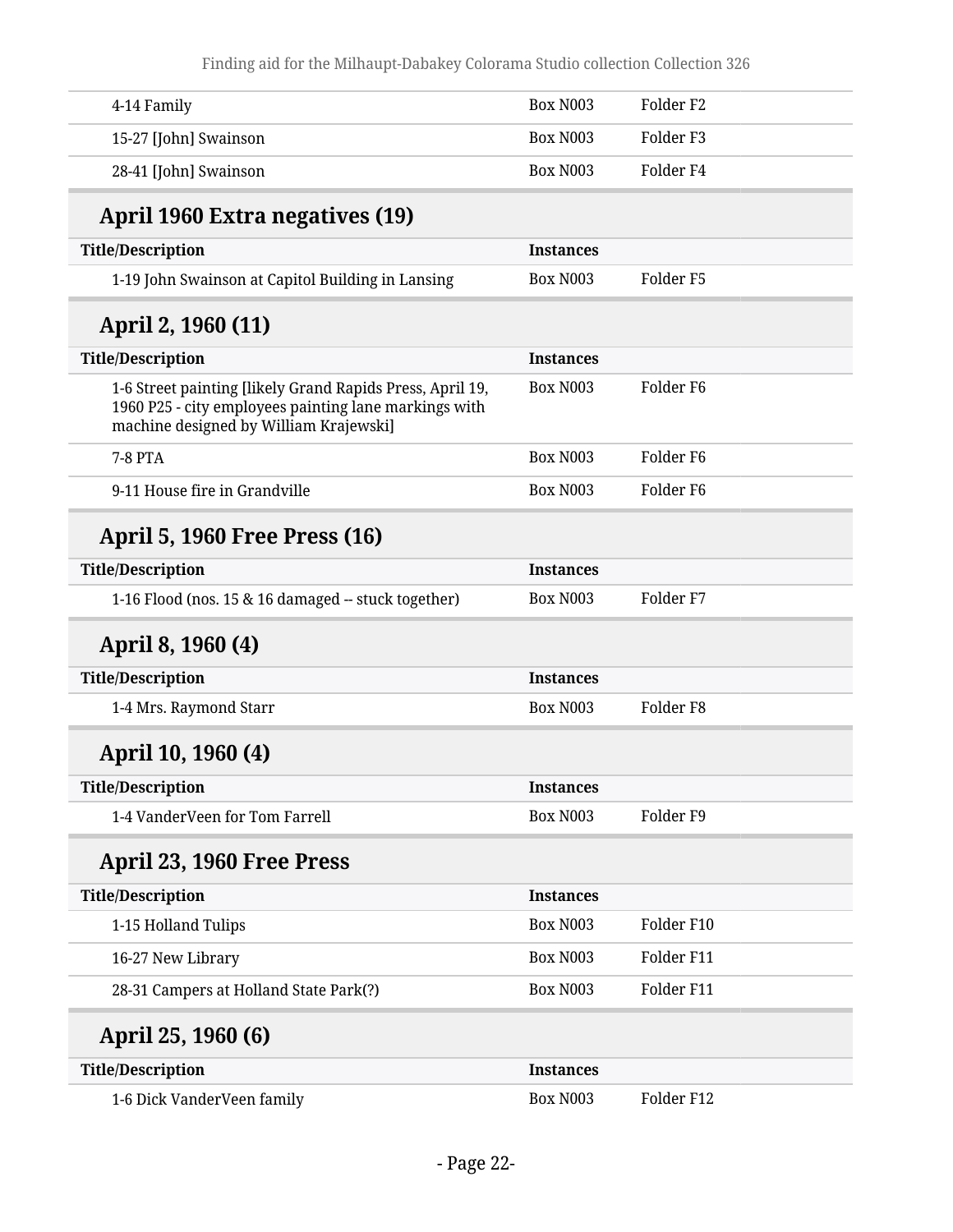| April 25, 1960 (4)                                                                                                                                |                  |                      |
|---------------------------------------------------------------------------------------------------------------------------------------------------|------------------|----------------------|
| <b>Title/Description</b>                                                                                                                          | <b>Instances</b> |                      |
| 1-4 Stuart Symington at airport                                                                                                                   | <b>Box N003</b>  | Folder F13           |
| April 27, U.P.I. 1960 (2)                                                                                                                         |                  |                      |
| <b>Title/Description</b>                                                                                                                          | <b>Instances</b> |                      |
| 1-2 [John] Swainson, [Paul D] Bagwell, [Representative<br>Alvin] Bentley & [Mrs John T] Abernathy [See Grand<br>Rapids Press, April 28, 1960, P2] | <b>Box N004</b>  | Folder <sub>F1</sub> |
| April 27, 1960 Free Press (13)                                                                                                                    |                  |                      |
| <b>Title/Description</b>                                                                                                                          | <b>Instances</b> |                      |
| 1-9 Zoo                                                                                                                                           | <b>Box N004</b>  | Folder <sub>F2</sub> |
| 10-11 Barbers                                                                                                                                     | <b>Box N004</b>  | Folder <sub>F2</sub> |
| 12-13 Grandville CD                                                                                                                               | <b>Box N004</b>  | Folder <sub>F2</sub> |
| May 1960 (7) Manpower, Inc. & Davenport Institute                                                                                                 |                  |                      |
| <b>Title/Description</b>                                                                                                                          | <b>Instances</b> |                      |
| 1-3 Girl                                                                                                                                          | <b>Box N004</b>  | Folder <sub>F3</sub> |
| 4-5 Bob Bytwork & girl                                                                                                                            | <b>Box N004</b>  | Folder <sub>F3</sub> |
| 6-7 Girl                                                                                                                                          | <b>Box N004</b>  | Folder <sub>F3</sub> |
| <b>May 1960 Free Press (6) Construction</b>                                                                                                       |                  |                      |
| <b>Title/Description</b>                                                                                                                          | <b>Instances</b> |                      |
| 1-5 Steelcase                                                                                                                                     | <b>Box N004</b>  | Folder <sub>F4</sub> |
| 6 U.S.16 & 28th Street                                                                                                                            | <b>Box N004</b>  | Folder <sub>F4</sub> |
| <b>May 1960 Press (13)</b>                                                                                                                        |                  |                      |
| <b>Title/Description</b>                                                                                                                          | <b>Instances</b> |                      |
| 1-9 Grand Rapids Yacht Club Social Groups                                                                                                         | <b>Box N004</b>  | Folder <sub>F5</sub> |
| 10-13 Fire Wagemaker Boat Co.                                                                                                                     | <b>Box N004</b>  | Folder <sub>F5</sub> |
| May 1960 Free Press (4)                                                                                                                           |                  |                      |
| <b>Title/Description</b>                                                                                                                          | <b>Instances</b> |                      |
| 1-4 Jail open house                                                                                                                               | <b>Box N004</b>  | Folder <sub>F6</sub> |
| May 1960 (3)                                                                                                                                      |                  |                      |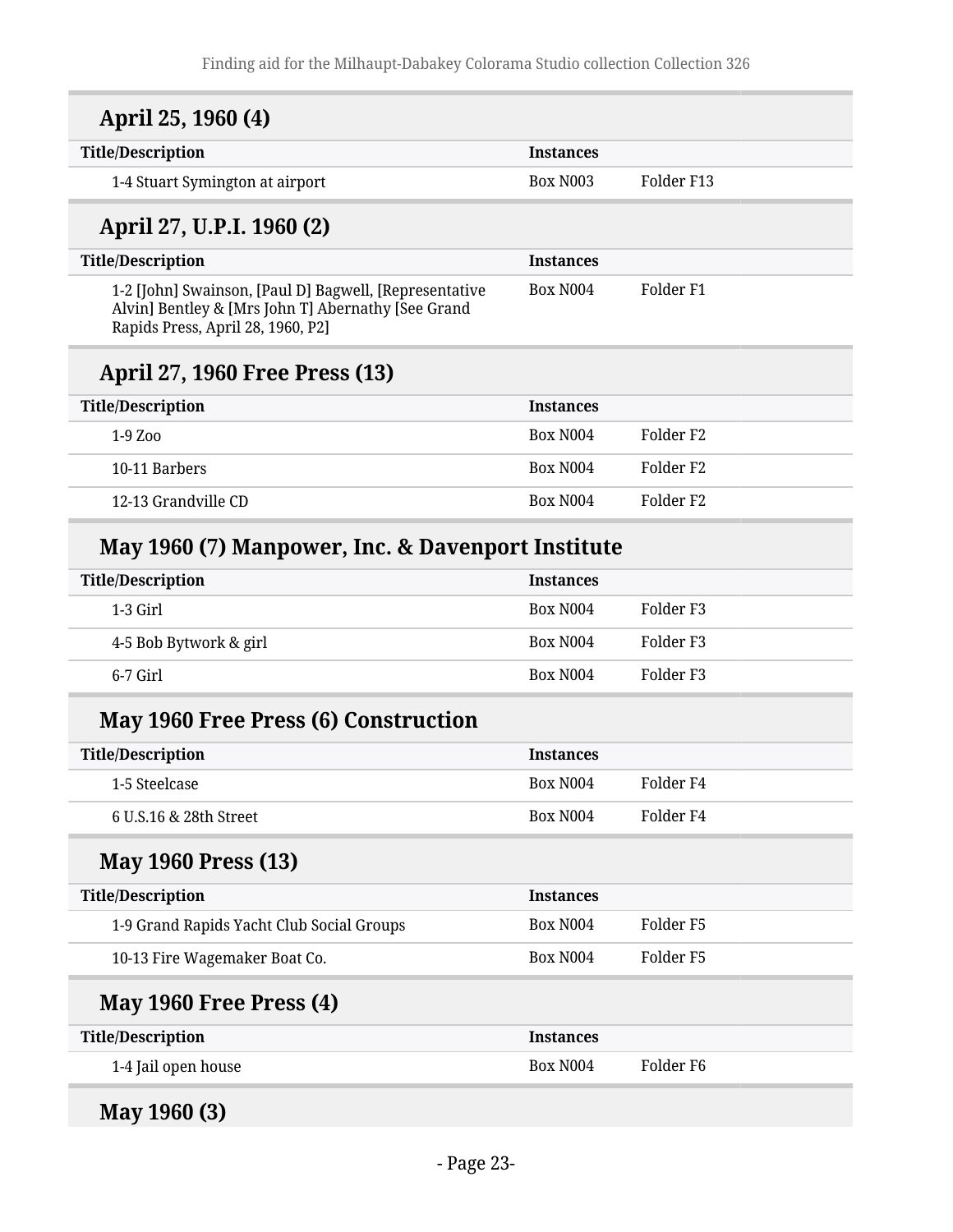| <b>Title/Description</b>                                     | <b>Instances</b> |                      |
|--------------------------------------------------------------|------------------|----------------------|
| 1 Meyers                                                     | <b>Box N004</b>  | Folder <sub>F7</sub> |
| 2 Fire Chief & CC Man                                        | <b>Box N004</b>  | Folder <sub>F7</sub> |
| 3 Free Press                                                 | <b>Box N004</b>  | Folder <sub>F7</sub> |
| May 1960 U.P.I. (4)                                          |                  |                      |
| <b>Title/Description</b>                                     | <b>Instances</b> |                      |
| 1-4 Picketers in front of W.T. Grant's Store                 | <b>Box N004</b>  | Folder <sub>F8</sub> |
| <b>May 1960</b>                                              |                  |                      |
| <b>Title/Description</b>                                     | <b>Instances</b> |                      |
| Negs. 6-7 Williams (G. Mennen)                               | <b>Box N004</b>  | Folder <sub>F9</sub> |
| <b>May 1960 Democratic Convention. Swainson for Governor</b> |                  |                      |
| <b>Title/Description</b>                                     | <b>Instances</b> |                      |
| Negs. 14 & 15 [John] Swainson                                | <b>Box N004</b>  | Folder F10           |
| May 2, 1960 (4)                                              |                  |                      |
| <b>Title/Description</b>                                     | <b>Instances</b> |                      |
| 1-4 Frank Dumond in front of new planetarium                 | <b>Box N004</b>  | Folder F11           |
| <b>May 3, 1960 Free Press (2)</b>                            |                  |                      |
| <b>Title/Description</b>                                     | <b>Instances</b> |                      |
| 1-2 LaGrave Church steeple erection                          | <b>Box N004</b>  | Folder F12           |
| May 11, 1960 Free press (6)                                  |                  |                      |
| <b>Title/Description</b>                                     | <b>Instances</b> |                      |
| 1-2 Del Blumenshine, Wood reporter                           | <b>Box N004</b>  | Folder F13           |
| 3-4 Muscular Dystrophy                                       | <b>Box N004</b>  | Folder F13           |
| 5-6 Musicians                                                | <b>Box N004</b>  | Folder F13           |
| May 13, 1960. Free Press (17)                                |                  |                      |
| <b>Title/Description</b>                                     | <b>Instances</b> |                      |
| 1-17 Checker Motors, factory in Kalamazoo                    | <b>Box N004</b>  | Folder F14           |
| May 19, 1960 Free Press (16) Grand Haven                     |                  |                      |
| <b>Title/Description</b>                                     | <b>Instances</b> |                      |
|                                                              |                  |                      |

| <b>Title/Description</b> | <b>Instances</b> |            |
|--------------------------|------------------|------------|
| 1-2 Building bridge      | Box N004         | Folder F15 |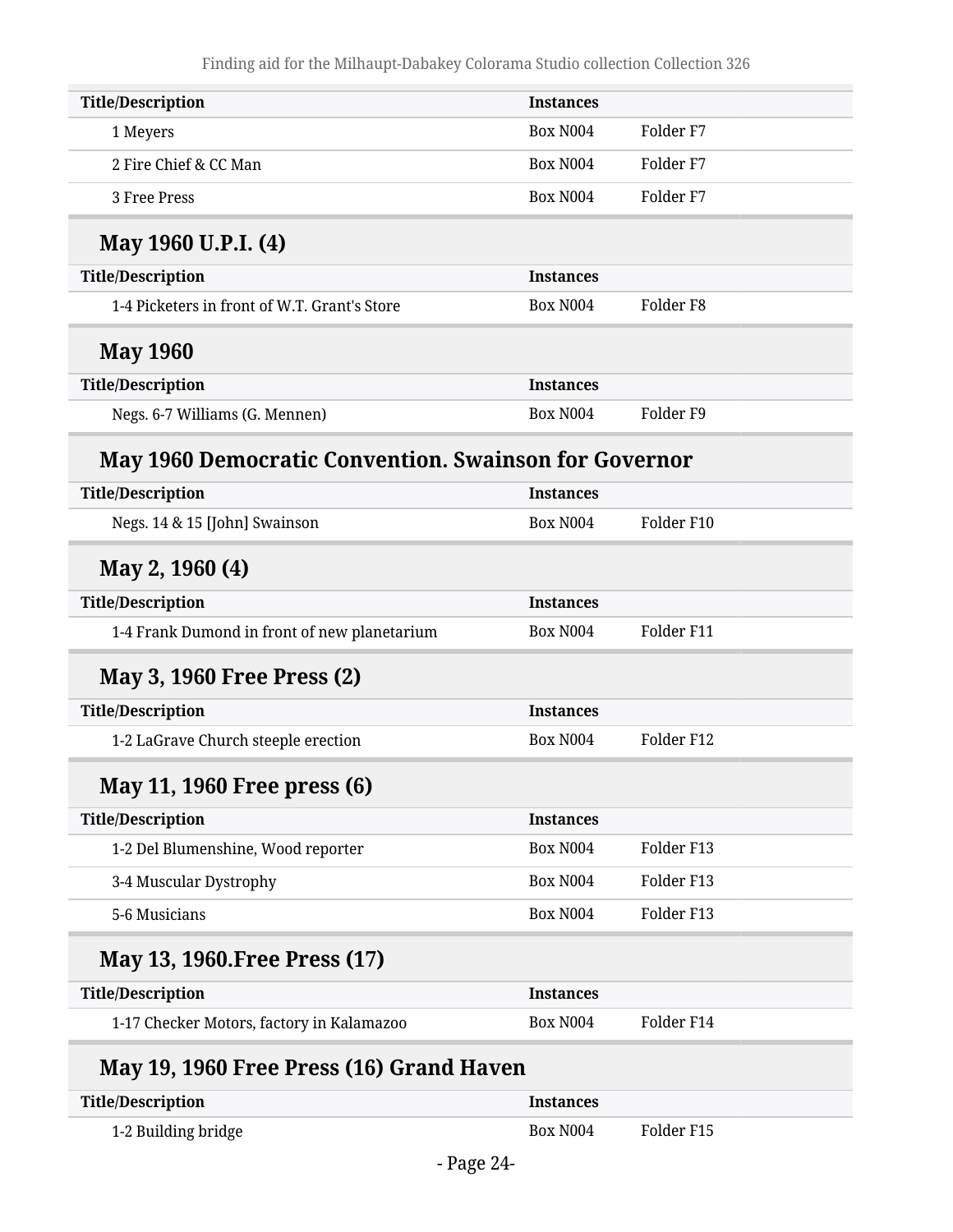| 3-4 Pier                              | <b>Box N004</b>      | Folder F <sub>15</sub> |
|---------------------------------------|----------------------|------------------------|
| 5-6 Ottawa Co. Sheriff's Dept.        | Box N <sub>004</sub> | Folder F <sub>15</sub> |
| 7 Coast Guard                         | <b>Box N004</b>      | Folder F15             |
| 8-9 Snow fence                        | Box N <sub>004</sub> | Folder F <sub>15</sub> |
| 10-11 Excavations                     | <b>Box N004</b>      | Folder F15             |
| 12-13 Cooking                         | Box N <sub>004</sub> | Folder F <sub>15</sub> |
| 14 Playing piano                      | <b>Box N004</b>      | Folder F <sub>15</sub> |
| 15-16 Cleaning up trash at State Park | Box N <sub>004</sub> | Folder F <sub>15</sub> |
|                                       |                      |                        |

### **May 24, 1960 Free press (17)**

| <b>Title/Description</b>                | <b>Instances</b>     |            |
|-----------------------------------------|----------------------|------------|
| 1-3 Monroe Mall                         | Box N <sub>004</sub> | Folder F16 |
| 4-6 Hiker                               | <b>Box N004</b>      | Folder F16 |
| 7-8 Golfers                             | Box N <sub>004</sub> | Folder F16 |
| 9-10 Tennis                             | Box N <sub>004</sub> | Folder F16 |
| 11-13 Man, three kids with baseball bat | Box N <sub>004</sub> | Folder F16 |
| 14-15 Kids on bar                       | <b>Box N004</b>      | Folder F16 |
| 16-17 Track, Grandville & Wyoming (?)   | <b>Box N004</b>      | Folder F16 |

### **June 1960 Free Press (2)**

| <b>Title/Description</b>  | <b>Instances</b> |           |
|---------------------------|------------------|-----------|
| 1-2 Boy killer and lawyer | Box N004.5       | Folder F1 |

### **June 1960 Free Press (3)**

| <b>Title/Description</b> | <b>Instances</b> |           |
|--------------------------|------------------|-----------|
| 1-3 Fred Mueller         | Box N004.5       | Folder F2 |

#### **June 1960 United Press (4)**

| Title/Description                                 | <b>Instances</b>  |           |
|---------------------------------------------------|-------------------|-----------|
| 1-2 Richard Vanderveen and League of Women Voters | <b>Box N004.5</b> | Folder F3 |
| 3-4 Man bike rider                                | <b>Box N004.5</b> | Folder F3 |

#### **June 5, 1960 (18)**

| <b>Title/Description</b>               | <b>Instances</b> |           |
|----------------------------------------|------------------|-----------|
| 1-14 Macatawa Yacht Club, boats & etc. | Box N004.5       | Folder F4 |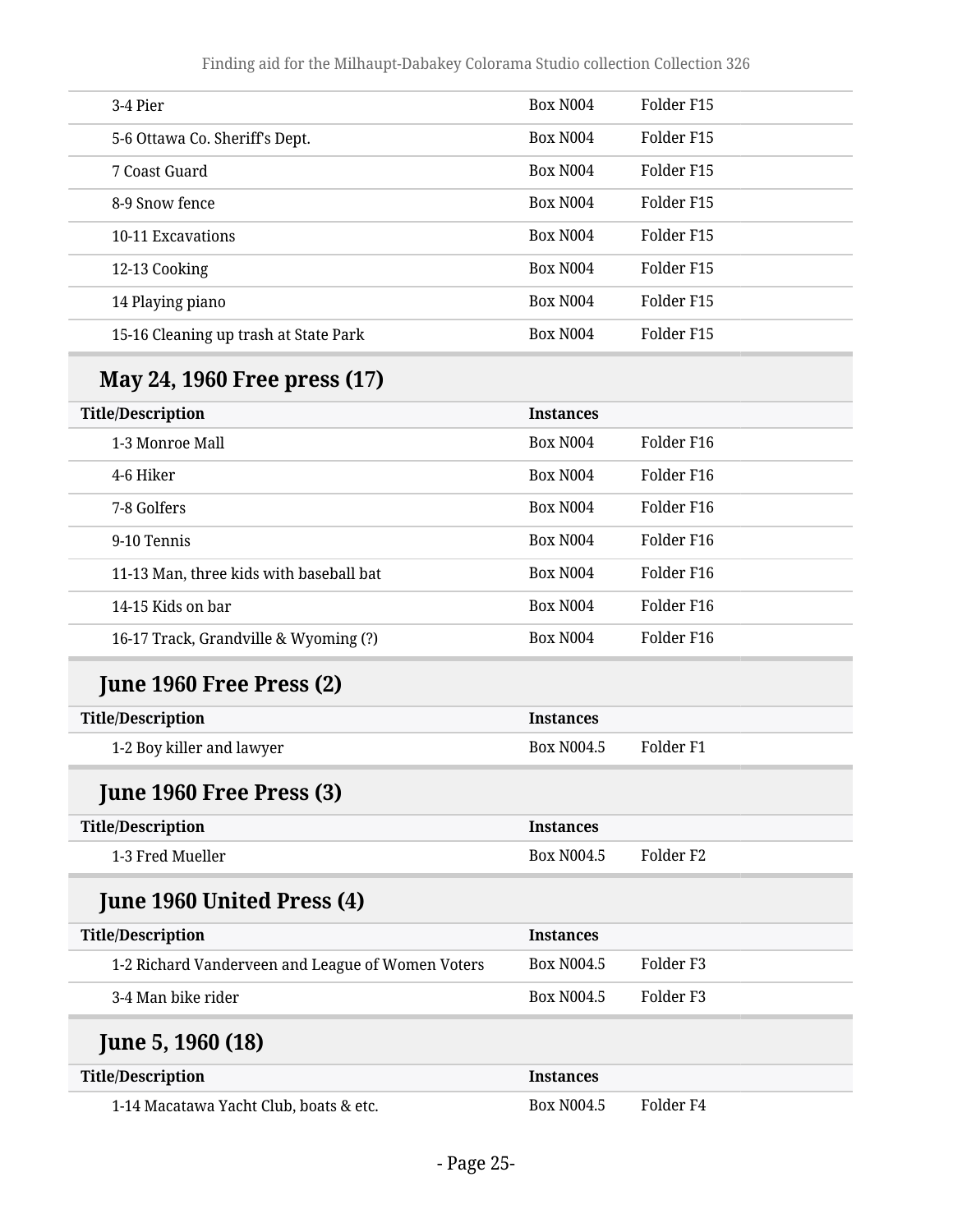| 15-18 Older woman in garden(?)                                                     | <b>Box N004.5</b> | Folder <sub>F4</sub> |
|------------------------------------------------------------------------------------|-------------------|----------------------|
| <b>June 1960</b>                                                                   |                   |                      |
| <b>Title/Description</b>                                                           | <b>Instances</b>  |                      |
| C.I.O. Convention: [John] Swainson, Williams, Kennedy,<br>et al.                   | <b>Box N004.5</b> | Folder <sub>F5</sub> |
| [John] Swainson: 1, 4, 5                                                           | <b>Box N004.5</b> | Folder <sub>F5</sub> |
| Williams: 2, 3                                                                     | <b>Box N004.5</b> | Folder F5            |
| Kennedy: 6                                                                         | <b>Box N004.5</b> | Folder <sub>F5</sub> |
| Gus Scholl: 2, 4                                                                   | <b>Box N004.5</b> | Folder <sub>F5</sub> |
| General views: 7-14                                                                | <b>Box N004.5</b> | Folder <sub>F5</sub> |
| [John] Swainson: 16-17, 19, 21-22                                                  | <b>Box N004.5</b> | Folder <sub>F6</sub> |
| Kennedy: 19, 23-27                                                                 | <b>Box N004.5</b> | Folder <sub>F6</sub> |
| Gus Scholl: 18-20                                                                  | <b>Box N004.5</b> | Folder <sub>F6</sub> |
| Fred Barr: 25, 27                                                                  | <b>Box N004.5</b> | Folder <sub>F6</sub> |
| Williams: 20, 22, 27                                                               | <b>Box N004.5</b> | Folder <sub>F6</sub> |
| General views: 15                                                                  | <b>Box N004.5</b> | Folder <sub>F6</sub> |
| <b>June 8, 1960 Free press (11)</b>                                                |                   |                      |
| <b>Title/Description</b>                                                           | <b>Instances</b>  |                      |
| 1-2 Lee Hi Sports Group                                                            | <b>Box N004.5</b> | Folder <sub>F7</sub> |
| 3-6 Polo                                                                           | <b>Box N004.5</b> | Folder F7            |
| 7-8 Bomb Shelter & Family                                                          | <b>Box N004.5</b> | Folder <sub>F7</sub> |
| 9-10 Senator Symington at Civic with Carol Josephson                               | <b>Box N004.5</b> | Folder <sub>F7</sub> |
| 10-11 Senator Symington at Civic, including Police<br><b>Officer Elmer McGarvy</b> | <b>Box N004.5</b> | Folder <sub>F7</sub> |
| <b>June 20, 1960 Free Press (8)</b>                                                |                   |                      |
| <b>Title/Description</b>                                                           | <b>Instances</b>  |                      |
| 1-3 John Ball Park                                                                 | <b>Box N004.5</b> | Folder <sub>F8</sub> |
| 4-5 Art Gallery                                                                    | <b>Box N004.5</b> | Folder <sub>F8</sub> |
| 6-8 Museum                                                                         | <b>Box N004.5</b> | Folder <sub>F8</sub> |

### **June 20, 1960 Free Press (15)**

#### **Title/Description Instances**

1-2 Expressway Grandville Ave.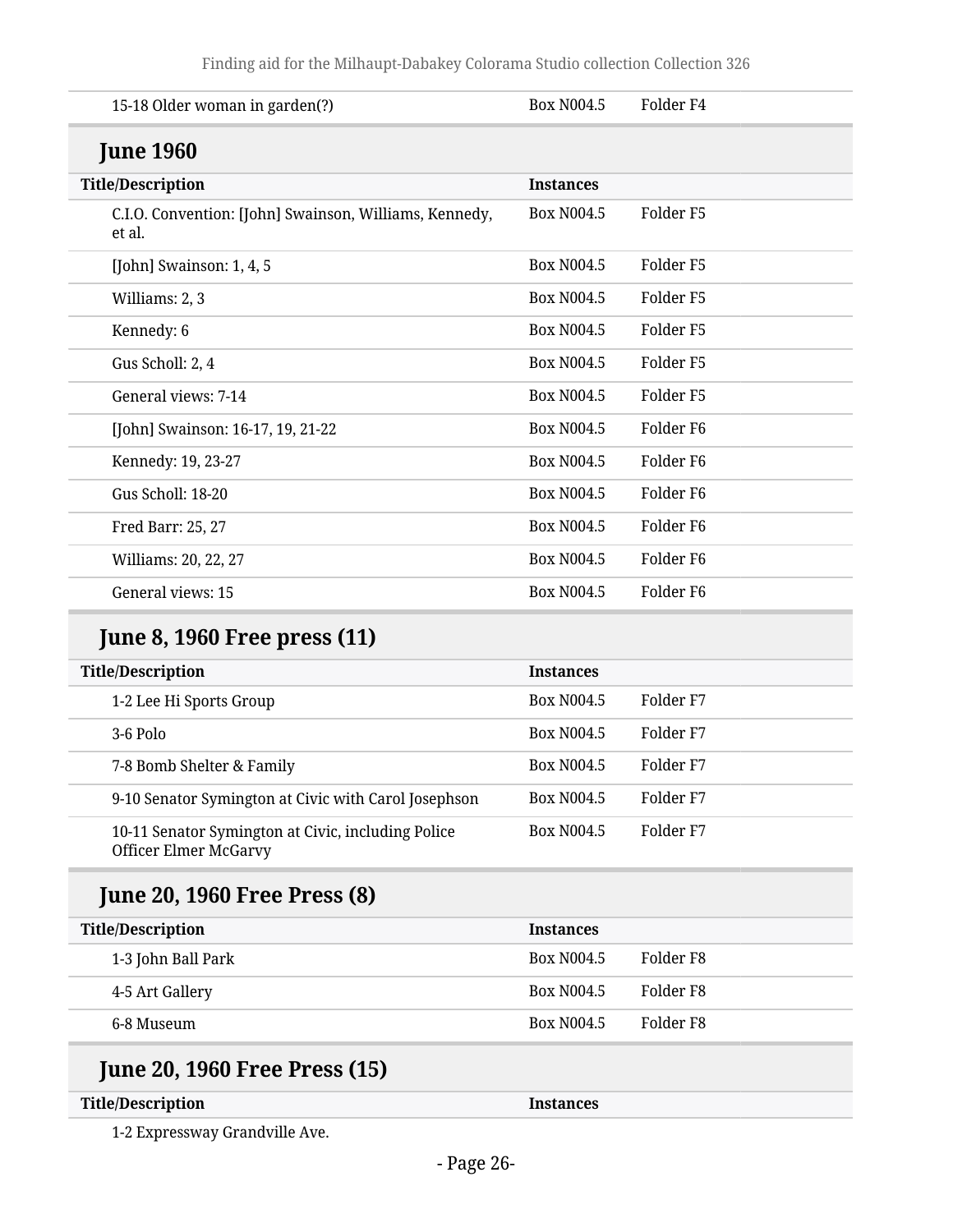|                                             | <b>Box N005</b>  | Folder <sub>F1</sub> |
|---------------------------------------------|------------------|----------------------|
| 3-7 Brink Gold Blythefield C.C.             | <b>Box N005</b>  | Folder <sub>F1</sub> |
| 8-15 Girls in Park [Veterans Memorial Park] | <b>Box N005</b>  | Folder <sub>F1</sub> |
| June 23, 1960 (4)                           |                  |                      |
| <b>Title/Description</b>                    | <b>Instances</b> |                      |
| 1-4 Art Masterson in office                 | <b>Box N005</b>  | Folder <sub>F2</sub> |
| June 28, 1960 Free Press                    |                  |                      |
| <b>Title/Description</b>                    | <b>Instances</b> |                      |
| 1-7 Indian Trail Course                     | <b>Box N005</b>  | Folder <sub>F3</sub> |
| 8-9 Griswold Street block party             | <b>Box N005</b>  | Folder <sub>F3</sub> |
| 10-20 Kent Country Club models, tennis      | <b>Box N005</b>  | Folder <sub>F4</sub> |
| 21-25 Garfield Park swimming                | <b>Box N005</b>  | Folder <sub>F4</sub> |
| 26-29 Paris Township new pipe               | <b>Box N005</b>  | Folder <sub>F4</sub> |
| <b>July 1960 (18)</b>                       |                  |                      |
| <b>Title/Description</b>                    | <b>Instances</b> |                      |
| 1-9 Expressway                              | <b>Box N005</b>  | Folder <sub>F5</sub> |
| 10-12 Art gallery                           | <b>Box N005</b>  | Folder <sub>F5</sub> |
| 13-16 Baseball, bright medals               | <b>Box N005</b>  | Folder <sub>F5</sub> |
| 17-18 Woman, trophy                         | <b>Box N005</b>  | Folder <sub>F5</sub> |
| <b>July 1960 (16)</b>                       |                  |                      |
| <b>Title/Description</b>                    | <b>Instances</b> |                      |
| 1-2 Little League                           | <b>Box N005</b>  | Folder <sub>F6</sub> |
| 3-4 Slobey & car window                     | <b>Box N005</b>  | Folder <sub>F6</sub> |
| 5-10 Paris dump                             | Box N005         | Folder <sub>F6</sub> |
| 11-12 Burton Park                           | <b>Box N005</b>  | Folder <sub>F6</sub> |
| 13-16 Expressway                            | <b>Box N005</b>  | Folder <sub>F6</sub> |
| <b>July 1, 1960 Free Press (17)</b>         |                  |                      |
| <b>Title/Description</b>                    | <b>Instances</b> |                      |
| 1-17 Fire displays, 4th of July             | <b>Box N005</b>  | Folder <sub>F7</sub> |
|                                             |                  |                      |

**July 1, 1960 Free Press (4)**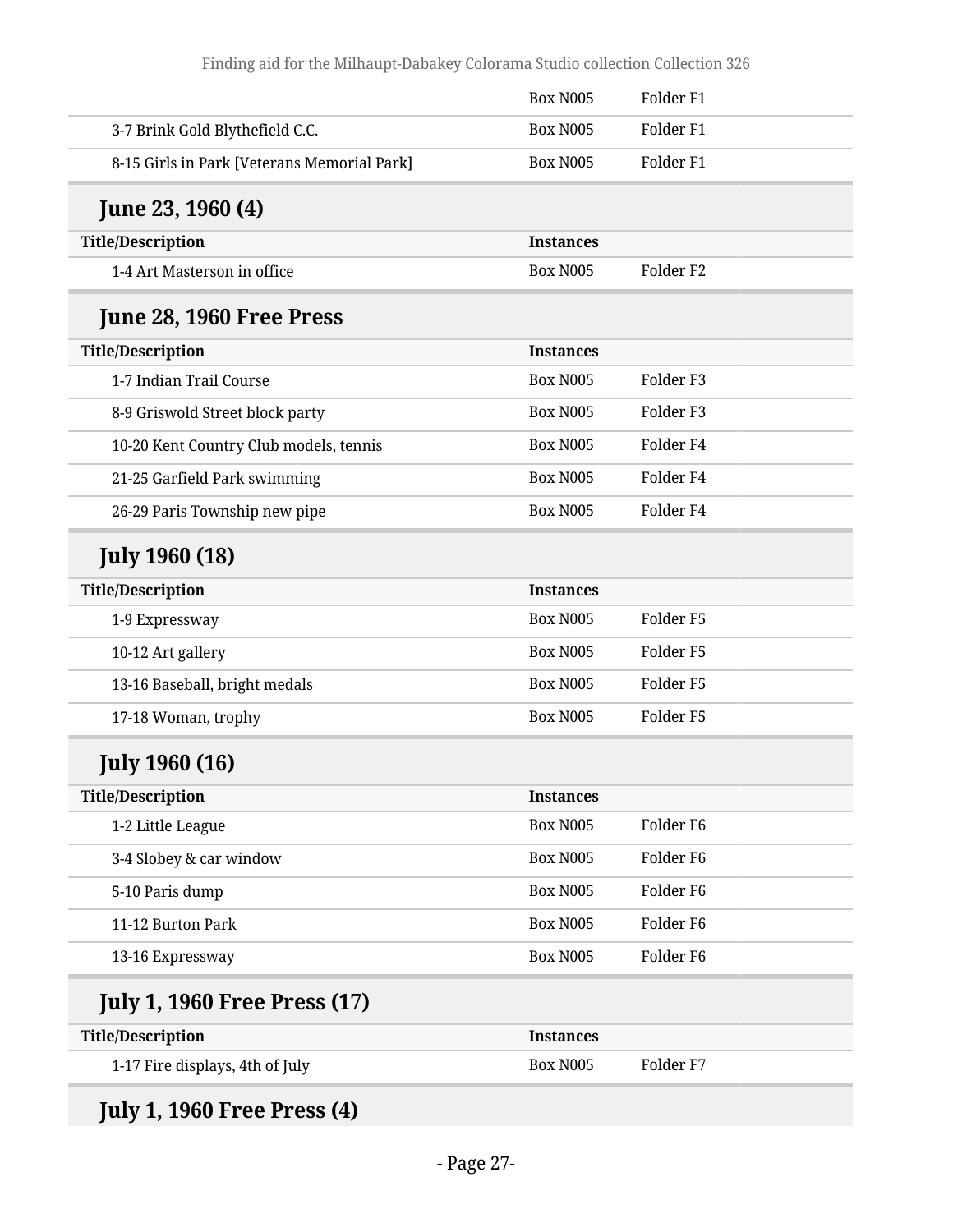| <b>Title/Description</b>                            | <b>Instances</b> |                      |
|-----------------------------------------------------|------------------|----------------------|
| 1-4 Stan Kilpatrick, City Clerk                     | <b>Box N005</b>  | Folder <sub>F8</sub> |
| <b>July 4, 1960 (5)</b>                             |                  |                      |
| <b>Title/Description</b>                            | <b>Instances</b> |                      |
| Hollyhock Lane                                      | <b>Box N005</b>  | Folder <sub>F9</sub> |
| <b>July 12, 1960 Free Press (16)</b>                |                  |                      |
| <b>Title/Description</b>                            | <b>Instances</b> |                      |
| 1-3 Symphony, Garfield Park                         | <b>Box N005</b>  | Folder F10           |
| 4-6 Amvets Queen                                    | <b>Box N005</b>  | Folder F10           |
| 7-8 Hines & Son baseball team                       | <b>Box N005</b>  | Folder F10           |
| 9-10 Burton Street lemonade stand                   | <b>Box N005</b>  | Folder F10           |
| 11-16 Farmers' Market series                        | <b>Box N005</b>  | Folder F10           |
| <b>July 15, 1960 Free Press (4)</b>                 |                  |                      |
| <b>Title/Description</b>                            | <b>Instances</b> |                      |
| 1-4 Snipe Races at Reeds Lake                       | <b>Box N005</b>  | Folder F11           |
| <b>July 20, 1960 (21)</b>                           |                  |                      |
| <b>Title/Description</b>                            | <b>Instances</b> |                      |
| <b>Lowell Showboat series</b>                       | <b>Box N006</b>  | Folder <sub>F1</sub> |
| <b>July 21, 1960 Free Press (18)</b>                |                  |                      |
| <b>Title/Description</b>                            | Instances        |                      |
| 1-3 East Grand Rapids Chief & Weeds, Howard Coleman | Box N006         | Folder <sub>F2</sub> |
| 4-5 Man with old car                                | Box N006         | Folder <sub>F2</sub> |
| 6-8 Expressway U.S. 16                              | Box N006         | Folder <sub>F2</sub> |
| 9-10 World War I veterans                           | <b>Box N006</b>  | Folder <sub>F2</sub> |
| 11-19 Lowell Showboat                               |                  |                      |
|                                                     | Box N006         | Folder <sub>F2</sub> |
| <b>July 30, 1960 (5)</b>                            |                  |                      |
| <b>Title/Description</b>                            | <b>Instances</b> |                      |
| 1-2 Co. R. Bright Metal, building exterior          | Box N006         | Folder <sub>F3</sub> |

**July 30, 1960. Lear, Inc.**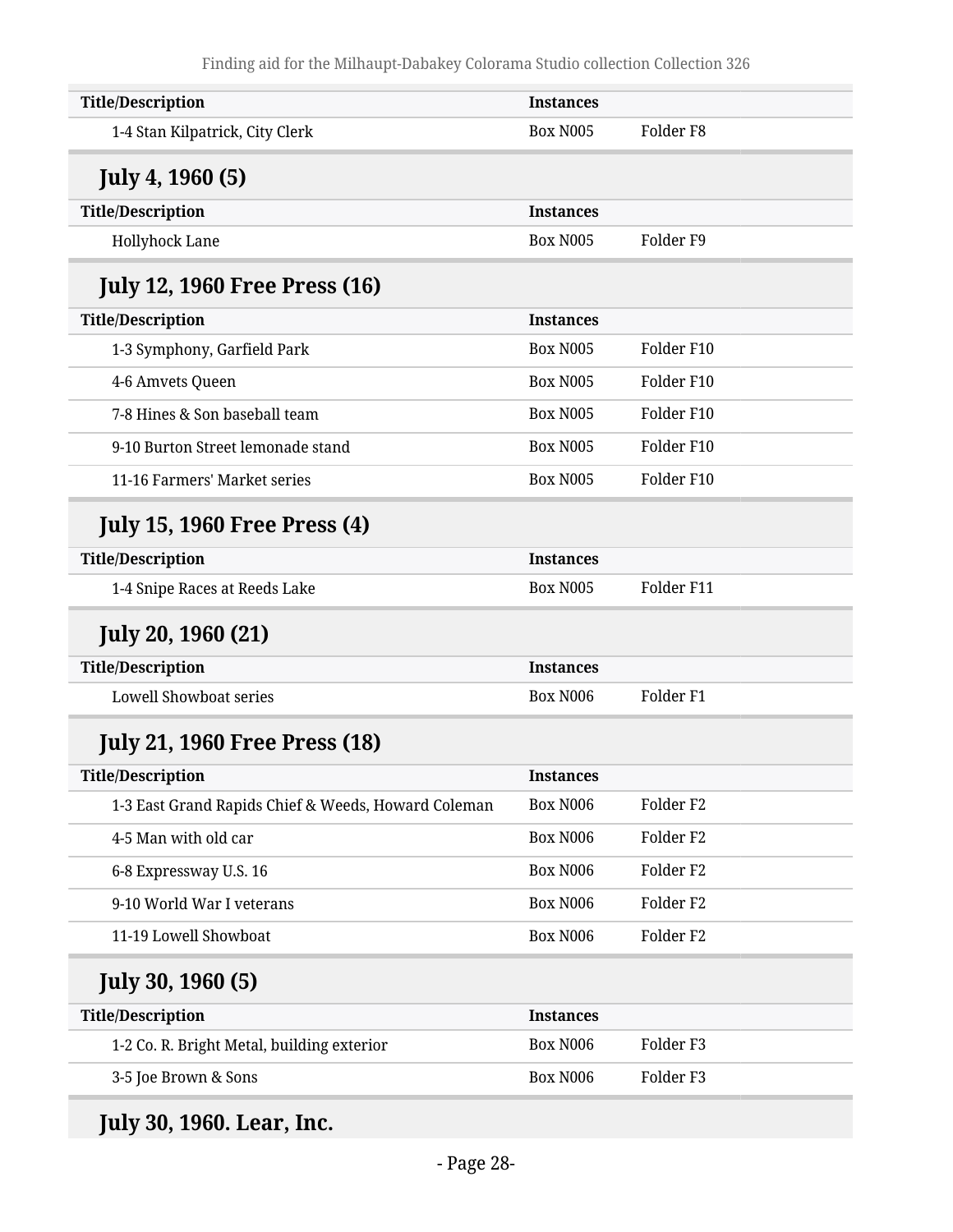| <b>Title/Description</b>                                          | <b>Instances</b> |                      |
|-------------------------------------------------------------------|------------------|----------------------|
| 1-15 Space cockpit                                                | <b>Box N006</b>  | Folder <sub>F4</sub> |
| 16-18 General                                                     | <b>Box N006</b>  | Folder <sub>F4</sub> |
| 19-35 General (continued)                                         | <b>Box N006</b>  | Folder <sub>F5</sub> |
| <b>August 1, 1960</b>                                             |                  |                      |
| <b>Title/Description</b>                                          | <b>Instances</b> |                      |
| August 2, 1960 (17) Ionia Free Fair series                        |                  |                      |
| 1-14 Ionia Free Fair                                              | <b>Box N006</b>  | Folder <sub>F6</sub> |
| 15-17 Manager of Majestic Theater                                 | <b>Box N006</b>  | Folder <sub>F6</sub> |
| <b>August 8, 1960 (17)</b>                                        |                  |                      |
| <b>Title/Description</b>                                          | <b>Instances</b> |                      |
| Lt. Gov. [John] Swainson & family on vacation                     | <b>Box N006</b>  | Folder <sub>F7</sub> |
| <b>August 11, 1960 Free Press (8)</b>                             |                  |                      |
| <b>Title/Description</b>                                          | <b>Instances</b> |                      |
| 1-2 Max Henkel, West Michigan Tourist Association                 | <b>Box N006</b>  | Folder <sub>F8</sub> |
| 3-8 Sullivan's Baseball                                           | <b>Box N006</b>  | Folder <sub>F8</sub> |
| <b>August 11, 1960 Free Press (12)</b>                            |                  |                      |
| <b>Title/Description</b>                                          | <b>Instances</b> |                      |
| 1-6 Brown Storage, Sparta                                         | <b>Box N006</b>  | Folder <sub>F9</sub> |
| 7-10 4-H Winners                                                  | <b>Box N006</b>  | Folder <sub>F9</sub> |
| 11-12 Building exterior & Mudge group; Sentinal Leader,<br>Sparta | Box N006         | Folder <sub>F9</sub> |
| <b>August 15, 1960 Free press (17)</b>                            |                  |                      |
| <b>Title/Description</b>                                          | <b>Instances</b> |                      |
| 1-17 Dudley Waters' home                                          | Box N007         | Folder <sub>F1</sub> |
| <b>August 17, 1960 Michigan Bell Yellow Pages (1)</b>             |                  |                      |
| <b>Title/Description</b>                                          | <b>Instances</b> |                      |
| 1 Conical Tool Co.                                                | Box N007         | Folder <sub>F2</sub> |
|                                                                   |                  |                      |
| <b>August 20, 1960 (13)</b>                                       |                  |                      |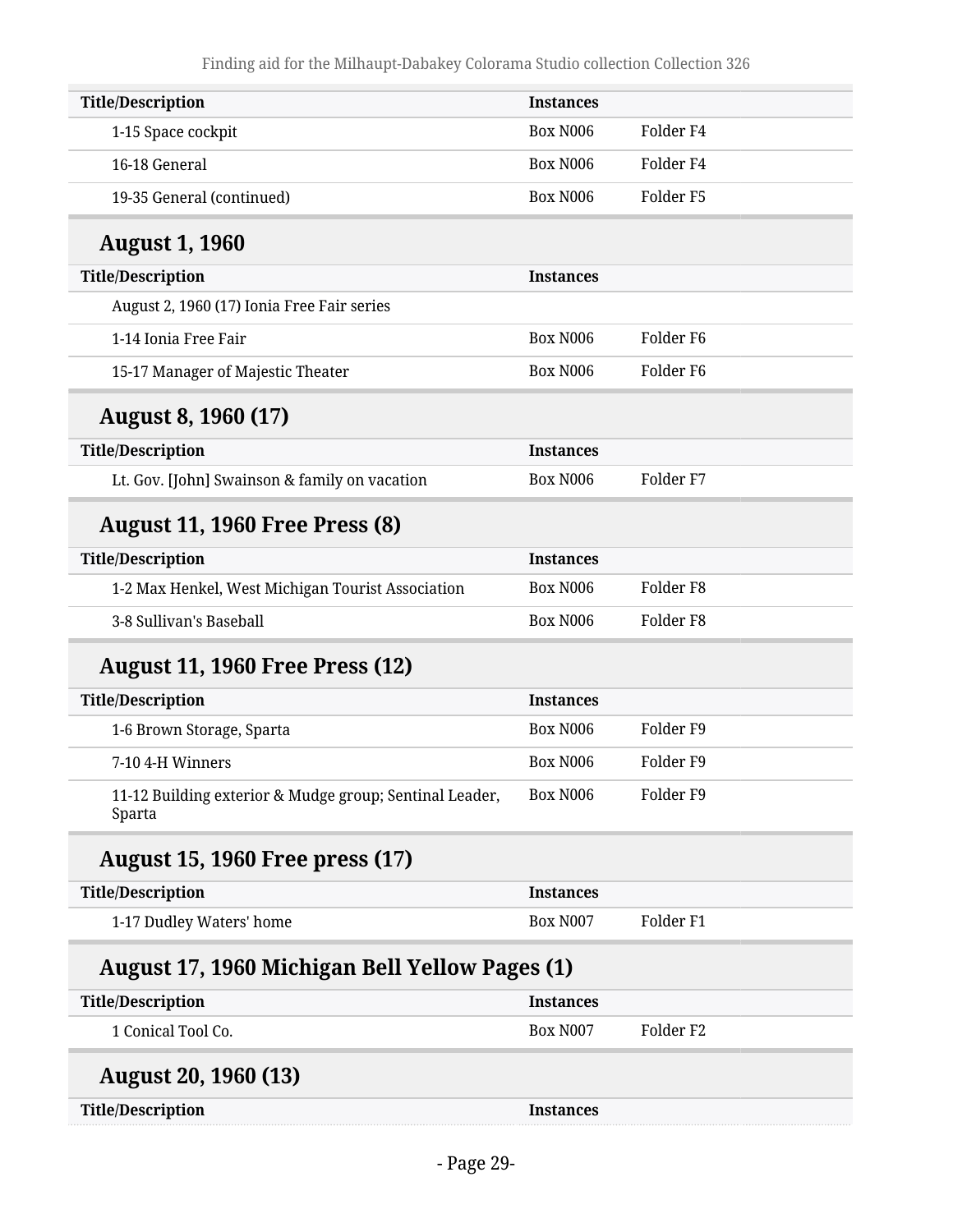Finding aid for the Milhaupt-Dabakey Colorama Studio collection Collection 326

| 1-13 Conical Tool Co. interiors                       | <b>Box N007</b>  | Folder <sub>F3</sub> |
|-------------------------------------------------------|------------------|----------------------|
| <b>August 22, 1960 Free Press</b>                     |                  |                      |
| <b>Title/Description</b>                              | <b>Instances</b> |                      |
| 1-10 Kent Country Club tennis                         | <b>Box N007</b>  | Folder <sub>F4</sub> |
| 11-18 Social group                                    | <b>Box N007</b>  | Folder <sub>F4</sub> |
| 19-20 Social group                                    | <b>Box N007</b>  | Folder <sub>F5</sub> |
| 21-22 Catholic Central football                       | <b>Box N007</b>  | Folder <sub>F5</sub> |
| 23-24 Republican local leader                         | <b>Box N007</b>  | Folder <sub>F5</sub> |
| 25-29 Democrat local leader                           | <b>Box N007</b>  | Folder <sub>F5</sub> |
| 30-31 Paris water pump                                | <b>Box N007</b>  | Folder <sub>F5</sub> |
| 32-35 Kids going camping                              | <b>Box N007</b>  | Folder <sub>F5</sub> |
| <b>August 26, 1960 Michigan Bell Yellow Pages (8)</b> |                  |                      |
| <b>Title/Description</b>                              | <b>Instances</b> |                      |
| 1-4 Meadows Catering                                  | <b>Box N007</b>  | Folder <sub>F6</sub> |
| 5-6 Straights Office Supply building & truck          | <b>Box N007</b>  | Folder F6            |
| 7-8 Biggs Standard Service                            | <b>Box N007</b>  | Folder <sub>F6</sub> |
| August 30, 1960 U.P.I. (2)                            |                  |                      |
| <b>Title/Description</b>                              | <b>Instances</b> |                      |
| 1-2 Methodist bishops                                 | <b>Box N007</b>  | Folder <sub>F7</sub> |
| <b>August 30, 1960 (12)</b>                           |                  |                      |
| <b>Title/Description</b>                              | <b>Instances</b> |                      |
| 1-6 Mrs. Michigan, first for 1961                     | <b>Box N007</b>  | Folder <sub>F8</sub> |
| 7-10 Hefferen party                                   | <b>Box N007</b>  | Folder <sub>F8</sub> |
| 11-12 Museum Astronomy Room                           | <b>Box N007</b>  | Folder <sub>F8</sub> |
| Sept.ember 1960 Yellow Pages (2)                      |                  |                      |
| <b>Title/Description</b>                              | <b>Instances</b> |                      |
| 1-2 U-Rent It                                         | <b>Box N007</b>  | Folder <sub>F9</sub> |
| September 1, 1960 Free Press (13)                     |                  |                      |
| <b>Title/Description</b>                              | <b>Instances</b> |                      |
| 1-4 Berlin Fair                                       | Box N007         | Folder F10           |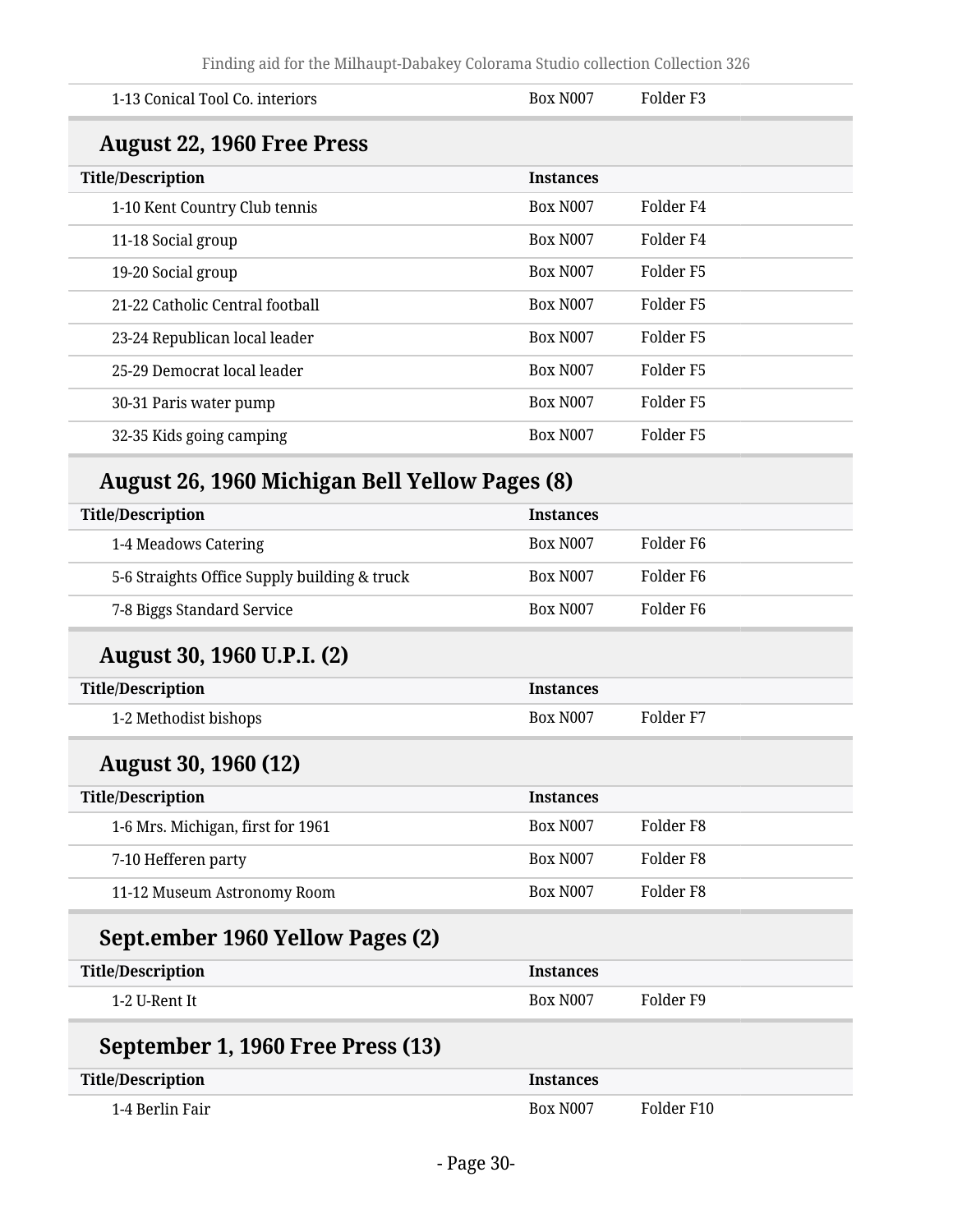| 5-12 Sparta Rodeo                    | <b>Box N007</b>  | Folder F10           |
|--------------------------------------|------------------|----------------------|
| 13 Bus stop sign                     | <b>Box N007</b>  | Folder F10           |
| September 8, 1960 Free Press (14)    |                  |                      |
| <b>Title/Description</b>             | <b>Instances</b> |                      |
| 1-2 Houseman Field Goal Post         | <b>Box N007</b>  | Folder F11           |
| 3-6 Expressway bridge                | <b>Box N007</b>  | Folder F11           |
| 7-8 Police Examiner                  | <b>Box N007</b>  | Folder F11           |
| 9-10 Zoo                             | <b>Box N007</b>  | Folder F11           |
| 11-12 City Market                    | Box N007         | Folder F11           |
| 13-14 Civic Theater                  | <b>Box N007</b>  | Folder F11           |
| September 19, 1960 Free Press (9)    |                  |                      |
| <b>Title/Description</b>             | <b>Instances</b> |                      |
| 1-2 Social groups                    | <b>Box N007</b>  | Folder F12           |
| 3-4 Police court & judge             | <b>Box N007</b>  | Folder F12           |
| 5-9 Football (Catholic vs. Union)    |                  |                      |
| <b>Title/Description</b>             | <b>Instances</b> |                      |
| 5-8 Union High School                | <b>Box N007</b>  | Folder F12           |
| 9 Catholic High                      | <b>Box N007</b>  | Folder F12           |
| September 26, 1960 Yellow Pages (2)  |                  |                      |
| <b>Title/Description</b>             | <b>Instances</b> |                      |
| <b>Baker Auto Parts building</b>     | <b>Box N007</b>  | Folder F13           |
| September 28, 1960 Free press (10)   |                  |                      |
| <b>Title/Description</b>             | <b>Instances</b> |                      |
| 1-2 Museum show                      | <b>Box N008</b>  | Folder F1            |
| 3-4 Campau graves                    | <b>Box N008</b>  | Folder <sub>F1</sub> |
| 5-6 540 Cherry, oldest house         | Box N008         | Folder <sub>F1</sub> |
| 7-8 Coin collector & coins           | Box N008         | Folder <sub>F1</sub> |
| 9-10 Judge Vander Ploeg              | Box N008         | Folder <sub>F1</sub> |
| <b>October 1960 Yellow Pages (2)</b> |                  |                      |
| <b>Title/Description</b>             | <b>Instances</b> |                      |
|                                      |                  |                      |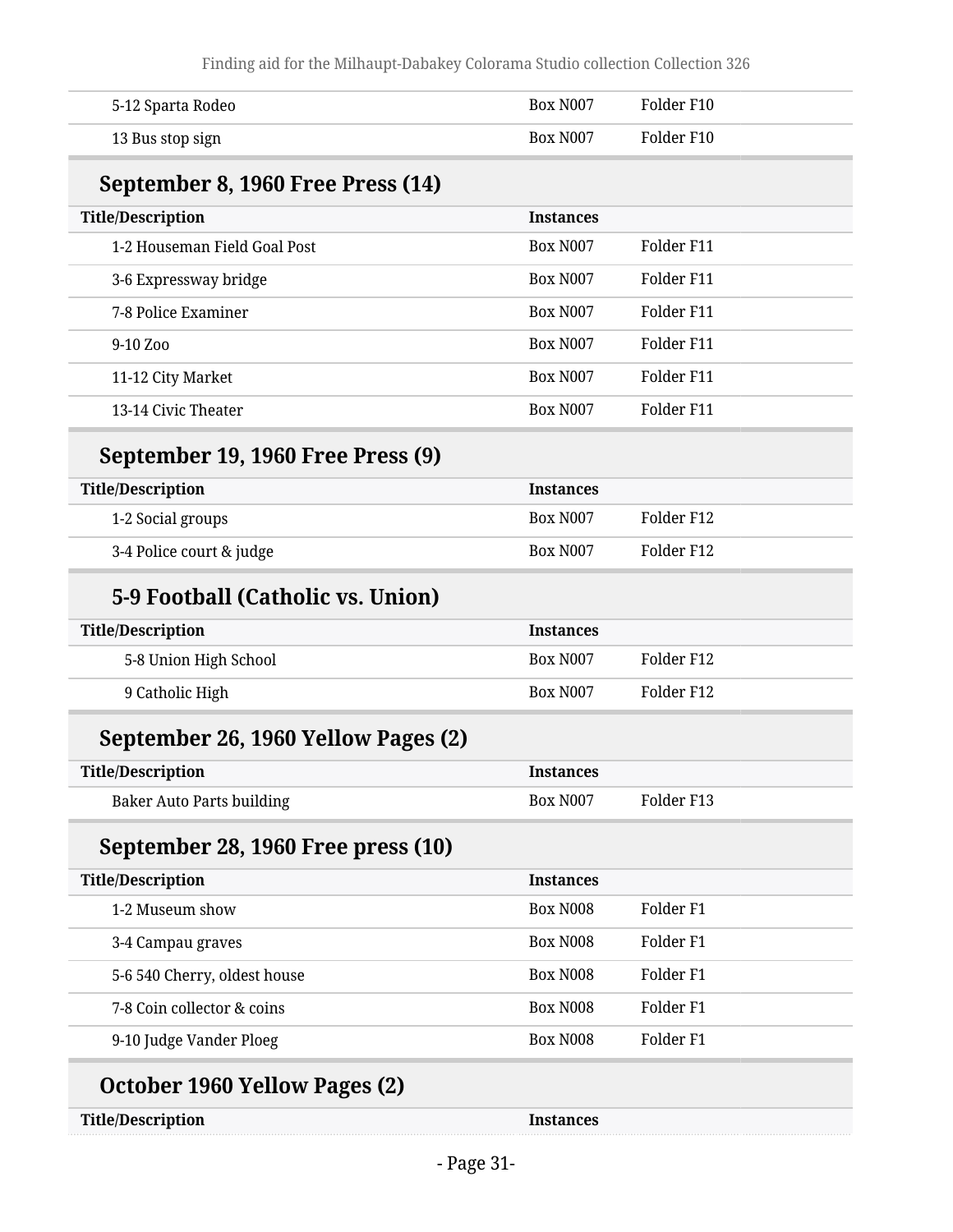| <b>B &amp; B Rug Cleaners</b>                                                                               | <b>Box N008</b>  | Folder <sub>F2</sub> |
|-------------------------------------------------------------------------------------------------------------|------------------|----------------------|
| October 1960 Yellow Pages (4)                                                                               |                  |                      |
| <b>Title/Description</b>                                                                                    | <b>Instances</b> |                      |
| Bogaski Rentals                                                                                             | <b>Box N008</b>  | Folder <sub>F3</sub> |
| <b>October 1, 1960 Press (20)</b>                                                                           |                  |                      |
| <b>Title/Description</b>                                                                                    | <b>Instances</b> |                      |
| Churches going down for Expressway, West Side                                                               | <b>Box N008</b>  | Folder <sub>F4</sub> |
| 1-2 St. Paul's episopal Church, 610 Turner Ave., NW                                                         | <b>Box N008</b>  | Folder <sub>F4</sub> |
| 3-6 Second Street Methodist, 341 Second St., NW                                                             | <b>Box N008</b>  | Folder <sub>F4</sub> |
| 7-10 Olde Christian Reformed, 903 Scribner Ave., NW                                                         | <b>Box N008</b>  | Folder <sub>F4</sub> |
| 11-12 First Presbyterian, 317 First St., NW                                                                 | <b>Box N008</b>  | Folder <sub>F4</sub> |
| 13-15 Unity Church, 528 Scribner Ave., NW                                                                   | <b>Box N008</b>  | Folder <sub>F4</sub> |
| 16 Ebenezer Netherlands Reformed Church, 1044 Turner<br>Ave. N.W.                                           | <b>Box N008</b>  | Folder <sub>F4</sub> |
| 17-18 Our Lady of Aglona Church (formerly St. John's<br>Evangelical and Reformed) 348 Mount Vernon Ave., NW | <b>Box N008</b>  | Folder <sub>F4</sub> |
| 19 First Wesleyan Methodist Church, 341 Crosby NW                                                           | <b>Box N008</b>  | Folder <sub>F4</sub> |
| <b>October 7, 1960 Free Press (8)</b>                                                                       |                  |                      |
| <b>Title/Description</b>                                                                                    | <b>Instances</b> |                      |
| 1-2 Judge Stoppels                                                                                          | <b>Box N008</b>  | Folder <sub>F5</sub> |
| 3-8 Slum housing                                                                                            | <b>Box N008</b>  | Folder <sub>F5</sub> |
| <b>October 12, 1960 Free Press (19)</b>                                                                     |                  |                      |
| <b>Title/Description</b>                                                                                    | <b>Instances</b> |                      |
| 1 Kentwood High                                                                                             | <b>Box N008</b>  | Folder <sub>F6</sub> |
| 2-3 St. John's Home                                                                                         | <b>Box N008</b>  | Folder <sub>F6</sub> |
| 4-7 Museum                                                                                                  | <b>Box N008</b>  | Folder <sub>F6</sub> |
| 8-9 Expressway                                                                                              | <b>Box N008</b>  | Folder <sub>F6</sub> |
| 10-11 Post Office; Manger Hotel                                                                             | <b>Box N008</b>  | Folder <sub>F6</sub> |
| 12-14 Pumpkins                                                                                              | Box N008         | Folder <sub>F6</sub> |

15-17 Kennedy girls and the settlement of the Box N008 Folder F6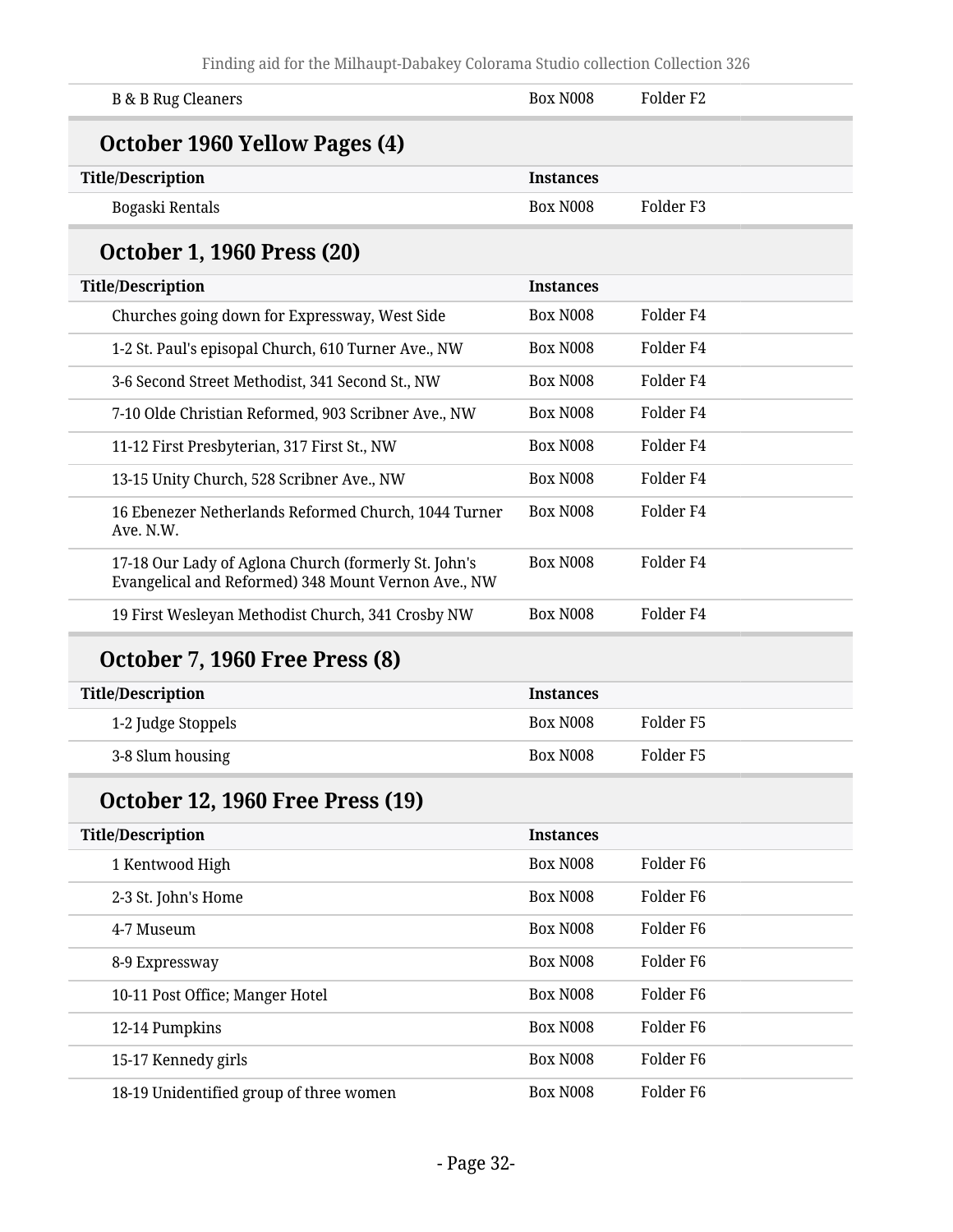| October 12, 1960 Yellow Pages (4)                             |                  |                      |
|---------------------------------------------------------------|------------------|----------------------|
| <b>Title/Description</b>                                      | <b>Instances</b> |                      |
| Warren Plummer Septic Tank Co.                                | <b>Box N008</b>  | Folder <sub>F7</sub> |
| October 12, 1960 Wolverine Tanning, Rockford, MI              |                  |                      |
| <b>Title/Description</b>                                      | <b>Instances</b> |                      |
| 1-13 Wolvering Tanning                                        | <b>Box N008</b>  | Folder <sub>F8</sub> |
| 14-26 Wolverine Tanning                                       | <b>Box N008</b>  | Folder <sub>F9</sub> |
| 27-38 Wolverine Tanning                                       | <b>Box N008</b>  | Folder F10           |
| <b>October 12, 1960 Free Press (4)</b>                        |                  |                      |
| <b>Title/Description</b>                                      | <b>Instances</b> |                      |
| 1-2 Casey Connally, Rowe Hotel Manager                        | <b>Box N008</b>  | Folder F11           |
| 3-4 Welfare Worker                                            | <b>Box N008</b>  | Folder F11           |
| October 15, 1960 Yellow Pages (2)                             |                  |                      |
| 1-2 Posthumus Funeral Home, Grandville, MI                    | <b>Box N008</b>  | Folder F12           |
| <b>October 15, 1960</b>                                       |                  |                      |
| <b>Title/Description</b>                                      | <b>Instances</b> |                      |
| 1-15 John Kennedy campaigning in Grand Rapids                 | <b>Box N008</b>  | Folder F13           |
| 16-29 John Kennedy Campaigning in Grand Rapids<br>(continued) | <b>Box N009</b>  | Folder <sub>F1</sub> |
| October 16, 1960 Yellow Pages (4)                             |                  |                      |
| <b>Title/Description</b>                                      | <b>Instances</b> |                      |
| 1-4 Jonkoff Funeral Home; ambulance                           | <b>Box N009</b>  | Folder <sub>F2</sub> |
| October 16, 1960 Yellow pages (9)                             |                  |                      |
| <b>Title/Description</b>                                      | <b>Instances</b> |                      |
| 1-9 Embers Restaurant, 28th Street                            | <b>Box N009</b>  | Folder <sub>F3</sub> |
| November 2, 1960 (20)                                         |                  |                      |
| <b>Title/Description</b>                                      | <b>Instances</b> |                      |
| 1-2 Creston Football                                          | Box N009         | Folder <sub>F4</sub> |
| 3-6 Junior College Football                                   | <b>Box N009</b>  | Folder <sub>F4</sub> |
| 7-9 Teacher of the Year                                       | Box N009         | Folder <sub>F4</sub> |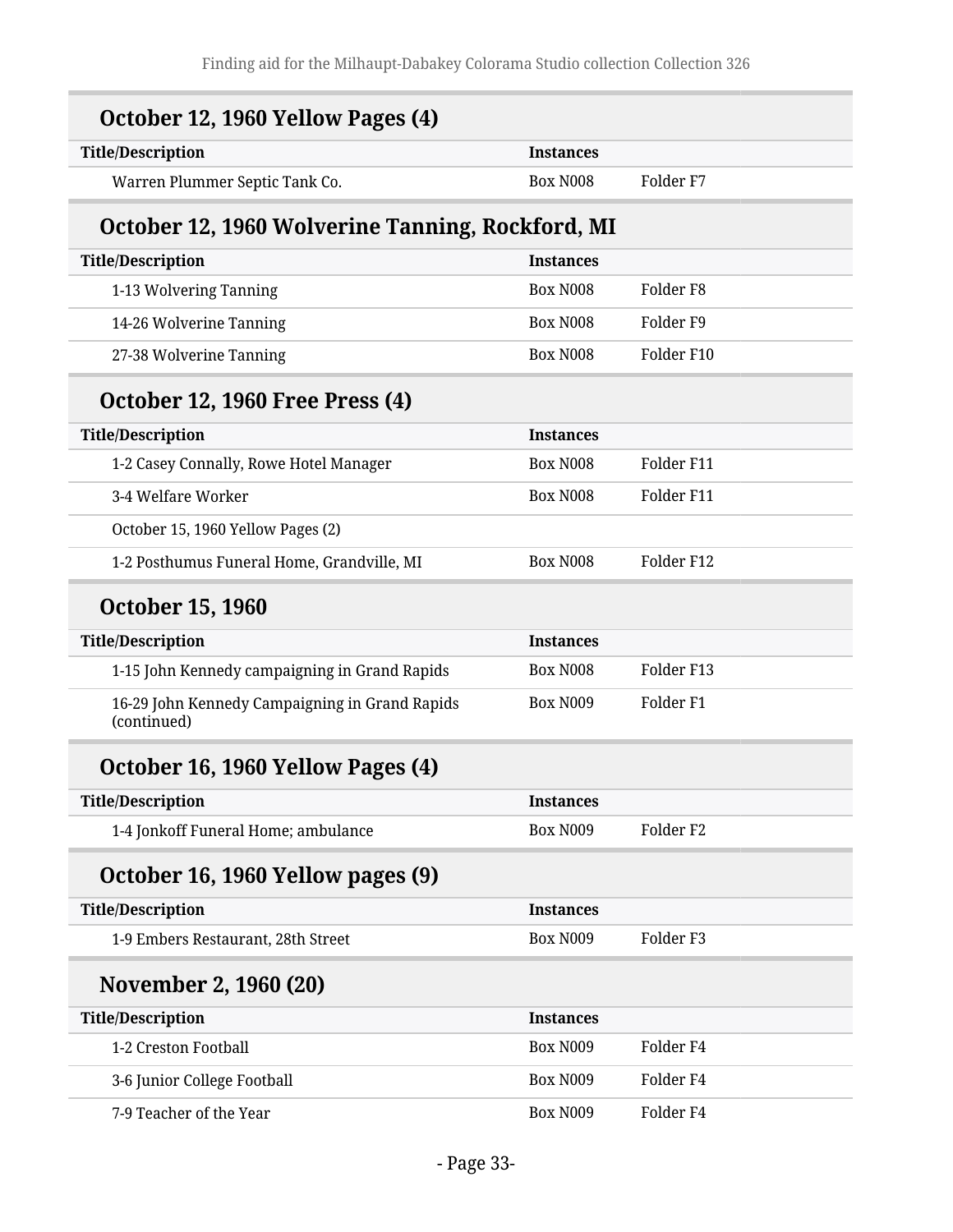| 10-11 Art gallery group                  | <b>Box N009</b>  | Folder <sub>F4</sub> |
|------------------------------------------|------------------|----------------------|
| 12-14 Republicans                        | <b>Box N009</b>  | Folder <sub>F4</sub> |
| 15-17 Democrats                          | <b>Box N009</b>  | Folder <sub>F4</sub> |
| 18-20 Voting booth & girl                | <b>Box N009</b>  | Folder <sub>F4</sub> |
| November 8, 1960 (4)                     |                  |                      |
| <b>Title/Description</b>                 | <b>Instances</b> |                      |
| 1-4 Packaging Corp. Management           | <b>Box N009</b>  | Folder <sub>F5</sub> |
| <b>November 12, 1960 Free Press (15)</b> |                  |                      |
| <b>Title/Description</b>                 | <b>Instances</b> |                      |
| 1-2 Social groups                        | <b>Box N009</b>  | Folder <sub>F6</sub> |
| 3-6 Play scenes                          | <b>Box N009</b>  | Folder <sub>F6</sub> |
| 7-8 Hospital group                       | <b>Box N009</b>  | Folder F6            |
| 9-11 Santa Parade                        | <b>Box N009</b>  | Folder <sub>F6</sub> |
| 12-13 Mickey & Minnie Mouse              | <b>Box N009</b>  | Folder <sub>F6</sub> |
| 14-15 Santa                              | <b>Box N009</b>  | Folder <sub>F6</sub> |
| November 14, 1960 (3)                    |                  |                      |
| <b>Title/Description</b>                 | <b>Instances</b> |                      |
| 1-3 Receptionist, Waters Building        | <b>Box N009</b>  | Folder <sub>F7</sub> |
| November 20, 1960 (20)                   |                  |                      |
| <b>Title/Description</b>                 | <b>Instances</b> |                      |
| 1-20 Six Lakes annexed to city           | Box N009         | Folder <sub>F8</sub> |
| <b>November 22, 1960 Free Press (37)</b> |                  |                      |
| <b>Title/Description</b>                 | <b>Instances</b> |                      |
| 1-5 Expressway                           | Box N009         | Folder <sub>F9</sub> |
| 6-7 Alger School                         | Box N009         | Folder <sub>F9</sub> |
| 8-19 Basketball, Catholic Central        | Box N009         | Folder <sub>F9</sub> |
| 20-21 Dog Pond                           | Box N009         | Folder F10           |
| 22-25 Sparta bank                        | Box N009         | Folder F10           |
| 26-29 Park Departments                   | Box N009         | Folder F10           |
| 30-33 K.C. Clapp                         | Box N009         | Folder F10           |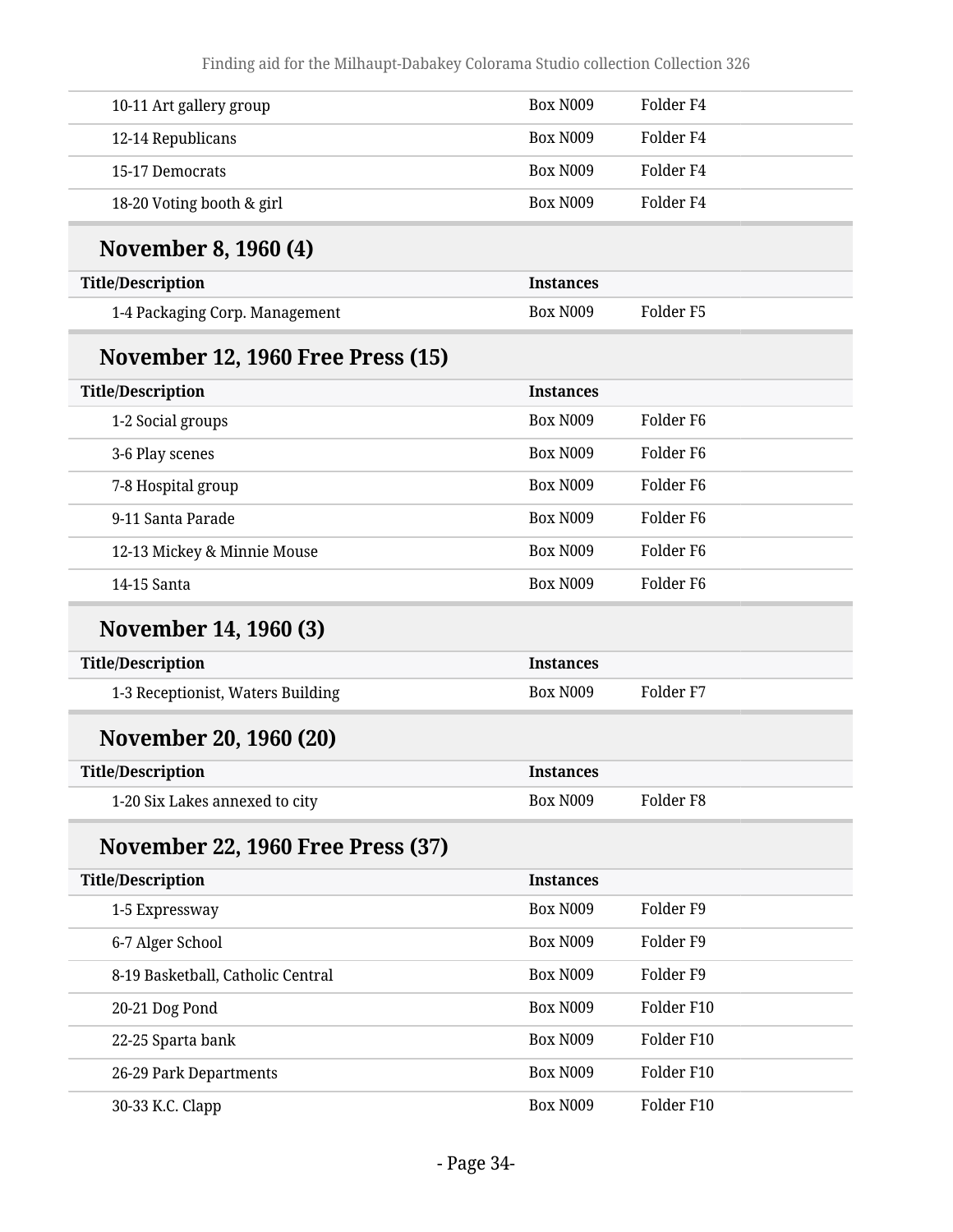| 34-37 Salvation Army                                     | <b>Box N009</b>  | Folder F10           |  |  |
|----------------------------------------------------------|------------------|----------------------|--|--|
| November 22, 1960 Gospel Films, Inc. (13)                |                  |                      |  |  |
| <b>Title/Description</b>                                 | <b>Instances</b> |                      |  |  |
| 1-13 Toney Fontane.                                      | <b>Box N009</b>  | Folder F11           |  |  |
| November 29, 1960 Free Press (6)                         |                  |                      |  |  |
| <b>Title/Description</b>                                 | <b>Instances</b> |                      |  |  |
| 1-2 Expressway                                           | <b>Box N009</b>  | Folder F12           |  |  |
| 3-4 Post Office Depot                                    | <b>Box N009</b>  | Folder F12           |  |  |
| 5 Murderer, Mulford                                      | <b>Box N009</b>  | Folder F12           |  |  |
| 6 Oldsters CIO Hall                                      | <b>Box N009</b>  | Folder F12           |  |  |
| November 29, 1960 Free Press (14) State Champs, Football |                  |                      |  |  |
| <b>Title/Description</b>                                 | <b>Instances</b> |                      |  |  |
| 1-3 Bob Green, Muskegon                                  | <b>Box N010</b>  | Folder <sub>F1</sub> |  |  |
| 4-7 Bob Klaver, Holland                                  | <b>Box N010</b>  | Folder <sub>F1</sub> |  |  |
| 8-11 John Sluka, Grand Haven                             | <b>Box N010</b>  | Folder <sub>F1</sub> |  |  |
| 12-14 Dave Seaman, Catholic Central                      | <b>Box N010</b>  | Folder <sub>F1</sub> |  |  |
| December 1960 (12) Mrs. Forslund & twins                 |                  |                      |  |  |
| <b>Title/Description</b>                                 | <b>Instances</b> |                      |  |  |
| 1-4 Magenta 88M, Yellow 27Y (color)                      | <b>Box N010</b>  | Folder <sub>F2</sub> |  |  |
| 5-8 Magenta 88M, Yellow 22 (color)                       | <b>Box N010</b>  | Folder <sub>F2</sub> |  |  |
| December 4, 1960 United Press (3)                        |                  |                      |  |  |
| <b>Title/Description</b>                                 | <b>Instances</b> |                      |  |  |
| 1-3 Fire, Byron Center                                   | <b>Box N010</b>  | Folder <sub>F3</sub> |  |  |
| December 9, 1960 Free press (14)                         |                  |                      |  |  |
| <b>Title/Description</b>                                 | <b>Instances</b> |                      |  |  |
| 1-5 Art Gallery trees (Christmas)                        | <b>Box N010</b>  | Folder <sub>F4</sub> |  |  |
| 6-7 Red Cross records                                    | <b>Box N010</b>  | Folder <sub>F4</sub> |  |  |
| 8-9 Hudsonville Singers                                  | <b>Box N010</b>  | Folder <sub>F4</sub> |  |  |
| 10-12 Jack Roberts                                       | <b>Box N010</b>  | Folder <sub>F4</sub> |  |  |
| 13-14 Don, Friend of Court                               | <b>Box N010</b>  | Folder <sub>F4</sub> |  |  |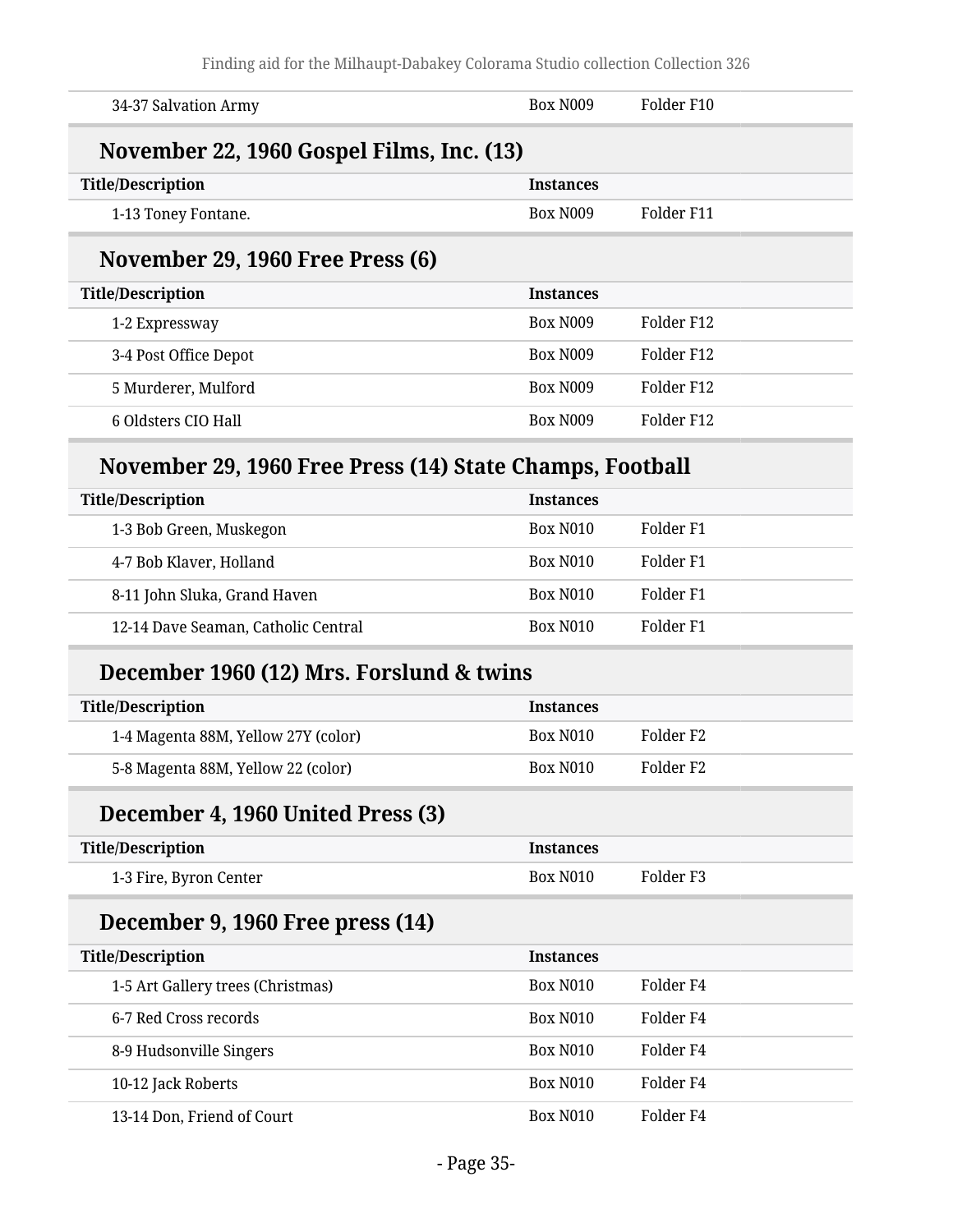|  |  |  | December 10, 1960 Wurzburg's for Symes Advertising (3) |
|--|--|--|--------------------------------------------------------|
|--|--|--|--------------------------------------------------------|

| <b>Title/Description</b>                            | <b>Instances</b> |                       |
|-----------------------------------------------------|------------------|-----------------------|
| 1-3 Santa's Helper                                  | <b>Box N010</b>  | Folder <sub>F5</sub>  |
| December 10, 1960 Free Press (8)                    |                  |                       |
| <b>Title/Description</b>                            | <b>Instances</b> |                       |
| 1-6 Alaskan dogs                                    | <b>Box N010</b>  | Folder F <sub>6</sub> |
| 7-8 Kinsley County Jail Christmas display           | <b>Box N010</b>  | Folder <sub>F6</sub>  |
| December 22, 1960 Free Press (20)                   |                  |                       |
| <b>Title/Description</b>                            | <b>Instances</b> |                       |
| 1-10 Basketball, Central High                       | <b>Box N010</b>  | Folder F7             |
| 11-12 Tourist & Resort Assn.                        | <b>Box N010</b>  | Folder <sub>F7</sub>  |
| 13-16 Simons & Parking Meters                       | <b>Box N010</b>  | Folder <sub>F7</sub>  |
| 17-18 City Hall map making                          | <b>Box N010</b>  | Folder <sub>F7</sub>  |
| 19-20 Civic livestock show                          | <b>Box N010</b>  | Folder <sub>F7</sub>  |
| December 23, 1960 Free Press (11)                   |                  |                       |
| <b>Title/Description</b>                            | <b>Instances</b> |                       |
| 1-3 Blood Donors at Butterworth                     | <b>Box N010</b>  | Folder <sub>F8</sub>  |
| 4-5 Shrine Circus                                   | <b>Box N010</b>  | Folder <sub>F8</sub>  |
| 6-9 Post Office mail                                | <b>Box N010</b>  | Folder <sub>F8</sub>  |
| 10-11 Zoo Building                                  | <b>Box N010</b>  | Folder <sub>F8</sub>  |
| December 24, 1960 Press (1-11 of 23)                |                  |                       |
| <b>Title/Description</b>                            | <b>Instances</b> |                       |
| 1-11 General Motors, 100th Anniversary              | <b>Box N010</b>  | Folder <sub>F9</sub>  |
| 12-23 General Motors, 100th Anniversary (continued) | <b>Box N010</b>  | Folder F10            |
| December 24, 1960 (8)                               |                  |                       |
| <b>Title/Description</b>                            | <b>Instances</b> |                       |
| 1-8 Post Office                                     | <b>Box N010</b>  | Folder F11            |
| December 28, 1960 Free Press (16)                   |                  |                       |
| 1-2 Museum Old Car                                  | <b>Box N010</b>  | Folder F12            |
| 3-4 Prison or poison paper                          | <b>Box N010</b>  | Folder F12            |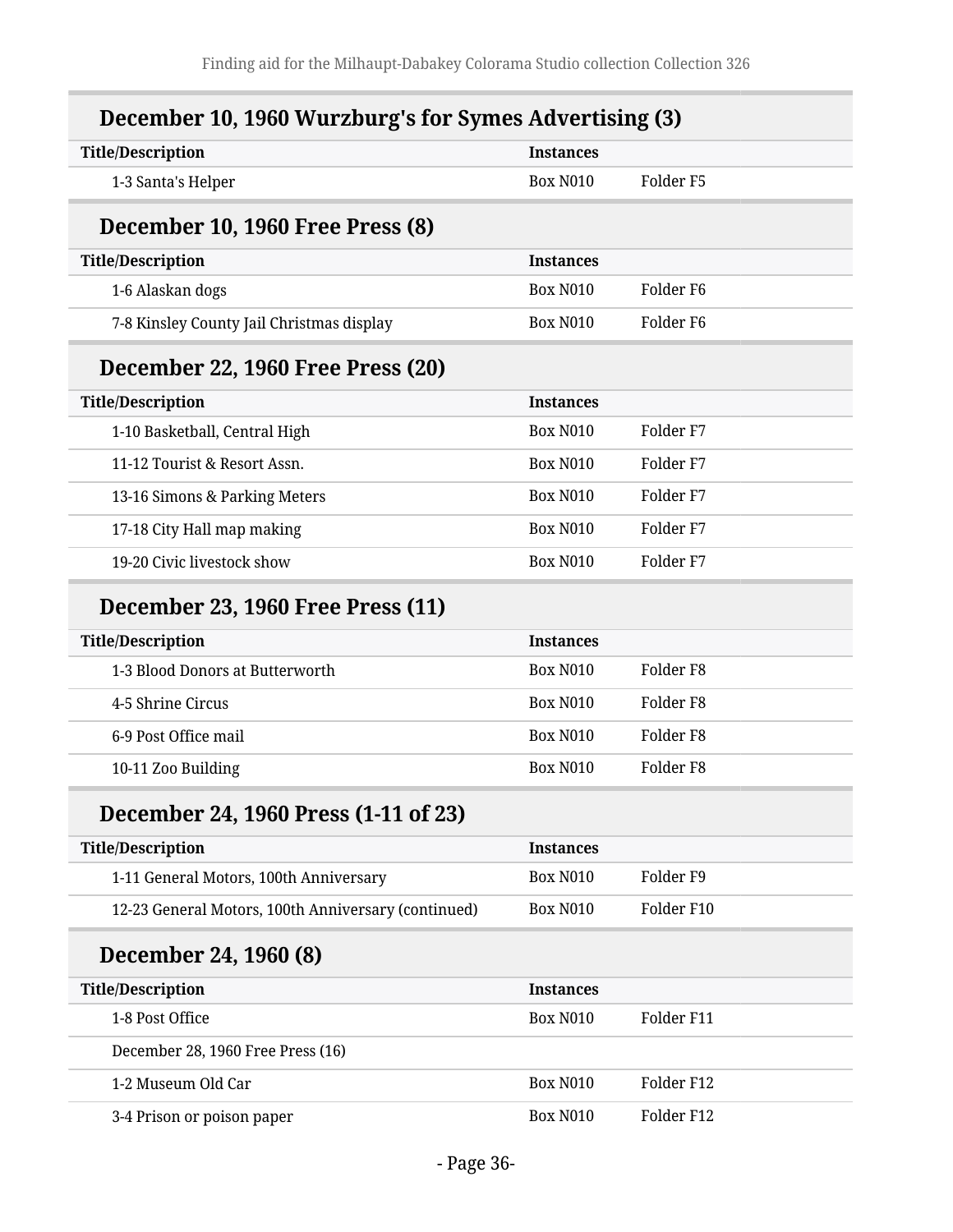| 5-8 John Ball Park skaters        | Box N <sub>010</sub> | Folder F12 |
|-----------------------------------|----------------------|------------|
| 9-10 Grandville & Hall car        | Box N010             | Folder F12 |
| 11-14 Zoo bears                   | Box N010             | Folder F12 |
| 15-16 Expressway. Grandville Ave. | Box N010             | Folder F12 |

### **1961**

#### **January 2, 1961 Press**

| <b>Title/Description</b>                                     | <b>Instances</b>      |                       |
|--------------------------------------------------------------|-----------------------|-----------------------|
| 1-4 Clark Home, exterior                                     | Box N <sub>0</sub> 11 | Folder F1             |
| 5-10 Clark Home, interior                                    | <b>Box N011</b>       | Folder F1             |
| 11-12 House at Clark Home                                    | <b>Box N011</b>       | Folder F1             |
| 13-19 Ford, Furniture Market, Kendal Art School, Mr.<br>Ford | <b>Box N011</b>       | Folder F <sub>2</sub> |
| 20-21 Ford family(?)                                         | <b>Box N011</b>       | Folder F <sub>2</sub> |
| 22 Music group                                               | <b>Box N011</b>       | Folder F <sub>2</sub> |

#### **January 10, 1961 Press**

| <b>Title/Description</b>                                         | <b>Instances</b>      |           |
|------------------------------------------------------------------|-----------------------|-----------|
| 1-15 House story [West River Road & 131, probably<br>house site] | Box N <sub>0</sub> 11 | Folder F3 |
| 16-29 Social, snow pictures                                      | Box N <sub>011</sub>  | Folder F4 |

## **January 12, 1961 Free press (12)**

| <b>Title/Description</b> | <b>Instances</b>     |           |
|--------------------------|----------------------|-----------|
| 1-4 Zoo                  | Box N <sub>011</sub> | Folder F5 |
| 5-6 Art gallery          | Box N <sub>011</sub> | Folder F5 |
| 7-8 City planners        | Box N <sub>011</sub> | Folder F5 |
| 9-12 Godwin basketball   | <b>Box N011</b>      | Folder F5 |

## **January 15, 1961 (3)**

| <b>Title/Description</b> | <b>Instances</b>     |           |
|--------------------------|----------------------|-----------|
| 1-3 Aristocrats Band     | Box N <sub>011</sub> | Folder F6 |

| <b>January 16, 1961 Free Press (16)</b> |                      |           |
|-----------------------------------------|----------------------|-----------|
| <b>Title/Description</b>                | <b>Instances</b>     |           |
| 1-4 Manger Rowe "Bull"                  | Box N <sub>011</sub> | Folder F7 |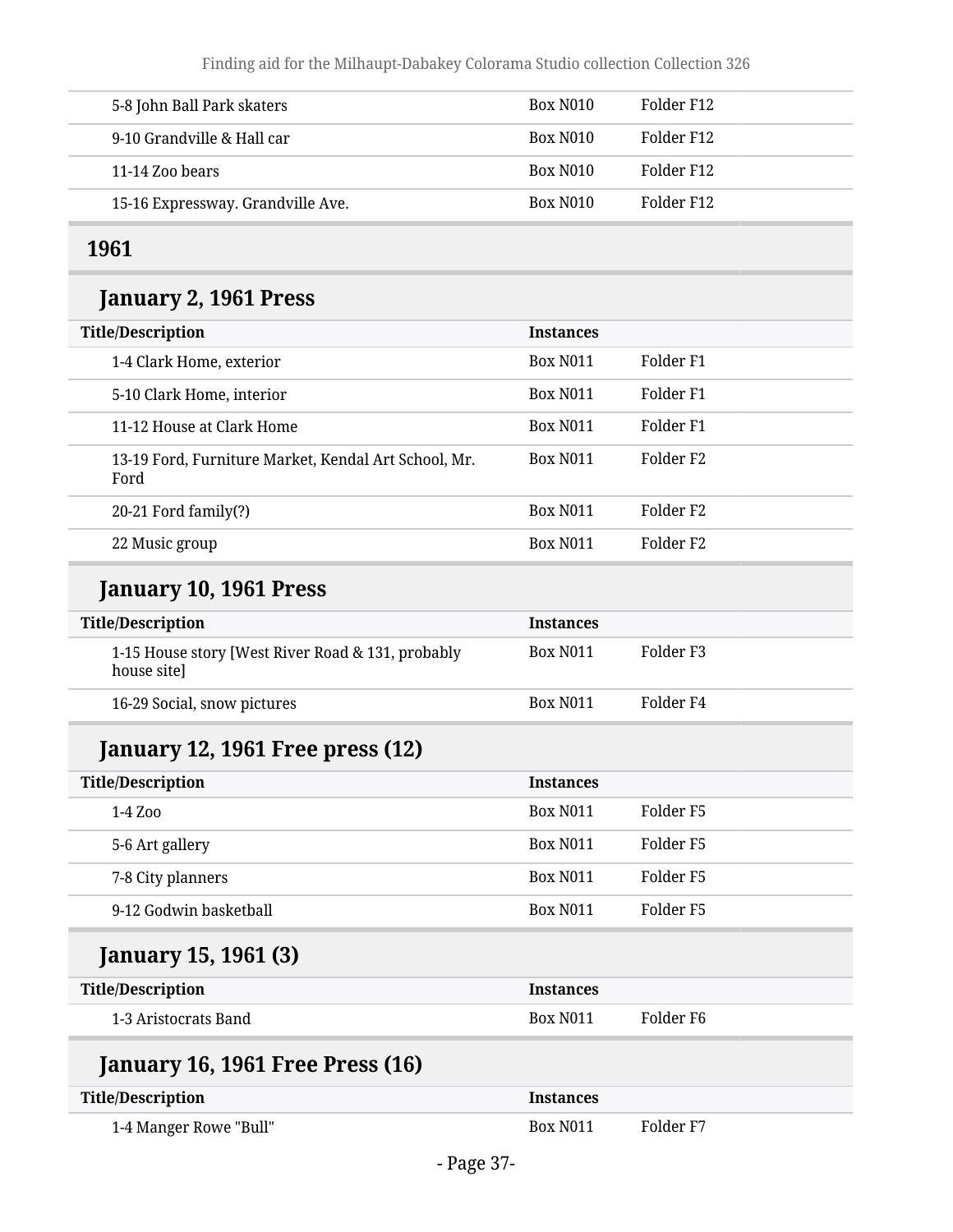| 5-10 Basketball, East High               | <b>Box N011</b>  | Folder <sub>F7</sub> |  |
|------------------------------------------|------------------|----------------------|--|
| 11-16 Basketball(?), Christian High      | <b>Box N011</b>  | Folder <sub>F7</sub> |  |
| January 18, 1961 Free Press (12)         |                  |                      |  |
| <b>Title/Description</b>                 | <b>Instances</b> |                      |  |
| 1-3 Civic Theater plan scene             | <b>Box N011</b>  | Folder <sub>F8</sub> |  |
| 4-5 Museum Min. circus                   | <b>Box N011</b>  | Folder <sub>F8</sub> |  |
| 6-7 Kent Co. Library                     | <b>Box N011</b>  | Folder <sub>F8</sub> |  |
| 8-10 Undersheriff                        | <b>Box N011</b>  | Folder <sub>F8</sub> |  |
| 11-12 4-H                                | <b>Box N011</b>  | Folder <sub>F8</sub> |  |
| <b>January 18, 1961 UPI (2)</b>          |                  |                      |  |
| <b>Title/Description</b>                 | <b>Instances</b> |                      |  |
| 1-2 Lubenow & invitation to inauguration | <b>Box N011</b>  | Folder <sub>F9</sub> |  |
| <b>January 30, 1961 Free Press (16)</b>  |                  |                      |  |
| <b>Title/Description</b>                 | <b>Instances</b> |                      |  |
| 1-6 YMCA South Branch                    | <b>Box N011</b>  | Folder F10           |  |
| 7-8 Aquinas basketball                   | <b>Box N011</b>  | Folder F10           |  |
| 9-10 Civic Theater                       | <b>Box N011</b>  | Folder F10           |  |
| 11-12 Chamber of Commerce group          | <b>Box N011</b>  | Folder F10           |  |
| 13-16 Reservoir Park dirt removal        | <b>Box N011</b>  | Folder F10           |  |
| February 4, 1961 Free Press              |                  |                      |  |
| <b>Title/Description</b>                 | <b>Instances</b> |                      |  |
| 1-11 Democrats                           | <b>Box N011</b>  | Folder F11           |  |
| 12-22 Democrats                          | <b>Box N011</b>  | Folder F12           |  |
| <b>February 9, 1961 (5)</b>              |                  |                      |  |
| <b>Title/Description</b>                 | <b>Instances</b> |                      |  |
| 1-3 Alex DeMar                           | <b>Box N012</b>  | Folder <sub>F1</sub> |  |
| 4-5 Adrease Becker                       | <b>Box N012</b>  | Folder <sub>F1</sub> |  |
| February 9, 1961 Free press              |                  |                      |  |
| <b>Title/Description</b>                 | <b>Instances</b> |                      |  |
| 1-5 Lowell Bank and Showboat             | <b>Box N012</b>  | Folder <sub>F2</sub> |  |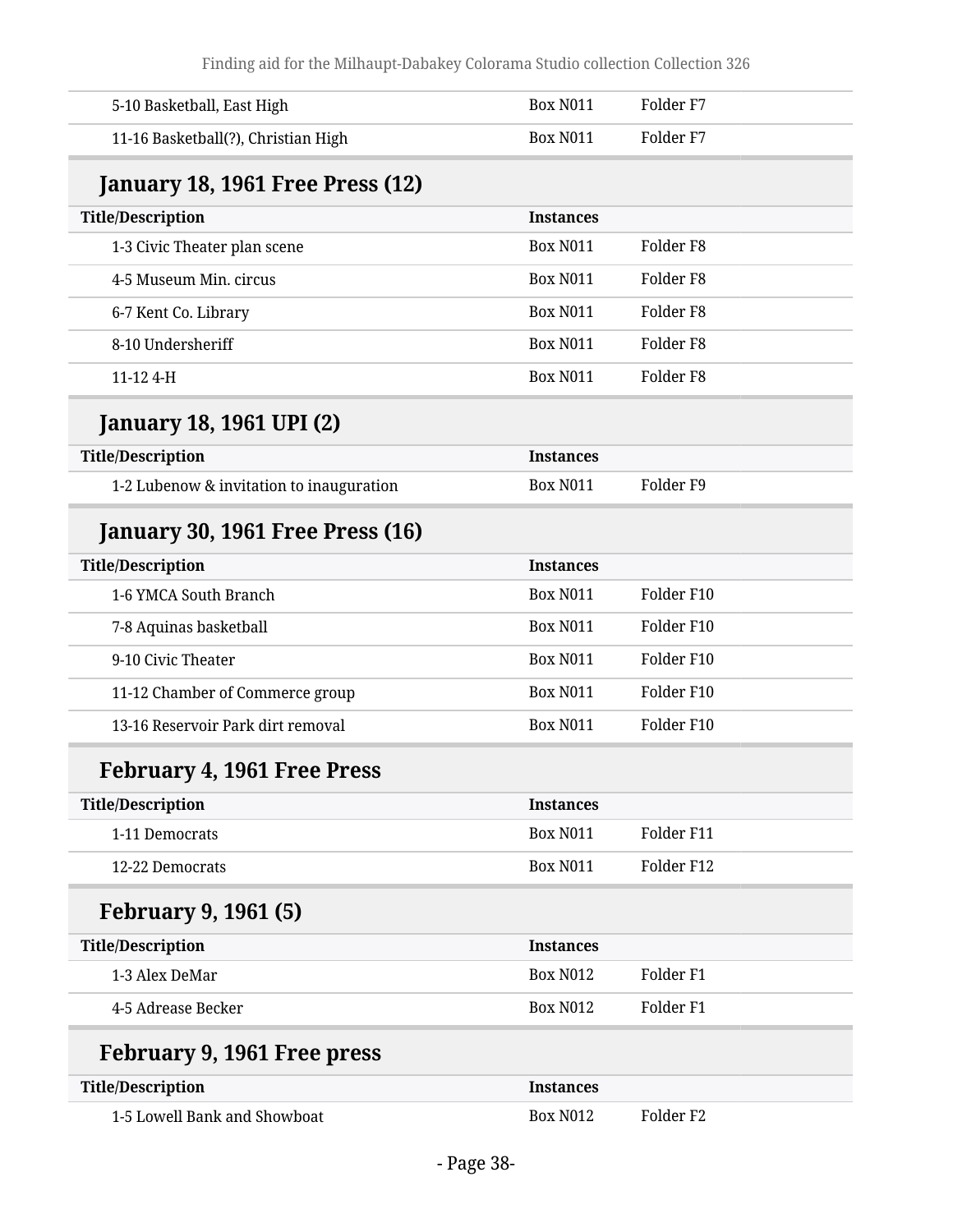| 6-11 Grand Rapids Raquet Club          | Box N <sub>0</sub> 12 | Folder F2 |
|----------------------------------------|-----------------------|-----------|
| 12-13 Investors Club                   | Box N <sub>0</sub> 12 | Folder F3 |
| 14-15 Moving two houses                | Box N <sub>0</sub> 12 | Folder F3 |
| 16-17 City Hall Commission (Committee) | Box N <sub>0</sub> 12 | Folder F3 |

#### **February 16, 1961 Free Press (19)**

| <b>Title/Description</b>    | <b>Instances</b> |           |
|-----------------------------|------------------|-----------|
| 1-2 City Clerk's office     | <b>Box N012</b>  | Folder F4 |
| 3-5 OES candidates          | <b>Box N012</b>  | Folder F4 |
| 6-7 Art gallery artists     | <b>Box N012</b>  | Folder F4 |
| 8-9 County Library          | <b>Box N012</b>  | Folder F4 |
| 10-11 Play scene            | <b>Box N012</b>  | Folder F4 |
| 12-17 Brookside School play | <b>Box N012</b>  | Folder F4 |
| 18-19 Artists Memory Shop   | <b>Box N012</b>  | Folder F4 |

#### **February 20, 1961 Free Press (2)**

| <b>Title/Description</b> | <b>Instances</b> |           |
|--------------------------|------------------|-----------|
| 1-2 Clown Band           | <b>Box N012</b>  | Folder F5 |

#### **March 1, 1961 Snowden Real Estate (6)**

| Title/Description             | <b>Instances</b> |           |
|-------------------------------|------------------|-----------|
| 1-6 House interior & exterior | <b>Box N012</b>  | Folder F6 |

#### **March 1, 1961 Free Press (15)**

| <b>Title/Description</b>                         | <b>Instances</b> |           |
|--------------------------------------------------|------------------|-----------|
| 1-4 Civil Auditorium, house. Sgt. Elmer McGarvey | <b>Box N012</b>  | Folder F7 |
| 5-8 Assessor's office                            | <b>Box N012</b>  | Folder F7 |
| 9-10 Kent County Relief                          | <b>Box N012</b>  | Folder F7 |
| 11-13 Mrs. Lamberts                              | <b>Box N012</b>  | Folder F7 |
| 14-15 Campfire girls, Stewart Street             | <b>Box N012</b>  | Folder F7 |

#### **March 7, 1961 Free press (18)**

| Title/Description       | <b>Instances</b>     |           |
|-------------------------|----------------------|-----------|
| 1-12 City Officials H&S | Box N <sub>012</sub> | Folder F8 |
| 3-4 Robert Blandford    | Box N <sub>012</sub> | Folder F8 |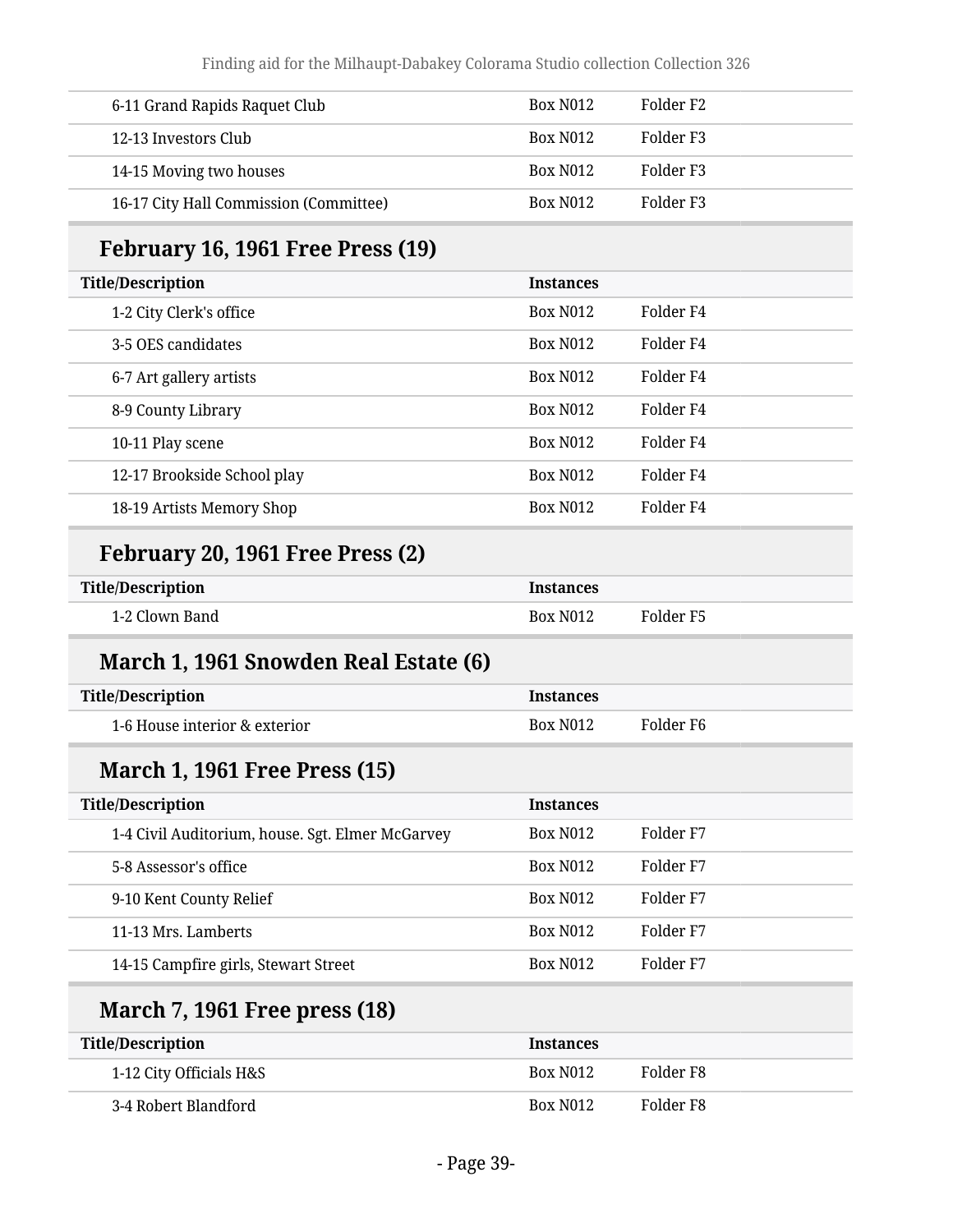| 5 Mr. DeBoer                                     | <b>Box N012</b>  | Folder <sub>F8</sub> |
|--------------------------------------------------|------------------|----------------------|
| 6-7 Mr. Sypniewsky                               | <b>Box N012</b>  | Folder <sub>F8</sub> |
| 9 City Assessor                                  | <b>Box N012</b>  | Folder <sub>F8</sub> |
| 13-18 Stocking School exercise class.            | <b>Box N012</b>  | Folder <sub>F8</sub> |
| March 8, 1961 Steketee Dept. Store (7)           |                  |                      |
| <b>Title/Description</b>                         | <b>Instances</b> |                      |
| 1-7 Pinklamb & Hosiery display [Includes color]  | <b>Box N012</b>  | Folder <sub>F9</sub> |
| <b>March 16, 1961 Free press (12)</b>            |                  |                      |
| <b>Title/Description</b>                         | <b>Instances</b> |                      |
| 1-4 Zoo, new building                            | <b>Box N012</b>  | Folder F10           |
| 5-6 Kentwood School science                      | <b>Box N012</b>  | Folder F10           |
| 7-9 Rogers Lane School kids birdhouse            | <b>Box N012</b>  | Folder F10           |
| 10-12 Mr. True airport                           | <b>Box N012</b>  | Folder F10           |
| March 16, 1961 UPI (3)                           |                  |                      |
| <b>Title/Description</b>                         | <b>Instances</b> |                      |
| 1-3 All America City. American City flag raising | <b>Box N012</b>  | Folder F11           |
| <b>March 18, 1961 UPI (8)</b>                    |                  |                      |
| <b>Title/Description</b>                         | <b>Instances</b> |                      |
| 1-8 Peebles murder                               | <b>Box N012</b>  | Folder F12           |
| March 20, 1961 Fortune Magazine (5)              |                  |                      |
| <b>Title/Description</b>                         | <b>Instances</b> |                      |
| 1-5 Leonard Woodcock at CIO                      | <b>Box N012</b>  | Folder F13           |
| March 21, 1961 (8)                               |                  |                      |
| <b>Title/Description</b>                         |                  |                      |
|                                                  | <b>Instances</b> |                      |
| 1-8 Peebles murder                               | <b>Box N012</b>  | Folder F14           |
| March 21, 1961 Detroit News (4)                  |                  |                      |
| <b>Title/Description</b>                         | <b>Instances</b> |                      |

## **March 22, 1961 Sentinal Leader (6)**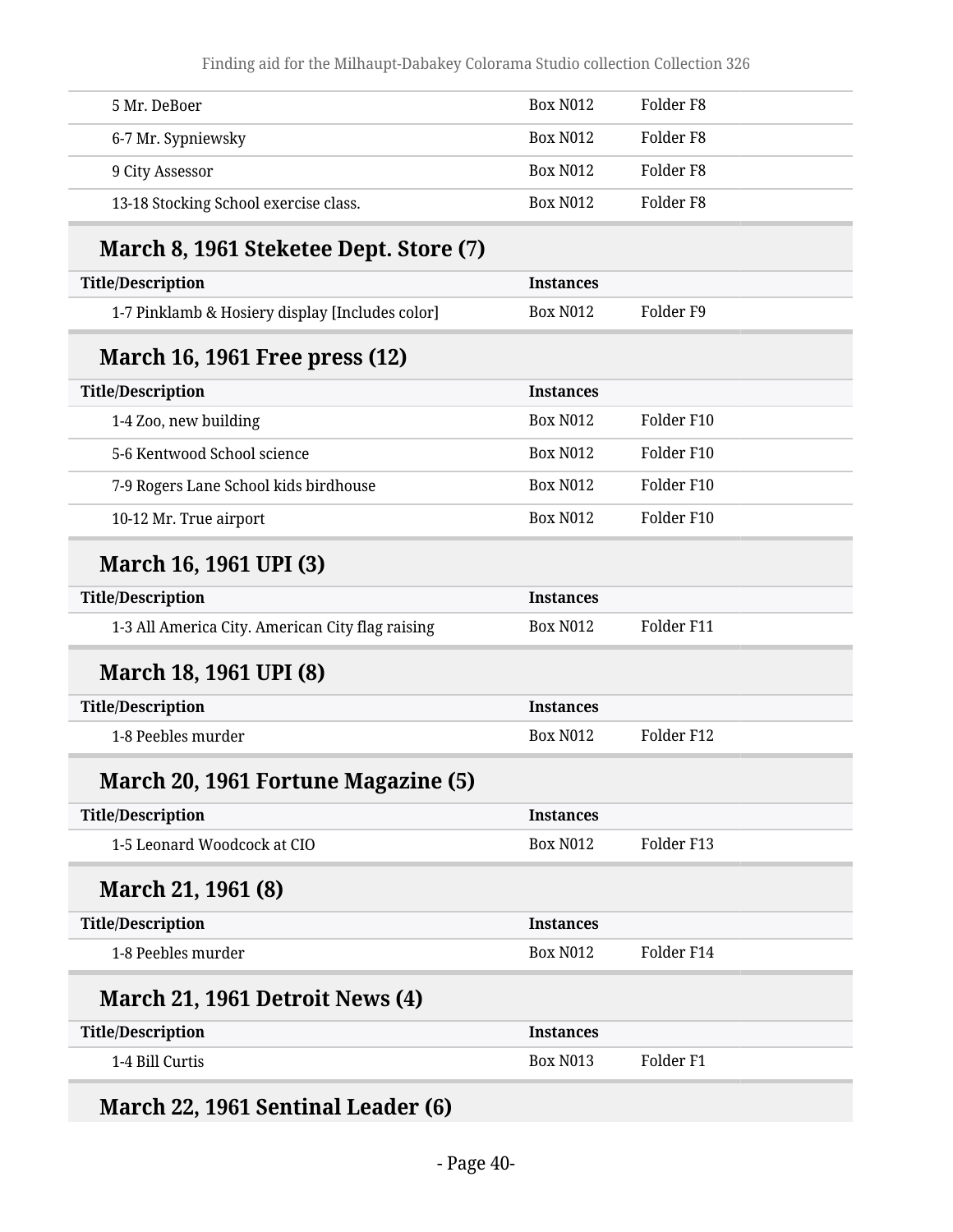| <b>Title/Description</b>                  | <b>Instances</b> |                      |  |
|-------------------------------------------|------------------|----------------------|--|
| 1-4 Kurtz Sports                          | <b>Box N013</b>  | Folder <sub>F2</sub> |  |
| 5-6 Board & New Fire Building             | <b>Box N013</b>  | Folder <sub>F2</sub> |  |
| March 22, 1961 UPI (1)                    |                  |                      |  |
| <b>Title/Description</b>                  | <b>Instances</b> |                      |  |
| 1 Copy: Fire, Grandville                  | <b>Box N013</b>  | Folder <sub>F3</sub> |  |
| March 23, 1961 UPI (6)                    |                  |                      |  |
| <b>Title/Description</b>                  | <b>Instances</b> |                      |  |
| 1-4 New & old building school, Dowagiac   | <b>Box N013</b>  | Folder <sub>F4</sub> |  |
| 5-6 Group of three ladies                 | <b>Box N013</b>  | Folder <sub>F4</sub> |  |
| <b>March 28, 1961 Press (2)</b>           |                  |                      |  |
| <b>Title/Description</b>                  | <b>Instances</b> |                      |  |
| 1-2 John Collins & boy scouts             | <b>Box N013</b>  | Folder <sub>F5</sub> |  |
| <b>March 28, 1961 Free Press (8)</b>      |                  |                      |  |
| <b>Title/Description</b>                  | <b>Instances</b> |                      |  |
| 1-2 Expressway work                       | <b>Box N013</b>  | Folder <sub>F6</sub> |  |
| 3-8 Buildings to be torn down for parking | <b>Box N013</b>  | Folder <sub>F6</sub> |  |
| <b>March 29, 1961 Free Press (4)</b>      |                  |                      |  |
| <b>Title/Description</b>                  | <b>Instances</b> |                      |  |
| 1-4 Post Office construction              | <b>Box N013</b>  | Folder <sub>F7</sub> |  |
| <b>March 30, 1961 Free Press (12)</b>     |                  |                      |  |
| <b>Title/Description</b>                  | <b>Instances</b> |                      |  |
| 1-2 Godwin School play scene              | <b>Box N013</b>  | Folder <sub>F8</sub> |  |
| 3-6 Museum frogs & shoe display           | <b>Box N013</b>  | Folder <sub>F8</sub> |  |
| 7-8 C. Simmons, City Engineer             | <b>Box N013</b>  | Folder <sub>F8</sub> |  |
| 9-10 Asst. Dist. Attorney                 | <b>Box N013</b>  | Folder <sub>F8</sub> |  |
| 11-12 City Hall voting pic.               | <b>Box N013</b>  | Folder <sub>F8</sub> |  |
| March 31, 1961 U.P.I. (7)                 |                  |                      |  |
| <b>Title/Description</b>                  | <b>Instances</b> |                      |  |
|                                           |                  |                      |  |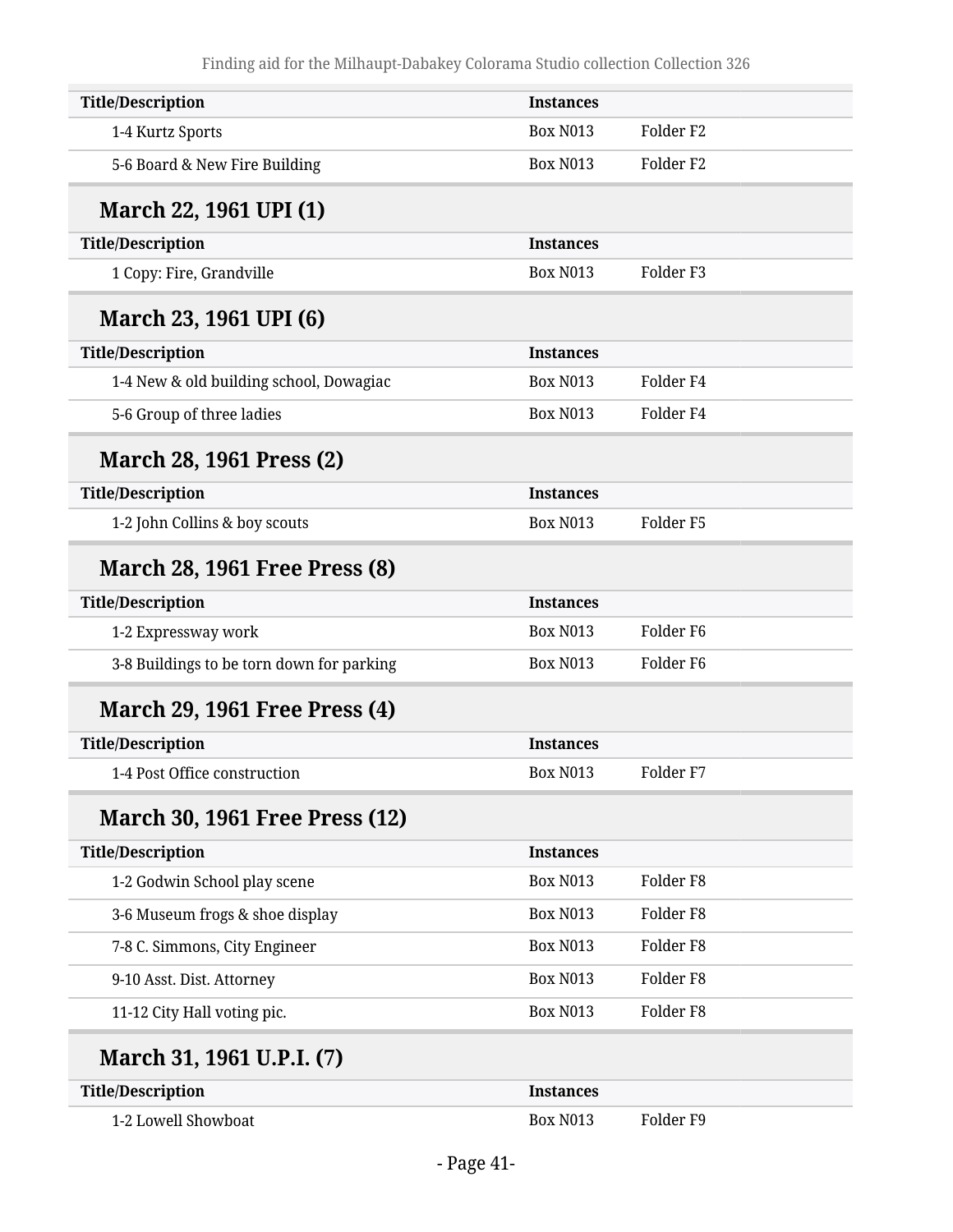| 3-4 Ionia State Hospital Marching Band    | <b>Box N013</b>  | Folder <sub>F9</sub> |
|-------------------------------------------|------------------|----------------------|
| 5-7 Ionia Reformatory singing group       | <b>Box N013</b>  | Folder <sub>F9</sub> |
| <b>April 5, 1961 Free Press (11)</b>      |                  |                      |
| <b>Title/Description</b>                  | <b>Instances</b> |                      |
| 1-3 Seidman at desk                       | <b>Box N013</b>  | Folder F10           |
| 4-5 Zoo                                   | <b>Box N013</b>  | Folder F10           |
| 6-7 Group with things they made           | <b>Box N013</b>  | Folder F10           |
| 8-9 City Hall lady (divorce)              | <b>Box N013</b>  | Folder F10           |
| 10-11 Racing car                          | <b>Box N013</b>  | Folder F10           |
| <b>April 18, 1961 Free Press (12)</b>     |                  |                      |
| <b>Title/Description</b>                  | <b>Instances</b> |                      |
| 1-4 Rockford High School baseball & track | <b>Box N013</b>  | Folder F11           |
| 5-8 Liberty Theater fire                  | <b>Box N013</b>  | Folder F11           |
| 9-12 Bridge between buildings             | <b>Box N013</b>  | Folder F11           |
| <b>April 20, 1961 Free Press (13)</b>     |                  |                      |
| <b>Title/Description</b>                  | <b>Instances</b> |                      |
| 1-3 Art Gallery                           | <b>Box N013</b>  | Folder F12           |
| 4-7 Museum                                | <b>Box N013</b>  | Folder F12           |
| 8-11 Crestview school shrubs              | <b>Box N013</b>  | Folder F12           |
| 12-13 Loughrin, Prosecutor                | <b>Box N013</b>  | Folder F12           |
| April 20, 1961 (7)                        |                  |                      |
| <b>Title/Description</b>                  | <b>Instances</b> |                      |
| 1-7 Civic Auditorium, Catholic sing       | <b>Box N013</b>  | Folder F13           |
| April 20, 1961 Symes Advertising (11)     |                  |                      |
| <b>Title/Description</b>                  | <b>Instances</b> |                      |
| LaVeens Department Store & Owners         | Box N013         | Folder F14           |
| 1-7 Exterior                              | <b>Box N013</b>  | Folder F14           |
| 8-11 ??                                   | <b>Box N013</b>  | Folder F14           |
| <b>April 25, 1961 Free Press (17)</b>     |                  |                      |
| <b>Title/Description</b>                  | Instances        |                      |
|                                           |                  |                      |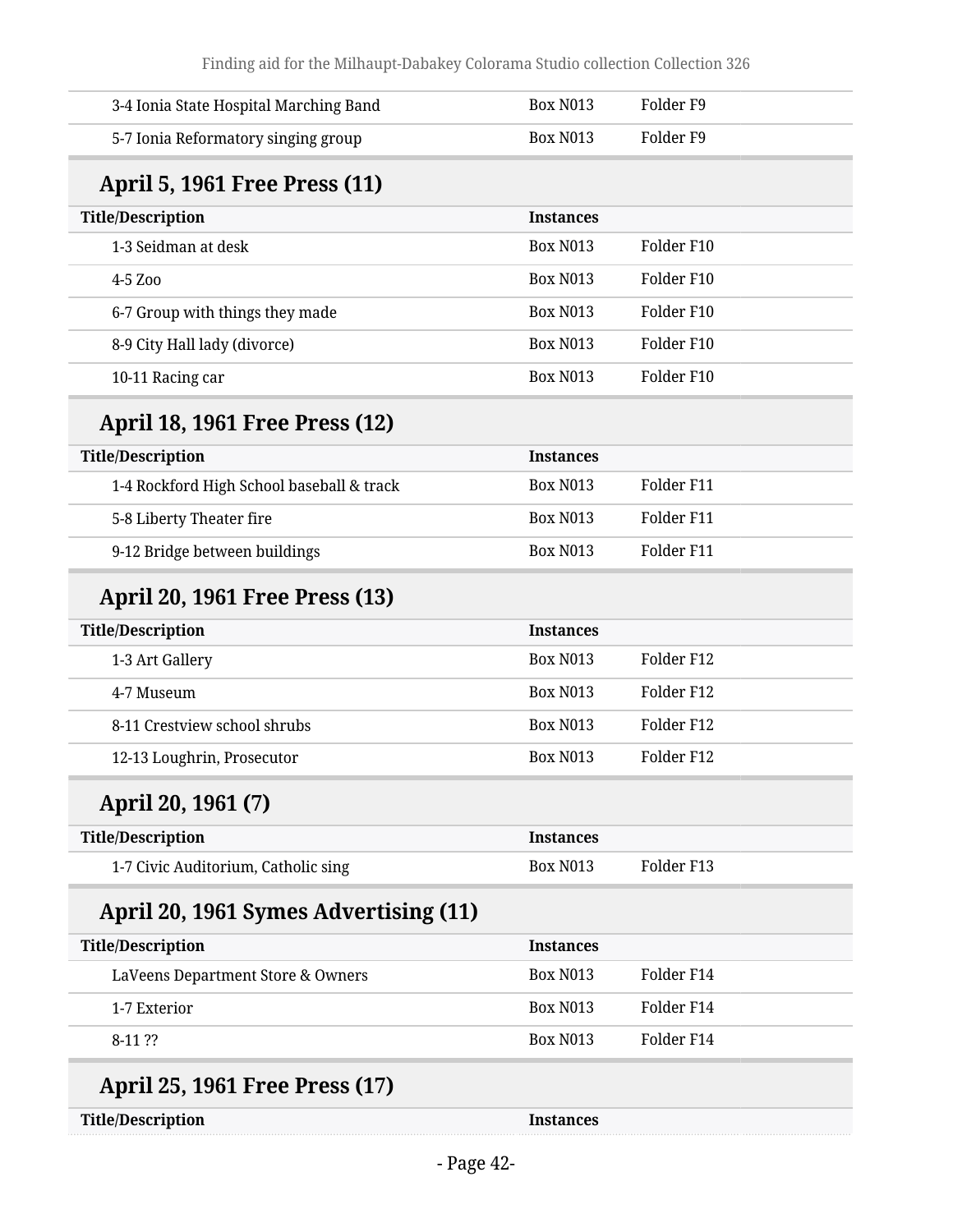| Finding aid for the Milhaupt-Dabakey Colorama Studio collection Collection 326 |                  |                      |
|--------------------------------------------------------------------------------|------------------|----------------------|
| 1-3 Fishing river                                                              | <b>Box N013</b>  | Folder F15           |
| 4-7 Al Kauwell                                                                 | <b>Box N013</b>  | Folder F15           |
| 8-11 Signs, signshop                                                           | <b>Box N013</b>  | Folder F15           |
| 12-17 Kent County library new truck                                            | <b>Box N013</b>  | Folder F15           |
| April 27, 1961 Free Press (9)                                                  |                  |                      |
| <b>Title/Description</b>                                                       | <b>Instances</b> |                      |
| 1-2 City Hall, man                                                             | <b>Box N014</b>  | Folder <sub>F1</sub> |
| 3-4 Chamber of Commerce group                                                  | <b>Box N014</b>  | Folder <sub>F1</sub> |
| 5-7 Airport scenes                                                             | <b>Box N014</b>  | Folder <sub>F1</sub> |
| 8-9 House moving                                                               | <b>Box N014</b>  | Folder <sub>F1</sub> |
| May 6, 1961 (1)                                                                |                  |                      |
| <b>Title/Description</b>                                                       | <b>Instances</b> |                      |
| Ford & Republican Chairman Miller at airport                                   | <b>Box N014</b>  | Folder <sub>F2</sub> |
| <b>May 7, 1961 Press</b>                                                       |                  |                      |
| <b>Title/Description</b>                                                       | <b>Instances</b> |                      |
| Hospitals and social groups                                                    | <b>Box N014</b>  | Folder <sub>F3</sub> |
| 1-10 St. Mary's                                                                | <b>Box N014</b>  | Folder <sub>F3</sub> |
| Hospitals and social groups                                                    | <b>Box N014</b>  | Folder <sub>F4</sub> |
| 11-19 Blodgett                                                                 | <b>Box N014</b>  | Folder <sub>F4</sub> |
| 20-25 Butterworth                                                              | <b>Box N014</b>  | Folder <sub>F4</sub> |
| 26-35 Hospitals and social groups                                              | <b>Box N014</b>  | Folder <sub>F5</sub> |
| 37-45 Hospitals & social groups (continued)                                    | <b>Box N014</b>  | Folder <sub>F6</sub> |
| <b>May 17, 1961 Free Press</b>                                                 |                  |                      |
| <b>Title/Description</b>                                                       | <b>Instances</b> |                      |
| 1-17 Holland Tulip Time                                                        | <b>Box N014</b>  | Folder <sub>F7</sub> |
| 18-34 Holland Tulip Time (continued)                                           | <b>Box N014</b>  | Folder <sub>F8</sub> |
| <b>May 17, 1961 Yellow Pages (2)</b>                                           |                  |                      |
| <b>Title/Description</b>                                                       | <b>Instances</b> |                      |
| 1-2 Riegling Upholstery                                                        | <b>Box N014</b>  | Folder <sub>F9</sub> |

**May 30, 1961 (6)**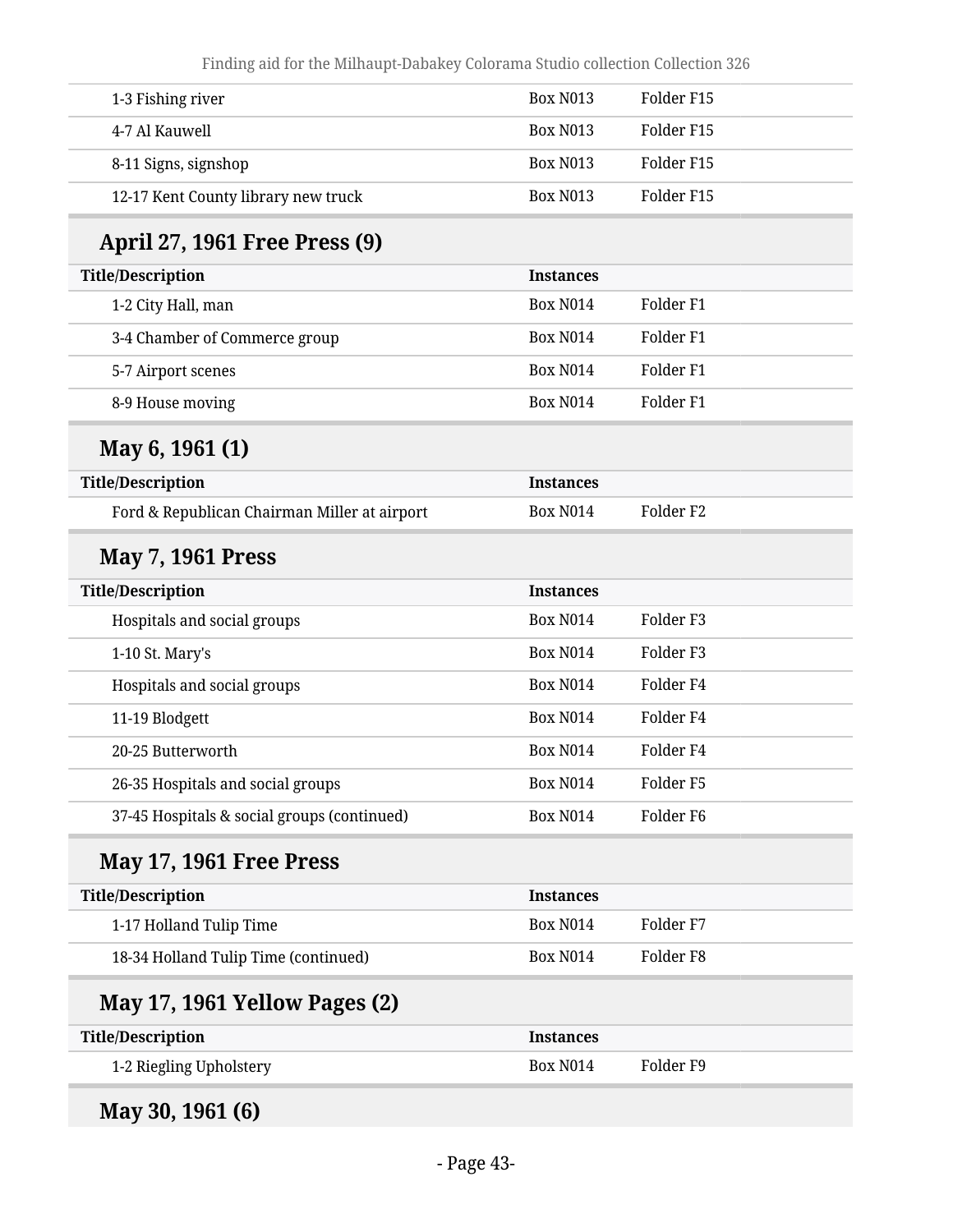| <b>Title/Description</b>                            | <b>Instances</b> |                      |
|-----------------------------------------------------|------------------|----------------------|
| 1-6 Fire, American Excelsior Co.                    | <b>Box N014</b>  | Folder F10           |
| <b>June 1961 UPI (3)</b>                            |                  |                      |
| <b>Title/Description</b>                            | <b>Instances</b> |                      |
| 1-3 WLAV Tower                                      | <b>Box N014</b>  | Folder F11           |
| <b>June 1961 (6)</b>                                |                  |                      |
| <b>Title/Description</b>                            | <b>Instances</b> |                      |
| 1-6 Osterhouse Dance Studio                         | <b>Box N014</b>  | Folder F12           |
| <b>June 1961 UPI (2)</b>                            |                  |                      |
| <b>Title/Description</b>                            | <b>Instances</b> |                      |
| 1-2 "Bev"(?) Francis & Wendell Miles                | <b>Box N014</b>  | Folder F13           |
| <b>June 1961 Free Press (1)</b>                     |                  |                      |
| <b>Title/Description</b>                            | <b>Instances</b> |                      |
| 1 PTA                                               | <b>Box N014</b>  | Folder F14           |
| <b>June 5, 1961 Free Press (9)</b>                  |                  |                      |
| <b>Title/Description</b>                            | <b>Instances</b> |                      |
| 1-2 Bridge                                          | <b>Box N014</b>  | Folder F15           |
| 3-5 Expressway                                      | <b>Box N014</b>  | Folder F15           |
| 6-7 New market                                      | <b>Box N014</b>  | Folder F15           |
| 8-9 Fire, Ottawa St., Monroe                        | <b>Box N014</b>  | Folder F15           |
| June 8, 1961 U.P.I. (9)                             |                  |                      |
| <b>Title/Description</b>                            | <b>Instances</b> |                      |
| 1-2 Dutch Baseball                                  | <b>Box N014</b>  | Folder F16           |
| 3-9 Mayflower Congregational Church, tower going up | <b>Box N014</b>  | Folder F16           |
| <b>June 10, 1961 Free Press (2)</b>                 |                  |                      |
| <b>Title/Description</b>                            | <b>Instances</b> |                      |
| 1-2 Museum                                          | <b>Box N014</b>  | Folder F17           |
| June 12, 1961 UPI (3)                               |                  |                      |
| <b>Title/Description</b>                            | <b>Instances</b> |                      |
| 1-3 Posthumus Funeral Home                          | <b>Box N015</b>  | Folder <sub>F1</sub> |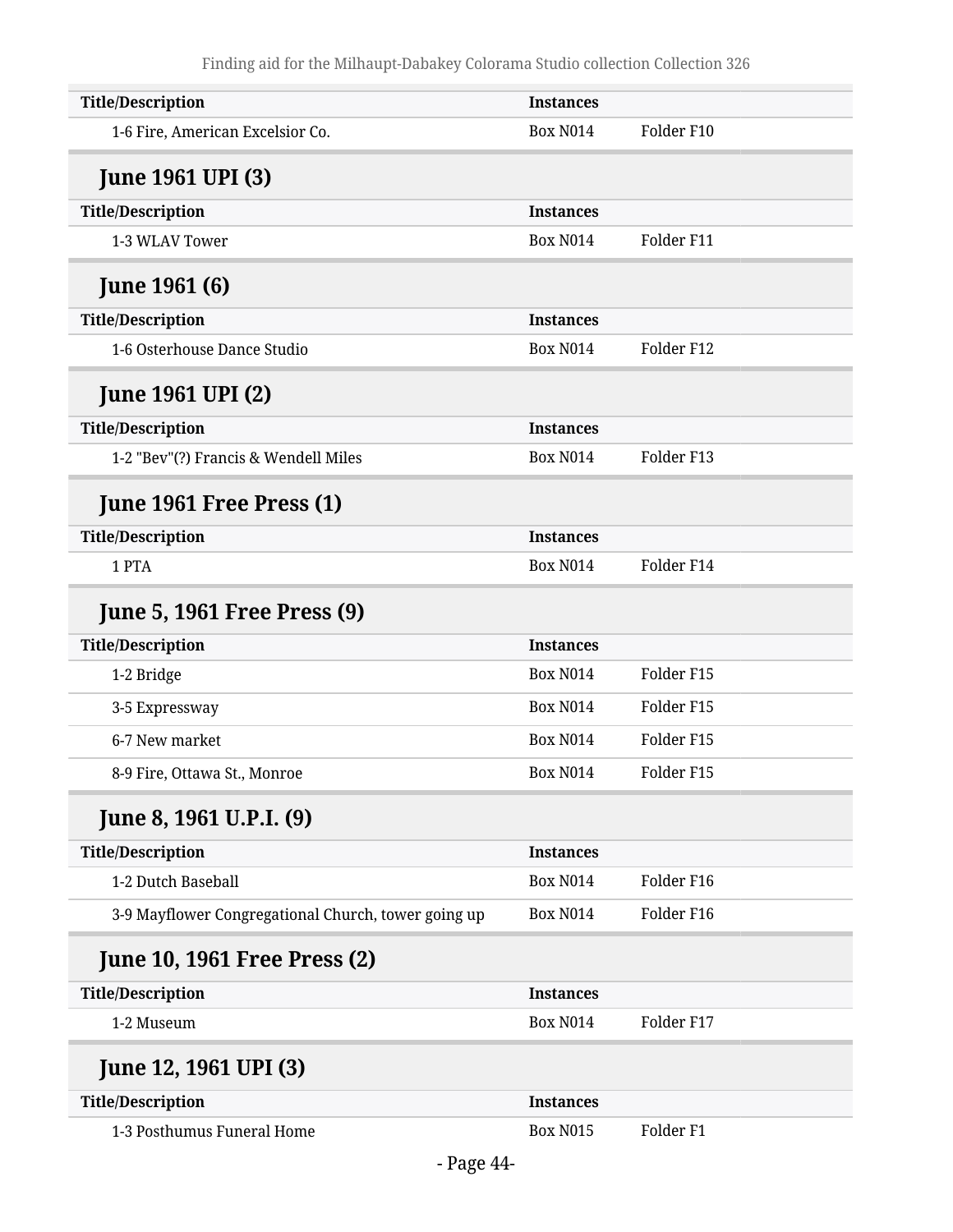| June 15, 1961 (2)                       |                  |                      |
|-----------------------------------------|------------------|----------------------|
| <b>Title/Description</b>                | <b>Instances</b> |                      |
| 1-2 Fr. Joe Murphy                      | <b>Box N015</b>  | Folder <sub>F2</sub> |
| <b>June 26, 1961 (48)</b>               |                  |                      |
| <b>Title/Description</b>                | <b>Instances</b> |                      |
| 1-6 Kids and homemade airplane          | <b>Box N015</b>  | Folder <sub>F3</sub> |
| 7-8 Beauty queen at park                | <b>Box N015</b>  | Folder <sub>F3</sub> |
| 9-16 Smith's French Club Social/Society | <b>Box N015</b>  | Folder <sub>F3</sub> |
| 17-23 Smith's French Club (continued)   | <b>Box N015</b>  | Folder <sub>F4</sub> |
| 24-27 Zoo                               | <b>Box N015</b>  | Folder <sub>F4</sub> |
| 28-29 Museum                            | <b>Box N015</b>  | Folder <sub>F4</sub> |
| 30-31 Bannister, Morton doorman         | <b>Box N015</b>  | Folder <sub>F4</sub> |
| 32-37 Bob King's memorial golf          | <b>Box N015</b>  | Folder <sub>F5</sub> |
| 38-40 Republicans kids                  | <b>Box N015</b>  | Folder <sub>F5</sub> |
| 41-44 Blodgett horses & man             | <b>Box N015</b>  | Folder <sub>F5</sub> |
| 45-46 Skeet shooters, Mr. & Mrs.        | <b>Box N015</b>  | Folder <sub>F5</sub> |
| 47-48 Tennis, two kids                  | <b>Box N015</b>  | Folder <sub>F5</sub> |
| <b>July 1961 U.P.I. (10)</b>            |                  |                      |
| <b>Title/Description</b>                | <b>Instances</b> |                      |
| 1-6 Copies                              | <b>Box N015</b>  | Folder <sub>F6</sub> |
| 7-10 Saugatuck beach scene              | <b>Box N015</b>  | Folder <sub>F6</sub> |
| <b>July 1961 U.P.I. (2)</b>             |                  |                      |
| <b>Title/Description</b>                | <b>Instances</b> |                      |
| 1-2 Riot at Saugatuck                   | <b>Box N015</b>  | Folder <sub>F7</sub> |
| July 20, 1961 Free Press                |                  |                      |
| <b>Title/Description</b>                | <b>Instances</b> |                      |
| 1-4 Tennis, father & son                | <b>Box N015</b>  | Folder <sub>F8</sub> |
| 5-8 Jenison antique shop                | <b>Box N015</b>  | Folder <sub>F8</sub> |
| 9-10 Kent Country Club kids             | <b>Box N015</b>  | Folder <sub>F8</sub> |
| 11-16 Hines & Sons baseball             | <b>Box N015</b>  | Folder <sub>F9</sub> |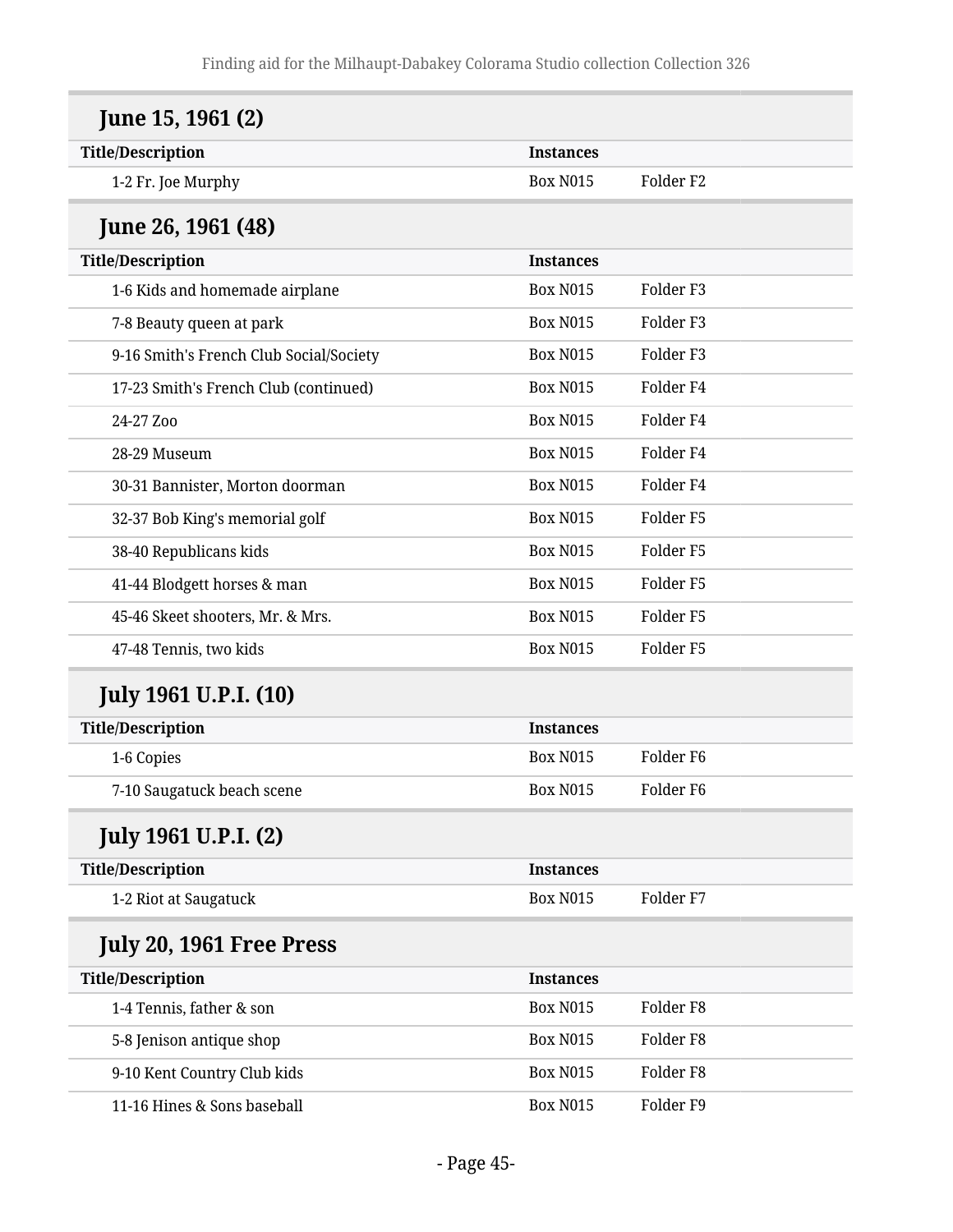Finding aid for the Milhaupt-Dabakey Colorama Studio collection Collection 326

| Folder F9<br>17-18 Museum furniture<br>Box N <sub>0</sub> 15<br>Folder F9<br>19-20 Man, author of book<br>Box N <sub>0</sub> 15<br>Folder F9<br><b>Box N015</b><br>21-22 Lookout Park excavation |  |  |
|--------------------------------------------------------------------------------------------------------------------------------------------------------------------------------------------------|--|--|
|                                                                                                                                                                                                  |  |  |
|                                                                                                                                                                                                  |  |  |
|                                                                                                                                                                                                  |  |  |

#### **July 20, 1961 Prudential Insurance Co. (13)**

| Title/Description | <b>Instances</b> |            |
|-------------------|------------------|------------|
| 1-13 Joe Forrage  | Box N015         | Folder F10 |
|                   |                  |            |

#### **July 20, 1961 U.P.I. (19)**

| <b>Title/Description</b>    | <b>Instances</b> |            |
|-----------------------------|------------------|------------|
| 1-6 Miss Michigan Parade    | <b>Box N015</b>  | Folder F11 |
| 7-9 Polio shots in car      | <b>Box N015</b>  | Folder F11 |
| 10-19 Norge Plant, Muskegon | <b>Box N015</b>  | Folder F11 |

#### **July 27, 1961 Free Press (12)**

| <b>Title/Description</b>            | <b>Instances</b> |            |
|-------------------------------------|------------------|------------|
| 1-7 Lowell Showboat, George Boebell | <b>Box N015</b>  | Folder F12 |
| 8-10 Judge VanderWall               | <b>Box N015</b>  | Folder F12 |
| 11-12 Little League baseball        | <b>Box N015</b>  | Folder F12 |

#### **August 1, 1961 Free Press (20)**

| <b>Title/Description</b>                                     | <b>Instances</b>     |                      |
|--------------------------------------------------------------|----------------------|----------------------|
| 1-2 Court Clerk retiring                                     | <b>Box N016</b>      | Folder F1            |
| 3-4 Civil Defense group                                      | <b>Box N016</b>      | Folder F1            |
| 5-6 Tennis, Franklin Park                                    | <b>Box N016</b>      | Folder F1            |
| 7-8 City Treasurer                                           | <b>Box N016</b>      | Folder F1            |
| $9-10 Z00$                                                   | <b>Box N016</b>      | Folder F1            |
| 11-12 Museum: Plans for Juvenile Court Building              | <b>Box N016</b>      | Folder F1            |
| 13-14 Museum: Plans for County Psychiatric Hospital          | <b>Box N016</b>      | Folder F1            |
| 15-16 Museum: Map of Expressway system                       | Box N <sub>016</sub> | Folder F1            |
| 17-18 Museum: Plans for John Ball Park Zoological<br>Gardens | <b>Box N016</b>      | Folder <sub>F1</sub> |
| 19-20 Museum: Flowers in garden                              | <b>Box N016</b>      | Folder F1            |

### **August 11, 1961 Jackson National Life Insurance Co. (8)**

**Title/Description Instances**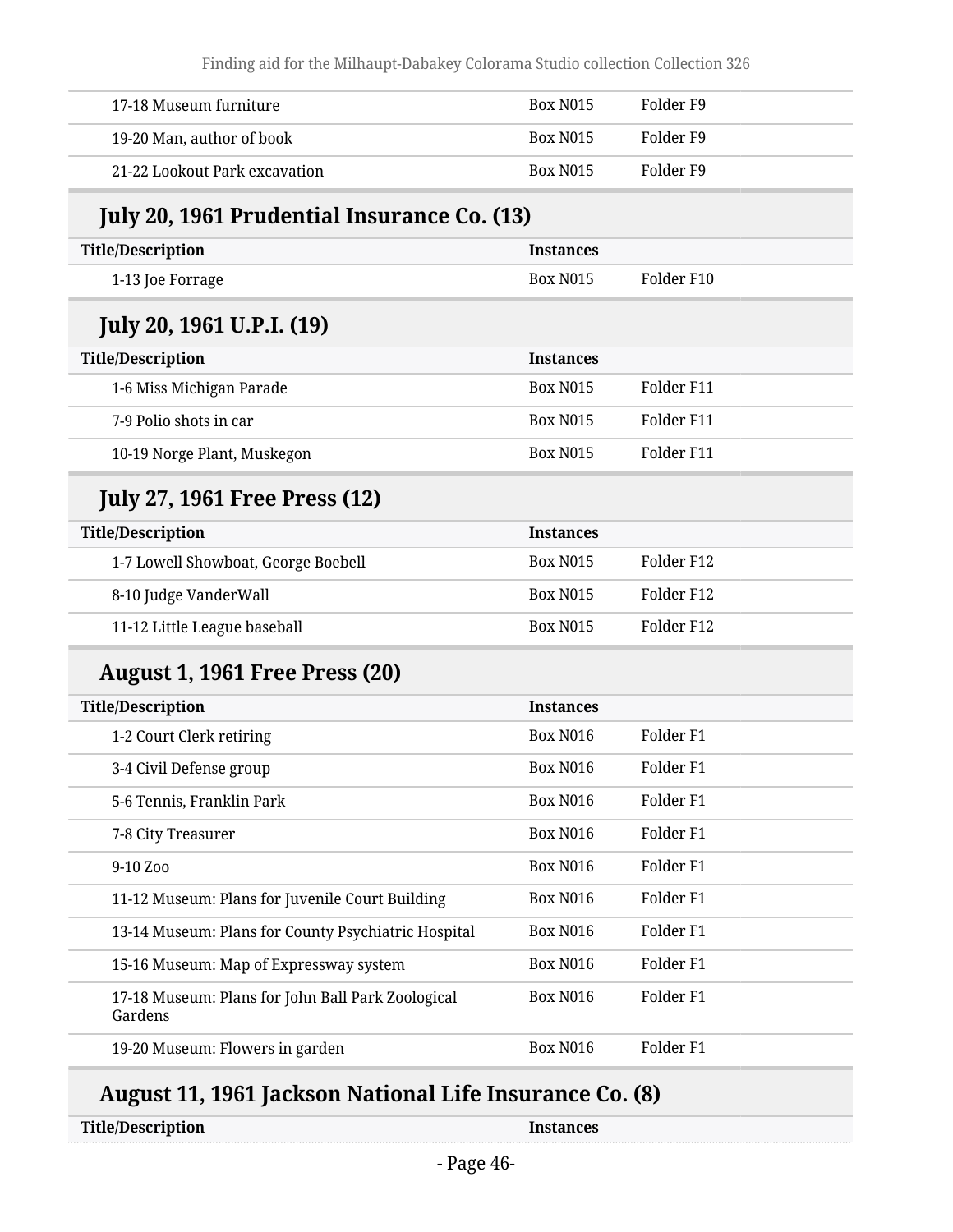| 1-8 Win Schuler signing first policy   | <b>Box N016</b>  | Folder <sub>F2</sub> |
|----------------------------------------|------------------|----------------------|
| <b>August 15, 1961 Press (13)</b>      |                  |                      |
| <b>Title/Description</b>               | <b>Instances</b> |                      |
| 1 Peebles in car                       | <b>Box N016</b>  | Folder <sub>F3</sub> |
| 2-9 Davenport Institute, two women     | <b>Box N016</b>  | Folder <sub>F3</sub> |
| 10-13 Man in a mall                    | <b>Box N016</b>  | Folder <sub>F3</sub> |
| <b>August 17, 1961 Free Press (11)</b> |                  |                      |
| <b>Title/Description</b>               | <b>Instances</b> |                      |
| 1-2 Tennis                             | <b>Box N016</b>  | Folder <sub>F4</sub> |
| 3-5 North Park Bridge construction     | <b>Box N016</b>  | Folder <sub>F4</sub> |
| 6-7 Airport, new drains                | <b>Box N016</b>  | Folder <sub>F4</sub> |
| 8-11 Alger Park play day               | <b>Box N016</b>  | Folder <sub>F4</sub> |
| August 23, 1961 (11)                   |                  |                      |
| <b>Title/Description</b>               | <b>Instances</b> |                      |
| 1-2 Pepsi Cola                         | <b>Box N016</b>  | Folder <sub>F5</sub> |
| 3-9 Regent Theater kids                | <b>Box N016</b>  | Folder <sub>F5</sub> |
| 10-11 Exteriors                        | <b>Box N016</b>  | Folder <sub>F5</sub> |
| <b>August 26, 1961 (6)</b>             |                  |                      |
| <b>Title/Description</b>               | <b>Instances</b> |                      |
| 1-6 Andy Anderson, Davenport Institute | <b>Box N016</b>  | Folder <sub>F6</sub> |
| <b>August 26, 1961 Free Press (10)</b> |                  |                      |
| <b>Title/Description</b>               | <b>Instances</b> |                      |
| 1-2 Sparta Police Chief                | <b>Box N016</b>  | Folder <sub>F7</sub> |
| 3-4 Museum                             | <b>Box N016</b>  | Folder <sub>F7</sub> |
| 5-8 Sparta Rodeo                       | <b>Box N016</b>  | Folder <sub>F7</sub> |
| 9-10 Kids from church trip             | <b>Box N016</b>  | Folder <sub>F7</sub> |

| Title/Description                          | <b>Instances</b> |           |
|--------------------------------------------|------------------|-----------|
| 1-12 Scenes from fire damage, for law suit | Box N016         | Folder F8 |

## **August 30, 1961 (24)**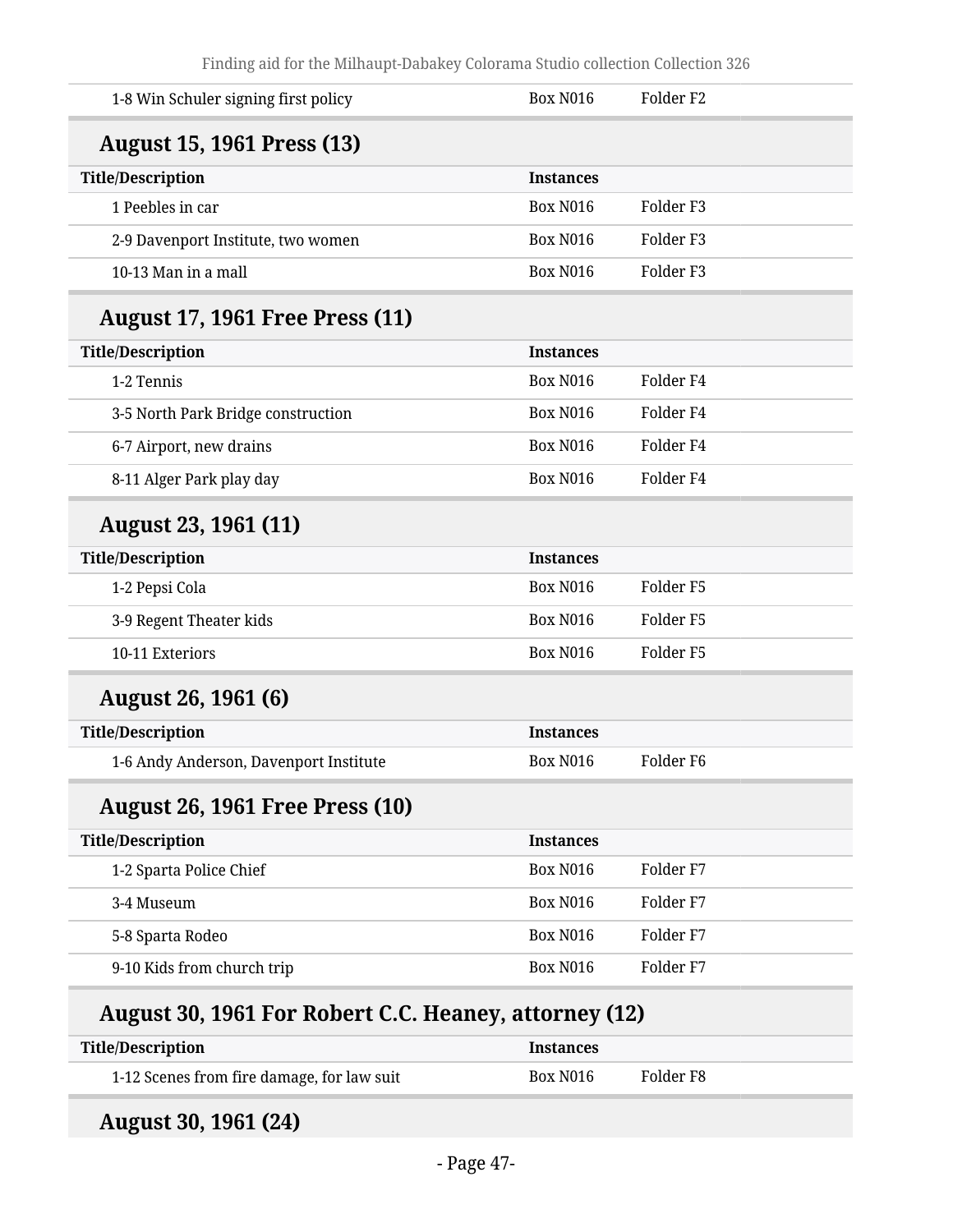| <b>Title/Description</b> | <b>Instances</b>     |            |
|--------------------------|----------------------|------------|
| $1-12.22$                | Box N <sub>016</sub> | Folder F9  |
| 22523                    |                      |            |
| 13-20 Houses             | Box N <sub>016</sub> | Folder F10 |
| 21-24 Grandville fire    | Box N <sub>016</sub> | Folder F10 |

#### **September 10, 1961 Free Press**

| <b>Title/Description</b>                        | <b>Instances</b>     |            |
|-------------------------------------------------|----------------------|------------|
| 1-2 Airplane                                    | Box N <sub>016</sub> | Folder F11 |
| 3-4 Parking facility, Cecil Simmons, Stan Davis | Box N016             | Folder F11 |
| 5-6 Voting booth                                | <b>Box N016</b>      | Folder F11 |
| 7-8 Golf trophy, city champs                    | <b>Box N016</b>      | Folder F11 |
| 9-14 Zoological [Society?]                      | Box N <sub>016</sub> | Folder F11 |

#### **September 10, 1961 Free press**

| <b>Title/Description</b>                                            | <b>Instances</b> |            |
|---------------------------------------------------------------------|------------------|------------|
| 9-14 Zoological [Society?] (continued)                              | Box N016         | Folder F12 |
| 16-22 Art gallery, county jail, Mayor Stan Davis & J.C.<br>football | Box N016         | Folder F12 |

#### **September 21, 1961 Free Press**

| <b>Title/Description</b>   | <b>Instances</b> |           |
|----------------------------|------------------|-----------|
| 1-2 Mudge Award            | <b>Box N017</b>  | Folder F1 |
| 3-4 Civic Theater girl     | <b>Box N017</b>  | Folder F1 |
| 5-11 Bowen family and camp | <b>Box N017</b>  | Folder F1 |

#### **September 21, 1961 Free press**

| <b>Title/Description</b>      | <b>Instances</b> |                       |
|-------------------------------|------------------|-----------------------|
| 12-18 Bowen                   | <b>Box N017</b>  | Folder F2             |
| 19-20 Parole conv. [convict?] | <b>Box N017</b>  | Folder F2             |
| 21-22 Bennett Fuel building   | <b>Box N017</b>  | Folder F <sub>2</sub> |

#### **September 26, 1961 (8)**

| <b>Title/Description</b>                                     | <b>Instances</b> |           |
|--------------------------------------------------------------|------------------|-----------|
| 1-8 Kroger, exterior, and manager at 28th & Eastern<br>store | <b>Box N017</b>  | Folder F3 |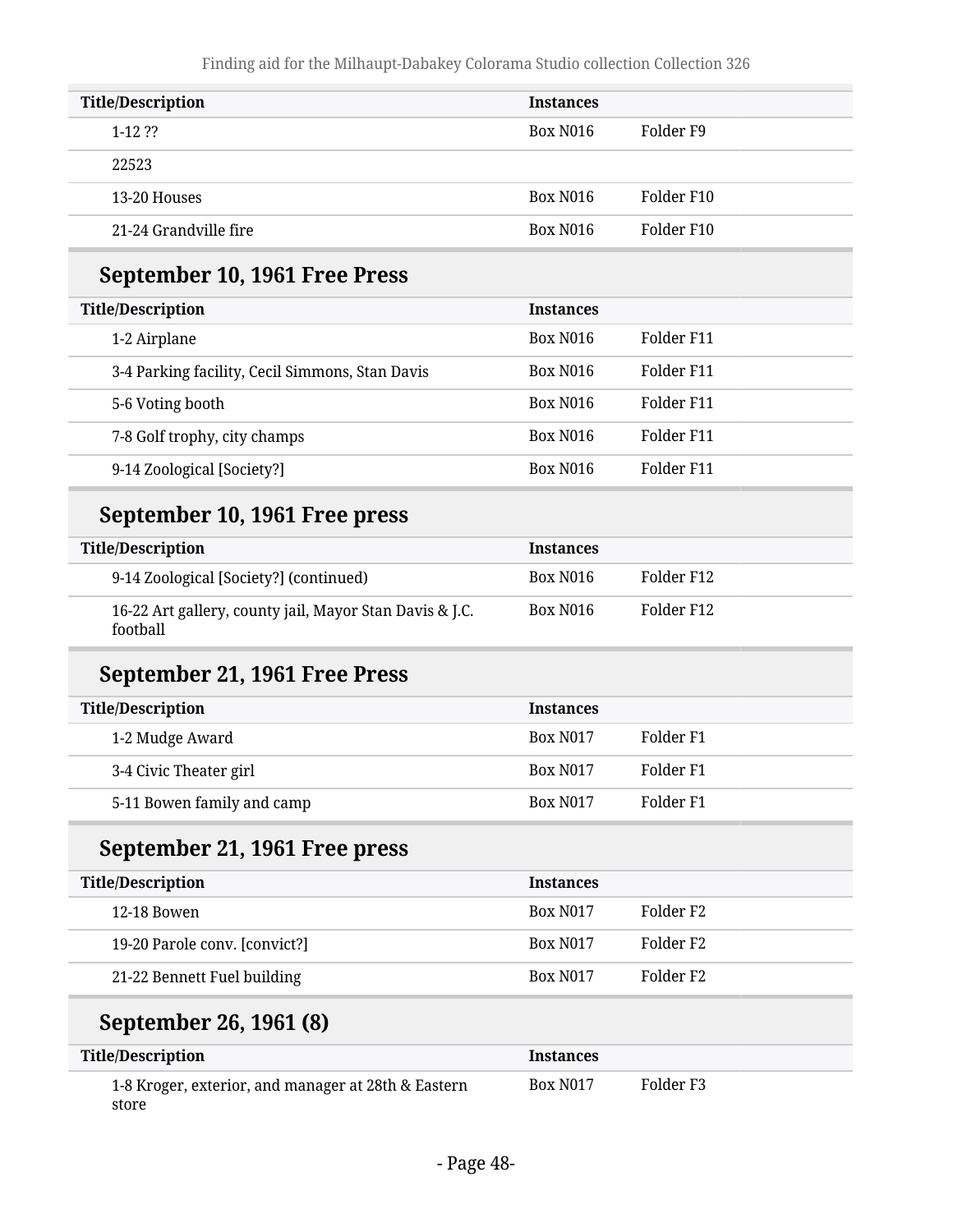| <b>October 10, 1961 Free Press (18)</b> |                  |                      |
|-----------------------------------------|------------------|----------------------|
| <b>Title/Description</b>                | <b>Instances</b> |                      |
| 1-2 Lincoln School                      | <b>Box N017</b>  | Folder F4            |
| 3-4 PTA clothing                        | <b>Box N017</b>  | Folder <sub>F4</sub> |
| 5-10 Peebles Trial                      | <b>Box N017</b>  | Folder <sub>F4</sub> |
| 11-12 Blodgett Hospital group           | <b>Box N017</b>  | Folder <sub>F4</sub> |
| 13-16? Phi Mu group                     | <b>Box N017</b>  | Folder F4            |
| 17-18 French Club                       | <b>Box N017</b>  | Folder <sub>F4</sub> |
| October 18, 1961 (6)                    |                  |                      |
| <b>Title/Description</b>                | <b>Instances</b> |                      |
| 1-6 Peebles Murder end                  | <b>Box N017</b>  | Folder <sub>F5</sub> |
| November 1961 U.P.I. (15)               |                  |                      |
| <b>Title/Description</b>                | <b>Instances</b> |                      |
| 1-5 Judge Starr. Williams & Swainson    | <b>Box N017</b>  | Folder <sub>F6</sub> |
| 6-11 Michigan Home Daily League         | <b>Box N017</b>  | Folder F6            |
| 12 Copy (religious sign in French)      | <b>Box N017</b>  | Folder <sub>F6</sub> |
| 13-15 Catholic Central football helmuts | <b>Box N017</b>  | Folder F6            |
| November 6, 1961 Free Press (12)        |                  |                      |
| <b>Title/Description</b>                | <b>Instances</b> |                      |
| 1-2 Junior League                       | <b>Box N017</b>  | Folder <sub>F7</sub> |
| 3-4 Judge Starr                         | <b>Box N017</b>  | Folder <sub>F7</sub> |
| 5 Livestock show                        | <b>Box N017</b>  | Folder <sub>F7</sub> |
| 6-7 Phi Alpha Kappa                     | <b>Box N017</b>  | Folder <sub>F7</sub> |
| 8-10 Dog show                           | <b>Box N017</b>  | Folder <sub>F7</sub> |
| 11-12 Grandville football               | <b>Box N017</b>  | Folder <sub>F7</sub> |
| November 6, 1961 Free Press             |                  |                      |
| <b>Title/Description</b>                | <b>Instances</b> |                      |
| 1-2 Halloween photographs               | <b>Box N017</b>  | Folder <sub>F8</sub> |
| 3-21 Kelloggsville football             | <b>Box N017</b>  | Folder <sub>F8</sub> |

## **November 6, 1961 Free Press**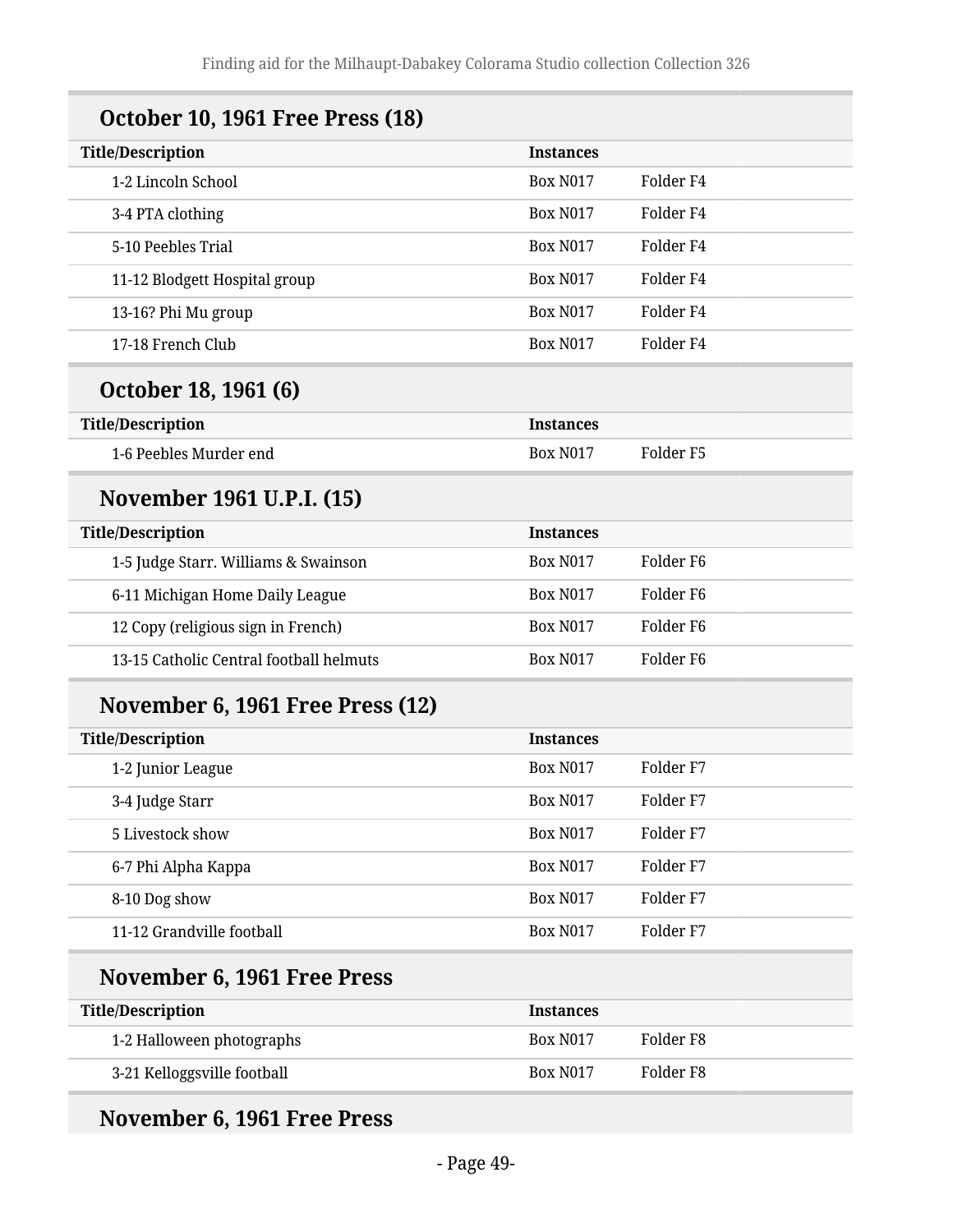| <b>Title/Description</b>                                                       | <b>Instances</b> |                      |
|--------------------------------------------------------------------------------|------------------|----------------------|
| 3-21 Kelloggsville football (continued): Rockford,<br>Wyoming, Lowell, Wayland | <b>Box N017</b>  | Folder <sub>F9</sub> |
| 22-23 Holidays on Ice                                                          | <b>Box N017</b>  | Folder <sub>F9</sub> |
| November 6, 1961 Free Press                                                    |                  |                      |
| <b>Title/Description</b>                                                       | <b>Instances</b> |                      |
| 24-25 Mayor & Plaque                                                           | <b>Box N017</b>  | Folder F10           |
| 26-29* Grooters old car [Neg. 29 disposed of]                                  | <b>Box N017</b>  | Folder F10           |
| 30-31 Friends of Art                                                           | <b>Box N017</b>  | Folder F10           |
| 32-33 Unidentified womens' group                                               | <b>Box N017</b>  | Folder F10           |
| November 11, 13 & 15, 1961 Free Press                                          |                  |                      |
| <b>Title/Description</b>                                                       | <b>Instances</b> |                      |
| 1-11 Santa Claus Parade                                                        | <b>Box N017</b>  | Folder F11           |
| 12-13 Reserve Army, Marines                                                    | <b>Box N017</b>  | Folder F11           |
| November 11, 13 & 15, 1961 Free Press                                          |                  |                      |
| <b>Title/Description</b>                                                       | <b>Instances</b> |                      |
| 14-17 Westminster Presbyterian Church                                          | <b>Box N018</b>  | Folder <sub>F1</sub> |
| 18-21 City Hall (new manager)                                                  | <b>Box N018</b>  | Folder F1            |
| 22-25 Ice Show                                                                 | <b>Box N018</b>  | Folder <sub>F1</sub> |
| 26-27 East basketball                                                          | <b>Box N018</b>  | Folder <sub>F1</sub> |
| 28-38 Basketball: Aquinas, Kelloggsville, & Creston                            | <b>Box N018</b>  | Folder <sub>F1</sub> |
| November 11, 13 & 15 Free Press                                                |                  |                      |
| <b>Title/Description</b>                                                       | <b>Instances</b> |                      |
| 28-38 Basketball. Aquinas, Kelloggsville & Creston<br>(continued)              | <b>Box N018</b>  | Folder <sub>F2</sub> |
| 39-42 Veterans' Day Parade                                                     | <b>Box N018</b>  | Folder <sub>F2</sub> |
| 43 Ceremony at Veterans' Park                                                  | <b>Box N018</b>  | Folder <sub>F2</sub> |
| <b>November 19, 1961 Free Press (17)</b>                                       |                  |                      |
| <b>Title/Description</b>                                                       | <b>Instances</b> |                      |
| 1-3 Superior Court Clerk                                                       | <b>Box N018</b>  | Folder <sub>F3</sub> |
| 4-7 Zoo                                                                        | <b>Box N018</b>  | Folder <sub>F3</sub> |

8-9 Sign Shop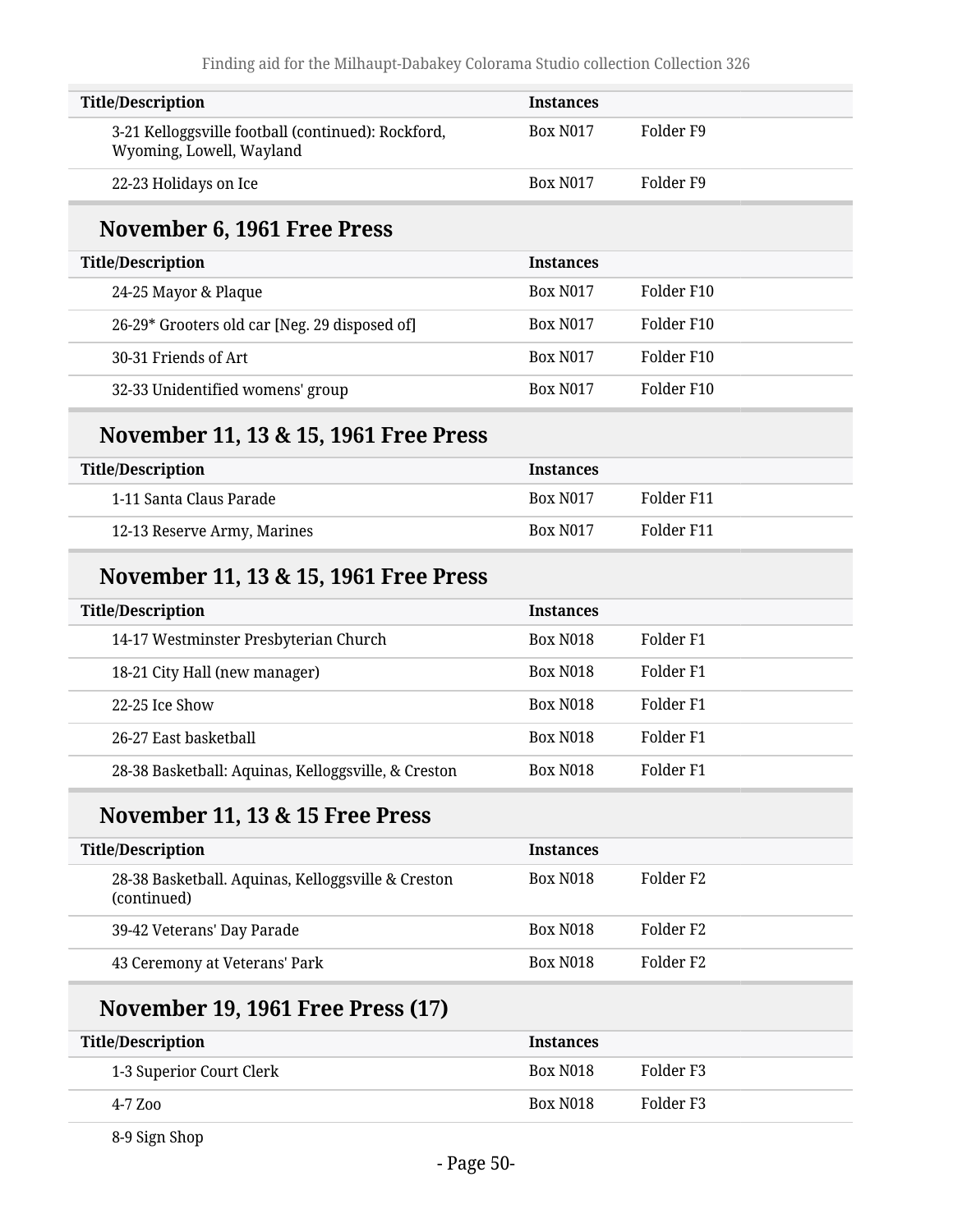|                                                  | <b>Box N018</b>  | Folder <sub>F3</sub> |  |
|--------------------------------------------------|------------------|----------------------|--|
| 10-13 Division(?) [No parking meters out]        | <b>Box N018</b>  | Folder <sub>F3</sub> |  |
| 14-17 Unidentifieid (RR crossing gate)           | <b>Box N018</b>  | Folder <sub>F3</sub> |  |
| <b>November 20, 1961 Press (15)</b>              |                  |                      |  |
| <b>Title/Description</b>                         | <b>Instances</b> |                      |  |
| [Sarafis Building, builder]                      | <b>Box N018</b>  | Folder <sub>F4</sub> |  |
| 1-15 Waters Home                                 | <b>Box N018</b>  | Folder <sub>F4</sub> |  |
| 1962                                             |                  |                      |  |
| January 29, 1962 Free Press (2)                  |                  |                      |  |
| <b>Title/Description</b>                         | <b>Instances</b> |                      |  |
| 1 Kent County Register of Deeds.                 | <b>Box N018</b>  | Folder <sub>F5</sub> |  |
| 2 Ruth Webber & girls                            | <b>Box N018</b>  | Folder <sub>F5</sub> |  |
| <b>February 2, 1962 Free Press / U.P.I. (18)</b> |                  |                      |  |
| <b>Title/Description</b>                         | <b>Instances</b> |                      |  |
| 1 Open House                                     | <b>Box N018</b>  | Folder <sub>F6</sub> |  |
| 2-18 Mug shots                                   | <b>Box N018</b>  | Folder <sub>F6</sub> |  |
| 11-12 Judge Starr                                | <b>Box N018</b>  | Folder F6            |  |
| 13-18 ??                                         | <b>Box N018</b>  | Folder <sub>F6</sub> |  |
| <b>February 6, 1962 (9)</b>                      |                  |                      |  |
| <b>Title/Description</b>                         | <b>Instances</b> |                      |  |
| 1-9 Hattems Cafe, interiors                      | <b>Box N018</b>  | Folder <sub>F7</sub> |  |
| February 8, 1962 Free Press (15)                 |                  |                      |  |
| <b>Title/Description</b>                         | <b>Instances</b> |                      |  |
| 1-2 Bernard Barto                                | <b>Box N018</b>  | Folder <sub>F8</sub> |  |
| 3-4 Jos. Sipniewski                              | <b>Box N018</b>  | Folder <sub>F8</sub> |  |
| 5-6 Consumers Power Exhibit                      | <b>Box N018</b>  | Folder <sub>F8</sub> |  |
| 7-8 St. John's Home New Building                 | <b>Box N018</b>  | Folder <sub>F8</sub> |  |
| 9-10 Juvenile Home New Building?                 | <b>Box N018</b>  | Folder <sub>F8</sub> |  |
| 11-12 City Clerk, Stan Kilpatrick                | <b>Box N018</b>  | Folder <sub>F8</sub> |  |
| 13-15 Memory Shop, old records & man             | <b>Box N018</b>  | Folder <sub>F8</sub> |  |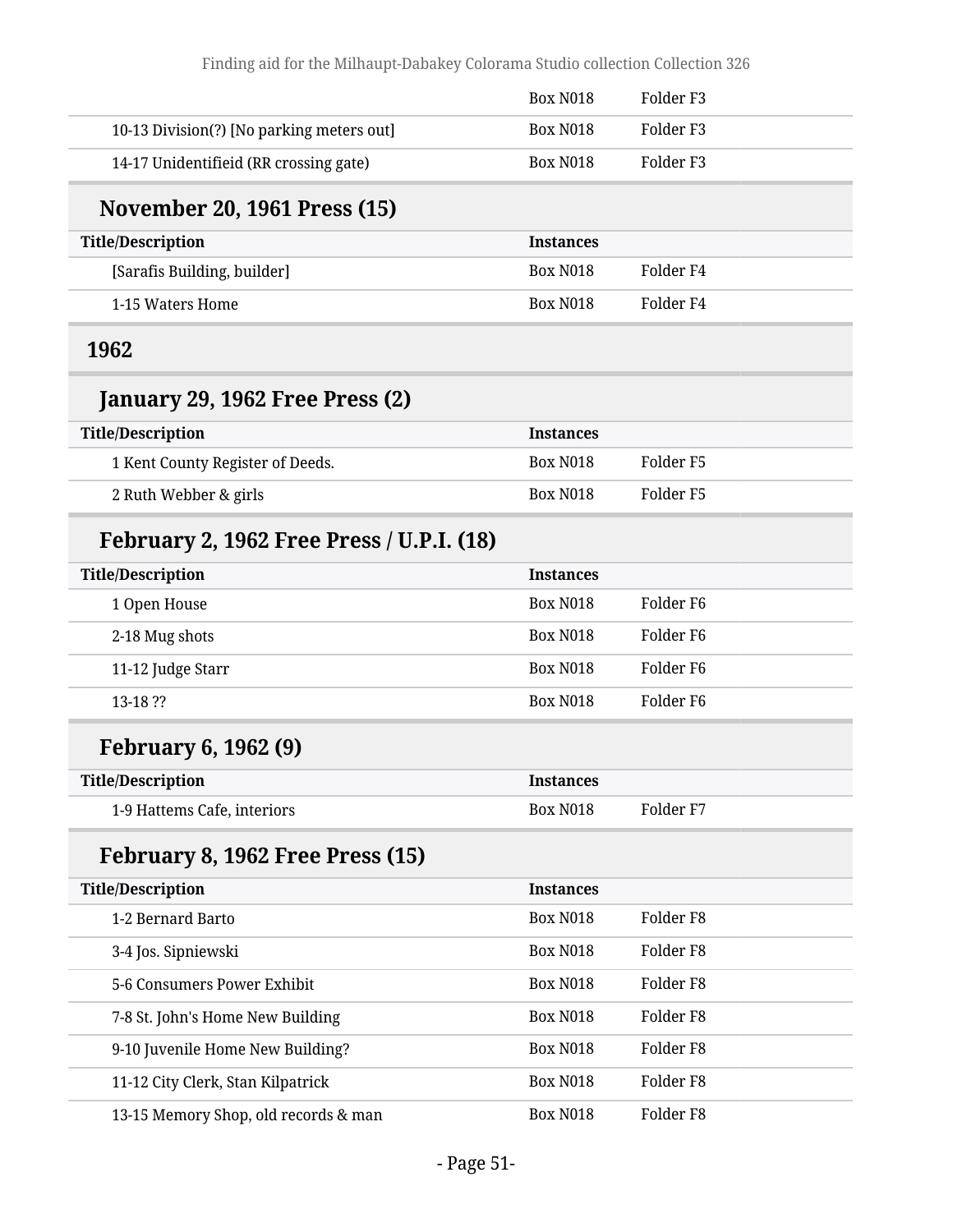| <b>Title/Description</b>                                                                  | <b>Instances</b> |                      |
|-------------------------------------------------------------------------------------------|------------------|----------------------|
| 1-4 New Building exterior, Pearl & Campau N.W.                                            | <b>Box N018</b>  | Folder F9            |
| February 20, 1962 U.P.I. (6)                                                              |                  |                      |
| <b>Title/Description</b>                                                                  | <b>Instances</b> |                      |
| 1-4 Peebles at Home                                                                       | <b>Box N018</b>  | Folder F10           |
| 5-6 Boat & Sport Show                                                                     | <b>Box N018</b>  | Folder F10           |
| February 21, 1962 Free Press (13)                                                         |                  |                      |
| <b>Title/Description</b>                                                                  | <b>Instances</b> |                      |
| 1-2 North Park School                                                                     | <b>Box N018</b>  | Folder F11           |
| 3 Shakespearean Theater model [courtesy of Public<br>Museum]                              | <b>Box N018</b>  | Folder F11           |
| 4 H&S of VanderPloeg                                                                      | <b>Box N018</b>  | Folder F11           |
| 5 Judge Waalkes                                                                           | <b>Box N018</b>  | Folder F11           |
| 6-8 Pianist at Pantlind Pub                                                               | <b>Box N018</b>  | Folder F11           |
| 9-10 Junior League at Penn Club                                                           | <b>Box N018</b>  | Folder F11           |
| 11-12 House fire, Wyoming                                                                 | <b>Box N018</b>  | Folder F11           |
| 13 Pantlind bartenders                                                                    | <b>Box N018</b>  | Folder F11           |
| <b>March 2, 1962 Free Press (10)</b>                                                      |                  |                      |
| <b>Title/Description</b>                                                                  | <b>Instances</b> |                      |
| 1-6 City Hall employees                                                                   | <b>Box N018</b>  | Folder F12           |
| 7-10 Site of City Parking Ramp, corner of Fulton &<br>Commerce                            | <b>Box N018</b>  | Folder F12           |
| <b>March 10, 1962, Free Press (10)</b>                                                    |                  |                      |
| <b>Title/Description</b>                                                                  | <b>Instances</b> |                      |
| 1-6 St. Mary's Nurses Home                                                                | <b>Box N019</b>  | Folder <sub>F1</sub> |
| 7-8 Kentwood science fair                                                                 | <b>Box N019</b>  | Folder <sub>F1</sub> |
| 9-10 City Hall expressway worker, map of Interstate<br>Route 96, Ionia & Division streets | <b>Box N019</b>  | Folder <sub>F1</sub> |

**Title/Description Instances**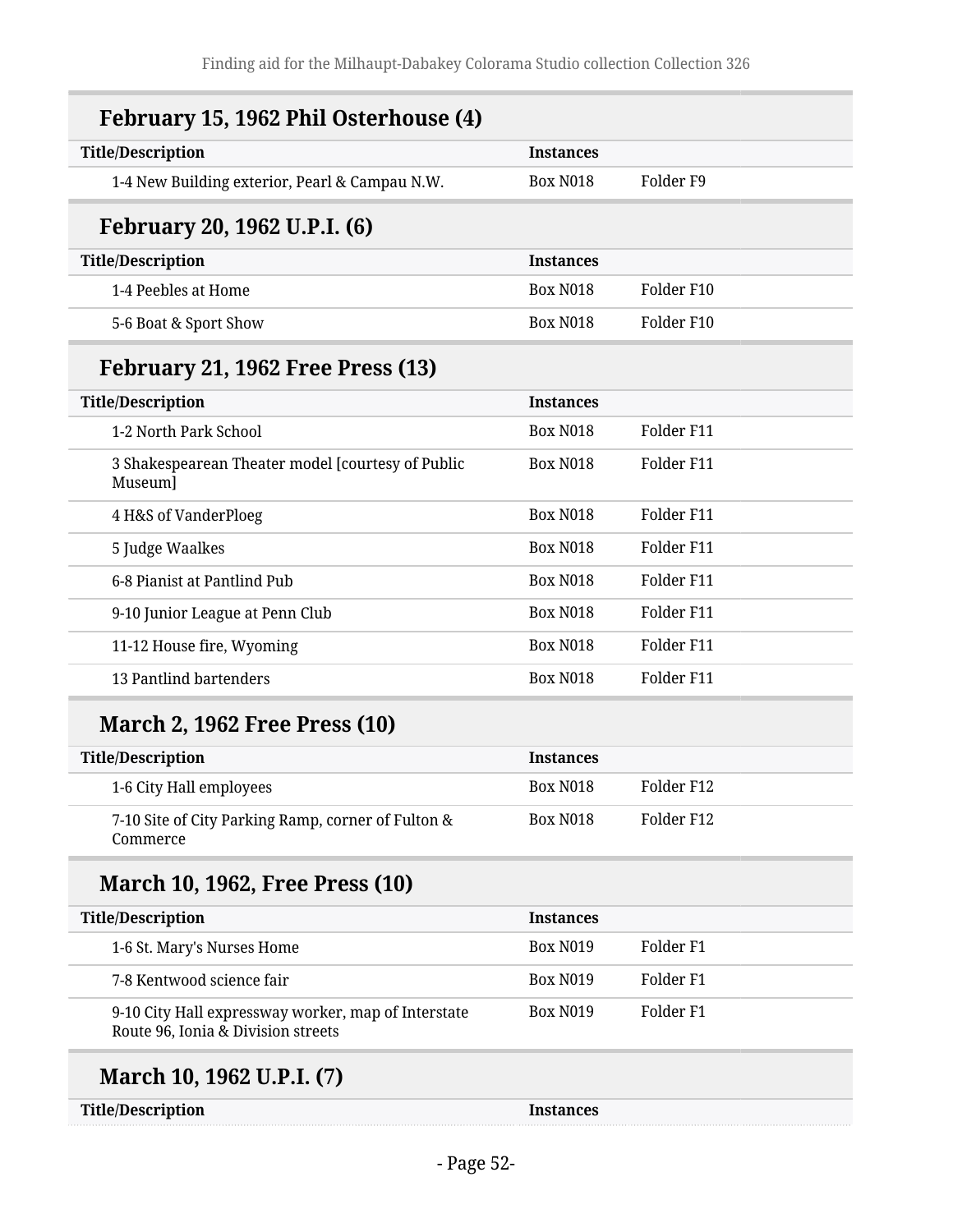| 1-7 Bishop installation, Bishop Babcock at St. Francis<br>Church | <b>Box N019</b>  | Folder <sub>F2</sub> |
|------------------------------------------------------------------|------------------|----------------------|
| <b>March 25, 1962 Free Press (22)</b>                            |                  |                      |
| <b>Title/Description</b>                                         | <b>Instances</b> |                      |
| 1-2 Junior College baseball                                      | <b>Box N019</b>  | Folder <sub>F3</sub> |
| 3-6 Teacher & family                                             | <b>Box N019</b>  | Folder <sub>F3</sub> |
| 7-12 Slum housing                                                | <b>Box N019</b>  | Folder <sub>F3</sub> |
| 13-20 River flood                                                | <b>Box N019</b>  | Folder <sub>F3</sub> |
| 21-22 Creston High, father, son, and coach                       | <b>Box N019</b>  | Folder <sub>F3</sub> |
| March 29, 1962 U.P.I. (14) Copies                                |                  |                      |
| <b>Title/Description</b>                                         | <b>Instances</b> |                      |
| 1 Family & bowling                                               | <b>Box N019</b>  | Folder <sub>F4</sub> |
| 2-3 Brinks armored car                                           | <b>Box N019</b>  | Folder <sub>F4</sub> |
| 4-7 Central U.S. Ski Association                                 | <b>Box N019</b>  | Folder <sub>F4</sub> |
| 8-9 Cherry Growers' convention                                   | <b>Box N019</b>  | Folder <sub>F4</sub> |
| 10-14 Buldings coming down                                       | <b>Box N019</b>  | Folder <sub>F4</sub> |
| April 1, 1962 RCA Service Company (10)                           |                  |                      |
| <b>Title/Description</b>                                         | <b>Instances</b> |                      |
| 1-10 Interior and exterior                                       | <b>Box N019</b>  | Folder <sub>F5</sub> |
| April 7, 1962 Free Press (12)                                    |                  |                      |
| <b>Title/Description</b>                                         | <b>Instances</b> |                      |
| 1-6 Zeeland track, baseball                                      | <b>Box N019</b>  | Folder <sub>F6</sub> |
| 7-8 Airport                                                      | <b>Box N019</b>  | Folder <sub>F6</sub> |
| 9-10 Women's symphony                                            | <b>Box N019</b>  | Folder <sub>F6</sub> |
| 11-12 Godwin baseball                                            | <b>Box N019</b>  | Folder <sub>F6</sub> |
| <b>April 7, 1962 Free Press (16)</b>                             |                  |                      |
| <b>Title/Description</b>                                         | <b>Instances</b> |                      |
|                                                                  | <b>Box N019</b>  | Folder <sub>F7</sub> |
| 1-2 Joe Sypniewski, Comm.                                        |                  |                      |
| 3-4 Grandville baseball                                          | <b>Box N019</b>  | Folder <sub>F7</sub> |
| 5-6 Catholic track (baseball?)                                   | <b>Box N019</b>  | Folder <sub>F7</sub> |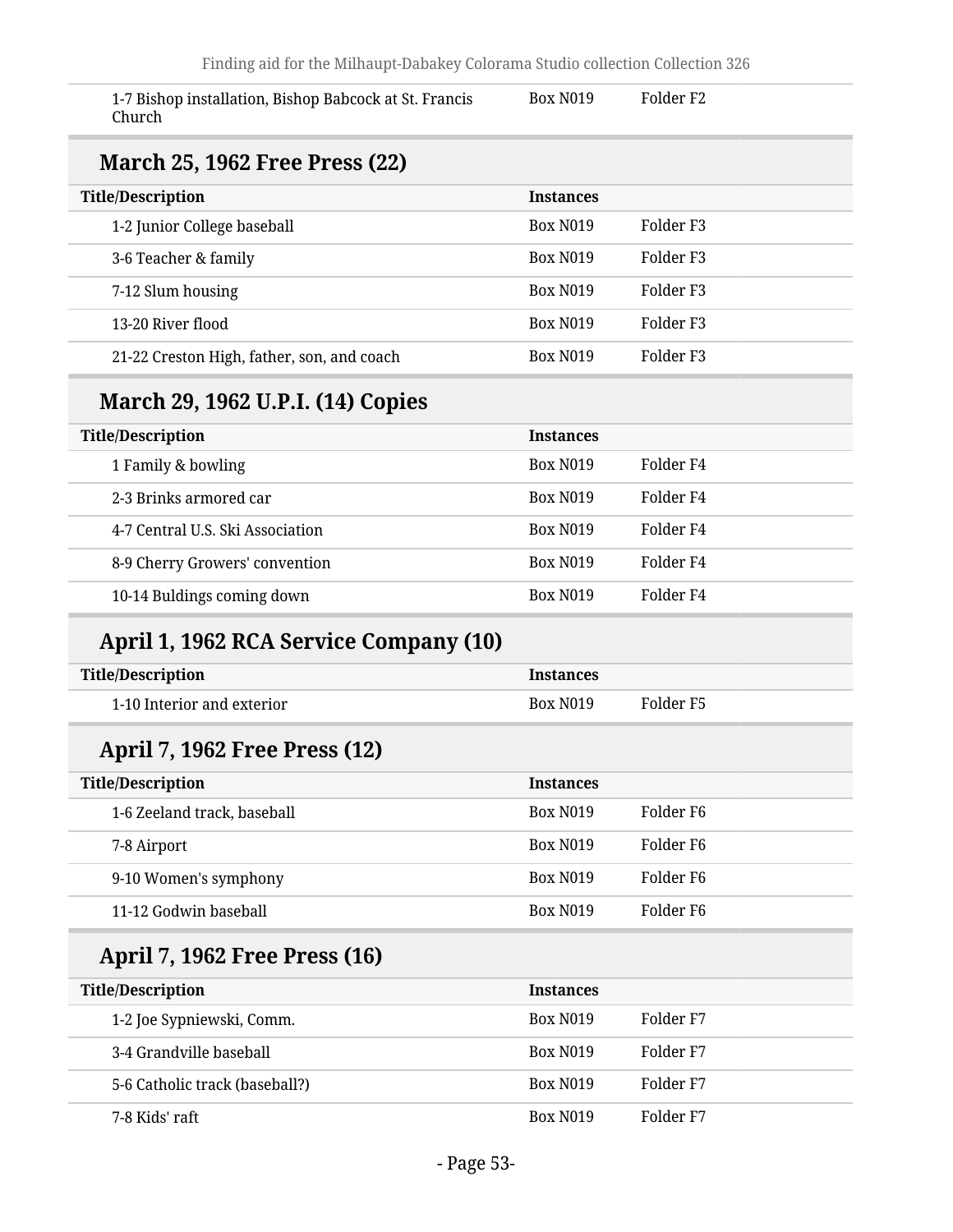Finding aid for the Milhaupt-Dabakey Colorama Studio collection Collection 326

| 9-10 South High track | Box N <sub>0</sub> 19 | Folder F7 |
|-----------------------|-----------------------|-----------|
| 11-12 Museum          | Box N <sub>0</sub> 19 | Folder F7 |
| 13-16 Art gallery     | Box N <sub>0</sub> 19 | Folder F7 |

#### **May 1, 1962 Free Press (2)**

| <b>Title/Description</b> | Instances             |           |
|--------------------------|-----------------------|-----------|
| 1-2 Arlen Ley            | Box N <sub>0</sub> 19 | Folder F8 |

#### **May 4, 1962 Doehler-Jarvis (50)**

#### **General**

[Note: 47-48 small negatives of metal analysis. See identification notes on individual sleeves. Negs. 49-50 unidentified.]

| <b>Instances</b>      |            |
|-----------------------|------------|
| <b>Box N019</b>       | Folder F9  |
| <b>Box N019</b>       | Folder F10 |
| <b>Box N019</b>       | Folder F11 |
| Box N <sub>0</sub> 19 | Folder F12 |
|                       |            |

#### **May 4, 1962 Doehler-Jarvis (22)**

| <b>Title/Description</b>                                                                                 | <b>Instances</b>     |                       |
|----------------------------------------------------------------------------------------------------------|----------------------|-----------------------|
| 1-22 "Extras" and possible variants of negatives in<br>previous four folders, numbers 1-46.              | Box N <sub>020</sub> | Folder F1             |
| 1-22 "Extras" and possible variants of negatives in<br>previous four folders, numbers 1-46 (continuted). | <b>Box N020</b>      | Folder F <sub>2</sub> |
| May 4, 1962 Pilgrim Manor Home (4)                                                                       |                      |                       |
| 1-4 Casey Connolly and model of buildings                                                                | <b>Box N020</b>      | Folder F3             |

#### **May 16, 1962 Free Press (14)**

| <b>Title/Description</b>    | <b>Instances</b> |           |
|-----------------------------|------------------|-----------|
| 1-2 Expressway wall bridges | <b>Box N020</b>  | Folder F4 |
| 3-4 Post Office             | <b>Box N020</b>  | Folder F4 |
| 5-6 Urban Renewal building  | <b>Box N020</b>  | Folder F4 |
| 7-8 Woman barber            | <b>Box N020</b>  | Folder F4 |
| 9-10 Grandville track       | <b>Box N020</b>  | Folder F4 |
| 11-14 Tennis, Franklin Park | <b>Box N020</b>  | Folder F4 |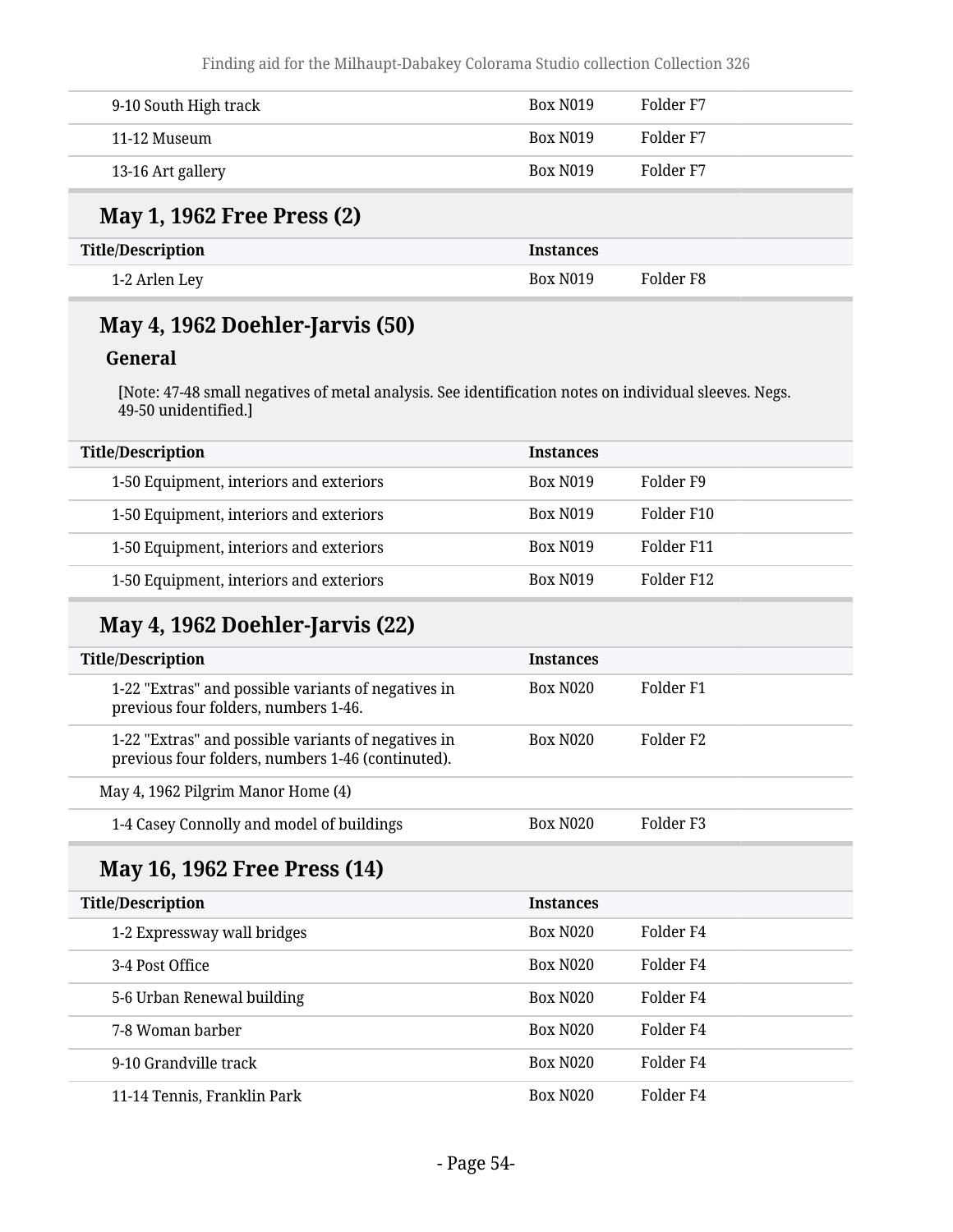| <b>Title/Description</b>                                                                    | <b>Instances</b> |                       |
|---------------------------------------------------------------------------------------------|------------------|-----------------------|
| 1-2 Machines (extra negatives-see two folders of extras,<br>dated May 4, 1962, in box N019) | <b>Box N020</b>  | Folder F5             |
| May 25, 1962 Free Press (14)                                                                |                  |                       |
| <b>Title/Description</b>                                                                    | <b>Instances</b> |                       |
| 1-4 Veterans' Park flowers                                                                  | <b>Box N020</b>  | Folder F <sub>6</sub> |
| 5-6 Herpolsheimer's warehouse down                                                          | <b>Box N020</b>  | Folder <sub>F6</sub>  |
| 7-10 Evangeline Lamberts, Commissioner                                                      | <b>Box N020</b>  | Folder <sub>F6</sub>  |
| 11-12 Zoo                                                                                   | <b>Box N020</b>  | Folder <sub>F6</sub>  |
| 13-14 Campau Square Park new flower box                                                     | <b>Box N020</b>  | Folder <sub>F6</sub>  |
| June, 1962 U.P.I. (20)                                                                      |                  |                       |
| <b>Title/Description</b>                                                                    | <b>Instances</b> |                       |
| 1-2 Romney at Holly's                                                                       | <b>Box N020</b>  | Folder <sub>F7</sub>  |
| 3-11 Cuban refugees                                                                         | <b>Box N020</b>  | Folder <sub>F7</sub>  |
| 12-13 [John] Swainson at Pantlind                                                           | <b>Box N020</b>  | Folder <sub>F7</sub>  |
| 14-17 Williams at CIO convention                                                            | <b>Box N020</b>  | Folder <sub>F7</sub>  |
| 18-20 Mrs. Romney at Calvin                                                                 | <b>Box N020</b>  | Folder <sub>F7</sub>  |
| June 23, 1962 U.P.I. (4)                                                                    |                  |                       |
| <b>Title/Description</b>                                                                    | <b>Instances</b> |                       |
| 1-4 Republicans                                                                             | <b>Box N020</b>  | Folder <sub>F8</sub>  |
| <b>July 1962 Davenport Institute (3)</b>                                                    |                  |                       |
| <b>Title/Description</b>                                                                    | <b>Instances</b> |                       |
| 1-3 Building exterior                                                                       | <b>Box N020</b>  | Folder <sub>F9</sub>  |
| <b>July 1962 Free Press (2)</b>                                                             |                  |                       |
| <b>Title/Description</b>                                                                    | <b>Instances</b> |                       |
| 1-2 Man at City Hall                                                                        | <b>Box N020</b>  | Folder F10            |
| <b>July 1962 Waters House apartments (8)</b>                                                |                  |                       |
| <b>Title/Description</b>                                                                    | <b>Instances</b> |                       |
| 1-8 Exteriors                                                                               | <b>Box N020</b>  | Folder F11            |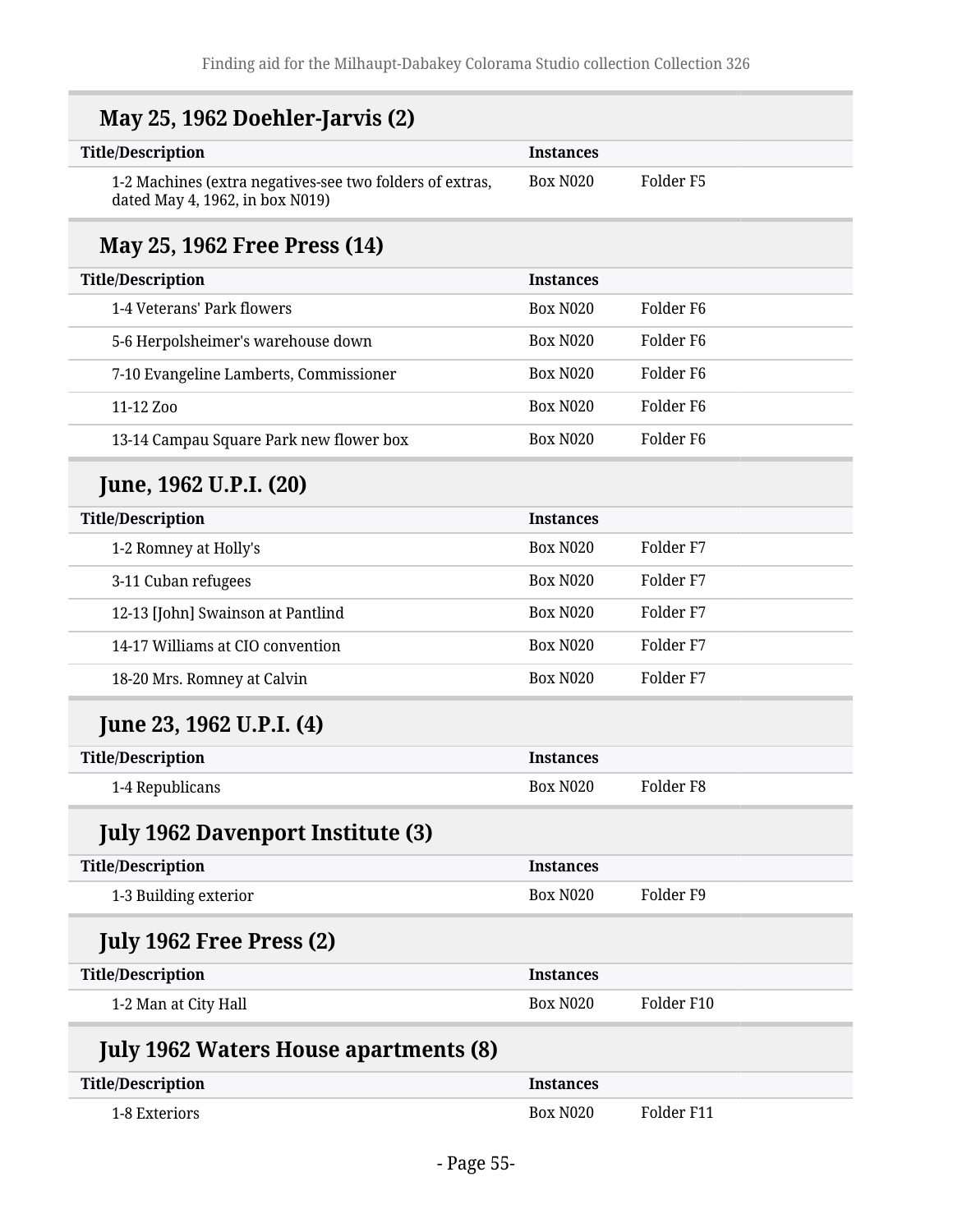| <b>July 5, 1962 Free Press (13)</b>                 |                  |                      |
|-----------------------------------------------------|------------------|----------------------|
| <b>Title/Description</b>                            | <b>Instances</b> |                      |
| 1-2 John Ball Zoo                                   | <b>Box N020</b>  | Folder F12           |
| 3-5 Miss Wyoming                                    | <b>Box N020</b>  | Folder F12           |
| 6-9 Miss Grandville                                 | <b>Box N020</b>  | Folder F12           |
| 10-11 Urban Renewal area                            | <b>Box N020</b>  | Folder F12           |
| 12-13 John McGavin, Deputy Superintendent of Police | <b>Box N020</b>  | Folder F12           |
| <b>July 11, 1962 Free Press</b>                     |                  |                      |
| <b>Title/Description</b>                            | <b>Instances</b> |                      |
| 1-2 Post Office                                     | <b>Box N020</b>  | Folder F13           |
| 3-4 Lamar Park                                      | <b>Box N020</b>  | Folder F13           |
| 5-8 Battjes Park                                    | <b>Box N020</b>  | Folder F13           |
| 9-11 131 & 96 interchange                           | <b>Box N020</b>  | Folder F13           |
| 12-13 Theodore Brooks                               | <b>Box N020</b>  | Folder F13           |
| <b>July 11, 1962 Free Press</b>                     |                  |                      |
| <b>Title/Description</b>                            | <b>Instances</b> |                      |
| 14-15 Art class                                     | <b>Box N020</b>  | Folder F14           |
| 16-21 Lowell Showboat                               | <b>Box N020</b>  | Folder F14           |
| 22-25 Parking ramp                                  | <b>Box N020</b>  | Folder F14           |
| 26-28 Mudge & car                                   | <b>Box N020</b>  | Folder F14           |
| July 27, 1962 Mrs. Jerry Ford, Sr. (3)              |                  |                      |
| 1-3 Retouched bed                                   | <b>Box N021</b>  | Folder <sub>F1</sub> |
| <b>August 1962 Free Press</b>                       |                  |                      |
| <b>Title/Description</b>                            | <b>Instances</b> |                      |
| 1-8 Lowell 4-H Fair (?)                             | <b>Box N021</b>  | Folder <sub>F2</sub> |
| 9-12 Berlin Fair (?)                                | <b>Box N021</b>  | Folder <sub>F2</sub> |
| <b>August 1962 Free Press</b>                       |                  |                      |
| <b>Title/Description</b>                            | <b>Instances</b> |                      |
| 13-18 Wyoming Festival (?)                          | <b>Box N021</b>  | Folder <sub>F3</sub> |
| 19-20 Grand Valley College                          | <b>Box N021</b>  | Folder <sub>F3</sub> |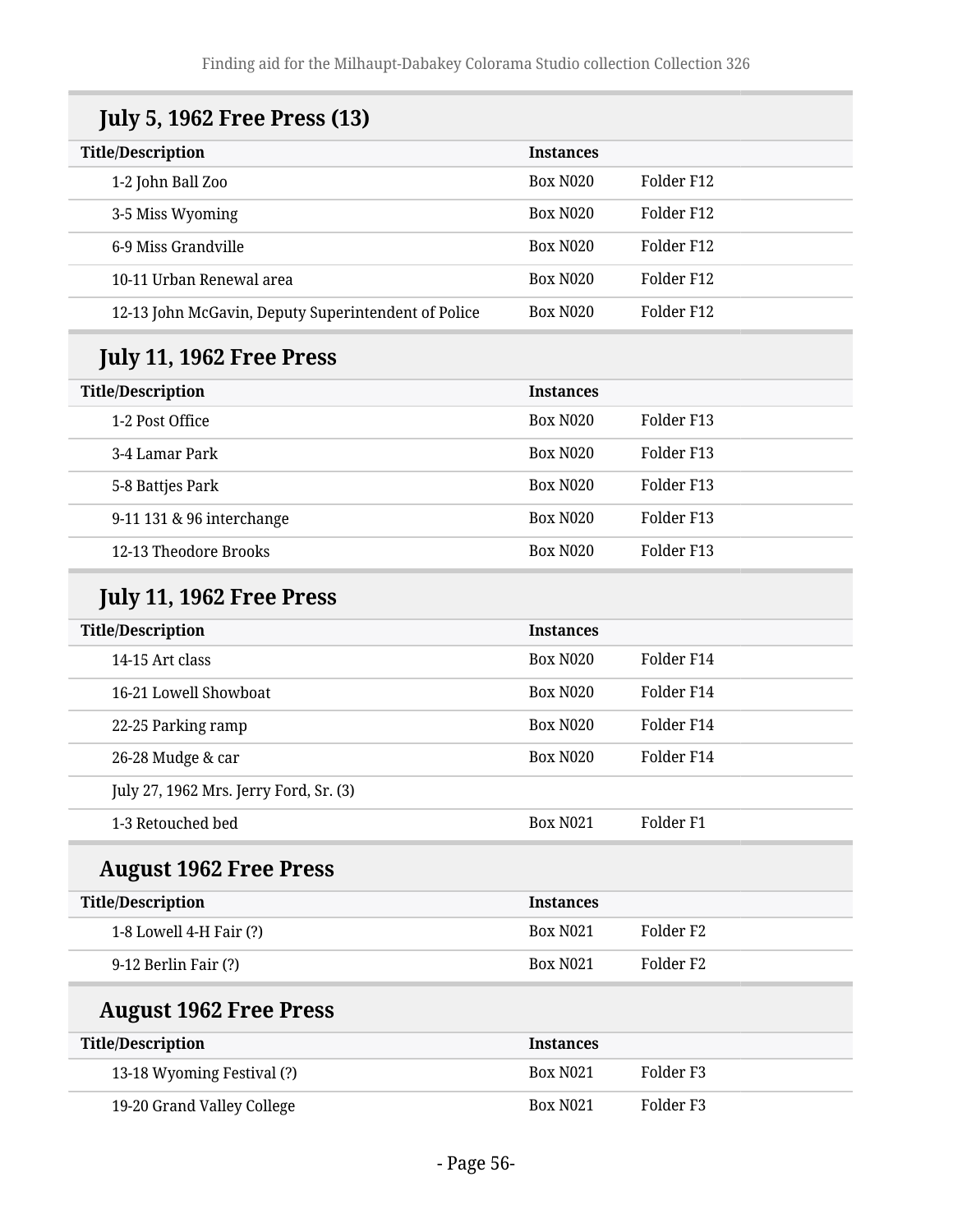| 21-22 Ada Old Folks' Home                              | Box N <sub>021</sub> | Folder F3 |
|--------------------------------------------------------|----------------------|-----------|
| 23-25 New West Catholic High, Fr. Joseph Murphy        | Box N <sub>021</sub> | Folder F3 |
| 26-27 Naval armory plans, site near veterans' facility | <b>Box N021</b>      | Folder F3 |

## **August 12, 1962 Press Society**

| <b>Title/Description</b>                    | <b>Instances</b> |           |
|---------------------------------------------|------------------|-----------|
| 1-6 Aerial views, Thornapple River near Ada | <b>Box N021</b>  | Folder F4 |
| 7-8 Man and old cannon                      | <b>Box N021</b>  | Folder F4 |
| 9-10 Four people with horses                | <b>Box N021</b>  | Folder F4 |
| 11-22 House story                           | <b>Box N021</b>  | Folder F4 |
| 23-30 Kids playing in trees                 | <b>Box N021</b>  | Folder F5 |
| 31-38 People outdoors                       | <b>Box N021</b>  | Folder F5 |
| 39-43 People indoors                        | <b>Box N021</b>  | Folder F5 |

## **August 13, 1962 Free Press**

| <b>Title/Description</b>                | <b>Instances</b> |                       |
|-----------------------------------------|------------------|-----------------------|
| 1-2 Meindert DeJong                     | <b>Box N021</b>  | Folder F <sub>6</sub> |
| 3-7 Men with kite                       | <b>Box N021</b>  | Folder F <sub>6</sub> |
| 8-14 Tennis photos                      | <b>Box N021</b>  | Folder F <sub>6</sub> |
| 15-16 Rockford wedding                  | <b>Box N021</b>  | Folder F7             |
| 17-18 Twirler queen & court             | <b>Box N021</b>  | Folder F7             |
| 19-20 Dewey George (two men in library) | <b>Box N021</b>  | Folder F7             |
| 21-23 Expressway                        | <b>Box N021</b>  | Folder <sub>F7</sub>  |
| 24-25 Pantlind doorman                  | <b>Box N021</b>  | Folder F7             |

#### **August 24, 1962 U.P.I. (25)**

| Title/Description          | <b>Instances</b>     |              |
|----------------------------|----------------------|--------------|
| 1-25 Democratic convention | Box N <sub>021</sub> | Folder F8-F9 |

## **August 28, 1962 Grand Valley College (14)**

| <b>Title/Description</b>  | <b>Instances</b> |            |
|---------------------------|------------------|------------|
| 1-14 Ground breaking      | <b>Box N021</b>  | Folder F10 |
| September 1962 U.P.I (15) |                  |            |
| <b>Title/Description</b>  | <b>Instances</b> |            |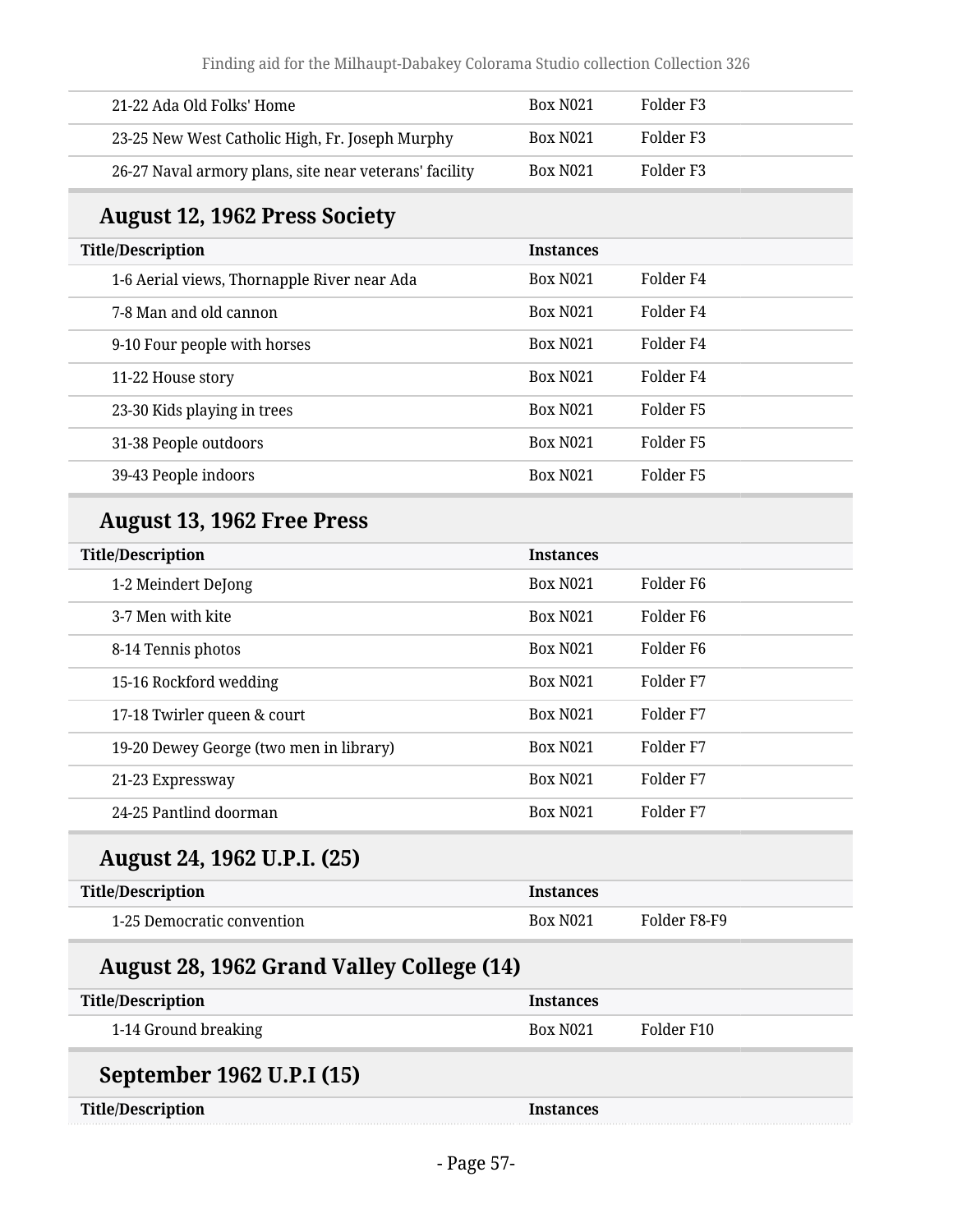| 1-7 Romney campaigning                                                                                                                                                 | <b>Box N022</b>  | Folder <sub>F1</sub> |  |
|------------------------------------------------------------------------------------------------------------------------------------------------------------------------|------------------|----------------------|--|
| 8-15 Orville Freeman                                                                                                                                                   | <b>Box N022</b>  | Folder <sub>F1</sub> |  |
| September 1962 U.P.I.                                                                                                                                                  |                  |                      |  |
| <b>Title/Description</b>                                                                                                                                               | <b>Instances</b> |                      |  |
| 1-6 Romney campaigning                                                                                                                                                 | <b>Box N022</b>  | Folder <sub>F2</sub> |  |
| 7-12 [John] Swainson                                                                                                                                                   | <b>Box N022</b>  | Folder <sub>F2</sub> |  |
| 13 Traverse City cherries                                                                                                                                              | <b>Box N022</b>  | Folder <sub>F2</sub> |  |
| 14 Style show                                                                                                                                                          | <b>Box N022</b>  | Folder <sub>F2</sub> |  |
| 15-16 Man with rental map                                                                                                                                              | <b>Box N022</b>  | Folder <sub>F3</sub> |  |
| 17-24 Swainson at J.C. Welding                                                                                                                                         | <b>Box N022</b>  | Folder <sub>F3</sub> |  |
| 25-28 Red Cross swimming                                                                                                                                               | <b>Box N022</b>  | Folder <sub>F3</sub> |  |
| September 1962 U.P.I. (12)                                                                                                                                             |                  |                      |  |
| <b>Title/Description</b>                                                                                                                                               | <b>Instances</b> |                      |  |
| 1-9 Seidman family                                                                                                                                                     | <b>Box N022</b>  | Folder <sub>F4</sub> |  |
| 10-11 Couple at Osteopathic Hospital                                                                                                                                   | <b>Box N022</b>  | Folder <sub>F4</sub> |  |
| 12 Women at tea table                                                                                                                                                  | <b>Box N022</b>  | Folder <sub>F4</sub> |  |
| September 1962 Free Press (2)                                                                                                                                          |                  |                      |  |
| <b>Title/Description</b>                                                                                                                                               | <b>Instances</b> |                      |  |
| 1-2 Airport dedication                                                                                                                                                 | <b>Box N022</b>  | Folder <sub>F5</sub> |  |
| General                                                                                                                                                                |                  |                      |  |
| See p.67 in On Wings of Progress by James<br>VanVulpen, re: first plane to land on runway at<br>Cascade; Tom Walsh first person to step off plane<br>on Sep. 10, 1962. |                  |                      |  |
| <b>September 1962 Free Press</b>                                                                                                                                       |                  |                      |  |
| <b>Title/Description</b>                                                                                                                                               | <b>Instances</b> |                      |  |
| 1-5 Bishop Babcock                                                                                                                                                     | <b>Box N022</b>  | Folder <sub>F6</sub> |  |
| 6-9 Style show at Kent Country Club                                                                                                                                    | <b>Box N022</b>  | Folder <sub>F6</sub> |  |
| 10-21 Catholic-Union football action                                                                                                                                   | <b>Box N022</b>  | Folder <sub>F7</sub> |  |
| 22-23 Romney headquarters                                                                                                                                              | <b>Box N022</b>  | Folder <sub>F7</sub> |  |
|                                                                                                                                                                        |                  |                      |  |

# **September 1962 D&W Food Market (14)**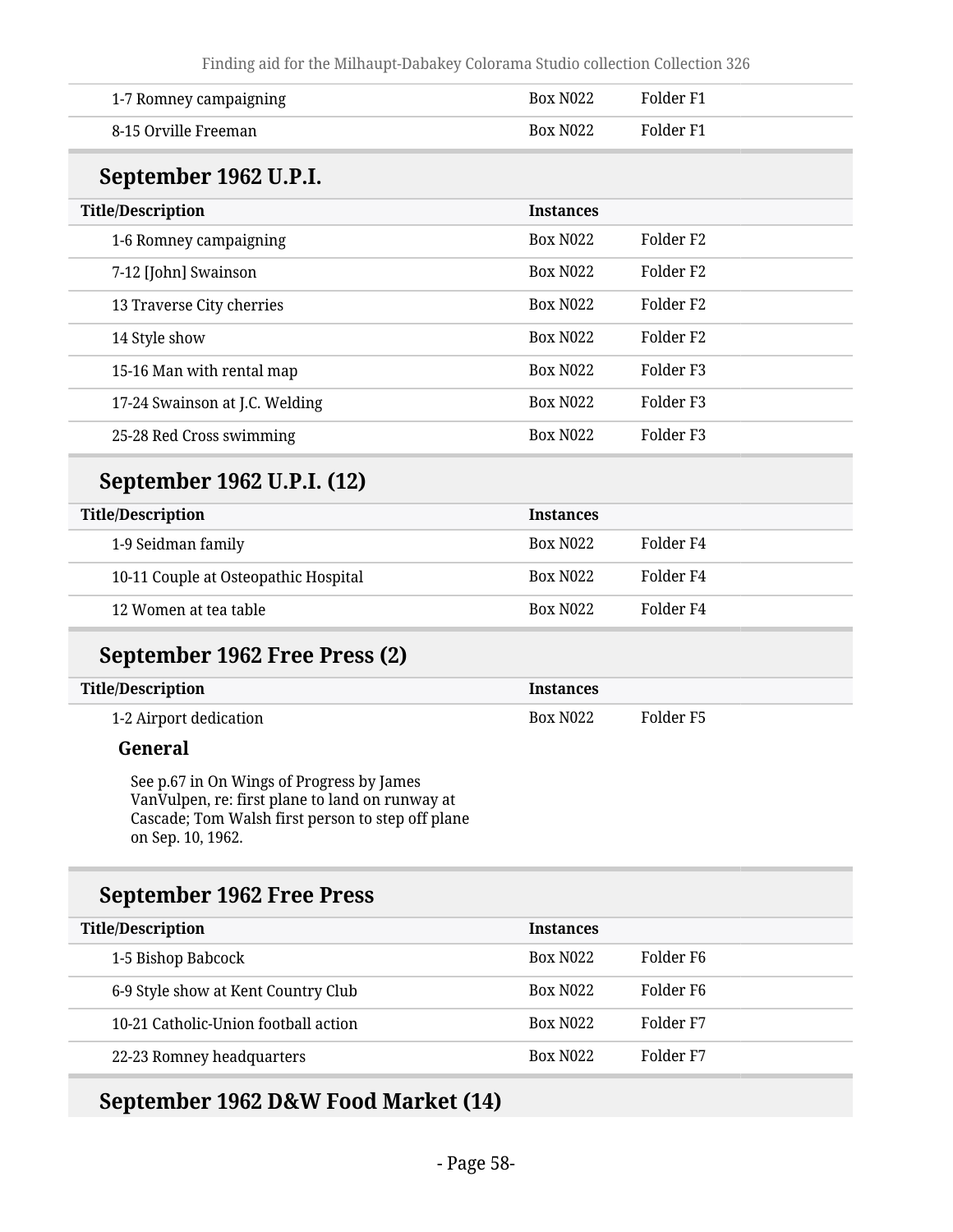| <b>Title/Description</b>                           | <b>Instances</b>                        |
|----------------------------------------------------|-----------------------------------------|
| 1-14 Interiors                                     | Folder <sub>F8</sub><br><b>Box N022</b> |
| <b>September 1962 Free Press</b>                   |                                         |
| <b>Title/Description</b>                           | <b>Instances</b>                        |
| 1-2 Ralph Giles                                    | <b>Box N022</b><br>Folder <sub>F9</sub> |
| 3-5 Jim Miller                                     | <b>Box N022</b><br>Folder <sub>F9</sub> |
| 6-9 School supply display                          | <b>Box N022</b><br>Folder <sub>F9</sub> |
| 10-11 Post Office expressway (?)                   | <b>Box N022</b><br>Folder F10           |
| 12-16 Parking lots (?)                             | <b>Box N022</b><br>Folder F10           |
| 17-20 Incinerator                                  | <b>Box N022</b><br>Folder F10           |
| 21-22 Cystic fibrosis                              | <b>Box N022</b><br>Folder F10           |
| 23-24 Mike Skaff                                   | <b>Box N022</b><br>Folder F10           |
| September 1962 U.P.I. (2)                          |                                         |
| <b>Title/Description</b>                           | <b>Instances</b>                        |
| 1-2 Pickets at Pantlind                            | Folder F11<br><b>Box N022</b>           |
| Sept. 2, 1962 Grand Valley State College (9)       |                                         |
| <b>Title/Description</b>                           | <b>Instances</b>                        |
| 1-9 New study desks                                | Folder F12<br><b>Box N022</b>           |
| September 2, 1962 Grand Valley State College (17)  |                                         |
| <b>Title/Description</b>                           | <b>Instances</b>                        |
| 1-17 Throw outs                                    | Folder F13<br><b>Box N022</b>           |
| September 24, 1962 Michigan Bell Yellow Pages (11) |                                         |
| <b>Title/Description</b>                           | <b>Instances</b>                        |
| 1-11 Remes Drugs                                   | Folder <sub>F1</sub><br><b>Box N023</b> |
| September 25, 1962 Free Press & U.P.I. (11)        |                                         |
| <b>Title/Description</b>                           | <b>Instances</b>                        |
| 1-11 [John] Swainson                               | <b>Box N023</b><br>Folder <sub>F2</sub> |
| September 30, 1962 Republicans (26)                |                                         |
|                                                    |                                         |
| <b>Title/Description</b>                           | <b>Instances</b>                        |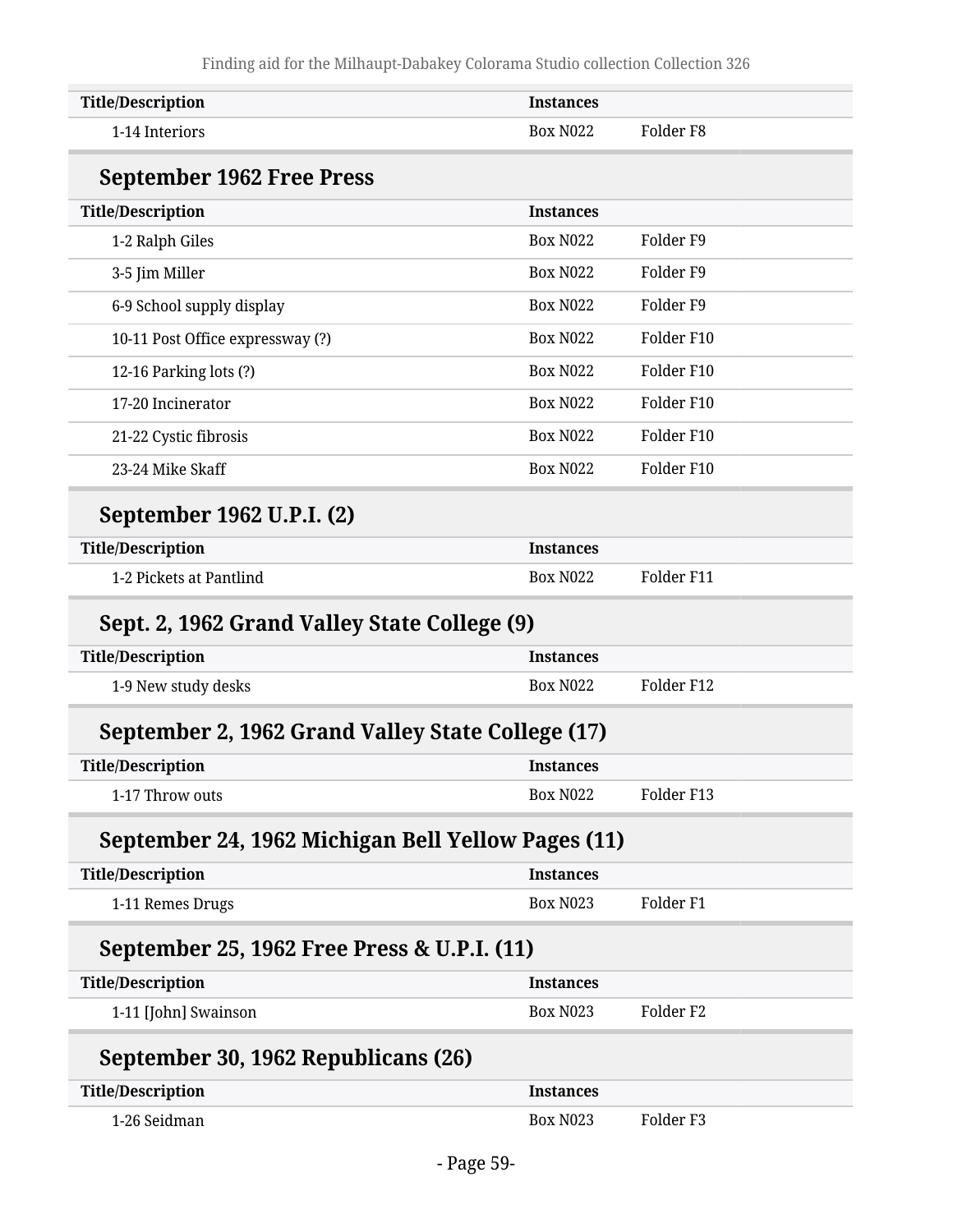| 1-26 Seidman (continued)                                                     | <b>Box N023</b>  | Folder <sub>F4</sub> |
|------------------------------------------------------------------------------|------------------|----------------------|
| October 1962 U.P.I. (6)                                                      |                  |                      |
| <b>Title/Description</b>                                                     | <b>Instances</b> |                      |
| 1-6, Fire, Madison Square Laundry                                            | <b>Box N023</b>  | Folder <sub>F5</sub> |
| October 1962 U.P.I. (11)                                                     |                  |                      |
| <b>Title/Description</b>                                                     | <b>Instances</b> |                      |
| 1-5 Copies (Football: G.R. Blazers, Fred Boylen, Ed<br>Cheblek, Gene Gedman) | <b>Box N023</b>  | Folder <sub>F6</sub> |
| 6-7 Urban Renewal                                                            | <b>Box N023</b>  | Folder F6            |
| 8-9 Stan Davis & Democrats                                                   | <b>Box N023</b>  | Folder <sub>F6</sub> |
| 10-11 WZZM tower                                                             | <b>Box N023</b>  | Folder F6            |
| October 1962 U.P.I. (13)                                                     |                  |                      |
| <b>Title/Description</b>                                                     | <b>Instances</b> |                      |
| 1-9 Cedar Springs Red Flannel                                                | <b>Box N023</b>  | Folder <sub>F7</sub> |
| 10-11 Planetarium                                                            | <b>Box N023</b>  | Folder <sub>F7</sub> |
| 12-12 City choir committee                                                   | <b>Box N023</b>  | Folder <sub>F7</sub> |
| October 1962 U.P.I. (21)                                                     |                  |                      |
| <b>Title/Description</b>                                                     | <b>Instances</b> |                      |
| 1-8 Funeral for Dominican nuns                                               | <b>Box N023</b>  | Folder <sub>F8</sub> |
| 9-18 Post Office                                                             | <b>Box N023</b>  | Folder <sub>F8</sub> |
| 19-21 Expressway                                                             | Box N023         | Folder <sub>F8</sub> |
| October9, 1962 U.P.I. (13)                                                   |                  |                      |
| <b>Title/Description</b>                                                     | <b>Instances</b> |                      |
| 1-13 President Kennedy at Muskegon                                           | <b>Box N023</b>  | Folder <sub>F9</sub> |
| <b>October 20, 1962 Free Press (14)</b>                                      |                  |                      |
| <b>Title/Description</b>                                                     | <b>Instances</b> |                      |
| 1-2 Grand Valley State College                                               | <b>Box N023</b>  | Folder F10           |
| 3-8 Expressway                                                               | <b>Box N023</b>  | Folder F10           |
| 9-10 Filtration plant                                                        | <b>Box N023</b>  | Folder F10           |
| 11-12 Jack Harrison & Dick Lindman (Bud)                                     | <b>Box N023</b>  | Folder F10           |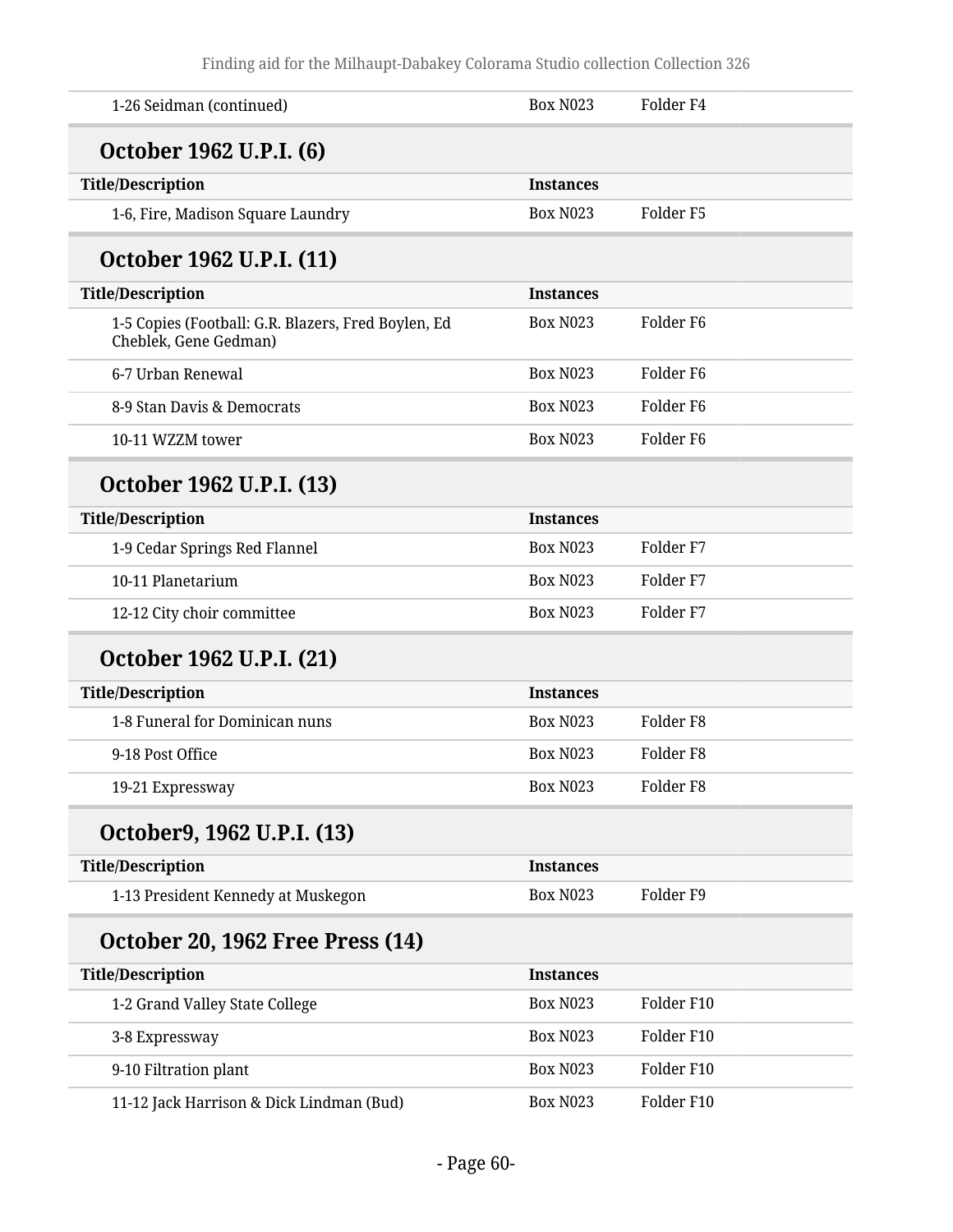| 13-14 City model at Superior Court [Central homecoming<br>queens NOT included]               | <b>Box N023</b>  | Folder F10           |
|----------------------------------------------------------------------------------------------|------------------|----------------------|
| October 21, 1962 Seidman (22)                                                                |                  |                      |
| <b>Title/Description</b>                                                                     | <b>Instances</b> |                      |
| 1-22 Campaign photos                                                                         | <b>Box N024</b>  | Folder <sub>F1</sub> |
| October 25, 1962 Press Society (23)                                                          |                  |                      |
| <b>Title/Description</b>                                                                     | <b>Instances</b> |                      |
| 1-23 Cider Mills; Wallace Blakesly; Howard Sutton                                            | <b>Box N024</b>  | Folder <sub>F2</sub> |
| October 30, 1962 (16)                                                                        |                  |                      |
| <b>Title/Description</b>                                                                     | <b>Instances</b> |                      |
| 1-16 Seidman (breakfast) speaks at Pantlind with<br>Romney (Jerry Ford films to Ford Museum) | <b>Box N024</b>  | Folder <sub>F3</sub> |
| <b>October 31, 1962 Free Press (23)</b>                                                      |                  |                      |
| <b>Title/Description</b>                                                                     | <b>Instances</b> |                      |
| 1-3 Union cross-country                                                                      | <b>Box N024</b>  | Folder <sub>F4</sub> |
| 4-6 East cross-country                                                                       | <b>Box N024</b>  | Folder <sub>F4</sub> |
| 7-8 Nurses' convention (Michigan State Nurses'<br>Association)                               | <b>Box N024</b>  | Folder <sub>F4</sub> |
| 9-10 Voting class                                                                            | <b>Box N024</b>  | Folder <sub>F4</sub> |
| 11-14 House trailer                                                                          | <b>Box N024</b>  | Folder <sub>F4</sub> |
| 15-17 Union football (American Seating Co. in<br>background)                                 | <b>Box N024</b>  | Folder <sub>F4</sub> |
| 18-19 Jack Fallstedt                                                                         | <b>Box N024</b>  | Folder <sub>F4</sub> |
| 20-21 Lowell football                                                                        | <b>Box N024</b>  | Folder <sub>F4</sub> |
| 22-23 Women at coffee table                                                                  | <b>Box N024</b>  | Folder <sub>F4</sub> |
| <b>November 1962 Press Society</b>                                                           |                  |                      |
| <b>Title/Description</b>                                                                     | <b>Instances</b> |                      |
| 1-9 Lowell Beans                                                                             | <b>Box N024</b>  | Folder <sub>F5</sub> |
| <b>November 1962 Press Society</b>                                                           |                  |                      |
| <b>Title/Description</b>                                                                     | <b>Instances</b> |                      |
| 10-29 Gas company food & group                                                               | <b>Box N024</b>  | Folder <sub>F6</sub> |
| 30-31 Group with piano                                                                       | <b>Box N024</b>  | Folder <sub>F6</sub> |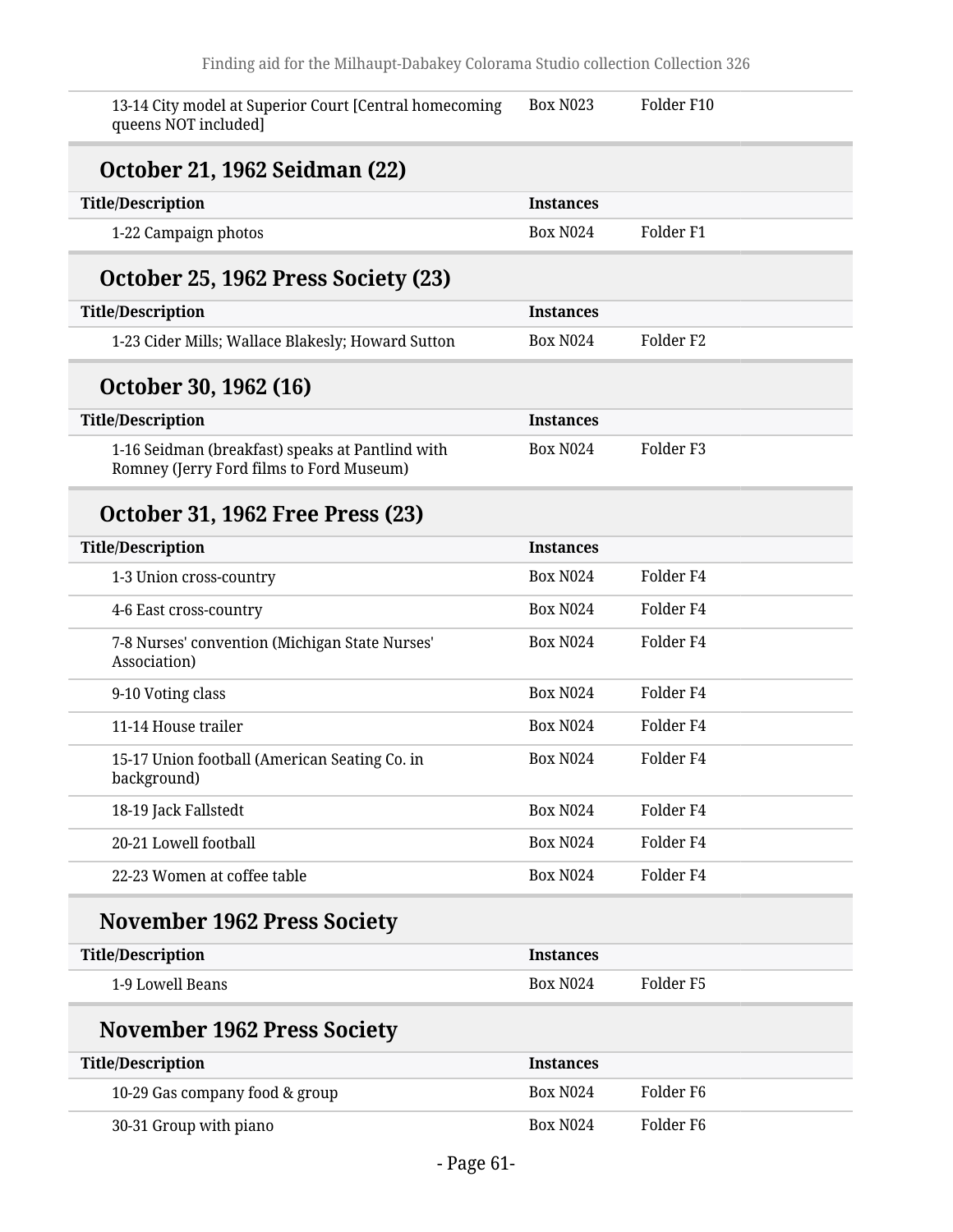Finding aid for the Milhaupt-Dabakey Colorama Studio collection Collection 326

| 32-33 Bye-Bye Birdie group                                               | <b>Box N024</b>  | Folder <sub>F6</sub> |  |
|--------------------------------------------------------------------------|------------------|----------------------|--|
| 34-39 Lady with Christmas trees                                          | <b>Box N024</b>  | Folder <sub>F6</sub> |  |
| November 5, 1962 Free Press (6)                                          |                  |                      |  |
| <b>Title/Description</b>                                                 | <b>Instances</b> |                      |  |
| 1-2 Wyoming football                                                     | <b>Box N024</b>  | Folder <sub>F7</sub> |  |
| 3-6 Jerry Lanninga                                                       | <b>Box N024</b>  | Folder <sub>F7</sub> |  |
| November 5, 1962 U.P.I. (20)                                             |                  |                      |  |
| <b>Title/Description</b>                                                 | <b>Instances</b> |                      |  |
| 1-5 Seidman campaigning                                                  | <b>Box N025</b>  | Folder <sub>F1</sub> |  |
| 6-7 Copies (sheriff's department, Berrien County)                        | <b>Box N025</b>  | Folder <sub>F1</sub> |  |
| 8-12 Veterans' Day parade                                                | <b>Box N025</b>  | Folder <sub>F1</sub> |  |
| 13-14 Seidman voting                                                     | <b>Box N025</b>  | Folder <sub>F1</sub> |  |
| 15-20 Santa Parade                                                       | <b>Box N025</b>  | Folder <sub>F1</sub> |  |
| November 9, 1962 Industrial Electronic Supply Co. (12)                   |                  |                      |  |
| <b>Title/Description</b>                                                 | <b>Instances</b> |                      |  |
| 1-12 New building                                                        | <b>Box N025</b>  | Folder <sub>F2</sub> |  |
| November 15, 1962 Free Press (20                                         |                  |                      |  |
| <b>Title/Description</b>                                                 | <b>Instances</b> |                      |  |
| 1-2 Art class                                                            | <b>Box N025</b>  | Folder <sub>F3</sub> |  |
| 3-4 Grooming class                                                       | <b>Box N025</b>  | Folder <sub>F3</sub> |  |
| 5-8 All-city football                                                    | <b>Box N025</b>  | Folder <sub>F3</sub> |  |
| 9-13 OK Leauge (Ottawa/Kent) at Houseman Field                           | <b>Box N025</b>  | Folder <sub>F3</sub> |  |
| 14-17 Holiday on Ice                                                     | <b>Box N025</b>  | Folder <sub>F3</sub> |  |
| 18-20 New and old Receiving Hospital (Neg. 18 old, Negs.<br>19 & 20 new) | <b>Box N025</b>  | Folder <sub>F3</sub> |  |
| November 17, 1962 Symes Advertising (3)                                  |                  |                      |  |
| <b>Title/Description</b>                                                 | <b>Instances</b> |                      |  |
| 1-3 Sayfee Building                                                      | <b>Box N025</b>  | Folder <sub>F4</sub> |  |
| November 17, 1962 (4)                                                    |                  |                      |  |
| <b>Title/Description</b>                                                 | <b>Instances</b> |                      |  |
| 1-4 Reavis' Dog                                                          |                  |                      |  |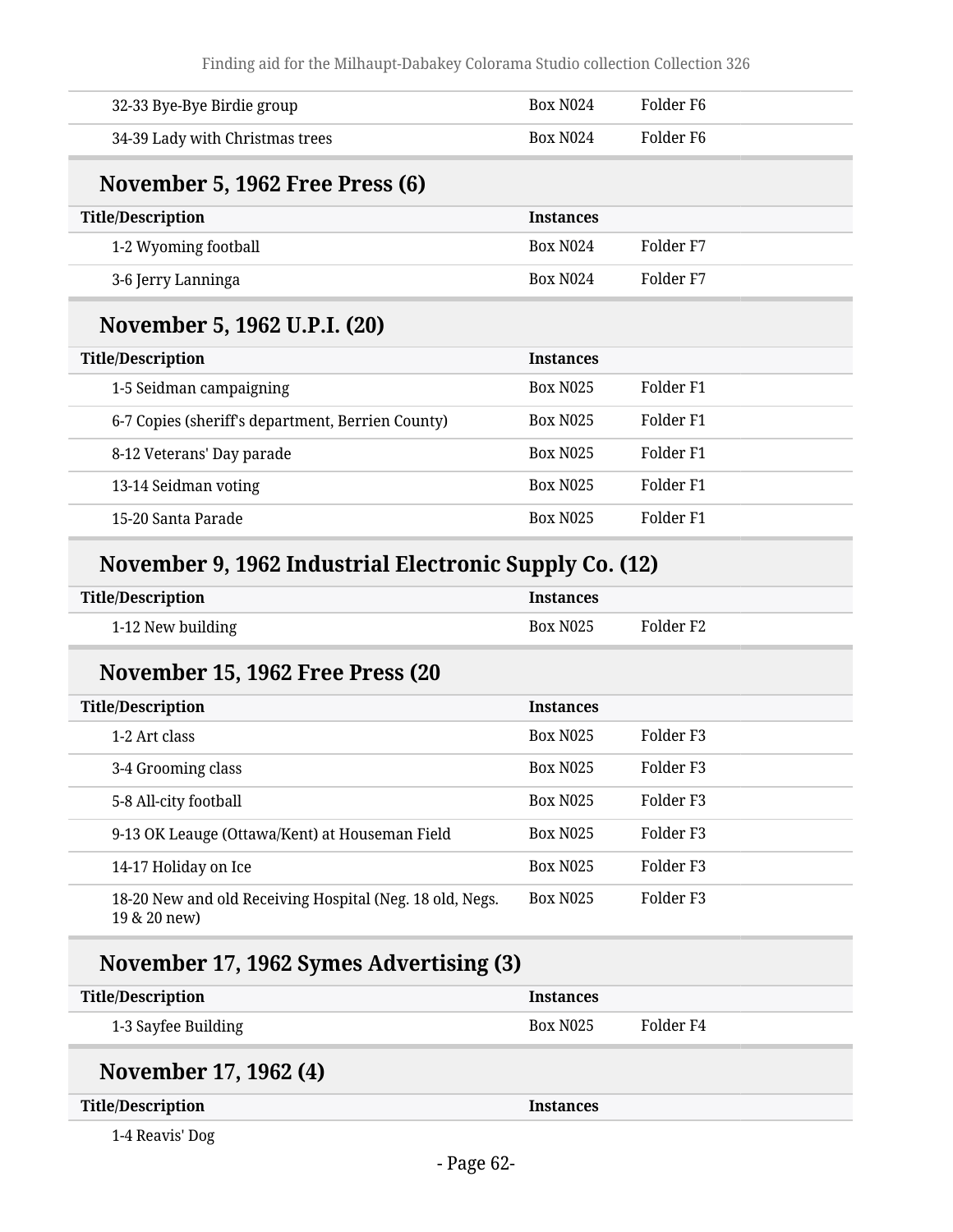|                                             | <b>Box N025</b>  | Folder <sub>F5</sub> |  |
|---------------------------------------------|------------------|----------------------|--|
| November 30, 1962 U.P.I. (14)               |                  |                      |  |
| <b>Title/Description</b>                    | <b>Instances</b> |                      |  |
| 1-3 Parking ramp                            | <b>Box N025</b>  | Folder <sub>F6</sub> |  |
| 4-5 Post Office                             | <b>Box N025</b>  | Folder <sub>F6</sub> |  |
| 6-13 Calvin-Central Michigan Basketball     | <b>Box N025</b>  | Folder <sub>F6</sub> |  |
| 14 Copy of boat                             | <b>Box N025</b>  | Folder <sub>F6</sub> |  |
| 1963                                        |                  |                      |  |
| <b>January 1963 (2)</b>                     |                  |                      |  |
| <b>Title/Description</b>                    | <b>Instances</b> |                      |  |
| 1-2 First Free Will Baptist Church          | <b>Box N025</b>  | Folder <sub>F7</sub> |  |
| <b>January 1963 (6)</b>                     |                  |                      |  |
| <b>Title/Description</b>                    | <b>Instances</b> |                      |  |
| 1-6 Berger used car lots                    | <b>Box N025</b>  | Folder <sub>F8</sub> |  |
| January 2, 1963 Free Press (10)             |                  |                      |  |
| <b>Title/Description</b>                    | <b>Instances</b> |                      |  |
| 1-2 Swearing in, county officials           | <b>Box N025</b>  | Folder <sub>F9</sub> |  |
| 3-4 Miller family                           | <b>Box N025</b>  | Folder <sub>F9</sub> |  |
| 5 Miller alone                              | <b>Box N025</b>  | Folder <sub>F9</sub> |  |
| 6 Arnold Pigorsh                            | <b>Box N025</b>  | Folder <sub>F9</sub> |  |
| 7-8 Fuller, Sweet St.                       | <b>Box N025</b>  | Folder F9            |  |
| 9-10 People with bow & arrows, archers      | <b>Box N025</b>  | Folder <sub>F9</sub> |  |
| January 9, 1963 Free Press (19)             |                  |                      |  |
| <b>Title/Description</b>                    | <b>Instances</b> |                      |  |
| 1-3 Jim Mudge at desk                       | <b>Box N025</b>  | Folder F10           |  |
| 4-6 Otto Latt, Otto's Hamburger Wagon       | <b>Box N025</b>  | Folder F10           |  |
| 7-8 John Vandenberg                         | <b>Box N025</b>  | Folder F10           |  |
| 9-10 Armory                                 | <b>Box N025</b>  | Folder F10           |  |
| 11-12 Butterworth parking ramp              | <b>Box N025</b>  | Folder F10           |  |
| 13-14 Cascade Airport (Kent County Airport) | <b>Box N025</b>  | Folder F10           |  |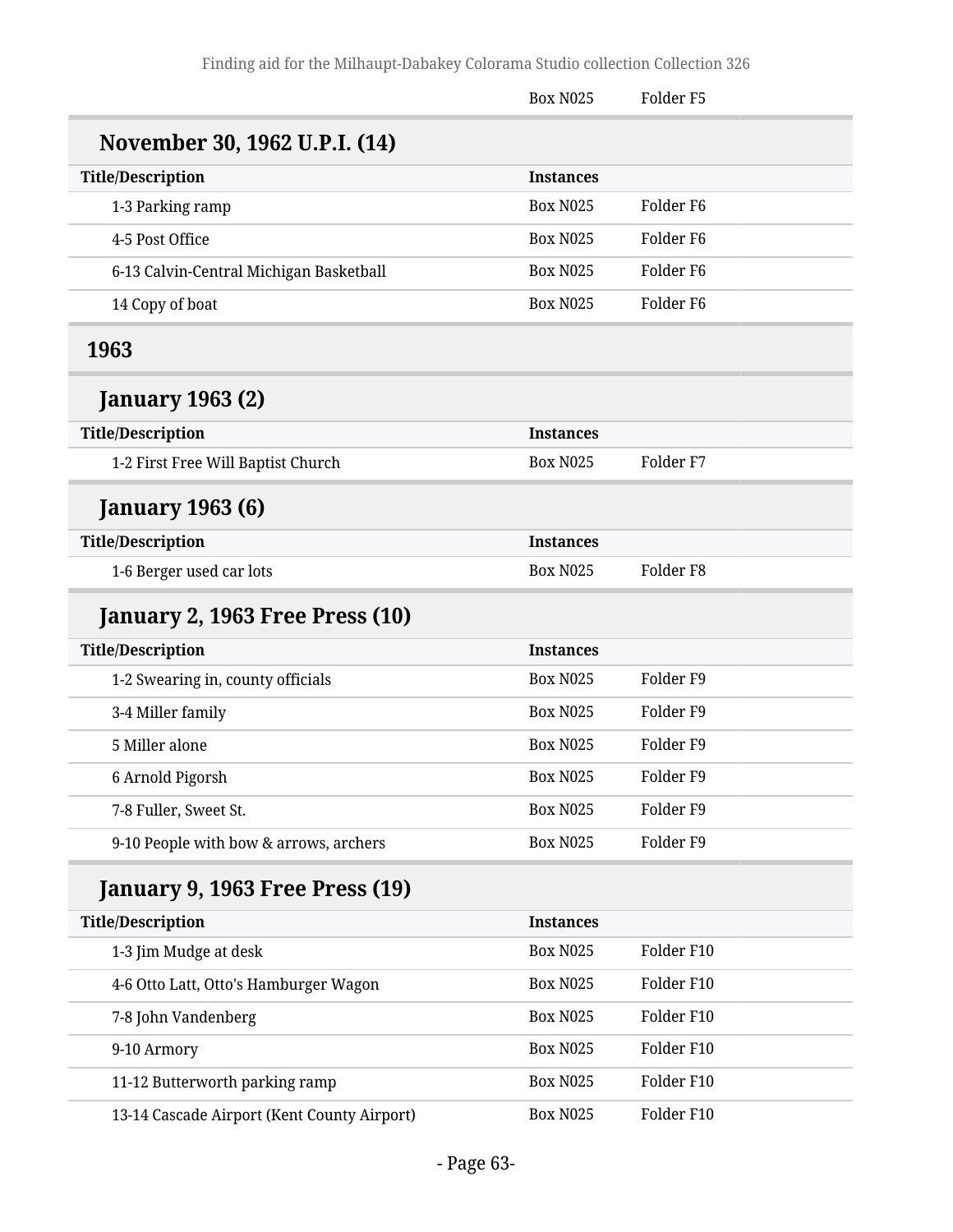| 15-17 School adminstrators                           | <b>Box N025</b>  | Folder F10           |
|------------------------------------------------------|------------------|----------------------|
| 18-19 Voting class                                   | <b>Box N025</b>  | Folder F10           |
| January 25, 1963 Free Press                          |                  |                      |
| <b>Title/Description</b>                             | <b>Instances</b> |                      |
| 1-4 Police department, switchboad operator           | <b>Box N026</b>  | Folder <sub>F1</sub> |
| 5-6 Alexander School of Safety                       | <b>Box N026</b>  | Folder <sub>F1</sub> |
| 7-15 Weather                                         | <b>Box N026</b>  | Folder <sub>F1</sub> |
| January 25, 1963 Free Press                          |                  |                      |
| 16-17 Weather (?)                                    | <b>Box N026</b>  | Folder <sub>F2</sub> |
| 18-21 South basketball                               | <b>Box N026</b>  | Folder <sub>F2</sub> |
| 22-26 Union basketball                               | <b>Box N026</b>  | Folder <sub>F2</sub> |
| 27-29 Christain basketball                           | <b>Box N026</b>  | Folder <sub>F2</sub> |
| 30-31 Ramona library article                         | <b>Box N026</b>  | Folder <sub>F2</sub> |
| <b>January 29, 1963 Free Press (18)</b>              |                  |                      |
| <b>Title/Description</b>                             | <b>Instances</b> |                      |
| 1-2 Candidates, Lambert                              | <b>Box N026</b>  | Folder <sub>F3</sub> |
| 3-4 Candidates, Sypniewski                           | <b>Box N026</b>  | Folder <sub>F3</sub> |
| 5 Candidates, Ben Smith                              | <b>Box N026</b>  | Folder <sub>F3</sub> |
| 6-7 City Commission                                  | <b>Box N026</b>  | Folder <sub>F3</sub> |
| 8-13 County Board of Education hearing on annexation | <b>Box N026</b>  | Folder <sub>F3</sub> |
| 14 Unknown                                           | <b>Box N026</b>  | Folder <sub>F3</sub> |
| 15-16 Jerry Franklin                                 | <b>Box N026</b>  | Folder <sub>F3</sub> |
| 17-18 Parking ramp                                   | <b>Box N026</b>  | Folder <sub>F3</sub> |
| January 29, 1963 Free Press (12)                     |                  |                      |
| <b>Title/Description</b>                             | <b>Instances</b> |                      |
| 1-4 Policewoman Vera Armstege                        | <b>Box N026</b>  | Folder <sub>F4</sub> |
| 5-8 Hefferan tea                                     | <b>Box N026</b>  | Folder <sub>F4</sub> |
| 9-12 Junior Achievement                              | <b>Box N026</b>  | Folder <sub>F4</sub> |
| January 30, 1963 Free Press                          |                  |                      |
| <b>Title/Description</b>                             | <b>Instances</b> |                      |
| 1-8 Wrestling                                        | <b>Box N026</b>  | Folder <sub>F5</sub> |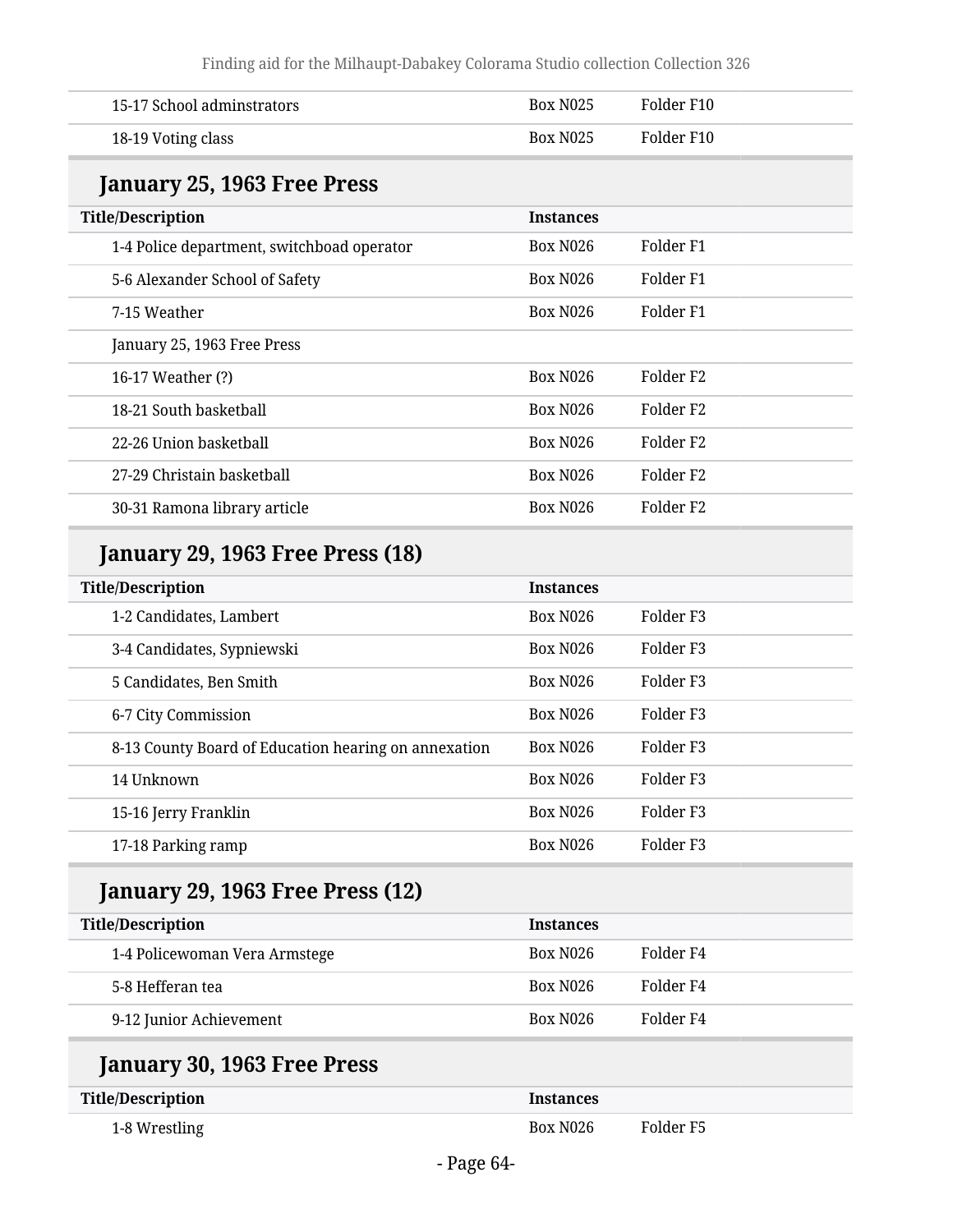| 9-13 East basketball    | Box N <sub>026</sub> | Folder F5 |
|-------------------------|----------------------|-----------|
| $14-33$ : Democrats $-$ | Box N026             | Folder F5 |
| 15-16 Unknown           | Box N026             | Folder F5 |
| 17-19 Zoltan Ferrency   | Box N026             | Folder F5 |

#### **January 30, 1963 Free Press**

| <b>Title/Description</b>                  | <b>Instances</b>     |                       |
|-------------------------------------------|----------------------|-----------------------|
| 20-21 [Zolton] Ferrency & [John] Swainson | Box N <sub>026</sub> | Folder F6             |
| 22 Neil Staebler                          | Box N <sub>026</sub> | Folder F6             |
| 23-26 Swainson                            | Box N <sub>026</sub> | Folder F6             |
| 27 Williams & Ferrency                    | Box N <sub>026</sub> | Folder F <sub>6</sub> |
| 28-34 Unknown                             | <b>Box N026</b>      | Folder F <sub>6</sub> |
| 34-35 Women's ski clothes                 | <b>Box N026</b>      | Folder F6             |

#### **February 1963 U.P.I. (14)**

| <b>Title/Description</b>                  | <b>Instances</b>     |           |
|-------------------------------------------|----------------------|-----------|
| 1 Senator Cotton at Republican Convention | Box N <sub>026</sub> | Folder F7 |
| 2-7 Republican Convention                 | <b>Box N026</b>      | Folder F7 |
| 8 Republican Convention -- George Romney  | <b>Box N026</b>      | Folder F7 |
| 9-10 Republican Convention -- John Martin | <b>Box N026</b>      | Folder F7 |
| 11 Jerry Ford at Agricultural Convention  | <b>Box N026</b>      | Folder F7 |
| 12-14 Negative copies                     | <b>Box N026</b>      | Folder F7 |

## **February 4, 19623 Free Press (20)**

| <b>Title/Description</b>                    | <b>Instances</b> |           |
|---------------------------------------------|------------------|-----------|
| 1-20 Candidates [Neg. 13-14 Walter Russell] | Box N026         | Folder F8 |

#### **February 15, 1963 Free Press (9)**

| <b>Title/Description</b>  | <b>Instances</b>     |           |
|---------------------------|----------------------|-----------|
| 1-2 Joe Johnson           | <b>Box N026</b>      | Folder F9 |
| 3-4 Museum                | <b>Box N026</b>      | Folder F9 |
| 5 South High basketball   | <b>Box N026</b>      | Folder F9 |
| 6-7 Hay Hutsell & wife    | <b>Box N026</b>      | Folder F9 |
| 8-9 Republican Convention | Box N <sub>026</sub> | Folder F9 |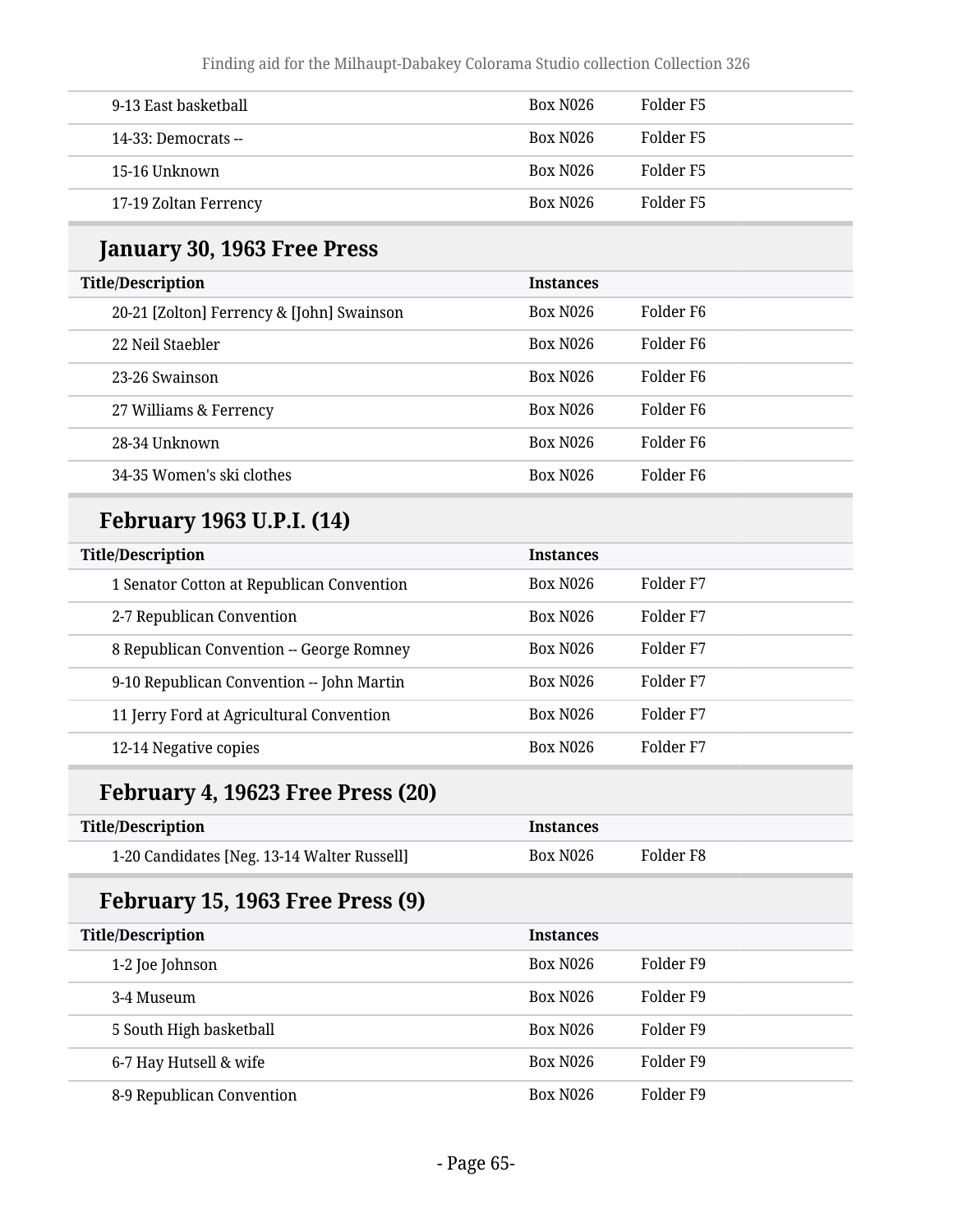| February 18, 1963 Peninsular Diesel, Inc. (4) 2585 28th Street, SW |                  |                      |
|--------------------------------------------------------------------|------------------|----------------------|
| <b>Title/Description</b>                                           | <b>Instances</b> |                      |
| 1-4 Building exterior                                              | <b>Box N027</b>  | Folder <sub>F1</sub> |
| February 20, 1963 Peninsular Diesel, Inc. (4)                      |                  |                      |
| <b>Title/Description</b>                                           | <b>Instances</b> |                      |
| 1-4 Building exterior                                              | <b>Box N027</b>  | Folder F2            |
| February 20, 1963 U.P.I. (5)                                       |                  |                      |
| <b>Title/Description</b>                                           | <b>Instances</b> |                      |
| 1 Copy negative                                                    | <b>Box N027</b>  | Folder <sub>F3</sub> |
| 2-4 Republican college students                                    | <b>Box N027</b>  | Folder <sub>F3</sub> |
| 5 George Romney speaking                                           | <b>Box N027</b>  | Folder <sub>F3</sub> |
| February 20, 1963 Free Press (18)                                  |                  |                      |
| <b>Title/Description</b>                                           | <b>Instances</b> |                      |
| 1-3 Bill Garlington                                                | <b>Box N027</b>  | Folder <sub>F4</sub> |
| 4-5 Cascade Airport                                                | <b>Box N027</b>  | Folder <sub>F4</sub> |
| 6-9 East - Godwin basketball                                       | <b>Box N027</b>  | Folder <sub>F4</sub> |
| 10-11 College Republicans                                          | <b>Box N027</b>  | Folder <sub>F4</sub> |
| 12-14 East - Grandville wrestling                                  | <b>Box N027</b>  | Folder <sub>F4</sub> |
| 15-18 Dogsled racing                                               | <b>Box N027</b>  | Folder <sub>F4</sub> |
| February 28, 1963 Free Press (4)                                   |                  |                      |
| <b>Title/Description</b>                                           | <b>Instances</b> |                      |
| 1-4 Harry Kelley                                                   | <b>Box N027</b>  | Folder <sub>F5</sub> |
| <b>February 28, 1963 Foremost Insurance</b>                        |                  |                      |
| <b>Title/Description</b>                                           | <b>Instances</b> |                      |
| 1-17 for Johnson and Dean                                          | <b>Box N027</b>  | Folder <sub>F6</sub> |
| February 28, 1963 Foremost Insurance (18-31 of 31)                 |                  |                      |
| <b>Title/Description</b>                                           | <b>Instances</b> |                      |

| -------------              | -------------   |           |
|----------------------------|-----------------|-----------|
| 18-31 for Johnson and Dean | <b>Box N027</b> | Folder F7 |

## **February 28, 1963 Foremost Insurance (18)**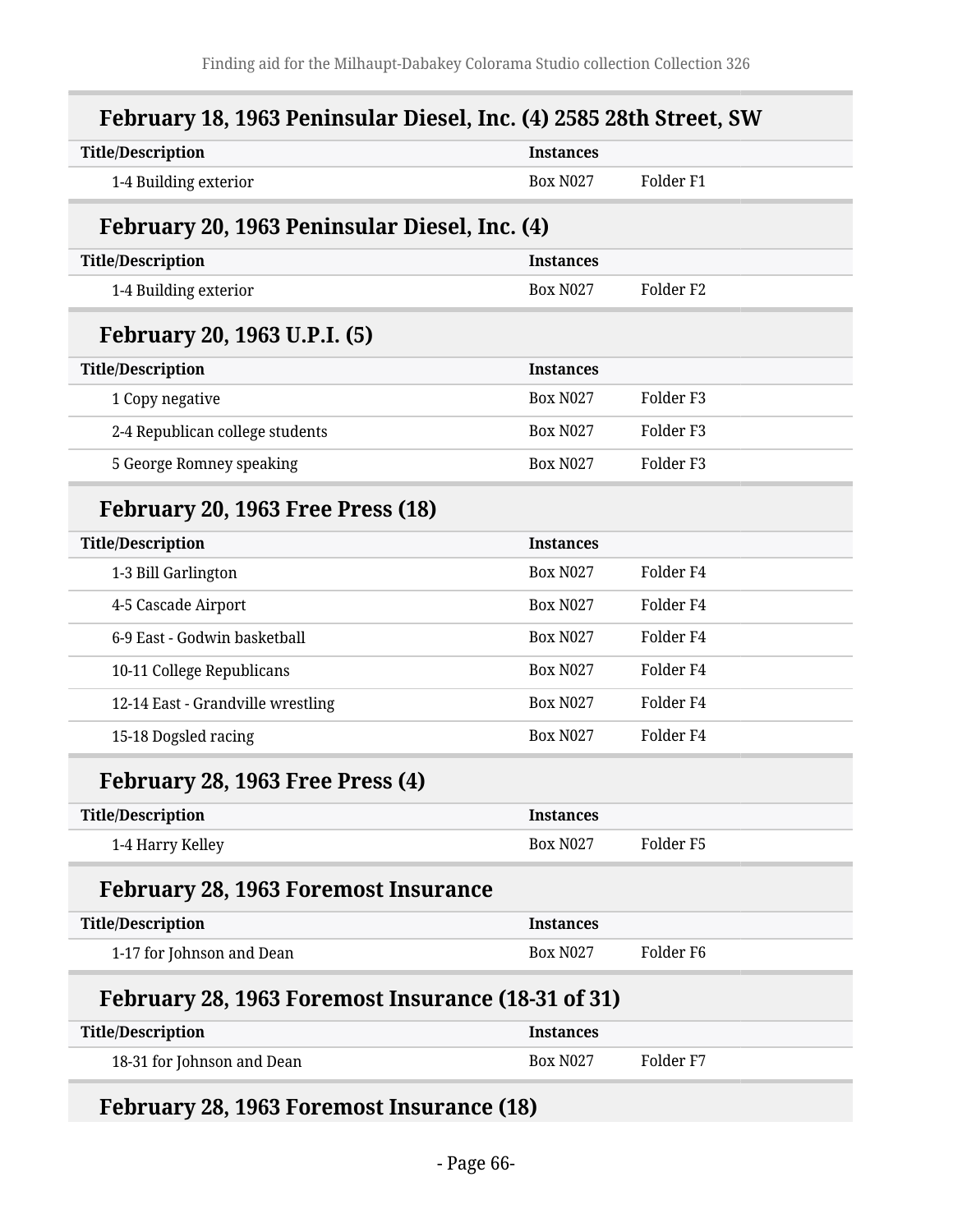| <b>Title/Description</b>                                                        | <b>Instances</b> |                      |
|---------------------------------------------------------------------------------|------------------|----------------------|
| 1-18 Extra negatives [see previous two folders]                                 | <b>Box N027</b>  | Folder <sub>F8</sub> |
| March 7, 1963 City of Grand Rapids (8)                                          |                  |                      |
| <b>Title/Description</b>                                                        | <b>Instances</b> |                      |
| 1-8 Old streetcar tracks on Ottawa Avenue [Swier<br><b>Constrution Company]</b> | <b>Box N027</b>  | Folder <sub>F9</sub> |
| <b>March 13, 1963 Free Press (13)</b>                                           |                  |                      |
| <b>Title/Description</b>                                                        | <b>Instances</b> |                      |
| 1-4 196 expressway bridges over Grand River                                     | <b>Box N027</b>  | Folder F10           |
| 5-6 South High girls with trophies                                              | <b>Box N027</b>  | Folder F10           |
| 7-8 Home Show girl in huge rocking chair                                        | <b>Box N027</b>  | Folder F10           |
| 9-10 Waitress School at Pantlind Hotel                                          | <b>Box N027</b>  | Folder F10           |
| March 15, 1963 U.P.I. (18)                                                      |                  |                      |
| <b>Title/Description</b>                                                        | <b>Instances</b> |                      |
| 1-6 Dinner for Civic Auditorium manager Fred Barr                               | <b>Box N027</b>  | Folder F11           |
| 7-18 Fire at Burrsma Radio & TV store                                           | <b>Box N027</b>  | Folder F11           |
| March 20, 1963 (9)                                                              |                  |                      |
| <b>Title/Description</b>                                                        | <b>Instances</b> |                      |
| 1-2 Grand Rapids museum girl and stone display                                  | <b>Box N028</b>  | Folder <sub>F1</sub> |
| 3-5 Plaque presentation to Fisher Body                                          | <b>Box N028</b>  | Folder <sub>F1</sub> |
| 6-7 Murderess                                                                   | <b>Box N028</b>  | Folder <sub>F1</sub> |
| 8-9 East Grand Rapids swimming                                                  | <b>Box N028</b>  | Folder <sub>F1</sub> |
| March 28, 1963 Furniture Manufacturers Association (5)                          |                  |                      |
| 1-5 Head of UN at Exhibitor's Building                                          | <b>Box N028</b>  | Folder <sub>F2</sub> |
| March 29, 1963 Free Press                                                       |                  |                      |
| <b>Title/Description</b>                                                        | <b>Instances</b> |                      |
| 1-4 Snow-covered Muskegon lighthouse pier                                       | <b>Box N028</b>  | Folder <sub>F3</sub> |
| 5-6 Barber demonstration                                                        | <b>Box N028</b>  | Folder <sub>F3</sub> |
| 7-10 Science fair                                                               | <b>Box N028</b>  | Folder <sub>F3</sub> |
| 11-12 Urban Renewal, possibly oldest house in Grand<br>Rapids                   | <b>Box N028</b>  | Folder <sub>F3</sub> |

13-14 Urban Renewal, old house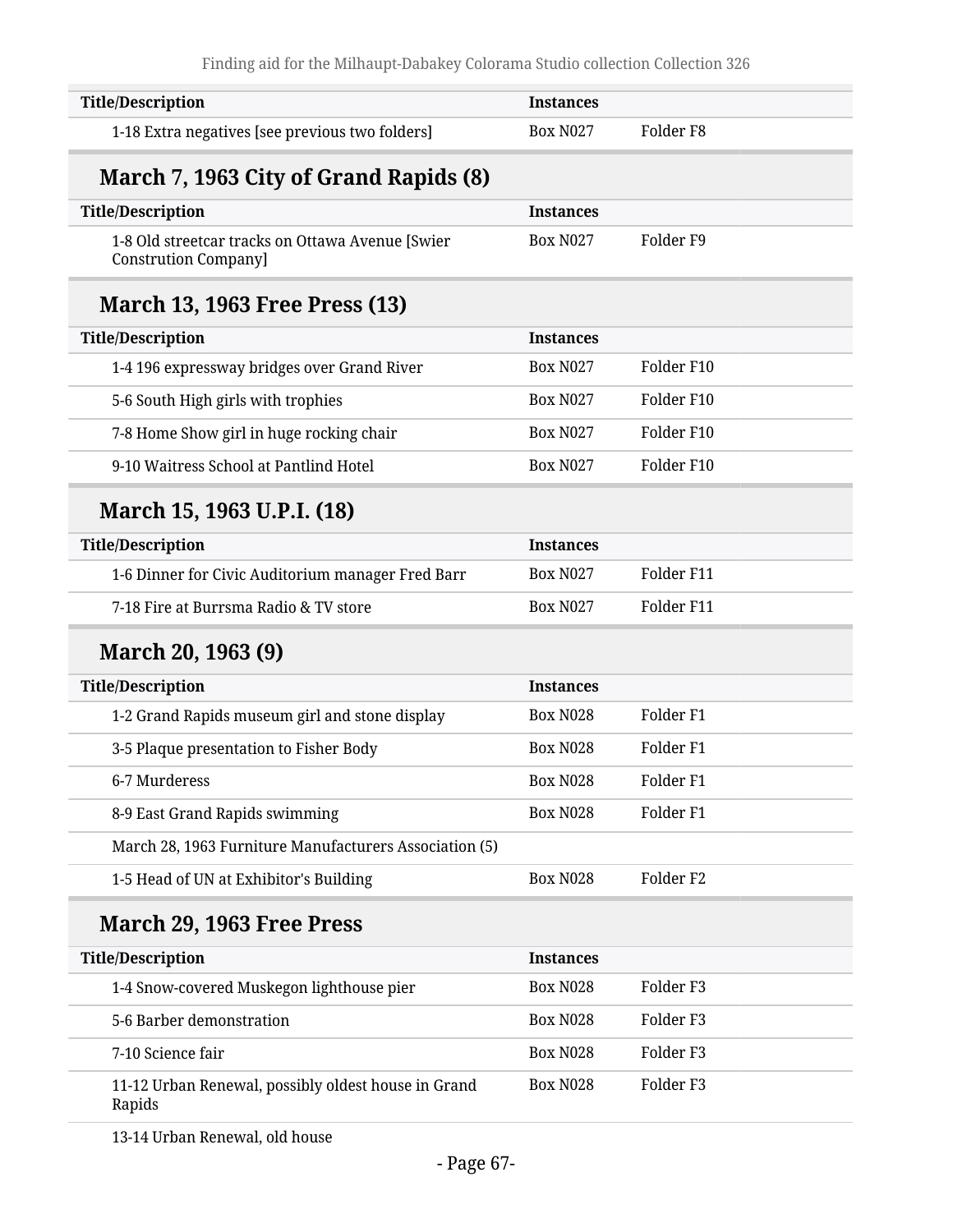|                                                                           | <b>Box N028</b>  | Folder F3            |
|---------------------------------------------------------------------------|------------------|----------------------|
| March 29, 1963 Free Press                                                 |                  |                      |
| <b>Title/Description</b>                                                  | <b>Instances</b> |                      |
| 15-16 City Hall women and voting chart                                    | <b>Box N028</b>  | Folder F4            |
| 17 Calvin College basketball players                                      | <b>Box N028</b>  | Folder <sub>F4</sub> |
| 18-19 Vandenberg, Anderson, and Battjes                                   | <b>Box N028</b>  | Folder <sub>F4</sub> |
| 20-21 Wiest                                                               | <b>Box N028</b>  | Folder <sub>F4</sub> |
| 22-27 Katt, Anderson, and Wiest portraits (Wyoming<br>candidates?)        | <b>Box N028</b>  | Folder <sub>F4</sub> |
| April 1963 U.P.I.                                                         |                  |                      |
| <b>Title/Description</b>                                                  | <b>Instances</b> |                      |
| 1-3 Michigan Future Homemakers                                            | <b>Box N028</b>  | Folder <sub>F5</sub> |
| 4-14 Alford Murder                                                        | <b>Box N028</b>  | Folder <sub>F5</sub> |
| <b>April 1, 1963 Free Press (3)</b>                                       |                  |                      |
| <b>Title/Description</b>                                                  | <b>Instances</b> |                      |
| 1-3 Gerald Sittser (Consultant)                                           | <b>Box N028</b>  | Folder <sub>F6</sub> |
| April 3, 1963 (4) Pobojewski, Dan                                         |                  |                      |
| <b>Title/Description</b>                                                  | <b>Instances</b> |                      |
| 1-4 Dan Pobojewski, former Catholic Central and Purdue<br>football player | <b>Box N028</b>  | Folder <sub>F7</sub> |
| <b>April 10, 1963 Free Press (13)</b>                                     |                  |                      |
| <b>Title/Description</b>                                                  | <b>Instances</b> |                      |
| 1 Calvin baseball                                                         | <b>Box N028</b>  | Folder <sub>F8</sub> |
| 2-4 Youth Talent at museum                                                | <b>Box N028</b>  | Folder <sub>F8</sub> |
| 5-7 Kids on raft on pond behind Corduroy Rubber Co.                       | <b>Box N028</b>  | Folder <sub>F8</sub> |
| 8-13 New Juvenile Home                                                    | <b>Box N028</b>  | Folder <sub>F8</sub> |
| April 17, 1963 Free Press                                                 |                  |                      |
| <b>Title/Description</b>                                                  | <b>Instances</b> |                      |
| 1-5 Norton Indian Mounds                                                  | <b>Box N028</b>  | Folder <sub>F9</sub> |
| 6-14 New filtration plant near Lake Michigan                              | <b>Box N028</b>  | Folder <sub>F9</sub> |
| 15-17 Demolition of Vandenberg Building                                   | <b>Box N028</b>  | Folder <sub>F9</sub> |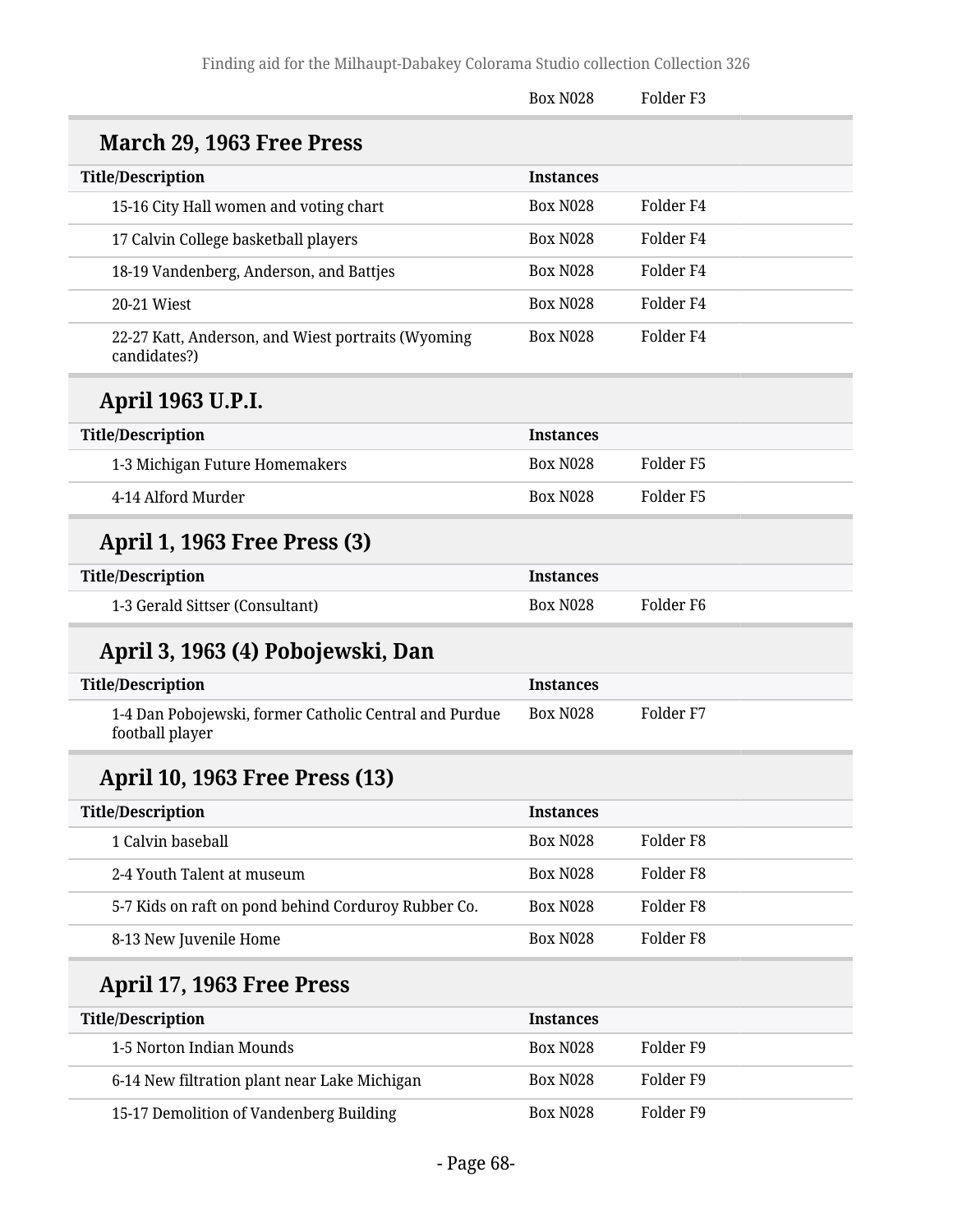| April 17, 1963 Free Press                                                                                      |                  |                      |
|----------------------------------------------------------------------------------------------------------------|------------------|----------------------|
| <b>Title/Description</b>                                                                                       | <b>Instances</b> |                      |
| 18-32 City League baseball coaches and captains                                                                | <b>Box N028</b>  | Folder F10           |
| 33 Man feeding animals                                                                                         | <b>Box N028</b>  | Folder F10           |
| April 25, 1963 Humble Oil Co. (7) Employee training school at Enco<br><b>Station at Diamond &amp; Sweet NE</b> |                  |                      |
| <b>Title/Description</b>                                                                                       | <b>Instances</b> |                      |
| 1-7 [2 items numbered 6]                                                                                       | <b>Box N028</b>  | Folder F11           |
| April 25, 1963 Free Press [Packet date is Apr. 25, of either 1963 or 1967                                      |                  |                      |
| <b>Title/Description</b>                                                                                       | <b>Instances</b> |                      |
| 1-6 City League track meet at Houseman Field                                                                   | <b>Box N029</b>  | Folder <sub>F1</sub> |
| 7-12 people and animals at John Ball Zoo                                                                       | <b>Box N029</b>  | Folder <sub>F1</sub> |
| 13-17 Construction accident with overturned<br>earthmover                                                      | <b>Box N029</b>  | Folder <sub>F1</sub> |
| April 25, 1963 Free Press                                                                                      |                  |                      |
| <b>Title/Description</b>                                                                                       | <b>Instances</b> |                      |
| 18-19 Richard Uhlman                                                                                           | <b>Box N029</b>  | Folder <sub>F2</sub> |
| 20-22 Cast members of play at St. Thomas                                                                       | <b>Box N029</b>  | Folder <sub>F2</sub> |
| 23-27 Contestants for Miss Wyoming and Miss Grand<br>Valley                                                    | <b>Box N029</b>  | Folder <sub>F2</sub> |
| 28-29 Five women modeling clothing                                                                             | <b>Box N029</b>  | Folder <sub>F2</sub> |
| April 26, 1963 Davenport Institute (16)                                                                        |                  |                      |
| <b>Title/Description</b>                                                                                       | <b>Instances</b> |                      |
| 1-5 Robert Sneden, Pres of Davenport Inst.                                                                     | <b>Box N029</b>  | Folder <sub>F3</sub> |
| 6-9 Board of Directors                                                                                         | <b>Box N029</b>  | Folder <sub>F3</sub> |
| 10-12 Students on campus                                                                                       | <b>Box N029</b>  | Folder <sub>F3</sub> |
| 13-16 Boy and girl in caps &gowns                                                                              | <b>Box N029</b>  | Folder <sub>F3</sub> |
| May 1, 1963 Pinerest Hospital (7)                                                                              |                  |                      |
| <b>Title/Description</b>                                                                                       | <b>Instances</b> |                      |
| 1-4 (L to R) Drs. Mulder and Van Noord with model of<br>campus                                                 | <b>Box N029</b>  | Folder <sub>F4</sub> |

5-7 Model of campus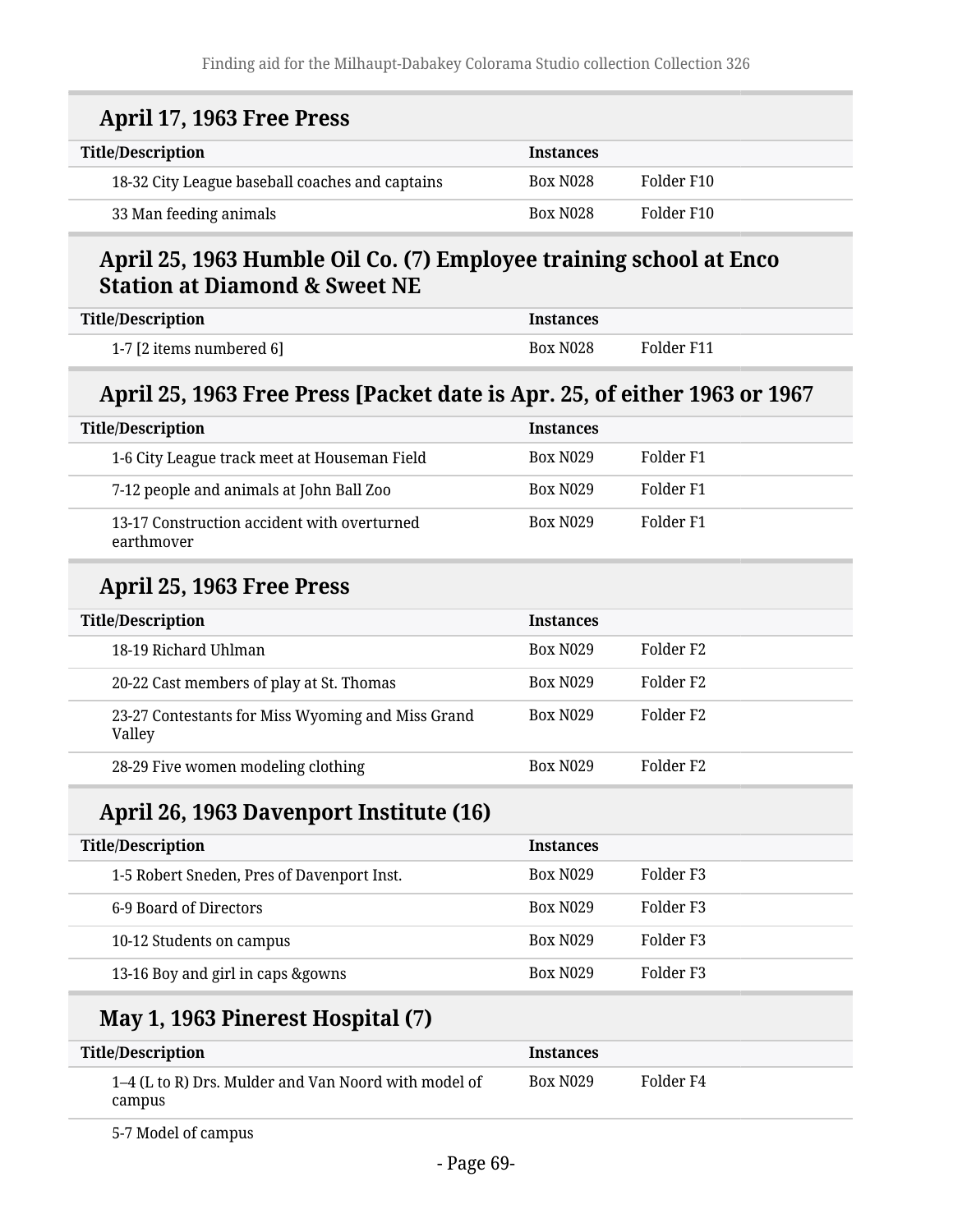|                                                                          | <b>Box N029</b>  | Folder <sub>F4</sub> |
|--------------------------------------------------------------------------|------------------|----------------------|
| <b>May 2, 1963 Free Press (3)</b>                                        |                  |                      |
| <b>Title/Description</b>                                                 | <b>Instances</b> |                      |
| 1-3 Two men in library at Grand Valley State College                     | <b>Box N029</b>  | Folder <sub>F5</sub> |
| May [3?], 1963 Free Press (15)                                           |                  |                      |
| <b>Title/Description</b>                                                 | <b>Instances</b> |                      |
| 1-2 Aquinas College cleanup day                                          | <b>Box N029</b>  | Folder F6            |
| 3-4 Immaculate Heart of Mary play scene                                  | <b>Box N029</b>  | Folder <sub>F6</sub> |
| 5-6 Hiker                                                                | <b>Box N029</b>  | Folder <sub>F6</sub> |
| 7-15 Murder scene and murderer (Weese?)                                  | <b>Box N029</b>  | Folder F6            |
| May 4, 1963 Fairchild Pub (4)                                            |                  |                      |
| <b>Title/Description</b>                                                 | <b>Instances</b> |                      |
| 1-4 Designer Renihold (Reinhold?) at work & room<br>interior             | <b>Box N029</b>  | Folder <sub>F7</sub> |
| May 5, 1963 Free Press                                                   |                  |                      |
| <b>Title/Description</b>                                                 | <b>Instances</b> |                      |
| 1-8 Holland Tulip festival                                               | <b>Box N029</b>  | Folder <sub>F8</sub> |
| 9-14 Steamboats, North American and South American,<br>docked at Holland | <b>Box N029</b>  | Folder <sub>F8</sub> |
| May 5, 1963 Free Press                                                   |                  |                      |
| <b>Title/Description</b>                                                 | <b>Instances</b> |                      |
| 15-17 Kids & dogs                                                        | <b>Box N029</b>  | Folder <sub>F9</sub> |
| 18-20 I-196 expressway excavations by Michigan Street<br>Hill            | <b>Box N029</b>  | Folder <sub>F9</sub> |
| 21-25 Urban Renewal demolition                                           | <b>Box N029</b>  | Folder <sub>F9</sub> |
| 26-37 Pre-Kindergarten kids in school                                    | <b>Box N029</b>  | Folder <sub>F9</sub> |
| 26-37 Pre-Kindergarten kids in school (continued)                        | <b>Box N029</b>  | Folder F10           |
| 38-43 Additional photos of North and South American<br>boats             | <b>Box N029</b>  | Folder F10           |
| May 6, 1963 Free Press (24)                                              |                  |                      |
| <b>Title/Description</b>                                                 | <b>Instances</b> |                      |
|                                                                          |                  |                      |

| Title/Description                        | <b>Instances</b> |            |
|------------------------------------------|------------------|------------|
| 1-4 Marion Pierson, long-distance walker | <b>Box N029</b>  | Folder F11 |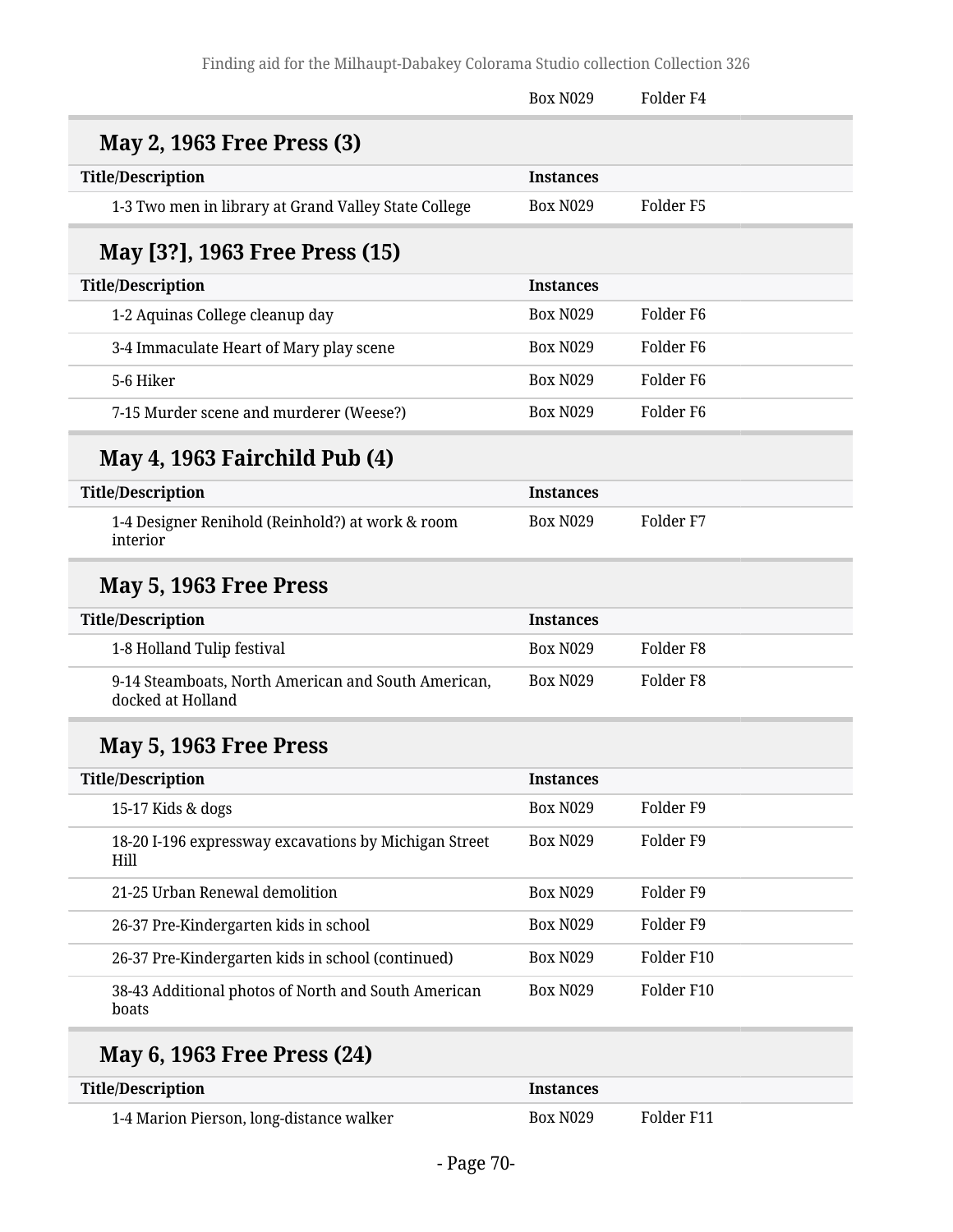| 5-8 Cooks' Tour                                            | <b>Box N029</b>  | Folder F11           |
|------------------------------------------------------------|------------------|----------------------|
| 9-24 Holland Tulip Time Festival                           | <b>Box N029</b>  | Folder F11           |
| May 16, 1963 Free Press                                    |                  |                      |
| <b>Title/Description</b>                                   | <b>Instances</b> |                      |
| 1-2 Skip Hawkins                                           | <b>Box N030</b>  | Folder <sub>F1</sub> |
| 3-6 Preparing for boat races on Grand River                | Box N030         | Folder <sub>F1</sub> |
| 7-8 Progress photos of new airport terminal                | Box N030         | Folder <sub>F1</sub> |
| 9-10 School kids and Michigan Week display                 | Box N030         | Folder <sub>F1</sub> |
| 11-12 Old Grand Rapids police station                      | Box N030         | Folder <sub>F1</sub> |
| 13-14 Old Grand Rapids City Hall                           | Box N030         | Folder <sub>F1</sub> |
| May 16, 1963 Free Press                                    |                  |                      |
| <b>Title/Description</b>                                   | <b>Instances</b> |                      |
| 15-26 Physical defects at old City Hall and police station | Box N030         | Folder <sub>F2</sub> |
| 27-28 Furniture display at museum                          | Box N030         | Folder <sub>F2</sub> |
| May 20, 1963 Buildings (12)                                |                  |                      |
| <b>Title/Description</b>                                   | <b>Instances</b> |                      |
| 1-2 Grant Battery Co., South Division                      | Box N030         | Folder <sub>F3</sub> |
| 3-8 Exterior of Pepsi Building on Chicago Drive            | Box N030         | Folder <sub>F3</sub> |
| 9-12 Mr. Sebalske of Pepsi [Used the Alabastine Building]  | <b>Box N030</b>  | Folder <sub>F3</sub> |
| May 21, 1963 Free Press (14)                               |                  |                      |
| <b>Title/Description</b>                                   | <b>Instances</b> |                      |
| 1-4 Health Fair                                            | Box N030         | Folder <sub>F4</sub> |
| 5-6 Cattle show                                            | Box N030         | Folder <sub>F4</sub> |
| 7-14 Model of new Grand Rapids Civic Center                | Box N030         | Folder <sub>F4</sub> |
| May 23, 1963 Connie Duin Trio at Sayfees                   | <b>Box N030</b>  | Folder <sub>F5</sub> |
| May 27, 1963 Humble Oil (11)                               |                  |                      |
| 1-11 Stations on M-37 and at Holland                       | Box N030         | Folder F6            |

## **May 29, 1963 Johnson Dean Adv.**

| <b>Title/Description</b>                                 | <i><u><b>Instances</b></u></i> |           |
|----------------------------------------------------------|--------------------------------|-----------|
| 1-7 Interior/exterior of old Grand Rapids police station | Box N030                       | Folder F7 |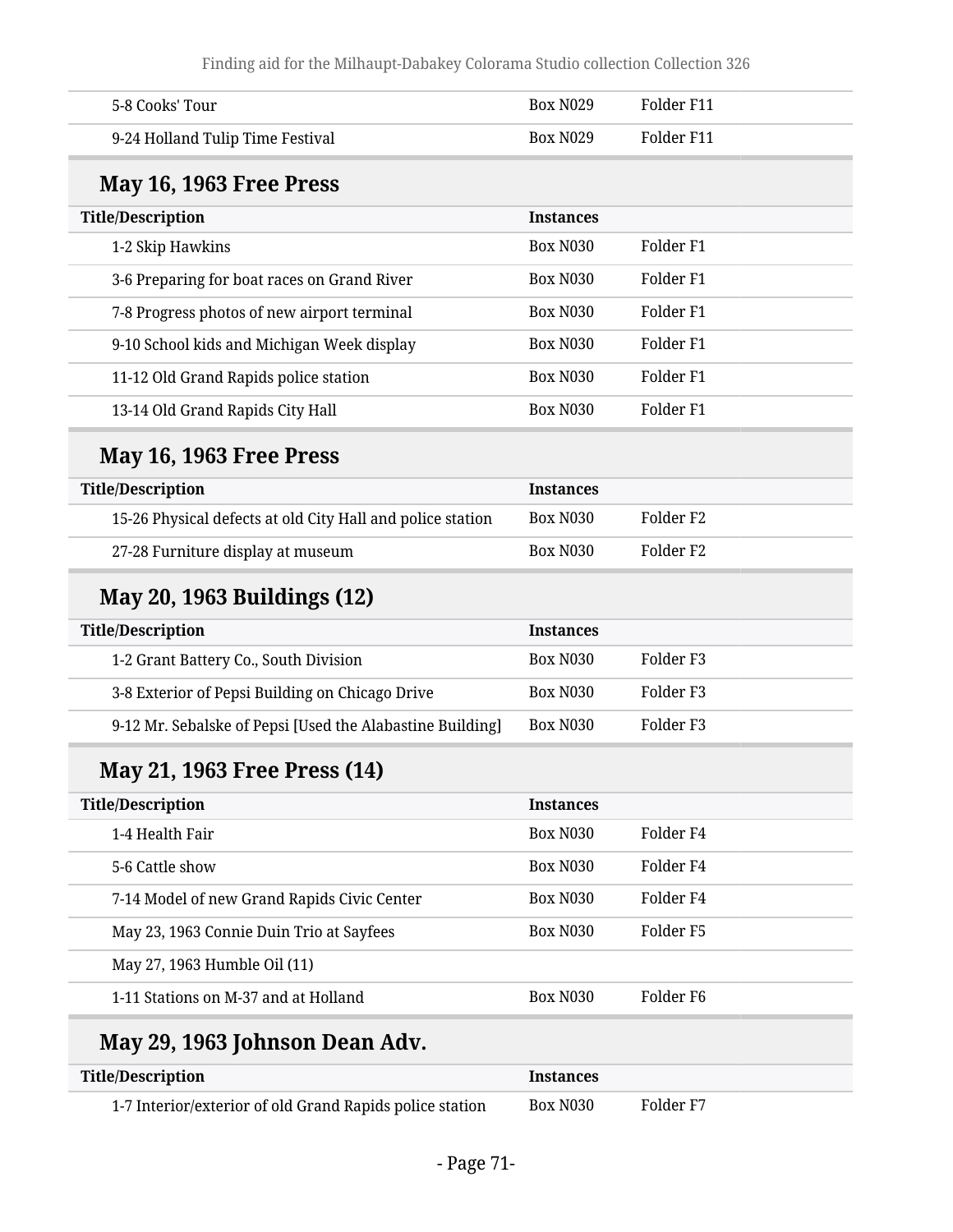| 8-9 Old Grand Rapids City Hall                                           | <b>Box N030</b>  | Folder <sub>F7</sub> |
|--------------------------------------------------------------------------|------------------|----------------------|
| 10-11 Old Kent County Building                                           | <b>Box N030</b>  | Folder <sub>F7</sub> |
| May 29, 1963 Johnson Dean Adv.                                           |                  |                      |
| <b>Title/Description</b>                                                 | <b>Instances</b> |                      |
| 12, 14, 17, 19-26 County Building lockup [jail]                          | <b>Box N030</b>  | Folder <sub>F8</sub> |
| 13 & 18 missing                                                          | <b>Box N030</b>  | Folder <sub>F8</sub> |
| 15-16 Unknown                                                            | <b>Box N030</b>  | Folder <sub>F8</sub> |
| 27 Probation officer. Superior Court clerk's office                      | <b>Box N030</b>  | Folder <sub>F8</sub> |
| <b>June 2, 1963 Free Press (10)</b>                                      |                  |                      |
| <b>Title/Description</b>                                                 | <b>Instances</b> |                      |
| 1-4 Wyoming sewage plant progress photos                                 | <b>Box N030</b>  | Folder <sub>F9</sub> |
| 5-10 Cracks and damage at old County Building                            | <b>Box N030</b>  | Folder <sub>F9</sub> |
| June 7, 1963 De Young & Bagin Construction (2)                           |                  |                      |
| <b>Title/Description</b>                                                 | <b>Instances</b> |                      |
|                                                                          |                  |                      |
| 1-2 Progress photos of St. Jude's Church                                 | <b>Box N030</b>  | Folder F10           |
| <b>June 12, 1963 Free Press (15)</b>                                     |                  |                      |
| <b>Title/Description</b>                                                 | <b>Instances</b> |                      |
| 1-3 Miss Grandville by old canon                                         | <b>Box N030</b>  | Folder F11           |
| 4-5 Archeologists searching at Indian Mounds                             | <b>Box N030</b>  | Folder F11           |
| 6-7 People and voting machines at City clerk's office                    | Box N030         | Folder F11           |
| 8-15 Interiors/exteriors of new Foremost Insurance<br>building           | <b>Box N030</b>  | Folder F11           |
| <b>June 13, 1963 Free Press (10)</b>                                     |                  |                      |
|                                                                          | <b>Instances</b> |                      |
| <b>Title/Description</b><br>1-3 O. B. Snow, Comm. for City County Center | <b>Box N030</b>  | Folder F12           |

| <b>Title/Description</b>                              | <b>Instances</b> |           |
|-------------------------------------------------------|------------------|-----------|
| 1-8 Interior/exterior, new store at Fulton & La Grave | <b>Box N031</b>  | Folder F1 |
| 9-12 Vegetables                                       | <b>Box N031</b>  | Folder F1 |

13-29 Motorcycle races at Muskegon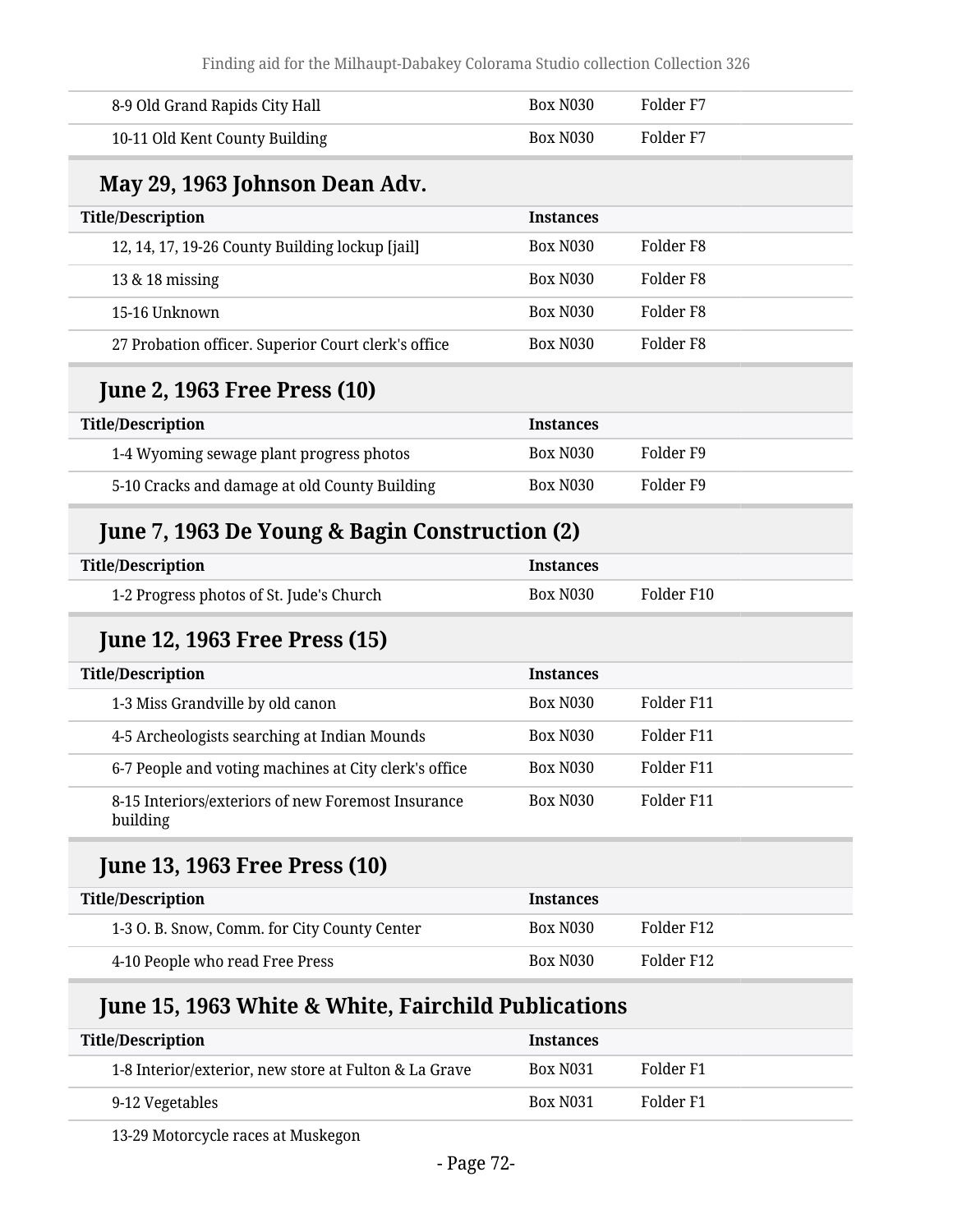Box N031 Folder F2

# **June 20, 1963 Berger Chev (12)**

#### **General**

12 negatives found, but one is not labeled. I have put it at the end, but it was found between 8 & 9.

| <b>Title/Description</b>                 | <b>Instances</b> |                      |  |  |  |
|------------------------------------------|------------------|----------------------|--|--|--|
| 1-12 Used Cars                           | <b>Box N031</b>  | Folder <sub>F3</sub> |  |  |  |
| <b>June 25, 1963 Humble Oil (12)</b>     |                  |                      |  |  |  |
| <b>Title/Description</b>                 | <b>Instances</b> |                      |  |  |  |
| 1-12 Feature story at Alpine, NW station | <b>Box N031</b>  | Folder <sub>F4</sub> |  |  |  |
| 7 Westgate Village                       | <b>Box N031</b>  | Folder <sub>F4</sub> |  |  |  |
| June 26, 1963 Free Press                 |                  |                      |  |  |  |
| <b>Title/Description</b>                 | <b>Instances</b> |                      |  |  |  |
| 1-2 Circle Theater                       | <b>Box N031</b>  | Folder <sub>F5</sub> |  |  |  |
| 3-4 Carnival at John Ball Park           | <b>Box N031</b>  | Folder <sub>F5</sub> |  |  |  |
| 5-6 Cynthia Claus                        | <b>Box N031</b>  | Folder <sub>F5</sub> |  |  |  |
| 7-10 Kids in backyard pool               | <b>Box N031</b>  | Folder <sub>F5</sub> |  |  |  |
| 11-14 Miss Northeastern contestants      | <b>Box N031</b>  | Folder <sub>F5</sub> |  |  |  |
| 15-17 Apple Queen with Sheriff Pigorsh   | <b>Box N031</b>  | Folder <sub>F6</sub> |  |  |  |
| 18-19 Jim Hieshetter & Jim Miller        | <b>Box N031</b>  | Folder <sub>F6</sub> |  |  |  |
| 20-21 John Steketee                      | <b>Box N031</b>  | Folder <sub>F6</sub> |  |  |  |
| 22-25 Traffic on 28th Street             | <b>Box N031</b>  | Folder <sub>F6</sub> |  |  |  |
| 26-27 Colored robber at jail             | <b>Box N031</b>  | Folder <sub>F6</sub> |  |  |  |
| <b>July 15, 1963 (47)</b>                |                  |                      |  |  |  |
| <b>Title/Description</b>                 | <b>Instances</b> |                      |  |  |  |
| 1-4 Wyoming Horse Fair                   | <b>Box N031</b>  | Folder F7            |  |  |  |
| 5-6 Jim Mudge with medals                | <b>Box N031</b>  | Folder F7            |  |  |  |
| 7 Aquinas College graduation             | <b>Box N031</b>  | Folder F7            |  |  |  |
| 8 Kids on huge turtle at zoo             | <b>Box N031</b>  | Folder <sub>F7</sub> |  |  |  |
| 9-11 Jimmy Hoffa and Stan Davis          | <b>Box N031</b>  | Folder F7            |  |  |  |
| 12 Expressway construction               | <b>Box N031</b>  | Folder <sub>F7</sub> |  |  |  |
| 13 GVSU new building                     | <b>Box N031</b>  | Folder F7            |  |  |  |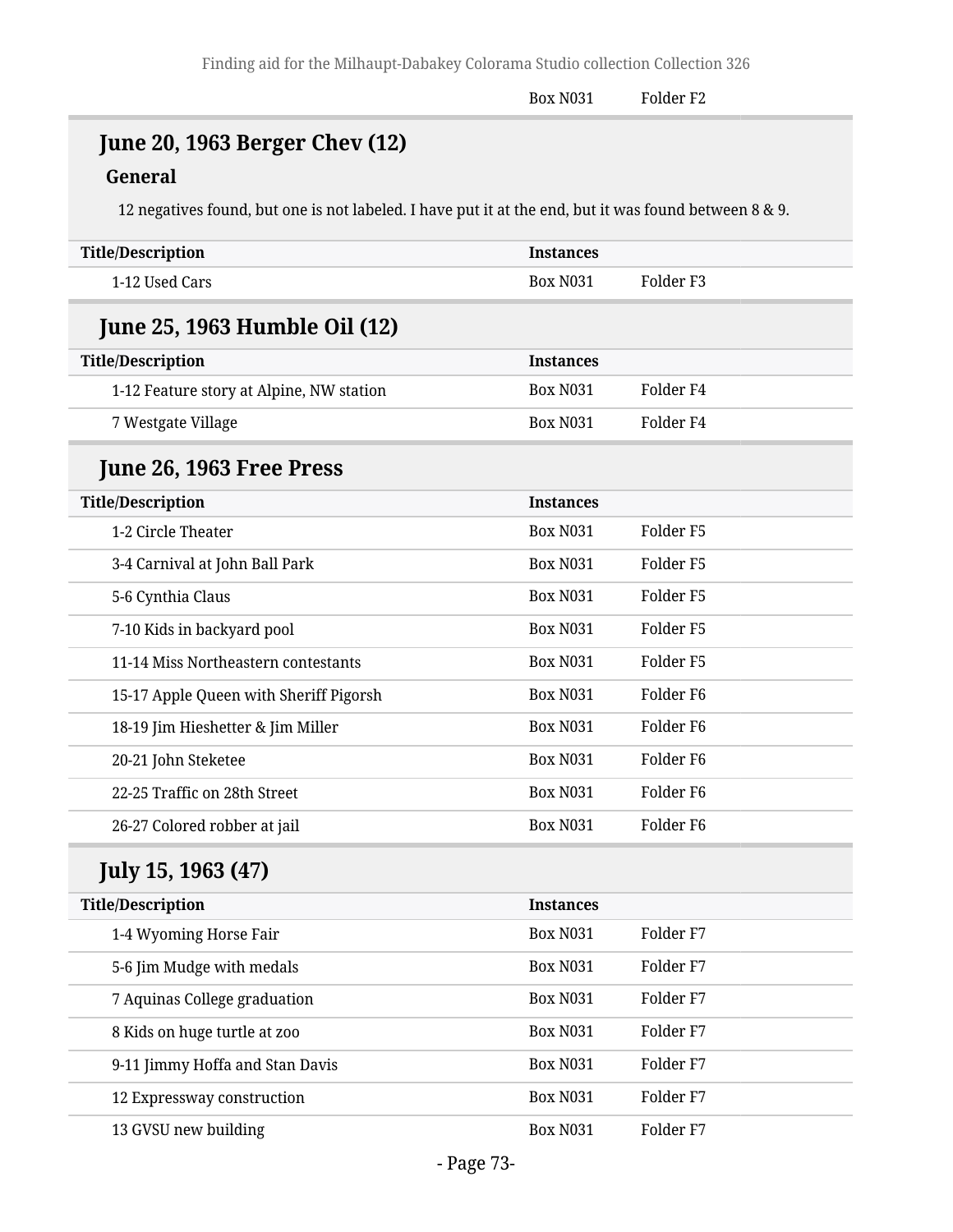| 14-19 Kids at playground                      | <b>Box N031</b> | Folder F8            |
|-----------------------------------------------|-----------------|----------------------|
| 20-23 Traffic on 28th Street                  | <b>Box N031</b> | Folder F8            |
| 24-25 Wyoming & Grand Rapids fire departments | <b>Box N031</b> | Folder F8            |
| 26-28 Grandville fire department              | <b>Box N031</b> | Folder F8            |
| 29-32 Miss Amvet contest                      | <b>Box N031</b> | Folder F8            |
| 33-36 Junior Miss contest                     | <b>Box N031</b> | Folder F9            |
| 37-41 Miss Sepia contestants                  | <b>Box N031</b> | Folder <sub>F9</sub> |
| 42-47 Lake Michigan resorters                 | <b>Box N031</b> | Folder F9            |
|                                               |                 |                      |

### **August 1, 1963 (4)**

| <b>Title/Description</b>                 | <b>Instances</b> |            |
|------------------------------------------|------------------|------------|
| 1-4 Chapel Hill Cemetery, exterior views | <b>Box N031</b>  | Folder F10 |

### **August 1, 1963 Free Press (8)**

| <b>Title/Description</b>                                          | <b>Instances</b> |           |
|-------------------------------------------------------------------|------------------|-----------|
| 1-2 Three men, Board of Education                                 | <b>Box N032</b>  | Folder F1 |
| 3-8 Ben Buikema or Jay Pylman or Asst. Superintendant<br>of Board | <b>Box N032</b>  | Folder F1 |

### **August 1, 1963. Free Press (23)**

| <b>Title/Description</b>                       | <b>Instances</b> |                       |
|------------------------------------------------|------------------|-----------------------|
| 1-2 Progress photo of new airport terminal     | <b>Box N032</b>  | Folder F <sub>2</sub> |
| 3-4 Astronomers                                | <b>Box N032</b>  | Folder F <sub>2</sub> |
| 5-8 Free Press carriers on bikes               | <b>Box N032</b>  | Folder F <sub>2</sub> |
| 9-104 Women's fashion show                     | <b>Box N032</b>  | Folder F <sub>2</sub> |
| 11-18 Crippled kids camp                       | <b>Box N032</b>  | Folder F <sub>2</sub> |
| 19-20 Three women & child                      | <b>Box N032</b>  | Folder F <sub>2</sub> |
| 21-22 Four women by pool                       | <b>Box N032</b>  | Folder F <sub>2</sub> |
| 23 Aquinas commencement, Bukowski and graduate | <b>Box N032</b>  | Folder F <sub>2</sub> |
|                                                |                  |                       |

# **August 10, 1963 Fairchild Pub (2)**

| <b>Title/Description</b> | <b>Instances</b> |           |
|--------------------------|------------------|-----------|
| 1-2 L.V. Eberhard        | <b>Box N032</b>  | Folder F3 |

# **August 14, 1963 Butterworth Hospital (19)**

| <b>Title/Description</b> |
|--------------------------|
|                          |

**Instances**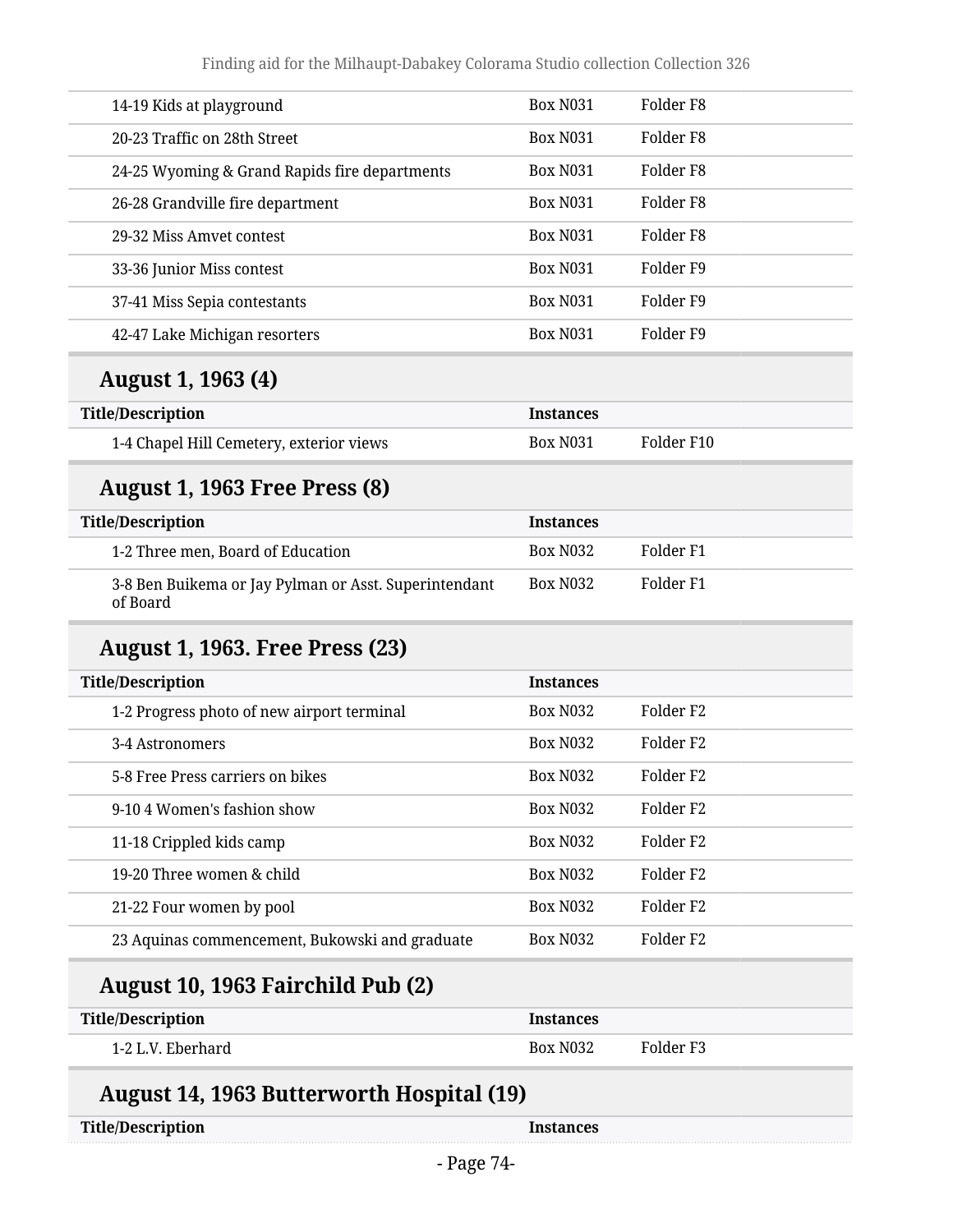| <b>Box N032</b>  | Folder <sub>F4</sub> |
|------------------|----------------------|
|                  |                      |
| <b>Instances</b> |                      |
| <b>Box N032</b>  | Folder <sub>F5</sub> |
|                  |                      |
| <b>Instances</b> |                      |
| <b>Box N032</b>  | Folder <sub>F6</sub> |
| <b>Box N032</b>  | Folder <sub>F7</sub> |
|                  |                      |
| <b>Instances</b> |                      |
| <b>Box N032</b>  | Folder <sub>F8</sub> |
| <b>Box N032</b>  | Folder <sub>F8</sub> |
| <b>Box N032</b>  | Folder <sub>F8</sub> |
| <b>Box N032</b>  | Folder <sub>F8</sub> |
| <b>Box N032</b>  | Folder <sub>F8</sub> |
| <b>Box N032</b>  | Folder <sub>F9</sub> |
|                  |                      |
| <b>Instances</b> |                      |
| <b>Box N032</b>  | Folder F10           |
| <b>Box N032</b>  | Folder F10           |
| <b>Box N032</b>  | Folder F10           |
| Box N032         | Folder F10           |
| <b>Box N032</b>  | Folder F10           |
| Box N032         | Folder F10           |
| Box N032         | Folder F10           |
| Box N032         | Folder F11           |
| Box N032         | Folder F11           |
| Box N032         | Folder F11           |
|                  |                      |

### **September 14, 1963 (22)**

**Title/Description Instances**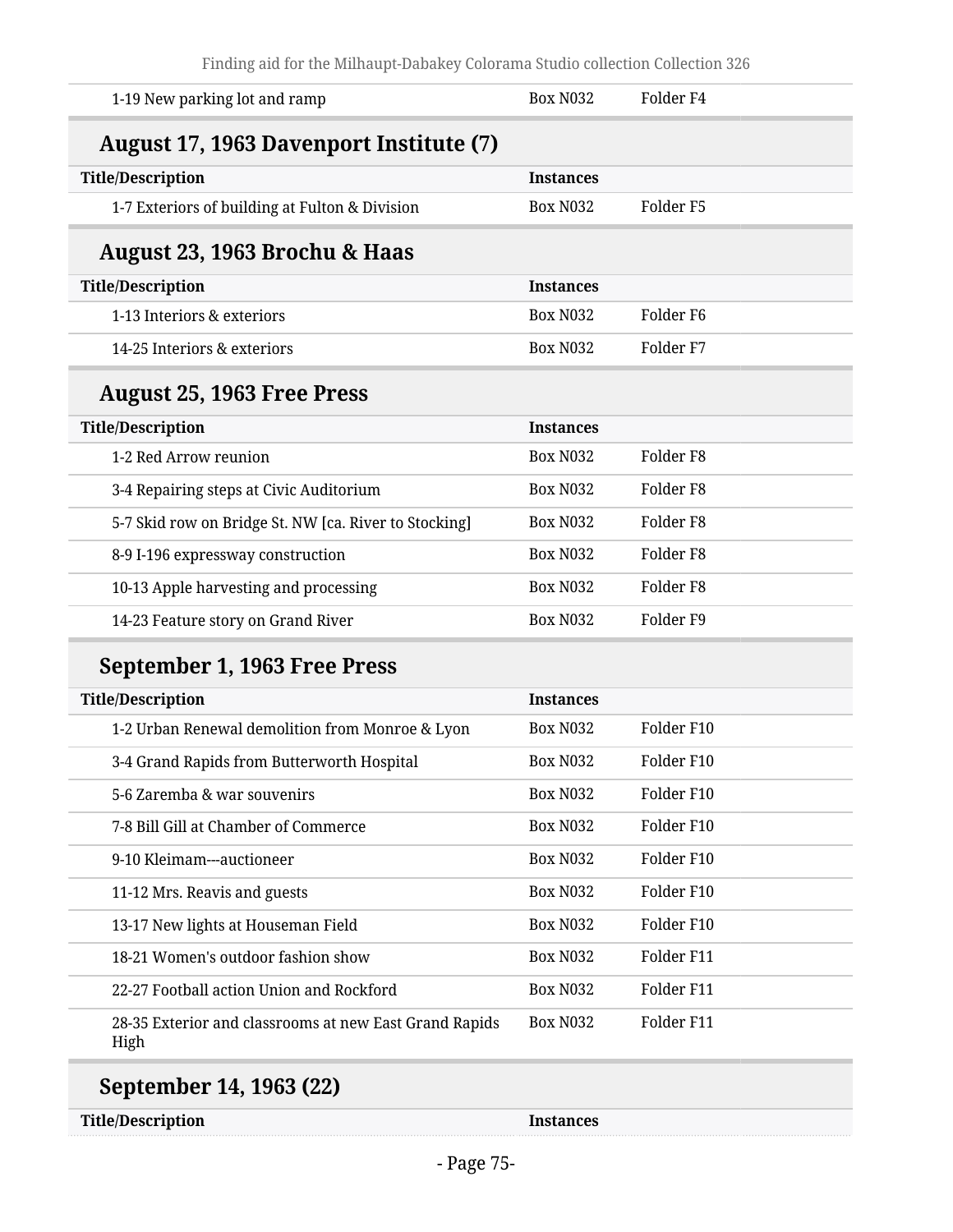| 1-2 copy neg of Davenport Institute building Division &<br><b>Fulton</b> | <b>Box N033</b> | Folder F1 |
|--------------------------------------------------------------------------|-----------------|-----------|
| 3-4 L.N. Mulder Residence                                                | <b>Box N033</b> | Folder F1 |
| 5-9 Exteriors of Kregels Bookstore                                       | <b>Box N033</b> | Folder F1 |
| 10-11 Darling Freight building exterior                                  | <b>Box N033</b> | Folder F1 |
| 12-22 Employees and warehouse interiors                                  | <b>Box N033</b> | Folder F1 |

# **September 18,1963 Free Press**

| <b>Title/Description</b>                 | <b>Instances</b> |                       |
|------------------------------------------|------------------|-----------------------|
| 1-4 Delivering polio vaccine             | <b>Box N033</b>  | Folder F <sub>2</sub> |
| 5-6 City Hall men & maps                 | <b>Box N033</b>  | Folder F <sub>2</sub> |
| 7-8 I-196 construction photos            | <b>Box N033</b>  | Folder F <sub>2</sub> |
| 9-10 Judge Vander Ploeg                  | <b>Box N033</b>  | Folder F <sub>2</sub> |
| 11-15 New building at GVSU               | <b>Box N033</b>  | Folder F <sub>2</sub> |
| 16-27 Dedication of new filtration plant | <b>Box N033</b>  | Folder F <sub>3</sub> |
| 28 Man entering Superior Court           | <b>Box N033</b>  | Folder F <sub>3</sub> |
| 29-31 Canopies on Main Street at Zeeland | <b>Box N033</b>  | Folder F <sub>3</sub> |

### **September 26, 1963 Free Press (21)**

| <b>Title/Description</b><br><b>Instances</b> |                                                            |                 |           |
|----------------------------------------------|------------------------------------------------------------|-----------------|-----------|
|                                              | 1-3 Clarence Brouwer                                       | Box N033        | Folder F4 |
| in library                                   | 4-7 Grand Valley State College building interior; students | <b>Box N033</b> | Folder F4 |
|                                              | 8-9 Woman on old fire engine                               | <b>Box N033</b> | Folder F4 |
|                                              | 10-21 City League football players                         | <b>Box N033</b> | Folder F4 |

# **October 8, 1963 Free Press (10)**

| <b>Title/Description</b>               | <b>Instances</b> |           |
|----------------------------------------|------------------|-----------|
| 1-2 Men & old rifles                   | <b>Box N033</b>  | Folder F5 |
| 3 Pingpong class                       | <b>Box N033</b>  | Folder F5 |
| 4-5 Old women at Burton Heights Church | Box N033         | Folder F5 |
| 6-10 Urban Renewal demolition          | <b>Box N033</b>  | Folder F5 |

# **October 8, 1963 U.P.I. (6)**

| <b>Title/Description</b> | <i><u><b>Instances</b></u></i> |           |
|--------------------------|--------------------------------|-----------|
| 11-16 Dornbos Fisheries  | <b>Box N033</b>                | Folder F5 |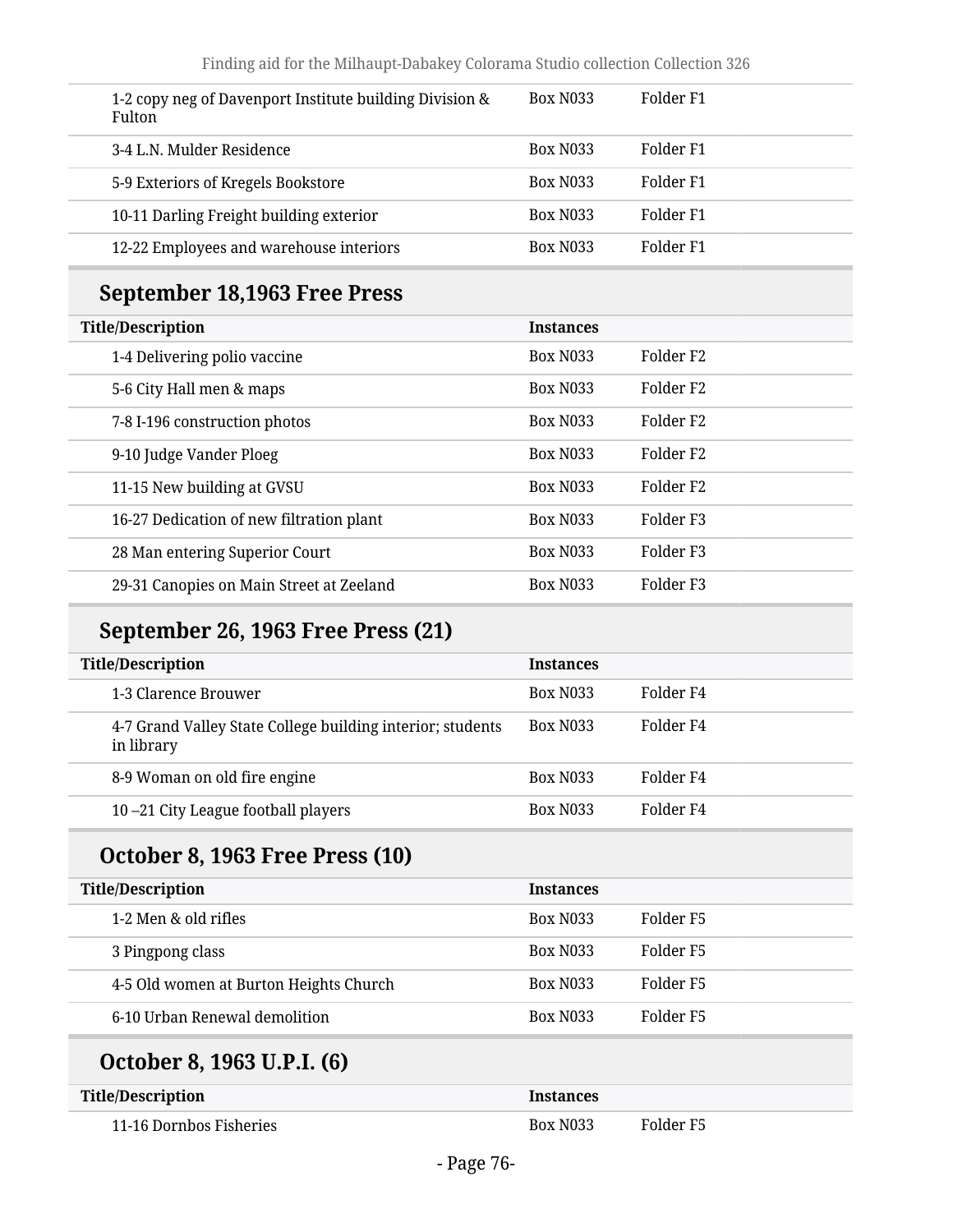| October 9, 1963 Detroit News                |                  |                      |
|---------------------------------------------|------------------|----------------------|
| <b>Title/Description</b>                    | <b>Instances</b> |                      |
| 1-2 Traffic jam at Comstock Park            | <b>Box N033</b>  | Folder <sub>F6</sub> |
| 3-6 Unidentified                            | <b>Box N033</b>  | Folder <sub>F6</sub> |
| 7-16 Murder in Cascade                      | <b>Box N033</b>  | Folder <sub>F6</sub> |
| 17-20 Exterior of Grand Rapids Auto Parts   | <b>Box N033</b>  | Folder <sub>F6</sub> |
| <b>October 9, 1963 Free Press (11)</b>      |                  |                      |
| <b>Title/Description</b>                    | <b>Instances</b> |                      |
| 1-2 Parents of astronaut (Roger Chaffee?)   | <b>Box N033</b>  | Folder F7            |
| 3-7 Aquinas College musical                 | <b>Box N033</b>  | Folder F7            |
| 8-9 Hudsonville farmers                     | <b>Box N033</b>  | Folder F7            |
| 10-11 Unidentified man and woman            | <b>Box N033</b>  | Folder <sub>F7</sub> |
| October 20, 1963 UPI (7)                    |                  |                      |
| <b>Title/Description</b>                    | <b>Instances</b> |                      |
| 1-2 Fire at Presto                          | <b>Box N033</b>  | Folder <sub>F8</sub> |
| 3-7 Sen. Phil Hart at Cuban Hearings        | <b>Box N033</b>  | Folder <sub>F8</sub> |
| October 22, 1963 (2)                        |                  |                      |
| <b>Title/Description</b>                    | <b>Instances</b> |                      |
| 1-2 Chamber of Commerce banquet at Pantlind | <b>Box N033</b>  | Folder <sub>F9</sub> |
| November 6, 1963 Free Press (14)            |                  |                      |
| <b>Title/Description</b>                    | <b>Instances</b> |                      |
| 1-2 Sheriff Arnold Pigorsh                  | <b>Box N033</b>  | Folder F10           |
| 3-4 Police Academy                          | <b>Box N033</b>  | Folder F10           |
| 5-6 Joe Kolderman                           | Box N033         | Folder F10           |
| 7-14 New Cascade Airport                    | Box N033         | Folder F10           |
| <b>November 17, 1963 Free Press (18)</b>    |                  |                      |
| <b>Title/Description</b>                    | <b>Instances</b> |                      |
| 1-4 Woman artist with paintings             | <b>Box N034</b>  | Folder <sub>F1</sub> |
| 5-6 Frank McKay                             | Box N034         | Folder <sub>F1</sub> |
| 7-18 35-mm strips of Frank McKay            | Box N034         | Folder <sub>F1</sub> |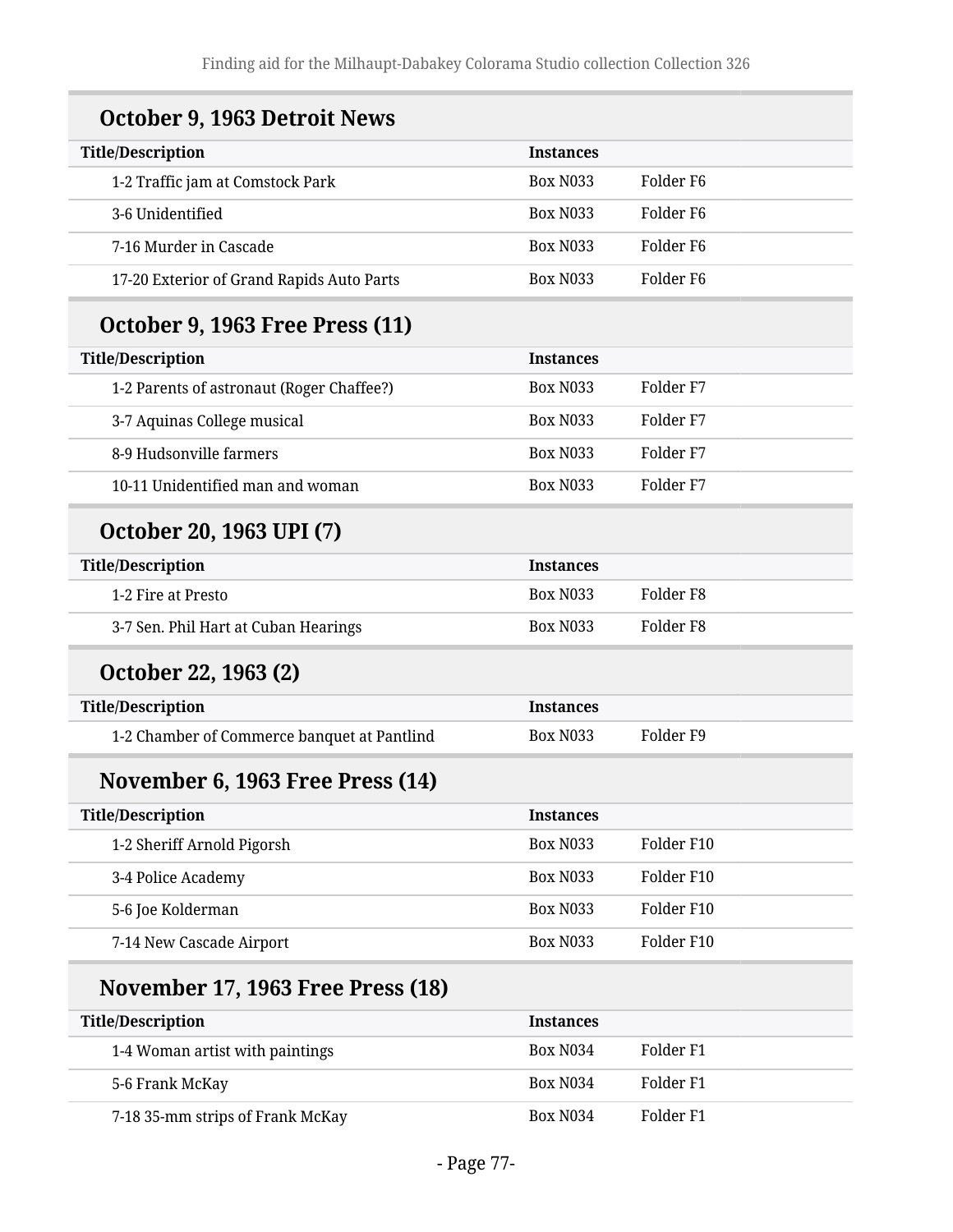| November 24, 1963 GVSU(?) (19)                                             |                  |                      |
|----------------------------------------------------------------------------|------------------|----------------------|
| <b>Title/Description</b>                                                   | <b>Instances</b> |                      |
| 1-19 Grand Valley State College activities                                 | <b>Box N034</b>  | Folder <sub>F2</sub> |
| November 25, 1963 U.P.I. (8)                                               |                  |                      |
| <b>Title/Description</b>                                                   | <b>Instances</b> |                      |
| 1-8 Memorial service for John Kennedy at Veterans'<br><b>Memorial Park</b> | <b>Box N034</b>  | Folder <sub>F3</sub> |
| November 25, 1963 (43)                                                     |                  |                      |
| <b>Title/Description</b>                                                   | <b>Instances</b> |                      |
| 1-2 Mayor Davis giving key to city to Free Press man                       | <b>Box N034</b>  | Folder <sub>F4</sub> |
| 3-14 Aerial views of new Kent County Airport                               | <b>Box N034</b>  | Folder <sub>F4</sub> |
| 15-24 Girls at Kitten Club                                                 | <b>Box N034</b>  | Folder <sub>F4</sub> |
| 23-24 Girls at Kitten Club                                                 | <b>Box N034</b>  | Folder <sub>F5</sub> |
| 25-28 Urban Renewal demolition in downtown Grand<br>Rapids                 | <b>Box N034</b>  | Folder <sub>F5</sub> |
| 29-30 Finishing interior of airport terminal                               | <b>Box N034</b>  | Folder <sub>F5</sub> |
| 31-32 Woman being greeted at entrance to airport                           | <b>Box N034</b>  | Folder <sub>F5</sub> |
| 33-34 4 Women, side board                                                  | <b>Box N034</b>  | Folder <sub>F5</sub> |
| 35-36 Blythefield Country Club fashion show                                | <b>Box N034</b>  | Folder <sub>F5</sub> |
| 37-41 Stiles Builders interiors and group of men                           | <b>Box N034</b>  | Folder <sub>F5</sub> |
| 42-43 Group of service men and civilians                                   | <b>Box N034</b>  | Folder <sub>F5</sub> |

# **December 1, 1963 American Laundry (11)**

| <b>Title/Description</b>     | <b>Instances</b> |             |
|------------------------------|------------------|-------------|
| 1-11 Feature on rug cleaning | <b>Box N034</b>  | - Folder F6 |

# **December 2, 1963 Free Press (17)**

| <b>Title/Description</b>                                | <b>Instances</b>      |           |
|---------------------------------------------------------|-----------------------|-----------|
| 1-2 Woman and paintings at Grand Rapids art gallery     | Box N <sub>0</sub> 34 | Folder F7 |
| 3-4 Students in library at Riverside School             | <b>Box N034</b>       | Folder F7 |
| 5-7 Workers by open sewer pipe                          | <b>Box N034</b>       | Folder F7 |
| 8-9 Four men by computer (possibly part of sewer story) | <b>Box N034</b>       | Folder F7 |
| 10-13 Workers at new Grand Rapids post office           | <b>Box N034</b>       | Folder F7 |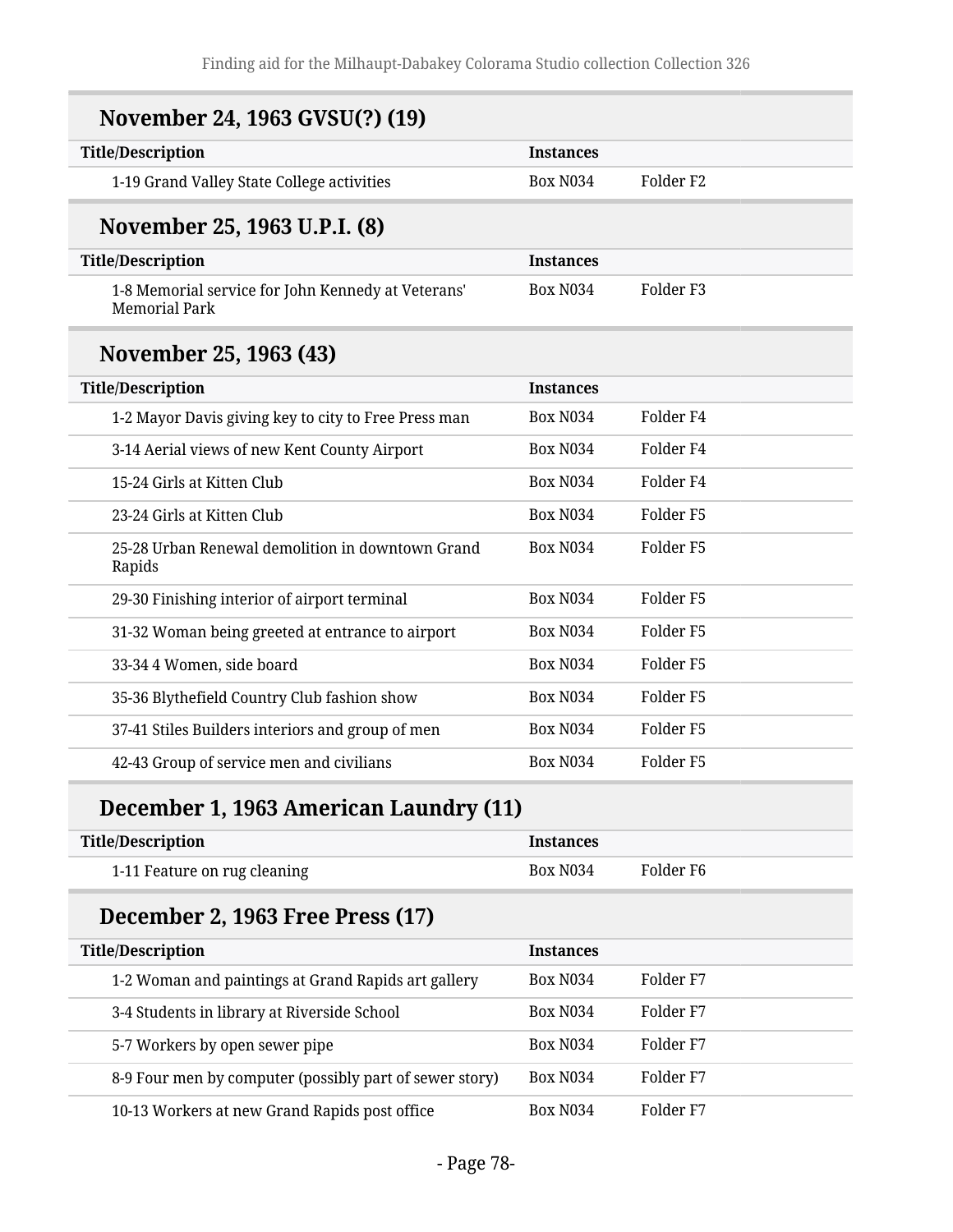| 14-17 Mrs. Bissard by new expressway                                        | <b>Box N034</b>  | Folder <sub>F7</sub> |
|-----------------------------------------------------------------------------|------------------|----------------------|
| Dec 6 1963 George Josephs, Jefferson Food Market (8)                        |                  |                      |
| <b>Title/Description</b>                                                    | <b>Instances</b> |                      |
| 1-3 Interiors of store                                                      | <b>Box N034</b>  | Folder <sub>F8</sub> |
| 4-8 Exteriors of store (all photos taken for liquor license<br>application) | <b>Box N034</b>  | Folder <sub>F8</sub> |
| 1964                                                                        |                  |                      |
| January 1, 1964 Free Press                                                  |                  |                      |
| <b>Title/Description</b>                                                    | <b>Instances</b> |                      |
| 1-2 Four girls for New Year's party                                         | <b>Box N034</b>  | Folder <sub>F9</sub> |
| 3-4 Marvin Prentice                                                         | <b>Box N034</b>  | Folder <sub>F9</sub> |
| 5-8 Night scenes, Urban Renewal area, Lower Monroe<br><b>Street</b>         | <b>Box N034</b>  | Folder <sub>F9</sub> |
| 9-11 People sledding                                                        | <b>Box N034</b>  | Folder <sub>F9</sub> |
| 12-14 People ice skating                                                    | <b>Box N034</b>  | Folder <sub>F9</sub> |
| 15-17 Grand Rapids Urban Renewal, downtown                                  | <b>Box N034</b>  | Folder F10           |
| 18-23 Pool players (billiards) [18 missing?]                                | <b>Box N034</b>  | Folder F10           |
| 24-25 Night scene, 28th Street toward Rogers Plaza                          | <b>Box N034</b>  | Folder F10           |
| 26 Street scene near Wyoming water tower                                    | <b>Box N034</b>  | Folder F10           |
| 27 Filled parking lot at Rogers Plaza                                       | <b>Box N034</b>  | Folder F10           |
| 28 Building construction in Wyoming                                         | <b>Box N034</b>  | Folder F10           |

# **January 1964 UPI: Barry Goldwater at GOP Convention (18)**

| <b>Title/Description</b>                 | <b>Instances</b> |                      |
|------------------------------------------|------------------|----------------------|
| 1-2 Goldwater & Romney                   | <b>Box N034</b>  | Folder <sub>F1</sub> |
| 3 Goldwater, Ford & Romney (print made)  | <b>Box N034</b>  | Folder F1            |
| 4-6 Goldwater in crowds                  | <b>Box N034</b>  | Folder F1            |
| 7 Goldwater exiting plane                | <b>Box N034</b>  | Folder F1            |
| 8 Goldwater with Don Wieringa            | <b>Box N034</b>  | Folder F1            |
| 9-11 Goldwater & Romney                  | <b>Box N034</b>  | Folder F1            |
| 12 Goldwater addressing crowd at airport | <b>Box N034</b>  | Folder F1            |
| 13-18 Crowd shots at airport             | <b>Box N034</b>  | Folder F1            |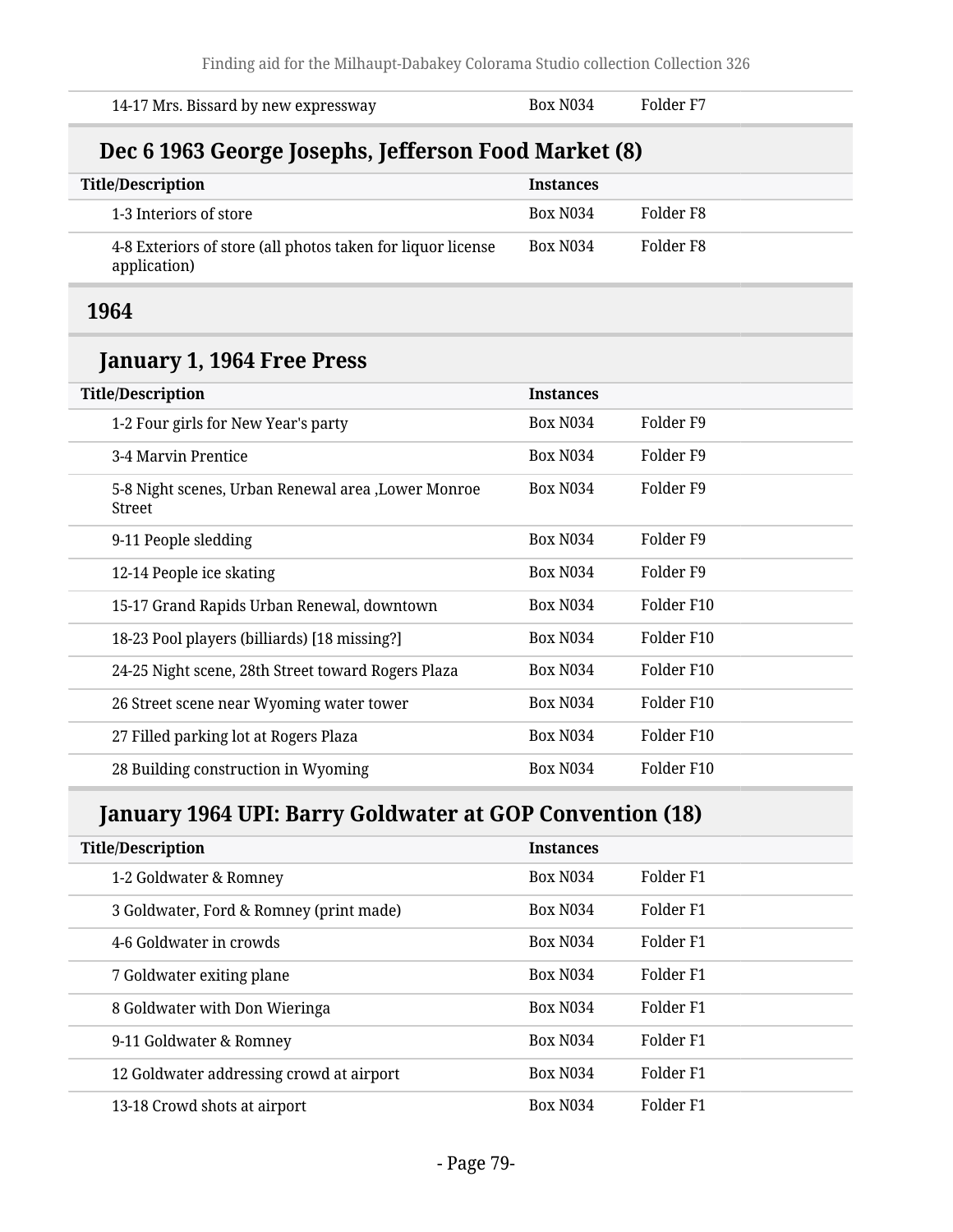#### **January 6, 1964 Michigan Goldwater Committee, Members with Goldwater (23)**

| <b>Title/Description</b>                            | <b>Instances</b> |                       |
|-----------------------------------------------------|------------------|-----------------------|
| 1-21 People shaking hands with Goldwater            | <b>Box N035</b>  | Folder F1             |
| 22-23 Smoking ban at Calvin College                 | <b>Box N035</b>  | Folder F1             |
| January 10, 1964 Free Press                         |                  |                       |
| <b>Title/Description</b>                            | <b>Instances</b> |                       |
| 1-10 Girls' basketball, Unity Christian and Ravenna | <b>Box N035</b>  | Folder F <sub>2</sub> |
| 11-14 Astronomers at museum                         | <b>Box N035</b>  | Folder F <sub>2</sub> |
| 15-16 Family group of four                          | <b>Box N035</b>  | Folder F <sub>2</sub> |
| 17-20 East Grand Rapids basketball                  | <b>Box N035</b>  | Folder <sub>F3</sub>  |
| 21-22 Mother & son                                  | <b>Box N035</b>  | Folder <sub>F3</sub>  |
| 23-26 Men's night at Blythefield County Club        | <b>Box N035</b>  | Folder F3             |
| 27-28 Women in food line                            | <b>Box N035</b>  | Folder F3             |
| 29-32 Sculpture at art museum                       | <b>Box N035</b>  | Folder <sub>F3</sub>  |

#### **January 12, 1964 Free Press Grand Rapids City Commissioners (10)**

| <b>Title/Description</b> | <b>Instances</b> |           |
|--------------------------|------------------|-----------|
| 1 Stan Davis             | <b>Box N035</b>  | Folder F4 |
| 2 Bernard Barto          | <b>Box N035</b>  | Folder F4 |
| 3 Evangeline Lamberts    | <b>Box N035</b>  | Folder F4 |
| 4-10 Other commissioners | <b>Box N035</b>  | Folder F4 |

#### **January 18, 1964 Curtis Johnson Trio at Barnett's Bar (10)**

| <b>Title/Description</b>  | <b>Instances</b> |           |
|---------------------------|------------------|-----------|
| 1-3 Trio                  | <b>Box N035</b>  | Folder F5 |
| 4-5 Trio with Doris Nicks | <b>Box N035</b>  | Folder F5 |
| 6-8 Doris Nicks           | <b>Box N035</b>  | Folder F5 |
| 9-10 Flutist              | <b>Box N035</b>  | Folder F5 |

#### **January 20, 1964 Grand Rapids Produce**

| Title/Description     | <b>Instances</b> |           |
|-----------------------|------------------|-----------|
| 1-2 (Gordon?) Kleiman | Box N035         | Folder F6 |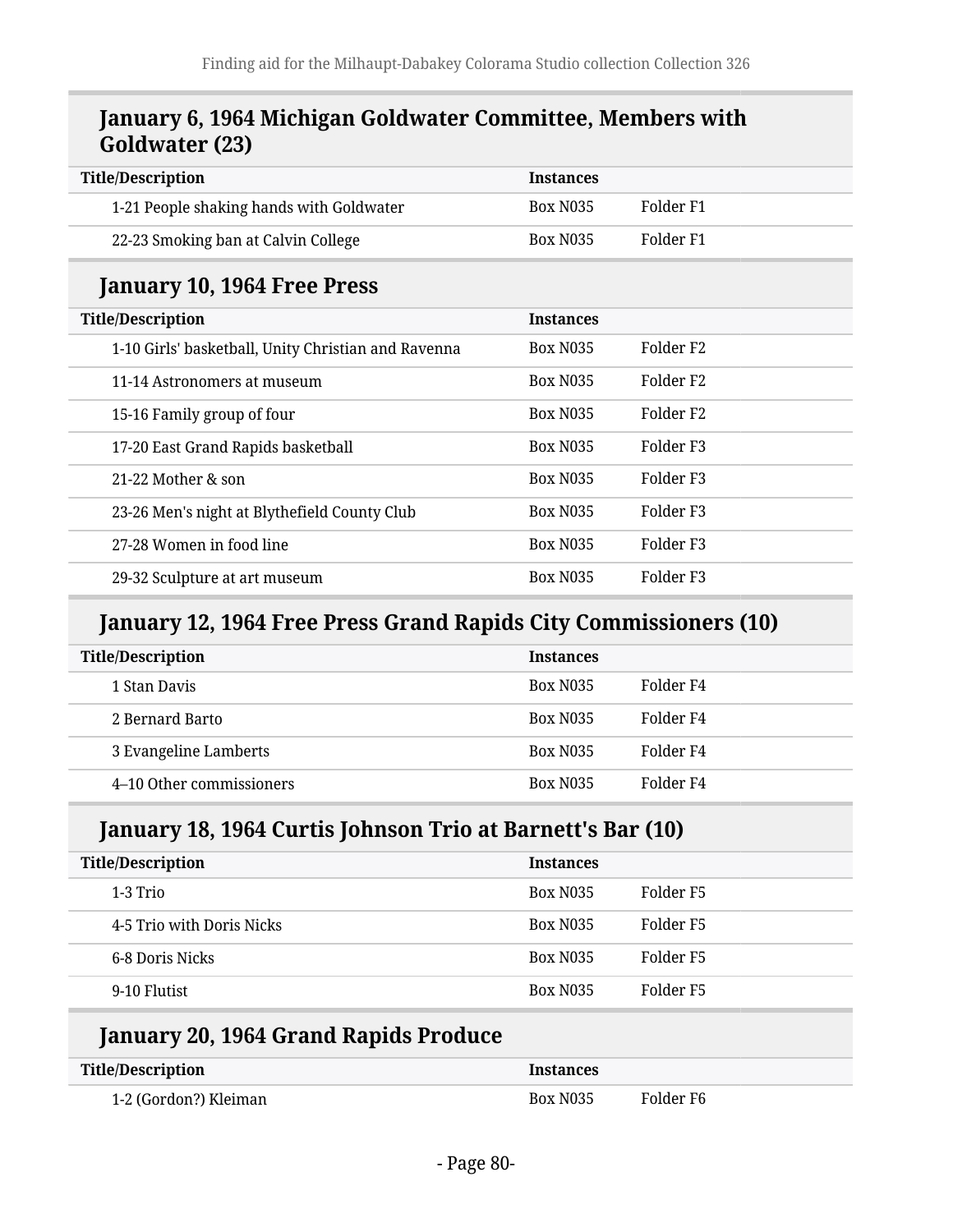| <b>Title/Description</b>                             | <b>Instances</b> |                      |  |
|------------------------------------------------------|------------------|----------------------|--|
| 1-2 Milanowski                                       | <b>Box N035</b>  | Folder <sub>F7</sub> |  |
| January 21, 1964 Kent County Airport (6)             |                  |                      |  |
| <b>Title/Description</b>                             | <b>Instances</b> |                      |  |
| 1-6 Six identical negs for exterior of terminal      | <b>Box N035</b>  | Folder <sub>F8</sub> |  |
| January 22, 1964 Kent County Airport (Evers Co.) (8) |                  |                      |  |
| <b>Title/Description</b>                             | <b>Instances</b> |                      |  |
| 1-6 Black & white exteriors of airport               | <b>Box N035</b>  | Folder <sub>F9</sub> |  |
| 7-8 Color photos of exterior                         | <b>Box N035</b>  | Folder <sub>F9</sub> |  |
| <b>Feruary 1,1964 Fee Press</b>                      |                  |                      |  |
| <b>Title/Description</b>                             | <b>Instances</b> |                      |  |
| 1-2 Rogers High Wrestling                            | <b>Box N035</b>  | Folder F10           |  |
| 3-5 Demolition of Wurzburg Building                  | <b>Box N035</b>  | Folder F10           |  |
| 6-7 Girl photographing man at Lumber Show            | <b>Box N035</b>  | Folder F10           |  |
| 8-9 Phil Reagan in sports store                      | <b>Box N035</b>  | Folder F10           |  |
| 10-11 Phil Reagan running                            | <b>Box N035</b>  | Folder F10           |  |
| 12-14 Byron Center basketball                        | <b>Box N035</b>  | Folder F10           |  |
| 15-19 Byron Center basketball                        | <b>Box N035</b>  | Folder F11           |  |
| 20-21 Man, baby & camera                             | <b>Box N035</b>  | Folder F11           |  |
| 22-29 Audience at Youth Symphony                     | <b>Box N035</b>  | Folder F11           |  |
| February 5, 1964 Free Press (8)                      |                  |                      |  |
| <b>Title/Description</b>                             | <b>Instances</b> |                      |  |
| 1-8 Political candidates                             | <b>Box N035</b>  | Folder F12           |  |
| February 6, 1964 Red Cross (13)                      |                  |                      |  |
| <b>Title/Description</b>                             | <b>Instances</b> |                      |  |
| 1-8 First Aid station at Civic Auditorium            | <b>Box N035</b>  | Folder F13           |  |
| 9-13 Weavers at Vets' Facility                       | <b>Box N035</b>  | Folder F13           |  |
| February 8, 1964 Union High (2)                      |                  |                      |  |
| <b>Title/Description</b>                             | <b>Instances</b> |                      |  |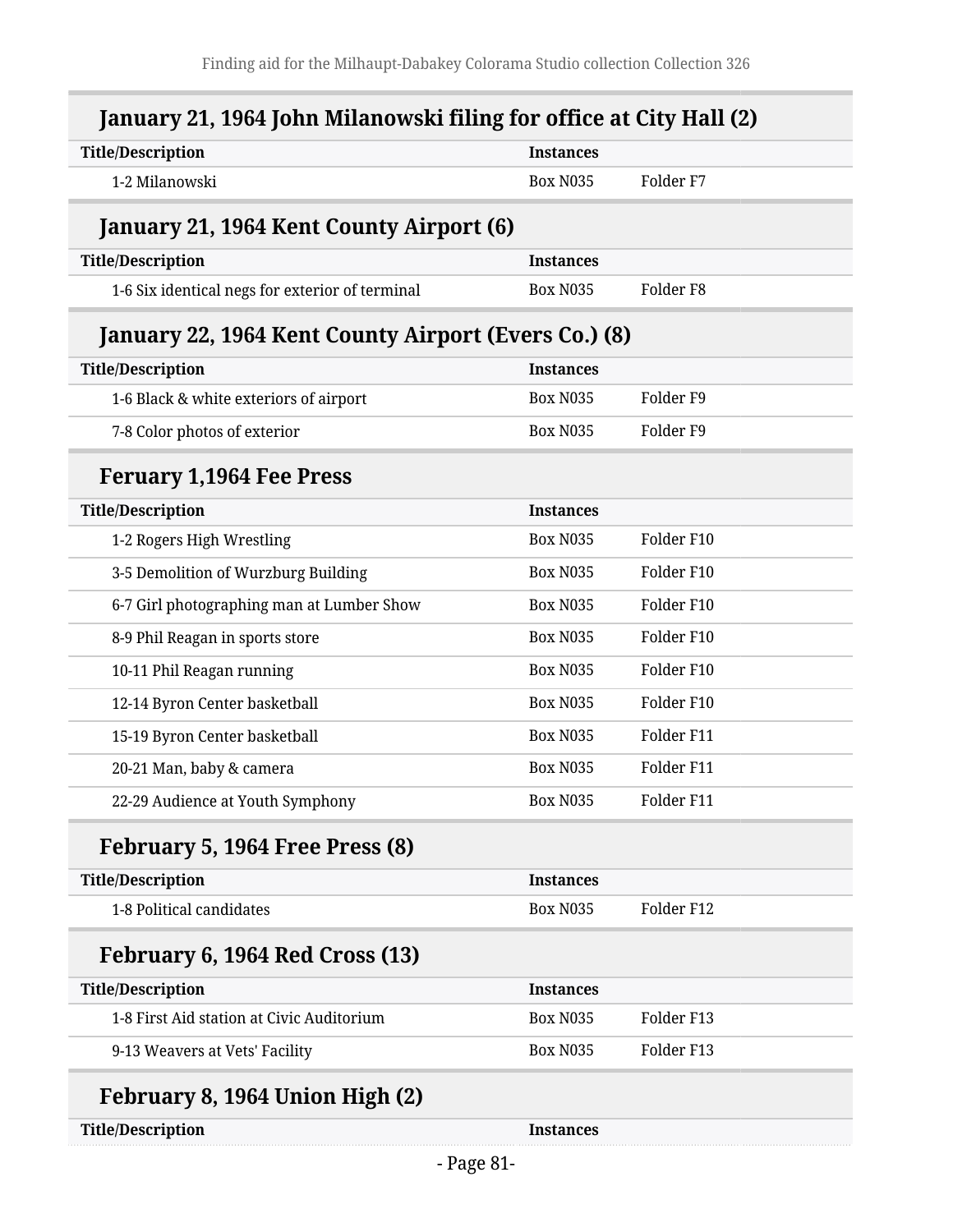| 1-2 Valentine dance queens                          | <b>Box N036</b>  | Folder <sub>F1</sub> |  |
|-----------------------------------------------------|------------------|----------------------|--|
| February 23, 1964 Free Press (18)                   |                  |                      |  |
| <b>Title/Description</b>                            | <b>Instances</b> |                      |  |
| 1-4 Artist (Armand Merizon?) at art gallery         | Box N036         | Folder <sub>F2</sub> |  |
| 5-9 Beauty contest                                  | <b>Box N036</b>  | Folder <sub>F2</sub> |  |
| 10-11 Man at desk (could be part of WSU story)      | Box N036         | Folder <sub>F2</sub> |  |
| 12-16 New building construction at EMU in Kalamazoo | <b>Box N036</b>  | Folder <sub>F2</sub> |  |
| 17-18 Peninsular Club man & waitress                | Box N036         | Folder <sub>F2</sub> |  |
| February 24, 1964 Free press                        |                  |                      |  |
| <b>Title/Description</b>                            | <b>Instances</b> |                      |  |
| 1-12 City officials at Kalamazoo                    | <b>Box N036</b>  | Folder <sub>F3</sub> |  |
| 13-25 City officials at Kalamazoo                   | <b>Box N036</b>  | Folder <sub>F4</sub> |  |
| <b>February 25, 1964 GVSU (16)</b>                  |                  |                      |  |
| <b>Title/Description</b>                            | <b>Instances</b> |                      |  |
| 1-16 Grand Valley State University activities       | Box N036         | Folder <sub>F5</sub> |  |
| February 28, 1964 Berger Chevrolet (2)              |                  |                      |  |
| <b>Title/Description</b>                            | <b>Instances</b> |                      |  |
| 1-2 New wrecker                                     | <b>Box N036</b>  | Folder <sub>F6</sub> |  |
| February 28, 1964 Grand Valley College (16)         |                  |                      |  |
| <b>Title/Description</b>                            | <b>Instances</b> |                      |  |
| 1-16 activities in classrooms [ALL MISSING]         | Box N036         | Folder F             |  |
| March 2, 1964 Free Press (all at Kalamazoo) (12)    |                  |                      |  |
| <b>Title/Description</b>                            | <b>Instances</b> |                      |  |
| 1-2 David Morris, City Attorney                     | <b>Box N036</b>  | Folder <sub>F7</sub> |  |
| 3-4 Marie Filarski, City Clerk                      | Box N036         | Folder <sub>F7</sub> |  |
| 5-6 WMU public relations men                        | <b>Box N036</b>  | Folder <sub>F7</sub> |  |
| 7-8 Jazz Festival trombonist                        | Box N036         | Folder <sub>F7</sub> |  |
| 9-10 Art exhibit                                    | <b>Box N036</b>  | Folder <sub>F7</sub> |  |
| 11-12 Commissioner Paul Schrier                     | Box N036         | Folder F7            |  |
|                                                     |                  |                      |  |

# **March 3, 1964 Free Press (6)**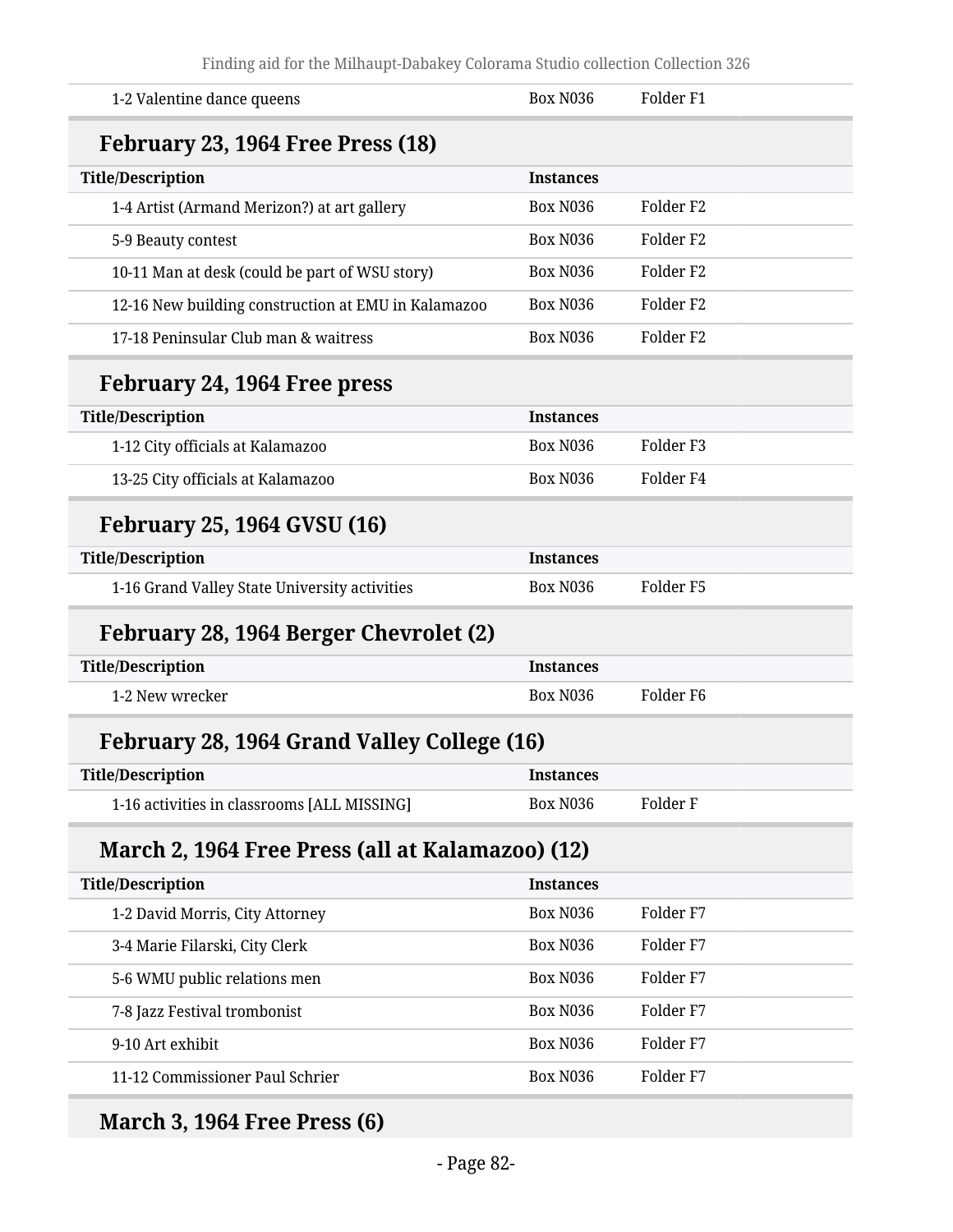| <b>Title/Description</b>             | <b>Instances</b>      |           |
|--------------------------------------|-----------------------|-----------|
| 1-2 Butterworth Hosp Junior Guild    | Box N <sub>0</sub> 36 | Folder F8 |
| 3-4 Astronomers                      | Box N036              | Folder F8 |
| 5-6 Nuns & priest at Aquinas College | Box N <sub>0</sub> 36 | Folder F8 |

### **March 10, 1964 Free Press (13)**

| <b>Title/Description</b>                            | <b>Instances</b> |           |
|-----------------------------------------------------|------------------|-----------|
| 1-4 John Milhaupt, Friday 13th birthday             | <b>Box N036</b>  | Folder F9 |
| 5-8 Peninsular Club members at airport              | <b>Box N036</b>  | Folder F9 |
| 9-10 Winston Burbridge watching setup for Home Show | <b>Box N036</b>  | Folder F9 |
| 11 Demolition of Wurzburg store                     | <b>Box N036</b>  | Folder F9 |
| 12-13 Abigail of Michigan Antique Sale              | <b>Box N036</b>  | Folder F9 |
|                                                     |                  |           |

### **March 10, 1964 Symes Advertising (9)**

| Title/Description                    | <b>Instances</b> |            |
|--------------------------------------|------------------|------------|
| 1-3 New red carpet at airport        | Box N036         | Folder F10 |
| 4-9 Irish girl for St. Patrick's Day | Box N036         | Folder F10 |

### **March 18, 1964 Symes Advertising (8)**

| <b>Title/Description</b>     | <b>Instances</b> |            |
|------------------------------|------------------|------------|
| 1-8 Home Show, overall shots | <b>Box N036</b>  | Folder F11 |

# **March 28, 1964 Reverend Peterson (15)**

| <b>Title/Description</b> | <b>Instances</b> |            |
|--------------------------|------------------|------------|
| 1-9 Family photos        | Box N036         | Folder F12 |
| 10-15 Reverend Peterson  | Box N036         | Folder F12 |

# **April 1, 1964 Free Press**

| <b>Title/Description</b>                          | <b>Instances</b>      |            |
|---------------------------------------------------|-----------------------|------------|
| 1-2 Wickes Lumber display                         | Box N <sub>0</sub> 36 | Folder F13 |
| 5-7 Grand Rapids Blazers football team fund drive | <b>Box N036</b>       | Folder F13 |
| 8-9 West Catholic style show                      | <b>Box N036</b>       | Folder F13 |
| 10-11 Republican women planning                   | <b>Box N036</b>       | Folder F13 |
| 12-17 Apple Queen                                 | <b>Box N037</b>       | Folder F1  |
| 18-23 Apple processing plant tour                 | <b>Box N037</b>       | Folder F1  |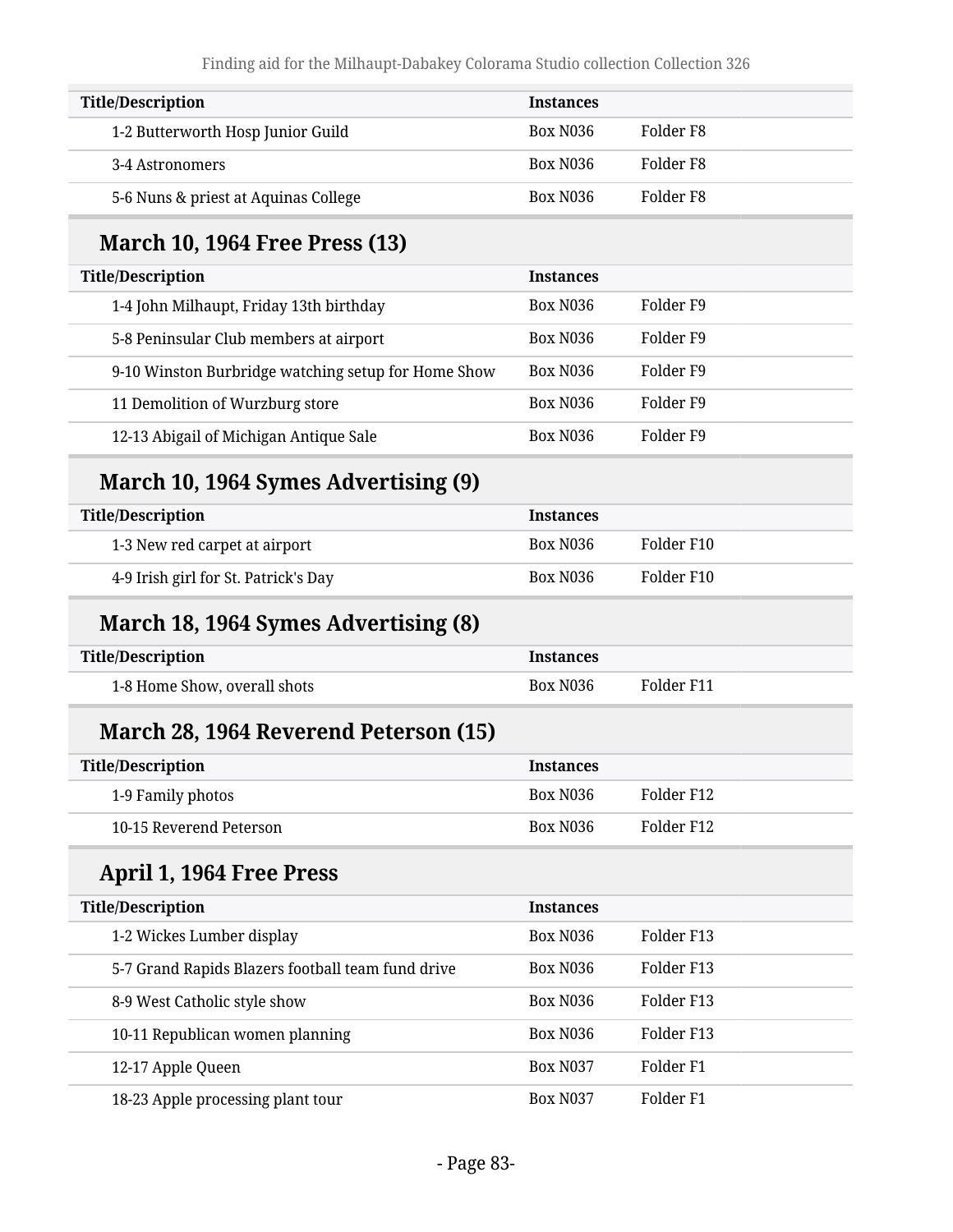| <b>April 5, 1964 Free Press (12)</b>                                                                                               |                  |                      |
|------------------------------------------------------------------------------------------------------------------------------------|------------------|----------------------|
| <b>Title/Description</b>                                                                                                           | <b>Instances</b> |                      |
| 1-2 Fishing on Grand River                                                                                                         | <b>Box N037</b>  | Folder <sub>F2</sub> |
| 3-4 Aquinas College planning convention                                                                                            | <b>Box N037</b>  | Folder <sub>F2</sub> |
| 5-6 William Garlington, Wyoming Attorney                                                                                           | <b>Box N037</b>  | Folder <sub>F2</sub> |
| 7-8 Vincent Occhipinti, Grand Rapids city officer                                                                                  | <b>Box N037</b>  | Folder <sub>F2</sub> |
| 9-12 Jim Mudge and paintings                                                                                                       | <b>Box N037</b>  | Folder <sub>F2</sub> |
| April 10, 1964 Free Press                                                                                                          |                  |                      |
| <b>Title/Description</b>                                                                                                           | <b>Instances</b> |                      |
| 1-4 Astronauts (Straubel?)                                                                                                         | <b>Box N037</b>  | Folder <sub>F3</sub> |
| 5-6 Mrs. Bissell & sons with art works                                                                                             | <b>Box N037</b>  | Folder <sub>F3</sub> |
| 7-8 Colored group                                                                                                                  | <b>Box N037</b>  | Folder <sub>F3</sub> |
| 9-10 Museum garden club                                                                                                            | <b>Box N037</b>  | Folder <sub>F3</sub> |
| 11-12 Women's shower                                                                                                               | <b>Box N037</b>  | Folder <sub>F3</sub> |
| 13-14 FHA Stay in School ladies                                                                                                    | <b>Box N037</b>  | Folder <sub>F3</sub> |
| 15-18 Mrs. Waters & daughter with kids                                                                                             | <b>Box N037</b>  | Folder <sub>F4</sub> |
| 19-20 Three women at fashion show                                                                                                  | <b>Box N037</b>  | Folder <sub>F4</sub> |
| 21-22 Three jazz musicians                                                                                                         | <b>Box N037</b>  | Folder <sub>F4</sub> |
| 23-27 TrueTones Band at Red Mill                                                                                                   | <b>Box N037</b>  | Folder <sub>F4</sub> |
| <b>April 15,1964 Free Press (22)</b>                                                                                               |                  |                      |
| Title/Description                                                                                                                  | <b>Instances</b> |                      |
| 1-2 St. Thomas musicians                                                                                                           | Box N037         | Folder <sub>F5</sub> |
| 3-4 Museum kids & model of Telstar                                                                                                 | <b>Box N037</b>  | Folder <sub>F5</sub> |
| 5-14 Spring sports at East High (Neg. 5-6), Union High<br>(Neg. 7-10), West Catholic (Neg. 11-12), South High, &<br>Christian High | <b>Box N037</b>  | Folder <sub>F5</sub> |
| 15-22 Deteriorating city parking lot                                                                                               | <b>Box N037</b>  | Folder <sub>F5</sub> |

# **April 19, 1964 Sunset Park Church (2)**

| <b>Title/Description</b> | <b>Instances</b> |           |
|--------------------------|------------------|-----------|
| 1-2 Exteriors            | <b>Box N037</b>  | Folder F6 |

# **April 19, 1964 Free Press (13)**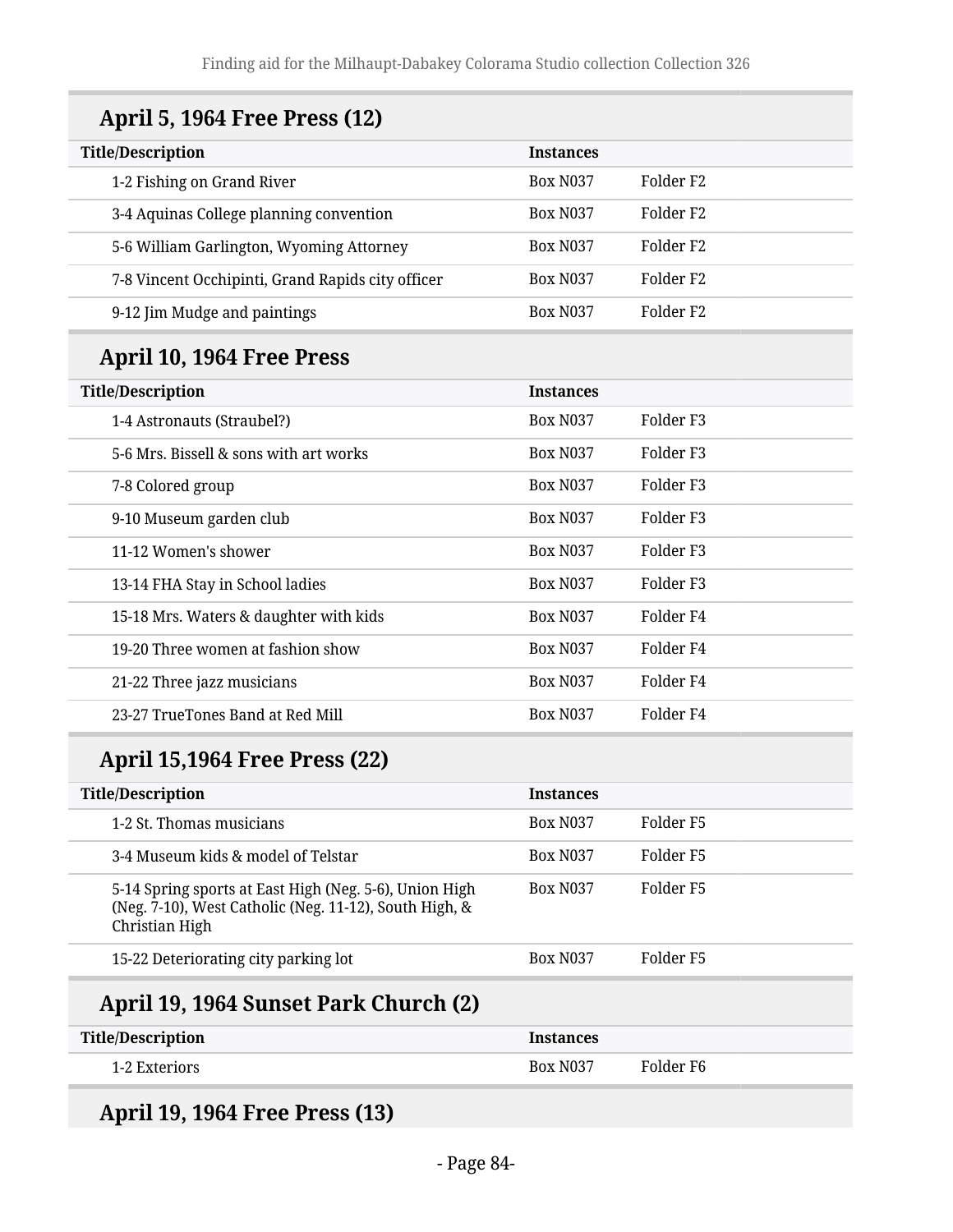| <b>Title/Description</b>                                           | <b>Instances</b> |           |
|--------------------------------------------------------------------|------------------|-----------|
| 1-3 Pelicans at zoo                                                | <b>Box N037</b>  | Folder F7 |
| 4-5 Antique show                                                   | <b>Box N037</b>  | Folder F7 |
| 6-7 Aquinas art show                                               | <b>Box N037</b>  | Folder F7 |
| 8-10 Blythefield fashion show                                      | <b>Box N037</b>  | Folder F7 |
| 11 Signup for Blazers football team                                | <b>Box N037</b>  | Folder F7 |
| 12-13 Blythefied Country Club, John Barnum (golf pro)<br>and woman | <b>Box N037</b>  | Folder F7 |

# **April 20, 1964 Anazeh Sands Billiards (16)**

| <b>Instances</b>                                          |
|-----------------------------------------------------------|
| Folder <sub>F8</sub>                                      |
| Folder <sub>F8</sub>                                      |
| Folder <sub>F8</sub>                                      |
| Folder <sub>F8</sub>                                      |
|                                                           |
| <b>Instances</b>                                          |
| Folder <sub>F9</sub>                                      |
|                                                           |
| <b>Instances</b>                                          |
| Folder F10                                                |
|                                                           |
| <b>Instances</b>                                          |
| Folder F11                                                |
|                                                           |
| <b>Instances</b>                                          |
| Folder F12                                                |
| Folder F12                                                |
| May 9, 1964 Free Press, ILD I, (21) Republican Convention |

#### **May 9, 1964 Free Press, U.P.I. (21) Republican Convention**

| <b>Title/Description</b> | Instances       |           |
|--------------------------|-----------------|-----------|
| 1-7 Romney at Convention | <b>Box N038</b> | Folder F1 |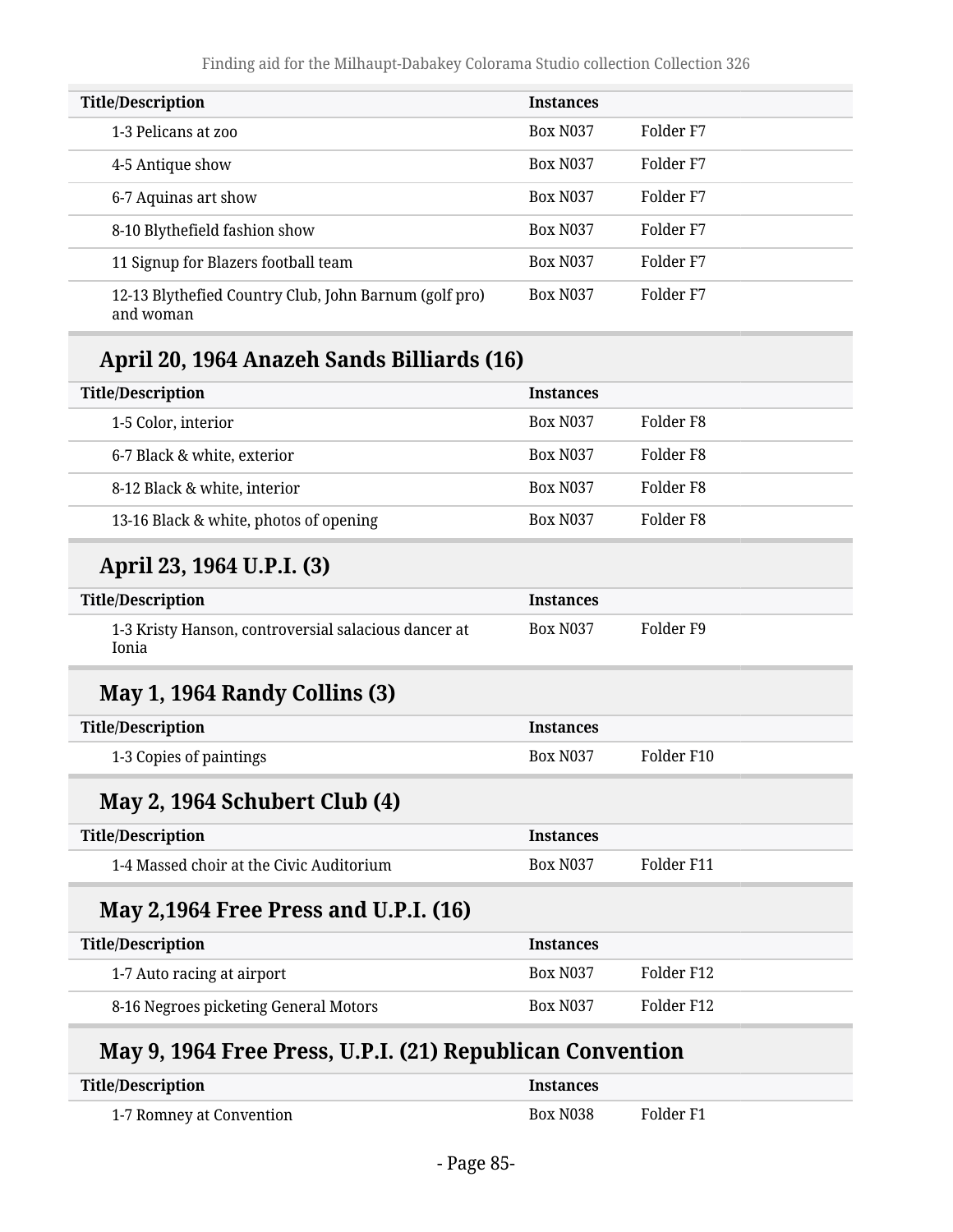| 8-9 Women greeters                              | Box N038        | Folder F1 |
|-------------------------------------------------|-----------------|-----------|
| 10-12 Overview of Convention                    | <b>Box N038</b> | Folder F1 |
| 13-14 Three women, unidentified                 | <b>Box N038</b> | Folder F1 |
| 15-16 Marching with signs for Goldwater         | <b>Box N038</b> | Folder F1 |
| 17 Music group for O'Neil                       | <b>Box N038</b> | Folder F1 |
| 18-21 Many campaign workers, including children | <b>Box N038</b> | Folder F1 |

# **May 12, 1964 Free Press (10)**

| <b>Title/Description</b>                        | <b>Instances</b> |                       |
|-------------------------------------------------|------------------|-----------------------|
| 1-2 Union High baseball                         | <b>Box N038</b>  | Folder F <sub>2</sub> |
| 3-4 Old barn                                    | <b>Box N038</b>  | Folder F <sub>2</sub> |
| 5-6 St. Nicholas Church ladies                  | <b>Box N038</b>  | Folder F <sub>2</sub> |
| 7-8 Repairing bridge on 28th Street over US-131 | <b>Box N038</b>  | Folder F <sub>2</sub> |
| 9-10 Kentwood school kids                       | <b>Box N038</b>  | Folder F <sub>2</sub> |

# **May 18, 1964 Symes Advertising (8)**

| <b>Title/Description</b>                     | <b>Instances</b> |          |
|----------------------------------------------|------------------|----------|
| 1-8 Overall shots of Home Show [ALL MISSING] | Box N038         | Folder F |

### **May 20, 1964 LaFrance Industries (3)**

| Title/Description             | <b>Instances</b> |           |
|-------------------------------|------------------|-----------|
| 1-3 Exteriors of new building | Box N038         | Folder F3 |

#### **May 20, 1964 Free Press**

| <b>Title/Description</b>                  | <b>Instances</b> |           |
|-------------------------------------------|------------------|-----------|
| 1-4 School tennis, Grand Rapids Christian | <b>Box N038</b>  | Folder F4 |
| 5-8 Airport fire demonstraction           | <b>Box N038</b>  | Folder F4 |
| 9-11 Jim Mudger's painting & girl         | <b>Box N038</b>  | Folder F4 |
| 12-13 Breton Downs PTA(?)                 | <b>Box N038</b>  | Folder F4 |
|                                           |                  |           |

# **May 20, 1964 Free Press**

| <b>Title/Description</b>    | <b>Instances</b> |           |
|-----------------------------|------------------|-----------|
| 14-16 Yacht Club group      | <b>Box N038</b>  | Folder F5 |
| 17-18 St. Alphonsus singers | <b>Box N038</b>  | Folder F5 |
| 19-20 George Zaradonetis    | <b>Box N038</b>  | Folder F5 |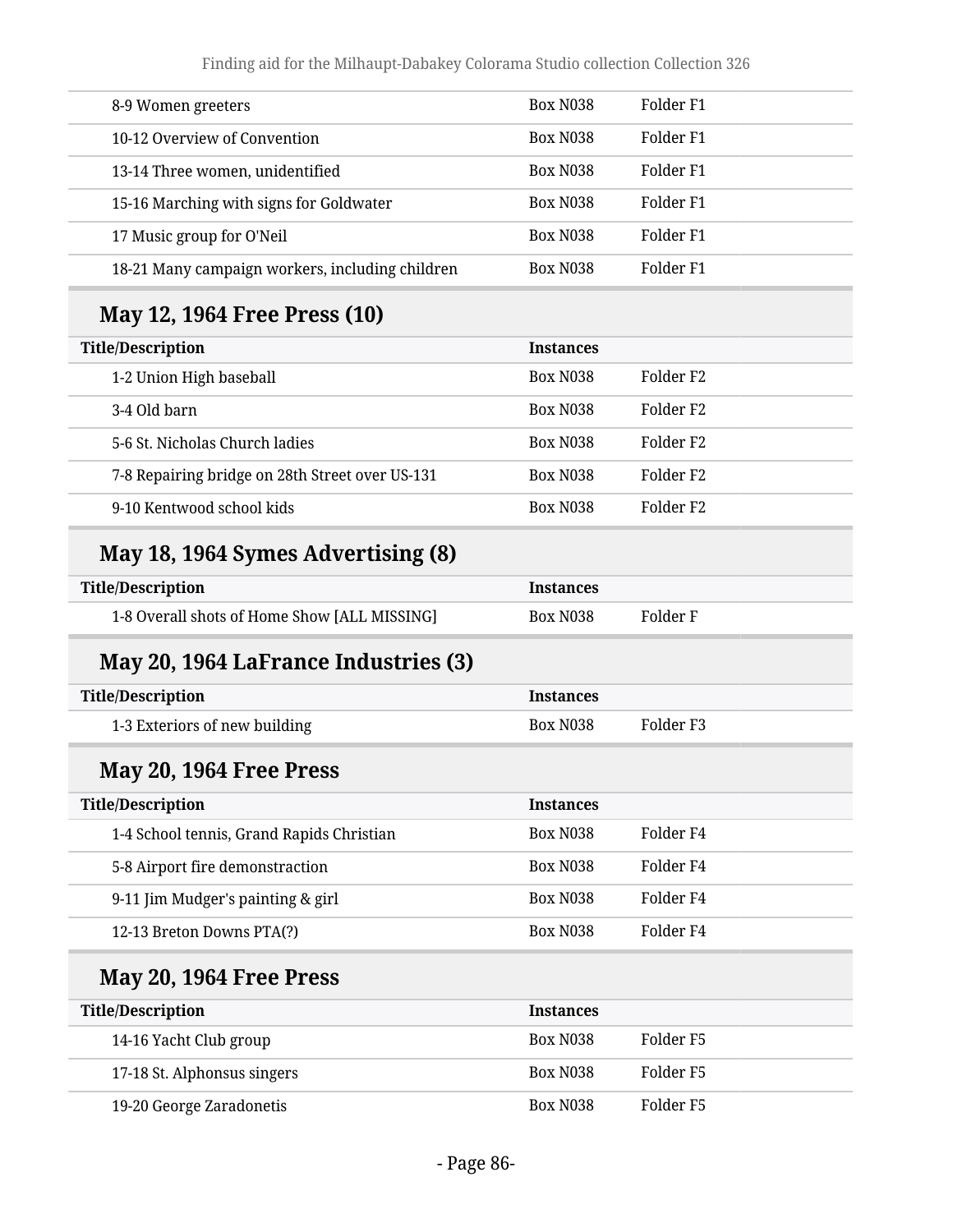| 21-22 Grand Valley College check presentation for<br>Mudge painting | <b>Box N038</b> | Folder F5 |
|---------------------------------------------------------------------|-----------------|-----------|
| 23-24 Art Festival dancers                                          | <b>Box N038</b> | Folder F5 |
| 25-26 Evangeline Home Guild (?)                                     | <b>Box N038</b> | Folder F5 |
| 27-28 Two men, unidentified                                         | <b>Box N038</b> | Folder F5 |

#### **May 22, 1964 Free Press (20)**

#### **General**

[17-20 found in folder, but not identified on envelope]

| <b>Title/Description</b>                  | <b>Instances</b> |                       |
|-------------------------------------------|------------------|-----------------------|
| 1-2 City budget planners                  | <b>Box N038</b>  | Folder F <sub>6</sub> |
| 3-6 New buildings at GVSU                 | Box N038         | Folder F6             |
| 7-8 Girls' track meet at Riverside School | <b>Box N038</b>  | Folder F6             |
| 9-16 Barn fire                            | <b>Box N038</b>  | Folder F <sub>6</sub> |
| 17-18 Unidentified men                    | <b>Box N038</b>  | Folder F6             |
| 19-20 Unidentified women                  | <b>Box N038</b>  | Folder F6             |
|                                           |                  |                       |

#### **May 23, 1964 Free Press(?) (2)**

| Title/Description                           | Instances |           |
|---------------------------------------------|-----------|-----------|
| 1-2 Catholic Central Class of 1924 reunion. | Box N038  | Folder F7 |

#### **May 27, 1964 Free Press (15)**

| <b>Title/Description</b>                         | <b>Instances</b> |           |
|--------------------------------------------------|------------------|-----------|
| 1-2 North End people with flags for Memorial Day | <b>Box N038</b>  | Folder F8 |
| 3-4 Shower at Pantlind                           | <b>Box N038</b>  | Folder F8 |
| 5-7 Boy hitchhiker                               | <b>Box N038</b>  | Folder F8 |
| 8-15 Remodeling Coopersville downtown            | <b>Box N038</b>  | Folder F8 |

#### **June 1, 1964 Free Press (2)**

| <b>Title/Description</b>           | <b>Instances</b> |           |
|------------------------------------|------------------|-----------|
| 1-2 Police Captain Sinclair Shippy | Box N038         | Folder F9 |

### **June 1, 1964 Foremost Insurance Co. (7)**

| <b>Title/Description</b>                       | Instances |            |
|------------------------------------------------|-----------|------------|
| 1-3 Color transparencies, exterior of building | Box N038  | Folder F10 |

4-7 Color negatives of same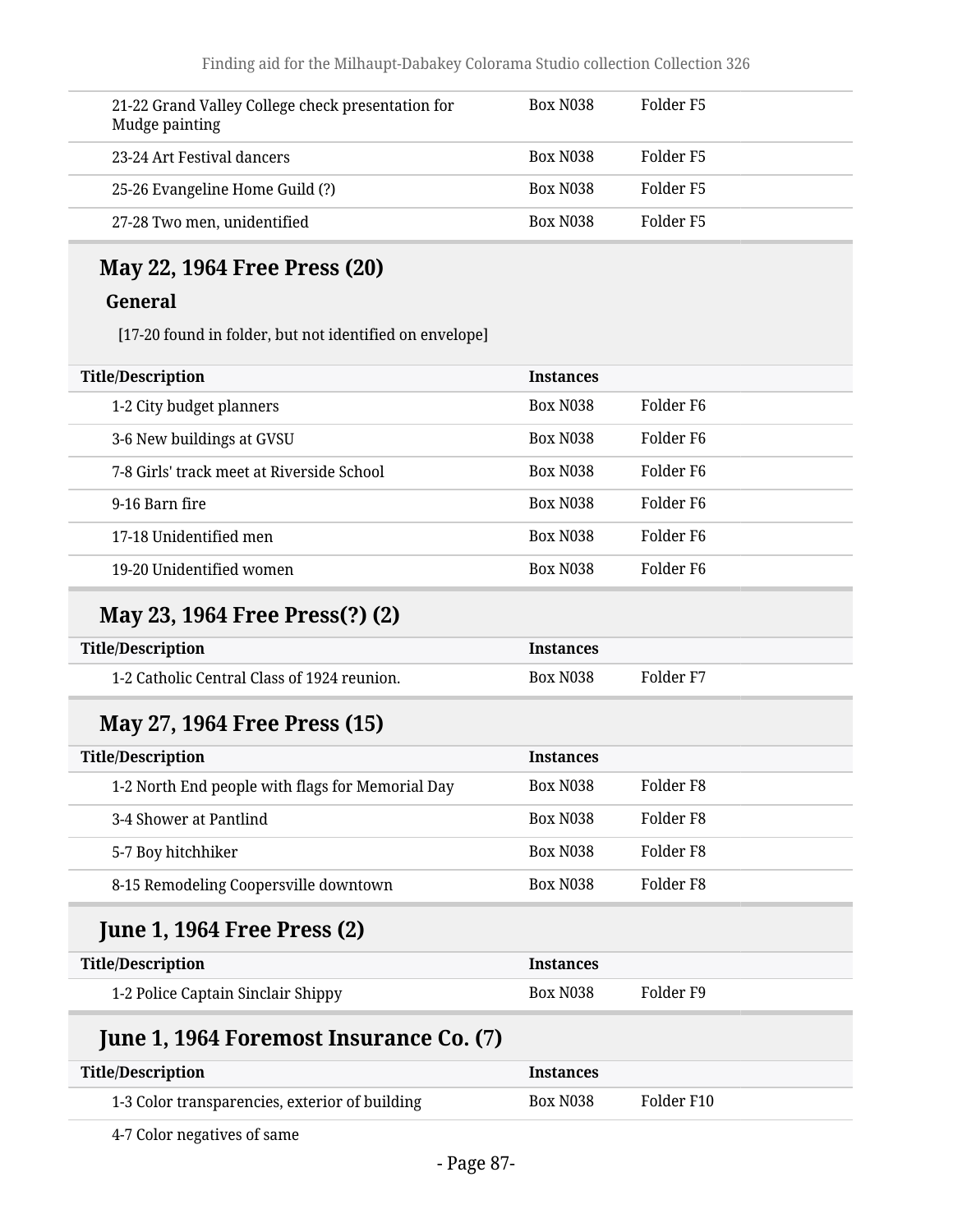|                                                                                                 | Box N038         | Folder F10           |
|-------------------------------------------------------------------------------------------------|------------------|----------------------|
| June 1, 1964 Furniture Manufacturers Assn. (4)                                                  |                  |                      |
| <b>Title/Description</b>                                                                        | <b>Instances</b> |                      |
| 1-4 Display in lobby of airport                                                                 | <b>Box N038</b>  | Folder F11           |
| June 2, 1964 East Grand Rapids High School retirement party for Reed<br>Waterman (19)           |                  |                      |
| <b>Title/Description</b>                                                                        | <b>Instances</b> |                      |
| 1-19 Various photos of retirement party                                                         | <b>Box N038</b>  | Folder F12           |
| June 2, 1964 Press Camp Blodgett (18)                                                           |                  |                      |
| <b>Title/Description</b>                                                                        | <b>Instances</b> |                      |
| 1-18 Women spring house cleaning the camp                                                       | <b>Box N039</b>  | Folder <sub>F1</sub> |
| <b>June 5, 1964 Free Press (22)</b>                                                             |                  |                      |
| <b>Title/Description</b>                                                                        | <b>Instances</b> |                      |
| 1-2 Margaret Westenbroek                                                                        | <b>Box N039</b>  | Folder <sub>F2</sub> |
| 3-4 Grandville carnival                                                                         | <b>Box N039</b>  | Folder <sub>F2</sub> |
| 5-6 Pile driving for new buildings at East Grand Rapids<br>waterfront                           | <b>Box N039</b>  | Folder <sub>F2</sub> |
| 7-8 Packing for Boy Scout Jamboree                                                              | <b>Box N039</b>  | Folder <sub>F2</sub> |
| 9-15 Preparing for air show                                                                     | <b>Box N039</b>  | Folder <sub>F2</sub> |
| 16-21 City Park Department kids                                                                 | <b>Box N039</b>  | Folder <sub>F2</sub> |
| 22 Man & boat                                                                                   | Box N039         | Folder <sub>F2</sub> |
| June 15, 1964 Wallace-Blakeslee, Inc. (2)                                                       |                  |                      |
| <b>Title/Description</b>                                                                        | <b>Instances</b> |                      |
| 1-2 James Mudge, Ford Press Secretary, also former<br>reporter for Herald, Free Press & WOOD-TV | <b>Box N039</b>  | Folder <sub>F3</sub> |

# **June 15, 1964 Free Press (10)**

| <b>Title/Description</b>                          | <b>Instances</b> |           |
|---------------------------------------------------|------------------|-----------|
| 1-2 Shower                                        | <b>Box N039</b>  | Folder F4 |
| 3-4 New president of Christian(?) Reformed Church | <b>Box N039</b>  | Folder F4 |
| 5-10 Construction of I-196                        | <b>Box N039</b>  | Folder F4 |

# **June 16, 1964 Free Press**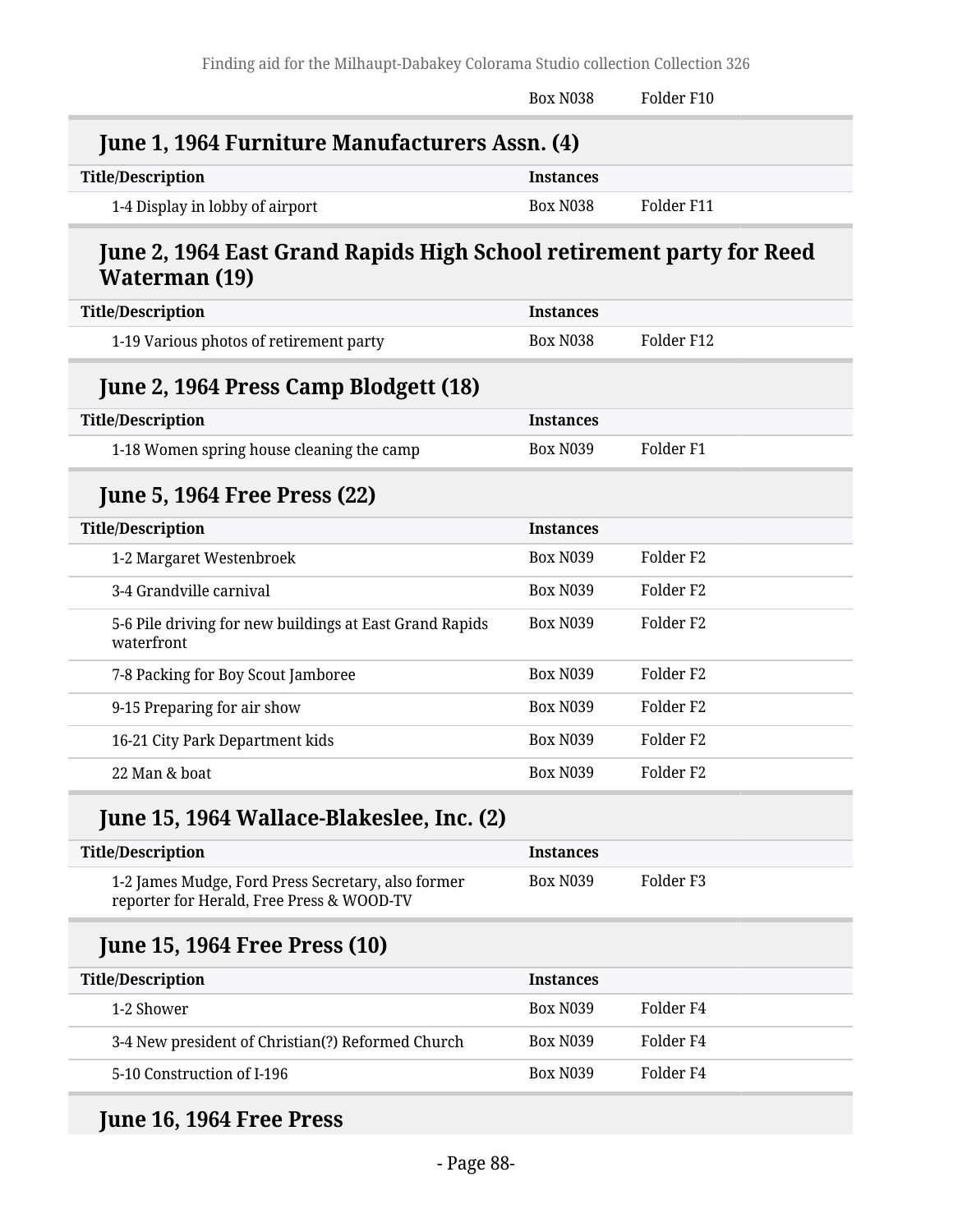| <b>Instances</b>                      |                                                                                                                                     |
|---------------------------------------|-------------------------------------------------------------------------------------------------------------------------------------|
| <b>Box N039</b>                       | Folder <sub>F5</sub>                                                                                                                |
| <b>Box N039</b>                       | Folder <sub>F5</sub>                                                                                                                |
| <b>Box N039</b>                       | Folder <sub>F5</sub>                                                                                                                |
| <b>Box N039</b>                       | Folder <sub>F5</sub>                                                                                                                |
| <b>Box N039</b>                       | Folder <sub>F5</sub>                                                                                                                |
| <b>Box N039</b>                       | Folder <sub>F6</sub>                                                                                                                |
| <b>Box N039</b>                       | Folder <sub>F6</sub>                                                                                                                |
|                                       |                                                                                                                                     |
| <b>Instances</b>                      |                                                                                                                                     |
| <b>Box N039</b>                       | Folder <sub>F7</sub>                                                                                                                |
|                                       |                                                                                                                                     |
| <b>Instances</b>                      |                                                                                                                                     |
| <b>Box N039</b>                       | Folder <sub>F8</sub>                                                                                                                |
|                                       |                                                                                                                                     |
| <b>Instances</b>                      |                                                                                                                                     |
| <b>Box N039</b>                       | Folder <sub>F9</sub>                                                                                                                |
|                                       |                                                                                                                                     |
| <b>Instances</b>                      |                                                                                                                                     |
| <b>Box N039</b>                       | Folder F10                                                                                                                          |
|                                       |                                                                                                                                     |
| <b>Instances</b>                      |                                                                                                                                     |
| Box N040A                             | Folder <sub>F1</sub>                                                                                                                |
| Box N040A                             | Folder <sub>F1</sub>                                                                                                                |
|                                       |                                                                                                                                     |
| <b>Instances</b>                      |                                                                                                                                     |
| Box N040A                             | Folder <sub>F2</sub>                                                                                                                |
| Box N040A                             | Folder <sub>F2</sub>                                                                                                                |
| Box N040A                             | Folder <sub>F2</sub>                                                                                                                |
| Box N040A                             | Folder <sub>F2</sub>                                                                                                                |
| June 26, 1964 LaFrance Industries (7) | June 19, 1964 Harold Worst Billiards (4)<br>June 21, 1964 Muskegon Motorcycle Club (12)<br>June 27, 1964 United Parcel Service (10) |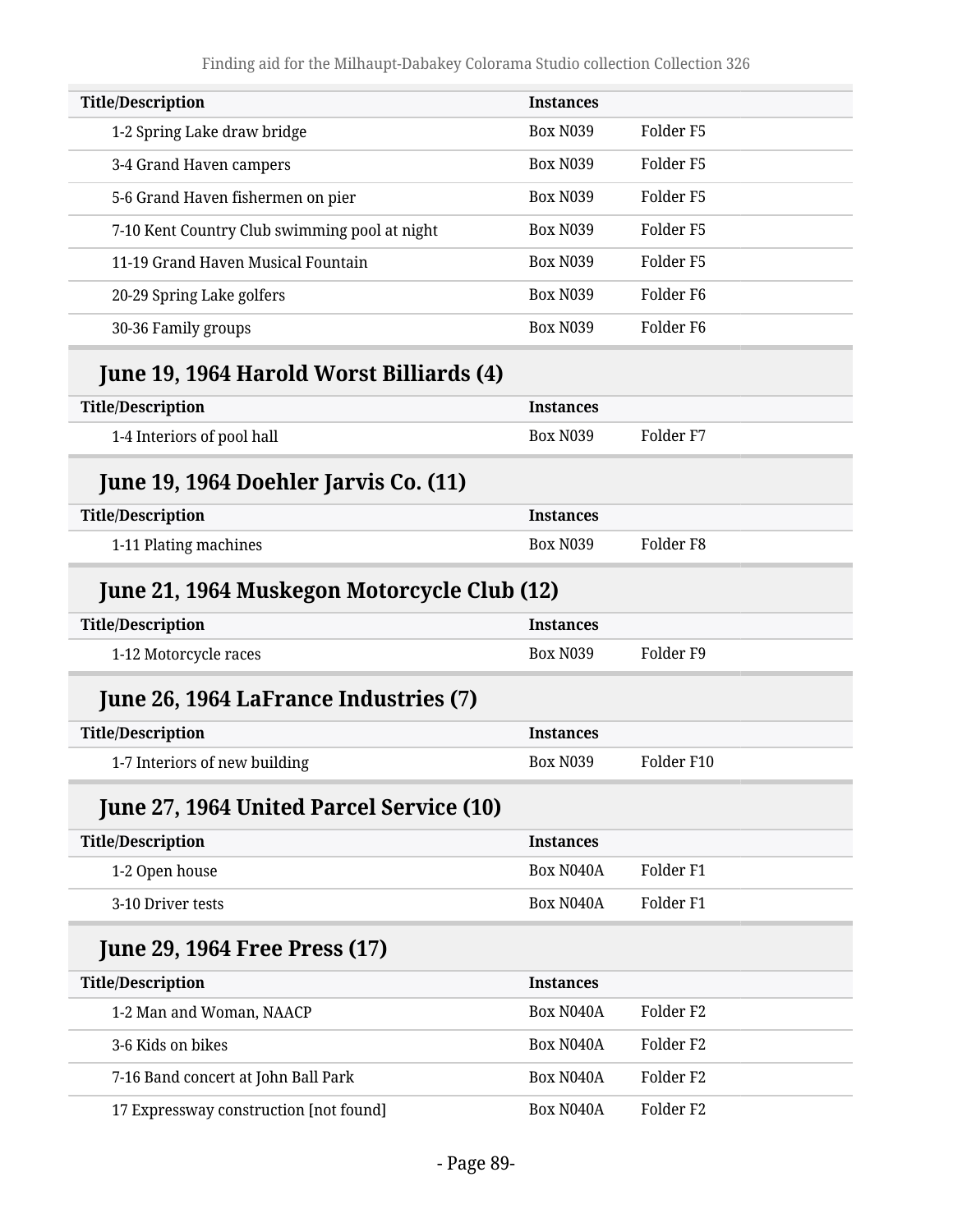| <b>Title/Description</b>                                                | <b>Instances</b> |                      |
|-------------------------------------------------------------------------|------------------|----------------------|
| 1-3 Steel work on new addition                                          | Box N040A        | Folder <sub>F3</sub> |
| August 1, 1964 Kent Country Club exterior/interior (printed)            |                  |                      |
| <b>Title/Description</b>                                                | <b>Instances</b> |                      |
| 1-13 Prints                                                             | Box N040A        | Folder F4            |
| 14-16 Extras                                                            | Box N040A        | Folder <sub>F4</sub> |
| 17-35 Extras                                                            | Box N040A        | Folder <sub>F5</sub> |
| September 10, 1964 Doehler Jarvis Corp. (8)                             |                  |                      |
| <b>Title/Description</b>                                                | <b>Instances</b> |                      |
| 1-8 Interiors, plating department                                       | Box N040A        | Folder <sub>F6</sub> |
| September 15, 1964 Grand Valley State College (8)                       |                  |                      |
| <b>Title/Description</b>                                                | <b>Instances</b> |                      |
| 1-6 Placque celebrating completion of Great Lakes group<br>of buildings | Box N040A        | Folder <sub>F7</sub> |
| 7-8 Group of officials at unveiling                                     | Box N040A        | Folder <sub>F7</sub> |
| September 22,1964 U.P.I. (18)                                           |                  |                      |
| <b>Title/Description</b>                                                | <b>Instances</b> |                      |
| 1-2 Officers of Bar Association                                         | Box N040A        | Folder <sub>F8</sub> |
| 3-18 Hubert Humphrey in Town                                            | Box N040A        | Folder <sub>F8</sub> |
| September 22, 1964 U.P.I. (3)                                           |                  |                      |
| <b>Title/Description</b>                                                | <b>Instances</b> |                      |
| 1-3 Men with Goldwater Soft Drink at Bar Convention                     | Box N040A        | Folder <sub>F9</sub> |
| September 25, 1964 Berger Chevrolet (10)                                |                  |                      |
| <b>Title/Description</b>                                                | <b>Instances</b> |                      |
| 1-2 Salesmen                                                            | Box N040A        | Folder F10           |
| 3-10 Open house                                                         | Box N040A        | Folder F10           |
| October 1, 1964 Kent County Juvenile Home (4)                           |                  |                      |
| <b>Title/Description</b>                                                | <b>Instances</b> |                      |

| 1-4 Women touring home | Box N040A | Folder F11 |
|------------------------|-----------|------------|
|                        |           |            |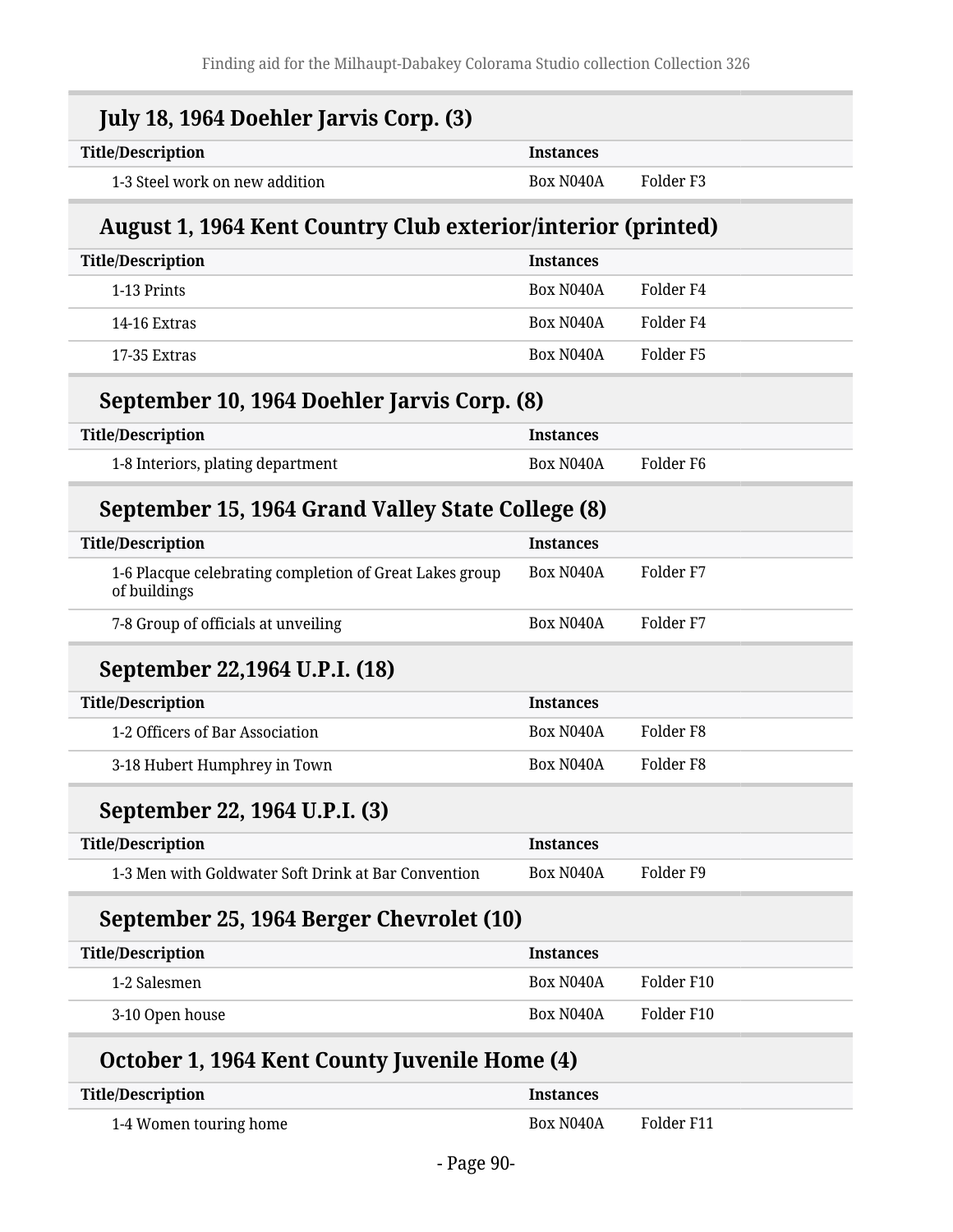| October 1, 1964 U.P.I. (3)                       |                  |                      |  |
|--------------------------------------------------|------------------|----------------------|--|
| <b>Title/Description</b>                         | <b>Instances</b> |                      |  |
| 1-3 Berlin Wall replica                          | Box N040A        | Folder F12           |  |
| October 10, 1964 U.P.I. (2)                      |                  |                      |  |
| <b>Title/Description</b>                         | <b>Instances</b> |                      |  |
| 1-2 Buster Mathis at airport                     | Box N040B        | Folder <sub>F1</sub> |  |
| October 15, 1964 Grand Valley State College (17) |                  |                      |  |
| <b>Title/Description</b>                         | <b>Instances</b> |                      |  |
| 1-17 Students around campus                      | Box N040B        | Folder <sub>F2</sub> |  |
| October 26, 1964 Symes Advertising (14)          |                  |                      |  |
| <b>Title/Description</b>                         | <b>Instances</b> |                      |  |
| 1-14 Advertising displays at airport             | Box N040B        | Folder <sub>F3</sub> |  |
| Oct 28, 1964 Peninsular Diesel Co. (11)          |                  |                      |  |
| <b>Title/Description</b>                         | <b>Instances</b> |                      |  |
| 1-10 Exteriors of new building                   | Box N040B        | Folder <sub>F4</sub> |  |
| 11 Portrait of Jack De Haan                      | Box N040B        | Folder <sub>F4</sub> |  |
| <b>November 16, 1964 Grand Valley Apartments</b> |                  |                      |  |
| <b>Title/Description</b>                         | <b>Instances</b> |                      |  |
| 1-23 Exteriors and interiors of new apartments   | Box N040B        | Folder <sub>F5</sub> |  |
| Novemebr 20, 1964 Free Press                     |                  |                      |  |
| <b>Title/Description</b>                         | <b>Instances</b> |                      |  |
| 1-2 South High basketball coach and family       | Box N040B        | Folder <sub>F6</sub> |  |
| 3-8 Mayor Christian Sonneveldt                   | Box N040B        | Folder <sub>F6</sub> |  |
| 9-10 New Justice Building progress               | Box N040B        | Folder <sub>F6</sub> |  |
| 11-12 Old Kent Bank progress                     | Box N040B        | Folder <sub>F6</sub> |  |
| 13-18 women & Christmas decorations              | Box N040B        | Folder <sub>F6</sub> |  |
| 19-22 Paintings at art gallery                   | Box N040B        | Folder <sub>F7</sub> |  |
| 23-24 Man cutting logs with chainsaw             | Box N040B        | Folder <sub>F7</sub> |  |
| 25-28 Two women at City Hall                     | Box N040B        | Folder <sub>F7</sub> |  |
| 29-30 Two men together at City Hall              | Box N040B        | Folder <sub>F7</sub> |  |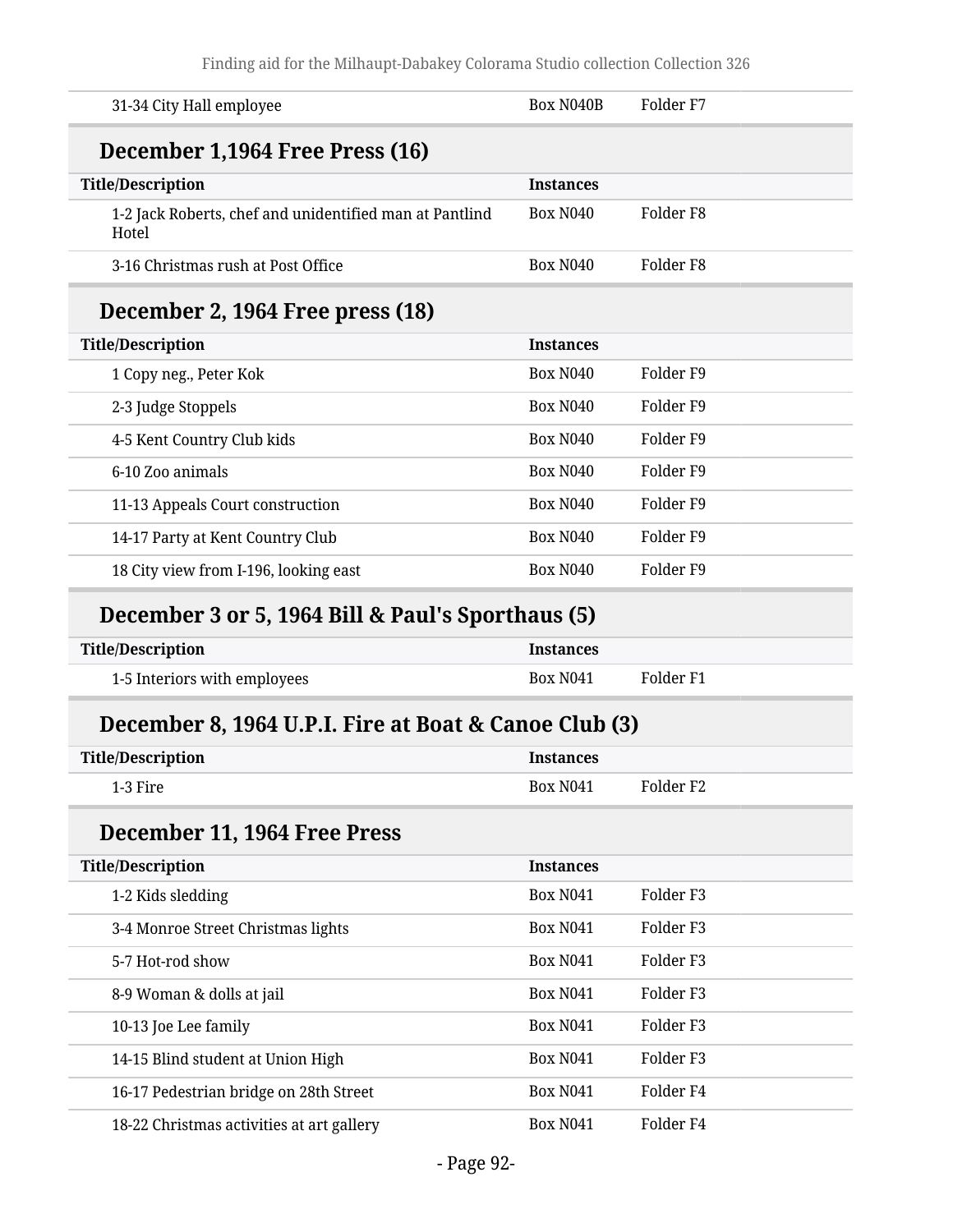| 23-28 Expressway construction                                          | <b>Box N041</b>  | Folder <sub>F4</sub> |
|------------------------------------------------------------------------|------------------|----------------------|
| Dec 15, 1964 Kent County Airport (3)                                   |                  |                      |
| <b>Title/Description</b>                                               | <b>Instances</b> |                      |
| 1-3 Two children, two adults by small plane                            | <b>Box N041</b>  | Folder <sub>F5</sub> |
| Dec 16, 1964 U.P.I. (9)                                                |                  |                      |
| <b>Title/Description</b>                                               | <b>Instances</b> |                      |
| 1-9 Explosion at house on Fountain Street                              | <b>Box N041</b>  | Folder <sub>F6</sub> |
| 1965                                                                   |                  |                      |
| January 5,1965 Free Press (15)                                         |                  |                      |
| <b>Title/Description</b>                                               | <b>Instances</b> |                      |
| 1-2 Scotchman in uniform                                               | <b>Box N041</b>  | Folder <sub>F7</sub> |
| 3-4 Police Sgt. McGarvey at Civic Auditorium                           | <b>Box N041</b>  | Folder <sub>F7</sub> |
| 5-6 Cop holding child                                                  | <b>Box N041</b>  | Folder <sub>F7</sub> |
| 7-9 Teenage bowlers                                                    | <b>Box N041</b>  | Folder <sub>F7</sub> |
| 10-15 YMCA swimmers                                                    | <b>Box N041</b>  | Folder <sub>F7</sub> |
| January 6,1965 U.P.I. (4)                                              |                  |                      |
| <b>Title/Description</b>                                               | <b>Instances</b> |                      |
| 1-4 Baker Furniture Museum                                             | <b>Box N041</b>  | Folder <sub>F8</sub> |
| January 6 (or 18?), 1965 Grand Valley State College (11)               |                  |                      |
| <b>Title/Description</b>                                               | <b>Instances</b> |                      |
| 1-11 Interiors of auditorium                                           | <b>Box N041</b>  | Folder <sub>F9</sub> |
| January 30, 1965 U.P.I. (6)                                            |                  |                      |
| <b>Title/Description</b>                                               | <b>Instances</b> |                      |
| 1-6 Fire, 1200 block of South Division                                 | <b>Box N041</b>  | Folder F10           |
| February 2, 1965 Free Press (18)                                       |                  |                      |
| <b>Title/Description</b>                                               | <b>Instances</b> |                      |
| 1-2 Intersection, Leonard and Front Streets                            | <b>Box N041</b>  | Folder F11           |
| 3-6 Intersection, Burton and Division                                  | <b>Box N041</b>  | Folder F11           |
| 7-8 Man with voting machines, rear of machines [in<br>records library] | <b>Box N041</b>  | Folder F11           |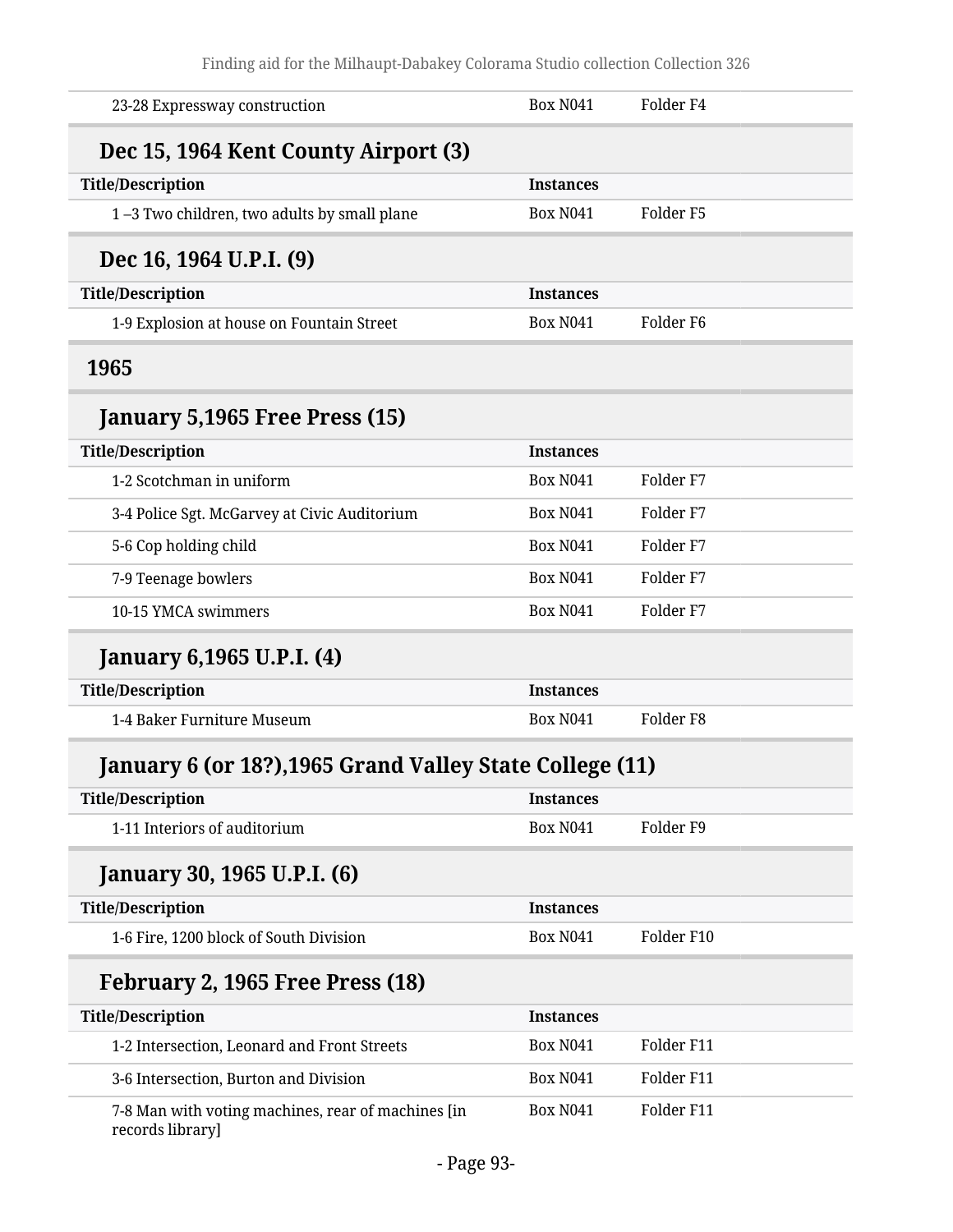| 9-10 People & voting machines      | Box N <sub>041</sub> | Folder F11 |
|------------------------------------|----------------------|------------|
| 11-12 Military people              | <b>Box N041</b>      | Folder F11 |
| 13-16 With pictures at art gallery | <b>Box N041</b>      | Folder F11 |
| 17-18 Two people by map            | <b>Box N041</b>      | Folder F11 |

# **February 10, 1965 U.P.I. (16)**

| <b>Title/Description</b>             | <b>Instances</b> |            |
|--------------------------------------|------------------|------------|
| 1-2 Copy photo of Judge Searl        | <b>Box N041</b>  | Folder F12 |
| 3-4 Soldiers with citizenship papers | <b>Box N041</b>  | Folder F12 |
| 5-7 Pickets at CIO Hall              | <b>Box N041</b>  | Folder F12 |
| 8-10 Bandit going to trial           | <b>Box N041</b>  | Folder F12 |
| 11-14 "Kitten" and her family        | <b>Box N041</b>  | Folder F12 |
| 15-16 Roy Wilkins                    | <b>Box N041</b>  | Folder F12 |

# **February 15, 1965 Free Press**

| <b>Title/Description</b>      | <b>Instances</b> |            |
|-------------------------------|------------------|------------|
| 1-2 Bunny Barto               | <b>Box N041</b>  | Folder F13 |
| 3-4 Mayor Sonneveldt          | <b>Box N041</b>  | Folder F13 |
| 5-6 Ed McCobb                 | <b>Box N041</b>  | Folder F13 |
| 7-8 New Northeast Junior High | <b>Box N041</b>  | Folder F13 |
| 9-10 Ron Hidney               | <b>Box N041</b>  | Folder F13 |
| 11-12 Aquinas students        | <b>Box N041</b>  | Folder F13 |

# **February 15, 1965 Free Press**

| <b>Title/Description</b>      | <i><u><b>Instances</b></u></i> |           |
|-------------------------------|--------------------------------|-----------|
| 13-21 New White Cloud library | <b>Box N042</b>                | Folder F1 |

# **February 15, 1965 Free Press (16)**

| <b>Title/Description</b>                                                            | <b>Instances</b> |                       |
|-------------------------------------------------------------------------------------|------------------|-----------------------|
| 1-2 Food editor at Porterhouse Room with chef                                       | <b>Box N042</b>  | Folder F <sub>2</sub> |
| 3-4 Moses Hattem and chef                                                           | <b>Box N042</b>  | Folder F <sub>2</sub> |
| 5-10 Zoo                                                                            | <b>Box N042</b>  | Folder F <sub>2</sub> |
| 11-12 Bus Credit Union 25th Anniversary. City Coach<br>Lines Employees Credit Union | <b>Box N042</b>  | Folder F <sub>2</sub> |
| 13-14 Group, WLAV                                                                   | <b>Box N042</b>  | Folder F <sub>2</sub> |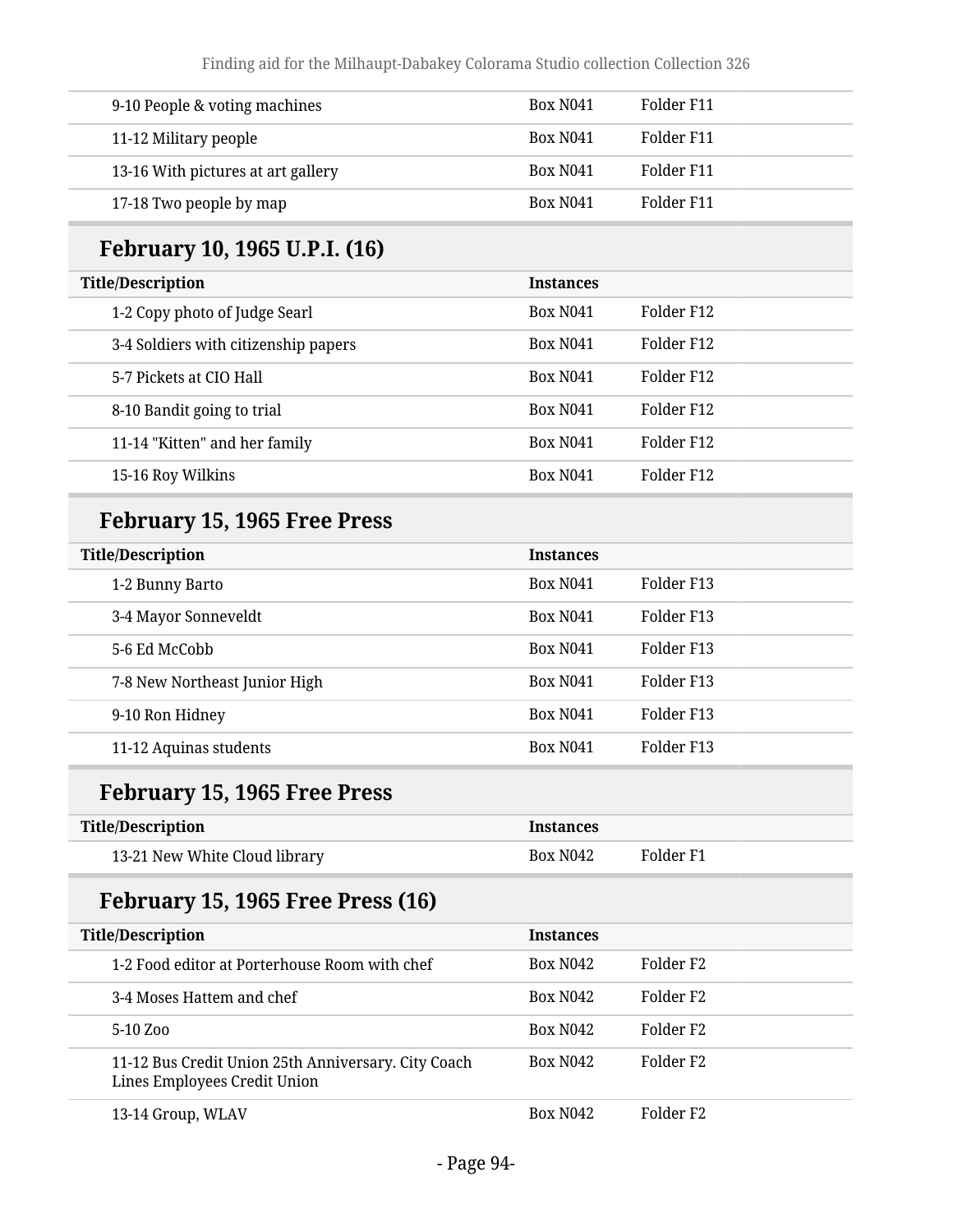| 15-16 People in garden?? part of the zoo?                                                                                                  | <b>Box N042</b>  | Folder <sub>F2</sub> |  |
|--------------------------------------------------------------------------------------------------------------------------------------------|------------------|----------------------|--|
| March 2, 1965 (8)                                                                                                                          |                  |                      |  |
| <b>Title/Description</b>                                                                                                                   | <b>Instances</b> |                      |  |
| 1-8 Doris Jarrell, former Grand Rapids Herald reporter,<br>Free Press reporter, public relations manager, Michigan<br><b>Supreme Court</b> | <b>Box N042</b>  | Folder <sub>F3</sub> |  |
| March 2, 1965 Meijer Super Markets (6)                                                                                                     |                  |                      |  |
| <b>Title/Description</b>                                                                                                                   | <b>Instances</b> |                      |  |
| 1-6 Fred Meijer and his mother                                                                                                             | <b>Box N042</b>  | Folder <sub>F4</sub> |  |
| March 2, 1965 Immaculate Heart of Mary Church (10)                                                                                         |                  |                      |  |
| <b>Title/Description</b>                                                                                                                   | <b>Instances</b> |                      |  |
| 1-10 Exteriors of building and people at table                                                                                             | <b>Box N042</b>  | Folder <sub>F5</sub> |  |
| <b>March 2, 1965 Free Press (6)</b>                                                                                                        |                  |                      |  |
| <b>Title/Description</b>                                                                                                                   | <b>Instances</b> |                      |  |
| 1-2 Weights display at library                                                                                                             | <b>Box N042</b>  | Folder <sub>F6</sub> |  |
| 3-6 Ottawa High basketball team                                                                                                            | <b>Box N042</b>  | Folder <sub>F6</sub> |  |
| March 2, 1965 Free Press and U.P.I.                                                                                                        |                  |                      |  |
| <b>Title/Description</b>                                                                                                                   | <b>Instances</b> |                      |  |
| 1-18 Damage after tornado                                                                                                                  | <b>Box N042</b>  | Folder <sub>F7</sub> |  |
| 19-35 Damage after tornado                                                                                                                 | <b>Box N042</b>  | Folder F8            |  |
| 36 Copy of Davenport Institute Building                                                                                                    | <b>Box N042</b>  | Folder <sub>F8</sub> |  |
| March 8, 1965 Free Press                                                                                                                   |                  |                      |  |
| <b>Title/Description</b>                                                                                                                   | <b>Instances</b> |                      |  |
| 1-11 Holland windmill                                                                                                                      | <b>Box N042</b>  | Folder <sub>F9</sub> |  |
| 12-17 Coast Guard                                                                                                                          | <b>Box N042</b>  | Folder <sub>F9</sub> |  |
| 18-20 Grand Haven oval                                                                                                                     | <b>Box N042</b>  | Folder <sub>F9</sub> |  |
| 21-26 Grand Haven oval                                                                                                                     | <b>Box N042</b>  | Folder F10           |  |
| 27-28 Gardner Denver strike                                                                                                                | <b>Box N042</b>  | Folder F10           |  |
| 29-37 M104 Bridge(?)                                                                                                                       | <b>Box N042</b>  | Folder F10           |  |
| 38-40 Wyoming water plant                                                                                                                  | <b>Box N042</b>  | Folder F10           |  |
| 41 Ottawa County Building construction(?)                                                                                                  | <b>Box N042</b>  | Folder F10           |  |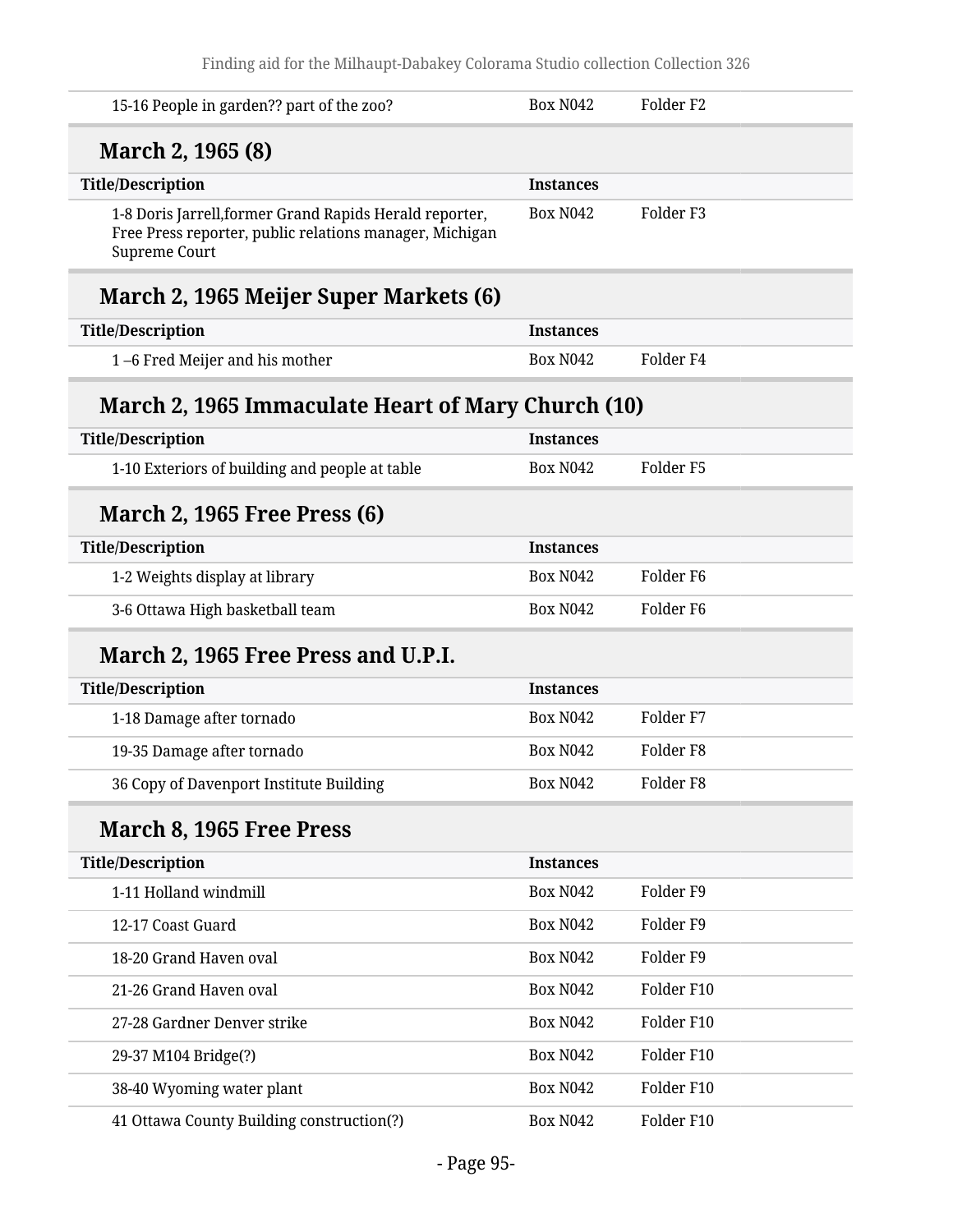| March 9, 1965 Blythefield Country Club (2)                                           |                  |                      |  |
|--------------------------------------------------------------------------------------|------------------|----------------------|--|
| <b>Title/Description</b>                                                             | <b>Instances</b> |                      |  |
| 1-2 Board of directors                                                               | <b>Box N042</b>  | Folder F11           |  |
| March 9, 1965 Free Press & U.P.I. (12)                                               |                  |                      |  |
| <b>Title/Description</b>                                                             | <b>Instances</b> |                      |  |
| 1-2 Pickets at Junior College                                                        | <b>Box N042</b>  | Folder F12           |  |
| 3-7 Pickets at City Hall                                                             | <b>Box N042</b>  | Folder F12           |  |
| 8-10 Fixing streets                                                                  | <b>Box N042</b>  | Folder F12           |  |
| 11-12 Man and watermelon                                                             | <b>Box N042</b>  | Folder F12           |  |
| <b>March 10, 1965 Free Press &amp; U.P.I.</b>                                        |                  |                      |  |
| <b>Title/Description</b>                                                             | <b>Instances</b> |                      |  |
| [1-2 No negs.]                                                                       | <b>Box N043</b>  | Folder <sub>F1</sub> |  |
| 3-11 Flood, river                                                                    | <b>Box N043</b>  | Folder <sub>F1</sub> |  |
| 12-13 East High swim champs                                                          | <b>Box N043</b>  | Folder <sub>F1</sub> |  |
| 14-15 Accident at Holland                                                            | <b>Box N043</b>  | Folder <sub>F2</sub> |  |
| 16-17 Blythefield Country Club planning tea [see extra<br>19-20]; see also March 9th | <b>Box N043</b>  | Folder <sub>F2</sub> |  |
| 18-19 Art downtown                                                                   | <b>Box N043</b>  | Folder <sub>F2</sub> |  |
| 20-25 Urban house, interior & exterior                                               | <b>Box N043</b>  | Folder <sub>F2</sub> |  |
| March 15, 1965 U.P.I. & Free Press (10)                                              |                  |                      |  |
| <b>Title/Description</b>                                                             | <b>Instances</b> |                      |  |
| 1-4 Selma march, downtown                                                            | <b>Box N043</b>  | Folder <sub>F3</sub> |  |
| 5-7 Photographers convention                                                         | <b>Box N043</b>  | Folder <sub>F3</sub> |  |

# **March 18, 1965 Wolverine Shoe & Tanning**

| <b>Title/Description</b>                                | <b>Instances</b> |           |
|---------------------------------------------------------|------------------|-----------|
| 1-15 Manufacturing and office photos, for brochure      | <b>Box N043</b>  | Folder F4 |
| 16-29 Manufacturing and office photos, for brochure     | <b>Box N043</b>  | Folder F5 |
| 30-36 Manufacturing and office photos, for brochure     | <b>Box N043</b>  | Folder F6 |
| 37-43 Manufacturing and office photos [Neg. 44 missing] | <b>Box N043</b>  | Folder F6 |

8-10 Bar Association, Starr presentation. Box N043 Folder F3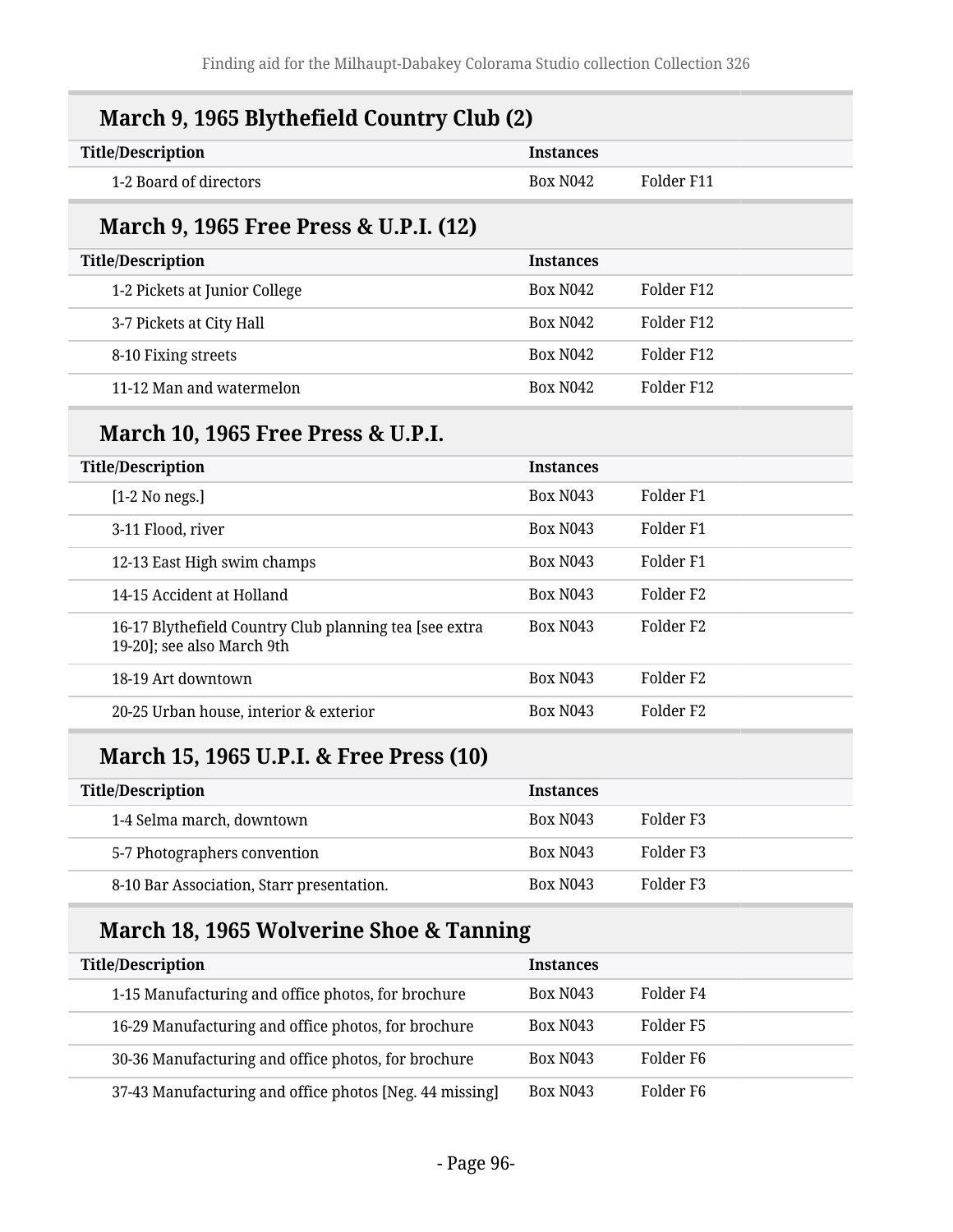| March 25, 1965 Columbian Storage             |                  |                      |
|----------------------------------------------|------------------|----------------------|
| <b>Title/Description</b>                     | <b>Instances</b> |                      |
| 1-14 Operations and displays                 | <b>Box N043</b>  | Folder <sub>F7</sub> |
| 15-29 Operations and displays                | <b>Box N043</b>  | Folder <sub>F8</sub> |
| March 10-30, 1965 Free Press (?)             |                  |                      |
| <b>Title/Description</b>                     | <b>Instances</b> |                      |
| 1-4 Dancing class                            | <b>Box N043</b>  | Folder <sub>F9</sub> |
| 5-6 Garfield Park(?)                         | <b>Box N043</b>  | Folder <sub>F9</sub> |
| 7-8 Voting class                             | <b>Box N043</b>  | Folder <sub>F9</sub> |
| 9-10 Fred See                                | <b>Box N043</b>  | Folder <sub>F9</sub> |
| 11-12 Bruinslot Florist                      | <b>Box N043</b>  | Folder <sub>F9</sub> |
| 13-14 John Ball Zoo                          | <b>Box N043</b>  | Folder F10           |
| 15-16 Mrs. Stiles and daughter(?)            | <b>Box N043</b>  | Folder F10           |
| 17-18 Blythefield Country Club Style Show(?) | <b>Box N043</b>  | Folder F10           |
| 19-22 Home Show                              | <b>Box N043</b>  | Folder F10           |
| 23 Art museum                                | <b>Box N043</b>  | Folder F10           |
| 24-26 Art museum                             | <b>Box N043</b>  | Folder F11           |
| 27-29 Aquinas College(?)                     | <b>Box N043</b>  | Folder F11           |
| 30-31 Crowd at Imaculate Heart of Mary(?)    | <b>Box N043</b>  | Folder F11           |
| 32-36 Hague Symphony                         | <b>Box N043</b>  | Folder F11           |
| 37-39 Professional convention(?)             | <b>Box N043</b>  | Folder F11           |

# **March 30, 1965 Fairchild Publications (2)**

| <b>Title/Description</b>              | <b>Instances</b> |            |
|---------------------------------------|------------------|------------|
| 1-2 Mr. Clingman, architect           | <b>Box N043</b>  | Folder F12 |
| April 1, 1965 Free Press (14)         |                  |            |
| <b>Title/Description</b>              | <b>Instances</b> |            |
| 1-2 Wyoming Fire Chief Waalkes        | <b>Box N044</b>  | Folder F1  |
| 3-4 Lady & orange tree                | <b>Box N044</b>  | Folder F1  |
| 5-6 Lady & old programs               | <b>Box N044</b>  | Folder F1  |
| 7-8 College girls and hats            | <b>Box N044</b>  | Folder F1  |
| 9-14 Man and woman with small animals | <b>Box N044</b>  | Folder F1  |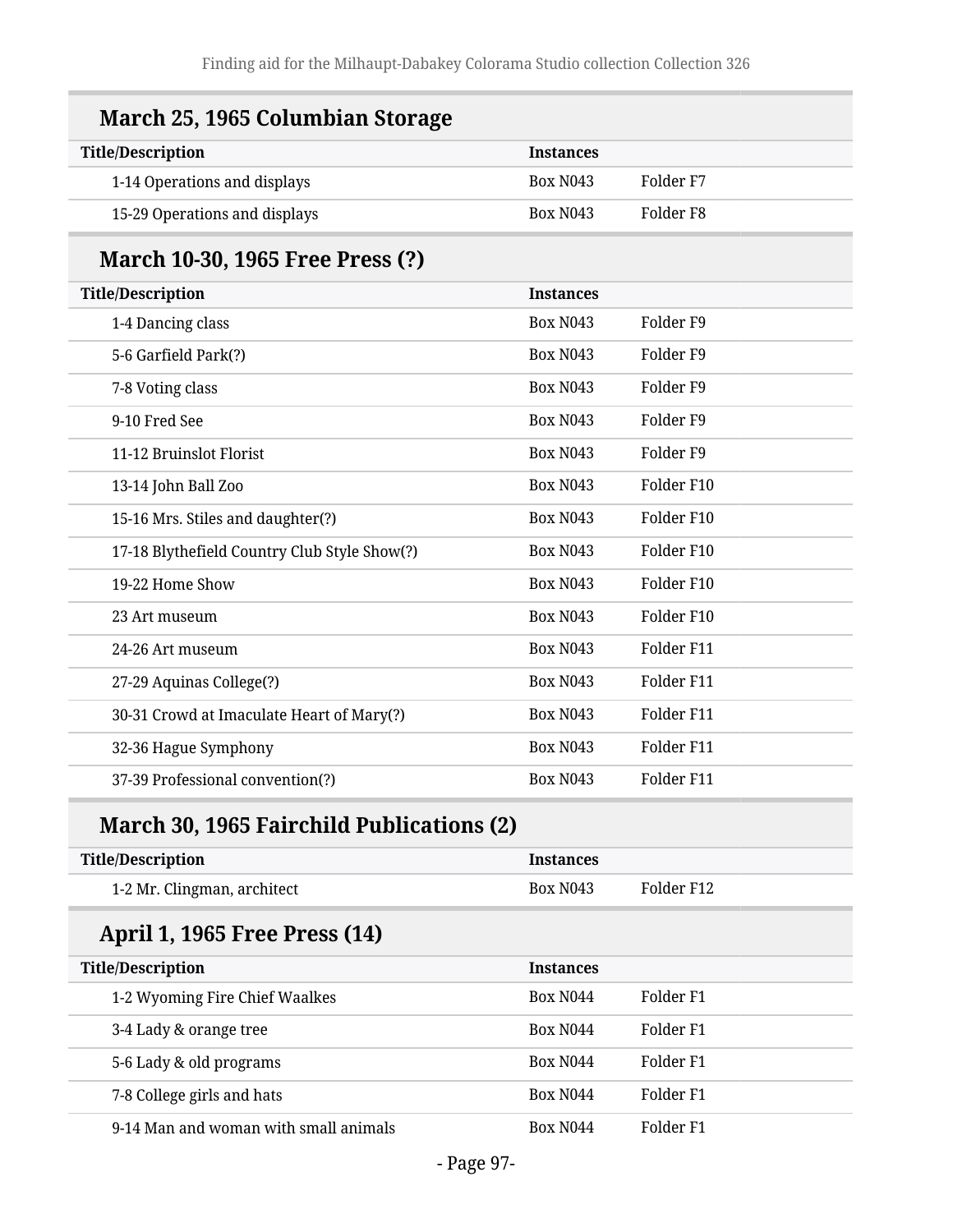# **April 2, 1965 Free Press & U.P.I. (13)**

| <b>Title/Description</b>                             | <b>Instances</b>     |                       |
|------------------------------------------------------|----------------------|-----------------------|
| 1-2 Roy Wilson                                       | Box N <sub>044</sub> | Folder F2             |
| 3-6 Kids tying fishing flies                         | Box N <sub>044</sub> | Folder F <sub>2</sub> |
| 7-9 F.H.A. [Future Homemakers of America] Convention | Box N <sub>044</sub> | Folder F <sub>2</sub> |
| 10-13 Peter Versluis                                 | Box N <sub>044</sub> | Folder F <sub>2</sub> |

### **April 5 or 7, 1965 Grand Rapids Press**

| <b>Title/Description</b>                    | <b>Instances</b> |           |
|---------------------------------------------|------------------|-----------|
| 1-12 Kids and slot cars at Meyer Hobby Shop | Box N044         | Folder F3 |
| 13-15 Kids and rabbit at Hillcrest School   | <b>Box N044</b>  | Folder F3 |
| 16-32 Kids and rabbit at Hillcrest School   | <b>Box N044</b>  | Folder F4 |

# **April 7, 1965 Rapistan annual meeting**

| <b>Title/Description</b> | <b>Instances</b>     |           |
|--------------------------|----------------------|-----------|
| 1-15 Annual meeting      | Box N <sub>044</sub> | Folder F5 |
| 16-30 Annual meeting     | Box N <sub>044</sub> | Folder F6 |

# **April 10, 1965 U.P.I. (21)**

| Title/Description                      | <i><u><b>Instances</b></u></i> |           |
|----------------------------------------|--------------------------------|-----------|
| 1-21 Dedication of windmill at Holland | Box N <sub>044</sub>           | Folder F7 |

# **April 15, 1965 Grand Rapids Press (30)**

| <b>Title/Description</b>                       | <b>Instances</b>     |           |
|------------------------------------------------|----------------------|-----------|
| 1-2 Boaters [missing from set as received]     | <b>Box N044</b>      | Folder F8 |
| 3-4 Poll Museum [missing from set as received] | <b>Box N044</b>      | Folder F8 |
| 5-12 Point West Restaurant at Holland          | <b>Box N044</b>      | Folder F8 |
| 13-26 Grand Haven Gymnasts                     | <b>Box N044</b>      | Folder F8 |
| 27-30 Man painting(?)                          | Box N <sub>044</sub> | Folder F8 |

# **April 22, 1965 Free Press**

| <b>Title/Description</b>                  | <b>Instances</b> |           |
|-------------------------------------------|------------------|-----------|
| 1-2 Ottawa Hills baseball players         | <b>Box N045</b>  | Folder F1 |
| 3-6 Ottawa Hills and Creston High golfers | <b>Box N045</b>  | Folder F1 |
| 7-8 Chamber of Commerce planners          | <b>Box N045</b>  | Folder F1 |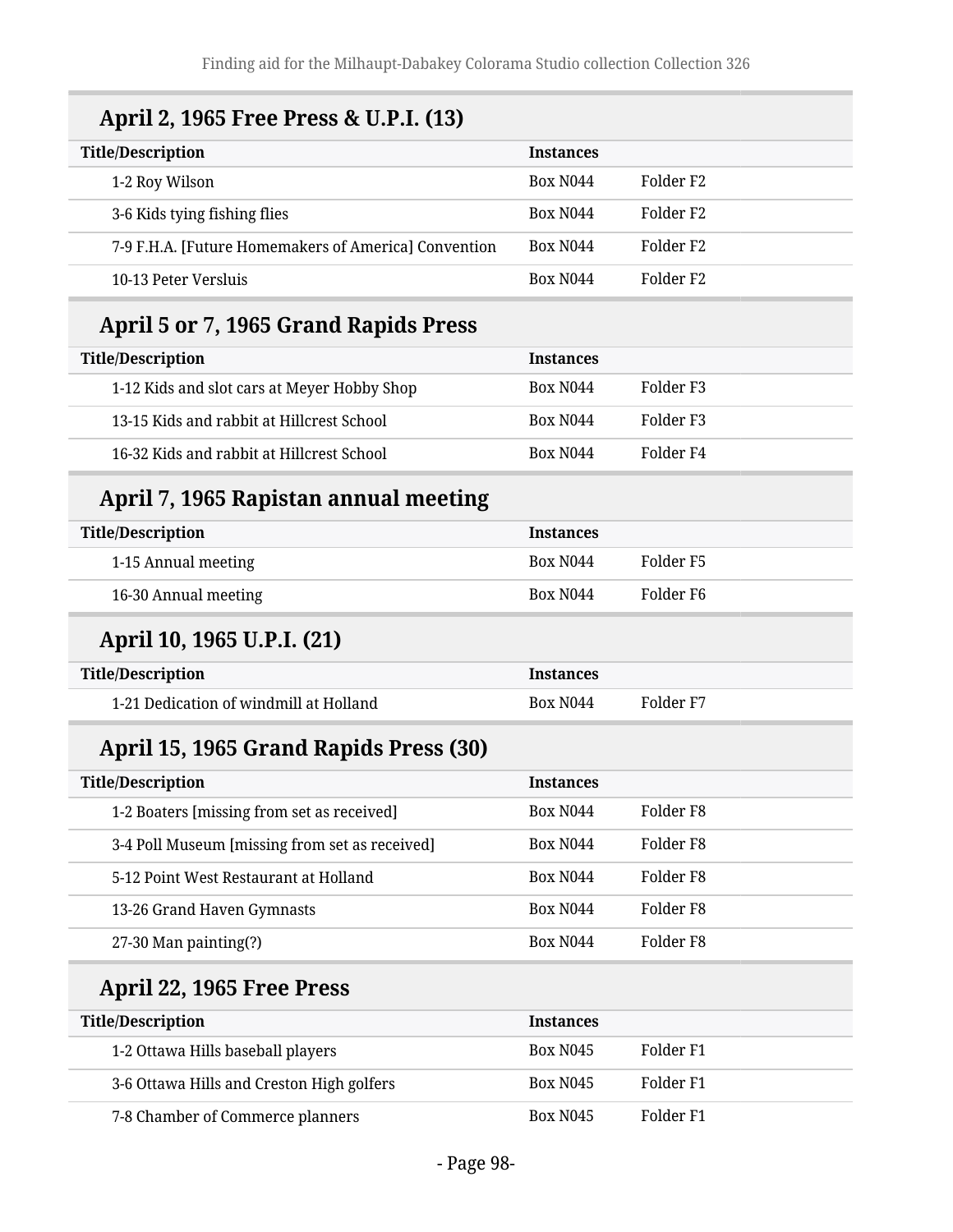| 9-10 Peninsular Club book review            | <b>Box N045</b> | Folder F1             |
|---------------------------------------------|-----------------|-----------------------|
| 11-13 Police Inspector Gilbert              | <b>Box N045</b> | Folder F1             |
| 14-15 County Building switchboard operators | <b>Box N045</b> | Folder F2             |
| 16-18 Nick Fink's music machines            | <b>Box N045</b> | Folder F2             |
| 19-20 Little League baseball signup         | <b>Box N045</b> | Folder F <sub>2</sub> |
| 21-22 William Worst(?)                      | <b>Box N045</b> | Folder F <sub>2</sub> |
| 23-24 Richard Lynch(?)                      | <b>Box N045</b> | Folder F <sub>2</sub> |
|                                             |                 |                       |

# **April 25, 1965 Free Press**

| <b>Title/Description</b>                     | <b>Instances</b> |                       |
|----------------------------------------------|------------------|-----------------------|
| 1-2 Wickes Lumber tornado damage             | <b>Box N045</b>  | Folder F3             |
| 3-4 Cooks's Tour-male cook                   | <b>Box N045</b>  | Folder F <sub>3</sub> |
| 5-6 Young minister                           | <b>Box N045</b>  | Folder F3             |
| 7-8 St. Nicholas Church dinner planning      | <b>Box N045</b>  | Folder F3             |
| 9-10 Married couple packing                  | <b>Box N045</b>  | Folder F3             |
| 11-12 North Park School kids klompen dancers | <b>Box N045</b>  | Folder F3             |
| 13-14 Cascade Country Club new members       | <b>Box N045</b>  | Folder F3             |
| 15-16 Fountain Street Church, three people   | <b>Box N045</b>  | Folder <sub>F4</sub>  |
| 17-22 Fruit farmer                           | <b>Box N045</b>  | Folder <sub>F4</sub>  |
| 23-26 Standale tree factory                  | <b>Box N045</b>  | Folder <sub>F4</sub>  |
| 27-28 Family picnicking                      | <b>Box N045</b>  | Folder F4             |

# **April 26, 1965 Wolverine Shoe Co.**

| <b>Title/Description</b>          | <b>Instances</b> |           |
|-----------------------------------|------------------|-----------|
| 1-3 Factory workers               | <b>Box N045</b>  | Folder F5 |
| 4-14 Annual stockholders' meeting | <b>Box N045</b>  | Folder F5 |
| 15-17 Exteriors of buildings      | <b>Box N045</b>  | Folder F5 |
| 18-36 Exteriors of buildings      | <b>Box N045</b>  | Folder F6 |
| 37-52 Exteriors of buildings      | <b>Box N045</b>  | Folder F7 |

# **April 27, 1965 Grand Rapids Press tour of Grand Rapids (15)**

| Title/Description       | <b>Instances</b> |           |
|-------------------------|------------------|-----------|
| 1-2 Totem pole          | <b>Box N045</b>  | Folder F8 |
| 3-5 Sixth Street Bridge | <b>Box N045</b>  | Folder F8 |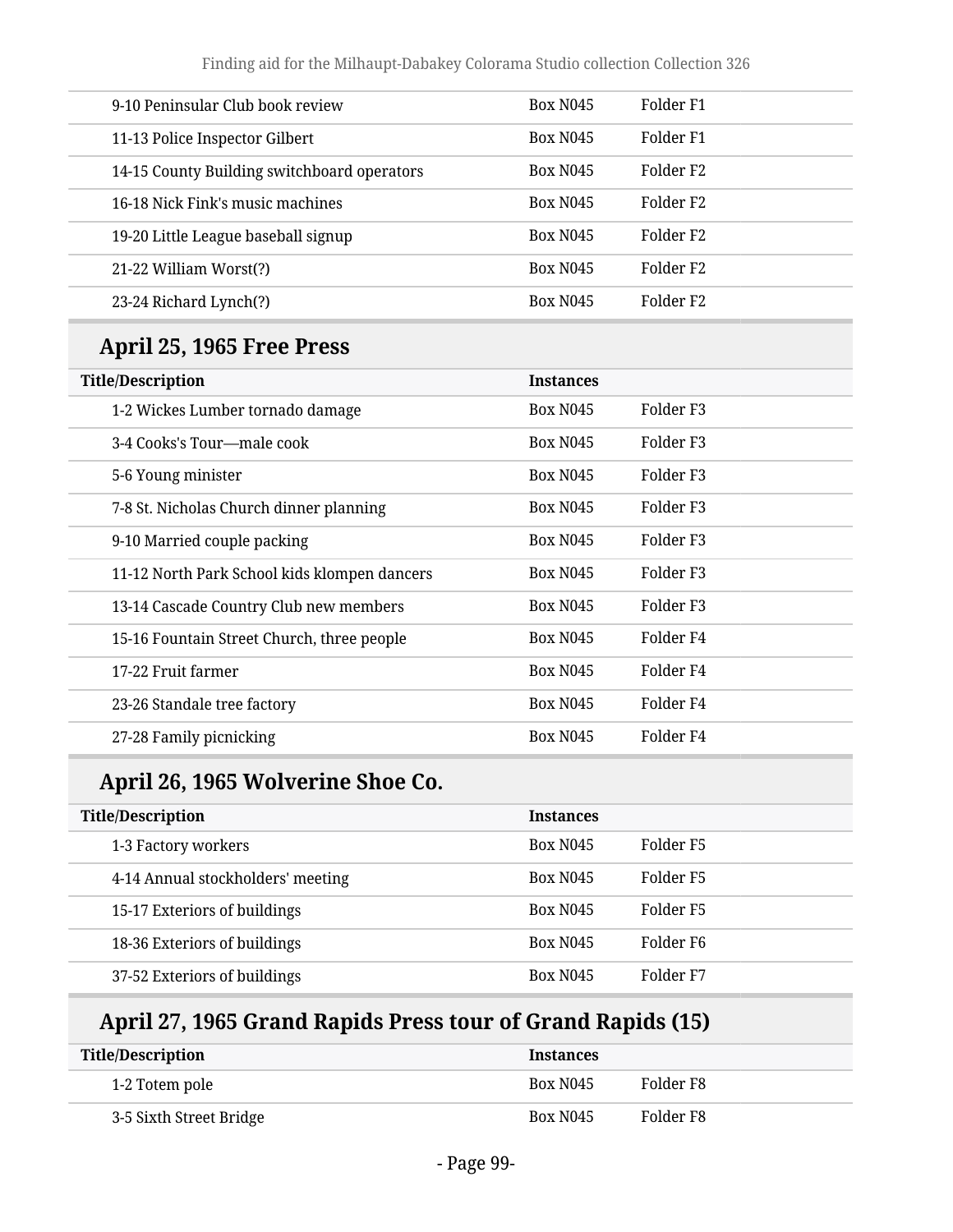| 6-8 View from Lookout Park | <b>Box N045</b>      | Folder F8 |
|----------------------------|----------------------|-----------|
| 9-10 Cobblestone street    | <b>Box N045</b>      | Folder F8 |
| 11-12 Calkins Law Office   | Box N <sub>045</sub> | Folder F8 |
| 13-15 Arcade (?)           | <b>Box N045</b>      | Folder F8 |

# **April 28, 1965 Free Press (20)**

| <b>Title/Description</b>          | <b>Instances</b> |           |
|-----------------------------------|------------------|-----------|
| 1-2 C Of C Cleanup drive          | <b>Box N046</b>  | Folder F1 |
| 3-4 Ottawa Hills baseball players | <b>Box N046</b>  | Folder F1 |
| 5-6 Catholic Central Baseball     | <b>Box N046</b>  | Folder F1 |
| 7-8 Union High baseball           | <b>Box N046</b>  | Folder F1 |
| 9-10 Christian High baseball      | <b>Box N046</b>  | Folder F1 |
| 11-14 City street painting        | <b>Box N046</b>  | Folder F1 |
| 15-20 Dreuke Toy Co. workers      | <b>Box N046</b>  | Folder F1 |

# **April 29, 1965 Free Press**

| <b>Title/Description</b>                    | <b>Instances</b>     |                       |
|---------------------------------------------|----------------------|-----------------------|
| 1-2 Tennis players                          | Box N <sub>046</sub> | Folder F <sub>2</sub> |
| 3-4 ALSAC Kids' March                       | <b>Box N046</b>      | Folder F <sub>2</sub> |
| 5-6 Ottawa Dance                            | <b>Box N046</b>      | Folder F <sub>2</sub> |
| 7-10 Art gallery exhibit and ceramics class | <b>Box N046</b>      | Folder F <sub>2</sub> |
| 11-12 Museum youth talent                   | <b>Box N046</b>      | Folder F <sub>2</sub> |
| 13-15 Decorations in old City Hall          | <b>Box N046</b>      | Folder F <sub>2</sub> |
| 17-30 Decorations in old City Hall          | <b>Box N046</b>      | Folder F <sub>3</sub> |

# **May 3, 1965 Marion Pearson, 100-mile walker (4)**

| Title/Description                     | <b>Instances</b> |           |
|---------------------------------------|------------------|-----------|
| 1-4 People walking at Fulton & Monroe | Box N046         | Folder F4 |

# **May 6, 1965 Fairchild Publications (6)**

| <b>Title/Description</b>                  | <b>Instances</b>     |           |
|-------------------------------------------|----------------------|-----------|
| 1-6 People at Grand Rapids Upholstery Co. | Box N <sub>046</sub> | Folder F5 |
| <b>May 7, 1965 Free Press (10)</b>        |                      |           |
| <b>Title/Description</b>                  | <b>Instances</b>     |           |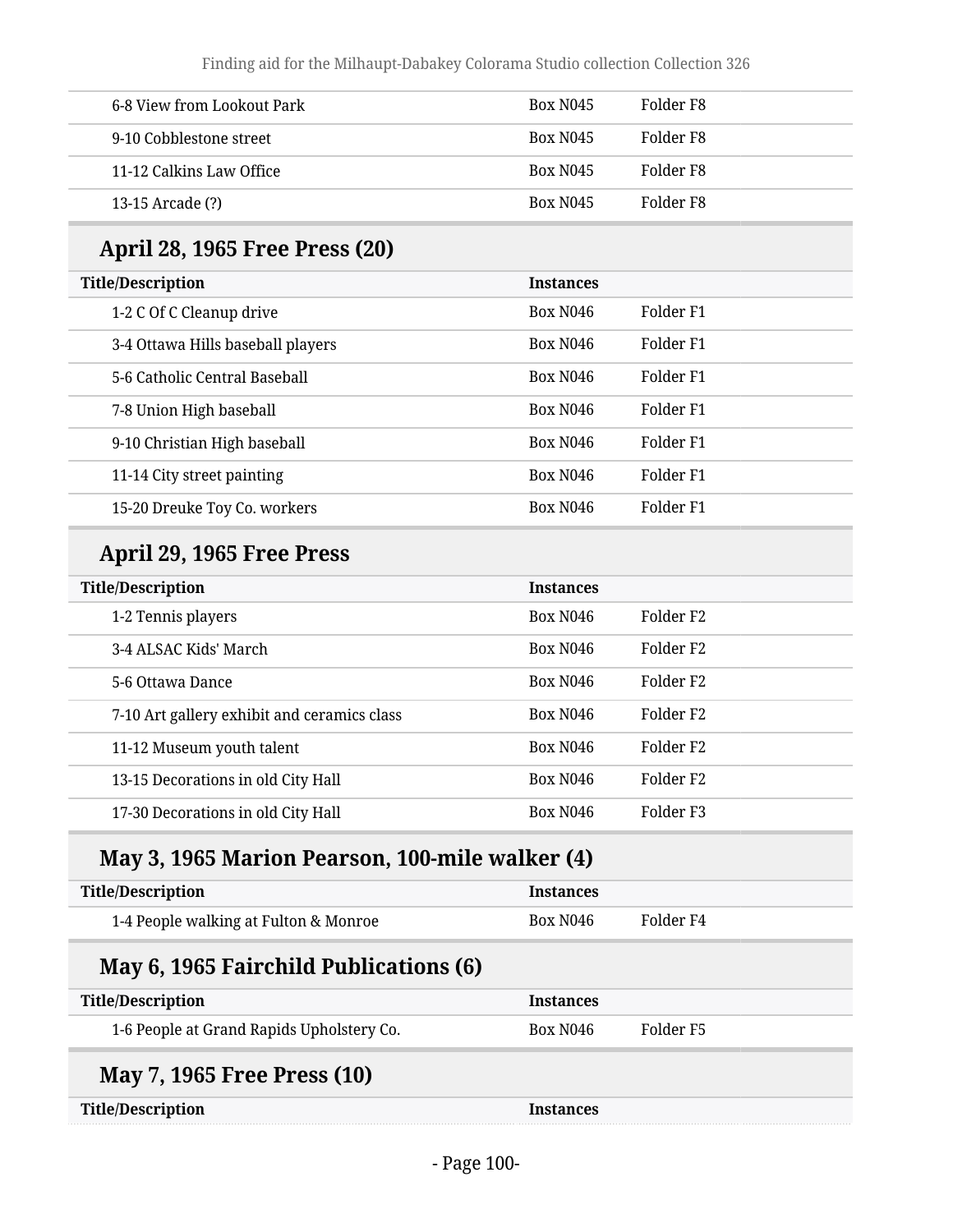| 1-2 East Grand Rapids Art Festival planners | Box N046             | Folder F6             |
|---------------------------------------------|----------------------|-----------------------|
| 3-4 Boy Scout canoe racers                  | Box N046             | Folder F6             |
| 5-6 Four girls dancing                      | Box N <sub>046</sub> | Folder F6             |
| 7-8 Cooks's Tour ladies                     | Box N <sub>046</sub> | Folder F6             |
| 9-10 A.I.D. Committee at Kent Country Club  | Box N046             | Folder F <sub>6</sub> |

### **May 11, 1965 Free Press**

| <b>Title/Description</b>                           | <b>Instances</b>     |                      |
|----------------------------------------------------|----------------------|----------------------|
| 1-2 John Ball's gravestone, Fulton Street Cemetery | Box N <sub>046</sub> | Folder F7            |
| 3-4 Mary Catherine Guild garden show               | <b>Box N046</b>      | Folder F7            |
| 5-6 Urban League tour of home, Women's Guild       | <b>Box N046</b>      | Folder F7            |
| 7-14 Vandalism at Fulton Street Cemetery           | <b>Box N046</b>      | Folder <sub>F7</sub> |
| 15-16 Woman and kids at Smith's Grocery            | Box N <sub>046</sub> | Folder F8            |
| 17-18 Equalization Board                           | <b>Box N046</b>      | Folder F8            |
| 19-22 Kids & display at Mulick School              | Box N <sub>046</sub> | Folder F8            |
| 23-24 Streetlight scene at Burton Heights          | <b>Box N046</b>      | Folder <sub>F8</sub> |
| 25-31 Other streetlight scenes in poorly-lit areas | Box N <sub>046</sub> | Folder F8            |

# **May 13, 1965 U.P.I. & Free Press (14)**

| <b>Title/Description</b>           | <b>Instances</b>     |           |
|------------------------------------|----------------------|-----------|
| 1-6 Ortiz trial at Municipal Court | Box N <sub>046</sub> | Folder F9 |
| 7-14 Junior College Convention     | <b>Box N046</b>      | Folder F9 |
| 7-8 Jack Skriden                   | <b>Box N046</b>      | Folder F9 |
| 9-10 Mitch Kehetian                | <b>Box N046</b>      | Folder F9 |
| 11-12 Convention Queen             | <b>Box N046</b>      | Folder F9 |
| 13-14 Registration Desk            | <b>Box N046</b>      | Folder F9 |

# **May 16, 1965 Robert Den Braber (8)**

| <b>Title/Description</b> | Instances       |           |
|--------------------------|-----------------|-----------|
| 1-8 Portraits            | <b>Box N047</b> | Folder F1 |

### **May 18, 1965 U.P.I. (13)**

| Title/Description        | <b>Instances</b> |           |
|--------------------------|------------------|-----------|
| 1-4 Dr. Freeman in court | <b>Box N047</b>  | Folder F2 |
| 5-6 Collins kids & dog   | <b>Box N047</b>  | Folder F2 |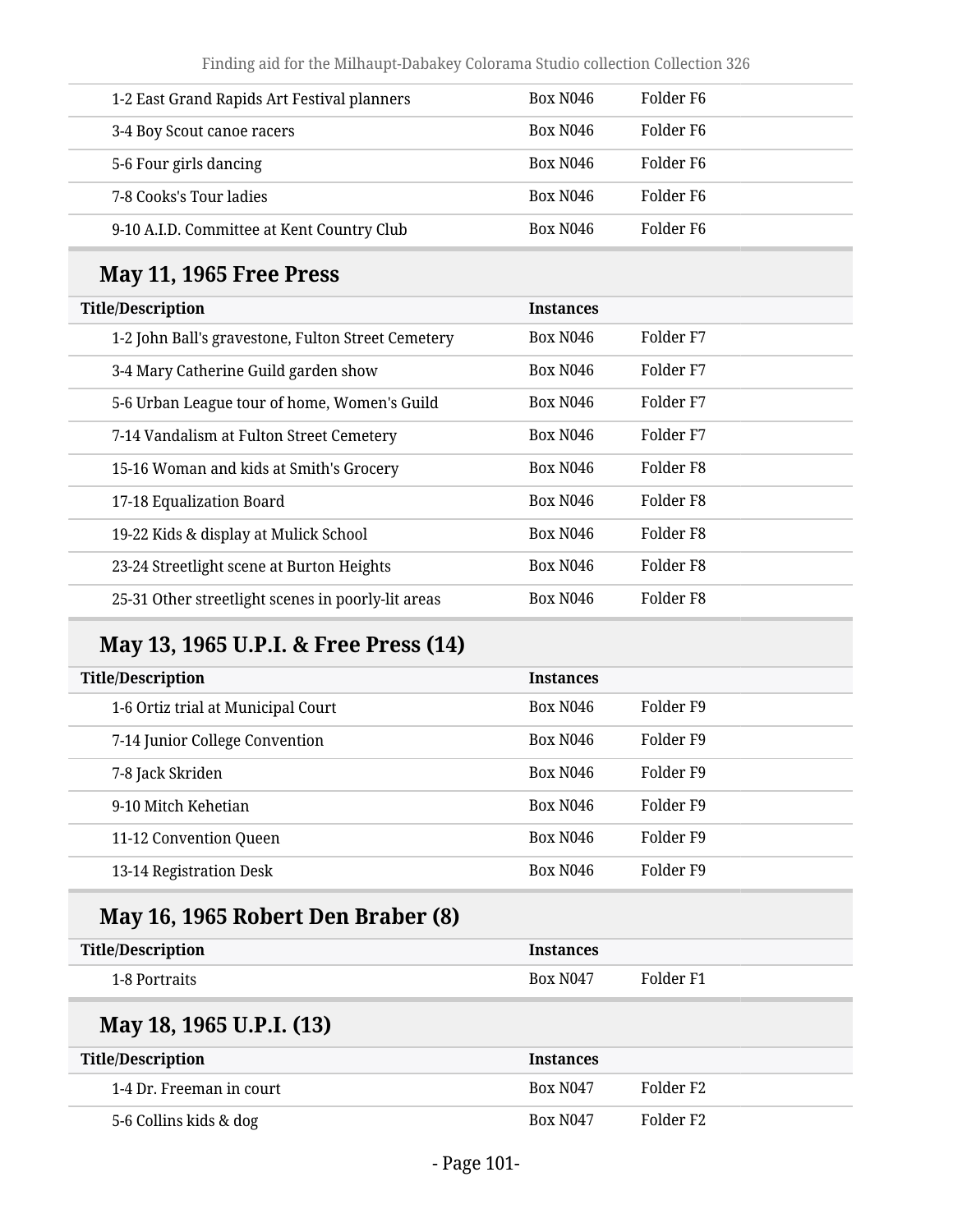| 7-13 Fire at grain mill                                             | <b>Box N047</b>  | Folder <sub>F2</sub> |  |
|---------------------------------------------------------------------|------------------|----------------------|--|
| May 20, 1965 Symes Advertising (14)                                 |                  |                      |  |
| <b>Title/Description</b>                                            | <b>Instances</b> |                      |  |
| 1-4 Lowell Showboat                                                 | <b>Box N047</b>  | Folder <sub>F3</sub> |  |
| May 20, 1965 Free Press (16)                                        |                  |                      |  |
| <b>Title/Description</b>                                            | <b>Instances</b> |                      |  |
| 1-2 Retiring organist, Vern Stillwell, at Grace Episcopal<br>Church | <b>Box N047</b>  | Folder <sub>F4</sub> |  |
| 3-4 Villa Elizabeth groundbreaking                                  | <b>Box N047</b>  | Folder <sub>F4</sub> |  |
| 5-6 Hope College girls studying                                     | <b>Box N047</b>  | Folder <sub>F4</sub> |  |
| 7-10 Building train car at Saugatuck                                | <b>Box N047</b>  | Folder <sub>F4</sub> |  |
| 11-12 Boat at Saugatuck                                             | <b>Box N047</b>  | Folder <sub>F4</sub> |  |
| 13-16 Wyoming Pipeline construction                                 | <b>Box N047</b>  | Folder <sub>F4</sub> |  |
| May 20, 1965 Free Press (16)                                        |                  |                      |  |
| <b>Title/Description</b>                                            | <b>Instances</b> |                      |  |
| 1-4 Bank robbery at Central Bank                                    | <b>Box N047</b>  | Folder <sub>F5</sub> |  |
| 5-10 House fire at Grandville                                       | <b>Box N047</b>  | Folder <sub>F6</sub> |  |
| 11-12 McPharland suing McKay                                        | <b>Box N047</b>  | Folder <sub>F6</sub> |  |
| 13-14 Co. M 126th National Guard reunion                            | <b>Box N047</b>  | Folder <sub>F6</sub> |  |
| 15-16 Five people planning                                          | <b>Box N047</b>  | Folder <sub>F6</sub> |  |
| May 26, 1965 [Free?] Press                                          |                  |                      |  |
| <b>Title/Description</b>                                            | <b>Instances</b> |                      |  |
| 1-10 Charley Maxwell family at Paw Paw                              | <b>Box N047</b>  | Folder F6            |  |
| 11-20 Goerz Marina in South Haven                                   | <b>Box N047</b>  | Folder <sub>F7</sub> |  |
| June 1, 1965 U.P.I. (4)                                             |                  |                      |  |
| <b>Title/Description</b>                                            | <b>Instances</b> |                      |  |
| 1-4 Bengert & Benson at police court                                | <b>Box N047</b>  | Folder <sub>F8</sub> |  |
| <b>June 1, 1965 Free Press (12)</b>                                 |                  |                      |  |
| <b>Title/Description</b>                                            | <b>Instances</b> |                      |  |
| 1-12 Surfboarders at Grand Haven                                    | <b>Box N047</b>  | Folder <sub>F9</sub> |  |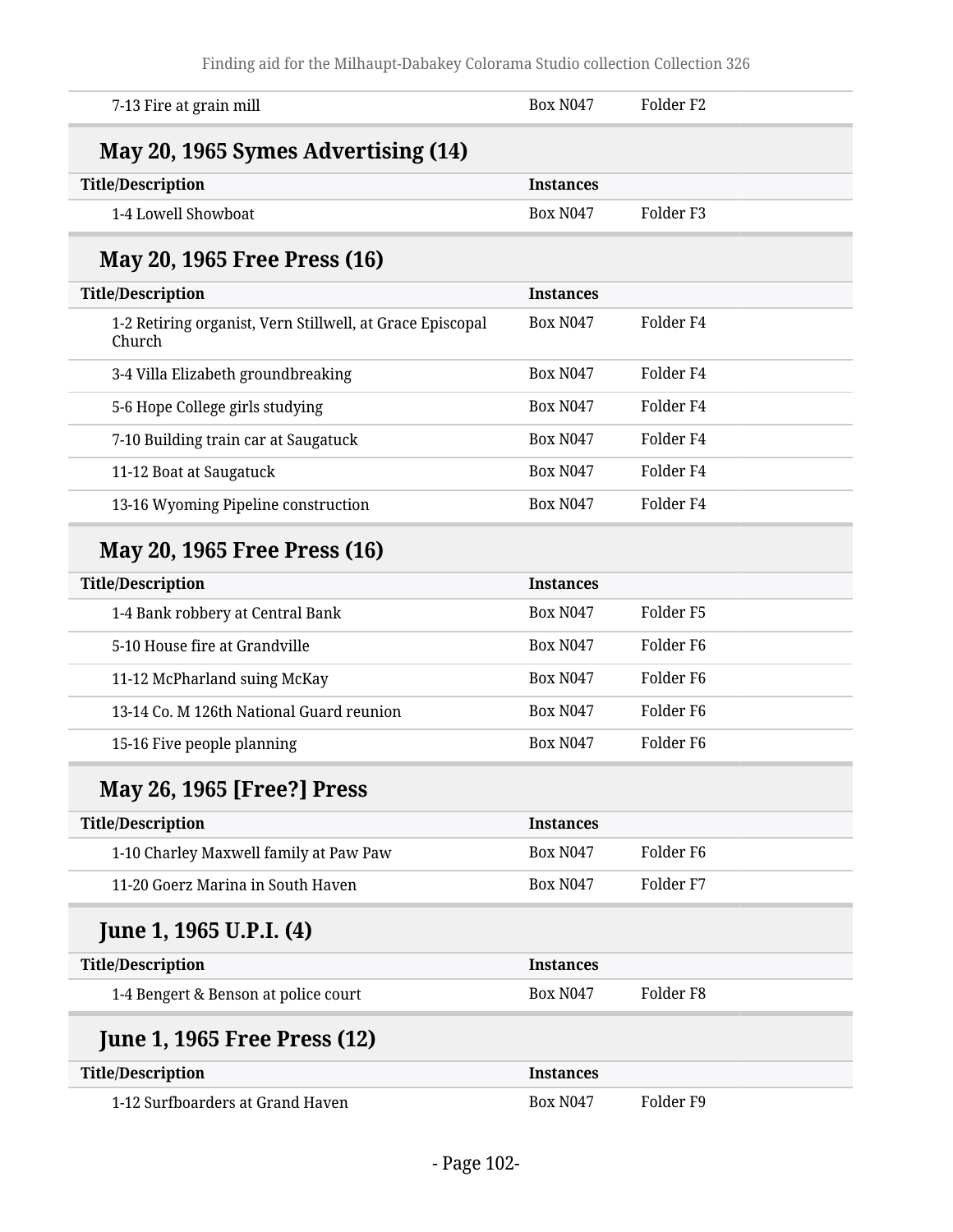| <b>Title/Description</b>                             | <b>Instances</b> |                      |
|------------------------------------------------------|------------------|----------------------|
| 1 Administration Building at old Kent County Airport | <b>Box N047</b>  | Folder F10           |
| 2-5 Litter at old Kent County Airport site           | <b>Box N047</b>  | Folder F10           |
| 6-7 Family graduating                                | <b>Box N047</b>  | Folder F10           |
| 8-9 Mary Free Bed Guild                              | <b>Box N047</b>  | Folder F10           |
| 10-12 Dedication of Armory                           | <b>Box N047</b>  | Folder F10           |
| 13-16 Family cleaning pool                           | <b>Box N047</b>  | Folder F11           |
| 17-18 Mexican(?) artists                             | <b>Box N047</b>  | Folder F11           |
| 19-22 Family in kitchen                              | <b>Box N047</b>  | Folder F11           |
| 23-25 Two artists, outside                           | <b>Box N047</b>  | Folder F11           |
| 26-27 People getting coffee in kitchen               | <b>Box N047</b>  | Folder F11           |
| <b>June 7 or 8, 1965 Free Press (8)</b>              |                  |                      |
| <b>Title/Description</b>                             | <b>Instances</b> |                      |
| 1-2 3 Women by airplane                              | <b>Box N047</b>  | Folder F12           |
| 3-4 Woman & baby                                     | <b>Box N047</b>  | Folder F12           |
| 5-6 Mrs. McBride                                     | <b>Box N047</b>  | Folder F12           |
| 7-8 Clothesline art                                  | <b>Box N047</b>  | Folder F12           |
| June 10, 1965 Free Press                             |                  |                      |
| <b>Title/Description</b>                             | <b>Instances</b> |                      |
| 1-2 Violin maker                                     | <b>Box N048</b>  | Folder <sub>F1</sub> |
| 3-4 Sandblasting old church                          | Box N048         | Folder <sub>F1</sub> |
| 5-6 Girl graduating                                  | <b>Box N048</b>  | Folder <sub>F1</sub> |
| 7-12 Greek Dancers                                   | <b>Box N048</b>  | Folder <sub>F1</sub> |
| 13-18 Zoo photos                                     | <b>Box N048</b>  | Folder <sub>F1</sub> |
| 19-20 Kids' picnic                                   | <b>Box N048</b>  | Folder <sub>F1</sub> |
| 21-23 Expressway sites for tree planting             | <b>Box N048</b>  | Folder <sub>F2</sub> |
| 24-25 3 Kids & horse                                 | <b>Box N048</b>  | Folder <sub>F2</sub> |
| 26-27 South High crippled girl graduating            | <b>Box N048</b>  | Folder <sub>F2</sub> |
| 28-29 South High retiring teacher                    | <b>Box N048</b>  | Folder <sub>F2</sub> |
| 30-35 South High adult students                      | <b>Box N048</b>  | Folder <sub>F2</sub> |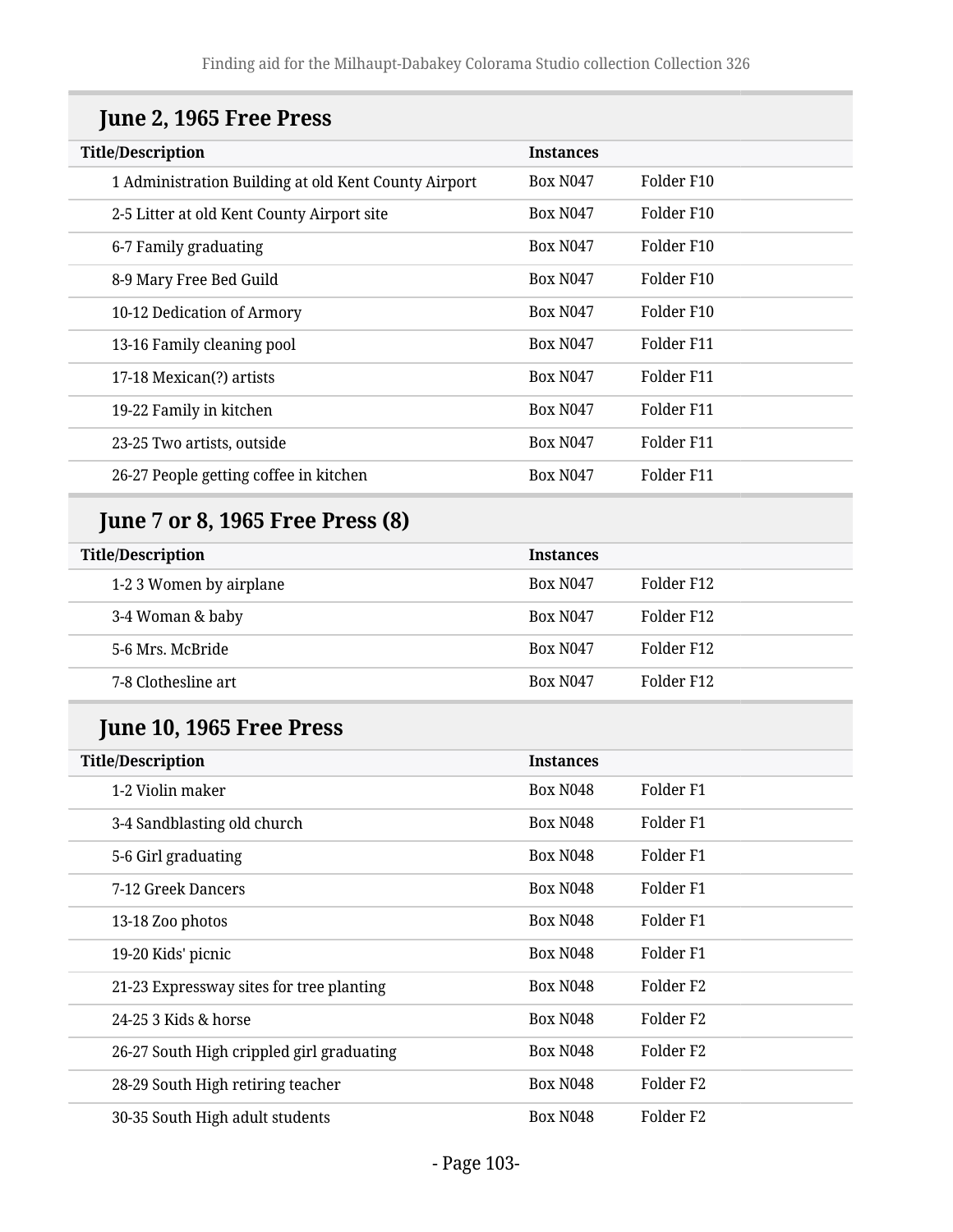| 36-41 South Kent Little League baseball | <b>Box N048</b>  | Folder <sub>F2</sub> |  |
|-----------------------------------------|------------------|----------------------|--|
| June 10, 1965 Free Press                |                  |                      |  |
| <b>Title/Description</b>                | <b>Instances</b> |                      |  |
| 1-4 Elephant at zoo                     | <b>Box N048</b>  | Folder <sub>F3</sub> |  |
| 5-6 Miss Northeastern                   | <b>Box N048</b>  | Folder <sub>F3</sub> |  |
| 7-8 Lady mail carrier                   | <b>Box N048</b>  | Folder <sub>F3</sub> |  |
| 9-11 Kaufman Golf Course dedication(?)  | <b>Box N048</b>  | Folder <sub>F3</sub> |  |
| 12-17 Garfield Park(?)                  | <b>Box N048</b>  | Folder <sub>F4</sub> |  |
| 18-19 Exhibitor(?)                      | <b>Box N048</b>  | Folder <sub>F4</sub> |  |
| 20-21 Madeline Lydell                   | <b>Box N048</b>  | Folder <sub>F4</sub> |  |
| 22-23 Howard Antoine(?)                 | <b>Box N048</b>  | Folder <sub>F4</sub> |  |
| <b>June 20, 1965 Free Press (6)</b>     |                  |                      |  |
| <b>Title/Description</b>                | <b>Instances</b> |                      |  |
| 1-2 Police Captain Shippy               | <b>Box N048</b>  | Folder <sub>F5</sub> |  |
| 3-4 Fat Boy Restaurant                  | <b>Box N048</b>  | Folder <sub>F5</sub> |  |
| 5-6 Bob Feller and kids                 | <b>Box N048</b>  | Folder <sub>F5</sub> |  |
| June 22, 1965 Wolverine Shoe Co. (8)    |                  |                      |  |
| <b>Title/Description</b>                | <b>Instances</b> |                      |  |
| 1-4 Engineers                           | <b>Box N048</b>  | Folder <sub>F6</sub> |  |
| 5-8 Exterior of building with flags     | <b>Box N048</b>  | Folder <sub>F6</sub> |  |
| <b>June 25, 1965 Free Press (14)</b>    |                  |                      |  |
| <b>Title/Description</b>                | <b>Instances</b> |                      |  |
| 1-2 Kent Country Club pool              | <b>Box N048</b>  | Folder <sub>F7</sub> |  |
| 3-4 Kids' party at Joyce's Restaurant   | <b>Box N048</b>  | Folder <sub>F7</sub> |  |
|                                         |                  | Folder <sub>F7</sub> |  |
| 5-8 Blythefield golfers                 | <b>Box N048</b>  |                      |  |
| 9-10 Man & paintings                    | <b>Box N048</b>  | Folder <sub>F7</sub> |  |

# **June 30, 1965 Grand Rapids City Engineer (12)**

| Title/Description                    | <i><u><b>Instances</b></u></i> |           |
|--------------------------------------|--------------------------------|-----------|
| 1-12 Defects in City parking ramp #3 | Box N <sub>048</sub>           | Folder F8 |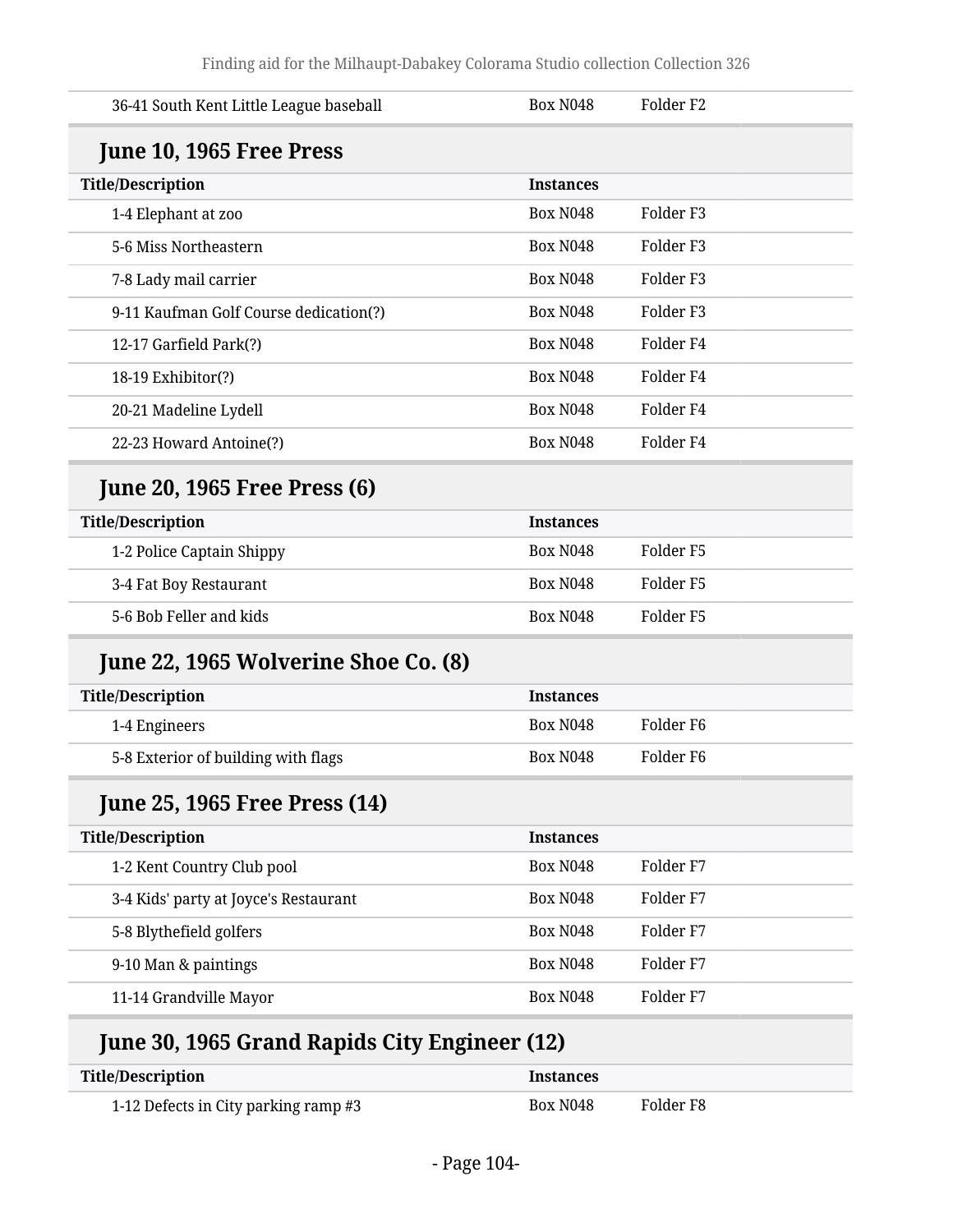| <b>Title/Description</b>                                        | <b>Instances</b> |                      |
|-----------------------------------------------------------------|------------------|----------------------|
| 1-2 Outdoor monument                                            | <b>Box N048</b>  | Folder <sub>F9</sub> |
| <b>July 9, 1965 Free Press (19)</b>                             |                  |                      |
| <b>Title/Description</b>                                        | <b>Instances</b> |                      |
| 1-2 Site for new Union High School                              | <b>Box N048</b>  | Folder F10           |
| 3-4 Engineer Smith [water plant?]                               | <b>Box N048</b>  | Folder F10           |
| 5-6 Spring Lake draw bridge construction                        | <b>Box N048</b>  | Folder F10           |
| 7-9 Construction at Grand Valley State College                  | <b>Box N048</b>  | Folder F10           |
| 10-17 Fishermen and campers at Grand Haven                      | <b>Box N048</b>  | Folder F10           |
| 18-19 Man and girl by electrical panel                          | <b>Box N048</b>  | Folder F10           |
| July 10, 1965 Press Magazine (9)                                |                  |                      |
| <b>Title/Description</b>                                        | <b>Instances</b> |                      |
| 1-9 Feature on pigeons                                          | <b>Box N048</b>  | Folder F11           |
| <b>July 12, 1965 Free Press (5)</b>                             |                  |                      |
| <b>Title/Description</b>                                        | <b>Instances</b> |                      |
| 1-5 Buildings and wiring panel at Grand Valley State<br>College | <b>Box N048</b>  | Folder F12           |
| <b>July 13, 1965 Free Press (14)</b>                            |                  |                      |
| <b>Title/Description</b>                                        | <b>Instances</b> |                      |
| 1-4 Boaters at Holland                                          | <b>Box N049</b>  | Folder <sub>F1</sub> |
| 5-6 Wayside Chapel construction                                 | <b>Box N049</b>  | Folder <sub>F1</sub> |
| 7-8 People & pets                                               | <b>Box N049</b>  | Folder <sub>F1</sub> |
| 9-10 Couple, boy & dog                                          | <b>Box N049</b>  | Folder <sub>F1</sub> |
| 11-12 Camp Blodgett adults                                      | <b>Box N049</b>  | Folder <sub>F1</sub> |
| 13-14 Four women on patio                                       | <b>Box N049</b>  | Folder <sub>F1</sub> |
| <b>July 15, 1965 Free Press</b>                                 |                  |                      |
| <b>Title/Description</b>                                        | <b>Instances</b> |                      |
|                                                                 | <b>Box N049</b>  | Folder <sub>F2</sub> |
| 1-4 Karate                                                      |                  |                      |

9-10 USS Iowa convention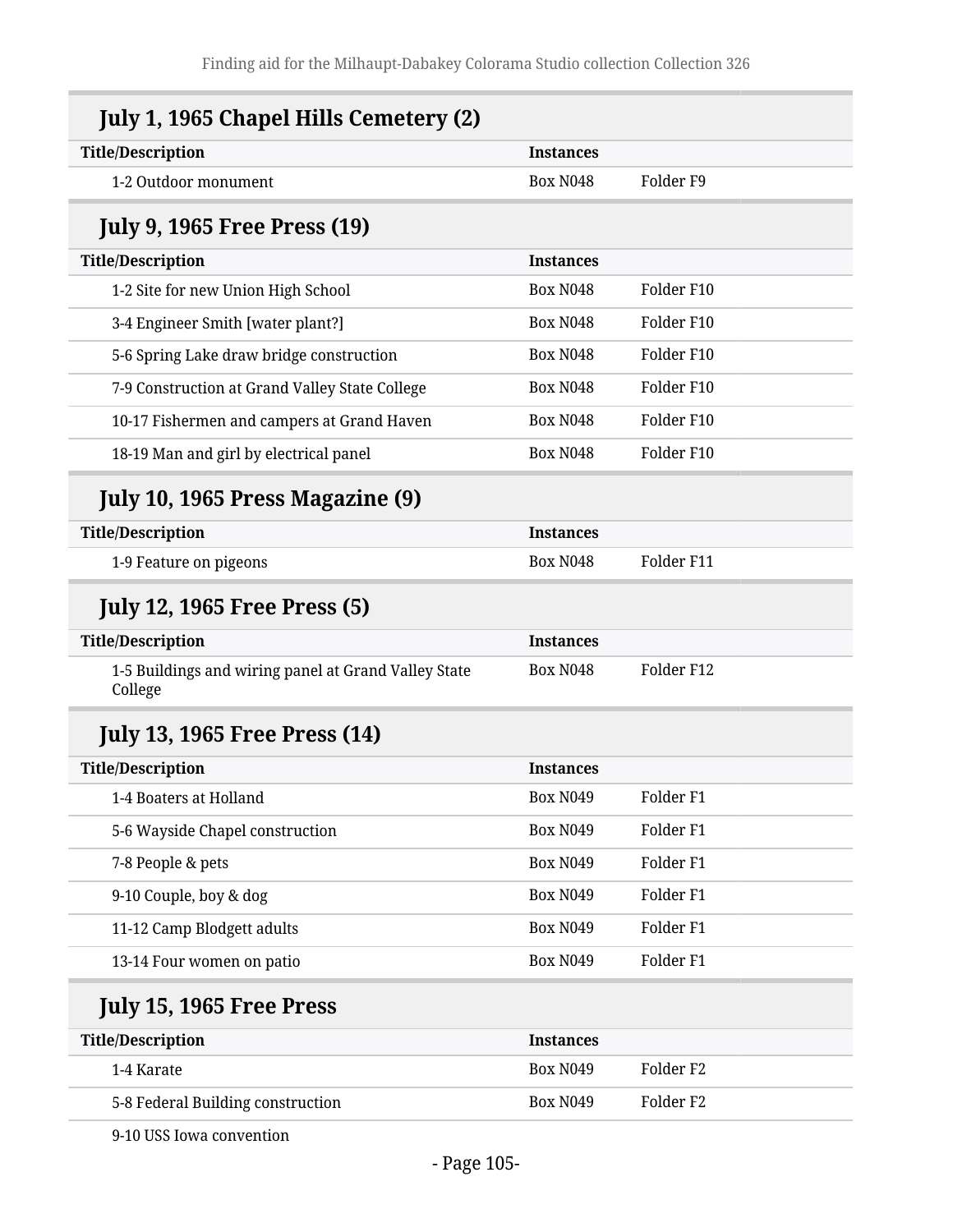|                                 | <b>Box N049</b> | Folder F <sub>2</sub> |
|---------------------------------|-----------------|-----------------------|
| 11-12 Bums on Bridge Street     | <b>Box N049</b> | Folder F <sub>2</sub> |
| 13-16 Old church at Blythefield | <b>Box N049</b> | Folder F3             |
| 17-18 Foreign students          | <b>Box N049</b> | Folder F3             |
| 19-22 Wayside chapel            | <b>Box N049</b> | Folder F3             |
| 23-26 Judge Burns and others    | <b>Box N049</b> | Folder F3             |

# **July 19, 1965 Free Press (10)**

| <b>Title/Description</b> |                                    | <b>Instances</b> |           |
|--------------------------|------------------------------------|------------------|-----------|
|                          | 1-4 Beekeeper named Woodman        | <b>Box N049</b>  | Folder F4 |
|                          | 5-6 Library sign                   | <b>Box N049</b>  | Folder F4 |
|                          | 7-8 Swan Inn rebuilding            | <b>Box N049</b>  | Folder F4 |
|                          | 9-10 Fire Departmet drill building | <b>Box N049</b>  | Folder F4 |

# **July 20, 1965 Ellis Car Wash on 28th Street (12)**

| <b>Title/Description</b>   | <i><u><b>Instances</b></u></i> |           |
|----------------------------|--------------------------------|-----------|
| 1-12 Interiors & exteriors | <b>Box N049</b>                | Folder F5 |

# **July 22, 1965 Detroit News (4)**

| <b>Title/Description</b>         | <b>Instances</b> |           |
|----------------------------------|------------------|-----------|
| 1-4 Amway partners in laboratory | <b>Box N049</b>  | Folder F6 |

# **July 23, 1965 Free Press (5)**

| <b>Title/Description</b>                     | <b>Instances</b> |           |  |
|----------------------------------------------|------------------|-----------|--|
| 1-3 Reverand Cochran                         | <b>Box N049</b>  | Folder F7 |  |
| 4-5 Farmers' Market (C.A. Brillhart display) | <b>Box N049</b>  | Folder F7 |  |

# **July 26, 1965 (15)**

| <b>Title/Description</b> |                                                                                                           | <b>Instances</b> |           |
|--------------------------|-----------------------------------------------------------------------------------------------------------|------------------|-----------|
|                          | [Entry unclear due to format shifting]                                                                    | <b>Box N049</b>  | Folder F8 |
|                          | Gerald Ford with unidentified couple; interior near<br>fireplace. Poster partly seen on wall to left (P)  | <b>Box N049</b>  | Folder F8 |
|                          | Ford at Lowell Showboat (2P)                                                                              | <b>Box N049</b>  | Folder F8 |
|                          | Ford at wheel with captain, left, and unidentified<br>entertainer in striped suit, top hait and dark face | <b>Box N049</b>  | Folder F8 |
|                          | Another view of above three people, with two men at<br>left waving hats                                   | <b>Box N049</b>  | Folder F8 |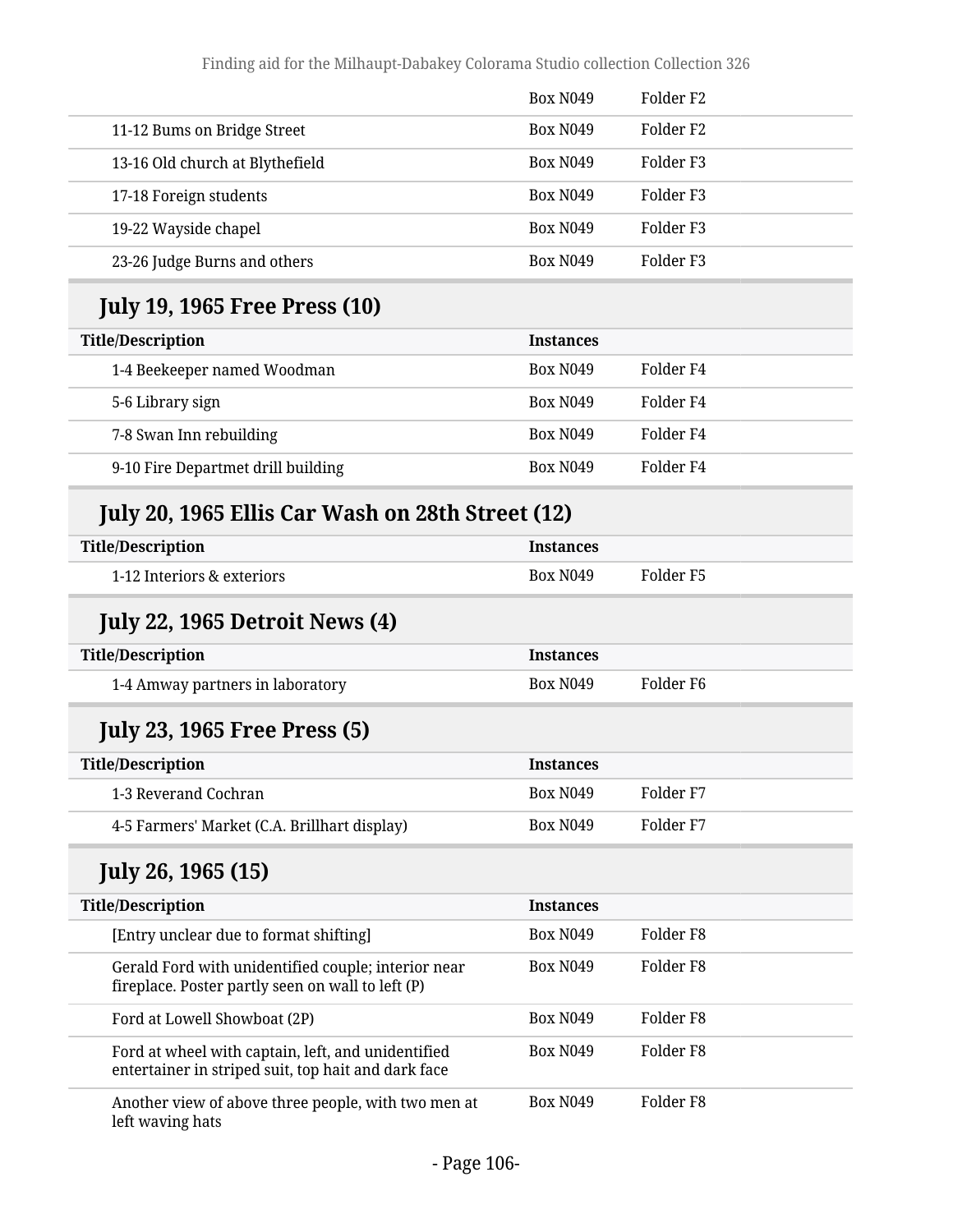| 4-7 George Goebel                                | <b>Box N049</b>  | Folder <sub>F8</sub> |
|--------------------------------------------------|------------------|----------------------|
| 8-15 Crowd shots                                 | <b>Box N049</b>  | Folder <sub>F8</sub> |
| <b>July 27, 1965 Robert W. Heyns (16)</b>        |                  |                      |
| <b>Title/Description</b>                         | <b>Instances</b> |                      |
| 1-16 New chancellor for University of California | <b>Box N049</b>  | Folder F9            |
| <b>July 28, 1965 Free Press (3)</b>              |                  |                      |
| <b>Title/Description</b>                         | <b>Instances</b> |                      |
| 1-3 Richard Lynch                                | <b>Box N049</b>  | Folder F10           |
| <b>July 30, 1965 Free Press (11)</b>             |                  |                      |
| <b>Title/Description</b>                         | <b>Instances</b> |                      |
| 1-6 Garfield Park band concert                   | <b>Box N049</b>  | Folder F11           |
| 7-8 Kentucky Colonel Valente and John McKay      | <b>Box N049</b>  | Folder F11           |
| 9-11 Delamarter and Veneklasen                   | <b>Box N049</b>  | Folder F11           |
| July 31, 1965 Symes Advertising (11)             |                  |                      |
| <b>Title/Description</b>                         | <b>Instances</b> |                      |
| 1-4 George Goebel at Azzarello Chevrolet Store   | <b>Box N049</b>  | Folder F13           |
| 5-7 Goebel with other people                     |                  |                      |
| 8-11 Girl singer [Lowell Showboat?] with others  |                  |                      |
| <b>July 31, 1965 Free Press (15)</b>             |                  |                      |
| <b>Title/Description</b>                         | <b>Instances</b> |                      |
| 1-15 Grand Haven Coast Guard feature             | <b>Box N049</b>  | Folder F12           |
| <b>July 31, 1965 Free Press (7)</b>              |                  |                      |
| <b>Title/Description</b>                         | <b>Instances</b> |                      |
| 1-3 Hager & guests                               | <b>Box N049</b>  | Folder F14           |
| 4-7 "Kitten" Girl on motorcycle                  | <b>Box N049</b>  | Folder F14           |
| <b>August 4, 1965 Free Press (16)</b>            |                  |                      |
| <b>Title/Description</b>                         | <b>Instances</b> |                      |
| 1-9 Indian Trails Camp                           | <b>Box N050</b>  | Folder <sub>F1</sub> |
| 10-11 Guests attending "My Fair Lady"            | <b>Box N050</b>  | Folder <sub>F1</sub> |
| 12-16 Circle Theater                             | <b>Box N050</b>  | Folder <sub>F1</sub> |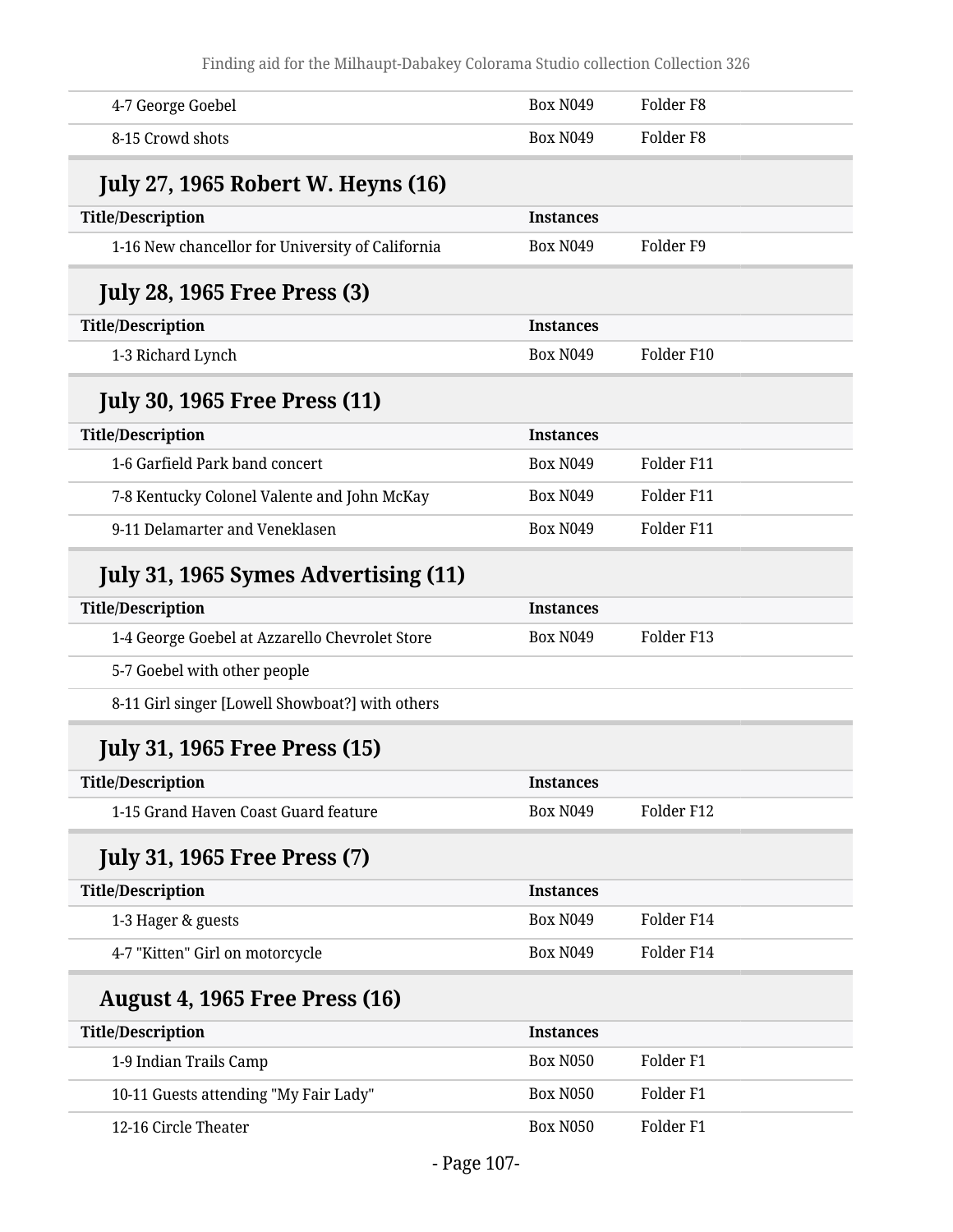| <b>August 5, 1965 Grand Rapids Blazers football</b> |                  |                       |  |  |
|-----------------------------------------------------|------------------|-----------------------|--|--|
| <b>Title/Description</b>                            | <b>Instances</b> |                       |  |  |
| 1-10 Players and mayors                             | <b>Box N050</b>  | Folder <sub>F2</sub>  |  |  |
| <b>August 5, 1965 Mrs. Tom McCallister (6)</b>      |                  |                       |  |  |
| <b>Title/Description</b>                            | <b>Instances</b> |                       |  |  |
| 1-6 Portraits                                       | <b>Box N050</b>  | Folder <sub>F3</sub>  |  |  |
| <b>August 8, 1965 Press Magazine</b>                |                  |                       |  |  |
| <b>Title/Description</b>                            | <b>Instances</b> |                       |  |  |
| 1-12 Motorcycle hill climb at Mt. Garfield          | <b>Box N050</b>  | Folder <sub>F4</sub>  |  |  |
| 13-24 Motorcycle hill clim at Mt. Garfield          | <b>Box N050</b>  | Folder <sub>F5</sub>  |  |  |
| <b>August 10, 1965 Free Press</b>                   |                  |                       |  |  |
| <b>Title/Description</b>                            | <b>Instances</b> |                       |  |  |
| 1-2 Grand Rapids Foundation check presentation      | <b>Box N050</b>  | Folder <sub>F6</sub>  |  |  |
| 3-4 Northeastern Junior High School construction    | <b>Box N050</b>  | Folder <sub>F6</sub>  |  |  |
| 5-6 Kids & watermelon at Harrison Park              | <b>Box N050</b>  | Folder <sub>F6</sub>  |  |  |
| 7-10 Lifeguards at Garfield Park pool               | <b>Box N050</b>  | Folder F <sub>6</sub> |  |  |
| 11-12 Men golfers                                   | <b>Box N050</b>  | Folder <sub>F6</sub>  |  |  |
| 13-14 Sewage in Grand River                         | <b>Box N050</b>  | Folder <sub>F6</sub>  |  |  |
| <b>August 10, 1965 Free Press</b>                   |                  |                       |  |  |
| <b>Title/Description</b>                            | <b>Instances</b> |                       |  |  |
| 15-16 Lake at Hudsonville                           | <b>Box N050</b>  | Folder <sub>F7</sub>  |  |  |
| 17-21 Gaslight Village at museum                    | Box N050         | Folder <sub>F7</sub>  |  |  |
| 22-23 I-196 construction                            | Box N050         | Folder <sub>F7</sub>  |  |  |
| 24-27 Shelters at Riverside Park                    | Box N050         | Folder <sub>F7</sub>  |  |  |
| <b>August 15, 1965 Free Press</b>                   |                  |                       |  |  |
| <b>Title/Description</b>                            | <b>Instances</b> |                       |  |  |
| 1-2 Herpolsheimers mother & daughter                | Box N050         | Folder <sub>F8</sub>  |  |  |
| 3 Kent County library truck                         | <b>Box N050</b>  | Folder <sub>F8</sub>  |  |  |
| 4-5 Ottawa coach & kid                              | <b>Box N050</b>  | Folder <sub>F8</sub>  |  |  |
| 6-12 Sister Maureen, St. Mary's                     | <b>Box N050</b>  | Folder <sub>F8</sub>  |  |  |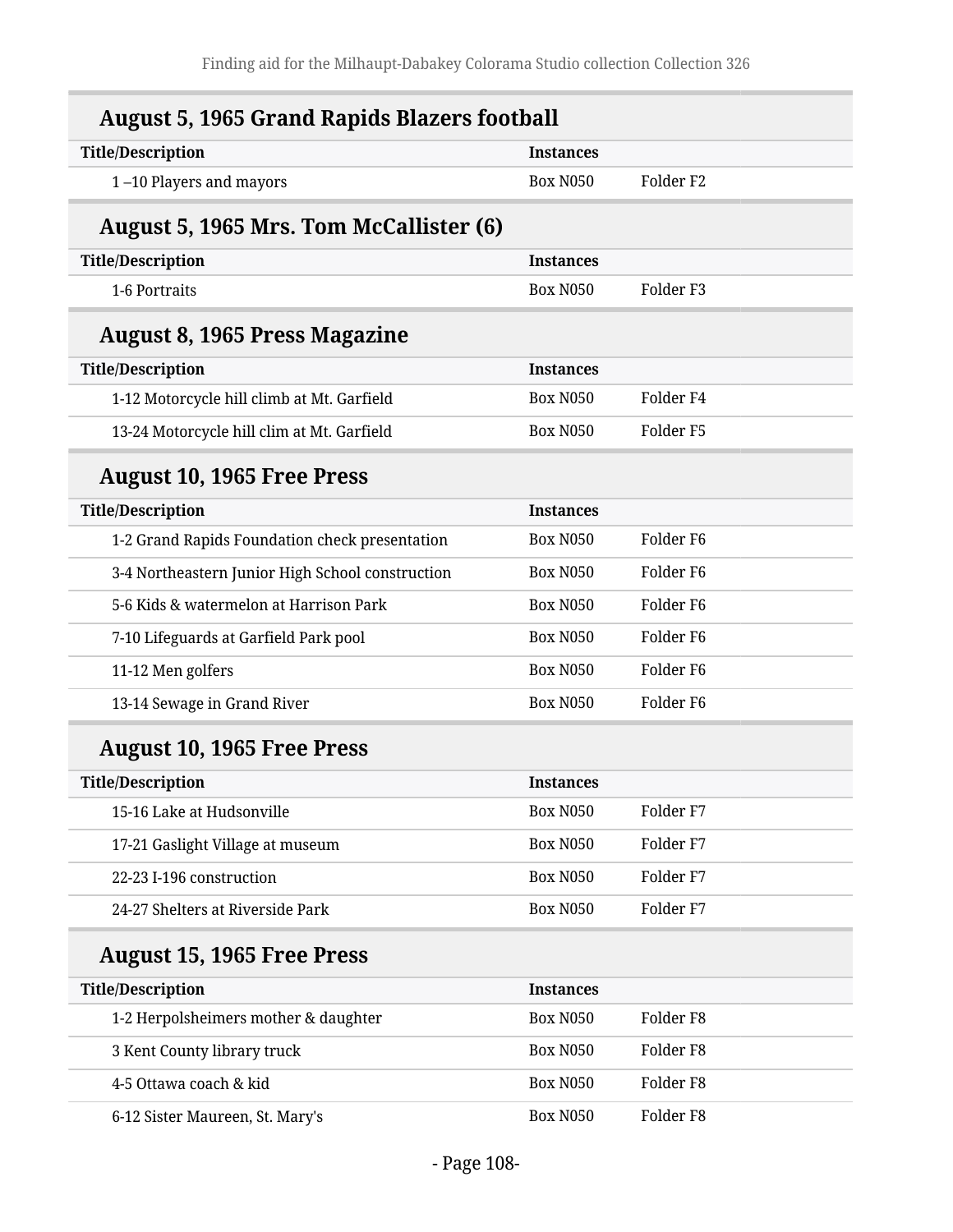| 13-14 Cops & truck, recruiters     | <b>Box N050</b> | Folder F8 |
|------------------------------------|-----------------|-----------|
| 15-18 Uncle Dummy                  | <b>Box N050</b> | Folder F9 |
| 19-20 Art gallery blind kids       | <b>Box N050</b> | Folder F9 |
| 21 Two guys & a gun                | <b>Box N050</b> | Folder F9 |
| 22-23 Cops & junk evidence         | <b>Box N050</b> | Folder F9 |
| 24-27 Doctor and car               | <b>Box N050</b> | Folder F9 |
| 28-29 Police station, check writer | <b>Box N050</b> | Folder F9 |
|                                    |                 |           |

### **August 23, 1965 Bethany Home (14)**

| <b>Title/Description</b> | <b>Instances</b> |            |
|--------------------------|------------------|------------|
| 1-14 New office building | Box N050         | Folder F10 |

#### **August 26, 1965 Free Press (13)**

| <b>Title/Description</b>                      | <b>Instances</b> |            |
|-----------------------------------------------|------------------|------------|
| 1-2 Cop on motorcycle                         | <b>Box N050</b>  | Folder F11 |
| 3-4 Litter on Monroe Street                   | <b>Box N050</b>  | Folder F11 |
| 5-6 St Paul's Church kids                     | <b>Box N050</b>  | Folder F11 |
| 7-9 Kent Country Club golfers                 | <b>Box N050</b>  | Folder F11 |
| 10-12 Mike Best sailing boat in street gutter | <b>Box N050</b>  | Folder F11 |
| 13 Mary Jane Best cooking bacon               | <b>Box N050</b>  | Folder F11 |

### **September 1, 1965 U.P.I. (4)**

| Title/Description                                                | <b>Instances</b> |           |
|------------------------------------------------------------------|------------------|-----------|
| 1-4 Grand Rapids Police Chief with police chief from<br>Dowagiac | Box N051         | Folder F1 |

### **September 1, 1965 Free Press**

| <b>Title/Description</b>                 | <b>Instances</b> |                       |
|------------------------------------------|------------------|-----------------------|
| 1-4 Dewitt Barrel Co.                    | <b>Box N051</b>  | Folder F <sub>2</sub> |
| 5-8 Kids fishing in Grand River near dam | <b>Box N051</b>  | Folder F <sub>2</sub> |
| 8-10 Gerald Mast with mural of astronaut | <b>Box N051</b>  | Folder F <sub>2</sub> |
| 11-12 Man & snake                        | <b>Box N051</b>  | Folder F <sub>2</sub> |
| 13-14 Artist Alfred Liu                  | <b>Box N051</b>  | Folder F <sub>2</sub> |
| 15-18 Astronomy Club                     | <b>Box N051</b>  | Folder F3             |
| 19-20 Women & paintings at art gallery   | <b>Box N051</b>  | Folder F <sub>3</sub> |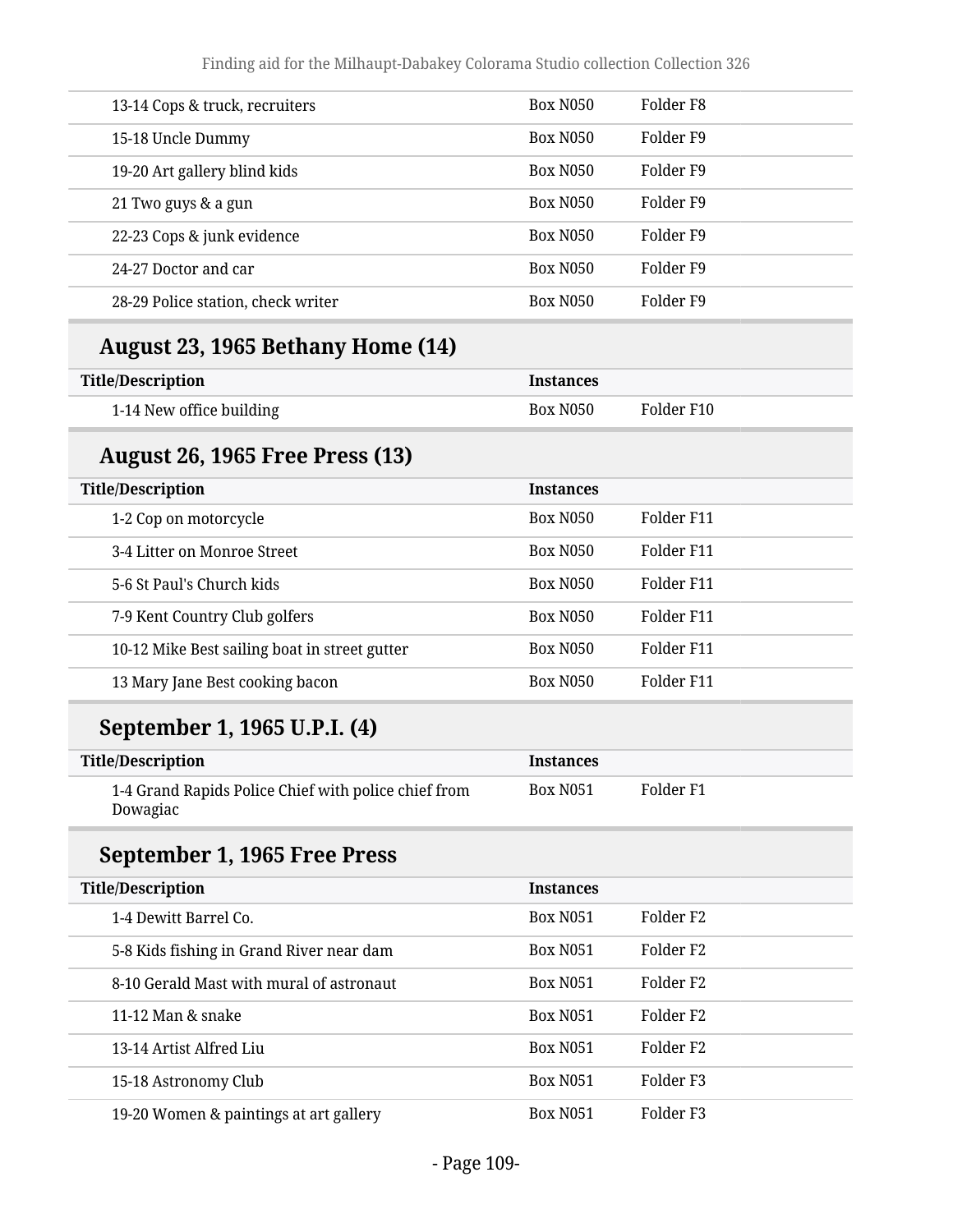| 21-22 4 Women, Mary Catherine Guild       | <b>Box N051</b> | Folder F3 |
|-------------------------------------------|-----------------|-----------|
| 23-24 New Union High School site planners | <b>Box N051</b> | Folder F3 |
| 25 New Justice Building                   | <b>Box N051</b> | Folder F3 |
| 26-28 Wolverine Shoe factory expansion    | <b>Box N051</b> | Folder F3 |

### **September 2, 1965 Free Press**

| <b>Title/Description</b>              | <b>Instances</b> |           |
|---------------------------------------|------------------|-----------|
| 1-4 Repairs at Houseman Field         | <b>Box N051</b>  | Folder F4 |
| 5-10 Fideler Book Publishers          | <b>Box N051</b>  | Folder F4 |
| 11-12 Milo Sukup & players            | <b>Box N051</b>  | Folder F4 |
| 13-14 Coach Barceski and family       | <b>Box N051</b>  | Folder F5 |
| 15-18 Rockford football players       | <b>Box N051</b>  | Folder F5 |
| 19-21 Keating & roses                 | <b>Box N051</b>  | Folder F5 |
| 22-24 West Catholic players & coaches | <b>Box N051</b>  | Folder F5 |

### **September 8, 1965 Free Press (15)**

| <b>Title/Description</b>                  | <b>Instances</b> |           |
|-------------------------------------------|------------------|-----------|
| 1-3 Police school at Reed's Lake          | <b>Box N051</b>  | Folder F6 |
| 4-5 Woman autographing books              | <b>Box N051</b>  | Folder F6 |
| 6-7 Michigan Federation of Women's Clubs  | <b>Box N051</b>  | Folder F6 |
| 8-9 Two families at Rosemary's Delicacies | <b>Box N051</b>  | Folder F6 |
| 10-15 Union High School football          | <b>Box N051</b>  | Folder F6 |

### **September 9,1965 Free Press (16)**

| <b>Title/Description</b>              | <b>Instances</b> |           |
|---------------------------------------|------------------|-----------|
| 1-5 New City Manager                  | <b>Box N051</b>  | Folder F7 |
| 6-9 Holland American Cookie Co.       | <b>Box N051</b>  | Folder F7 |
| 10-11 Man & woman at detective bureau | <b>Box N051</b>  | Folder F7 |
| 12-16 Wyoming school board meeting    | <b>Box N051</b>  | Folder F7 |

### **September 16, 1965 Warner, Norcross & Judd (11)**

| <b>Title/Description</b>            | <b>Instances</b> |           |
|-------------------------------------|------------------|-----------|
| 1-11 Intersection of Hall & Eastern | <b>Box N051</b>  | Folder F8 |

### **September 22, 1965 Free Press**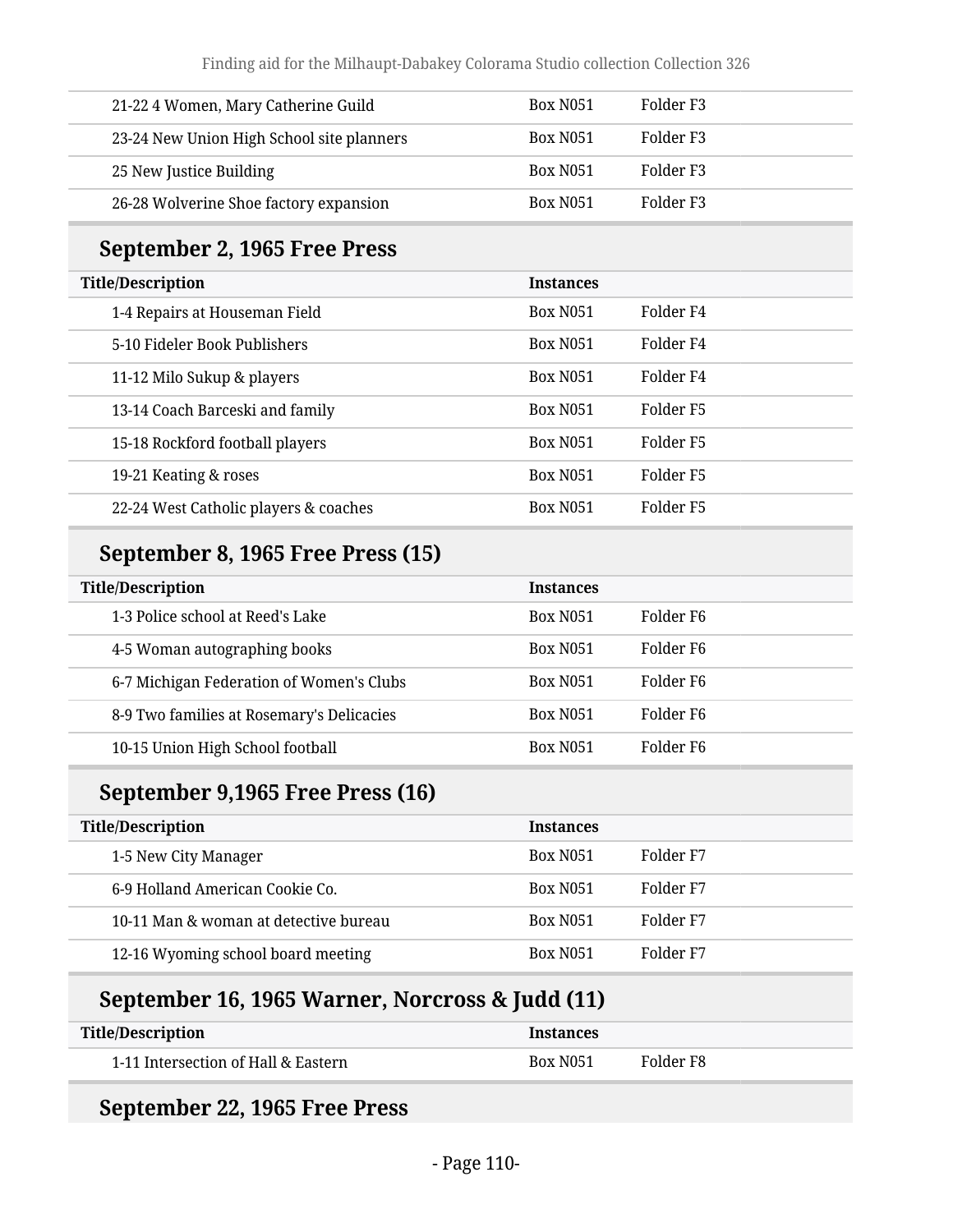| <b>Title/Description</b>                      | <b>Instances</b> |                      |
|-----------------------------------------------|------------------|----------------------|
| 1-3 Party for Capt. Shippy                    | <b>Box N051</b>  | Folder <sub>F9</sub> |
| 4-5 Equal Opportunity Convention              | <b>Box N051</b>  | Folder <sub>F9</sub> |
| 6-7 Exterior of art gallery                   | <b>Box N051</b>  | Folder <sub>F9</sub> |
| 8-10 Cascade Pharmacy baseball kids           | <b>Box N051</b>  | Folder <sub>F9</sub> |
| 11-16 Catholic Central football               | <b>Box N051</b>  | Folder F10           |
| 17-22 Central High football                   | <b>Box N051</b>  | Folder F10           |
| 23 Don Harrington Family                      | <b>Box N051</b>  | Folder F10           |
| September 23, 1965 U.P.I. (7)                 |                  |                      |
| <b>Title/Description</b>                      | <b>Instances</b> |                      |
| 1-7 Buster Mathis fight                       | <b>Box N051</b>  | Folder F11           |
| September 24, 1965 Beall Mfg. Co. (2)         |                  |                      |
| <b>Title/Description</b>                      | <b>Instances</b> |                      |
| 1-2 Electric truck                            | <b>Box N052</b>  | Folder <sub>F1</sub> |
| September 25, 1965 Wallace Blakeslee Adv. (9) |                  |                      |
| <b>Title/Description</b>                      | <b>Instances</b> |                      |
| 1-9 Apple stand at Casnovia                   | <b>Box N052</b>  | Folder <sub>F2</sub> |
| September 27, 1965 U.P.I. (5)                 |                  |                      |
| <b>Title/Description</b>                      | <b>Instances</b> |                      |
| 1-5 Caved-in house on Garfield Street         | <b>Box N052</b>  | Folder <sub>F3</sub> |
| September 28, 1965 U.P.I. (9)                 |                  |                      |
| <b>Title/Description</b>                      | <b>Instances</b> |                      |
| 1-2 Ford at Republican dinner                 | <b>Box N052</b>  | Folder <sub>F4</sub> |
| 3 Two men at Republican dinner                | <b>Box N052</b>  | Folder <sub>F4</sub> |
| 4-9 "Smile, You're on Radar" sign             | <b>Box N052</b>  | Folder <sub>F4</sub> |
| September 28, 1965 Wallace Blakeslee (3)      |                  |                      |
| <b>Title/Description</b>                      | <b>Instances</b> |                      |
|                                               |                  |                      |

| 1-3 Republican dinner presentation of chair to actor | <b>Box N052</b> | Folder F5 |  |
|------------------------------------------------------|-----------------|-----------|--|
| George Murphy, including Gerald Ford                 |                 |           |  |

# **September 28, 1965 Free Press**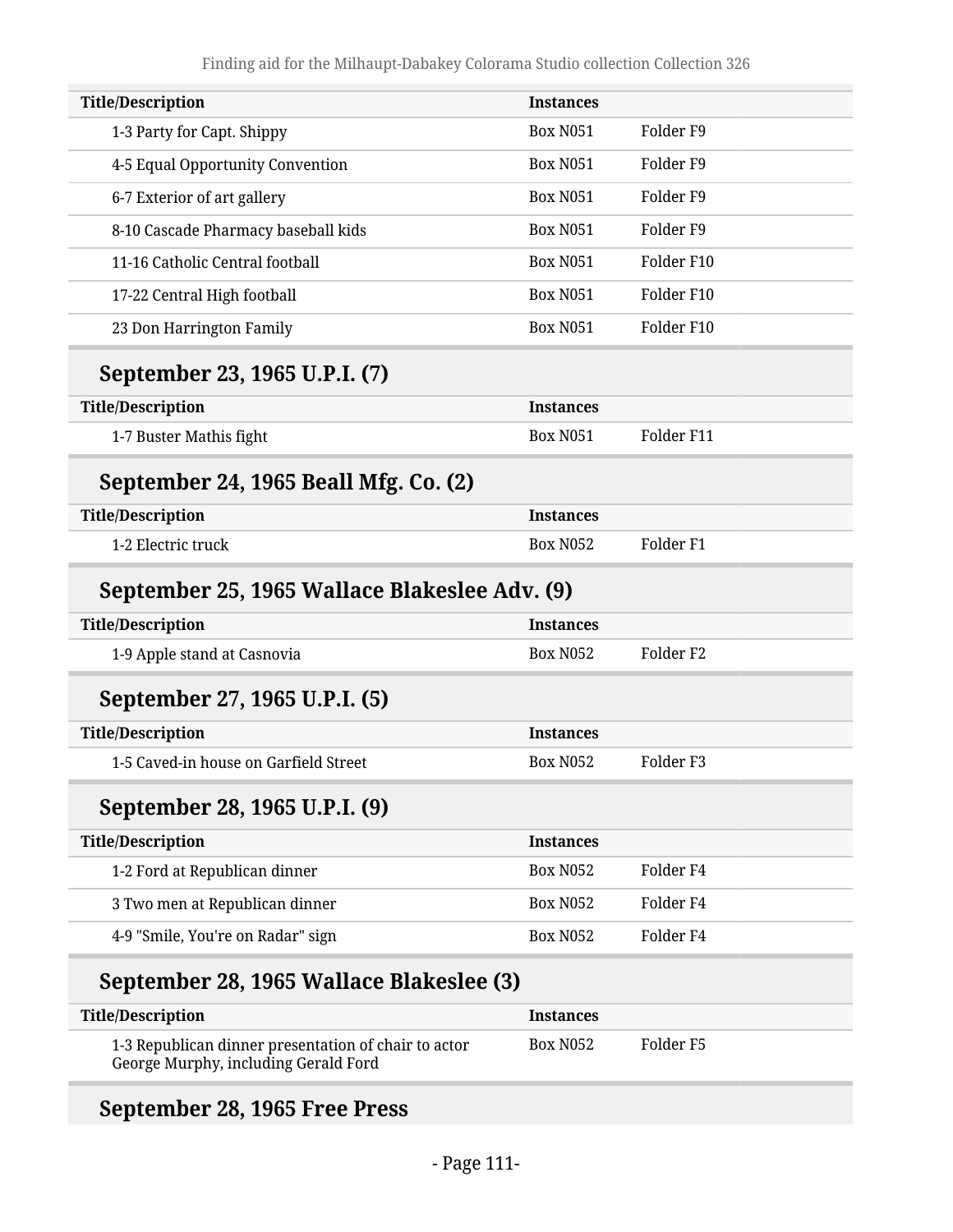| <b>Title/Description</b>                             | <b>Instances</b> |                       |
|------------------------------------------------------|------------------|-----------------------|
| 1-4 Junior League presents hobby horse to Buck Barry | <b>Box N052</b>  | Folder F <sub>6</sub> |
| 5-6 Man & tree at Graham Orchard                     | <b>Box N052</b>  | Folder F6             |
| 7-9 Kid & Pinewood Derby car                         | <b>Box N052</b>  | Folder F6             |
| 10-13 Man getting haircut                            | <b>Box N052</b>  | Folder F <sub>6</sub> |
| 14-17 Girls in short skirts                          | <b>Box N052</b>  | Folder F7             |
| 18-20 Creston High School football                   | <b>Box N052</b>  | Folder F7             |
| 21-23 Unidentified kids                              | <b>Box N052</b>  | Folder F7             |
|                                                      |                  |                       |

#### **October 1, 1965 Warner, Norcross & Judd (2)**

| <b>Title/Description</b>                       | <b>Instances</b> |           |
|------------------------------------------------|------------------|-----------|
| 1-2 Copy negs. of aerials of auto auction site | Box N052         | Folder F8 |

#### **October 1, 1965 Free Press (8)**

| <b>Title/Description</b>              | <b>Instances</b> |           |
|---------------------------------------|------------------|-----------|
| 1-4 Go-Go Girl at Parkway Tavern      | <b>Box N052</b>  | Folder F9 |
| 5-8 New scoreboard at Northview Field | <b>Box N052</b>  | Folder F9 |

#### **October 7, 1965 Butterworth Hospital (9)**

| Title/Description            | <b>Instances</b> |            |
|------------------------------|------------------|------------|
| 1-9 interiors of coffee shop | <b>Box N052</b>  | Folder F10 |

#### **October 10, 1965 U.P.I. (6)**

| Title/Description                      | <b>Instances</b> |            |
|----------------------------------------|------------------|------------|
| 1-4 House trailer explosion in Wyoming | <b>Box N052</b>  | Folder F11 |
| 5-6 Four union officials               | <b>Box N052</b>  | Folder F11 |

#### **October 10, 1965 Free Press (14)**

| <b>Title/Description</b>                      | <b>Instances</b> |            |
|-----------------------------------------------|------------------|------------|
| 1-4 Reverend Hugh Michael Beahan              | <b>Box N052</b>  | Folder F12 |
| 5-6 Junior College art class                  | <b>Box N052</b>  | Folder F12 |
| 7-10 East Grand Rapids art pottery classrooms | <b>Box N052</b>  | Folder F12 |
| 11-12 Republican women                        | <b>Box N052</b>  | Folder F12 |
| 13-14 New dress shop on Wealthy Street        | <b>Box N052</b>  | Folder F12 |

#### **October 15, 1965 Free Press**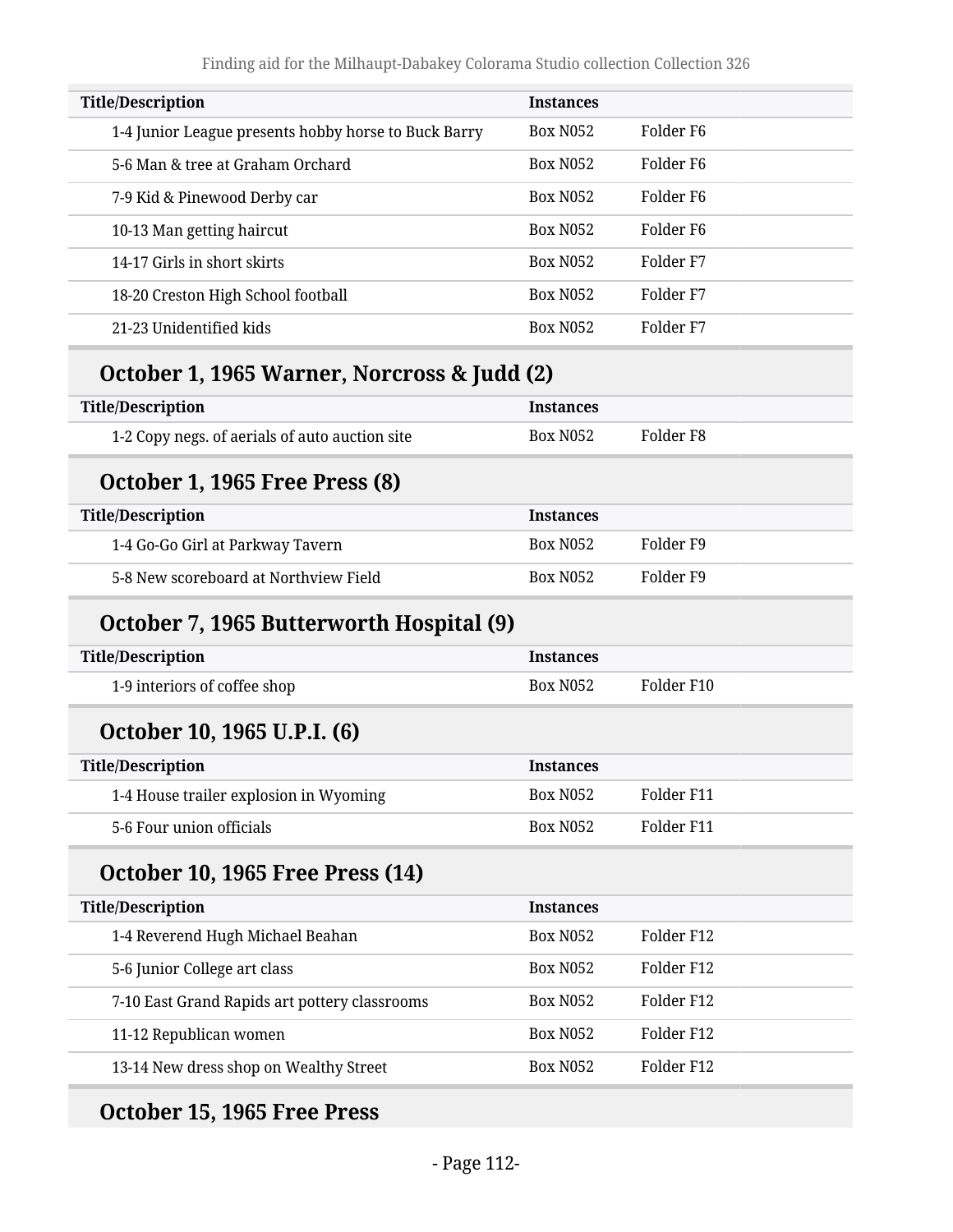| <b>Title/Description</b>                                                                                                 | <b>Instances</b> |                      |
|--------------------------------------------------------------------------------------------------------------------------|------------------|----------------------|
| 1-2 Art gallery shop                                                                                                     | <b>Box N052</b>  | Folder F13           |
| 3-6 Civic Theater                                                                                                        | <b>Box N052</b>  | Folder F13           |
| 7-14 Middleville football team                                                                                           | <b>Box N052</b>  | Folder F13           |
| 15-19 House cave-in                                                                                                      | <b>Box N052</b>  | Folder F13           |
| 20-26 Mary Free Bed girl                                                                                                 | <b>Box N052</b>  | Folder F14           |
| 27-28 Schmidt, City Engineer                                                                                             | <b>Box N052</b>  | Folder F14           |
| 29-34 Minister Series."Mrs. Ford"(?) [No negs. of Mrs.<br>Ford. Negs. recorded on packet but not found in<br>collection] | <b>Box N052</b>  | Folder F14           |
| October 20, 1965 U.P.I. (10)                                                                                             |                  |                      |
| <b>Title/Description</b>                                                                                                 | <b>Instances</b> |                      |
| 1-4 Fire on Cass Street                                                                                                  | <b>Box N052</b>  | Folder F15           |
| 5-8 Girls with long hair                                                                                                 | <b>Box N052</b>  | Folder F15           |
| 9-10 Pentecostal officers                                                                                                | <b>Box N052</b>  | Folder F15           |
| October 22, 1965 McDermid, Inc. (6)                                                                                      |                  |                      |
| <b>Title/Description</b>                                                                                                 | <b>Instances</b> |                      |
| 1-6 Plating line at Middleville                                                                                          | <b>Box N053</b>  | Folder <sub>F1</sub> |
| <b>October 25, 1965 Free Press (10)</b>                                                                                  |                  |                      |
| <b>Title/Description</b>                                                                                                 | <b>Instances</b> |                      |
| 1-2 Mayor's Welcoming Committee                                                                                          | <b>Box N053</b>  | Folder <sub>F2</sub> |
| 3-4 Aquinas College cross-country                                                                                        | <b>Box N053</b>  | Folder <sub>F2</sub> |
| 5-6 Nickerson family                                                                                                     | <b>Box N053</b>  | Folder <sub>F2</sub> |
| 7-8 Judo classrooms                                                                                                      | <b>Box N053</b>  | Folder <sub>F2</sub> |
| 9-10 Drilling at Czarnopy's house                                                                                        | <b>Box N053</b>  | Folder <sub>F2</sub> |
| October 25, 1965 Free Press                                                                                              |                  |                      |
| <b>Title/Description</b>                                                                                                 | <b>Instances</b> |                      |
| 1-2 Marie Cady [see also photographic prints]                                                                            | Box N053         | Folder <sub>F3</sub> |
| 3-4 Union High School football                                                                                           | Box N053         | Folder <sub>F3</sub> |
| 5-6 Creston High School football                                                                                         | <b>Box N053</b>  | Folder <sub>F3</sub> |
| 7-10 Cubans in Zeeland                                                                                                   | <b>Box N053</b>  | Folder <sub>F3</sub> |
| 11-12 Holland Cuban relief                                                                                               | Box N053         | Folder <sub>F3</sub> |
|                                                                                                                          |                  |                      |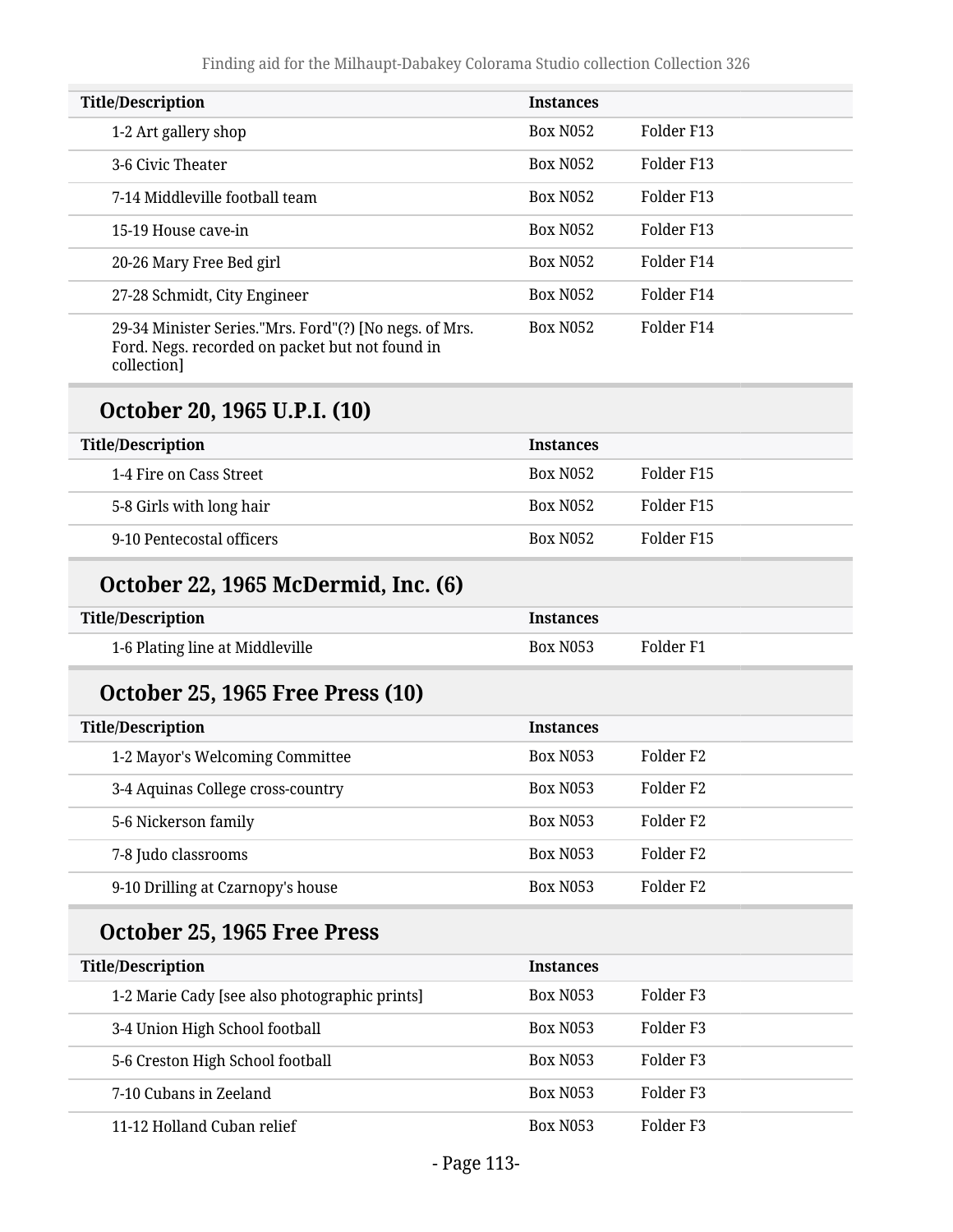| 13-15 Doris Voshell                                    | <b>Box N053</b>  | Folder <sub>F4</sub> |
|--------------------------------------------------------|------------------|----------------------|
| 16 Creston High School cheerleaders                    | Box N053         | Folder <sub>F4</sub> |
| 17-22 Halloween photos                                 | <b>Box N053</b>  | Folder <sub>F4</sub> |
| <b>October 30, 1965 Free Press (17)</b>                |                  |                      |
| <b>Title/Description</b>                               | <b>Instances</b> |                      |
| 1 Traffic engineer's award                             | <b>Box N053</b>  | Folder <sub>F4</sub> |
| 2-3 Kentwood choir                                     | <b>Box N053</b>  | Folder <sub>F4</sub> |
| 4-7 Mrs. Wentner                                       | <b>Box N053</b>  | Folder <sub>F4</sub> |
| 8-14 John Ball Zoo                                     | <b>Box N053</b>  | Folder <sub>F4</sub> |
| 15-17 Southend Shopping Center men & pumpkins          | <b>Box N053</b>  | Folder <sub>F4</sub> |
| October 30, 1965 Press                                 |                  |                      |
| <b>Title/Description</b>                               | <b>Instances</b> |                      |
| 1-2 I-96 road signs near Muskegon                      | <b>Box N053</b>  | Folder <sub>F6</sub> |
| 3-16 Lack twins at Muskegon                            | <b>Box N053</b>  | Folder <sub>F6</sub> |
| 17-19 Lack twins at Muskegon                           | Box N053         | Folder F7            |
| 20-31 I-96 rest stop                                   | Box N053         | Folder <sub>F7</sub> |
| October 30, 1965 Stardust Bar (10)                     |                  |                      |
| <b>Title/Description</b>                               | <b>Instances</b> |                      |
| 1-10 Exterior / nterior, employees and Halloween party | <b>Box N053</b>  | Folder <sub>F8</sub> |
| November 1, 1965 Daverman Architects                   |                  |                      |
| <b>Title/Description</b>                               | <b>Instances</b> |                      |
| 1-12 New high school at Newaygo                        | Box N053         | Folder <sub>F9</sub> |
| 13-24 New high school at Newaygo                       | <b>Box N053</b>  | Folder F10           |
| November 1,1965 U.P.I. (2)                             |                  |                      |
| <b>Title/Description</b>                               | <b>Instances</b> |                      |
| 1-2 Michigan League of Home Dailies officers           | Box N053         | Folder F11           |
| Novemebr 1, 1965 U.P.I. (2)                            |                  |                      |
| <b>Title/Description</b>                               | <b>Instances</b> |                      |
| 1-2 Gus Harrison & Floyd Stevens                       | <b>Box N053</b>  | Folder F12           |

# **November 1, 1965 Press (12)**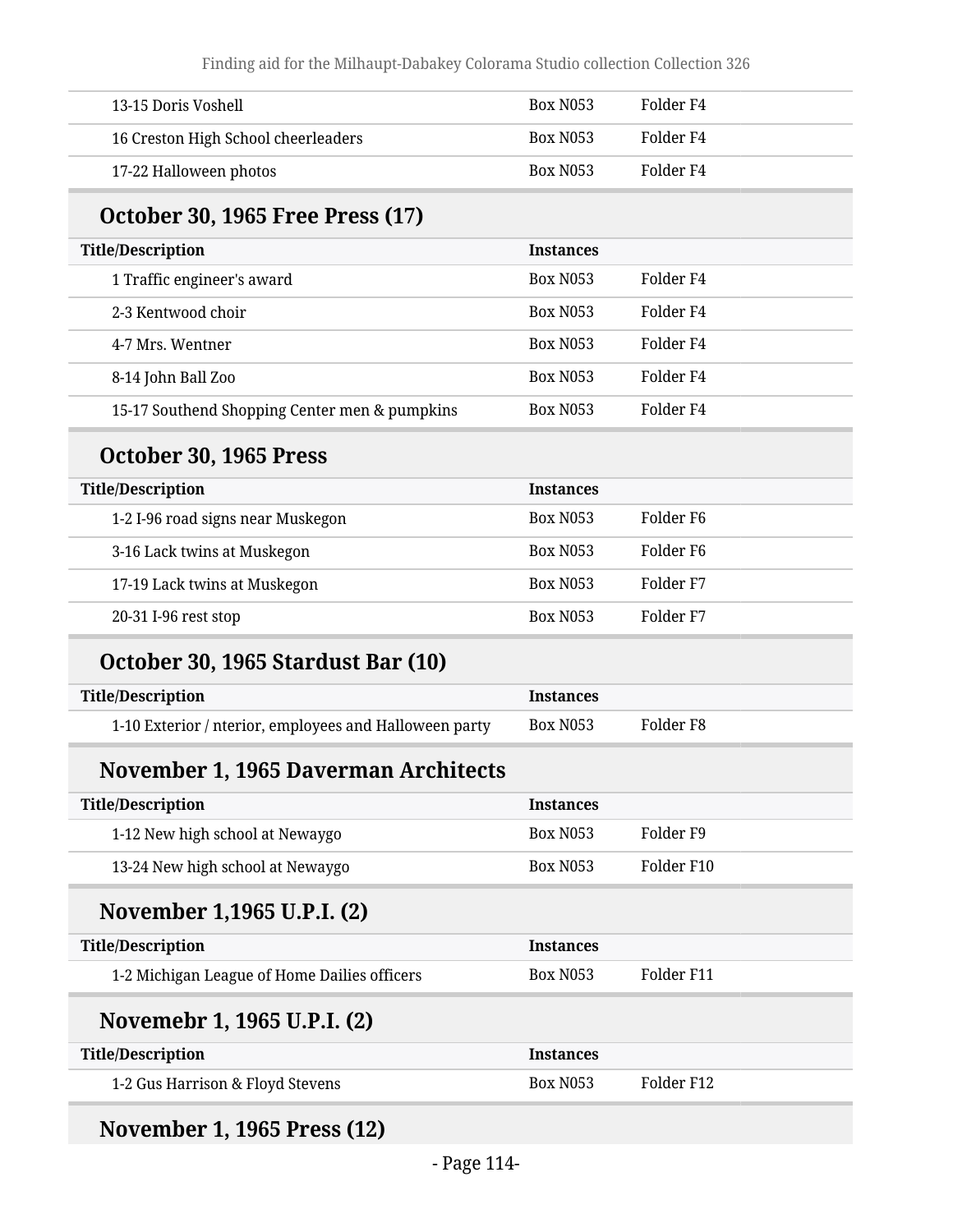| <b>Title/Description</b>                       | <b>Instances</b> |                      |
|------------------------------------------------|------------------|----------------------|
| 1-12 Cop-Minister at Bellevue                  | <b>Box N053</b>  | Folder F13           |
| November 5, 1965 Free Press (14)               |                  |                      |
| <b>Title/Description</b>                       | <b>Instances</b> |                      |
| 1-2 Greek lady in costume                      | <b>Box N053</b>  | Folder F14           |
| 3-4 Ghetto tour in home basement               | <b>Box N053</b>  | Folder F14           |
| 5-7 New water tower at Hudsonville             | <b>Box N053</b>  | Folder F14           |
| 8-10 Blacksmith                                | <b>Box N053</b>  | Folder F14           |
| 11-12 East Grand Rapids story hour             | <b>Box N053</b>  | Folder F14           |
| 13 Two men, unidentified                       | <b>Box N053</b>  | Folder F14           |
| 14 Duthler Ford(?)                             | <b>Box N053</b>  | Folder F14           |
| November 6, 1965 U.P.I. (4)                    |                  |                      |
| <b>Title/Description</b>                       | <b>Instances</b> |                      |
| 1-4 Janice Black & Marlie Busher, artists      | <b>Box N054</b>  | Folder <sub>F1</sub> |
| November 10, 1965 Wolverine Shoe Co. (12)      |                  |                      |
| <b>Title/Description</b>                       | <b>Instances</b> |                      |
| 1-12 Mr. Krause                                | <b>Box N054</b>  | Folder <sub>F2</sub> |
| November 10, 1965 Grand Valley Apartments (10) |                  |                      |
| <b>Title/Description</b>                       | <b>Instances</b> |                      |
| 1-10 Exteriors of buildings                    | <b>Box N054</b>  | Folder <sub>F3</sub> |
| November 12, 1965 Mrs. McInerney (7)           |                  |                      |
| <b>Title/Description</b>                       | <b>Instances</b> |                      |
| 1-7 Color copy negs. of portraits              | <b>Box N054</b>  | Folder <sub>F4</sub> |
| <b>November 18, 1965 Free Press (7)</b>        |                  |                      |
| <b>Title/Description</b>                       | <b>Instances</b> |                      |
| 1-7 John Bissell's farm                        | <b>Box N054</b>  | Folder <sub>F5</sub> |
| November 18, 1965 Phil Osterhouse (4)          |                  |                      |
| <b>Title/Description</b>                       | <b>Instances</b> |                      |
| 1-4 Interiors of store                         | <b>Box N054</b>  | Folder <sub>F6</sub> |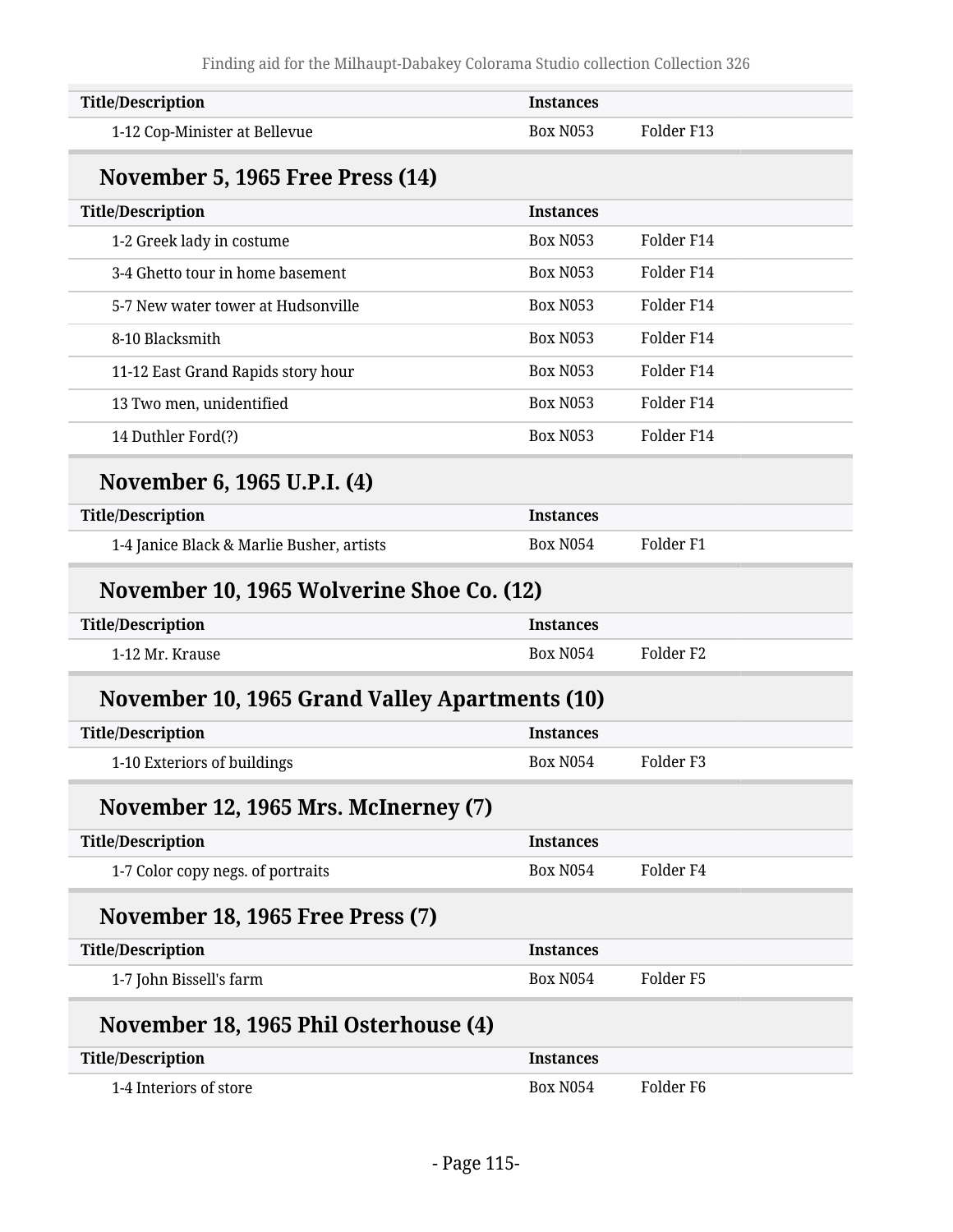| November 18, 1965 U.P.I. (2)                                  |                  |                      |
|---------------------------------------------------------------|------------------|----------------------|
| <b>Title/Description</b>                                      | <b>Instances</b> |                      |
| 1-2 Monroe Street Christmas candle                            | <b>Box N054</b>  | Folder <sub>F7</sub> |
| <b>November 24, 1965 Free Press (10)</b>                      |                  |                      |
| <b>Title/Description</b>                                      | <b>Instances</b> |                      |
| 1-6 Harold Worst                                              | <b>Box N054</b>  | Folder <sub>F8</sub> |
| 7-10 Carbonneau Industries                                    | <b>Box N054</b>  | Folder F8            |
| <b>November 30, 1965 Free Press (16)</b>                      |                  |                      |
| <b>Title/Description</b>                                      | <b>Instances</b> |                      |
| 1-4 East Grand Rapids basketball                              | <b>Box N054</b>  | Folder <sub>F9</sub> |
| 5-8 Catholic Central basketball                               | <b>Box N054</b>  | Folder <sub>F9</sub> |
| 9-16 Colored picketers demanding demolition of bad<br>housing | <b>Box N054</b>  | Folder F9            |
| December 1, 1965 Wolverine Shoe & Tanning                     |                  |                      |
| <b>Title/Description</b>                                      | <b>Instances</b> |                      |
| 1-10 Shoe production at Big Rapids                            | <b>Box N054</b>  | Folder F10           |
| 11-20 Shoe production at Big Rapids                           | <b>Box N054</b>  | Folder F11           |
| December 1, 1965 Free Press (6)                               |                  |                      |
| <b>Title/Description</b>                                      | <b>Instances</b> |                      |
| 1-6 Christmas decorations on Monroe Street                    | <b>Box N054</b>  | Folder F12           |
| December 2, 1965 DeYoung & Bagin Construction (8)             |                  |                      |
| <b>Title/Description</b>                                      | <b>Instances</b> |                      |
| 1-8 Progress photos of dorms at Calvin College                | <b>Box N054</b>  | Folder F13           |
| December 5, 1965 Daverman Archetects (5)                      |                  |                      |
| <b>Title/Description</b>                                      | <b>Instances</b> |                      |
| 1-5 Church belltower                                          | <b>Box N054</b>  | Folder F14           |
| December 6, 1965 Press (6)                                    |                  |                      |
| <b>Title/Description</b>                                      | <b>Instances</b> |                      |
| 1-6 Juvenile moviemaker at Muskegon                           | <b>Box N054</b>  | Folder F15           |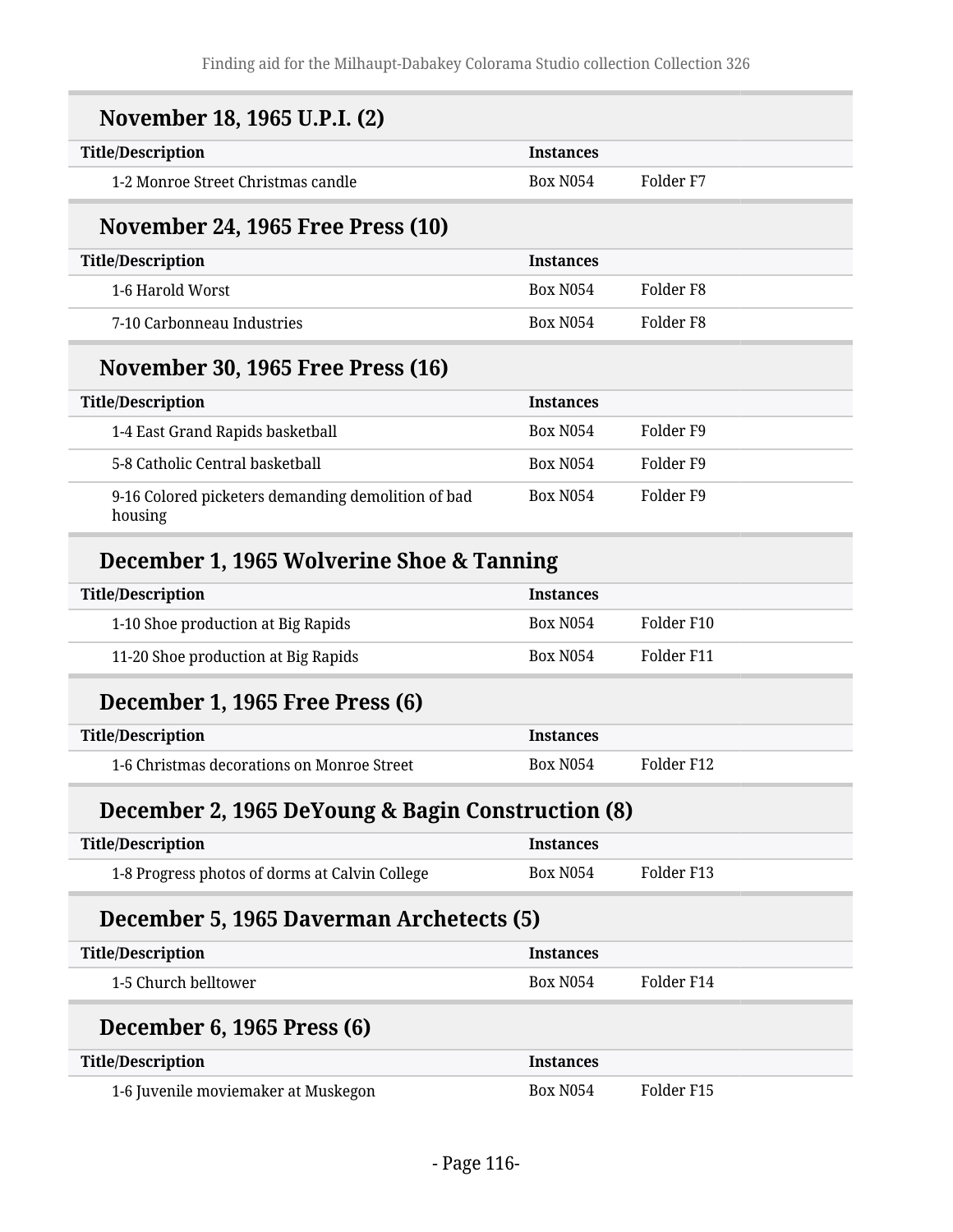| <b>Title/Description</b>                                      | <b>Instances</b> |                      |
|---------------------------------------------------------------|------------------|----------------------|
| 1-4 Waitresses                                                | <b>Box N054</b>  | Folder F16           |
| December 8, 1965 Free Press                                   |                  |                      |
| <b>Title/Description</b>                                      | <b>Instances</b> |                      |
| 1-2 Tuberculosis Society X-ray bus                            | <b>Box N054</b>  | Folder F17           |
| 3-5 Kids & cornerstone of St. Andrew's Cathedral              | <b>Box N054</b>  | Folder F17           |
| 6-7 Kids shopping at Wurzburg's                               | <b>Box N054</b>  | Folder F17           |
| 8-9 Job Training office on South Division                     | <b>Box N054</b>  | Folder F17           |
| 10-11 Men cooking at Fire Department                          | <b>Box N054</b>  | Folder F17           |
| 12-13 Men & ladders at Fire Department                        | <b>Box N054</b>  | Folder F18           |
| 14 Calvin College auditorium                                  | <b>Box N054</b>  | Folder F18           |
| 15-17 Union Bank Building foundation work                     | <b>Box N054</b>  | Folder F18           |
| 18-23 Operations at Conway Corp.                              | <b>Box N054</b>  | Folder F18           |
| December 10, 1965 Free Press (7)                              |                  |                      |
| <b>Title/Description</b>                                      | <b>Instances</b> |                      |
| 1-7 Wyoming City Commissioners                                | <b>Box N055</b>  | Folder <sub>F1</sub> |
| December 10, 1965 Press (4)                                   |                  |                      |
| <b>Title/Description</b>                                      | <b>Instances</b> |                      |
| 1-4 Former Santa at Wurzburgs                                 | <b>Box N055</b>  | Folder <sub>F2</sub> |
| December 15, 1965 Free Press (16)                             |                  |                      |
| <b>Title/Description</b>                                      | <b>Instances</b> |                      |
| 1-16 Charles Bissell Home in Eastmanville                     | <b>Box N055</b>  | Folder <sub>F3</sub> |
| December 15, 1965 Free Press (10)                             |                  |                      |
| <b>Title/Description</b>                                      | <b>Instances</b> |                      |
| 1-10 Wadsworth Bissell Home at Yankee Springs,<br>Middleville | <b>Box N055</b>  | Folder <sub>F4</sub> |
| December 15, 1965 Free Press (20)                             |                  |                      |
| <b>Title/Description</b>                                      | <b>Instances</b> |                      |
| 1-20 Bissell Home on Thornapple River in Cascade [Mrs.        | <b>Box N055</b>  | Folder <sub>F5</sub> |

Joe Taylor's built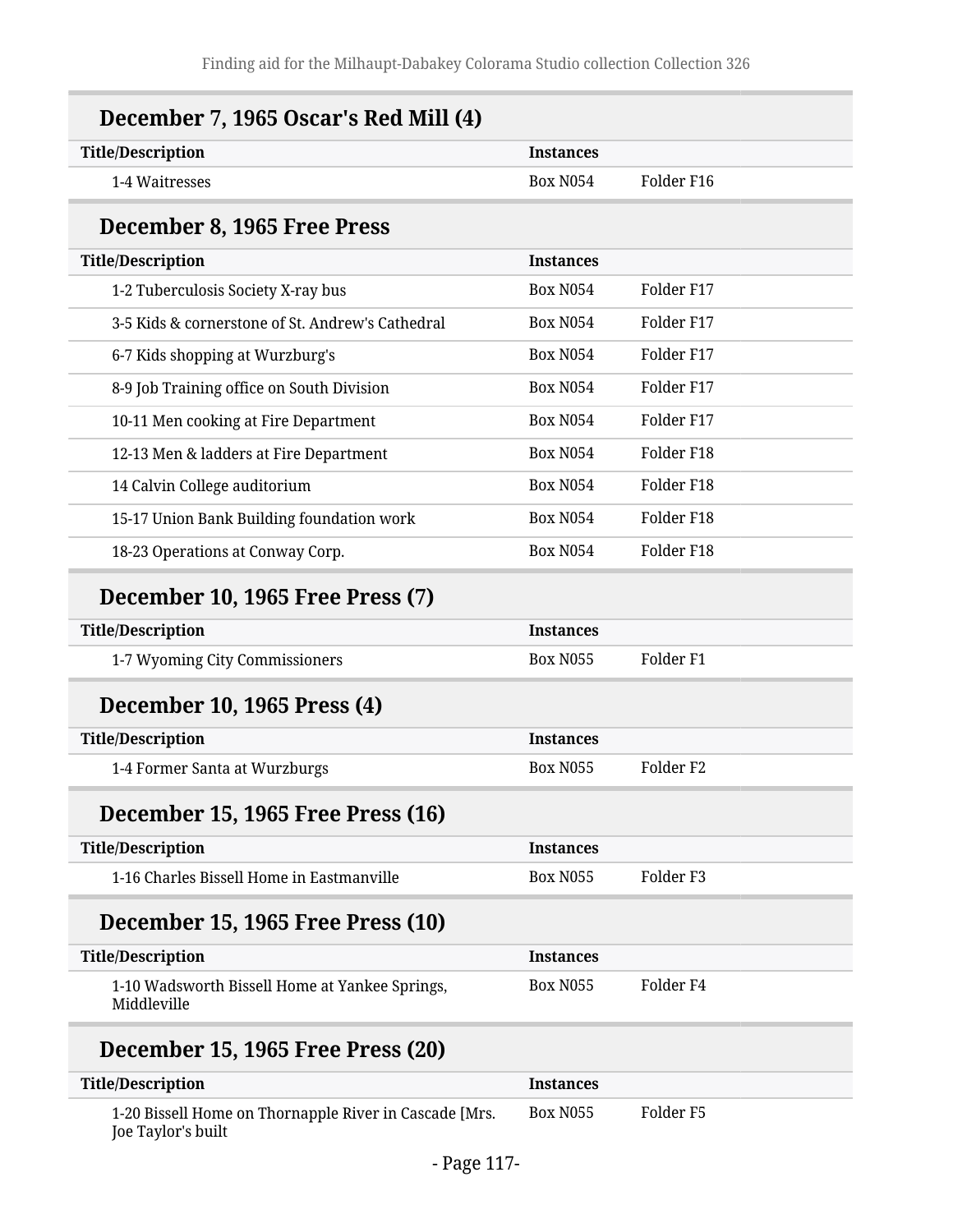| December 15, 1965 Hudson Oil Co. (3)                                         |                  |                      |
|------------------------------------------------------------------------------|------------------|----------------------|
| <b>Title/Description</b>                                                     | <b>Instances</b> |                      |
| 1-3 Station on 28th Street, SW                                               | <b>Box N055</b>  | Folder <sub>F6</sub> |
| December 15, 1965 Free Press (9)                                             |                  |                      |
| <b>Title/Description</b>                                                     | <b>Instances</b> |                      |
| 1-2 Fire Chief, mayor and woman awards                                       | <b>Box N055</b>  | Folder <sub>F7</sub> |
| 3-5 Group inspecting condemned house                                         | <b>Box N055</b>  | Folder <sub>F7</sub> |
| 6-9 Warren Rosendall, Christmas                                              | <b>Box N055</b>  | Folder <sub>F7</sub> |
| <b>December 20, 1965 Free Press (17)</b>                                     |                  |                      |
| <b>Title/Description</b>                                                     | <b>Instances</b> |                      |
| 1-17 Mystery objects (small objects photographed at<br>large magnifications) | <b>Box N055</b>  | Folder <sub>F8</sub> |
| December 26, 1965 U.P.I. (15)                                                |                  |                      |
| <b>Title/Description</b>                                                     | <b>Instances</b> |                      |
| 1-6 Girl & doll house                                                        | <b>Box N055</b>  | Folder <sub>F9</sub> |
| 7 Car crashed into house                                                     | <b>Box N055</b>  | Folder <sub>F9</sub> |
| 8-15 Bus strike                                                              | <b>Box N055</b>  | Folder <sub>F9</sub> |
| December 28, 1965 Free Press & U.P.I. (8)                                    |                  |                      |
| <b>Title/Description</b>                                                     | <b>Instances</b> |                      |
| 1-4 Moving to new appeals court                                              | <b>Box N055</b>  | Folder F10           |
| 5-8 Youth Gospel Convention                                                  | <b>Box N055</b>  | Folder F10           |
| 1966                                                                         |                  |                      |
| January 2, 1966 Free Press (140                                              |                  |                      |
| <b>Title/Description</b>                                                     | <b>Instances</b> |                      |
| 1-2 New UAW Building                                                         | <b>Box N055</b>  | Folder F11           |
| 3-4 Mrs. Soerheide                                                           | <b>Box N055</b>  | Folder F11           |
| 5-6 Fashion model                                                            | <b>Box N055</b>  | Folder F11           |
| 7-8 Holland American Wafer Co., 5 people by scale                            | <b>Box N055</b>  | Folder F11           |
| 9-14 Cannonsburg Ski Area                                                    | <b>Box N055</b>  | Folder F11           |

## **January 3, 1966 Free Press & U.P.I. (8)**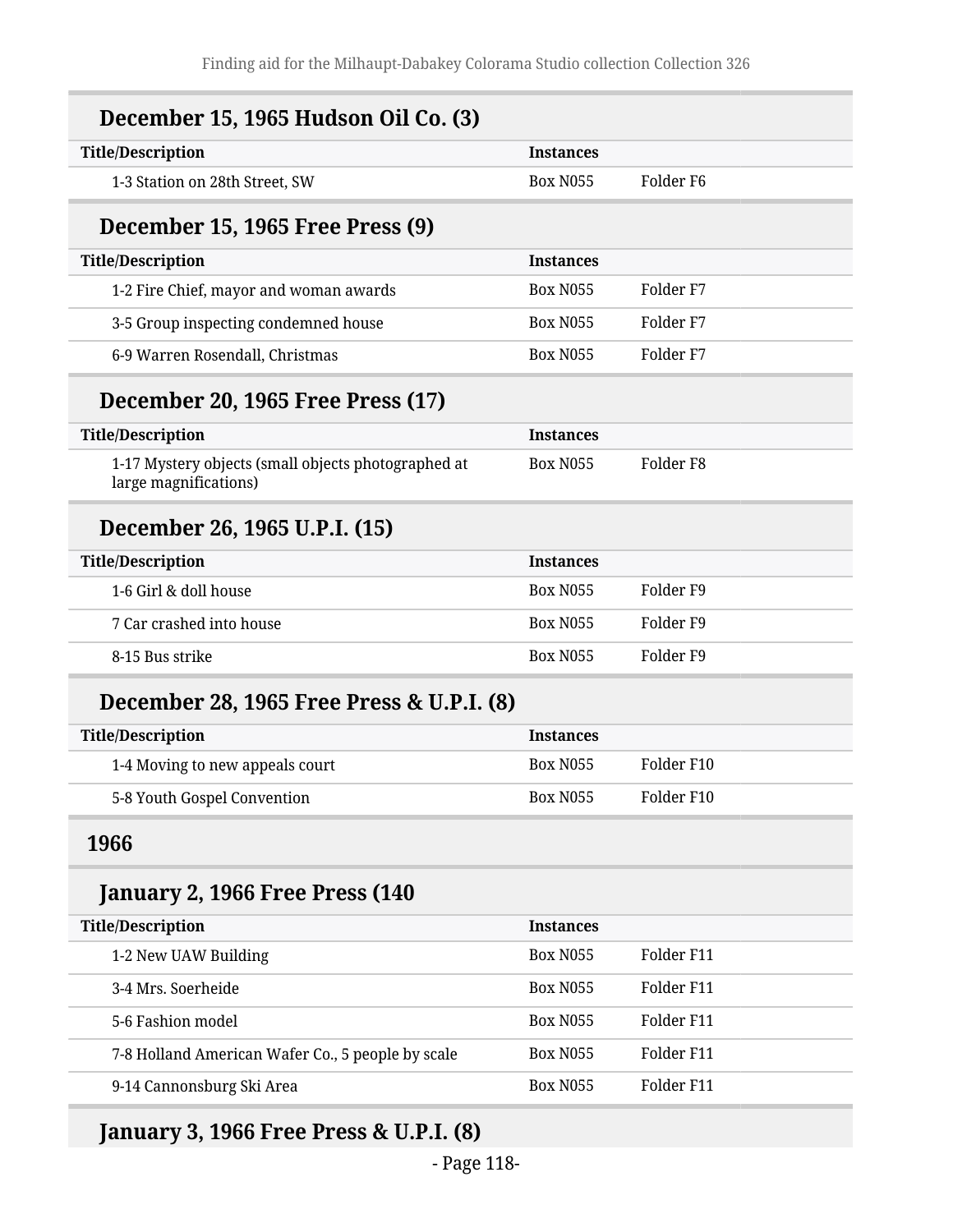| <b>Title/Description</b>                | <b>Instances</b> |                      |  |
|-----------------------------------------|------------------|----------------------|--|
| 1-8 Snow photos                         | <b>Box N055</b>  | Folder F12           |  |
| <b>January 10, 1966 Free Press (15)</b> |                  |                      |  |
| <b>Title/Description</b>                | <b>Instances</b> |                      |  |
| 1-3 Charles Gass                        | <b>Box N055</b>  | Folder F13           |  |
| 4-5 Mrs. Lasnge                         | <b>Box N055</b>  | Folder F13           |  |
| 6-7 Beauticians at St. John's Home      | <b>Box N055</b>  | Folder F13           |  |
| 8-10 Making ice rink at Garfield Park   | <b>Box N055</b>  | Folder F13           |  |
| 11-15 Molesta Floral                    | <b>Box N055</b>  | Folder F13           |  |
| January 19, 1966 Car Glo Auto Wash(17)  |                  |                      |  |
| <b>Title/Description</b>                | <b>Instances</b> |                      |  |
| 1-17 Interiors & Exteriors              | <b>Box N056</b>  | Folder <sub>F1</sub> |  |
| January 22, 1966 Free Press             |                  |                      |  |
| <b>Title/Description</b>                | <b>Instances</b> |                      |  |
| 1-2 Chet Rose (Shrine Circus)           | <b>Box N056</b>  | Folder <sub>F2</sub> |  |
| 3-5 Kids & elephant                     | <b>Box N056</b>  | Folder <sub>F2</sub> |  |
| 6-7 Jeep in pond at John Ball Park      | <b>Box N056</b>  | Folder <sub>F2</sub> |  |
| 8-9 Feeding monkeys at zoo              | <b>Box N056</b>  | Folder <sub>F2</sub> |  |
| 10-12 Police Academy Class              | <b>Box N056</b>  | Folder <sub>F2</sub> |  |
| 13-14 Mrs. DTE Denis & paintings        | <b>Box N056</b>  | Folder <sub>F3</sub> |  |
| 15-18 Toni twins                        | Box N056         | Folder <sub>F3</sub> |  |
| 19-22 Ottawa High School basketball     | <b>Box N056</b>  | Folder <sub>F3</sub> |  |
| 23 Man in bushes at zoo                 | <b>Box N056</b>  | Folder <sub>F3</sub> |  |
| January 24, 1966 Daverman Co. (13)      |                  |                      |  |
| <b>Title/Description</b>                | <b>Instances</b> |                      |  |
| 1-6 Classroom at Comstock Park High     | Box N056         | Folder <sub>F4</sub> |  |
|                                         |                  |                      |  |

#### **January 26, 1966 Grand Rapids [Public] Museum (6)**

| <b>Title/Description</b> | <b>Instances</b> |           |
|--------------------------|------------------|-----------|
| 1-4 Gaslight Village     | Box N056         | Folder F5 |

5-6 Planetarium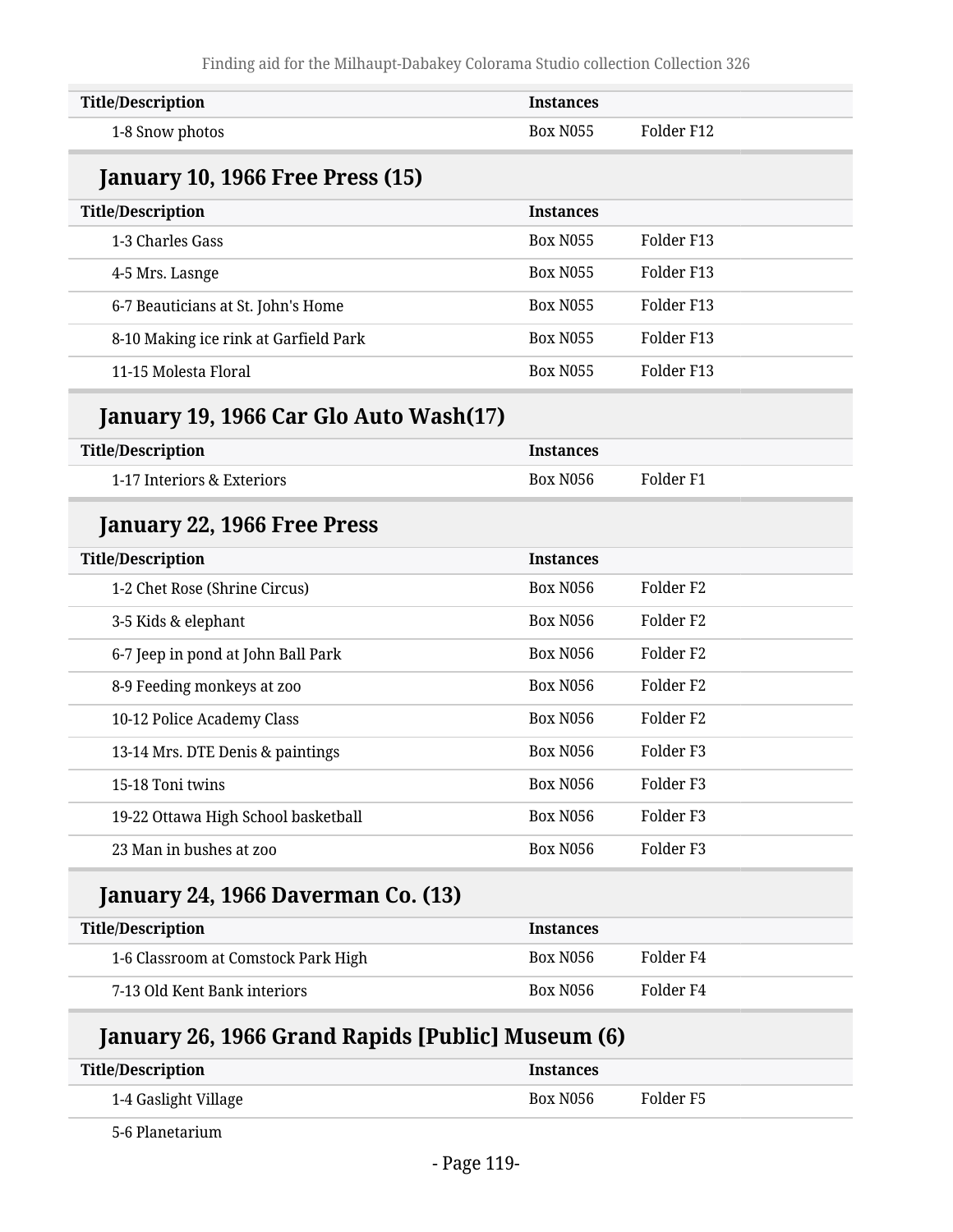|                                                   | <b>Box N056</b>  | Folder <sub>F5</sub> |
|---------------------------------------------------|------------------|----------------------|
| <b>January 27, 1966 Free Press (18)</b>           |                  |                      |
| <b>Title/Description</b>                          | <b>Instances</b> |                      |
| 1-4 St. Mary's Hospital emergency room            | <b>Box N056</b>  | Folder <sub>F6</sub> |
| 5-6 Forest Hills Junior High, exterior            | <b>Box N056</b>  | Folder F6            |
| 7-12 Catholic Central basketball                  | <b>Box N056</b>  | Folder <sub>F6</sub> |
| 13-18 South Christian basketball                  | <b>Box N056</b>  | Folder F6            |
| January 29, 1966 Entertainment Service Bureau (2) |                  |                      |
| <b>Title/Description</b>                          | <b>Instances</b> |                      |
| 1-2 Max Barnes Band                               | <b>Box N056</b>  | Folder <sub>F7</sub> |
| January 29, 1966 Press Magazine                   |                  |                      |
| <b>Title/Description</b>                          | <b>Instances</b> |                      |
| 1-8 Richard Yonkers & paintings                   | <b>Box N056</b>  | Folder <sub>F8</sub> |
| 9-14 Junior basketball                            | <b>Box N056</b>  | Folder <sub>F8</sub> |
| 15-27 Junior basketball                           | <b>Box N056</b>  | Folder <sub>F9</sub> |
| February 1, 1966 Cadillac Plastic Co. (4)         |                  |                      |
| <b>Title/Description</b>                          | <b>Instances</b> |                      |
| 1-4 Building exterior                             | <b>Box N056</b>  | Folder F10           |
| February 2, 1966 Free Press (10)                  |                  |                      |
| <b>Title/Description</b>                          | Instances        |                      |
| 1-2 Violinist Connie Duin                         | Box N056         | Folder F11           |
| 3-4 Brown Seed Company                            | Box N056         | Folder F11           |
| 5-6 Museum model of earth                         | <b>Box N056</b>  | Folder F11           |
| 7-8 Museum model of circus tent                   | Box N056         | Folder F11           |
| 9-10 Kolderman's, four people drinking coffee     | <b>Box N056</b>  | Folder F11           |
| February 3, 1966 Mrs. Paul Goebel (6)             |                  |                      |
| <b>Title/Description</b>                          | <b>Instances</b> |                      |
| 1-6 Portrait in Red Cross uniform                 | <b>Box N056</b>  | Folder F12           |
| Feb 3, 1966 Grand Valley State College (10)       |                  |                      |
| <b>Title/Description</b>                          | <b>Instances</b> |                      |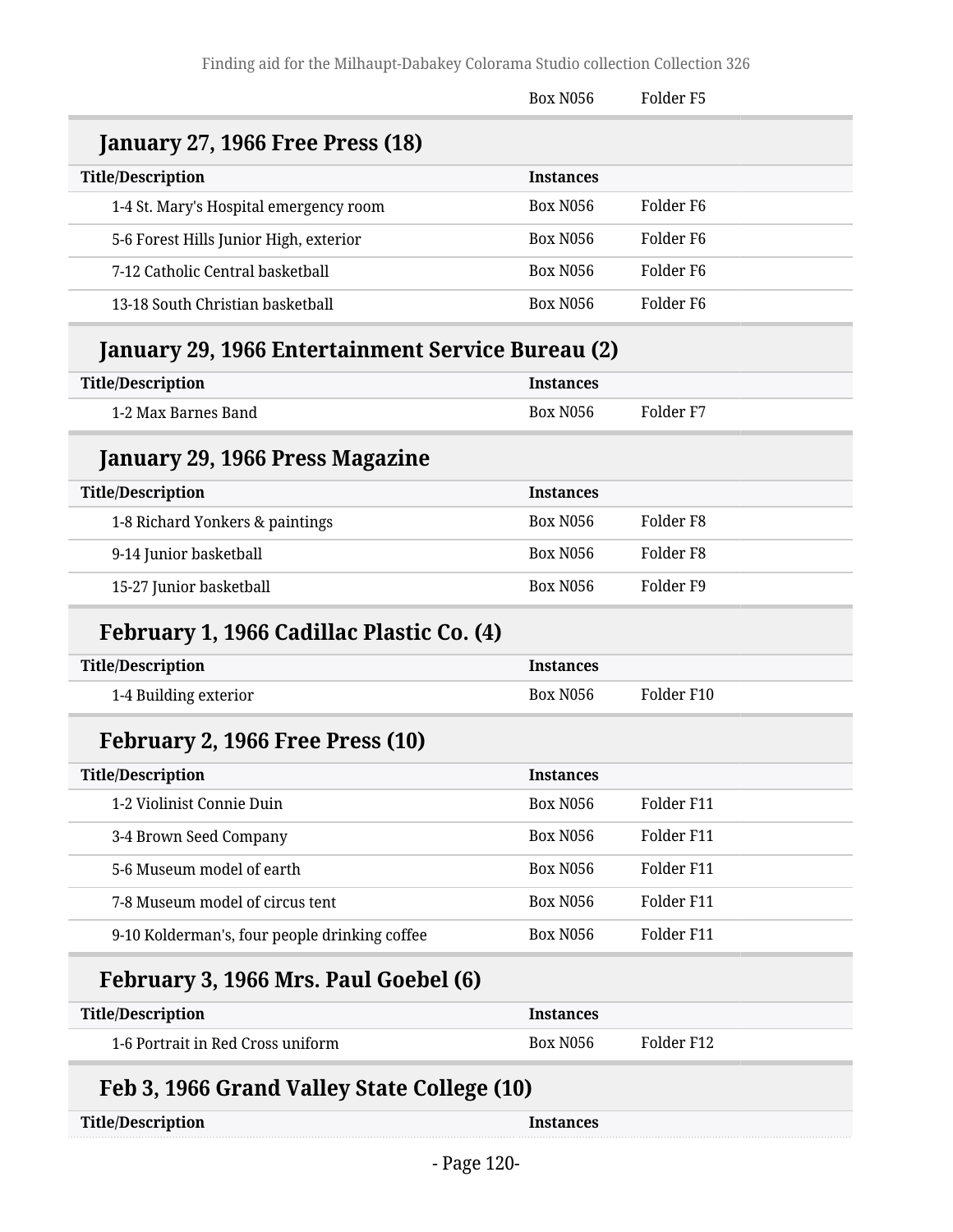| 1-10 Choir director                              | <b>Box N056</b>  | Folder F13           |
|--------------------------------------------------|------------------|----------------------|
| Feb 4, 1966 Free Press (4)                       |                  |                      |
| <b>Title/Description</b>                         | <b>Instances</b> |                      |
| 1-4 Cecil Houghton & sled dogs                   | <b>Box N056</b>  | Folder F14           |
| February 5, 1966 Aquinas College (2)             |                  |                      |
| <b>Title/Description</b>                         | <b>Instances</b> |                      |
| 1-2 Condemned homes                              | <b>Box N056</b>  | Folder F15           |
| February 5, 1966 Free Press (2)                  |                  |                      |
| <b>Title/Description</b>                         | <b>Instances</b> |                      |
| 1-2 Variety Club bus at Eastern School           | <b>Box N057</b>  | Folder <sub>F1</sub> |
| February 10, 1966 Press Magazine (2)             |                  |                      |
| <b>Title/Description</b>                         | <b>Instances</b> |                      |
| 1-12 Iceboat races                               | <b>Box N057</b>  | Folder <sub>F2</sub> |
| <b>February 15, 1966 Free Press</b>              |                  |                      |
| <b>Title/Description</b>                         | <b>Instances</b> |                      |
| 1-6 Woman skier                                  | <b>Box N057</b>  | Folder <sub>F3</sub> |
| 7-8 Frank Manjack                                | <b>Box N056</b>  | Folder <sub>F3</sub> |
| 9-10 Heferan (guitarist)                         | <b>Box N056</b>  | Folder <sub>F3</sub> |
| 11-14 Boy Scout campout downtown                 | <b>Box N057</b>  | Folder <sub>F4</sub> |
| 15 Cops & bank robbers                           | <b>Box N057</b>  | Folder F4            |
| 16 Capri Theater                                 | <b>Box N057</b>  | Folder <sub>F4</sub> |
| 17-18 School vote sign at Jenison                | <b>Box N057</b>  | Folder <sub>F4</sub> |
| 19-21 Broom hockey at Grand Valley State College | <b>Box N057</b>  | Folder <sub>F4</sub> |
| February 15, 1966 Detroit News (8)               |                  |                      |
| <b>Title/Description</b>                         | <b>Instances</b> |                      |
| 1-8 Stardust Theater trial                       | <b>Box N057</b>  | Folder <sub>F5</sub> |
| February 19, 1966 Wolverine Shoe & Tanning (8)   |                  |                      |
| <b>Title/Description</b>                         | <b>Instances</b> |                      |
| 1-8 Portraits of Lester Hyde                     | <b>Box N057</b>  | Folder <sub>F6</sub> |
|                                                  |                  |                      |

# **February 25, 1966 Free Press**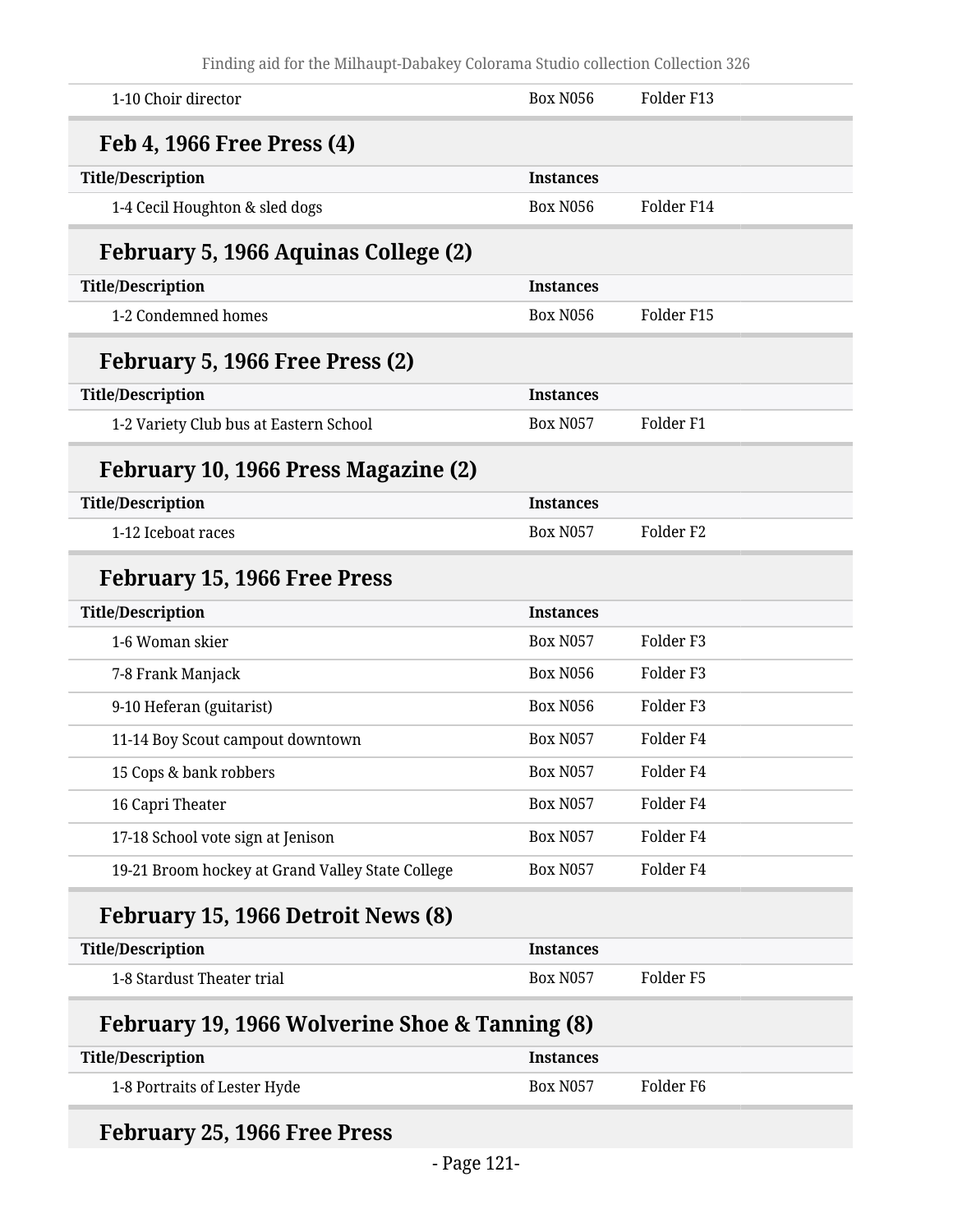| <b>Title/Description</b>                      | <b>Instances</b> |                      |
|-----------------------------------------------|------------------|----------------------|
| 1-2 William Hutchinson                        | <b>Box N057</b>  | Folder <sub>F7</sub> |
| 3-5 Girl at teletype                          | <b>Box N057</b>  | Folder F7            |
| 6-7 Barber cutting hair                       | <b>Box N057</b>  | Folder F7            |
| 8-9 Art students at museum                    | <b>Box N057</b>  | Folder F7            |
| 10-11 Aquinas professor Bernard with students | <b>Box N057</b>  | Folder F7            |
| 12-16 Union Bank building progress photos     | <b>Box N057</b>  | Folder F8            |
| 17-24 Girls' basketball                       | <b>Box N057</b>  | Folder F8            |

### **March 2, 1966 Free Press (20)**

| <b>Title/Description</b>          | <b>Instances</b> |           |
|-----------------------------------|------------------|-----------|
| 1-2 George Boucher                | <b>Box N057</b>  | Folder F9 |
| 3-5 Owen Bieber                   | <b>Box N057</b>  | Folder F9 |
| 6 Mary Jane Best cooking bacon    | <b>Box N057</b>  | Folder F9 |
| 7-8 Reading class at St. Andrew's | <b>Box N057</b>  | Folder F9 |
| 9-15 St. Parick's Day pictures    | <b>Box N057</b>  | Folder F9 |
| 16-19 Junior Achievement          | <b>Box N057</b>  | Folder F9 |
| 20 Swimmer in scuba gear          | <b>Box N057</b>  | Folder F9 |

### **March 4, 1966 Free Press (12)**

| <b>Title/Description</b>          | <b>Instances</b> |            |
|-----------------------------------|------------------|------------|
| 1-3 Don Elliott & old newspapers  | <b>Box N057</b>  | Folder F10 |
| 4-5 Evelyn Briggs                 | <b>Box N057</b>  | Folder F10 |
| 6-9 Girls at Aquinas              | <b>Box N057</b>  | Folder F10 |
| 10-11 John Cumminsky              | <b>Box N057</b>  | Folder F10 |
| 12 Unidentified union man at desk | <b>Box N057</b>  | Folder F10 |

### **March 7, 1966 Symes Advertising (6)**

| <b>Title/Description</b>   | <i><u><b>Instances</b></u></i> |            |
|----------------------------|--------------------------------|------------|
| 1-6 Go-Go Girls at Parkway | <b>Box N057</b>                | Folder F11 |

#### **March 8, 1966 Free Press (8)**

| <b>Title/Description</b>      | <i><u><b>Instances</b></u></i> |            |
|-------------------------------|--------------------------------|------------|
| 1-8 Rebuilt tornado buildings | <b>Box N057</b>                | Folder F12 |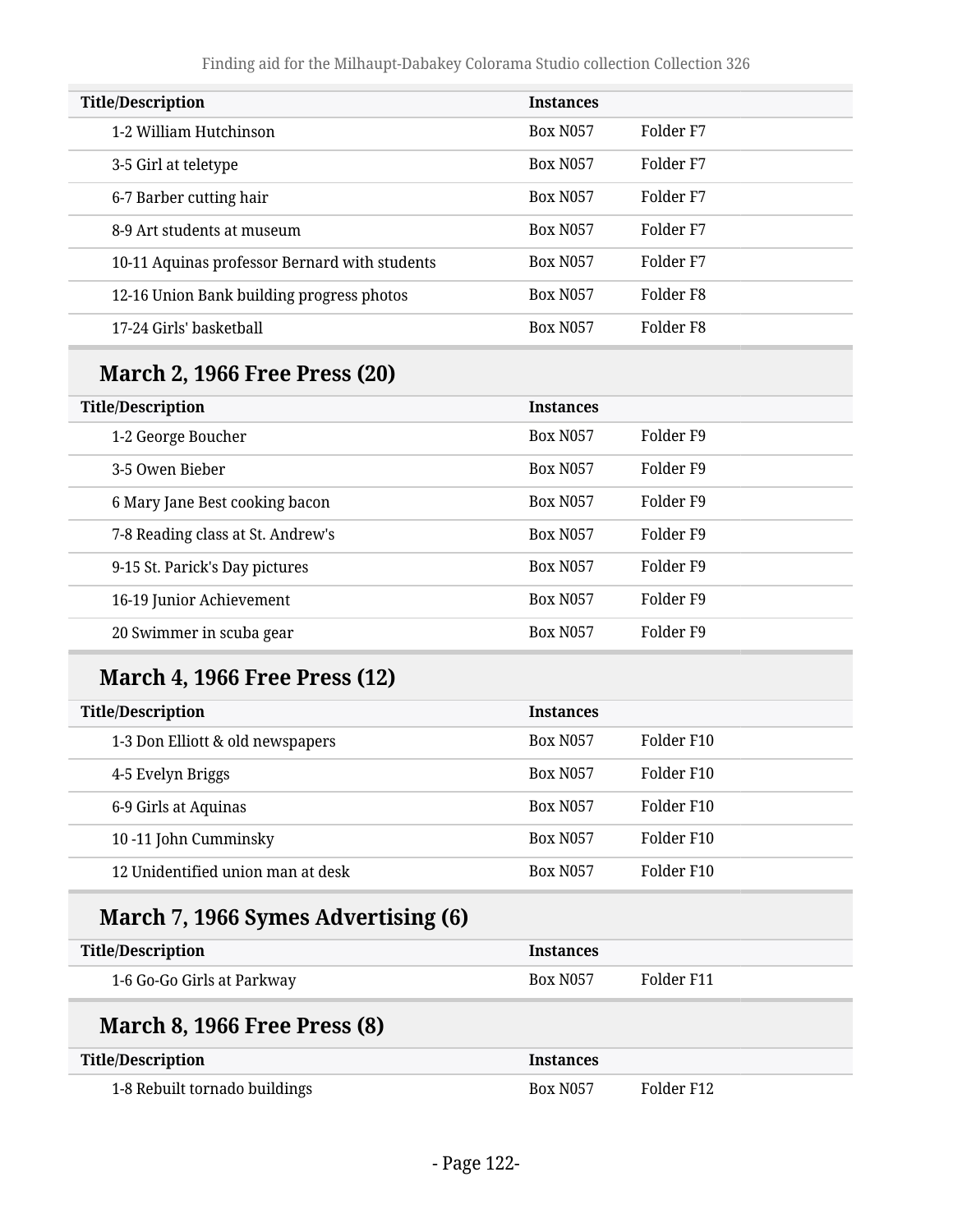| <b>Title/Description</b>                             | <b>Instances</b> |                      |
|------------------------------------------------------|------------------|----------------------|
| 1-6 Old desks                                        | <b>Box N057</b>  | Folder F13           |
| March 15, 1966 U.P.I. (11)                           |                  |                      |
| <b>Title/Description</b>                             | <b>Instances</b> |                      |
| 1 Urban Renewal area from top of Pantlind Hotel      | <b>Box N057</b>  | Folder F14           |
| 2-11 City employees picketing City Hall              | <b>Box N057</b>  | Folder F14           |
| <b>March 23, 1966 Free Press (8)</b>                 |                  |                      |
| <b>Title/Description</b>                             | <b>Instances</b> |                      |
| 1-2 Counselor at Ottawa highlighted                  | <b>Box N058</b>  | Folder <sub>F1</sub> |
| 3-4 Home Show, Capitol Wrecking auctioning old bell  | <b>Box N058</b>  | Folder <sub>F1</sub> |
| 5-6 Mrs. Hart and kids                               | <b>Box N058</b>  | Folder <sub>F1</sub> |
| 7-8 Kent Co. Library, two people by Varitype machine | <b>Box N058</b>  | Folder <sub>F1</sub> |
| March 24, 1966 Grand Rapids Art Museum (14)          |                  |                      |
| <b>Title/Description</b>                             | <b>Instances</b> |                      |
| 1-14 Board & visitors                                | <b>Box N058</b>  | Folder <sub>F2</sub> |
| <b>March 30, 1966 Free Press (10)</b>                |                  |                      |
| <b>Title/Description</b>                             | <b>Instances</b> |                      |
| 1-2 Little League baseballers at mayor's office      | <b>Box N058</b>  | Folder <sub>F3</sub> |
| 3-5 Apple grower pruning trees                       | <b>Box N058</b>  | Folder <sub>F3</sub> |
| 6-7 girl with prints at art gallery                  | <b>Box N058</b>  | Folder <sub>F3</sub> |
| 8-10 Art show at Peace Lutheran Church, Sparta       | <b>Box N058</b>  | Folder <sub>F3</sub> |
| Mar 30, 1966 Grand Valley State College (14)         |                  |                      |
|                                                      | <b>Instances</b> |                      |
| <b>Title/Description</b>                             |                  |                      |

#### **April 10, 1966 Grand Rapids [Public] Museum (2)**

| <b>Title/Description</b>  | <b>Instances</b> |           |
|---------------------------|------------------|-----------|
| 1-2 Copy neg of Dr. Leaky | Box N058         | Folder F5 |

### **April 10, 1966 Grand Rapids Press Magazine**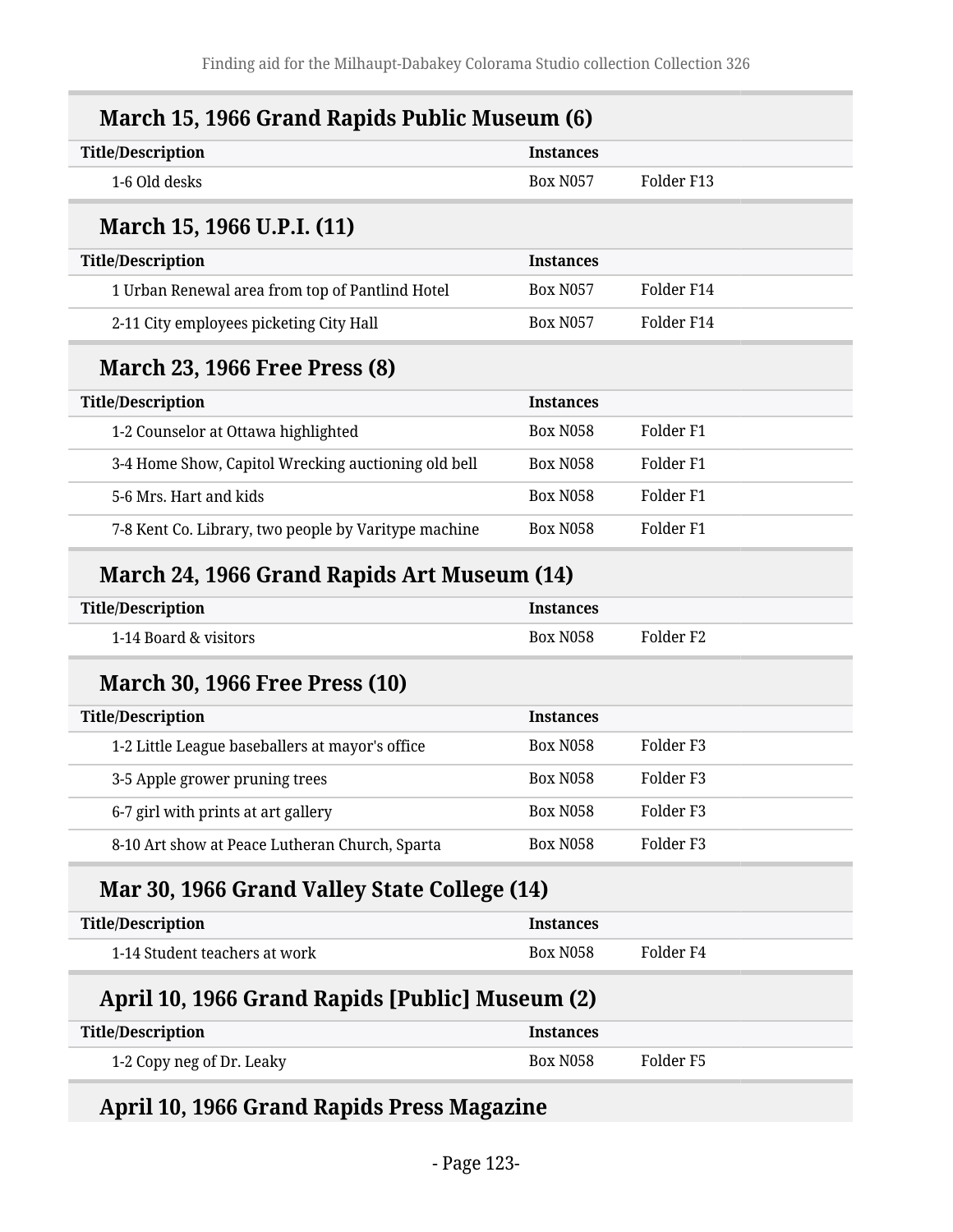| <b>Instances</b> |                      |
|------------------|----------------------|
| <b>Box N058</b>  | Folder <sub>F6</sub> |
| <b>Box N058</b>  | Folder <sub>F7</sub> |
|                  |                      |
| <b>Instances</b> |                      |
| <b>Box N058</b>  | Folder <sub>F8</sub> |
|                  |                      |
| <b>Instances</b> |                      |
| <b>Box N058</b>  | Folder <sub>F9</sub> |
|                  |                      |
| <b>Instances</b> |                      |
| <b>Box N058</b>  | Folder F10           |
| <b>Box N058</b>  | Folder F10           |
|                  |                      |
| <b>Instances</b> |                      |
| <b>Box N058</b>  | Folder F11           |
| <b>Box N058</b>  | Folder F11           |
| <b>Box N058</b>  | Folder F11           |
| <b>Box N058</b>  | Folder F11           |
| <b>Box N058</b>  | Folder F11           |
|                  |                      |
| <b>Instances</b> |                      |
| <b>Box N058</b>  | Folder F12           |
| <b>Box N058</b>  | Folder F13           |
|                  |                      |
| <b>Instances</b> |                      |
| <b>Box N059</b>  | Folder <sub>F1</sub> |
|                  |                      |
| <b>Instances</b> |                      |
| <b>Box N059</b>  | Folder <sub>F2</sub> |
|                  |                      |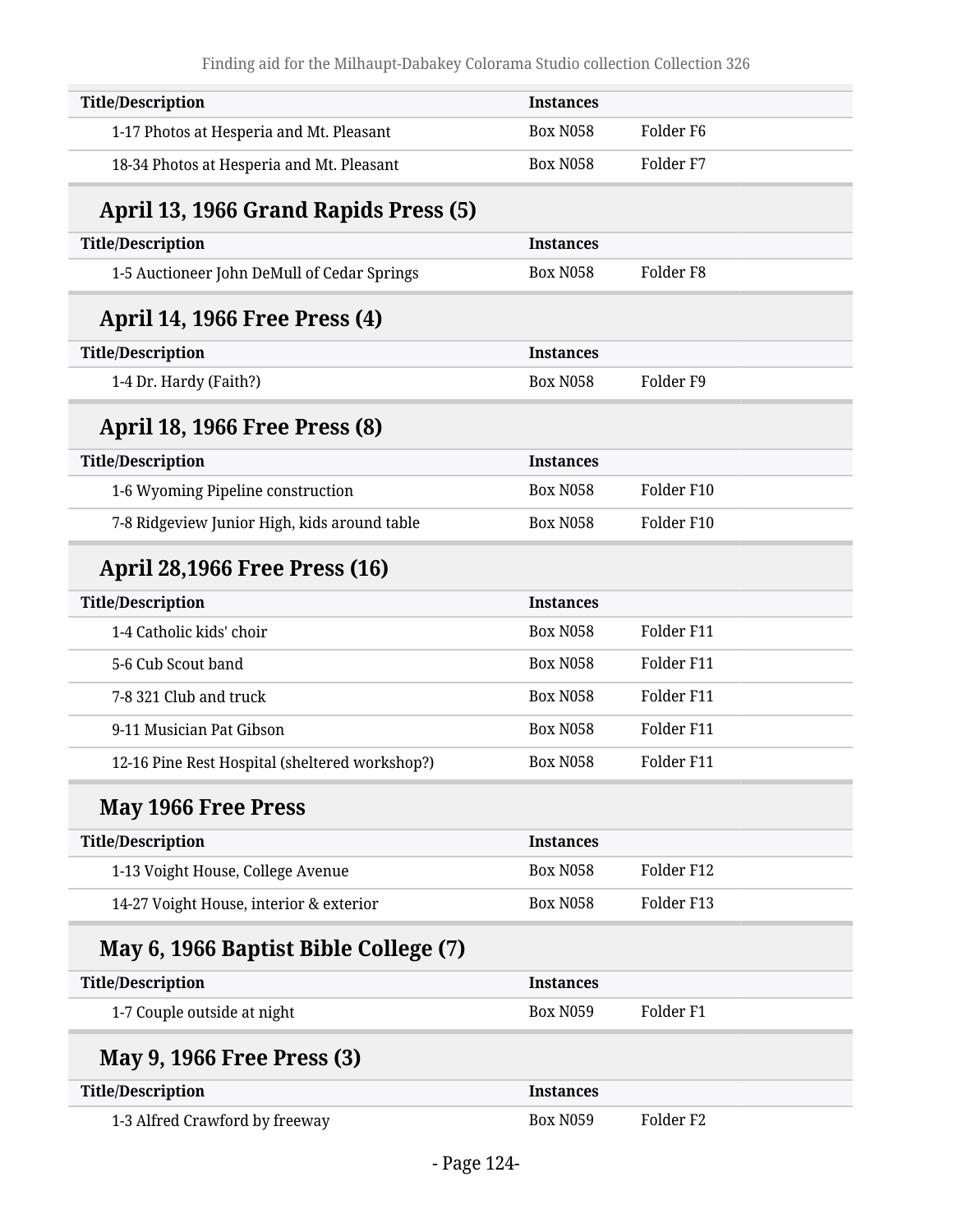| May 9, 1966 Grand Rapids Press (12)          |                  |                      |
|----------------------------------------------|------------------|----------------------|
| <b>Title/Description</b>                     | <b>Instances</b> |                      |
| 1-12 Auto racing at Grattan Raceway          | <b>Box N059</b>  | Folder <sub>F3</sub> |
| May 18, 1966 Grand Valley State College (9)  |                  |                      |
| <b>Title/Description</b>                     | <b>Instances</b> |                      |
| 1-9 Science building photos                  | <b>Box N059</b>  | Folder F4            |
| May 18, 1966 Press Facts Publishing Co. (10) |                  |                      |
| <b>Title/Description</b>                     | <b>Instances</b> |                      |
| 1-10 Colored people in stores                | <b>Box N059</b>  | Folder F5            |
| May 18, 1966 (1)                             |                  |                      |
| <b>Title/Description</b>                     | <b>Instances</b> |                      |
| 1 Grand Rapids City Hall, exterior           | <b>Box N059</b>  | Folder <sub>F6</sub> |
| May 20, 1966 Mayflower Church (3)            |                  |                      |
| <b>Title/Description</b>                     | <b>Instances</b> |                      |
| 1-3 Bellringers' choir concert               | <b>Box N059</b>  | Folder <sub>F7</sub> |
| May 20, 1966 Oscar's Red Mill Bar (110       |                  |                      |
| <b>Title/Description</b>                     | <b>Instances</b> |                      |
| 1-11 Band and employees                      | <b>Box N059</b>  | Folder <sub>F8</sub> |
| May 20, 1966 Free Press                      |                  |                      |
| <b>Title/Description</b>                     | <b>Instances</b> |                      |
| 1-2 Grand Haven Coast Guard with buoys       | <b>Box N059</b>  | Folder <sub>F9</sub> |
| 3-5 Grand Haven highway construction piers   | <b>Box N059</b>  | Folder <sub>F9</sub> |
| 6-10 Grand Haven State Park activities       | <b>Box N059</b>  | Folder <sub>F9</sub> |
| 11-20 Grand Haven State Park activities      | <b>Box N059</b>  | Folder F10           |
| May 22, 1966 Press (3)                       |                  |                      |
| <b>Title/Description</b>                     | <b>Instances</b> |                      |
| 1-3 First guest arriving for Michigan Week   | <b>Box N059</b>  | Folder F11           |
| May 22, 1966 Boy Scouts of America           |                  |                      |
| <b>Title/Description</b>                     | <b>Instances</b> |                      |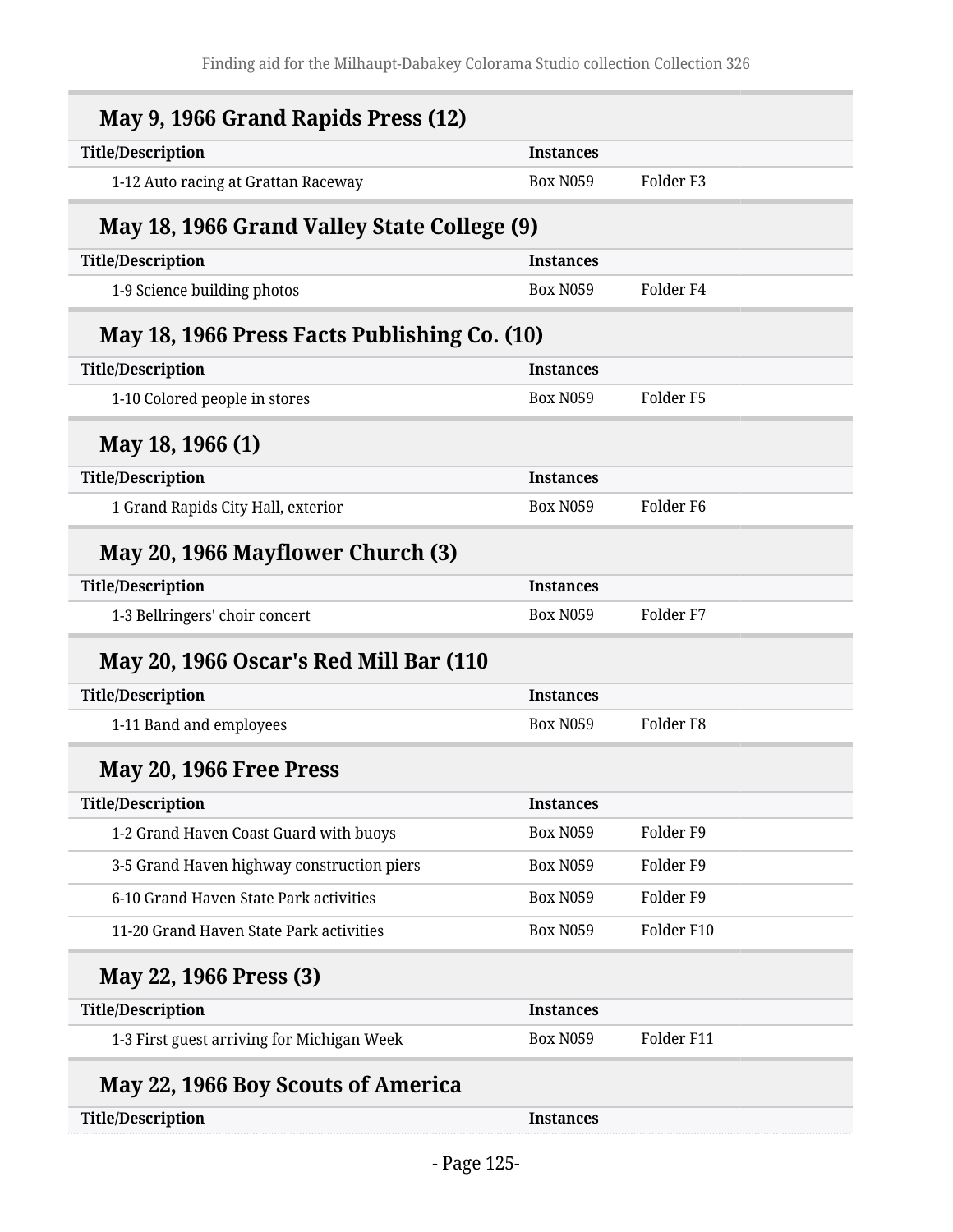Finding aid for the Milhaupt-Dabakey Colorama Studio collection Collection 326

| 1-19 Camporee activities                    | <b>Box N059</b>  | Folder F12           |
|---------------------------------------------|------------------|----------------------|
| 20-39 Camporee activities                   | <b>Box N059</b>  | Folder F13           |
| May 24, 1966 Press Magazine                 |                  |                      |
| <b>Title/Description</b>                    | <b>Instances</b> |                      |
| 1-12 Cart race at MSU                       | <b>Box N060</b>  | Folder <sub>F1</sub> |
| 13 Old baseball player at Pierson           | <b>Box N060</b>  | Folder <sub>F2</sub> |
| 14-26 Muskegon Junior College festival      | <b>Box N060</b>  | Folder <sub>F2</sub> |
| <b>June 2, 1966 Free Press (13)</b>         |                  |                      |
| <b>Title/Description</b>                    | <b>Instances</b> |                      |
| 1-2 Creston war memorial                    | <b>Box N060</b>  | Folder <sub>F3</sub> |
| 3-4 East Grand Rapids Mayor John Collins    | <b>Box N060</b>  | Folder <sub>F3</sub> |
| 5-6 Kutsche's Hardware                      | <b>Box N060</b>  | Folder <sub>F3</sub> |
| 7-8 New cops                                | <b>Box N060</b>  | Folder <sub>F3</sub> |
| 9-10 McCloskey party at Pantlind            | <b>Box N060</b>  | Folder <sub>F3</sub> |
| 11-13 Lincoln School                        | <b>Box N060</b>  | Folder <sub>F3</sub> |
| June 3, 1966 Press Magazine                 |                  |                      |
| <b>Title/Description</b>                    | <b>Instances</b> |                      |
| 1-7 Elliotts Cigar Store                    | <b>Box N060</b>  | Folder <sub>F4</sub> |
| 8-10 LA-E-MA Land rec area at Canonsburg    | <b>Box N060</b>  | Folder <sub>F4</sub> |
| 11-23 LA-E-MA Land rec area at Canonsburg   | <b>Box N060</b>  | Folder <sub>F5</sub> |
| <b>June 7, 1966 Press (4)</b>               |                  |                      |
| <b>Title/Description</b>                    | <b>Instances</b> |                      |
| 1-4 August Gutmuller                        | <b>Box N060</b>  | Folder <sub>F6</sub> |
| June 7, 1966 Jekel Storage                  |                  |                      |
| <b>Title/Description</b>                    | <b>Instances</b> |                      |
| 1-5 Two trucks                              | Box N060         | Folder <sub>F7</sub> |
| June 8, 1966 Grand Valley State College (6) |                  |                      |
| <b>Title/Description</b>                    | <b>Instances</b> |                      |
| 1-6 Dean Potter                             | <b>Box N060</b>  | Folder <sub>F8</sub> |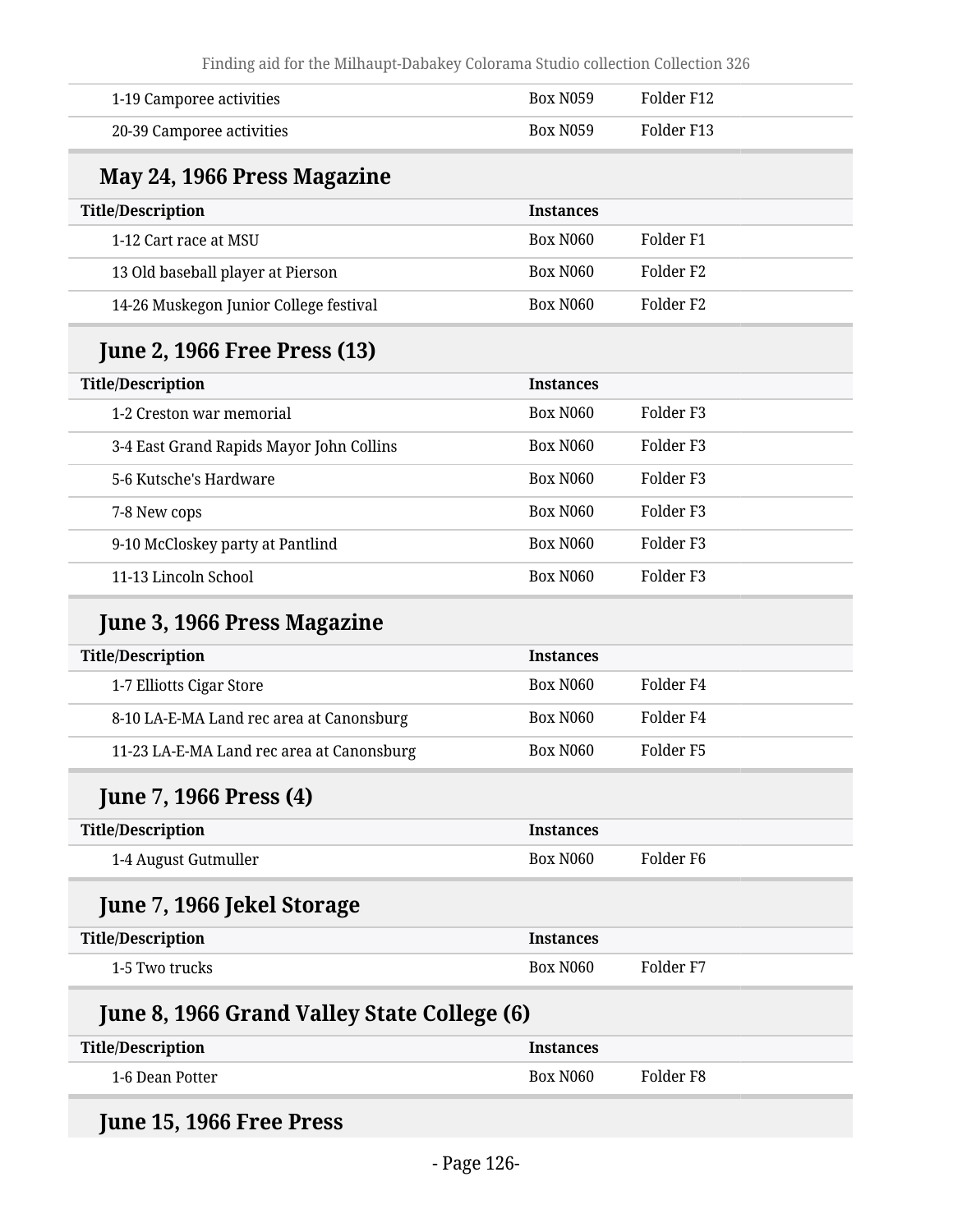| <b>Title/Description</b>                                   | <b>Instances</b> |                      |
|------------------------------------------------------------|------------------|----------------------|
| 1-3 Fire at C&E Service                                    | <b>Box N060</b>  | Folder <sub>F9</sub> |
| 5-8 Artist (Armond Merizon?)                               | <b>Box N060</b>  | Folder <sub>F9</sub> |
| 9-12 New tourist info sign                                 | <b>Box N060</b>  | Folder <sub>F9</sub> |
| 13-16 Kids' summer music class                             | <b>Box N060</b>  | Folder F10           |
| 17-22 Three queen contestants                              | <b>Box N060</b>  | Folder F10           |
| <b>June 15, 1966 Press</b>                                 |                  |                      |
| <b>Title/Description</b>                                   | <b>Instances</b> |                      |
| 1-12 Rodeo at Hart, Michigan                               | <b>Box N060</b>  | Folder F11           |
| 13-23 Rodeo at Hart, Michigan                              | <b>Box N060</b>  | Folder F12           |
| July 1, 1966 Press Magazine (17)                           |                  |                      |
| <b>Title/Description</b>                                   | <b>Instances</b> |                      |
| 1-17 Parade at Muskegon                                    | <b>Box N060</b>  | Folder F13           |
| <b>July 1, 1966 Free Press (4)</b>                         |                  |                      |
| <b>Title/Description</b>                                   | <b>Instances</b> |                      |
| 1-4 Litter on Monroe Street                                | Box N060         | Folder F14           |
| <b>July 1, 1966 Free Press (5)</b>                         |                  |                      |
| <b>Title/Description</b>                                   | <b>Instances</b> |                      |
| 1-2 Vince Occhipinti                                       | <b>Box N061</b>  | Folder <sub>F1</sub> |
| 3-5 Modelmakers at Hornbach, Steewyck & Thrall             | <b>Box N061</b>  | Folder <sub>F1</sub> |
| <b>July 1, 1988 Press (13)</b>                             |                  |                      |
| <b>Title/Description</b>                                   | <b>Instances</b> |                      |
| 1-9 Trailer resort near Saugatuck                          | <b>Box N061</b>  | Folder <sub>F2</sub> |
| 10-13 Car races at International Speedway                  | <b>Box N061</b>  | Folder <sub>F2</sub> |
| <b>July 16, 1966 Michigan State Board of Education (5)</b> |                  |                      |
| <b>Title/Description</b>                                   | <b>Instances</b> |                      |
| 1-5 Dr. Fields and kids                                    | <b>Box N061</b>  | Folder <sub>F3</sub> |
| <b>July 16, 1966 Press</b>                                 |                  |                      |
| <b>Title/Description</b>                                   | <b>Instances</b> |                      |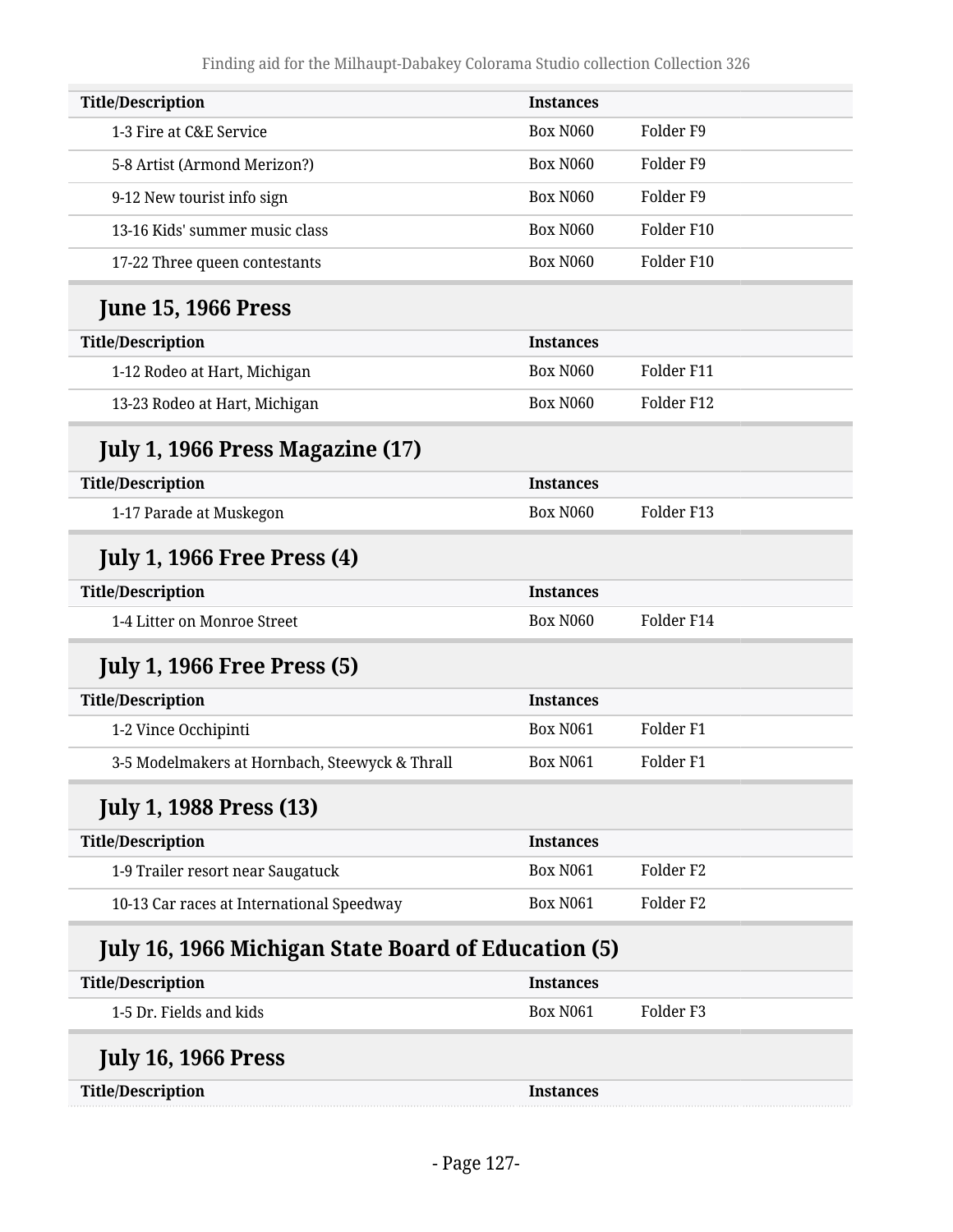| 1-6 Fire at Lumber Yard at Eastern & Cottage Grove,<br>Grand Rapids Lumber Co. | <b>Box N061</b>  | Folder F4            |
|--------------------------------------------------------------------------------|------------------|----------------------|
| <b>July 18, 1966 Symes Advertising (15)</b>                                    |                  |                      |
| <b>Title/Description</b>                                                       | <b>Instances</b> |                      |
| 1-15 Amateurs, try-outs, Lowell Showboat                                       | <b>Box N061</b>  | Folder <sub>F5</sub> |
| <b>July 19, 1966 Press Society</b>                                             |                  |                      |
| <b>Title/Description</b>                                                       | <b>Instances</b> |                      |
| 1-16 Camp Blodgett and Camp Keewano                                            | <b>Box N061</b>  | Folder F6            |
| 17-33 Camp Blodgett and Camp Keewano                                           | <b>Box N061</b>  | Folder <sub>F7</sub> |
| 34-48 Camp Blodgett and Camp Keewano                                           | <b>Box N061</b>  | Folder <sub>F8</sub> |
| 49-50 Four people with posters                                                 | <b>Box N061</b>  | Folder <sub>F8</sub> |
| <b>July 23, 1966 Press (12)</b>                                                |                  |                      |
| <b>Title/Description</b>                                                       | <b>Instances</b> |                      |
| 1-12 Auto race car driver with wife and kids                                   | <b>Box N061</b>  | Folder <sub>F9</sub> |
| <b>July 24, 1966 Ellis Parking (5)</b>                                         |                  |                      |
| <b>Title/Description</b>                                                       | <b>Instances</b> |                      |
| 1-5 Exteriors, Houseman Building                                               | <b>Box N061</b>  | Folder F10           |
| July 25, 1966 Symes Advertising (7)                                            |                  |                      |
| <b>Title/Description</b>                                                       | <b>Instances</b> |                      |
| 1-7 Lowell Showboat                                                            | <b>Box N061</b>  | Folder F11           |
| August 1, 1966 Ellis Parking (2)                                               |                  |                      |
| <b>Title/Description</b>                                                       | <b>Instances</b> |                      |
| 1-2 Demolition, Houseman Building                                              | <b>Box N061</b>  | Folder F12           |
| <b>August 1, 1966 Press (8)</b>                                                |                  |                      |
| <b>Title/Description</b>                                                       | <b>Instances</b> |                      |
| 1-8 Premiere, "Dr. Zhivago" at Savoy Theater                                   | <b>Box N061</b>  | Folder F13           |
| <b>August 1, 1966 Free Press (2)</b>                                           |                  |                      |
| <b>Title/Description</b>                                                       | <b>Instances</b> |                      |
| 1-2 Retiring cop with paintings                                                | <b>Box N061</b>  | Folder F14           |

## **August 1, 1966 DeYoung & Bagin Construction (8)**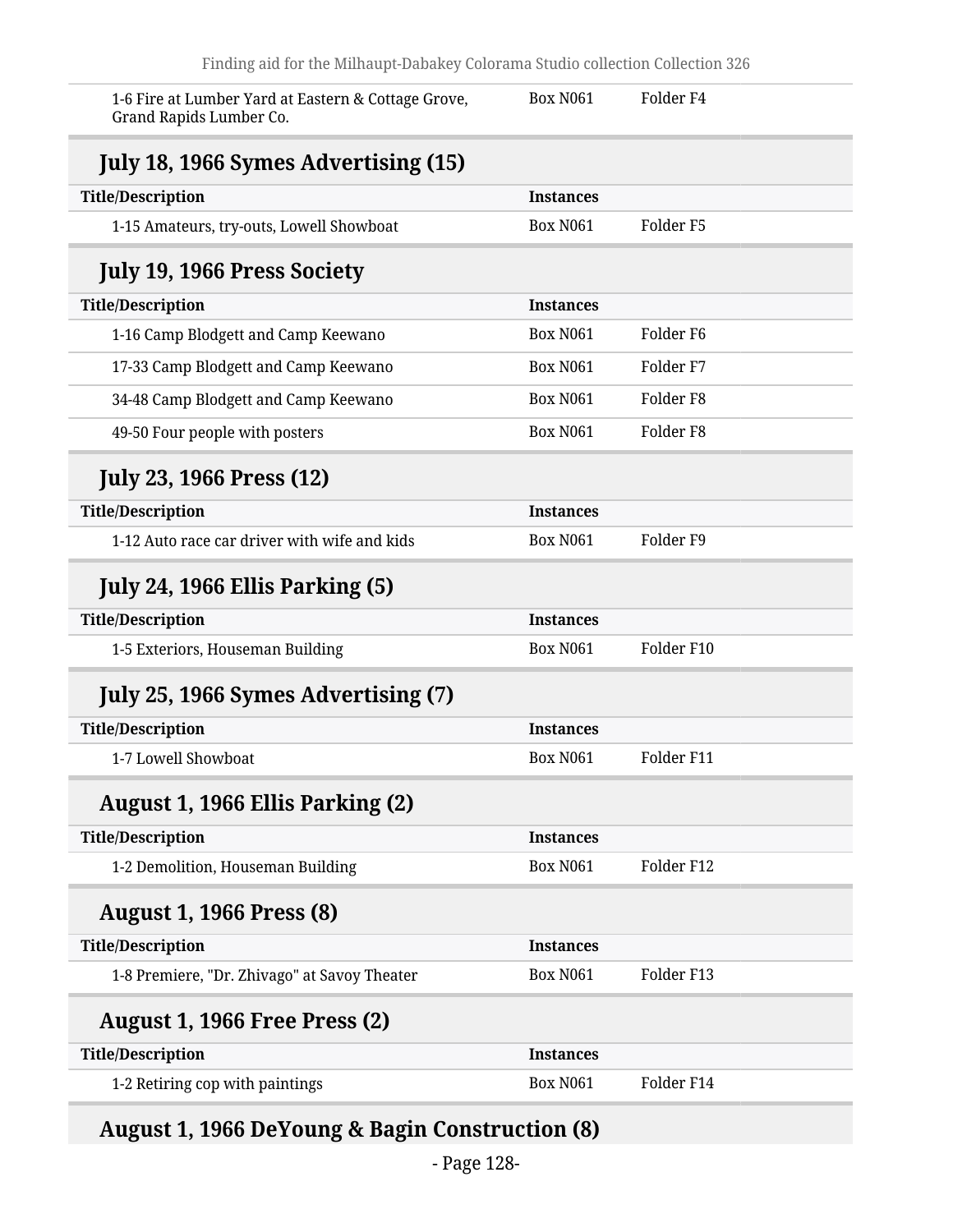| <b>Title/Description</b>                          | <b>Instances</b> |                      |
|---------------------------------------------------|------------------|----------------------|
| 1-8 Progress photos of Calvin College dormitories | <b>Box N061</b>  | Folder F15           |
| <b>August 8, 1966 Symes Advertising (5)</b>       |                  |                      |
| <b>Title/Description</b>                          | <b>Instances</b> |                      |
| 1-5 Band and go-go girls at Canopy Bar            | <b>Box N061</b>  | Folder F16           |
| <b>August 10, 1966 Press Society</b>              |                  |                      |
| <b>Title/Description</b>                          | <b>Instances</b> |                      |
| 1-16 YWCA Camp                                    | <b>Box N062</b>  | Folder <sub>F1</sub> |
| 17-30 YWCA Camp                                   | <b>Box N062</b>  | Folder <sub>F2</sub> |
| <b>August 28, 1966 Free Press (4)</b>             |                  |                      |
| <b>Title/Description</b>                          | <b>Instances</b> |                      |
| 1-4 New Justice Building                          | <b>Box N062</b>  | Folder <sub>F3</sub> |
| August 28, 1966 Almanac Magazine (13)             |                  |                      |
| <b>Title/Description</b>                          | <b>Instances</b> |                      |
| 1-6 East Grand Rapids school kids                 | <b>Box N062</b>  | Folder <sub>F4</sub> |
| 7-9 Day school in garage                          | <b>Box N062</b>  | Folder <sub>F4</sub> |
| 10-13 Oele Ambulance                              | <b>Box N062</b>  | Folder <sub>F4</sub> |
| September 1, 1966 Symes Advertising (4)           |                  |                      |
| <b>Title/Description</b>                          | <b>Instances</b> |                      |
| 1-4 Girl with Bissell garden tool at museum       | <b>Box N062</b>  | Folder <sub>F5</sub> |
| August 28, 1966 Almanac Magazine (13)             |                  |                      |
| <b>Title/Description</b>                          | <b>Instances</b> |                      |
| 1-6 East Grand Rapids school kids                 | <b>Box N062</b>  | Folder <sub>F4</sub> |
| 7-9 Day school in garage                          | <b>Box N062</b>  | Folder <sub>F4</sub> |
| 10-13 Oele Ambulance                              | <b>Box N062</b>  | Folder <sub>F4</sub> |
| September 1, 1966 Free Press                      |                  |                      |
| <b>Title/Description</b>                          | <b>Instances</b> |                      |
| 11-14 Bikes parked near Junior College            | <b>Box N062</b>  | Folder <sub>F7</sub> |
| 15-16 Michigan Medical Auxiliary presidents       | <b>Box N062</b>  | Folder <sub>F7</sub> |
| 17-18 Judging pottery at art gallery              | <b>Box N062</b>  | Folder F7            |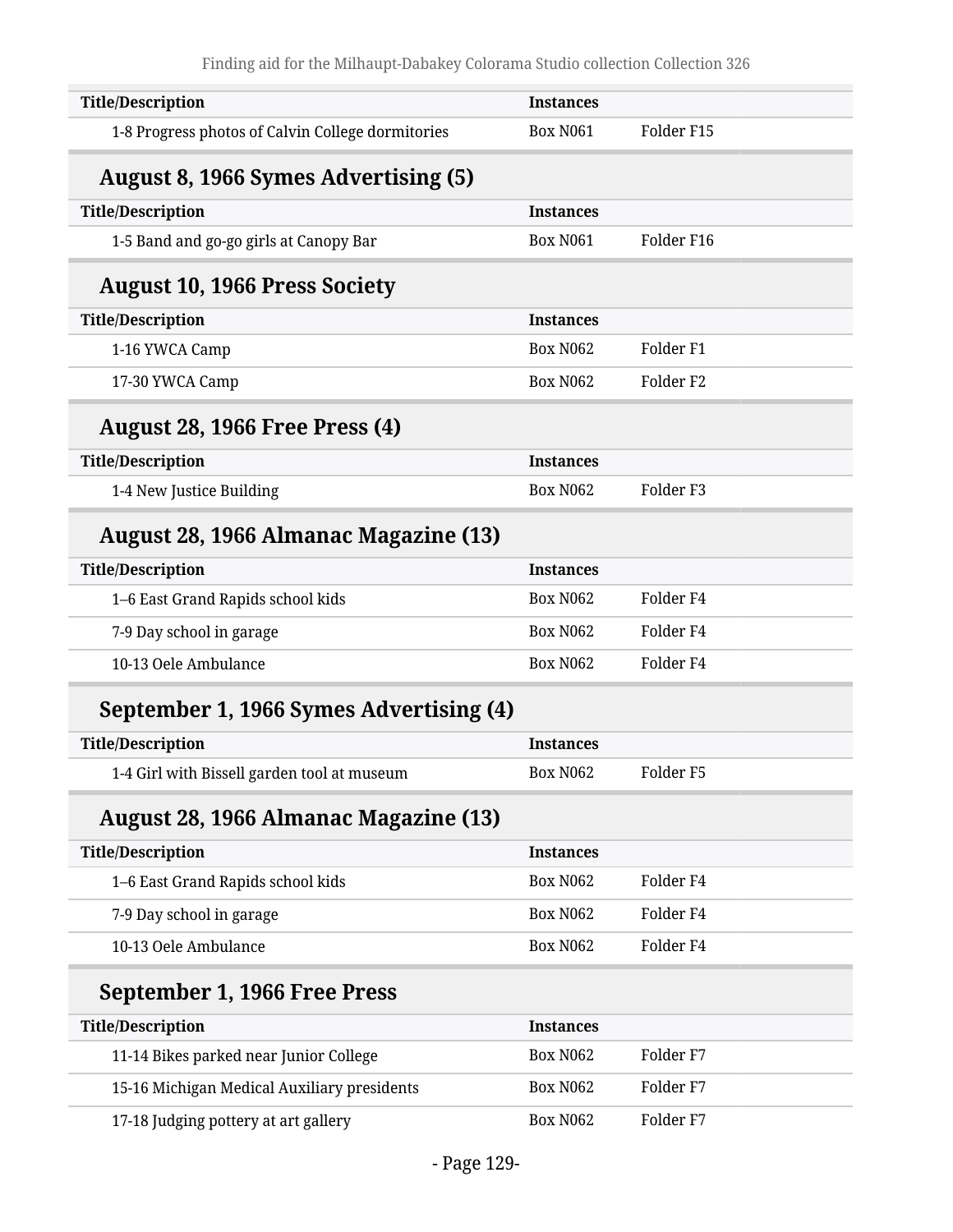Finding aid for the Milhaupt-Dabakey Colorama Studio collection Collection 326

| 19-20 Smith and Indian artifacts                          | <b>Box N062</b>  | Folder <sub>F7</sub> |
|-----------------------------------------------------------|------------------|----------------------|
| 21-24 Apple smorgasbord                                   | <b>Box N062</b>  | Folder <sub>F7</sub> |
| September 4, 1966 De Young & Bagin (8)                    |                  |                      |
| <b>Title/Description</b>                                  | <b>Instances</b> |                      |
| 1-8 Progress photos at Calvin College dorms               | <b>Box N062</b>  | Folder <sub>F8</sub> |
| September 7, 1966 Press (8)                               |                  |                      |
| <b>Title/Description</b>                                  | <b>Instances</b> |                      |
| 1-8 Astronaut born in Grand Rapids                        | <b>Box N062</b>  | Folder <sub>F9</sub> |
| September 14, 1966 Press (4)                              |                  |                      |
| <b>Title/Description</b>                                  | <b>Instances</b> |                      |
| 1-4 Colored people at meeting at Seidman Center           | <b>Box N062</b>  | Folder F10           |
| September 15, 1966 Press (13)                             |                  |                      |
| <b>Title/Description</b>                                  | <b>Instances</b> |                      |
| 1-4 Holland woman, teacher of wooden shoe dancers         | <b>Box N062</b>  | Folder F11           |
| 5-13 Football referee at Holland                          | <b>Box N062</b>  | Folder F11           |
| September 23, 1966 Press (18)                             |                  |                      |
| <b>Title/Description</b>                                  | <b>Instances</b> |                      |
| 1-10 Press                                                | <b>Box N062</b>  | Folder F12           |
| 1-10 Girl at Windmill Island in Holland                   | <b>Box N062</b>  | Folder F12           |
| 11-18 Boy on big boat at Jesick's Boat Yard in Holland    | <b>Box N062</b>  | Folder F12           |
| <b>October 1, 1966 Press (4)</b>                          |                  |                      |
| <b>Title/Description</b>                                  | <b>Instances</b> |                      |
| 1-4 George Romney addressing group at Civic<br>Auditorium | <b>Box N062</b>  | Folder F13           |
| October 1, 1966 (8)                                       |                  |                      |
| <b>Title/Description</b>                                  | <b>Instances</b> |                      |
| 1-4 Pickets at Calvin College                             | <b>Box N062</b>  | Folder F14           |
| 5-6 Dr. C. Allen Payne, pathologist at Blodgett Hospital  | Box N062         | Folder F14           |
| 7-8 Capt. Shippy, cop, and gun stuff                      | <b>Box N062</b>  | Folder F14           |

## **October 5, 1966 Almanac Magazine (8)**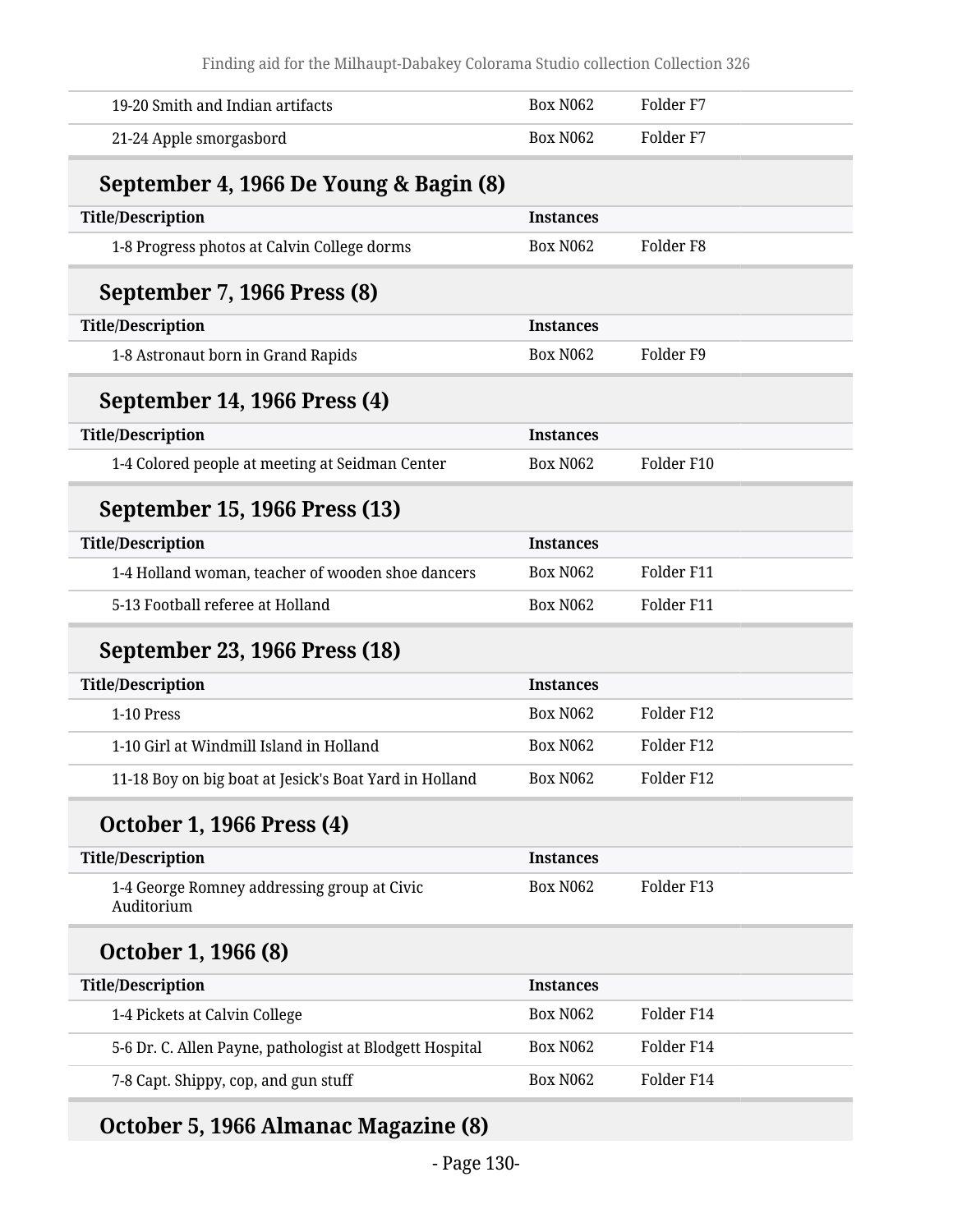| <b>Title/Description</b>                                                                                                                                  | <b>Instances</b> |                      |  |
|-----------------------------------------------------------------------------------------------------------------------------------------------------------|------------------|----------------------|--|
| 1-8 East Grand Rapids Fire Department                                                                                                                     | <b>Box N062</b>  | Folder F15           |  |
| October 7,1966 Canopy Bar (12)                                                                                                                            |                  |                      |  |
| <b>Title/Description</b>                                                                                                                                  | <b>Instances</b> |                      |  |
| 1-12 Dancers                                                                                                                                              | <b>Box N062</b>  | Folder F16           |  |
| October 19, 1966 Press (16)                                                                                                                               |                  |                      |  |
| <b>Title/Description</b>                                                                                                                                  | <b>Instances</b> |                      |  |
| 1-3 Press Pistol trophy winners                                                                                                                           | <b>Box N063</b>  | Folder F1            |  |
| 4-7 Civic Theater                                                                                                                                         | <b>Box N063</b>  | Folder <sub>F1</sub> |  |
| 8-16 Kentwood football field dedication.                                                                                                                  | <b>Box N063</b>  | Folder <sub>F1</sub> |  |
| <b>Biographical / Historical</b>                                                                                                                          |                  |                      |  |
| [David Faught killed in Vietnam, Aug 10, 1966.<br>Print of press Obit. Of 8/22/1966 filed in box of<br>prints. Believe that the foothall field could have |                  |                      |  |

prints. Believe that the football field could have been dedicated to Faught & parents or scool officials are presented the trophy in the images, negs. 12-16.]

### **October 19, 1966 Baptist Bible College (4)**

| <b>Title/Description</b>                                                    | <b>Instances</b> |           |
|-----------------------------------------------------------------------------|------------------|-----------|
| 1-4 Night scene of girl on campus. [Four prints filed in<br>box of prints.] | <b>Box N063</b>  | Folder F2 |
| October 20, 1966 Symes Advertising (3)                                      |                  |           |
| <b>Title/Description</b>                                                    | <b>Instances</b> |           |
| 1-3 New Burger Chef Restaurant on 28th Street                               | <b>Box N063</b>  | Folder F3 |
| <b>October 20, 1966 Free Press (7)</b>                                      |                  |           |
| <b>Title/Description</b>                                                    | <b>Instances</b> |           |
| 1-3 New Calvin College Fine Arts Auditorium                                 | <b>Box N063</b>  | Folder F4 |
| 4-5 B.P.W. presentation                                                     | <b>Box N063</b>  | Folder F4 |
| 6-7 I.O.O.F president                                                       | <b>Box N063</b>  | Folder F4 |
| <b>October 21, 1966 Press (21)</b>                                          |                  |           |

| <b>Title/Description</b>     | <b>Instances</b> |           |
|------------------------------|------------------|-----------|
| 1-3 New St. Stephen's Church | Box N063         | Folder F5 |

4-5 New Campfire Girl executive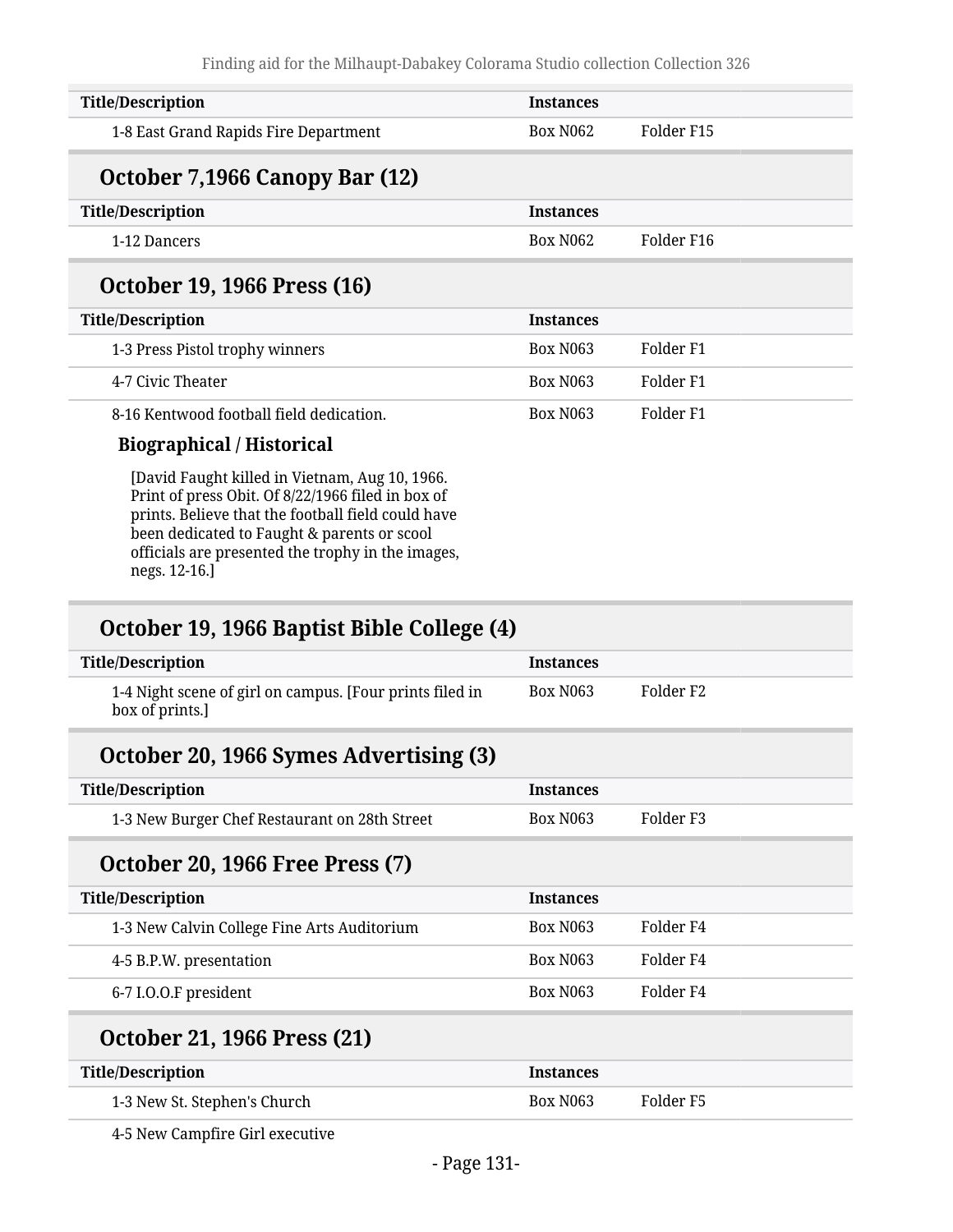|                                                           | <b>Box N063</b>  | Folder <sub>F5</sub> |
|-----------------------------------------------------------|------------------|----------------------|
| 6-13 Central High / Ludington football action             | <b>Box N063</b>  | Folder <sub>F5</sub> |
| 14-21 Artist Gerald Mast and paintings at art gallery     | <b>Box N063</b>  | Folder <sub>F5</sub> |
| <b>October 24, 1966 Free Press (4)</b>                    |                  |                      |
| <b>Title/Description</b>                                  | <b>Instances</b> |                      |
| 1-2 Taft School flag                                      | <b>Box N063</b>  | Folder F6            |
| 3-4 Wilfred Peterson                                      | <b>Box N063</b>  | Folder <sub>F6</sub> |
| October 26, 1966 Grand Valley State College               |                  |                      |
| <b>Title/Description</b>                                  | <b>Instances</b> |                      |
| 1-17 Student activities                                   | <b>Box N063</b>  | Folder <sub>F7</sub> |
| October 26, 1966 Grand Valley State College (18-33 of 33) |                  |                      |
| <b>Title/Description</b>                                  | <b>Instances</b> |                      |
| 18-33 Student activities                                  | <b>Box N063</b>  | Folder <sub>F8</sub> |
| October 28, 1966 Grand Rapids Human Relations Comm. (6)   |                  |                      |
| <b>Title/Description</b>                                  | <b>Instances</b> |                      |
| 1-6 Party for Joe Adler                                   | <b>Box N063</b>  | Folder <sub>F9</sub> |
|                                                           |                  |                      |
| November 1, 1966 Free Press (9)                           |                  |                      |
| <b>Title/Description</b>                                  | <b>Instances</b> |                      |
| 1-3 Bonnie O'Brien & watchdog                             | <b>Box N063</b>  | Folder F10           |
| 4-9 Gene Bilinski & telescope                             | Box N063         | Folder F10           |
| November 1, 1966 Free Press (12)                          |                  |                      |
| <b>Title/Description</b>                                  | <b>Instances</b> |                      |
| 1-2 Art class at Ottawa High                              | Box N063         | Folder F11           |
| 3-4 New computer at Union Bank                            | <b>Box N063</b>  | Folder F11           |
| 5-6 Christian Art Center                                  | Box N063         | Folder F11           |
| 7-8 East Grand Rapids Fire Department                     | Box N063         | Folder F11           |

| Title/Description               | <i>Instances</i> |            |
|---------------------------------|------------------|------------|
| 1-13 Interior & exterior photos | Box N063         | Folder F12 |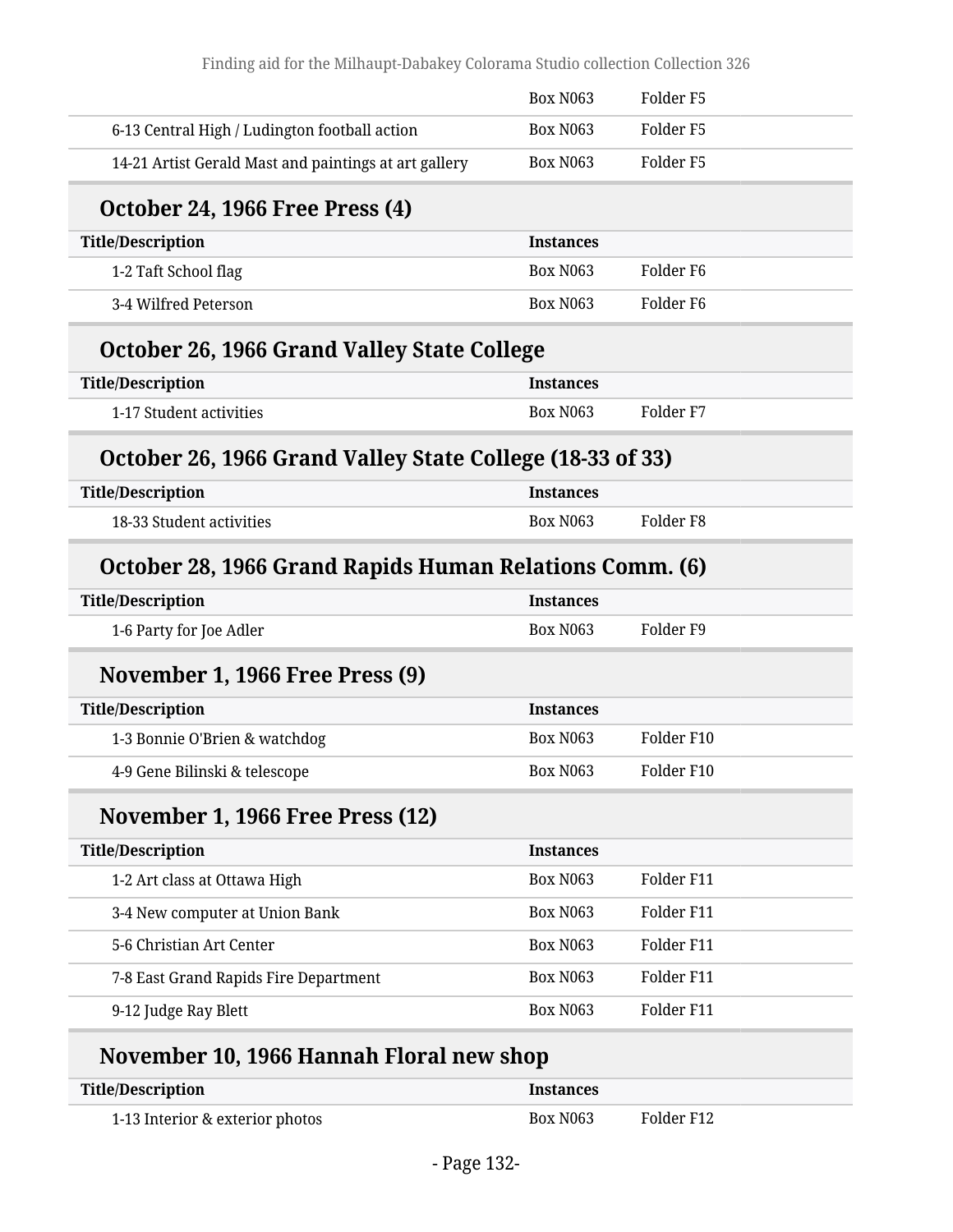| <b>Box N063</b>  | Folder F13           |
|------------------|----------------------|
|                  |                      |
| <b>Instances</b> |                      |
| <b>Box N064</b>  | Folder <sub>F1</sub> |
| <b>Box N064</b>  | Folder <sub>F1</sub> |
| <b>Box N064</b>  | Folder <sub>F1</sub> |
|                  |                      |
| <b>Instances</b> |                      |
| <b>Box N064</b>  | Folder <sub>F2</sub> |
| <b>Box N064</b>  | Folder <sub>F2</sub> |
| <b>Box N064</b>  | Folder <sub>F2</sub> |
|                  |                      |
| <b>Instances</b> |                      |
| <b>Box N064</b>  | Folder <sub>F3</sub> |
|                  |                      |
| <b>Instances</b> |                      |
| <b>Box N064</b>  | Folder <sub>F4</sub> |
| <b>Box N064</b>  | Folder <sub>F4</sub> |
|                  |                      |
| Instances        |                      |
| <b>Box N064</b>  | Folder <sub>F5</sub> |
| <b>Box N064</b>  | Folder <sub>F6</sub> |
| <b>Box N064</b>  | Folder <sub>F6</sub> |
| <b>Box N064</b>  | Folder <sub>F6</sub> |
|                  |                      |
|                  |                      |
| <b>Instances</b> |                      |
| <b>Box N064</b>  | Folder <sub>F7</sub> |
| <b>Box N064</b>  | Folder F7            |
| <b>Box N064</b>  | Folder F7            |
|                  |                      |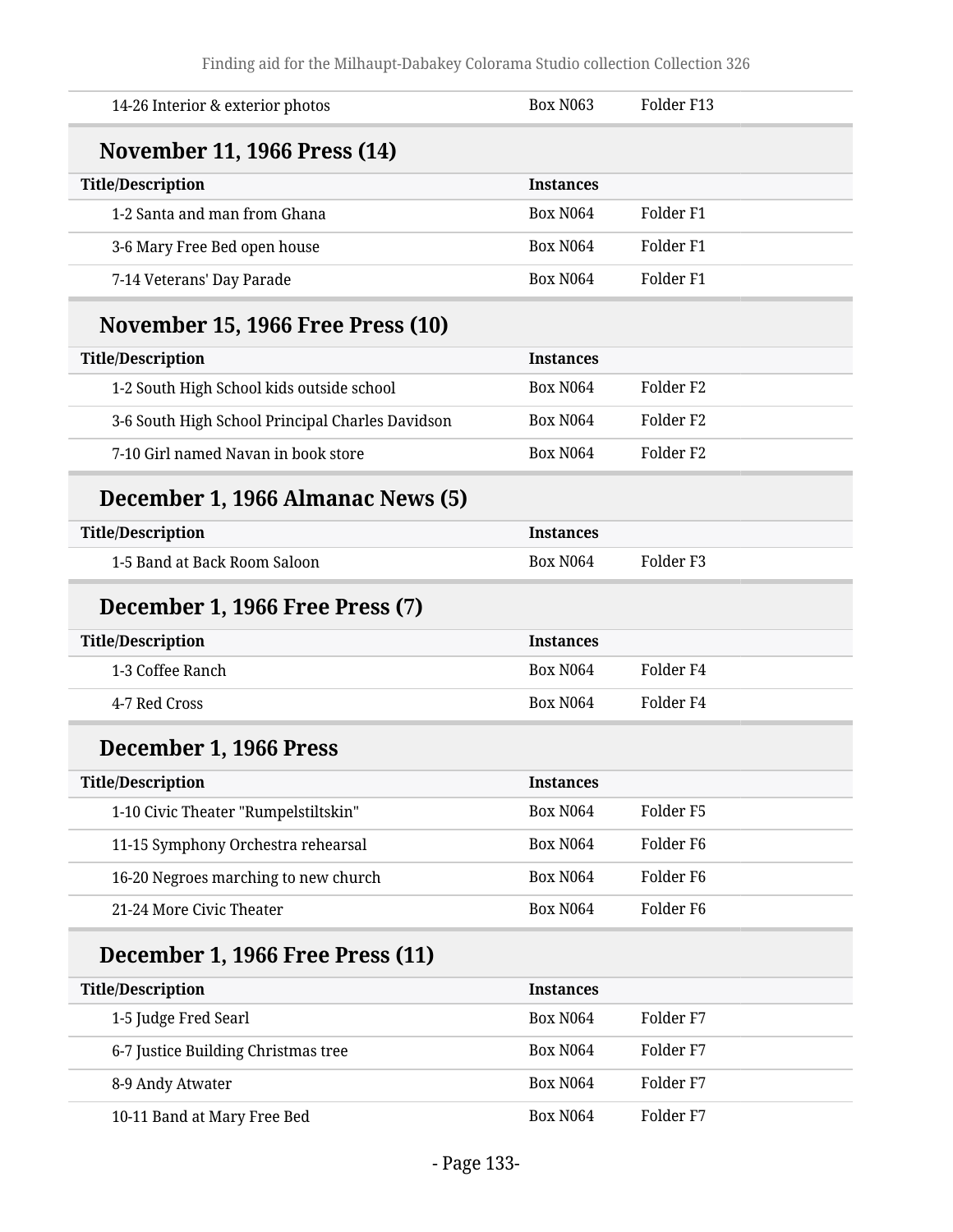| <b>Title/Description</b>                                                  | <b>Instances</b> |                      |
|---------------------------------------------------------------------------|------------------|----------------------|
| 1-11 Large family groups                                                  | <b>Box N064</b>  | Folder F8            |
| December 6, 1966 Free Press (13)                                          |                  |                      |
| <b>Title/Description</b>                                                  | <b>Instances</b> |                      |
| 1-2 Jay Pylman                                                            | <b>Box N064</b>  | Folder <sub>F9</sub> |
| 3-4 Ray Tardy                                                             | <b>Box N064</b>  | Folder <sub>F9</sub> |
| 5-6 Lady at Sheldon Complex                                               | <b>Box N064</b>  | Folder <sub>F9</sub> |
| 7-10 Exterior, South High School                                          | <b>Box N064</b>  | Folder <sub>F9</sub> |
| 11-13 Unidentified black man (Cleo Cross?)                                | <b>Box N064</b>  | Folder <sub>F9</sub> |
| December 20, 1966 Free Press (4)                                          |                  |                      |
| <b>Title/Description</b>                                                  | <b>Instances</b> |                      |
| 1-4 Wenger & Bursey preparing for Arctic trip                             | <b>Box N064</b>  | Folder F10           |
| 1967                                                                      |                  |                      |
|                                                                           |                  |                      |
| January 4, 1967 Press Magazine (17)                                       |                  |                      |
|                                                                           | <b>Instances</b> |                      |
| 1-11 Chess tourney                                                        | <b>Box N064</b>  | Folder F11           |
| 12-15 Skiing at Cannonsburg(?)                                            | <b>Box N064</b>  | Folder F11           |
| 16-17 Carousel Mountain(?)                                                | <b>Box N064</b>  | Folder F11           |
| January 5, 1967 Free Press (15)                                           |                  |                      |
|                                                                           | <b>Instances</b> |                      |
| 1-4 Coopersville City Commission                                          | <b>Box N064</b>  | Folder F12           |
| 5-6 Judge Letts                                                           | <b>Box N064</b>  | Folder F12           |
| 7-10 Telephone lineman                                                    | <b>Box N064</b>  | Folder F12           |
| 11-12 Policewoman at Wyoming                                              | <b>Box N064</b>  | Folder F12           |
| <b>Title/Description</b><br><b>Title/Description</b><br>13-15 Howard Zeil | <b>Box N064</b>  | Folder F12           |
| January 6, 1967 Free Press (5)                                            |                  |                      |
| <b>Title/Description</b>                                                  | <b>Instances</b> |                      |

4-5 John McKay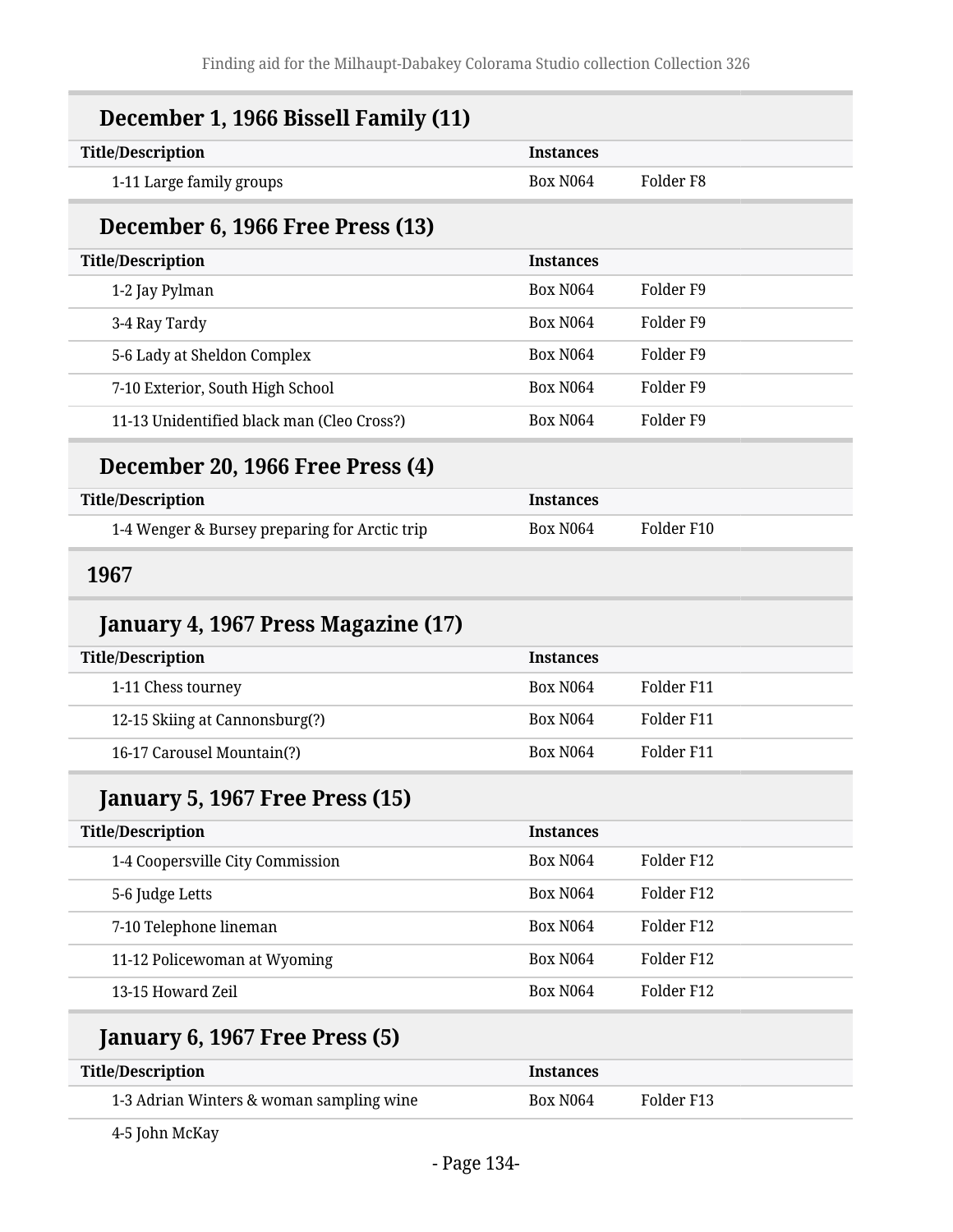#### **January 7, 1967**

#### **General**

Empty negative envelope found, no negatives, but labeled John Byington at Lansing

#### **January 8, 1967 Free Press (4)**

| Title/Description                          | <i><u><b>Instances</b></u></i> |            |
|--------------------------------------------|--------------------------------|------------|
| 1-4 Statue of Lincoln at Union High School | Box N <sub>064</sub>           | Folder F14 |

#### **January 15, 1967 Free Press (8)**

#### **General**

Also listed on envelope were "zoo," "salt pile at city garage," and "girl and flowers;" negatives not found in envelope

| <b>Title/Description</b>      | <b>Instances</b>     |            |
|-------------------------------|----------------------|------------|
| 1-3 Razing County Building    | Box N <sub>064</sub> | Folder F15 |
| 4-5 C.I. Williams             | Box N <sub>064</sub> | Folder F15 |
| 6-8 St. John's hat style show | Box N <sub>064</sub> | Folder F15 |

#### **January 20, 1967 Press Magazine (11)**

| <b>Title/Description</b>           | Instances            |            |
|------------------------------------|----------------------|------------|
| 1-11 Driftwood from Ted's Pharmacy | Box N <sub>064</sub> | Folder F16 |

#### **February 1-8, 1967 Free Press (18)**

| <b>Title/Description</b>         | <b>Instances</b> |           |
|----------------------------------|------------------|-----------|
| 1-2 Villa Elizabeth Building     | <b>Box N065</b>  | Folder F1 |
| 3-10 Ice skaters                 | <b>Box N065</b>  | Folder F1 |
| 11-12 Paul Phillips              | <b>Box N065</b>  | Folder F1 |
| 13-16 Grand Valley State College | <b>Box N065</b>  | Folder F1 |
| 17-18 Pilgrim Manor              | <b>Box N065</b>  | Folder F1 |

#### **February 5, 1967 Press (9)**

| <b>Title/Description</b>                  | Instances            |           |
|-------------------------------------------|----------------------|-----------|
| 1-9 Bishop Pike at Fountain Street Church | Box N <sub>065</sub> | Folder F2 |

```
February 8, 1967 Free Press (10)
```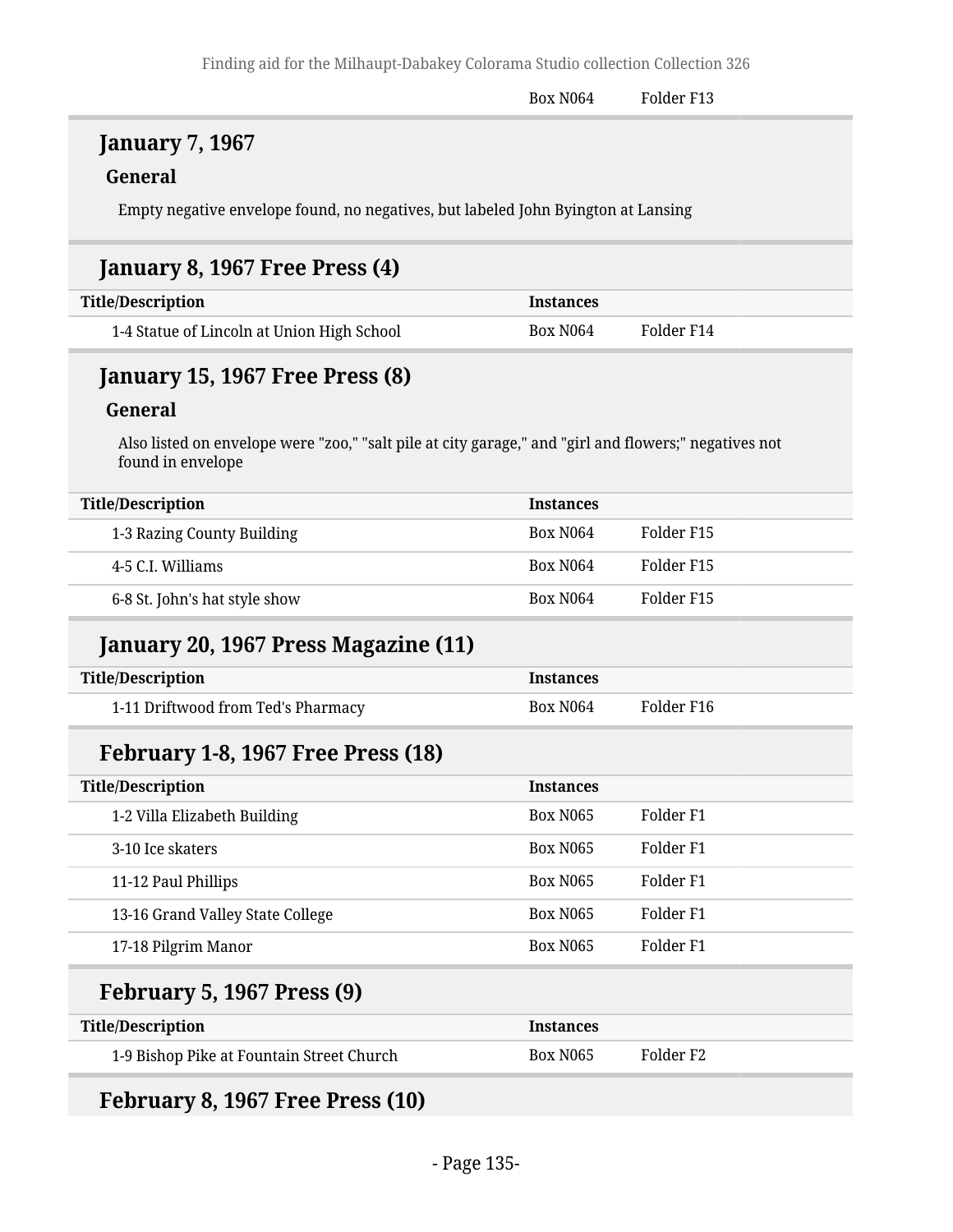| <b>Title/Description</b>                                                          | <b>Instances</b> |                      |
|-----------------------------------------------------------------------------------|------------------|----------------------|
| 1-4 Ron Parsons at map                                                            | <b>Box N065</b>  | Folder <sub>F3</sub> |
| 5-10 Valentine photos                                                             | <b>Box N065</b>  | Folder <sub>F3</sub> |
| <b>February 28, 1967 (6)</b>                                                      |                  |                      |
| <b>Title/Description</b>                                                          | <b>Instances</b> |                      |
| 1-2 Kentwood City Commission                                                      | <b>Box N065</b>  | Folder F4            |
| 3-4 Kentwood City Hall                                                            | <b>Box N065</b>  | Folder <sub>F4</sub> |
| 5-6 Art museum kids                                                               | <b>Box N065</b>  | Folder <sub>F4</sub> |
| <b>March 2, 1967 Free Press (9)</b>                                               |                  |                      |
| <b>Title/Description</b>                                                          | <b>Instances</b> |                      |
| 1-3 Kentwood City Hall                                                            | <b>Box N065</b>  | Folder <sub>F5</sub> |
| 4-5 Old lawyer                                                                    | <b>Box N065</b>  | Folder <sub>F5</sub> |
| 6-7 Ed Trapp retiring                                                             | <b>Box N065</b>  | Folder <sub>F5</sub> |
| 8-9 Unidentied negatives                                                          | <b>Box N065</b>  | Folder <sub>F5</sub> |
| March 3, 1967 Press Magazine (7)                                                  |                  |                      |
| <b>Title/Description</b>                                                          | <b>Instances</b> |                      |
| 1-7 Merle Trepp at Caberfae                                                       | <b>Box N065</b>  | Folder <sub>F6</sub> |
| <b>March 4, 1967 Press (3)</b>                                                    |                  |                      |
| <b>Title/Description</b>                                                          | <b>Instances</b> |                      |
| 1-3 Kindel Furniture, buying Michigan Chair Co.                                   | <b>Box N065</b>  | Folder <sub>F7</sub> |
| <b>March 17, 1967 Downtown Businessmen Association (5)</b>                        |                  |                      |
| <b>Title/Description</b>                                                          | <b>Instances</b> |                      |
| 1-5 All color negatives, models of proposed rebuilding of<br><b>Monroe Street</b> | <b>Box N065</b>  | Folder <sub>F8</sub> |
| <b>March 17, 1967 Downtown Businessmen Association (11)</b>                       |                  |                      |
| <b>Title/Description</b>                                                          | <b>Instances</b> |                      |
| 1-11 Models, proposed rebuilding of Monroe Street                                 | <b>Box N065</b>  | Folder <sub>F9</sub> |
| March 29, 1967 Detroit Free Press (4)                                             |                  |                      |
| <b>Title/Description</b>                                                          | <b>Instances</b> |                      |
| 1-4 Aerial views of downtown area                                                 | <b>Box N065</b>  | Folder F10           |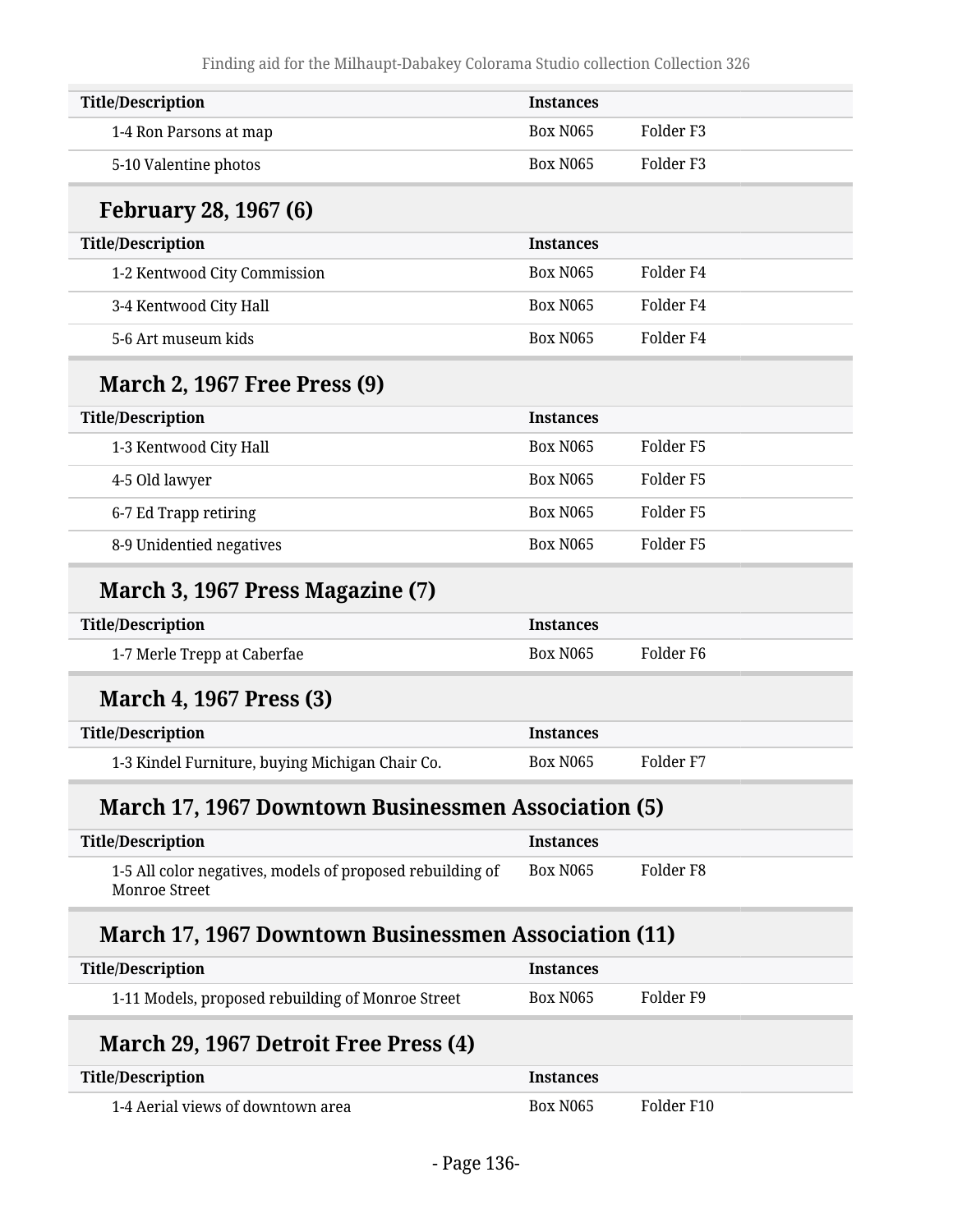| April 21, 1967 Free Press & U.P.I.                                     |                  |            |
|------------------------------------------------------------------------|------------------|------------|
| <b>Title/Description</b>                                               | <b>Instances</b> |            |
| 1-13 Tornado damage                                                    | <b>Box N065</b>  | Folder F11 |
| 14-25 Tornado damage                                                   | <b>Box N065</b>  | Folder F12 |
| April 23, 1967 Dibble Manufacturing Co.                                |                  |            |
| <b>Title/Description</b>                                               | <b>Instances</b> |            |
| 1-12 Equipment at plant and Doehler-Jarvis [Negs. 1-6<br>are in color] | <b>Box N065</b>  | Folder F13 |
| 13-24 Equipment at plant and Doehler-Jarvis                            | <b>Box N065</b>  | Folder F14 |
| April 24, 1967 Press (7)                                               |                  |            |
| <b>Title/Description</b>                                               | <b>Instances</b> |            |
| 1-3 Mickey Stanley & girl at St. Mary's Hospital                       | <b>Box N065</b>  | Folder F15 |
| 4-7 Two kids and pheasant                                              | <b>Box N065</b>  | Folder F15 |
| <b>April 26, 1967 Free Press (5)</b>                                   |                  |            |
| <b>Title/Description</b>                                               | <b>Instances</b> |            |
| 1-2 Bero (Hungarian family)                                            | <b>Box N065</b>  | Folder F16 |
| 3-5 Riverside School principal retiring                                | <b>Box N065</b>  | Folder F16 |
| April 28, 1967 Press (4)                                               |                  |            |
| <b>Title/Description</b>                                               | <b>Instances</b> |            |
| 1-4 Silver Star awarded to Vietnam soldier from<br>Hudsonville         | <b>Box N065</b>  | Folder F17 |
| April 30, 1967 Press (5)                                               |                  |            |
| <b>Title/Description</b>                                               | <b>Instances</b> |            |
| 1-5 Houses on Eastern, Fire at Stiles                                  | <b>Box N065</b>  | Folder F18 |
| May 15, 1967 Press Magazine (7)                                        |                  |            |
| <b>Title/Description</b>                                               | <b>Instances</b> |            |
| 1-7 Holiday Inn north                                                  | <b>Box N065</b>  | Folder F19 |
| May 25, 1967 Press (5)                                                 |                  |            |
| <b>Title/Description</b>                                               | <b>Instances</b> |            |
| 1-5 Dr. Molher, Press                                                  | Box N065         | Folder F20 |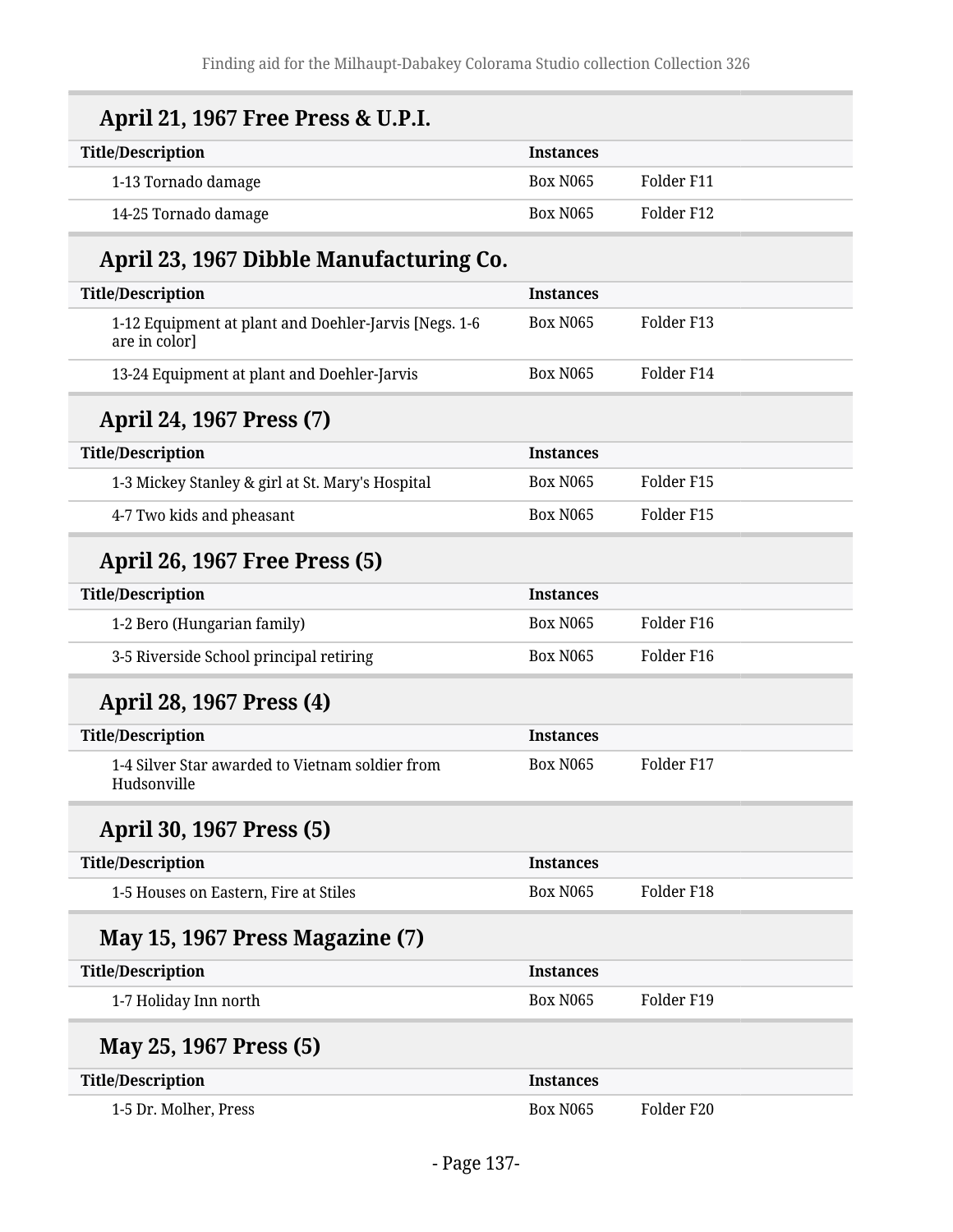| May 31, 1967 Press (11)                                    |                  |                      |
|------------------------------------------------------------|------------------|----------------------|
| <b>Title/Description</b>                                   | <b>Instances</b> |                      |
| 1-7 Memorial Day parades at Wyoming and Grand<br>Rapids    | Box N066         | Folder <sub>F1</sub> |
| 8-11 Civic Theater, Rainmaker                              | Box N066         | Folder <sub>F1</sub> |
| May 31, 1967 Press (4)                                     |                  |                      |
| <b>Title/Description</b>                                   | <b>Instances</b> |                      |
| 1-4 Museum treeplant                                       | Box N066         | Folder <sub>F2</sub> |
| <b>June 1, 1967 Furniture Manufacturers Convention (5)</b> |                  |                      |
| <b>Title/Description</b>                                   | <b>Instances</b> |                      |
| 1-5 Bill Dunn                                              | Box N066         | Folder <sub>F3</sub> |
| 1-11 St. Francis kids in mock space flight                 | Box N066         | Folder F4            |
| 12-22 St. Francis kids in mock space flight                | Box N066         | Folder <sub>F5</sub> |
| <b>June 14, 1967 Press (21)</b>                            |                  |                      |
| <b>Title/Description</b>                                   | <b>Instances</b> |                      |
| 1-7 Flag Day Parade                                        | Box N066         | Folder F6            |
| 8-14 Grand Valley State College graduation                 | <b>Box N066</b>  | Folder F6            |
| 15-21 Franklin Park tennis                                 | Box N066         | Folder F6            |
| June 15, 1967 Press Magazine (20)                          |                  |                      |
| <b>Title/Description</b>                                   | <b>Instances</b> |                      |
| 1-8 Monkey at Michigan State University                    | <b>Box N066</b>  | Folder <sub>F7</sub> |
| 9-20 Motorcycle races at Eagle                             | Box N066         | Folder <sub>F7</sub> |
| <b>June 28, 1967 Press (9)</b>                             |                  |                      |
| <b>Title/Description</b>                                   | <b>Instances</b> |                      |
| 1-5 Viet summer picnic at Johnson Park                     | Box N066         | Folder <sub>F8</sub> |
| 6-9 Dowtown July 4th carnival                              | Box N066         | Folder <sub>F8</sub> |
| <b>July 1, 1967 Press (6)</b>                              |                  |                      |
| <b>Title/Description</b>                                   | <b>Instances</b> |                      |
|                                                            |                  |                      |

# **July 6, 1967 Dibble Enterprises (6)**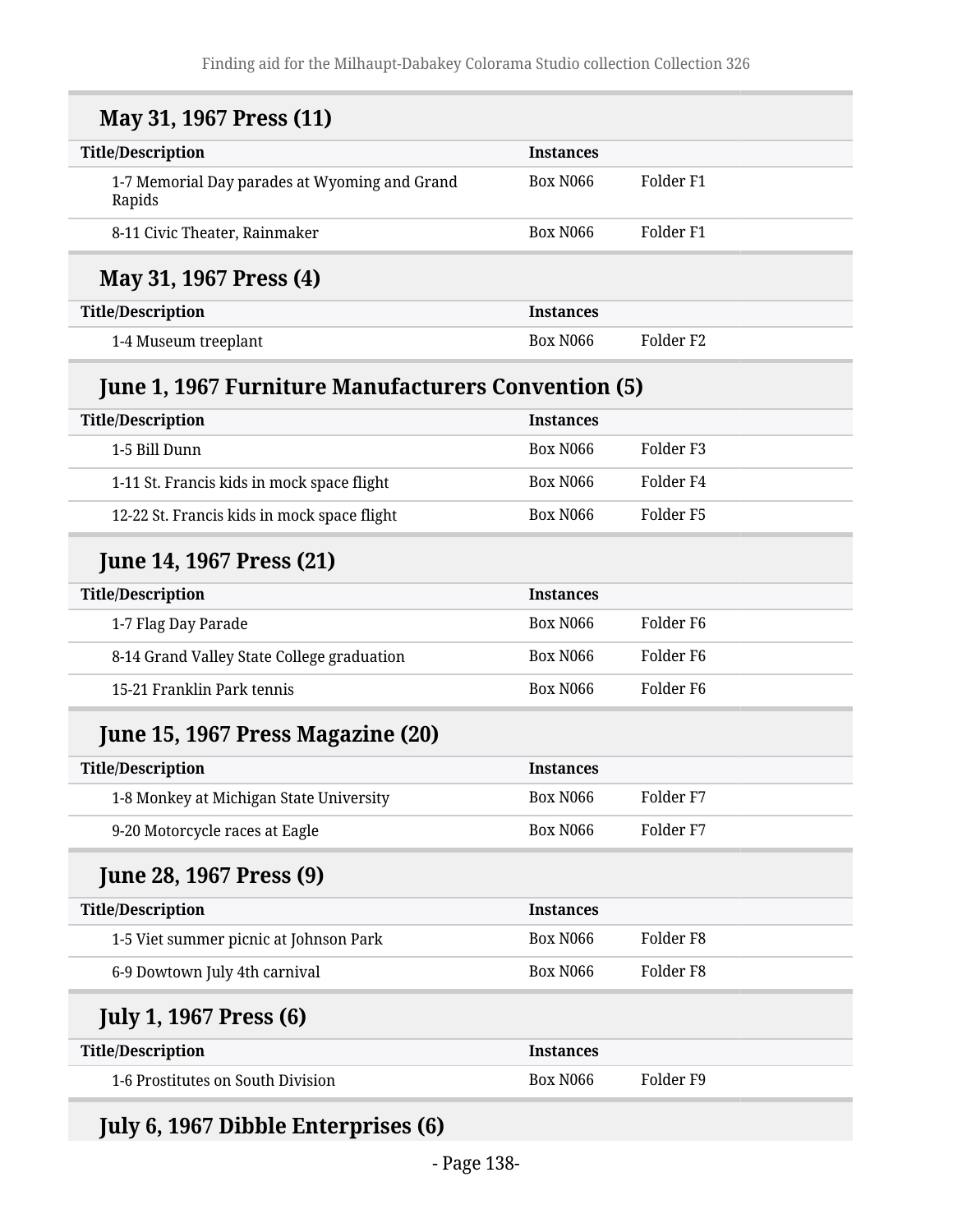| <b>Title/Description</b>                               | <b>Instances</b> |            |
|--------------------------------------------------------|------------------|------------|
| 1-6 Atwood Brass [note: all negs. in color]            | <b>Box N066</b>  | Folder F10 |
| <b>July 9, 1967 Press (1)</b>                          |                  |            |
| <b>Title/Description</b>                               | <b>Instances</b> |            |
| 1 Police graduation group                              | <b>Box N066</b>  | Folder F11 |
| July 15, 1967 Press Magazine (20)                      |                  |            |
| <b>Title/Description</b>                               | <b>Instances</b> |            |
| 1-10 Mexican band                                      | <b>Box N066</b>  | Folder F12 |
| 11-20 Turtle race at Muskegon                          | <b>Box N066</b>  | Folder F12 |
| <b>August 3, 1967 Daverman Associates (60</b>          |                  |            |
| <b>Title/Description</b>                               | <b>Instances</b> |            |
| 1-6 Statue & plaque at Juvenile Home for Judge Waalkes | <b>Box N066</b>  | Folder F13 |
| August 5, 1967 Press Magazine (8)                      |                  |            |
| <b>Title/Description</b>                               | <b>Instances</b> |            |
| 1-8 Polo at Kentree [Kentree Polo Club]                | <b>Box N066</b>  | Folder F14 |
| <b>August 7, 1967 Press (5)</b>                        |                  |            |
| <b>Title/Description</b>                               | <b>Instances</b> |            |
| 1-5 Coffee House meeting at old fire house             | Box N066         | Folder F15 |
| <b>August 10, 1967 Press (7)</b>                       |                  |            |
| <b>Title/Description</b>                               | <b>Instances</b> |            |
| 1-7 Horse pulling contest at Ottawa County Fair        | Box N066         | Folder F16 |
| <b>August 11, 1967 Press (11)</b>                      |                  |            |
| <b>Title/Description</b>                               | <b>Instances</b> |            |
| 1-3 Shirley Chapin wig shop                            | Box N066         | Folder F17 |
| 4-7 Dr. Van Elderan                                    | Box N066         | Folder F17 |
|                                                        |                  |            |

| Title/Description                     |  | <b>Instances</b> |            |
|---------------------------------------|--|------------------|------------|
| 1-18 Opening night of Lowell Showboat |  | Box N066         | Folder F18 |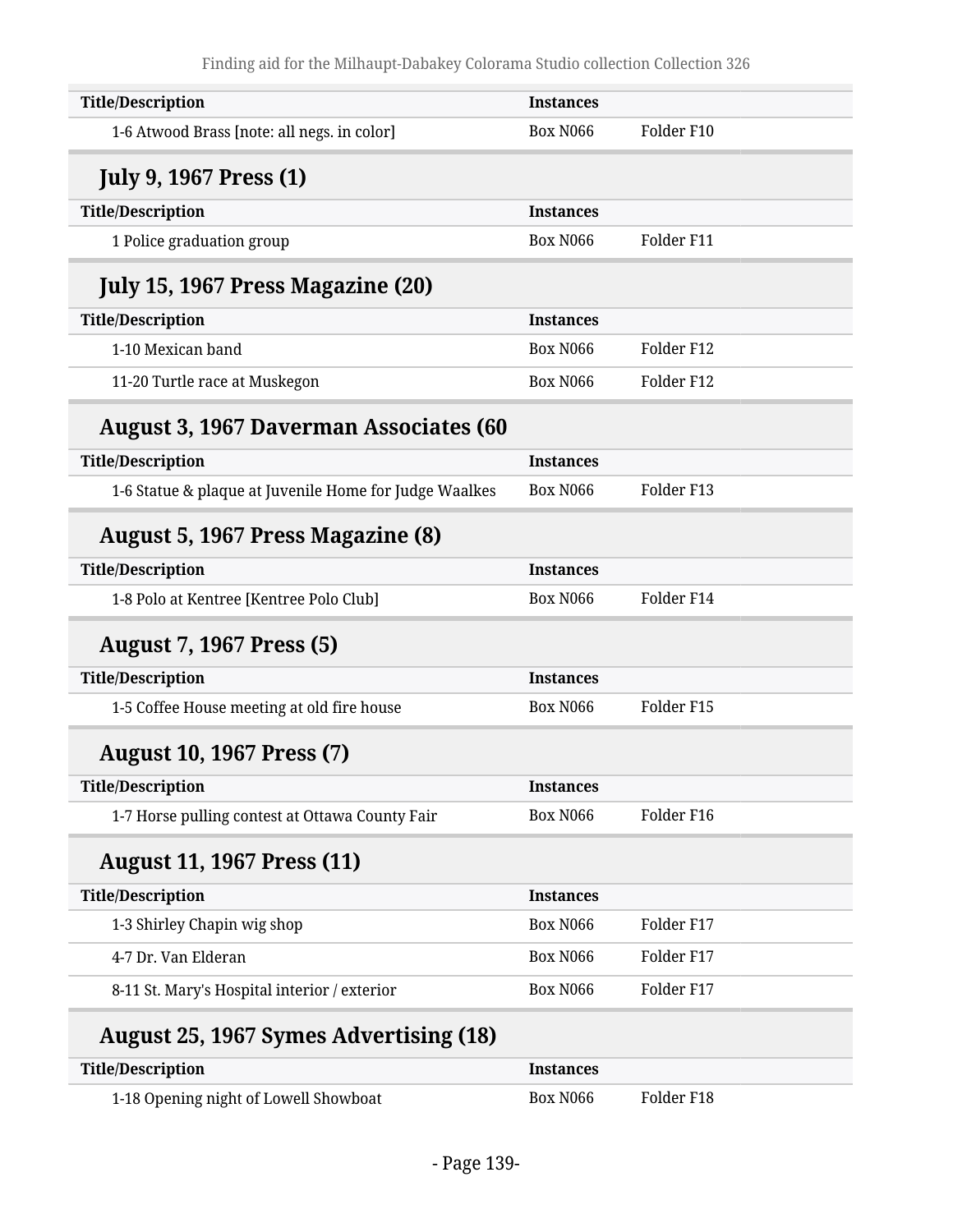| <b>August 28, 1967 Press (19)</b>               |                  |                      |  |
|-------------------------------------------------|------------------|----------------------|--|
| <b>Title/Description</b>                        | <b>Instances</b> |                      |  |
| 1-19 Eastbrook Theater opening night            | <b>Box N067</b>  | Folder <sub>F1</sub> |  |
| 16-19 Jack McCarthy                             | <b>Box N067</b>  | Folder <sub>F1</sub> |  |
| <b>August 29,1967 Eastbrook Theater (4)</b>     |                  |                      |  |
| <b>Title/Description</b>                        | <b>Instances</b> |                      |  |
| 1-2 Night shots of theater                      | <b>Box N067</b>  | Folder <sub>F2</sub> |  |
| 3-4 Duplicate negs. of above envelope           | <b>Box N067</b>  | Folder <sub>F2</sub> |  |
| August 29, 1967 Press & U.P.I. (6)              |                  |                      |  |
| <b>Title/Description</b>                        | <b>Instances</b> |                      |  |
| 1-6 Labor Day Queen candidates at Comstock Park | <b>Box N067</b>  | Folder <sub>F3</sub> |  |
| September 1, 1967 Eastbrook Theater             |                  |                      |  |
| <b>Title/Description</b>                        | <b>Instances</b> |                      |  |
| 1-15 Color negatives of new theater             | <b>Box N067</b>  | Folder <sub>F4</sub> |  |
| 16-27 Color negatives of new theater            | <b>Box N067</b>  | Folder <sub>F5</sub> |  |
| September 1, 1967 Press (6)                     |                  |                      |  |
| <b>Title/Description</b>                        | <b>Instances</b> |                      |  |
| 1-6 New Byron Center Reformed Church            | <b>Box N067</b>  | Folder <sub>F6</sub> |  |
| September 3, 1967 Press & U.P.I. (6)            |                  |                      |  |
| <b>Title/Description</b>                        | <b>Instances</b> |                      |  |
| 1-6 Miss Michigan                               | <b>Box N067</b>  | Folder <sub>F7</sub> |  |
| September 16, 1967 Press (3)                    |                  |                      |  |
| <b>Title/Description</b>                        | <b>Instances</b> |                      |  |
| 1-3 David Brinkley                              | <b>Box N067</b>  | Folder <sub>F8</sub> |  |
| October 2, Dibble Enterprises (4)               |                  |                      |  |
| <b>Title/Description</b>                        | <b>Instances</b> |                      |  |
| 1-4 Color negative, machine on truck            | <b>Box N067</b>  | Folder <sub>F9</sub> |  |
| October 5, 1967 Press Magazine (16)             |                  |                      |  |
| <b>Title/Description</b>                        | <b>Instances</b> |                      |  |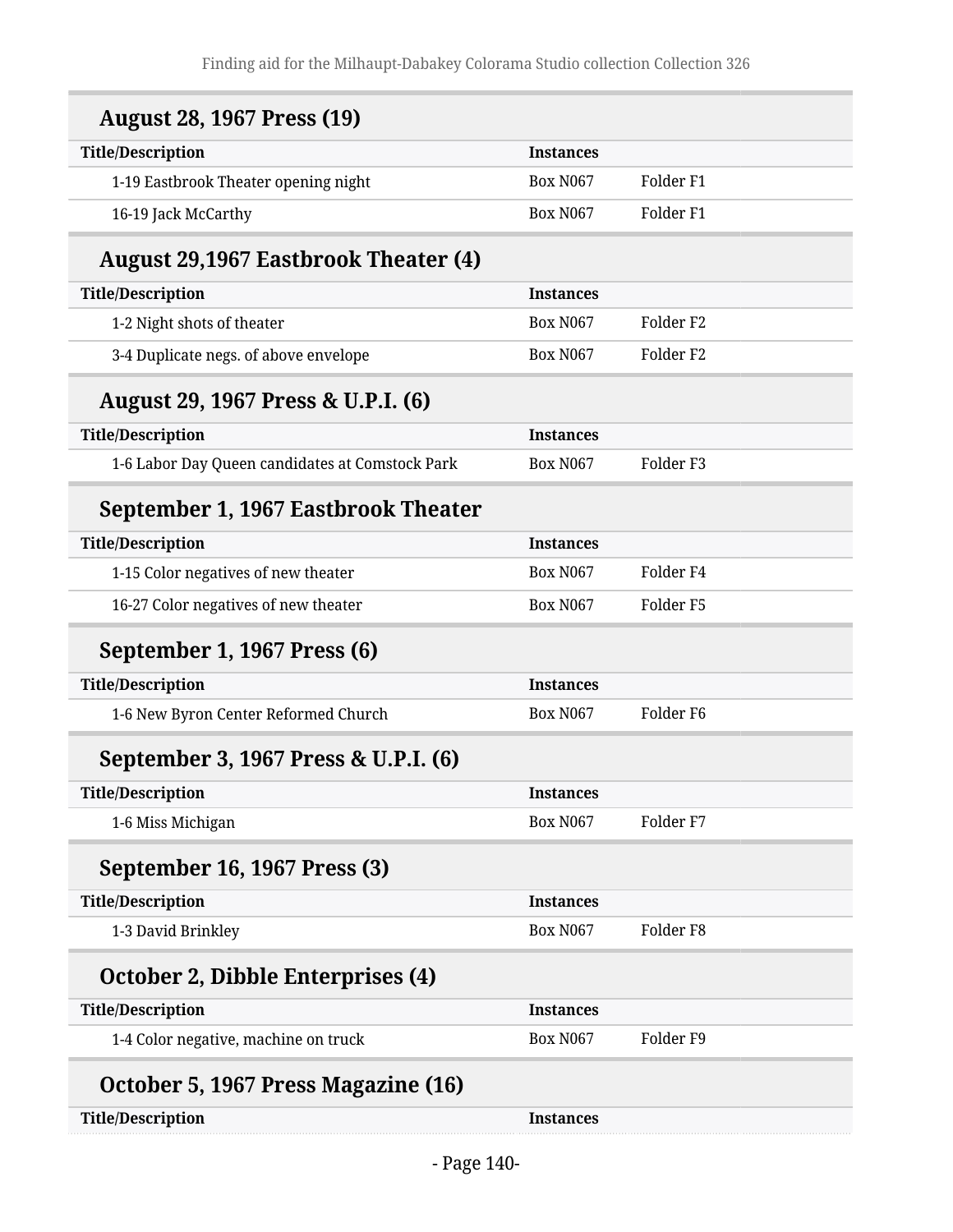| 1-16 Shriners Motorcycle Parade                                | <b>Box N067</b>  | Folder F10 |
|----------------------------------------------------------------|------------------|------------|
| <b>October 18, 1967 Press (14)</b>                             |                  |            |
| <b>Title/Description</b>                                       | <b>Instances</b> |            |
| 1-4 Men's trophy at Camp O'Malley                              | <b>Box N067</b>  | Folder F11 |
| 5-6 Schensul's Cook                                            | <b>Box N067</b>  | Folder F11 |
| 7-8 Godwin School women                                        | <b>Box N067</b>  | Folder F11 |
| 9-14 St. John's Church workshop                                | <b>Box N067</b>  | Folder F11 |
| October 26, 1967 Elston Richards Storage (7)                   |                  |            |
| <b>Title/Description</b>                                       | <b>Instances</b> |            |
| 1-7 Storage areas                                              | <b>Box N067</b>  | Folder F12 |
| December 5, 1967 Press (4)                                     |                  |            |
| <b>Title/Description</b>                                       | <b>Instances</b> |            |
| 1-2 Police Academy graduates                                   | <b>Box N067</b>  | Folder F13 |
| 3-4 Band at Mertens Hotel                                      | <b>Box N067</b>  | Folder F13 |
| December 10, 1967 Press Magazine (13)                          |                  |            |
| <b>Title/Description</b>                                       | <b>Instances</b> |            |
| 1-13 Carousel Mountain skiing                                  | <b>Box N067</b>  | Folder F14 |
| December 14, 1967 Press Magazine                               |                  |            |
| <b>Title/Description</b>                                       | <b>Instances</b> |            |
| 1-14 Windmill at Holland                                       | <b>Box N067</b>  | Folder F15 |
| 1968                                                           |                  |            |
| <b>January 15, 1968 Press (2)</b>                              |                  |            |
| <b>Title/Description</b>                                       | <b>Instances</b> |            |
| 1-2 Construction on new theater on 28th Street (Studio<br>28?) | <b>Box N067</b>  | Folder F16 |
| <b>January 25, 1968 Press (6)</b>                              |                  |            |
| <b>Title/Description</b>                                       | <b>Instances</b> |            |
| 1-6 Young Marines at Naval Armory on Monroe Avenue             | <b>Box N067</b>  | Folder F17 |
|                                                                |                  |            |

## **February 1, 1968 Press (9)**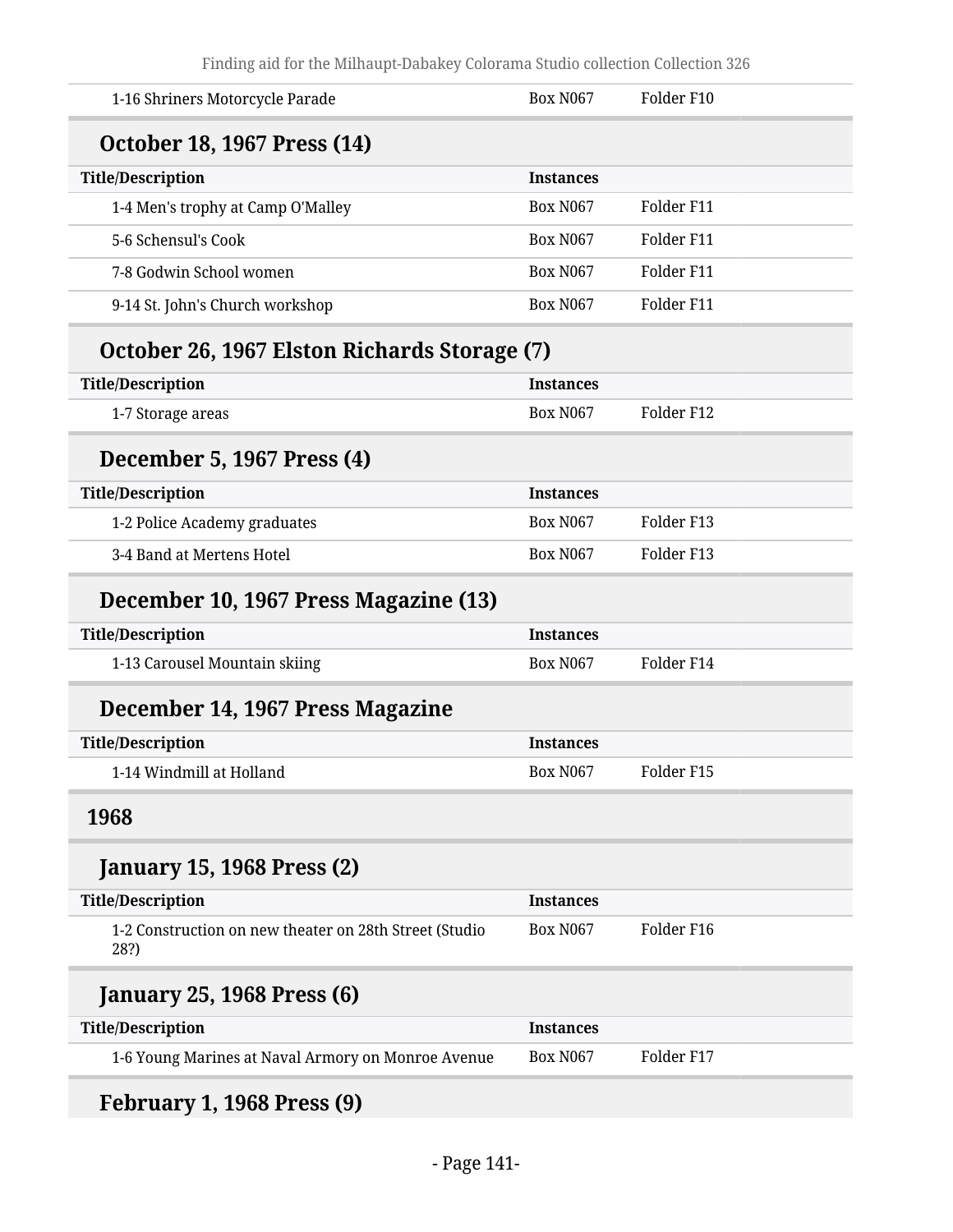| <b>Title/Description</b>                                                                     | <b>Instances</b> |                      |  |
|----------------------------------------------------------------------------------------------|------------------|----------------------|--|
| 1-9 Dibble Enterprises [copies of machinery]                                                 | <b>Box N067</b>  | Folder F18           |  |
| <b>February 1, 1968 Furniture Manufacturers Association (9)</b>                              |                  |                      |  |
| <b>Title/Description</b>                                                                     | <b>Instances</b> |                      |  |
| 1-9 Grand Rapids Public Library, interiors                                                   | <b>Box N068</b>  | Folder <sub>F1</sub> |  |
| February 6, 1968 Press Magazine (6)                                                          |                  |                      |  |
| <b>Title/Description</b>                                                                     | <b>Instances</b> |                      |  |
| 1-6 Young police chief at Fennville                                                          | <b>Box N068</b>  | Folder <sub>F2</sub> |  |
| March 5, 1968 (13)                                                                           |                  |                      |  |
| <b>Title/Description</b>                                                                     | <b>Instances</b> |                      |  |
| 1-13 Maple Syrup Queen at Vermontville & making<br>maple syrup                               | <b>Box N068</b>  | Folder F3            |  |
| March 6, 1968 Ellis Parking (4)                                                              |                  |                      |  |
| <b>Title/Description</b>                                                                     | <b>Instances</b> |                      |  |
| 1-4 Shepard Garage Building, exteriors                                                       | <b>Box N068</b>  | Folder <sub>F4</sub> |  |
| March 20, 1968 Ellis Parking (2)                                                             |                  |                      |  |
| <b>Title/Description</b>                                                                     | <b>Instances</b> |                      |  |
| 1-2 Downtown lot (Ottawa & Pearl(?) before shots) [Note:<br>Old City Hall in the background] | <b>Box N068</b>  | Folder <sub>F5</sub> |  |
| <b>March 21, 1968 Press (6)</b>                                                              |                  |                      |  |
| <b>Title/Description</b>                                                                     | <b>Instances</b> |                      |  |
| 1-6 Judge Letts & sports groups                                                              | <b>Box N068</b>  | Folder <sub>F6</sub> |  |
| April 10, 1968 Ellis Parking (2)                                                             |                  |                      |  |
| <b>Title/Description</b>                                                                     | <b>Instances</b> |                      |  |
| 1-2 Ottawa & Pearl lot completed [Note: Old City Hall in<br>the background]                  | <b>Box N068</b>  | Folder <sub>F7</sub> |  |
| May 6, 1968 Daverman Architects (4)                                                          |                  |                      |  |
| <b>Title/Description</b>                                                                     | <b>Instances</b> |                      |  |

| Title/Description                                                                                                                                                                                                                                             | Instances |           |  |
|---------------------------------------------------------------------------------------------------------------------------------------------------------------------------------------------------------------------------------------------------------------|-----------|-----------|--|
| 1-4 New J.C. Penney store at Woodland Mall [See also a<br>photoprint of Neg. 1, housed in the 326 print boxes. Also,<br>a copy of a Grand Rapids Press article for June 12, 1968<br>is included in the collection, which uses one or more of<br>these images] | Box N068  | Folder F8 |  |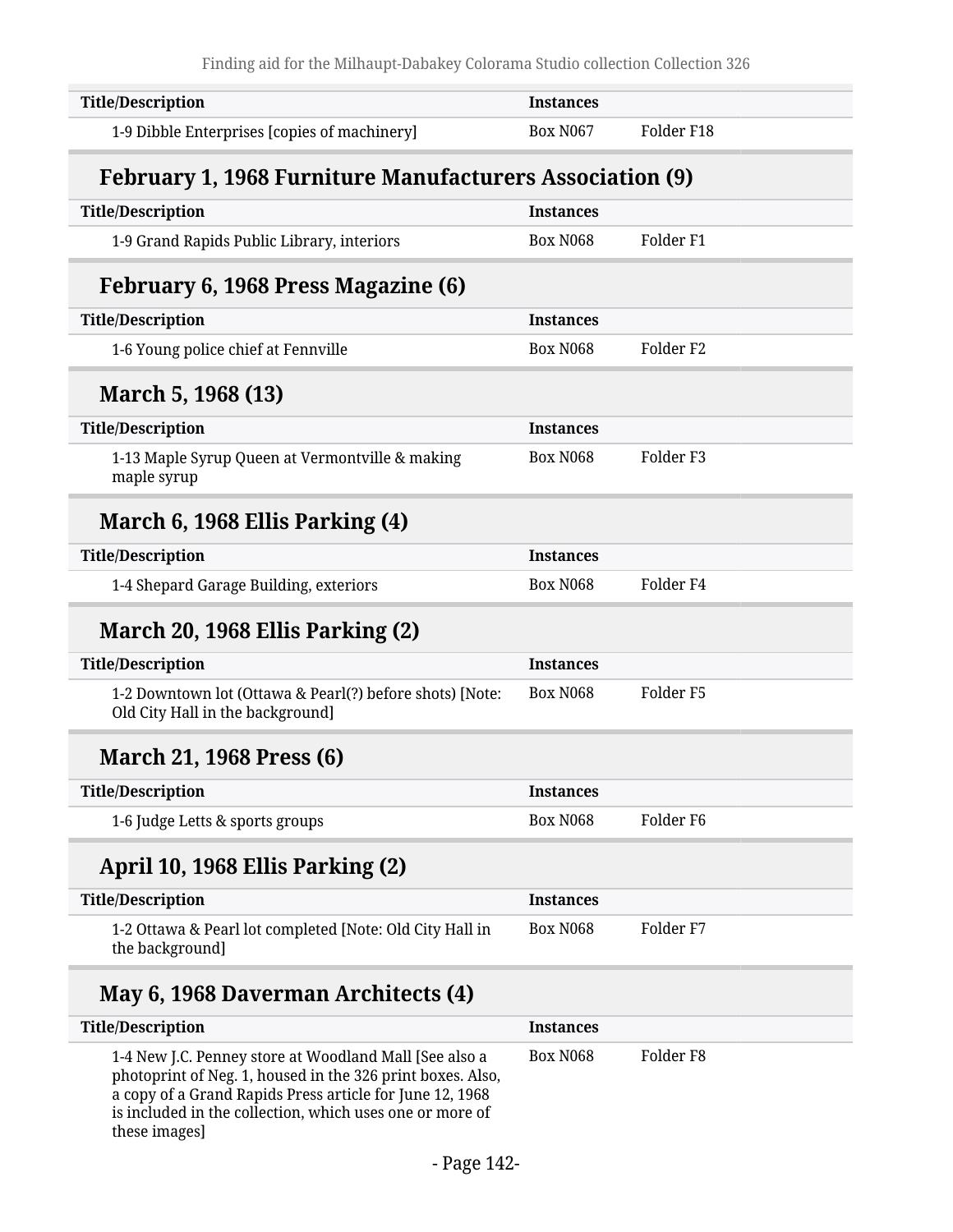| May 23, 1968 Press (3)                                              |                  |                      |
|---------------------------------------------------------------------|------------------|----------------------|
| <b>Title/Description</b>                                            | <b>Instances</b> |                      |
| 1-3 Posthumus award at Army Reserve Center at Fuller &<br>Michigan. | <b>Box N068</b>  | Folder <sub>F9</sub> |
| <b>June 5, 1968 Press (4)</b>                                       |                  |                      |
| <b>Title/Description</b>                                            | <b>Instances</b> |                      |
| 1-4 City employees strike meeting                                   | <b>Box N068</b>  | Folder F10           |
| <b>June 14, 1968 Ellis Parking (7)</b>                              |                  |                      |
| <b>Title/Description</b>                                            | <b>Instances</b> |                      |
| 1-5 Sears Roebuck, Sarrets, and Bazley Meats store<br>exteriors     | <b>Box N068</b>  | Folder F11           |
| 6-7 Demolition of Shepard Garage                                    | <b>Box N068</b>  | Folder F11           |
| <b>June 29, 1968 Press (8)</b>                                      |                  |                      |
| <b>Title/Description</b>                                            | <b>Instances</b> |                      |
| 1-3 Cop, guns & kids                                                | <b>Box N068</b>  | Folder F12           |
| 4-8 Beauty queens                                                   | <b>Box N068</b>  | Folder F12           |
| July 2, 1968 Doehler Jarvis (12)                                    |                  |                      |
| <b>Title/Description</b>                                            | <b>Instances</b> |                      |
| 1-12 Employees & manufacturing                                      | <b>Box N068</b>  | Folder F13           |
| July 5, 1968 Chapel Hill Cemetery (4)                               |                  |                      |
| <b>Title/Description</b>                                            | <b>Instances</b> |                      |
| 1-4 Entrance                                                        | <b>Box N068</b>  | Folder F14           |
| <b>July 7, 1968 Carousel Restaurant (3)</b>                         |                  |                      |
| <b>Title/Description</b>                                            | <b>Instances</b> |                      |
| 1-3 Storefront at Eastbrook Mall (color)                            | <b>Box N068</b>  | Folder F15           |
| <b>July 10, 1968 Ellis Parking (4)</b>                              |                  |                      |
| <b>Title/Description</b>                                            | <b>Instances</b> |                      |
| 1-4 Exteriors, old Sears Roebuck building                           | <b>Box N068</b>  | Folder F16           |
| <b>July 10, 1968 Davenport College (4)</b>                          |                  |                      |
| <b>Title/Description</b>                                            | <b>Instances</b> |                      |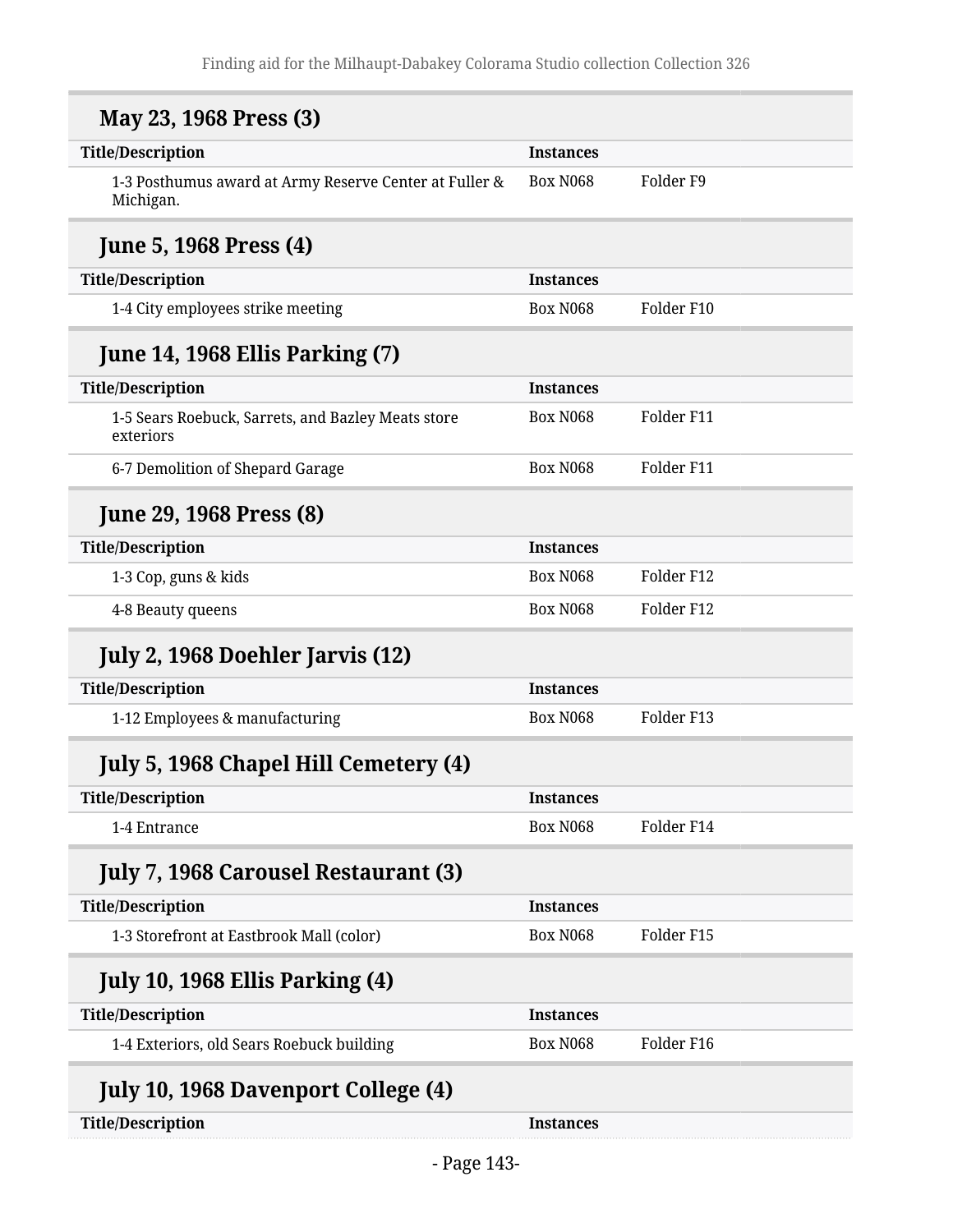| <b>Box N068</b>                          | Folder F17           |  |
|------------------------------------------|----------------------|--|
|                                          |                      |  |
| <b>Instances</b>                         |                      |  |
| <b>Box N068</b>                          | Folder F18           |  |
| <b>Box N068</b>                          | Folder F18           |  |
|                                          |                      |  |
| <b>Instances</b>                         |                      |  |
| <b>Box N068</b>                          | Folder F19           |  |
| <b>Box N068</b>                          | Folder F20           |  |
|                                          |                      |  |
| <b>Instances</b>                         |                      |  |
| <b>Box N068</b>                          | Folder F21           |  |
|                                          |                      |  |
| <b>Instances</b>                         |                      |  |
| <b>Box N069</b>                          | Folder <sub>F1</sub> |  |
| <b>Box N069</b>                          | Folder <sub>F2</sub> |  |
| <b>Box N069</b>                          | Folder <sub>F3</sub> |  |
| <b>Box N069</b>                          | Folder <sub>F4</sub> |  |
|                                          |                      |  |
| <b>Instances</b>                         |                      |  |
| <b>Box N069</b>                          | Folder <sub>F5</sub> |  |
|                                          |                      |  |
| <b>Instances</b>                         |                      |  |
| Box N069                                 | Folder <sub>F6</sub> |  |
| Box N069                                 | Folder <sub>F6</sub> |  |
| September 27, 1968 Eastbrook Theater (6) |                      |  |
| <b>Instances</b>                         |                      |  |
| Box N069                                 | Folder <sub>F7</sub> |  |
|                                          |                      |  |

# **October 9, 1968 Symes Advertising (8)**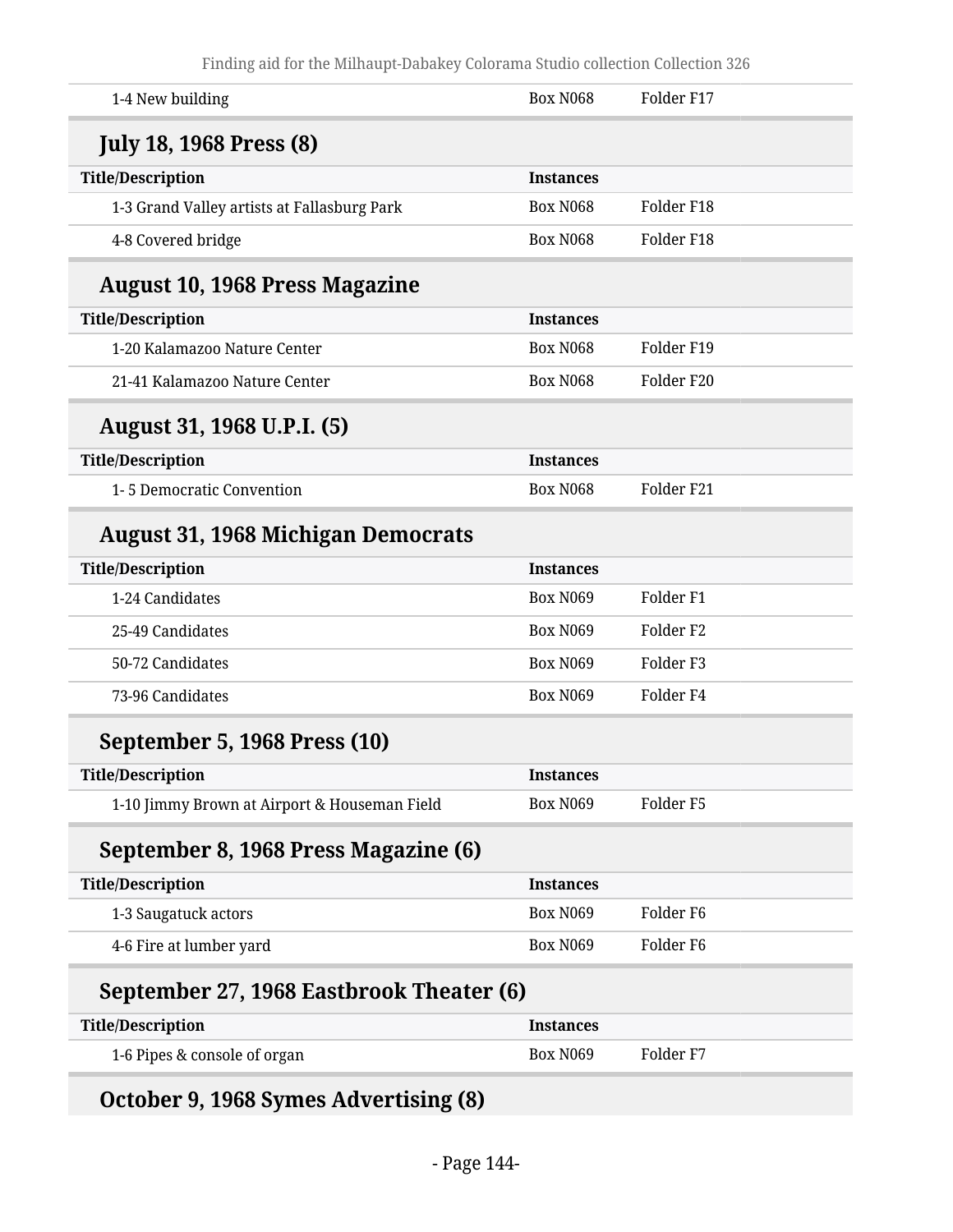| <b>Title/Description</b>                                                | <b>Instances</b> |                      |
|-------------------------------------------------------------------------|------------------|----------------------|
| 1-8 Julie Nixon & David Eisenhower at airport                           | <b>Box N069</b>  | Folder <sub>F8</sub> |
| <b>October 9, 1968 Press (2)</b>                                        |                  |                      |
| <b>Title/Description</b>                                                | <b>Instances</b> |                      |
| 1-2 Julie Nixon & David Eisenhower [see also: clipping at<br>326-CL001] | <b>Box N069</b>  | Folder <sub>F9</sub> |
| <b>October 10, 1968 Press (1)</b>                                       |                  |                      |
| <b>Title/Description</b>                                                | <b>Instances</b> |                      |
| 1 Water pollution speaker at airport                                    | <b>Box N069</b>  | Folder F10           |
| November 9, 1968 Press (13)                                             |                  |                      |
| <b>Title/Description</b>                                                | <b>Instances</b> |                      |
| 1-5 Party at Forest Hills Country Club                                  | <b>Box N069</b>  | Folder F11           |
| 6-7 Civic Theater                                                       | <b>Box N069</b>  | Folder F11           |
| 8-11 Picasso's wife at art gallery                                      | <b>Box N069</b>  | Folder F11           |
| 12-13 Man & woman at Women's City Club                                  | <b>Box N069</b>  | Folder F11           |
| <b>November 25, 1968 Press (4)</b>                                      |                  |                      |
| <b>Title/Description</b>                                                | <b>Instances</b> |                      |
| 1-4 Dr. Augenstyn at Holly's Landing                                    | <b>Box N069</b>  | Folder F12           |
| December 30, 1968 Press (4)                                             |                  |                      |
| <b>Title/Description</b>                                                | <b>Instances</b> |                      |
| 1-4 East Grand Rapids Judge Wells retiring                              | <b>Box N069</b>  | Folder F13           |
|                                                                         |                  |                      |

### **1969**

#### **General**

All of the November & December negatives here were made for the National Trust for Historic Preservation

# **January 6, 1969 Federated Garden Clubs (9)**

| Title/Description                  | <b>Instances</b> |            |
|------------------------------------|------------------|------------|
| 1-9 Women & flowers at Wege Center | Box N069         | Folder F14 |

# **January 15, 1969 Daverman Associates (2)**

| <b>Title/Description</b> |  |
|--------------------------|--|
|--------------------------|--|

**Title/Instances**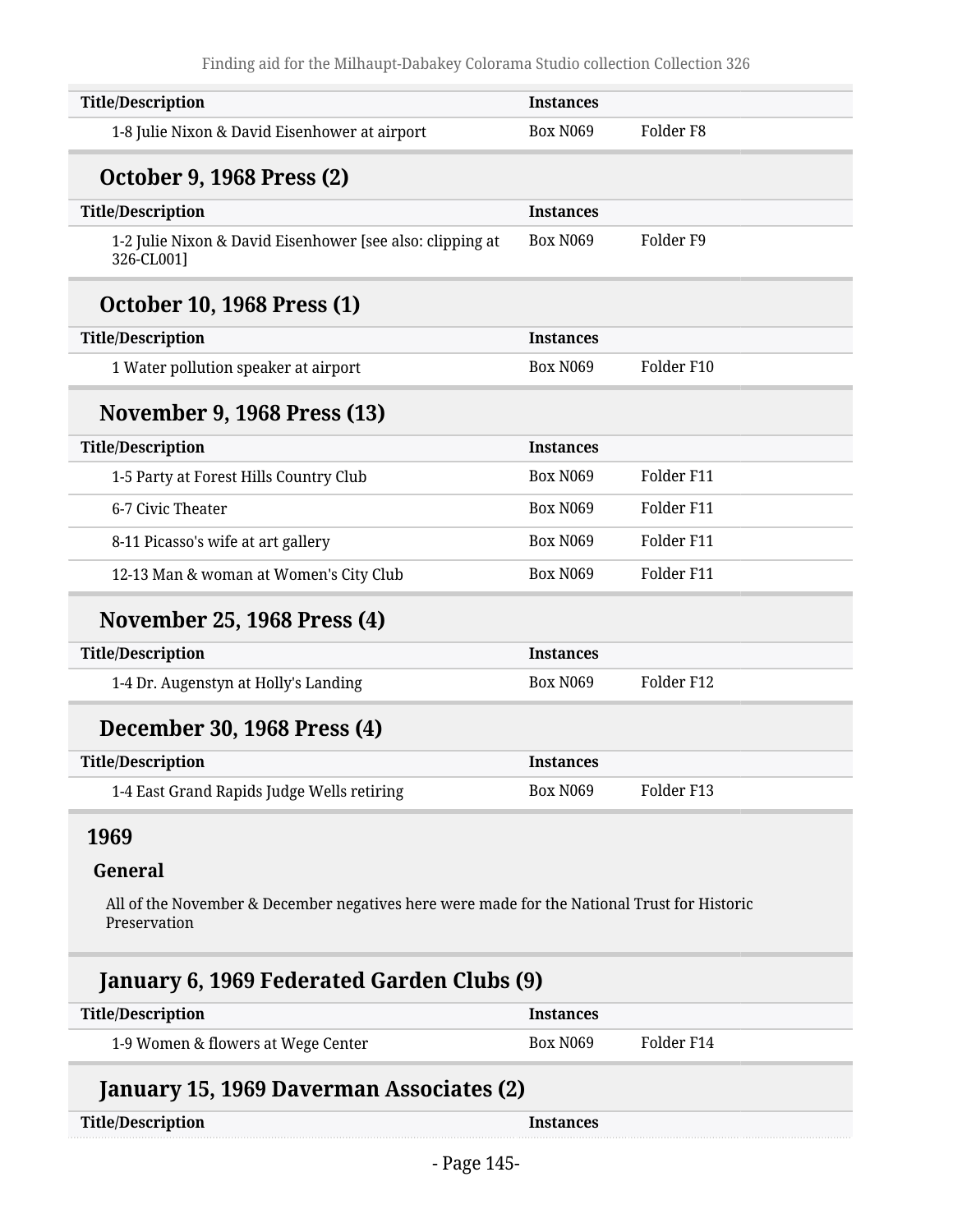| 1-2 Exteriors, Trinity Methodist Church         | <b>Box N069</b>  | Folder F15           |
|-------------------------------------------------|------------------|----------------------|
| <b>January 15, 1969 Press (4)</b>               |                  |                      |
| <b>Title/Description</b>                        | <b>Instances</b> |                      |
| 1-4 Posthumous award for Sgt. Deering at Armory | <b>Box N070</b>  | Folder <sub>F1</sub> |
| <b>January 18, 1969 Press (6)</b>               |                  |                      |
| <b>Title/Description</b>                        | <b>Instances</b> |                      |
| 1-6 Dick Gregory at Fountain Street Church      | <b>Box N070</b>  | Folder <sub>F2</sub> |
| <b>January 28, 1969 Press (5)</b>               |                  |                      |
| <b>Title/Description</b>                        | <b>Instances</b> |                      |
| 1-5 Going away party for city officials         | <b>Box N070</b>  | Folder <sub>F3</sub> |
| January 30, 1969 Ellis Parking (12)             |                  |                      |
| <b>Title/Description</b>                        | <b>Instances</b> |                      |
| 1-12 Demolition of Sears Roebuck Building       | <b>Box N070</b>  | Folder <sub>F4</sub> |
| <b>January 30, 1969 Press (5)</b>               |                  |                      |
| <b>Title/Description</b>                        | <b>Instances</b> |                      |
| 1-5 Board of Education at Harrison Park School  | <b>Box N070</b>  | Folder <sub>F5</sub> |
| January 31, 1969 Press Magazine (25)            |                  |                      |
| <b>Title/Description</b>                        | <b>Instances</b> |                      |
| 1-25 Band at Backroom Saloon, Pantlind Hotel    | <b>Box N070</b>  | Folder <sub>F6</sub> |
| <b>February 19, 1969 Press (2)</b>              |                  |                      |
| <b>Title/Description</b>                        | <b>Instances</b> |                      |
| 1-2 Medal awarded to Meyers family at Armory    | <b>Box N070</b>  | Folder <sub>F7</sub> |
| March 18, 1969 Press Society (10)               |                  |                      |
| <b>Title/Description</b>                        | <b>Instances</b> |                      |
| 1-10 Jonkhoff family at Ryerson Library         | <b>Box N070</b>  | Folder <sub>F8</sub> |
| Apr 5, 1969 Fund Raising Co. (10)               |                  |                      |
| <b>Title/Description</b>                        | <b>Instances</b> |                      |
| 1-10 Color negs. of candy boxes                 | <b>Box N070</b>  | Folder <sub>F9</sub> |
|                                                 |                  |                      |

**May 21, 1969 Press (9)**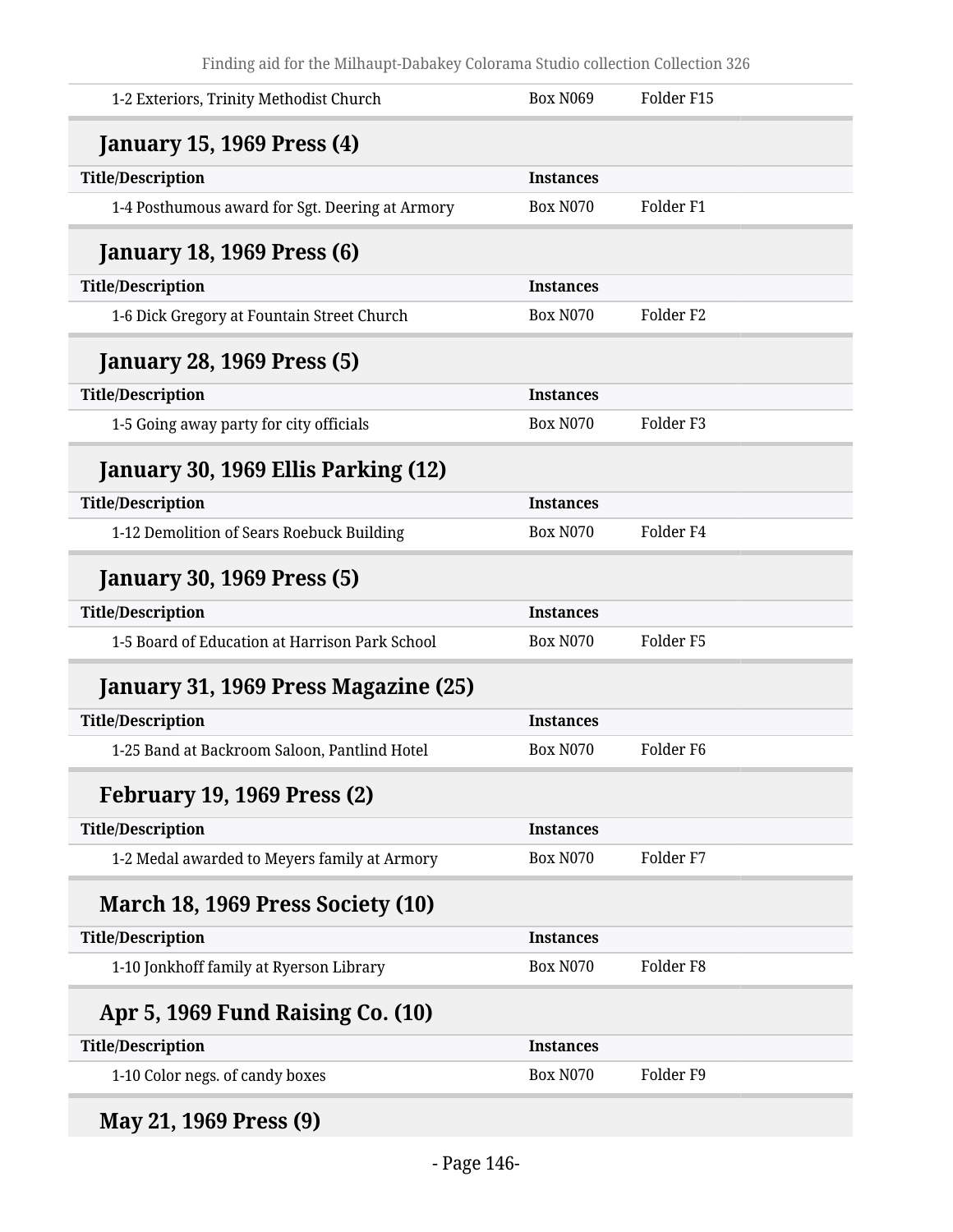| <b>Title/Description</b>                              | <b>Instances</b> |                      |
|-------------------------------------------------------|------------------|----------------------|
| 1-2 Dorothy Swift at Pen Club                         | <b>Box N070</b>  | Folder F10           |
| 3-5 Firemen doing lung resuscitation                  | <b>Box N070</b>  | Folder F10           |
| 6-9 Track meet at Houseman field                      | <b>Box N070</b>  | Folder F10           |
| <b>May 24 1969 Carol Fisher (9)</b>                   |                  |                      |
| <b>Title/Description</b>                              | <b>Instances</b> |                      |
| 1-9 Bride                                             | <b>Box N070</b>  | Folder F11           |
| May 28, 1969 Press (16)                               |                  |                      |
| <b>Title/Description</b>                              | <b>Instances</b> |                      |
| 1-5 Track meet at Houseman field                      | <b>Box N070</b>  | Folder F12           |
| 6-7 Firemen retiring (Smith & Kiel?)                  | <b>Box N070</b>  | Folder F12           |
| 8-11 Presentation at Army Reserve                     | <b>Box N070</b>  | Folder F12           |
| 12-16 Govenor Milliken at Calder                      | <b>Box N070</b>  | Folder F12           |
| June 5, 1969 U.P.I. (4)                               |                  |                      |
| <b>Title/Description</b>                              | <b>Instances</b> |                      |
| 1-4 Old City Hall                                     | <b>Box N070</b>  | Folder F13           |
| <b>June 13, 1969 Press</b>                            |                  |                      |
| <b>Title/Description</b>                              | <b>Instances</b> |                      |
| 1-2 Freedom Homes on Sheldon                          | <b>Box N070</b>  | Folder F14           |
| 3-6 Doctor at Wyoming                                 | <b>Box N070</b>  | Folder F14           |
| 7-11 Northeast Junior High party                      | <b>Box N070</b>  | Folder F14           |
| 12-20 Junior Chamber of Commerce and MSU alumni       | <b>Box N070</b>  | Folder F15           |
| <b>June 17, 1969 Press (10)</b>                       |                  |                      |
| <b>Title/Description</b>                              | <b>Instances</b> |                      |
| 1-5 Opera singer                                      | <b>Box N071</b>  | Folder <sub>F1</sub> |
| 6-9 Red Cross lady Jackie Otte home from Viet Nam     | <b>Box N071</b>  | Folder <sub>F1</sub> |
| 10 Lady, girl & cat                                   | <b>Box N071</b>  | Folder <sub>F1</sub> |
| <b>June 27, 1969 Press</b>                            |                  |                      |
| <b>Title/Description</b>                              | <b>Instances</b> |                      |
| 1-10 antiques at Henry Mulder home, 2302 Madison S.E. | <b>Box N071</b>  | Folder <sub>F2</sub> |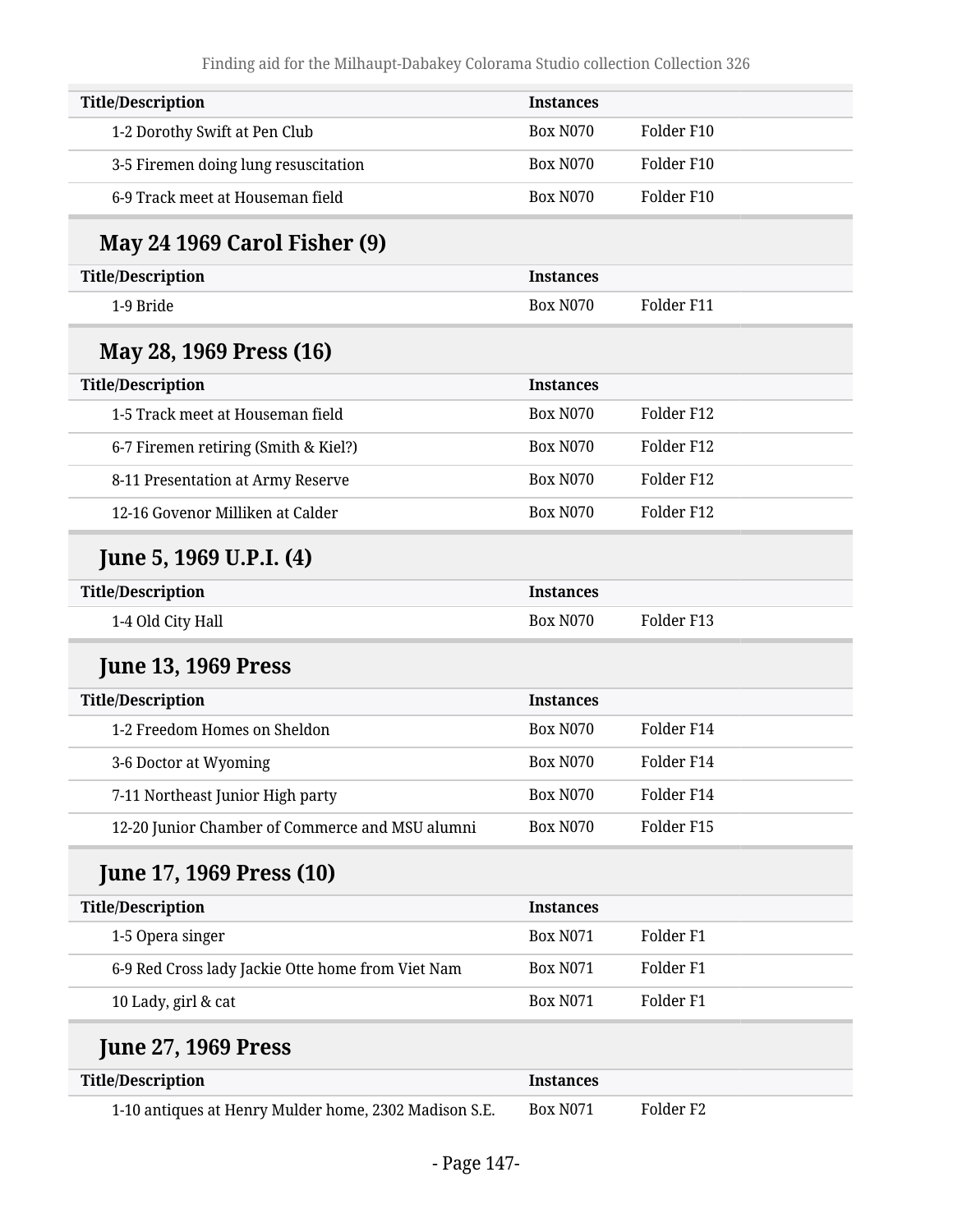| <b>July 1, 1969 Press</b>                                                    |                  |                      |
|------------------------------------------------------------------------------|------------------|----------------------|
| <b>Title/Description</b>                                                     | <b>Instances</b> |                      |
| Dan Hess family picnic                                                       | <b>Box N071</b>  | Folder <sub>F3</sub> |
| <b>July 1, 1969 Press (2)</b>                                                |                  |                      |
| <b>Title/Description</b>                                                     | <b>Instances</b> |                      |
| 1-2 Fire at Furniture City Dowel                                             | <b>Box N071</b>  | Folder <sub>F4</sub> |
| <b>July 10, 1969 Ed Frey (Union Bank) (1)</b>                                |                  |                      |
| <b>Title/Description</b>                                                     | <b>Instances</b> |                      |
| 1 Passport photo(?) [see also color prints housed in the<br>326 print boxes] | <b>Box N071</b>  | Folder <sub>F5</sub> |
| <b>August 21, 1969 Press (4)</b>                                             |                  |                      |
| <b>Title/Description</b>                                                     | <b>Instances</b> |                      |
| 1-4 Uniroyal Building                                                        | <b>Box N071</b>  | Folder <sub>F6</sub> |
| <b>August 21, 1969 Press (7)</b>                                             |                  |                      |
| <b>Title/Description</b>                                                     | <b>Instances</b> |                      |
| 1-7 Mr. Fables Restaurant on Plainfield                                      | <b>Box N071</b>  | Folder <sub>F7</sub> |
| <b>August 29, 1969 Union Bank (4)</b>                                        |                  |                      |
| <b>Title/Description</b>                                                     | <b>Instances</b> |                      |
| 1-4 Picketers at City Hall                                                   | <b>Box N071</b>  | Folder <sub>F8</sub> |
| September 5, 1969 Calvary Church (11)                                        |                  |                      |
| <b>Title/Description</b>                                                     | <b>Instances</b> |                      |
| 1-11 Interiors, exteriors of old church on Michigan Street                   | <b>Box N071</b>  | Folder <sub>F9</sub> |
| September 11, 1969 Faith Baptist Church (6)                                  |                  |                      |
| <b>Title/Description</b>                                                     | <b>Instances</b> |                      |
| 1-3 Minister                                                                 | <b>Box N071</b>  | Folder F10           |
| 4-6 Board members                                                            | <b>Box N071</b>  | Folder F10           |
| September 15, 1969 Union Bank                                                |                  |                      |
| <b>Title/Description</b>                                                     | <b>Instances</b> |                      |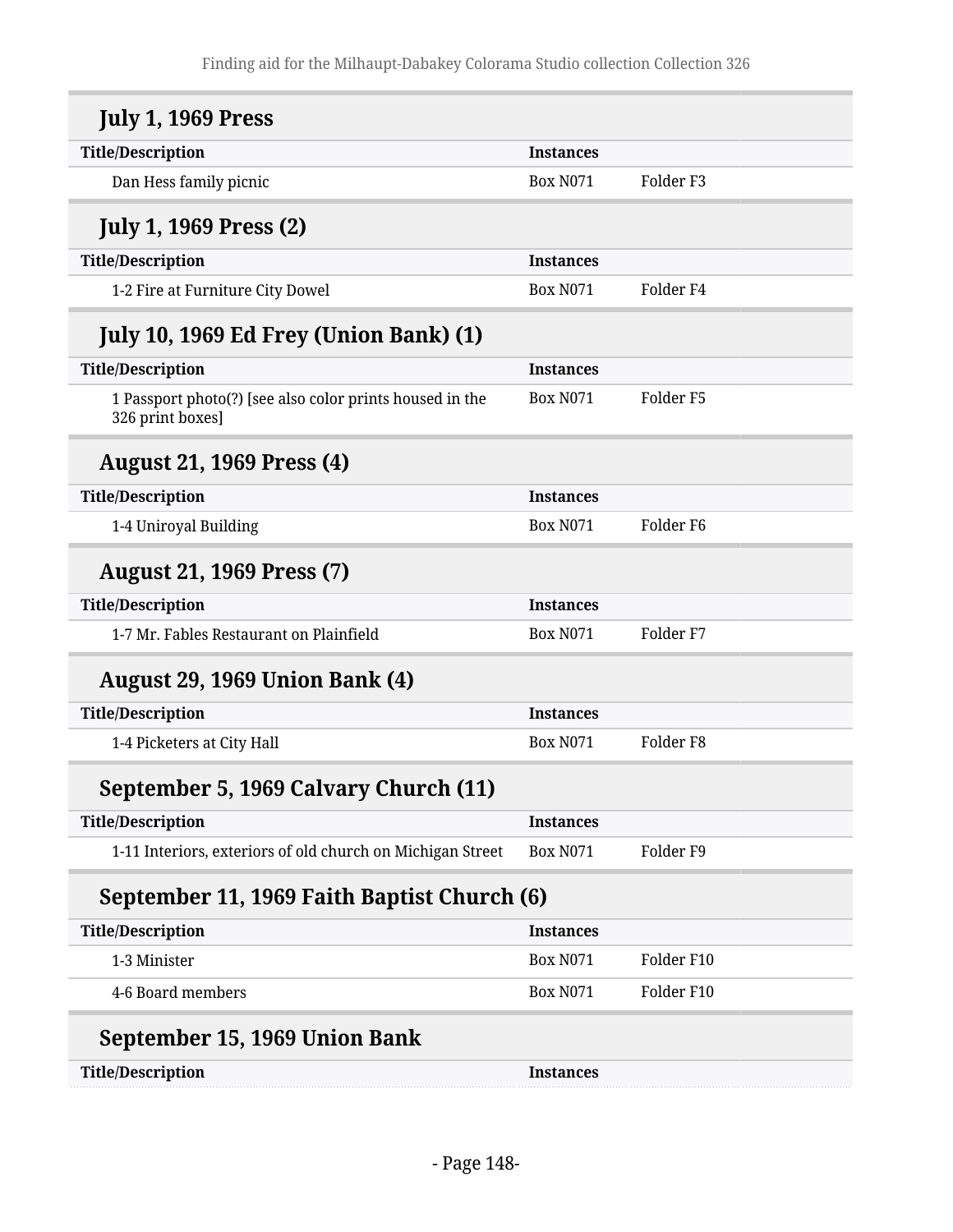| 1-19 Interiors, exteriors of old City Hall, with emphasis<br>on deteriorated conditions [see also duplicate negatives<br>found in the packet dated Nov. 20, 1969] | Folder F11<br><b>Box N071</b>           |  |
|-------------------------------------------------------------------------------------------------------------------------------------------------------------------|-----------------------------------------|--|
| 20-39 Interiors, exteriors of old City Hall, with emphasis<br>on deteriorated conditions                                                                          | <b>Box N071</b><br>Folder F12           |  |
| November 3-4, 1969 City Hall (17)                                                                                                                                 |                                         |  |
| <b>Title/Description</b>                                                                                                                                          | <b>Instances</b>                        |  |
| 1 Picketers                                                                                                                                                       | <b>Box N071</b><br>Folder F13           |  |
| 2-17 Demolition                                                                                                                                                   | <b>Box N071</b><br>Folder F13           |  |
| November 5, 1969 City Hall (6)                                                                                                                                    |                                         |  |
| <b>Title/Description</b>                                                                                                                                          | <b>Instances</b>                        |  |
| 1-6 demolition                                                                                                                                                    | <b>Box N071</b><br>Folder F14           |  |
| <b>November 6-7, 1969 City Hall (10)</b>                                                                                                                          |                                         |  |
| <b>Title/Description</b>                                                                                                                                          | <b>Instances</b>                        |  |
| 1-10 Demolition                                                                                                                                                   | Folder F15<br><b>Box N071</b>           |  |
| November 11, 1969 City Hall (5)                                                                                                                                   |                                         |  |
| <b>Title/Description</b>                                                                                                                                          | <b>Instances</b>                        |  |
| 1-5 Demolition                                                                                                                                                    | <b>Box N071</b><br>Folder F16           |  |
| November 12, 1969 City Hall (4)                                                                                                                                   |                                         |  |
| <b>Title/Description</b>                                                                                                                                          | <b>Instances</b>                        |  |
| 1-4 Demolition                                                                                                                                                    | Folder F17<br><b>Box N071</b>           |  |
| November 18, 1969 City Hall (6)                                                                                                                                   |                                         |  |
| <b>Title/Description</b>                                                                                                                                          | <b>Instances</b>                        |  |
| 1-6 Demolition                                                                                                                                                    | Folder F18<br><b>Box N071</b>           |  |
| November 19, 1969 City Hall (4)                                                                                                                                   |                                         |  |
| <b>Title/Description</b>                                                                                                                                          | <b>Instances</b>                        |  |
| 1-4 Demolition                                                                                                                                                    | <b>Box N072</b><br>Folder <sub>F1</sub> |  |
| November 21, 1969 City Hall (4)                                                                                                                                   |                                         |  |
| <b>Title/Description</b>                                                                                                                                          | <b>Instances</b>                        |  |
| 1-4 Demolition                                                                                                                                                    | <b>Box N072</b><br>Folder <sub>F2</sub> |  |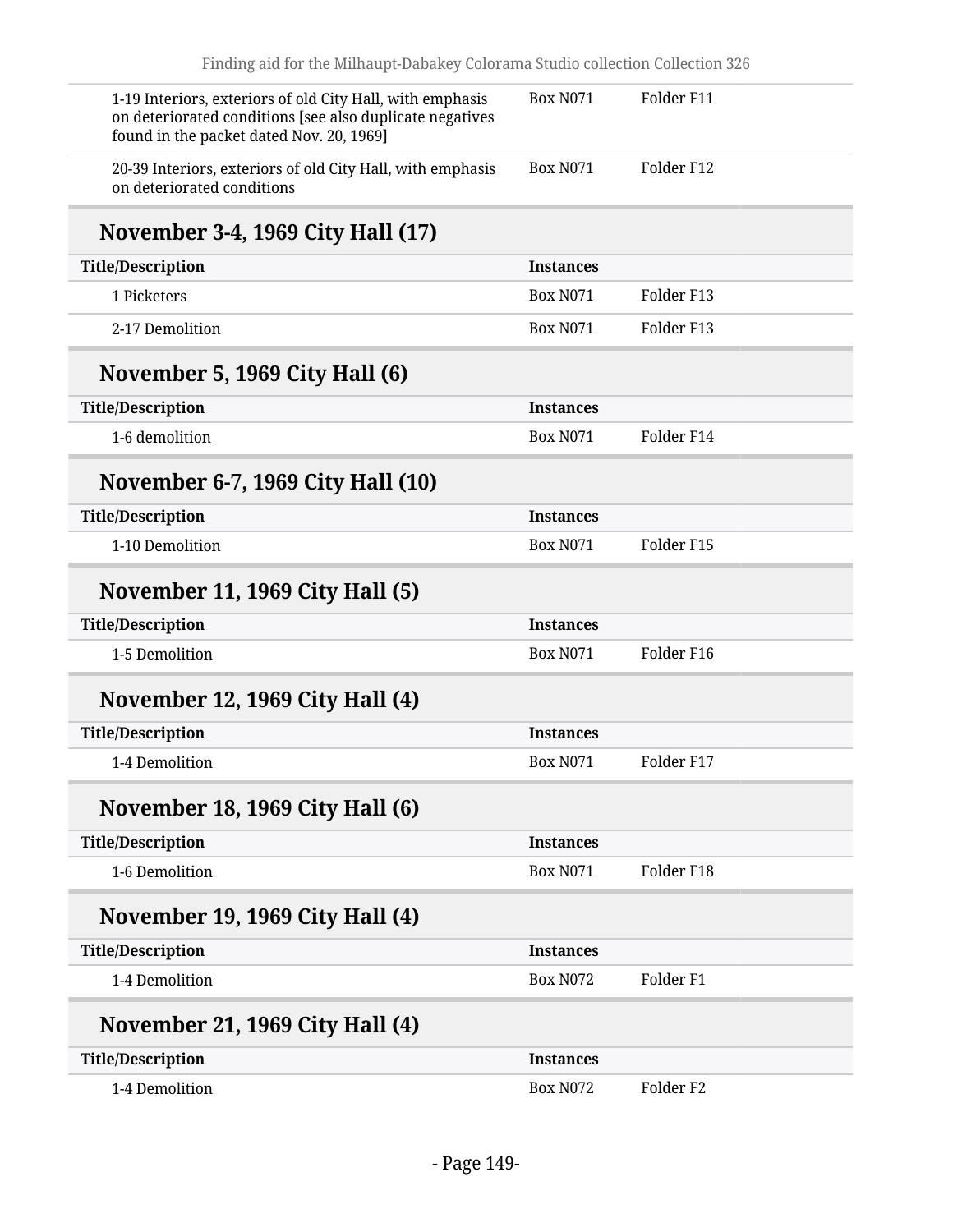| <b>November 30, 1969 City Hall (12)</b>  |                  |                       |
|------------------------------------------|------------------|-----------------------|
| <b>Title/Description</b>                 | <b>Instances</b> |                       |
| 1-12 Demolition                          | <b>Box N072</b>  | Folder F <sub>3</sub> |
| December 1-2, 1969 City Hall (7)         |                  |                       |
| <b>Title/Description</b>                 | <b>Instances</b> |                       |
| 1-7 Demolition                           | <b>Box N072</b>  | Folder F4             |
| December 5, 1969 City Hall (8)           |                  |                       |
| <b>Title/Description</b>                 | <b>Instances</b> |                       |
| 1-8 Demolition                           | <b>Box N072</b>  | Folder F5             |
| December 5, 1969 Ellge (6)               |                  |                       |
| <b>Title/Description</b>                 | <b>Instances</b> |                       |
| 1-6 Burglar alarm for TV set             | <b>Box N072</b>  | Folder F6             |
| December 10, 1969 (6)                    |                  |                       |
| <b>Title/Description</b>                 | <b>Instances</b> |                       |
| 1-6 City views from Michigan Street Hill | <b>Box N072</b>  | Folder F7             |
|                                          |                  |                       |

## **1970**

# **April 9, 1970 Grand Rapids Gravel Co.**

| <b>Title/Description</b>                                   | <b>Instances</b>     |            |
|------------------------------------------------------------|----------------------|------------|
| 1-14 Interiors, exteriors of new office on 28th Street SW  | Box N <sub>072</sub> | Folder F8  |
| 15-28 Interiors, exteriors of new office on 28th Street SW | <b>Box N072</b>      | Folder F9  |
| 29-38 Interiors, exteriors of new office on 28th Street SW | <b>Box N072</b>      | Folder F10 |
| 39-40 Man at desk                                          | <b>Box N072</b>      | Folder F10 |
| 41 Duplicate negatives not printed                         | <b>Box N072</b>      | Folder F10 |

# **April 10, 1970 W.W. Grainger Co. (1)**

| <b>Title/Description</b>                  | <i><u><b>Instances</b></u></i> |            |
|-------------------------------------------|--------------------------------|------------|
| 1 Exterior of building on Grandville Ave. | Box N072                       | Folder F11 |

# **June 10, 1970 Grant Battery Co. (2)**

| Title/Description                          | <b>Instances</b> |            |
|--------------------------------------------|------------------|------------|
| 1-2 Exterior of building on South Division | Box N072         | Folder F12 |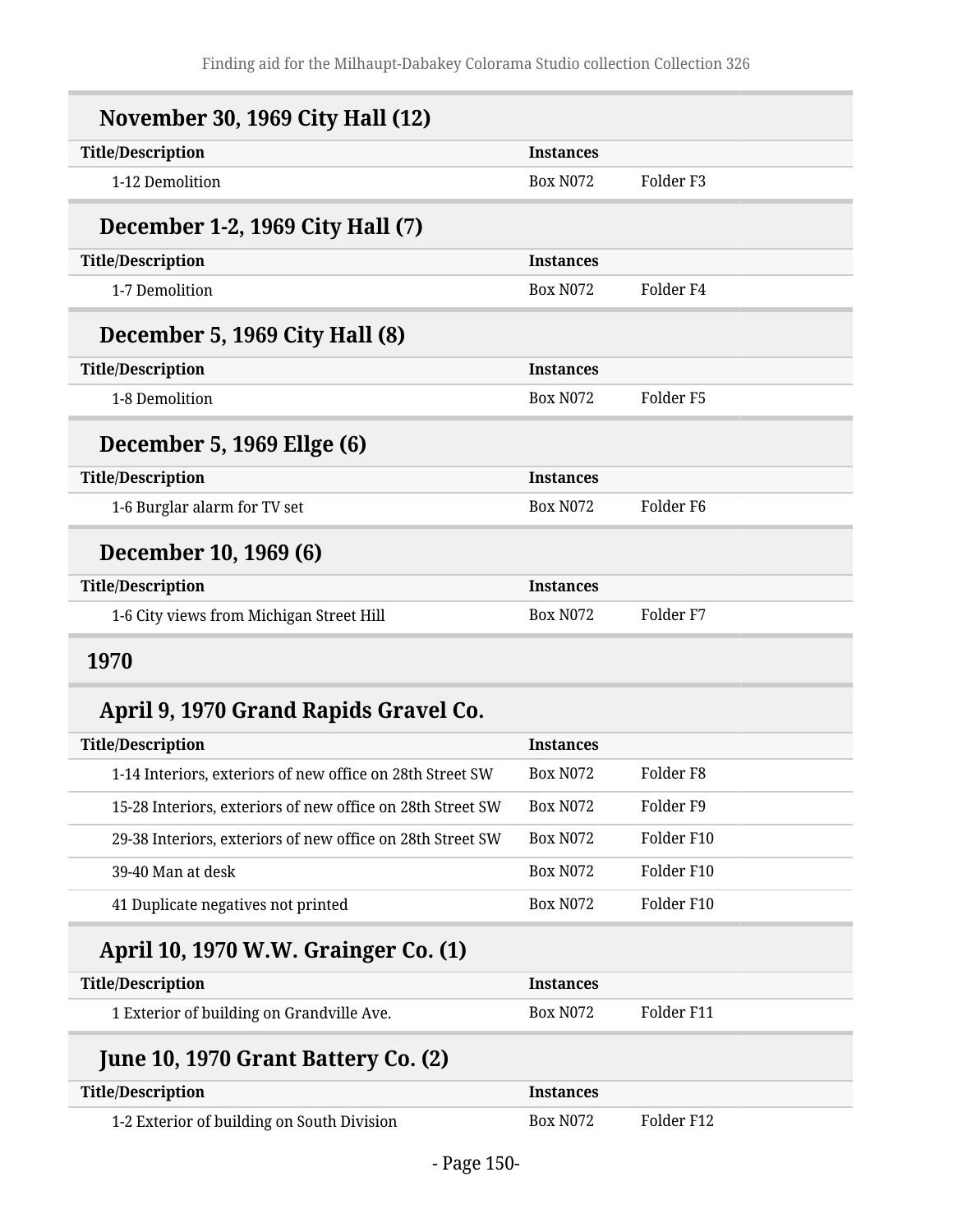| December 10, 1970 General Motors (6)                                                 |                  |                      |
|--------------------------------------------------------------------------------------|------------------|----------------------|
| <b>Title/Description</b>                                                             | <b>Instances</b> |                      |
| 1-6 Interiors of new addition to 36th Street plant                                   | <b>Box N072</b>  | Folder F13           |
| 1971                                                                                 |                  |                      |
| May 5, 1971 Excello Construction Co. (3)                                             |                  |                      |
| <b>Title/Description</b>                                                             | <b>Instances</b> |                      |
| 1-2 Interiors, northeast Post Office in Allegan                                      | <b>Box N072</b>  | Folder F14           |
| 3 Envelope of duplicate negs. of above                                               | <b>Box N072</b>  | Folder F14           |
| June 24, 1971 First Comm. Church of Christ Church (9)                                |                  |                      |
| <b>Title/Description</b>                                                             | <b>Instances</b> |                      |
| 1-8 Groups of people                                                                 | <b>Box N072</b>  | Folder F15           |
| 9 Duplicate negs of above(?)                                                         | <b>Box N072</b>  | Folder F15           |
| November 10, 1971 Clark Construction Co. (11)                                        |                  |                      |
| <b>Title/Description</b>                                                             | <b>Instances</b> |                      |
| 1-11 Interiors/exteriors, new power house, General<br>Motors Plant on 36th Street SW | <b>Box N072</b>  | Folder F16           |
| November 27, 1971 Ellis Parking (4)                                                  |                  |                      |
| <b>Title/Description</b>                                                             | <b>Instances</b> |                      |
| 1-2 Building at Division & Library Streets                                           | <b>Box N072</b>  | Folder F17           |
| 3-4 Lot at Division & Pearl(?) Streets                                               | <b>Box N072</b>  | Folder F17           |
| 1972                                                                                 |                  |                      |
| April 4, 1972 Ellis Parking (7)                                                      |                  |                      |
| <b>Title/Description</b>                                                             | <b>Instances</b> |                      |
| 1-7 Demolition at Division & Library                                                 | <b>Box N072</b>  | Folder F18           |
| April 6, 1972 Glory Magazine (10)                                                    |                  |                      |
| <b>Title/Description</b>                                                             | <b>Instances</b> |                      |
| 1-10 Table tennis                                                                    | <b>Box N073</b>  | Folder <sub>F1</sub> |
| June 12, 1972 Glory Magazine (4)                                                     |                  |                      |
| <b>Title/Description</b>                                                             | <b>Instances</b> |                      |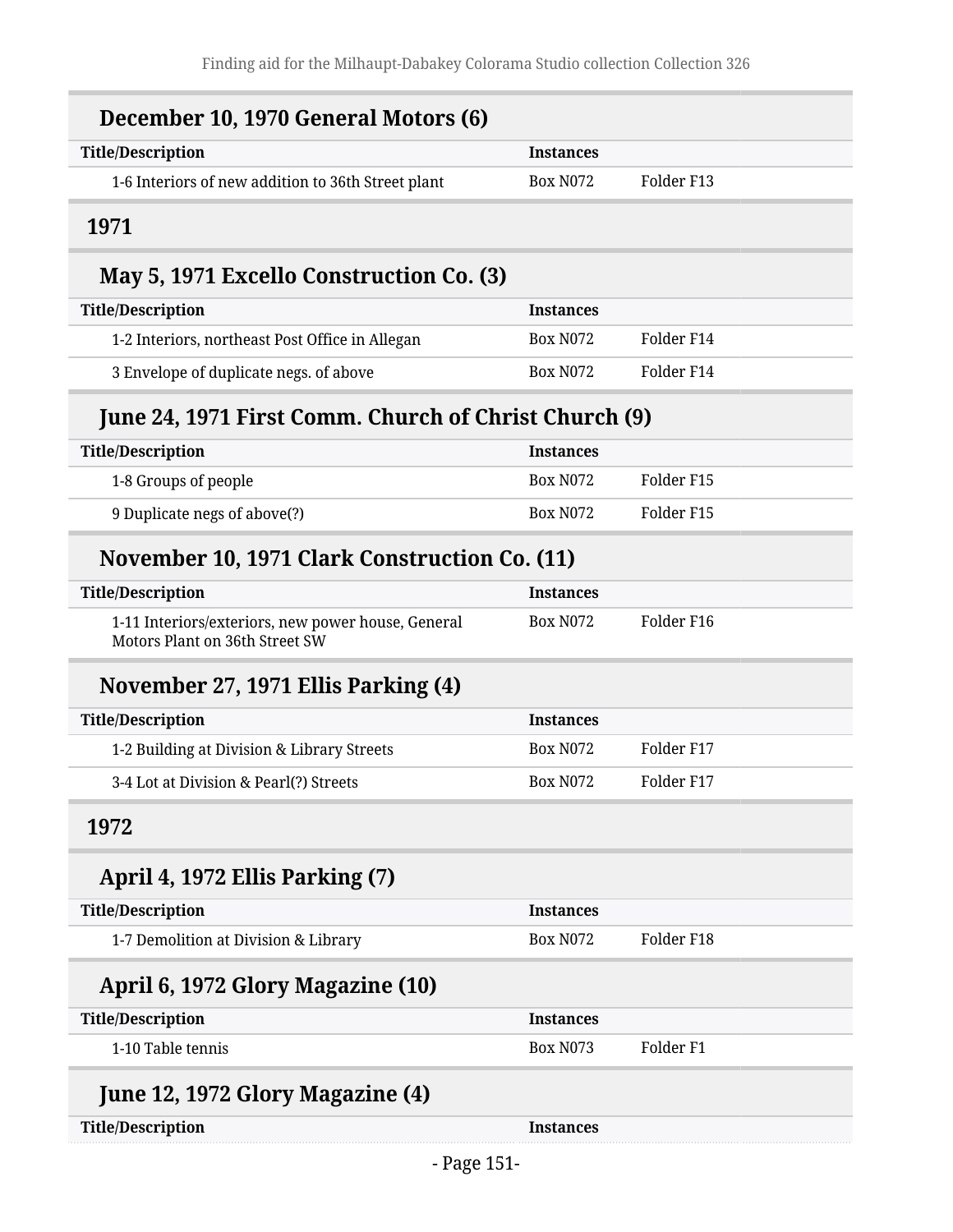| 1-4 Carriage House Realty                                                                           | <b>Box N073</b>  | Folder <sub>F2</sub> |
|-----------------------------------------------------------------------------------------------------|------------------|----------------------|
| October 17, 1972 (22)                                                                               |                  |                      |
| <b>Title/Description</b>                                                                            | <b>Instances</b> |                      |
| 1-22 Republicans and elephant                                                                       | <b>Box N073</b>  | Folder <sub>F3</sub> |
| October 20, 1972 Glory Magazine (8)                                                                 |                  |                      |
| <b>Title/Description</b>                                                                            | <b>Instances</b> |                      |
| 1-8 Imperial House                                                                                  | <b>Box N073</b>  | Folder <sub>F4</sub> |
| October 20, 1972 Republicans (15)                                                                   |                  |                      |
| <b>Title/Description</b>                                                                            | <b>Instances</b> |                      |
| 1-9 Rally at Calvin College                                                                         | <b>Box N073</b>  | Folder <sub>F5</sub> |
| 10-15 Spiro Agnew                                                                                   | <b>Box N073</b>  | Folder <sub>F5</sub> |
| November 4, 1972 United Press (3)                                                                   |                  |                      |
| <b>Title/Description</b>                                                                            | <b>Instances</b> |                      |
| 1-3 Michigan Home dailies group                                                                     | <b>Box N073</b>  | Folder <sub>F6</sub> |
|                                                                                                     |                  |                      |
| November 29, 1972 U.P.I. (5)                                                                        |                  |                      |
| <b>Title/Description</b>                                                                            | <b>Instances</b> |                      |
| 1-5 Salvation Army gift                                                                             | <b>Box N073</b>  | Folder <sub>F8</sub> |
| December 2, 1972 U.P.I. (10)                                                                        |                  |                      |
| <b>Title/Description</b>                                                                            | <b>Instances</b> |                      |
| 1-3 Red Lehnen at Elliott's Cigar Store                                                             | <b>Box N073</b>  | Folder <sub>F9</sub> |
| 4-10 Marion Ladewig & granddaughters                                                                | <b>Box N073</b>  | Folder <sub>F9</sub> |
| November 14, 1972 (4) Republicans                                                                   |                  |                      |
| <b>Title/Description</b>                                                                            | <b>Instances</b> |                      |
| 1. Jerry Ford                                                                                       | <b>Box N073</b>  | Folder <sub>F7</sub> |
| 2. Missing from set                                                                                 | <b>Box N073</b>  | Folder <sub>F7</sub> |
| 3. Street rally with signs and hats. Sign: Nixon  Now.<br>Now. Now. Has with Indian feather "Agnew" | <b>Box N073</b>  | Folder <sub>F7</sub> |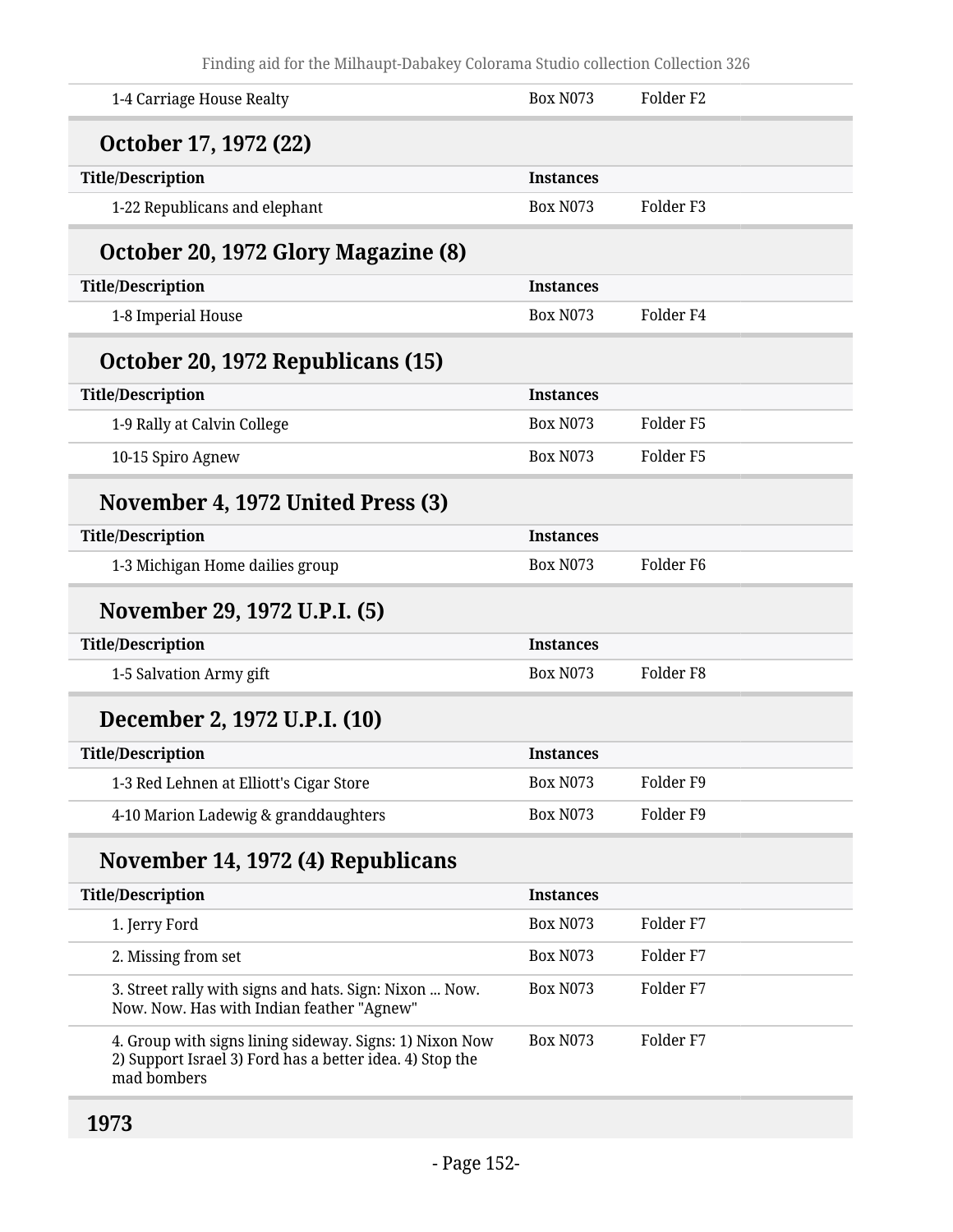| <b>May 24, 1973 Free Press (20</b>                             |                  |                   |
|----------------------------------------------------------------|------------------|-------------------|
| <b>Title/Description</b>                                       | <b>Instances</b> |                   |
| 1-2 First of Michigan Bank at Zeeland                          | <b>Box N073</b>  | Folder F10        |
| <b>August 14, 1973 Free Press (8)</b>                          |                  |                   |
| <b>Title/Description</b>                                       | <b>Instances</b> |                   |
| 1-8 Songwriter Sam Fletcher                                    | <b>Box N073</b>  | Folder F11        |
| 1974                                                           |                  |                   |
| April 17, 1974 Davenport Institute (21)                        |                  |                   |
| <b>Title/Description</b>                                       | <b>Instances</b> |                   |
| 1-21 Aerial shots of campus area                               | <b>Box N073</b>  | Folder F12        |
| <b>April 17, 1974 Paul Henry (10)</b>                          |                  |                   |
| <b>Title/Description</b>                                       | <b>Instances</b> |                   |
| 1-9 Portraits                                                  | <b>Box N073</b>  | Folder F13        |
| 10 Strip of three small views of convention(?)                 | <b>Box N073</b>  | Folder F13        |
|                                                                |                  |                   |
| <b>July 10 1974 Davenport Institute</b>                        |                  |                   |
| <b>Title/Description</b>                                       | <b>Instances</b> |                   |
| [1-2 new building: NOT FOUND]                                  | Box<br>Unknown   | Folder<br>Unknown |
| 1975                                                           |                  |                   |
| <b>January 22, 1975 Art Brown (12)</b>                         |                  |                   |
| <b>Title/Description</b>                                       | <b>Instances</b> |                   |
| 1-12 Jerry Ford, copies from White House after<br>inauguration | <b>Box N073</b>  | Folder F14        |
| July 2, 1975 Great Lakes Sales Co. (4)                         |                  |                   |
| <b>Title/Description</b>                                       | <b>Instances</b> |                   |
| 1-4 Color transparencies of new building                       | <b>Box N073</b>  | Folder F15        |
| <b>August 10, 1975 Richard DeVos</b>                           |                  |                   |
| <b>Title/Description</b>                                       | <b>Instances</b> |                   |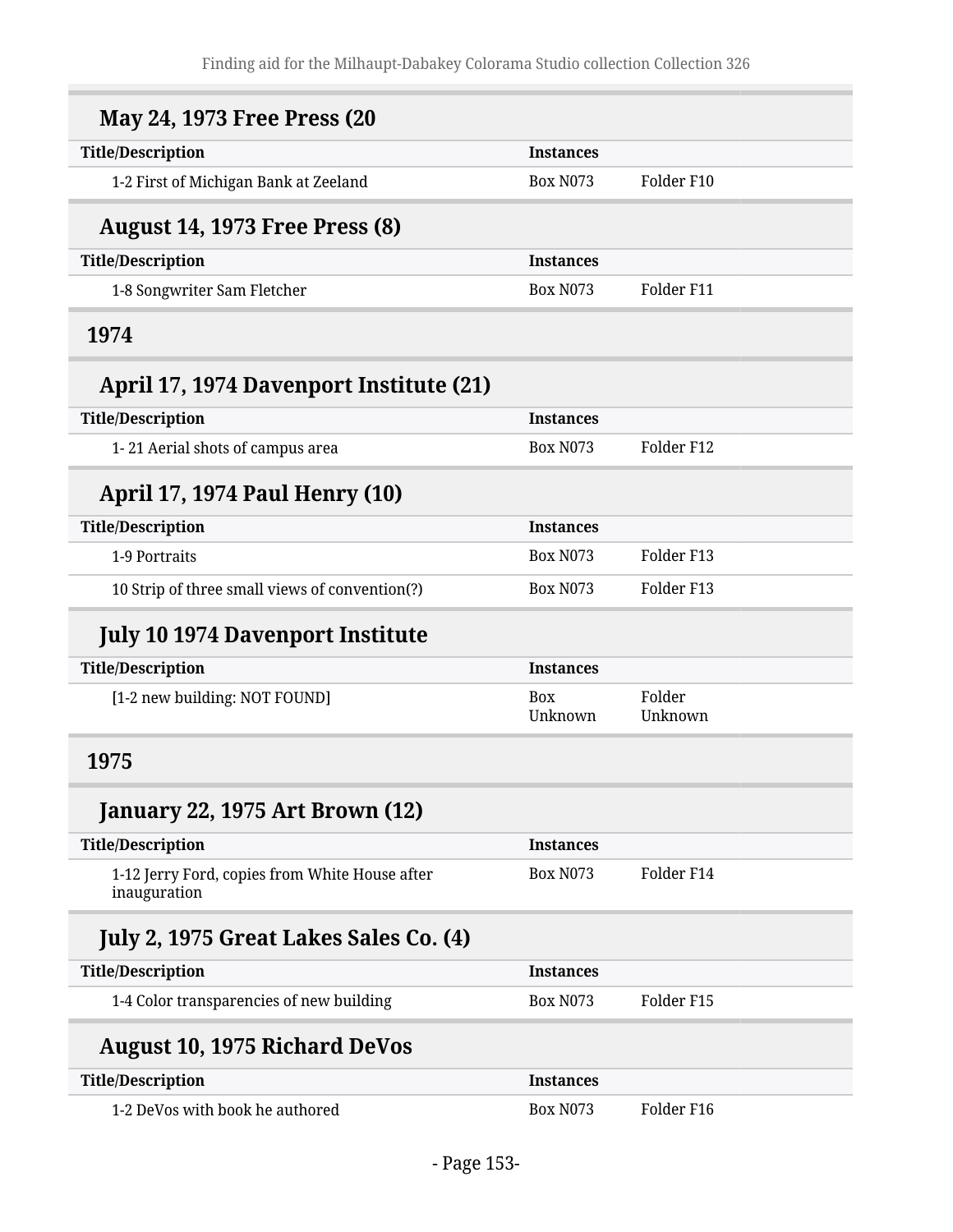### **November 5, 1975 Free Press**

| <b>Title/Description</b>                      | <b>Instances</b> |                        |
|-----------------------------------------------|------------------|------------------------|
| 1-8 Heritage Hill & Urban Renewal areas       | <b>Box N073</b>  | Folder F17             |
| 9 Old Post Office & St. Mark's Church         | <b>Box N073</b>  | Folder F17             |
| 10-11 Majestic Theater                        | <b>Box N073</b>  | Folder F17             |
| 12 Monroe Avenue, Darling Shop & H.L. Green's | <b>Box N073</b>  | Folder F17             |
| 13-15 Heritage Hill house and woman           | <b>Box N073</b>  | Folder F17             |
| 16-24 Heritage Hill & Urban Renewal areas     | <b>Box N073</b>  | Folder F <sub>18</sub> |
| 25-30 Extra negs of above                     | <b>Box N073</b>  | Folder F <sub>18</sub> |

### **1976**

## **January 21, 1976 Wurzburg Manager Phil DeJourno (2)**

| <b>Title/Description</b> | <b>Instances</b> |           |
|--------------------------|------------------|-----------|
| 1-2 Portrait             | Box N074         | Folder F1 |

#### **October 12, 1976 Free Press**

| <b>Title/Description</b>        | <b>Instances</b>     |                       |
|---------------------------------|----------------------|-----------------------|
| 1-12 Feature on Judge Noel Fox  | Box N <sub>074</sub> | Folder F <sub>2</sub> |
| 13-24 Feature on Judge Noel Fox | Box N <sub>074</sub> | Folder F3             |

### **November 22, 1976 DeVos String Quartet**

| <b>Title/Description</b>   | <b>Instances</b>     |           |
|----------------------------|----------------------|-----------|
| 1-14 Groups & individuals  | Box N <sub>074</sub> | Folder F4 |
| 15-28 Groups & individuals | Box N <sub>074</sub> | Folder F5 |

### **December 21, 1976 Free Press**

| <b>Title/Description</b>                                                                      | <b>Instances</b>     |           |
|-----------------------------------------------------------------------------------------------|----------------------|-----------|
| 1-17 Packs of films of hand surgeon Dr. Alfred Swanson                                        | Box N074             | Folder F6 |
| 18-35 Packs of films of hand surgeon Dr. Alfred Swanson<br>[includes variants and duplicates] | Box N <sub>074</sub> | Folder F7 |

### **1979**

## **August 8, 1979 Judge Noel Fox (23)**

| <b>Title/Description</b> |  |
|--------------------------|--|
|--------------------------|--|

**Instances** 

1-10 Feature story for Traverse City Record Eagle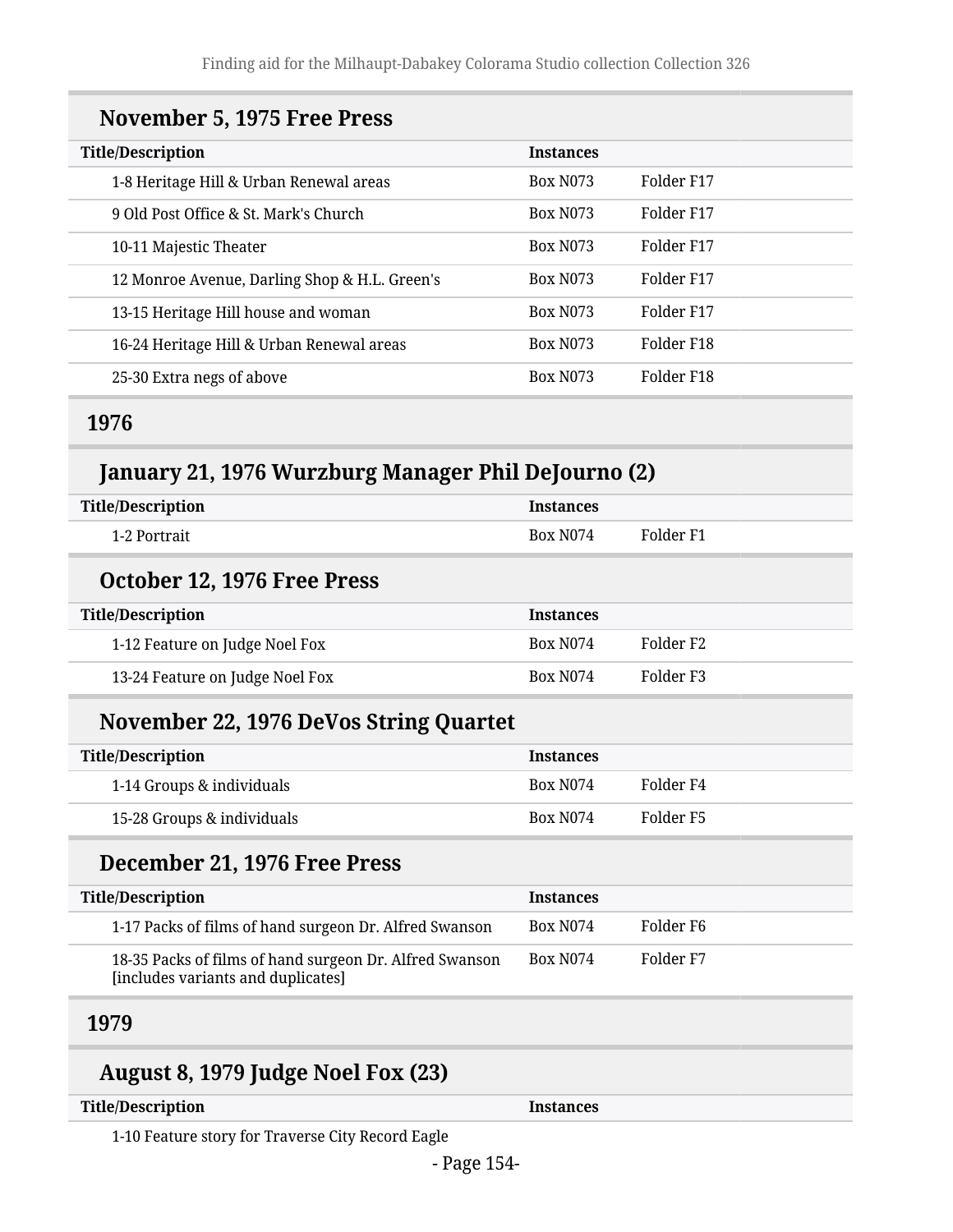|                                    | Box N <sub>074</sub> | Folder F8 |
|------------------------------------|----------------------|-----------|
| 11-23 Duplicate negatives of above | Box N074             | Folder F8 |

### **1980s**

## **September 19, 1988 Maurie DeJong, County Clerk, former Press reporter (6)**

| <b>Title/Description</b>                       | <b>Instances</b> |            |  |
|------------------------------------------------|------------------|------------|--|
| 1-6 Portraits [includes ten prints]            | <b>Box N074</b>  | Folder F9  |  |
| Dates unknown                                  |                  |            |  |
| April 10 [1960s?] (14)                         |                  |            |  |
| <b>Title/Description</b>                       | <b>Instances</b> |            |  |
| 1-3 John Jay Collins                           | <b>Box N074</b>  | Folder F10 |  |
| 4-5 Fred Tholin, City Manager                  | <b>Box N074</b>  | Folder F10 |  |
| 6-8 Leonard Anderson                           | <b>Box N074</b>  | Folder F10 |  |
| 9-10 Grand River fishing                       | <b>Box N074</b>  | Folder F10 |  |
| 11-13 Art gallery                              | <b>Box N074</b>  | Folder F10 |  |
| 14 Three unidentified men                      | <b>Box N074</b>  | Folder F10 |  |
| <b>Undated (10)</b>                            |                  |            |  |
| <b>Title/Description</b>                       | <b>Instances</b> |            |  |
| 1-2 Man working on yacht                       | <b>Box N074</b>  | Folder F11 |  |
| 3 Parade on Monroe Avenue, John Birch banner   | <b>Box N074</b>  | Folder F11 |  |
| 4-6 Parade on Monroe Avenue                    | <b>Box N074</b>  | Folder F11 |  |
| 7-8 Woman & man with "Bicycles" sign           | <b>Box N074</b>  | Folder F11 |  |
| 9 Two women, a wok, and a Chinese recipe book  | <b>Box N074</b>  | Folder F11 |  |
| 10 Ottawa County building                      | <b>Box N074</b>  | Folder F11 |  |
| Undated (1)                                    |                  |            |  |
| <b>Title/Description</b>                       | <b>Instances</b> |            |  |
| 1 Gerald Ford & George Romney [extra negative] | <b>Box N074</b>  | Folder F12 |  |
| <b>Undated (1)</b>                             |                  |            |  |
| <b>Title/Description</b>                       | <b>Instances</b> |            |  |
| 1 Gerald Ford, portrait [extra negative]       | <b>Box N074</b>  | Folder F13 |  |